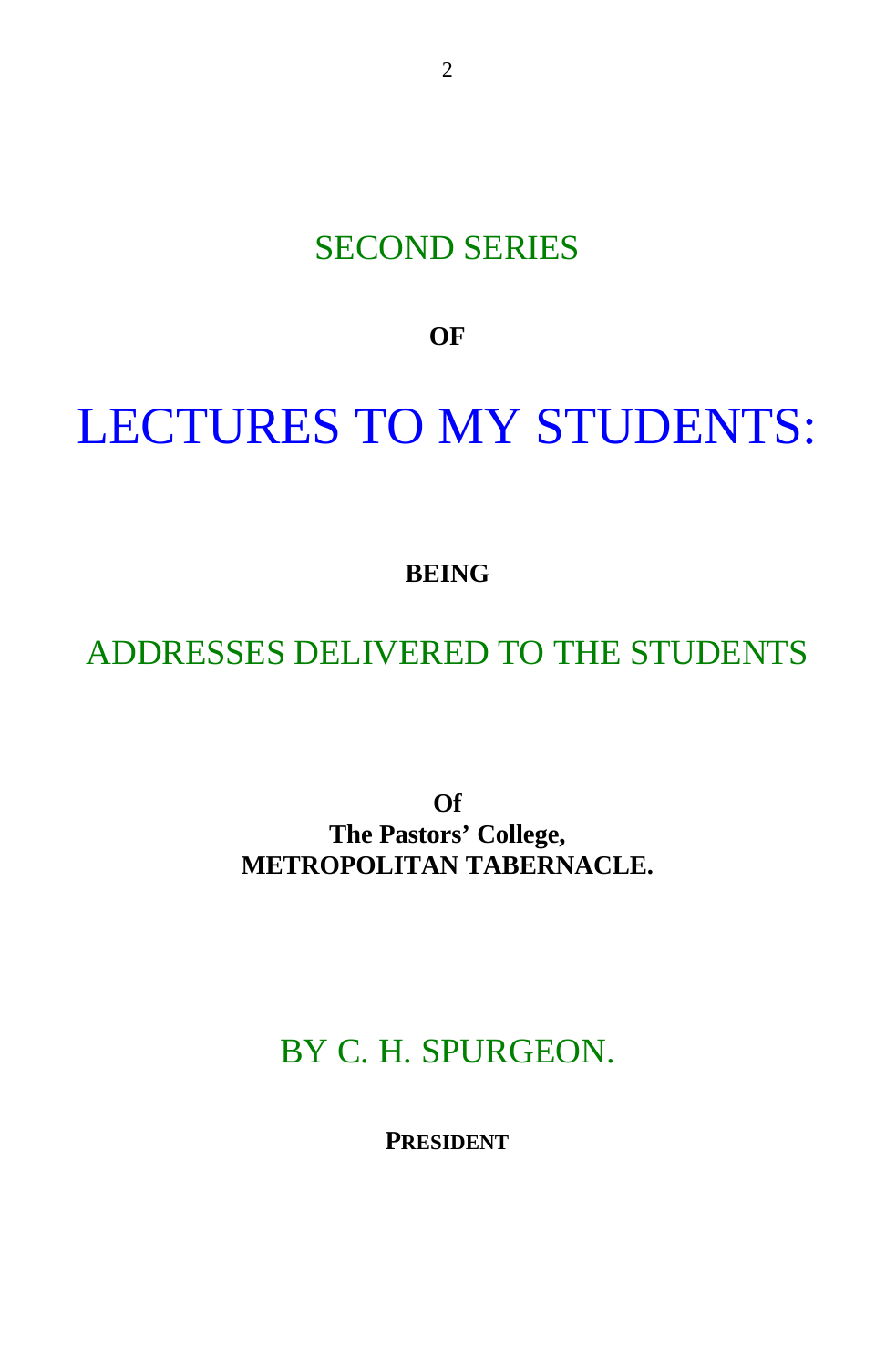# INTRODUCTION.

THE former series of my lectures met with a welcome which was by no means anticipated by their author. Everyone has received the book kindly, and some have grown enthusiastic over it. To the gentlemen of the press I am deeply indebted for their cordial reviews, to the general public for largely purchasing, but specially to the many individuals who in private letters have spoken of the work in approving words, which I am not ungrateful enough to forget, nor vain enough to repeat. A man may be allowed to feel glad when he is thanked for having been of service to his fellow 'men, and those men the ministers of the Lord. It is comforting to know that you have aimed at usefulness, pleasant to believe that you have succeeded, and most of all encouraging to have been assured of it by the persons benefited. With no little fear and trembling the former lectures were submitted to the public eye, but the result is now looked back upon with unusual content. As in duty bound and by gratitude prompted, thanksgivings to God are hereby very earnestly recorded, and indebtedness is also expressed to kindly hearts who have given my addresses so hearty a reception.

One result of the unanimous generosity of my critics has been this second series of lectures: whether this will prove to be a fresh trial for patience, or a further source of satisfaction to my readers, time alone will show. I hope the lectures are not worse than their predecessors. In some respects they ought to be better, for I have had three years' more experience; but there is one valid reason why the latter should hardly be expected to be equal to the former, and it is this — the subjects are not numerous, and the first choice naturally takes off the cream, so that the next gathering must consist of minor topics. I hope, however, that the quality has not very seriously fallen off, and that the charity of my readers will not fail. At any rate, I do not offer that which has cost me nothing, for I have done my best and taken abundant pains. Therefore with clear conscience I place my work at the service of my brethren, especially hoping to have a careful reading from young preachers, whose profiting has been my principal aim. I have made my addresses entirely for students and beginners in preaching, and I beg that they may always be regarded, from that point of view, for many remarks which are proper enough to be made to raw recruits it would be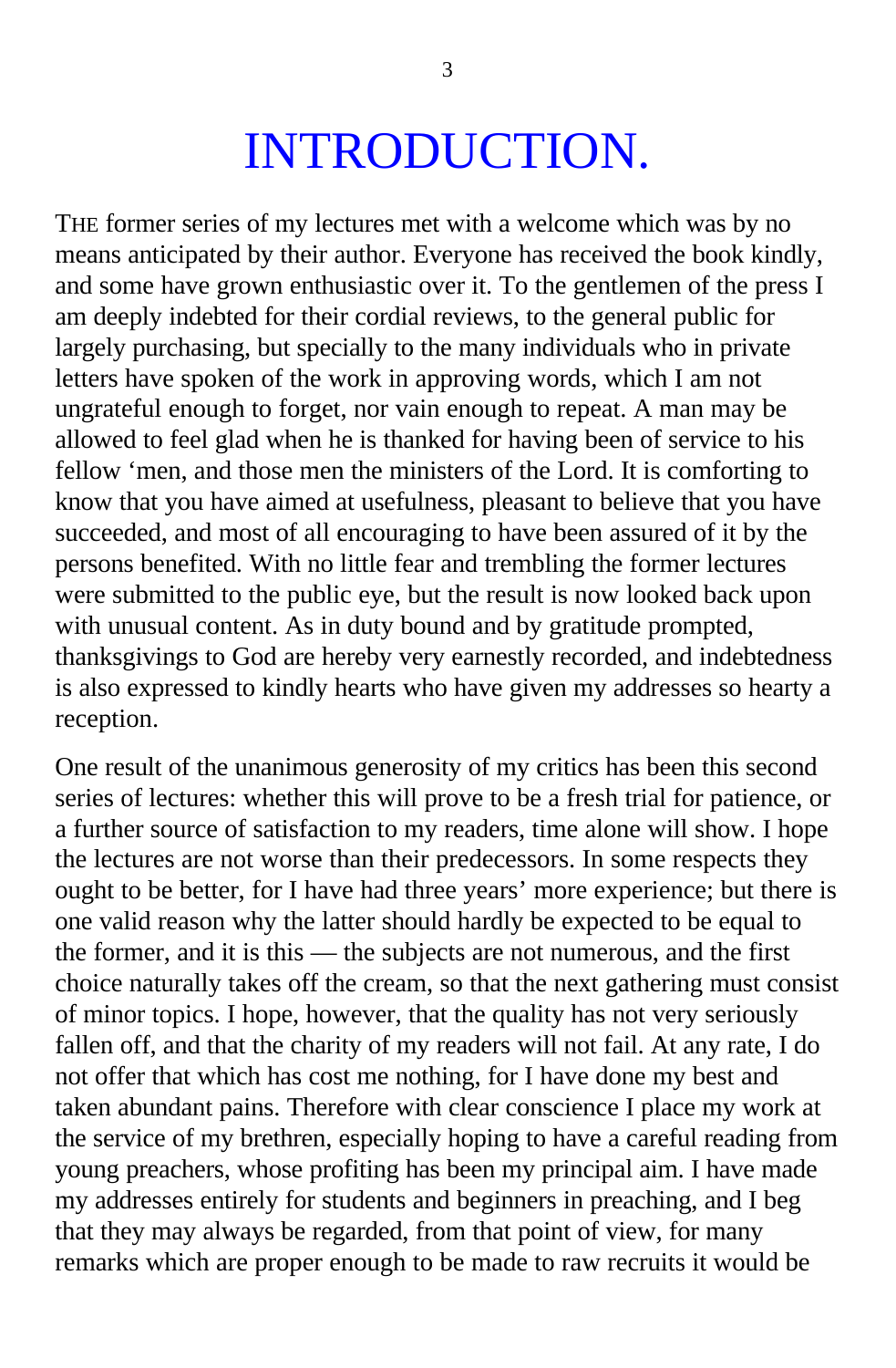gross impertinence to place before masters in Israel. The intent and object will be borne in mind by every candid reader.

I seize the present opportunity to call attention to 'the second of my three books for students, for this is properly *the third;* I allude to the volume entitled, "*Commenting and Commentaries.*" It embodies the experience and information of a lifetime, but being very much occupied with a Catalogue of Commentaries it cannot commend itself to popular tastes, and must be confined in its circulation to those who wish for information upon expository works. To my own surprise it is in the tenth thousand, but numbers of readers to whom it might be valuable have not yet seen it. As almost all the reviewers speak of it with much praise, I think it will be worth any young meanwhile to buy it before he gets far on in the formation of a library. It is on my heart, if life is spared, to issue six half-crown books for preachers: the fourth, which is much of it prepared, will be occupied with" *The Art of Illustration*," and I am anxious in no one instance to waste time and labor upon books which will not be read. Hence my reason for mentioning the Commenting book in this place. Life is short, and time is precious to a busy man. Whatever we do we wish to make the most of.

One more apology and note. The lectures upon "Posture, *Gesture, Action, etc.,*" will probably be judged to make too much of a secondary matter. I wish I could think so myself. My own observation led me to think them needful, for it has scores of times occurred to me to lament that speakers should neglect those minor points until they spoil themselves thereby. It matters little how a man moves his body and hands so long as he does not call attention to himself by becoming ungainly and grotesque. That many do this is a fact which few will deny, and my motive is not to make mirth at good men's expense, but to prevent its being done by their hearers. It is sad to see the Lord's message marred by being ill told, or to have attention taken off from it by the oddities of the messenger manner. Could those who consider me to be trifling only see the results of bad action, as they are seen by those who wish that they did not see them, they would discover that a very serious propose lies beneath the somewhat sarcastic humor which I have employed; and if they also believed, as I do, that such evils cannot be cured except by exposing them to ridicule, they would acquit me of trifling, even if they did not approve of my mode of dealing with the evil.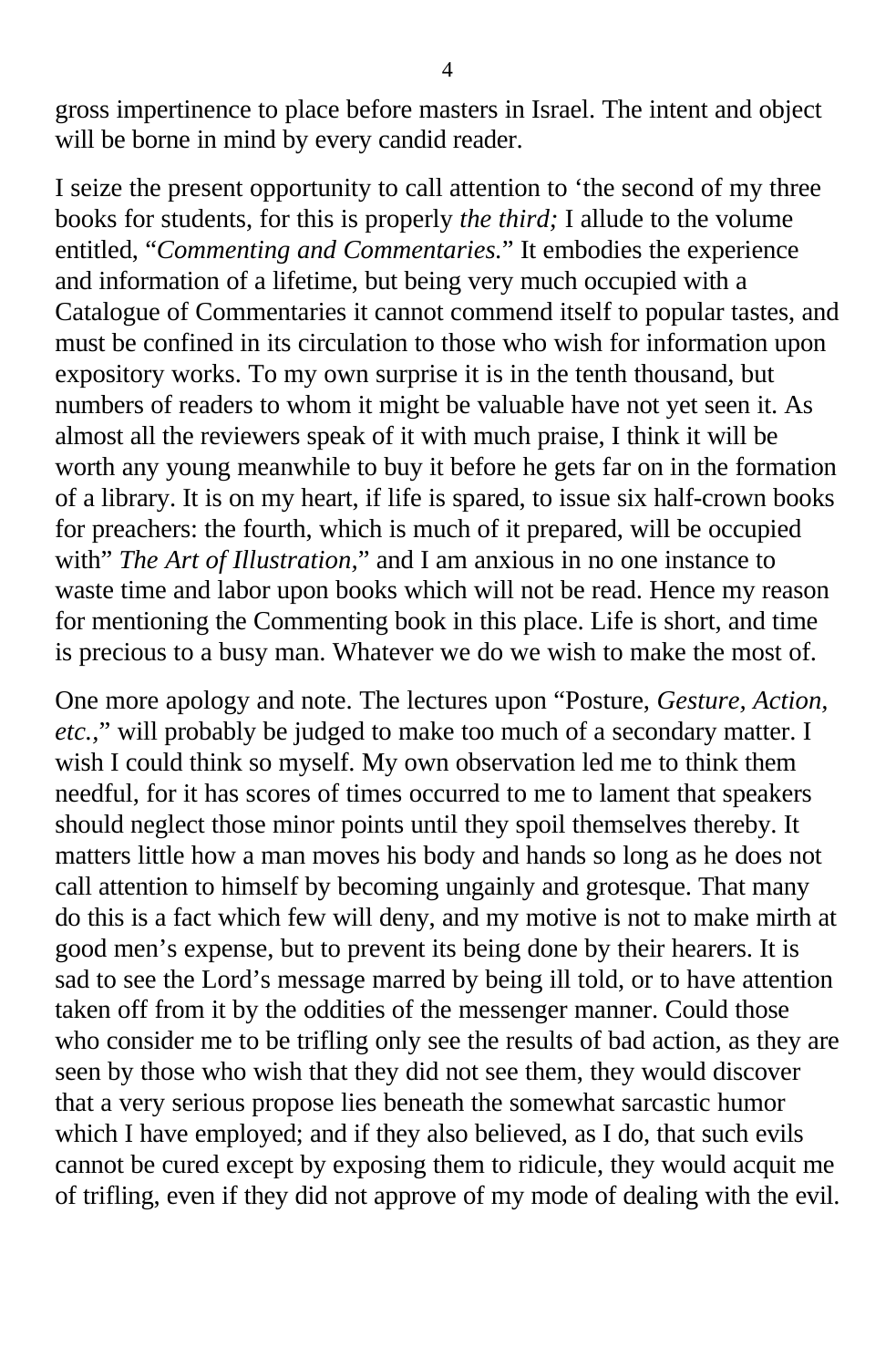Hoping that some benefit may accrue to the rising race of preachers, and through them to the church of God, this book is offered to the Lord's service, in the hope that he will use it for his own glory.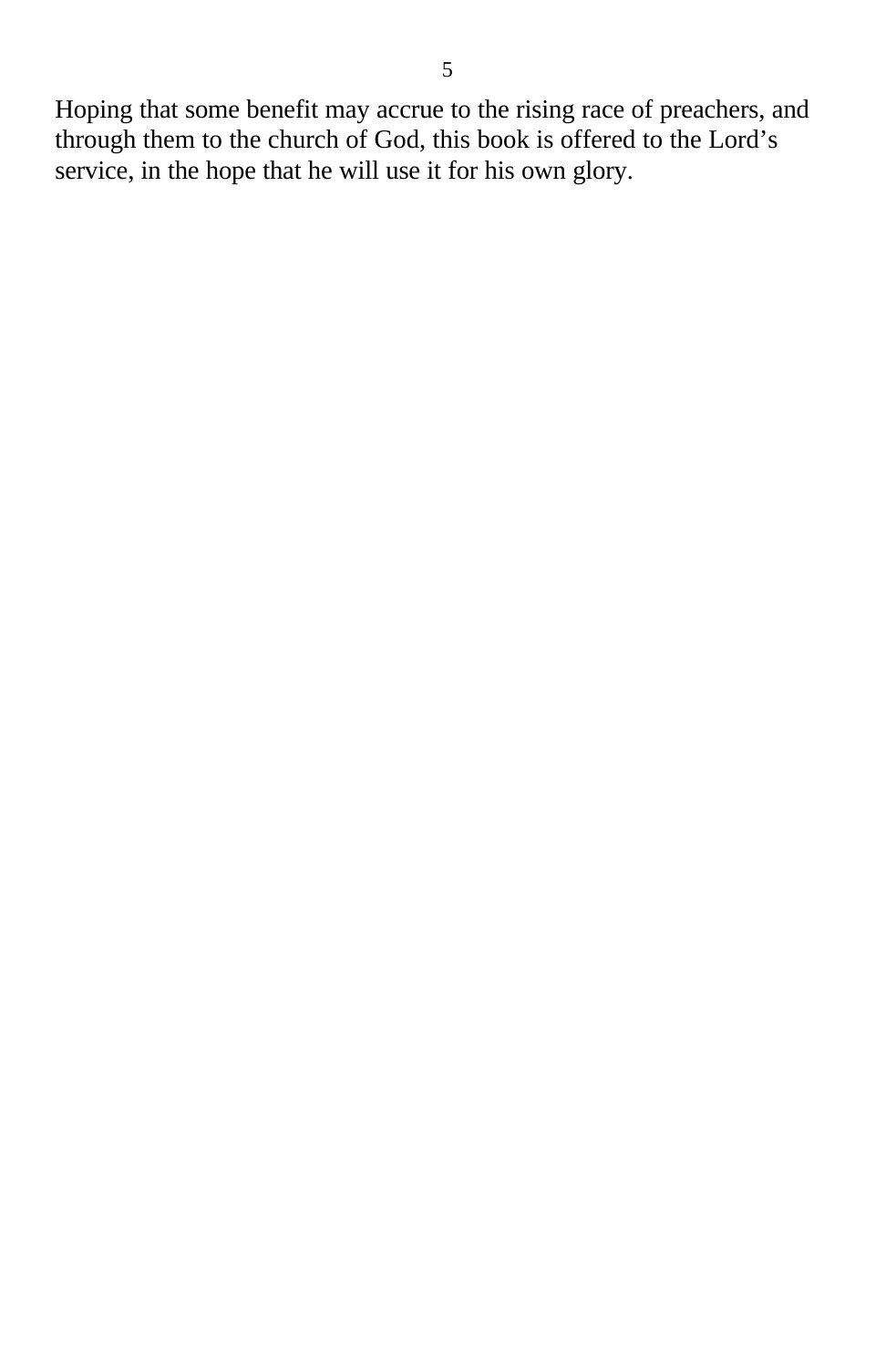## THE PASTORS' COLLEGE

THE lectures of which this volume is composed were delivered the Pastors' College, in the rear of the Metropolitan Tabernacle, and, therefore, we take the liberty to notice that Institution in these pages. To make the College known, and to win for it willing friends, is confessedly one object of our publications upon the ministry, which may, indeed, be viewed as merely the giving forth to a wider area the instruction carried on within the College walls.

The Institution is intended to aid useful preachers in obtaining a better education. It takes no man to make him a minister, but requires that its pupils should, as a rule, have exercised their gifts for at least two years, and have won souls to Jesus. 'These we receive, however poor or backward they may be, and our endeavors are all directed to the one aim that they should be instructed in the things of God, furnished for their work, and practiced in the gift of utterance. Much prayer is made by the Church in the Tabernacle that this end may be accomplished, nor has the prayer been in vain, for some 365 men who were trained in this manner are now declaring the gospel of Jesus. Besides the students for the regular ministry, several hundreds of street preachers, city missionaries, teachers, and workers of all kinds have passed through our Evening Classes, and more than 200 men are now with us, pursuing their callings by day and studying in the evening. We ask for much prayer from all our brethren, that the supply of the Spirit may sanctify the teaching, and anoint every worker for the service of the Lord.

As it would be quite unwarrantable for us to interfere with the arrangements of other bodies of Christians, who have their own methods of training their ministers, and as it is obvious that we could not find spheres for men in denominations with which we have no ecclesiastical connection, we confine our College to Baptists; and, in order not to be harassed with endless controversies, we invite those only who hold those views of divine truth which are popularly known as *Calvinistic, —* not that we care for names and phrases; but, as we wish to be understood, we use a term which conveys our meaning as nearly as any descriptive word can do. Believing the grand doctrines of grace to be the natural accompaniments of the fundamental evangelical truth of redemption by the blood of Jesus, we hold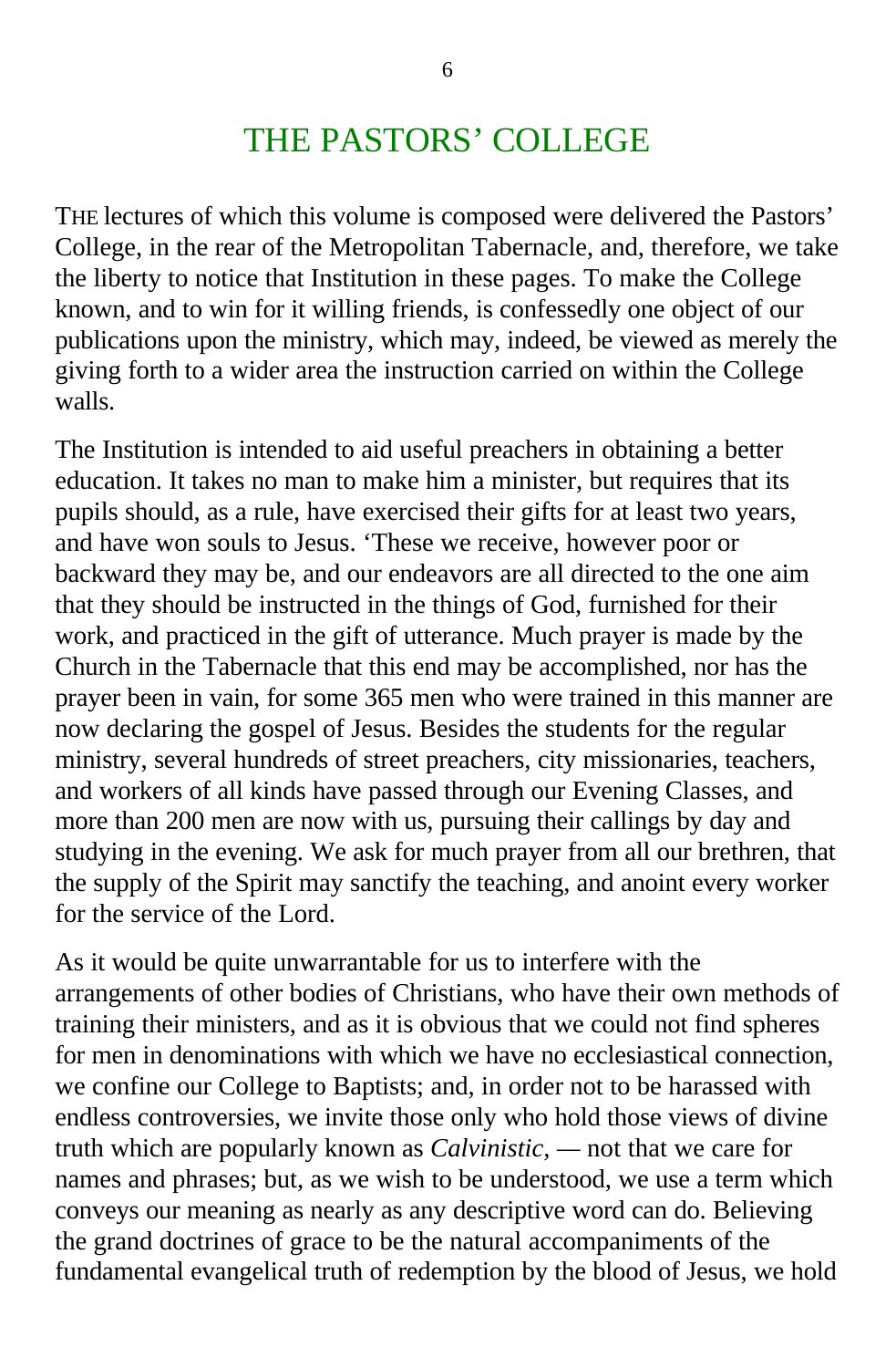and teach them, not only in our ministry to the masses, but in the more select instruction of the class room. Latitudinarianism with its infidelity, and unsectarianism with its intolerance, are neither of them friends of ours: we delight in the man who believes, and therefore speaks. Our Lord has given us no permission to be liberal with what is none of ours. We are to give an account of every truth with which we are put in trust.

Our means for conducting this work are with the Most High God, possessor of heaven and earth. We have no list of subscribers or roll of endowments. Our trust is in him whom we desire to serve. He has supported the work for many years, by moving his stewards to send us help, and we are sure that he will continue to do so as long as he desires us to pursue this labor of love. We need at least £120 every week of the year, for we have 113 men to board, lodge, and educate, preaching stations to hire, and new churches to help. Since our service is gratuitous in every sense, we the more freely appeal to those who agree with us in believing that to aid an earnest young minister to equip himself for his life-work is a worthy effort. No money yields so large a return, no work is so important, just now none is so absolutely needful.

NIGHTINGALE LANE, CLAPHAM, SURREY,

#### **C. H. SPURGEON**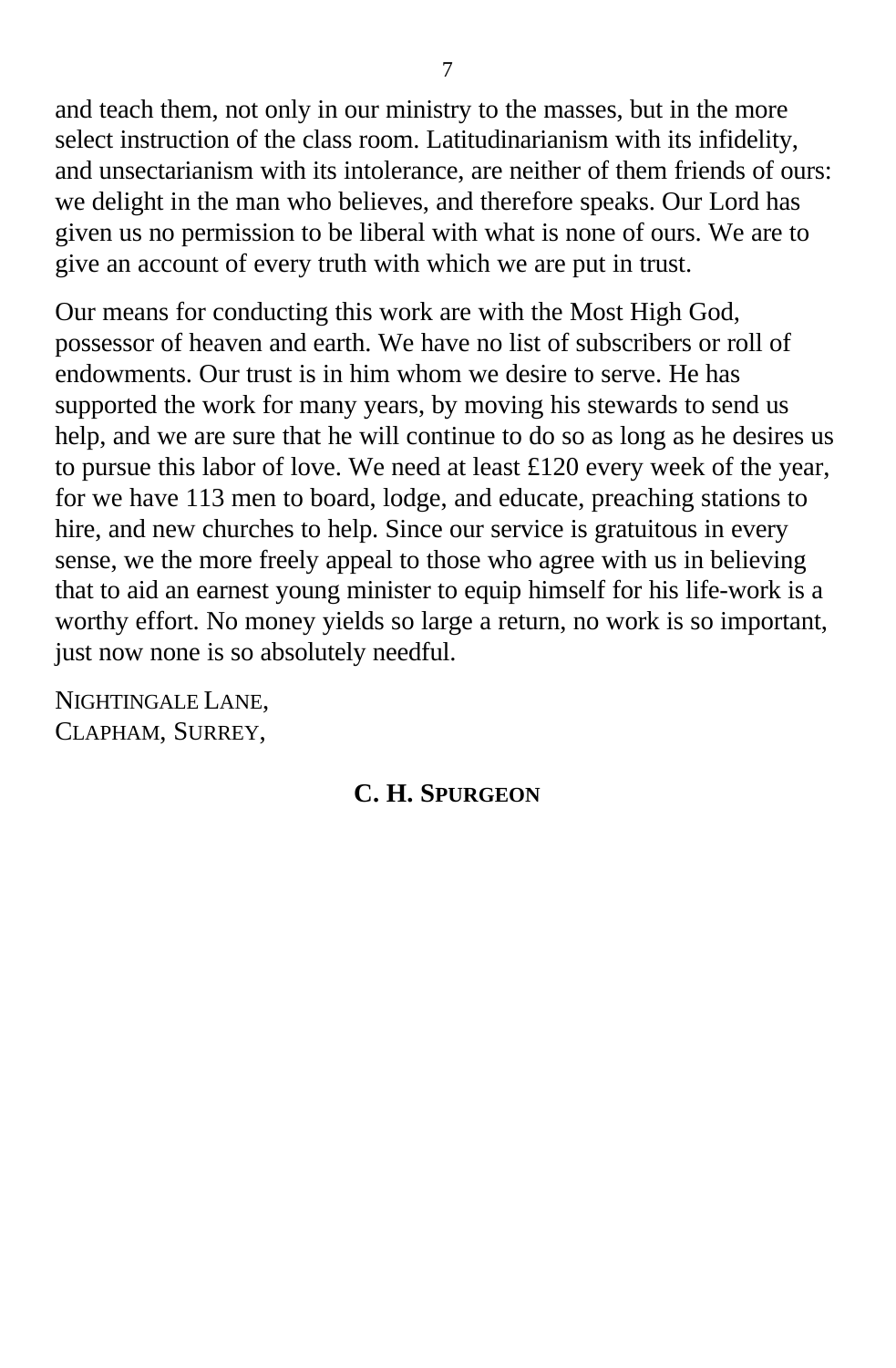## INTRODUCTORY NOTES.

MR. SPURGEON, in his preface to the Second Series of *Lectures to my Students, wrote:* — "I seize the present opportunity to call attention to the second of my three books for students, for this is properly the *third.* I allude to the volume entitled, *Commenting and Commentaries.* It embodies the experience and information of a lifetime; but, being very much occupied with a Catalogue of Commentaries, it cannot commend itself to popular tastes, and must be confined in its circulation to those who wish for information upon expository works. To my own surprise, it is in the tenth thousand, but numbers of readers to whom it might be valuable have not yet seen it. As almost all the reviewers speak of it with much praise, I think it will be worth any young man's while to buy it before he gets far on in the formation of a library. It is on my heart, if life is spared, to issue six halfcrown books for preachers; the fourth, which is much of it prepared, will be occupied with The *Art of Illustration,* and I am anxious in no one instance to waste time' and labor upon books which will not be read. Hence my reason for mentioning the Commenting book in this place. Life is short, and time is precious to a busy man. Whatever we do, we wish to make the most of."

Accordingly, Mrs. Spurgeon thought that, after the publication of her dear husband's Commentary on the Gospel according to Matthew, — *The Gospel of the Kingdom*, that pathetically-precious volume that memorializes the author's transition from preaching the Gospel on earth to entering the Kingdom in heaven, — the first of his unfinished books to be completed must be the one to which he had himself given the title, *The Art of Illustration*, and for which he had so long and so carefully been gathering the materials. Hence the issue of the present work.

Of the seven lectures included in this volume, the first two were revised and stereotyped during Mr. Spurgeon's lifetime. Three of the others were partially revised by him, before being re-delivered to a later company of students than those who heard them for the first time. The two re-rosining lectures are printed substantially as they appeared in the reporter's transcripts; only such verbal corrections have been made as are were absolutely necessary to ensure accuracy of statement so far as it ,could be ascertained. It was a providential arrangement that, just as are the lecture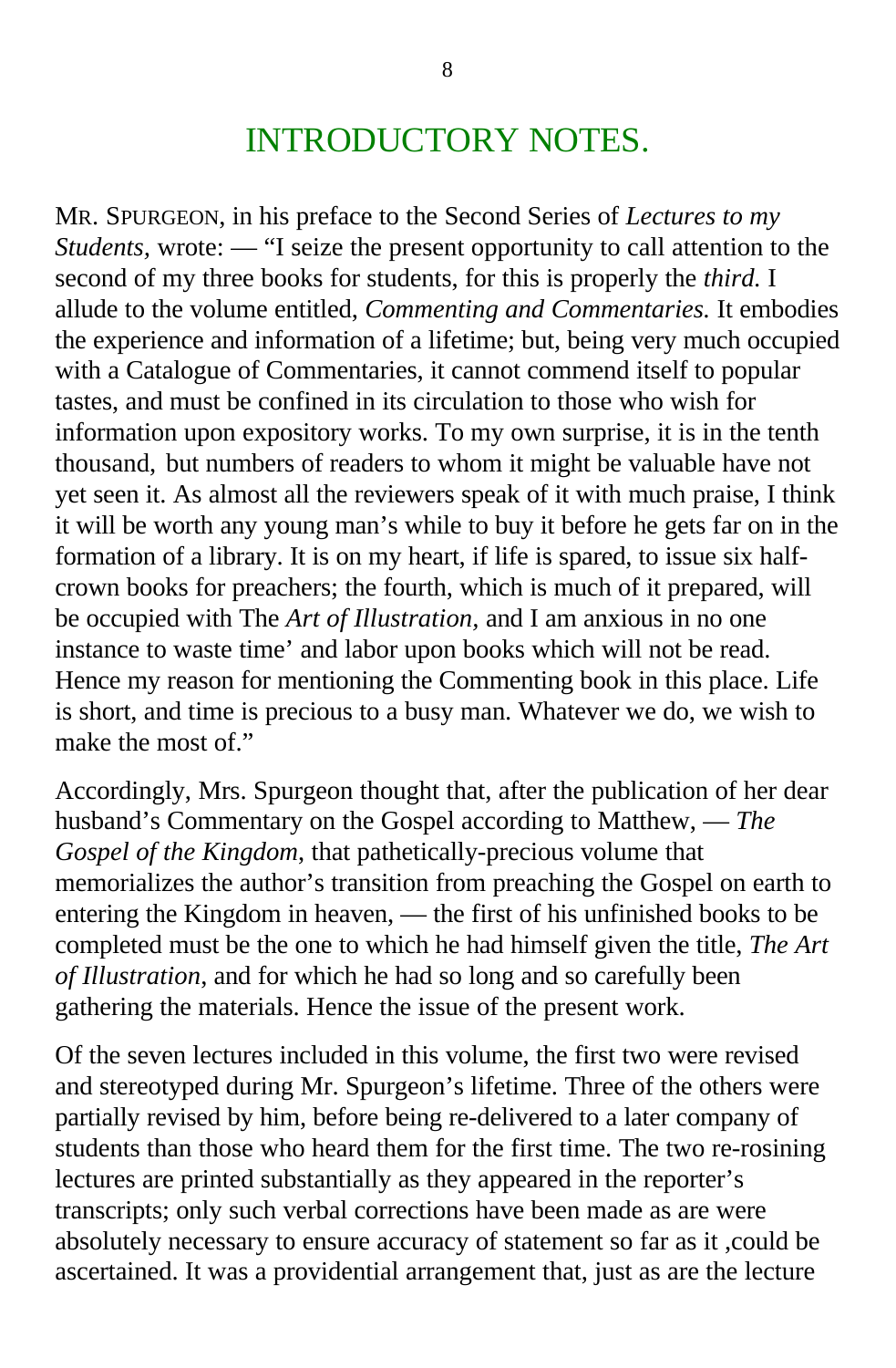on "The Science of Astronomy as a Source of Illustration" was being prepared for the press, a book entitled, *The Voices of the Stars,* by J. E. WALKER, M.A. (Elliot Stock), was received for review in *Sword and the Trowel.* As the author of that very valuable volume has taken great pains "to verify, on the highest authority, the facts which are the basis of the theological and spiritual correspondences" pointed out in his work, we have been glad to avail ourselves of his figures, in certain instances, so as to bring the lecture down to date; and we gratefully acknowledge our indebtedness to Mr. Walker for this assistance.

Of course, it is needless to say that this volume of lectures is not what Mr. Spurgeon would have made it had he been spared to see it published; but, fully recognizing that fact, every possible effort has been exerted to make the work as helpful as possible to those for whom it is specially intended.

In the catalogue of books of anecdotes, illustrations, etc., the "etc." has been rather widely interpreted so as to include the *Sword and Trowel* reviews of all works of the kind that were likely to be useful to ministers, students, local preachers, Sunday-school teachers, and Christian workers generally. The notices of these illustrative volumes, which appeared in "Mr. Spurgeon's Magazine" up to the time of his promotion to glory, were almost (if not quite) all written by himself; so that, with Lectures 5 and 6*,* and Appendix A, readers will be able to see what the late Pastor of the Metropolitan Tabernacle judged to be the best books of this nature that had come before his notice. He was himself such a master of "The Art of Illustration" that his opinions upon the subject have the added weight of long practical experience and this will, doubtless, make them of great value to others.

It was necessary to adopt some kind of order for the reviews; and as any other arrangement would have seemed invidious, it was decided that the notices should be printed as they appeared, chronologically, in the Magazine. The published prices of the books are given as a guidance to intending purchasers; and in the case of works reviewed, but now out of print, that fact is stated, to prevent disappointment to readers, and useless inquiries of publishers. It may be that books which are out of print can still be obtained of second-hand booksellers. Where the volumes have passed out of the hands of the original publishers, the names of the present publishers have been inserted, with the prices at which the books can now be bought.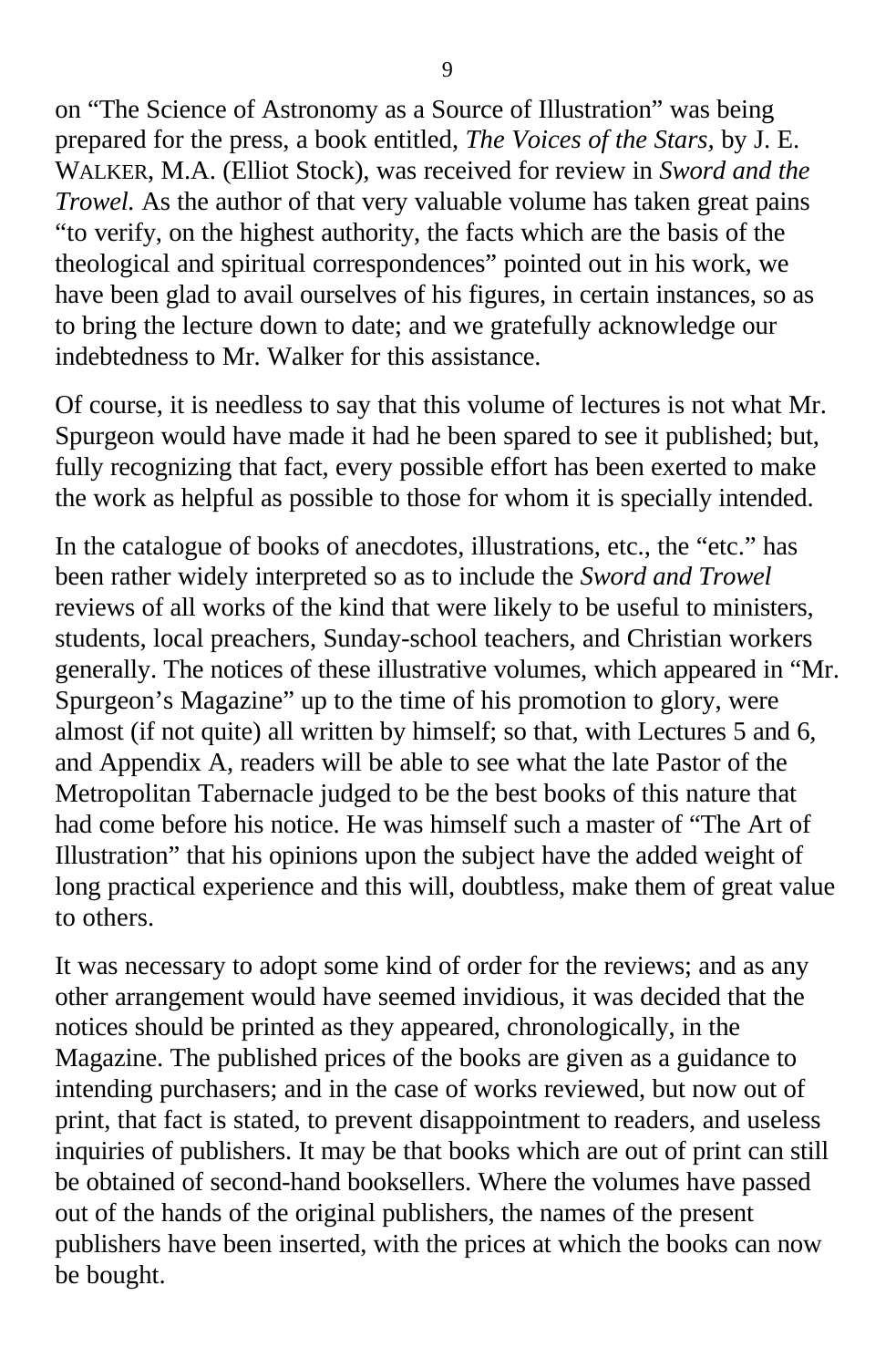The issue of this volume will awaken, in the minds of the ministers educated in the Pastors' College, many memories of their "peerless President." The happy Friday afternoons, when these and similar lectures were delivered to them, will never fade from the recollection of the highlyprivileged band of brethren who had the honor of sitting at the feet of C. H. Spurgeon. Those who read the contents of this book, and the three previous series of lectures, will understand, in part at least, how it is that "Spurgeon's men" increasingly mourn the loss of their loved leader; but they can never fully know all that, under God, he was to his sons in the faith. Oh, that everyone who came under his blessed influence might be more like him, and so become, as he was, "a good minister of Jesus Christ"!

For the information of friends who are not fully aware of the character and purpose of Mr. Spurgeon's *Lectures to my Students,* it may be well to reproduce here what he, almost apologetically, wrote when submitting former specimens of them to the judgment of the general public: — "My College lectures are colloquial, familiar, full of anecdote, and often humorous: they are purposely made so, to suit the occasion. At the end of the week I meet the students, and find them weary with sterner studies, and I judge it best to be as lively and interesting in my prelections as I well can be. They have had their fill of classics, mathematics, and divinity, and are only in a condition to receive something which will attract and secure their attention, and fire their hearts. Our venerable tutor, Mr. Rogers, compares my Friday work to the sharpening of the pin: the fashioning of the head, the straightening, the laying on of the metal, and the polishing, have been done during the week, and then the process concludes with an effort to give point and sharpness. To succeed in this, the lecturer must not be dull himself, nor demand any great effort from his audience. I am as much at home with my young brethren as in the bosom of my family, and therefore speak without restraint .. At any rate, I do not offer that which has cost me nothing, for I have done my best, and taken abundant pains. Therefore, with clear conscience I place my work at the service of my brethren, especially hoping to have a careful reading from young preachers, whose profiting has been my principal aim.! have made my addresses entirely for students and beginners in preaching, and I beg that they may always be regarded from that point of view, for many remarks which are proper enough to be made to raw recruits it would be gross impertinence to place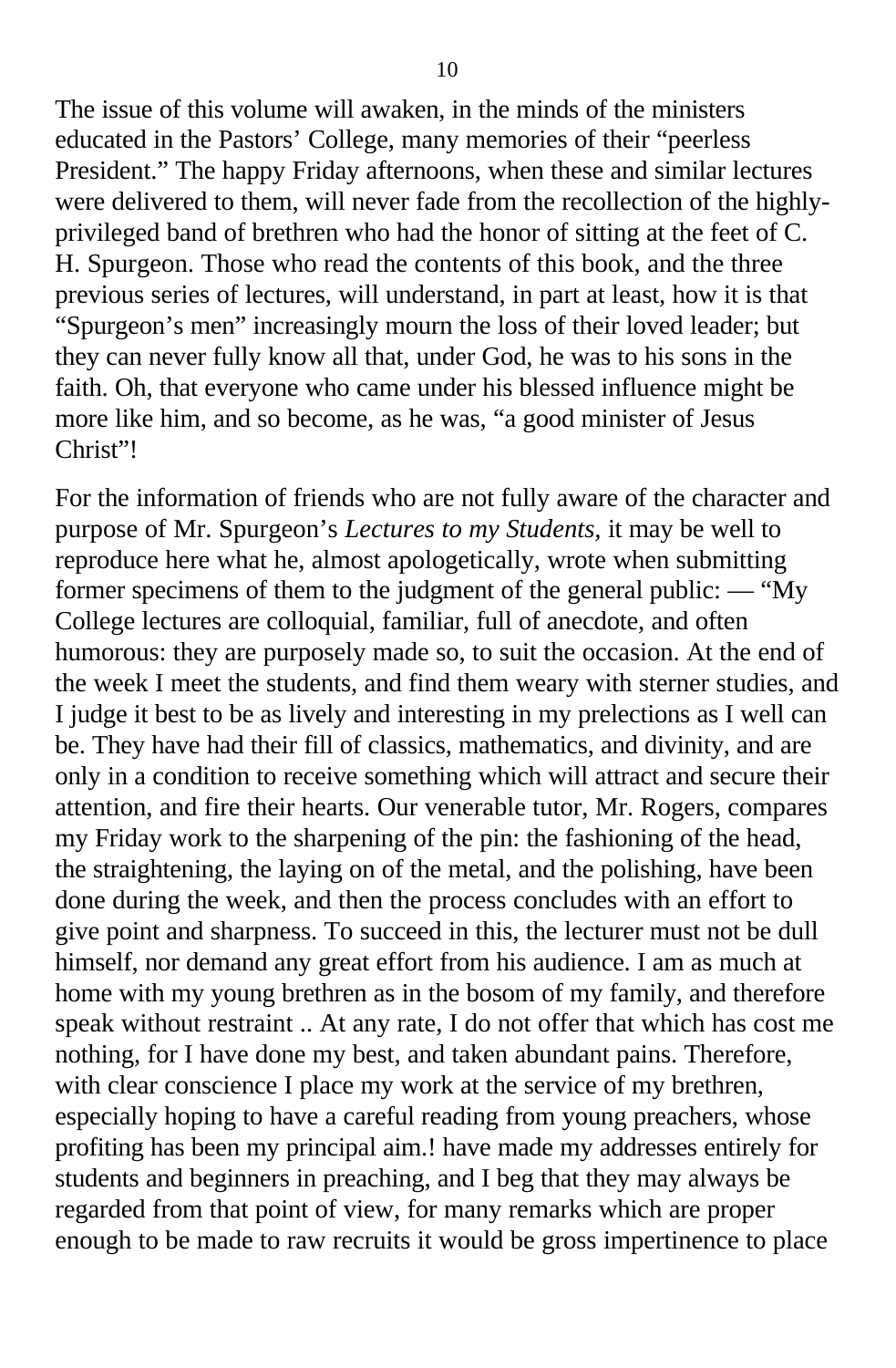before masters in Israel. The intent and object will be borne in mind by every candid reader."

Some time before he was called home, Mr. Spurgeon had employed a friend to select from his published sermons all the *Anecdotes and Illustration* he had used in preaching. It was his intention to issue these in a number of small volumes which he hoped would prove helpful to other preachers and speakers. Possibly, the first of this series may speedily follow the present work, as it would be an appropriate sequel to *The Art of Illustration.* In the meantime, as a second Appendix to this book, a list is given of all the illustrative works by Mr. Spurgeon already published. There are many more of his *Lectures to my Students* that have not yet been printed, including a course on the important subject of *Soul-winning;* these are in preparation for the press, and will be published when the opportunity occurs.

Now, having finished our task — by no means an easy one — with the ever-present remembrance of the beloved President and Pastor who would have done the work immeasurably better, yet with devout thankfulness that another volume of his gracious and happy utterances is completed, we close our" Introductory Notes" with Mr. Spurgeon's own words in launching the previous series of lectures: — "Hoping that some benefit may accrue to the rising race of preachers, and through them to the Church of God, this book is offered to the Lord's service, in the hope that he will use it for his own glory."

J. W. H.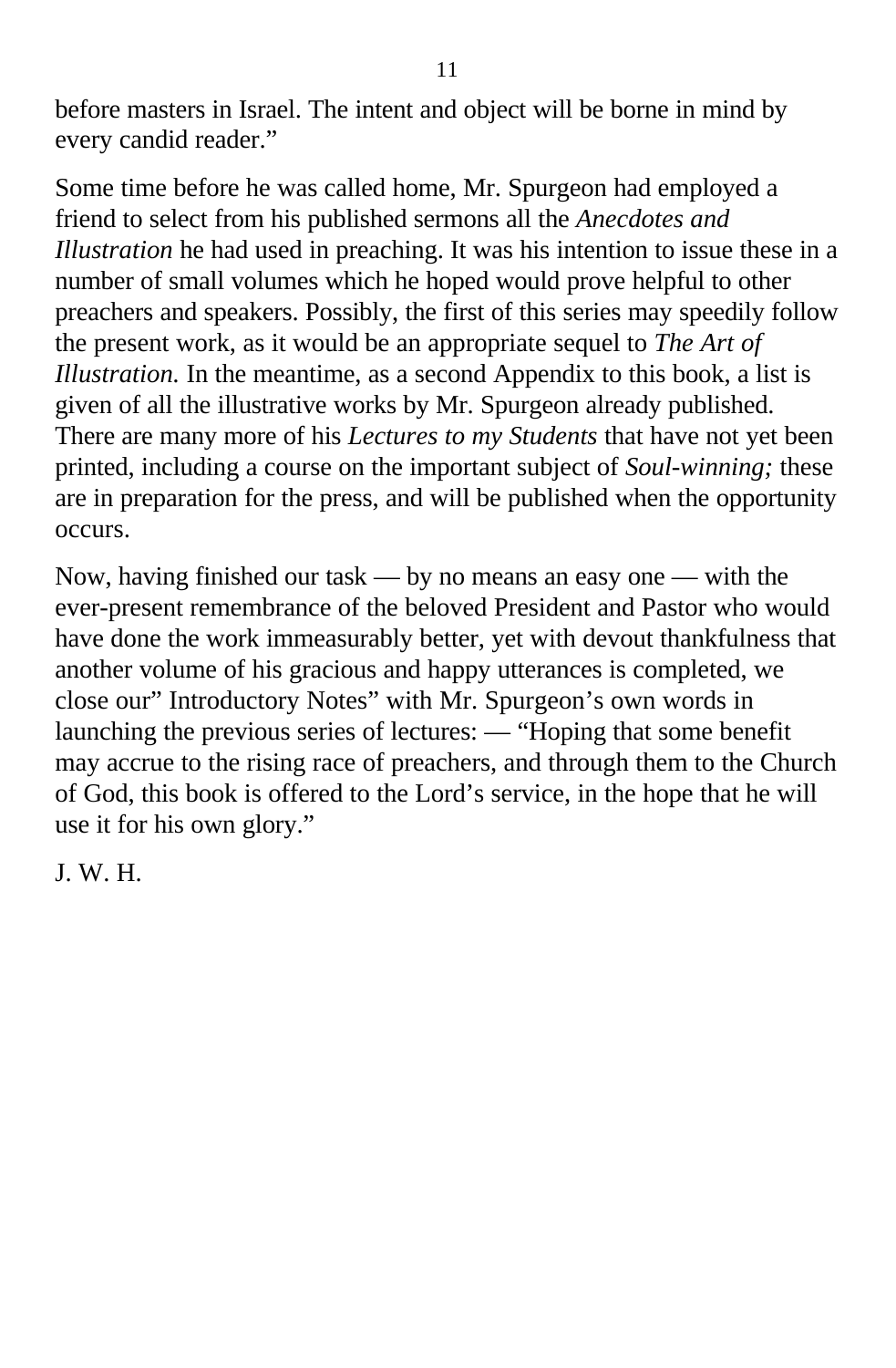# CONTENTS.

Illustrations in Preaching

**LECTURE 2. —**

**LECTURE 1. —**

Anecdotes from the Pulpit

**LECTURE 3. —**

The Uses of Anecdotes and Illustrations

**LECTURE 4. —**

Where can we find Anecdotes and Illustrations?

### **LECTURE 5. —**

Cyclopaedias of Anecdotes and Illustrations

### **LECTURE 6. —**

Books of Fables, Emblems, and Parables

## **LECTURE 7. —**

The Sciences as Sources of Illustration. ASTRONOMY

### **APPENDIX A. —**

Supplemental. List of Books of Anecdotes, Illustrations, etc.

### **APPENDIX B. —**

List of Mr. Spurgeon's Illustrative Works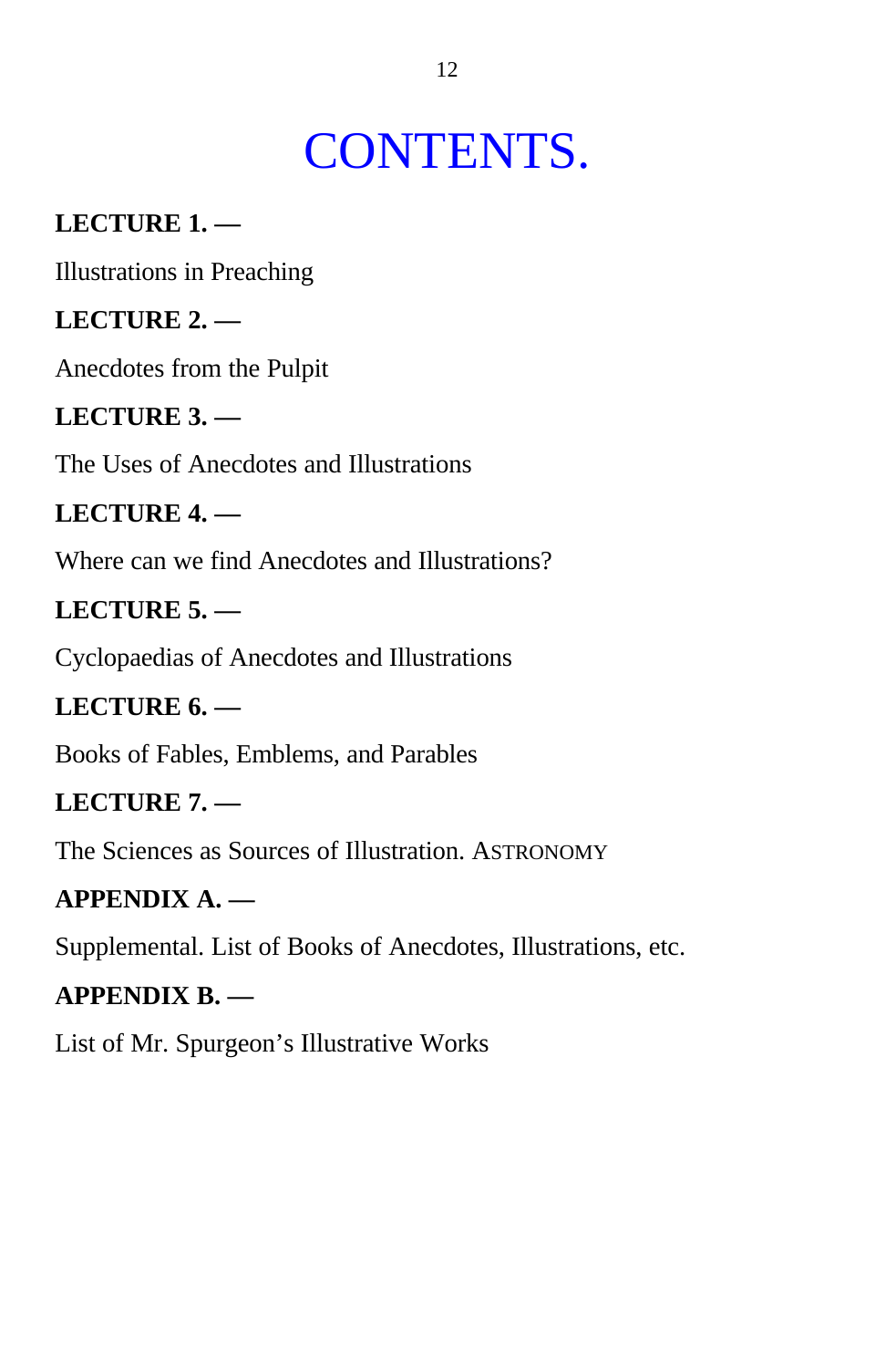# LECTURE 1.

## ILLUSTRATIONS IN PREACHING.

THE topic now before us is the use of illustrations in our sermons. Perhaps we shall best subserve our purpose by working out an illustration in the present address; for there is no better way of teaching the art of pottery than by making a pot. Quaint 'Thomas Fuller says, "reasons are the pillars of the fabric of a sermon; but similitudes are the windows which give the best lights." The comparison is happy and suggestive, and we will build up ore' discourse under its direction.

The chief reason for the construction of windows in a house is, as Fuller says, *to let in light.* Parables, similes, and metaphors have that effect; and hence we use them to *illustrate our* subject, or, in other words, to "brighten *it with light,*" for that is Dr. Johnson's literal, rendering of the word *illustrate.* Often when didactic speech fails to enlighten our hearers we may make them see our meaning by opening a window and letting in the pleasant light of analogy. Our Savior, who is the light of the world, took care to fill his speech with similitudes, so that the common people heard him gladly: his example stamps with high authority the practice of illuminating heavenly instruction with comparisons and similes. To every preacher of righteousness as well as to Noah, wisdom gives the command, "A window shalt thou make in the ark." You may build up laborious definitions and explanations and yet leave your hearers in the dark as to your meaning; but a thoroughly suitable metaphor will wonderfully clear the sense. The pictures in *The Illustrated London News* give us a far better idea of the scenery which they represent than could be conveyed to us by the best descriptive letter-press; and it is much the same with Scriptural teaching: abstract truth comes before us so much more vividly when a concrete example is given, or the doctrine itself is clothed in figurative language. There should, if possible, be at least one good metaphor in the shortest address; as Ezekiel, in his vision of the temple, saw that even to the little chambers there were windows suitable to their size. If we are faithful to the spirit of the gospel we labor-to make things plain: it is our study to be simple and to be understood by the most illiterate of our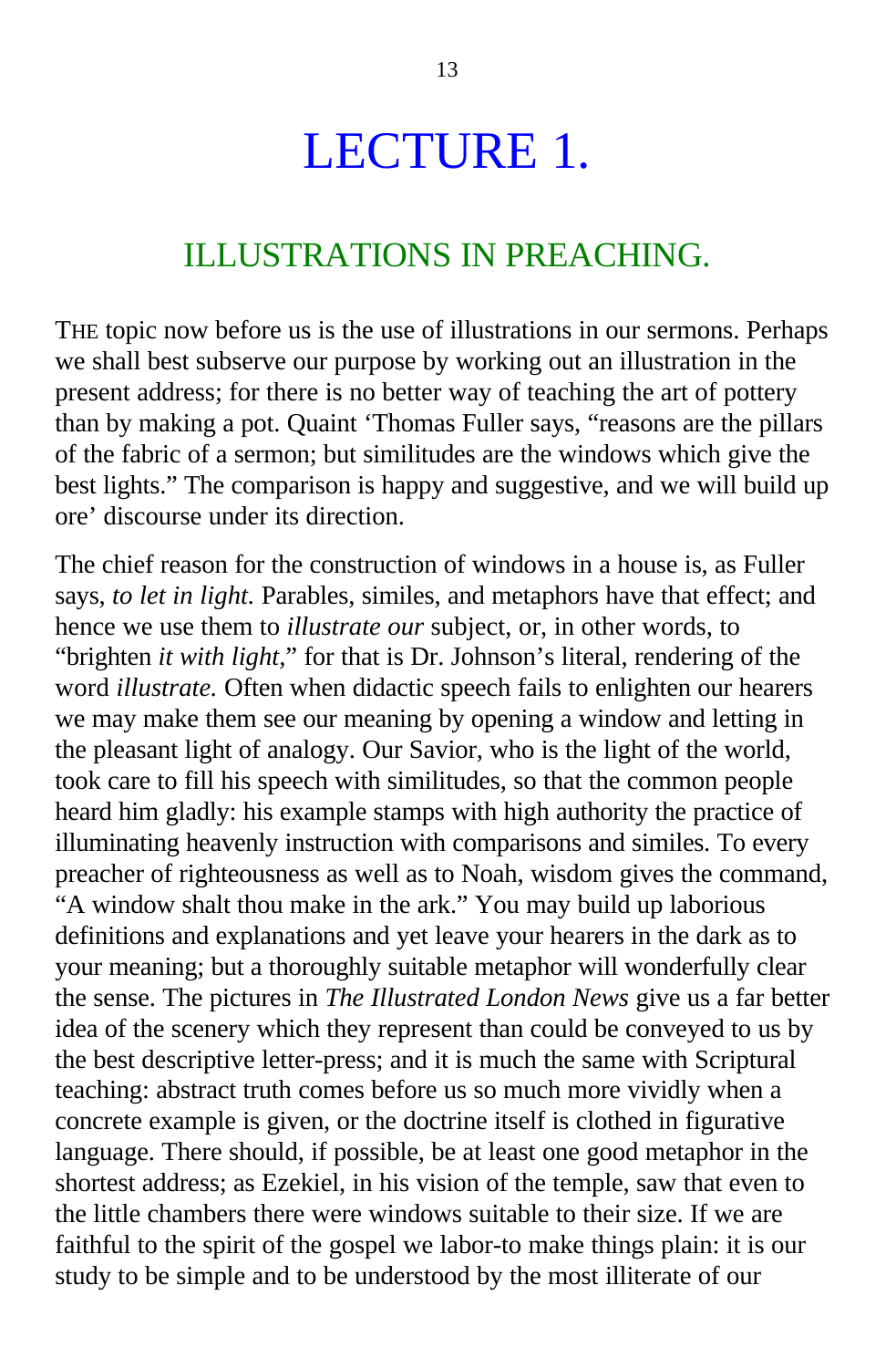hearers; let us, then, set forth many a metaphor and parable before the people. He wrote wisely who said, "The world below me is a glass in which I may see the world above. The works of God are the shepherd's calendar and the ploughman's alphabet." Having nothing to conceal, we have no ambition to be obscure. Lycophron declared that he would hang himself upon a tree if he found a person who could understand his poem entitled "The Prophecy of Cassandra." Happily no one arose to drive him to such a misuse of timber. We think we could find brethren in the ministry who might safely run the same risk in connection with their sermons. Still have we among us those who are like Heraclitus, who was called "the Dark Doctor" because his language was beyond all comprehension. Certain mystical discourses are so dense that if light were admitted into them it would be extinguished like a torch in the Grotta del Cane: they are made up of the palpably obscure and the inexplicably involved, and all hope of understanding them may be abandoned. This style of oratory we do not cultivate. We are of the same mind as Joshua Shute, who said: "That sermon has most learning in. it that has most plainness. Hence it is that a great scholar was wont to say, 'Lord, give me learning enough, that I may preach plain enough.'"

Windows greatly add to the pleasure and agreeableness of a habitation, and so do *illustrations make a sermon pleasurable interesting.* A building without windows would be a prison rather than a house, for it would be quite dark, and no one would care to take it upon lease; and, in the same way, a discourse without a parable is prosy and dull, and involves a grievous weariness of the flesh. The preacher in Solomon's Ecclesiastes "sought to find out acceptable words," or, as the Hebrew has it, "words of delight": surely, figures and comparisons are delectable to our hearers. Let us not deny them the salt of parable with the meat of doctrine. Our congregations hear us with pleasure when we give them a fair measure of imagery: when an anecdote is being told they rest, take breath, and give play to their imaginations, and thus prepare themselves for the sterner work which lies before them in listening to our profounder expositions. Riding in a third-class carriage some years ago in the eastern counties, we had been for a long time without a lamp; and when a traveler lighted a candle, it was pleasant to see how all eyes turned that way, and rejoiced in the light: such is frequently the effect of an apt simile in the midst of a sermon, it lights up the whole matter, and gladdens every heart. Even the little children open t. heir eyes mid ears, and a smile brightens up their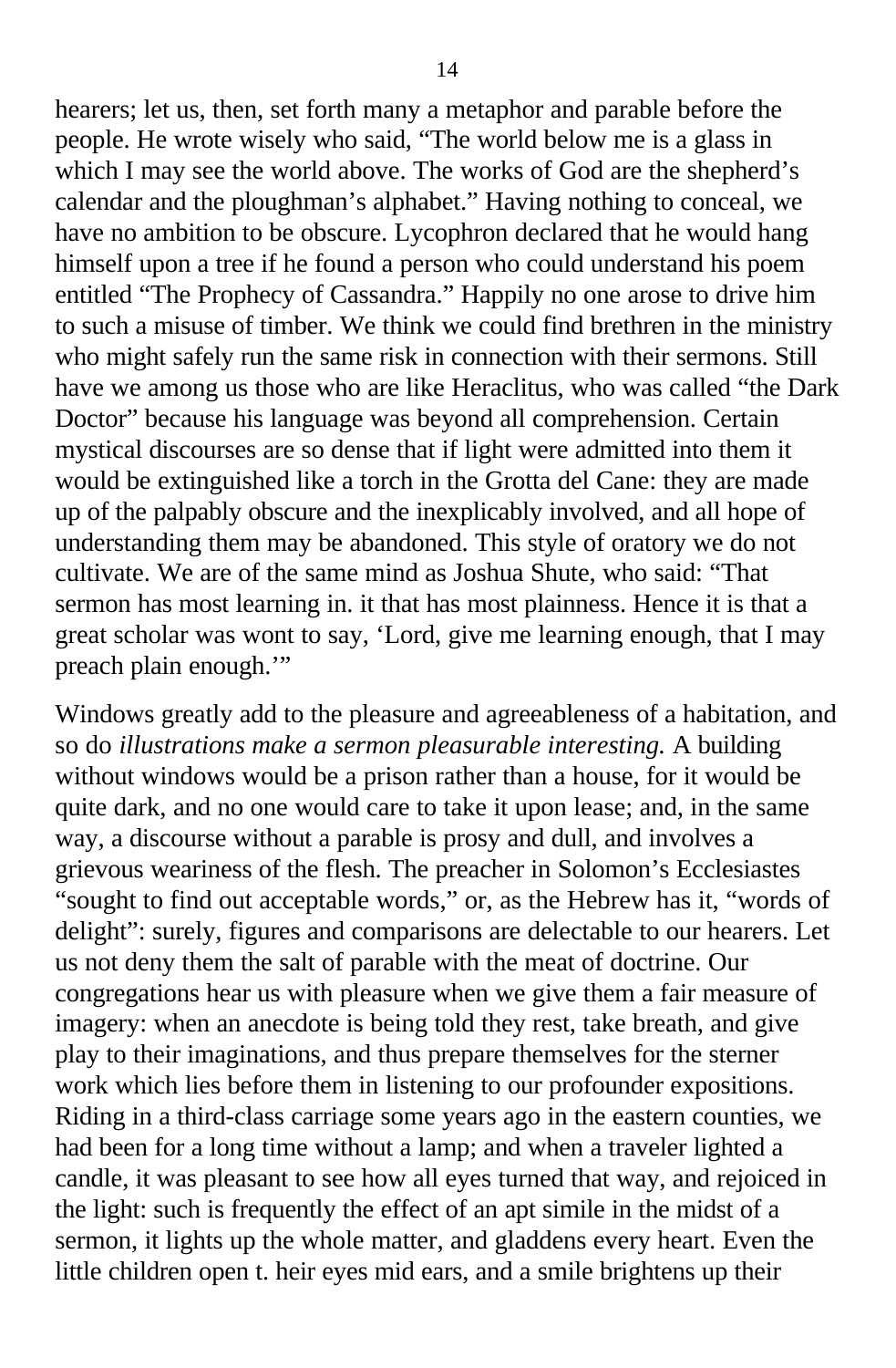faces as we tell a story; for they, too, rejoice in the light which streams in through our windows. We dare say they often wish that the sermon, were all illustrations, even as the boy desired to have a cake made all of plums; but that must not be: there is a happy medium, and we must keep to it by making our discourse pleasant hearing, but not a mere pastime. No reason exists why the preaching of the gospel should be a miserable operation either to the speaker or to the hearer. Pleasantly profitable let all our sermons be. A house must not have thick walls without openings, neither must a discourse be all made up of solid slabs of doctrine without a window of comparison or a lattice of poetry; if so, our hearers will gradually forsake us, and prefer to stay at home and read their favorite authors whose lively tropes and vivid images afford more pleasure to their minds.

Every architect will tell you that he looks upon his windows as *an opportunity for introducing ornament into his design.* A pile may. be massive, but it cannot be pleasing if it is not broken up with windows and other details. The palace of the popes at Avignon is an immense structure; but the external windows are few that it has all the aspect of a colossal prison, and suggests nothing of what a palace should be. Sermons need to be broken up, varied, decorated, and enlivened; and nothing can do this well as the introduction of types, emblems, and instances. Of course, ornament is not the main point to be considered; but still, many little excellences go to make up perfection, and this is one of the many, and therefore it should not be overlooked. When wisdom built her house she hewed out her seven pillars, for glory and for beauty, as well as for the support of the structure; and shall we think that any rough hovel is good enough for the beauty of holiness to dwell in? Certainly a gracious discourse is none the better for being bereft of every grace of language. Meretricious ornament we deprecate, but an appropriate beauty of speech we cultivate. Truth is a king's daughter, and her raiment should be of wrought gold; her house is a palace, and it should be adorned with "windows of agate and gates of carbuncle."

*Illustrations tend to enliven an audience and quicken attentions.* Windows, when they will open, which, alas, is not often the case in our places of worship, are a great blessing by refreshing and reviving the audience with a little pure air, and arousing the poor mortals who are rendered sleepy by the stagnant atmosphere. A window should, according to its name, be a wind-door, through which a breath of air may visit the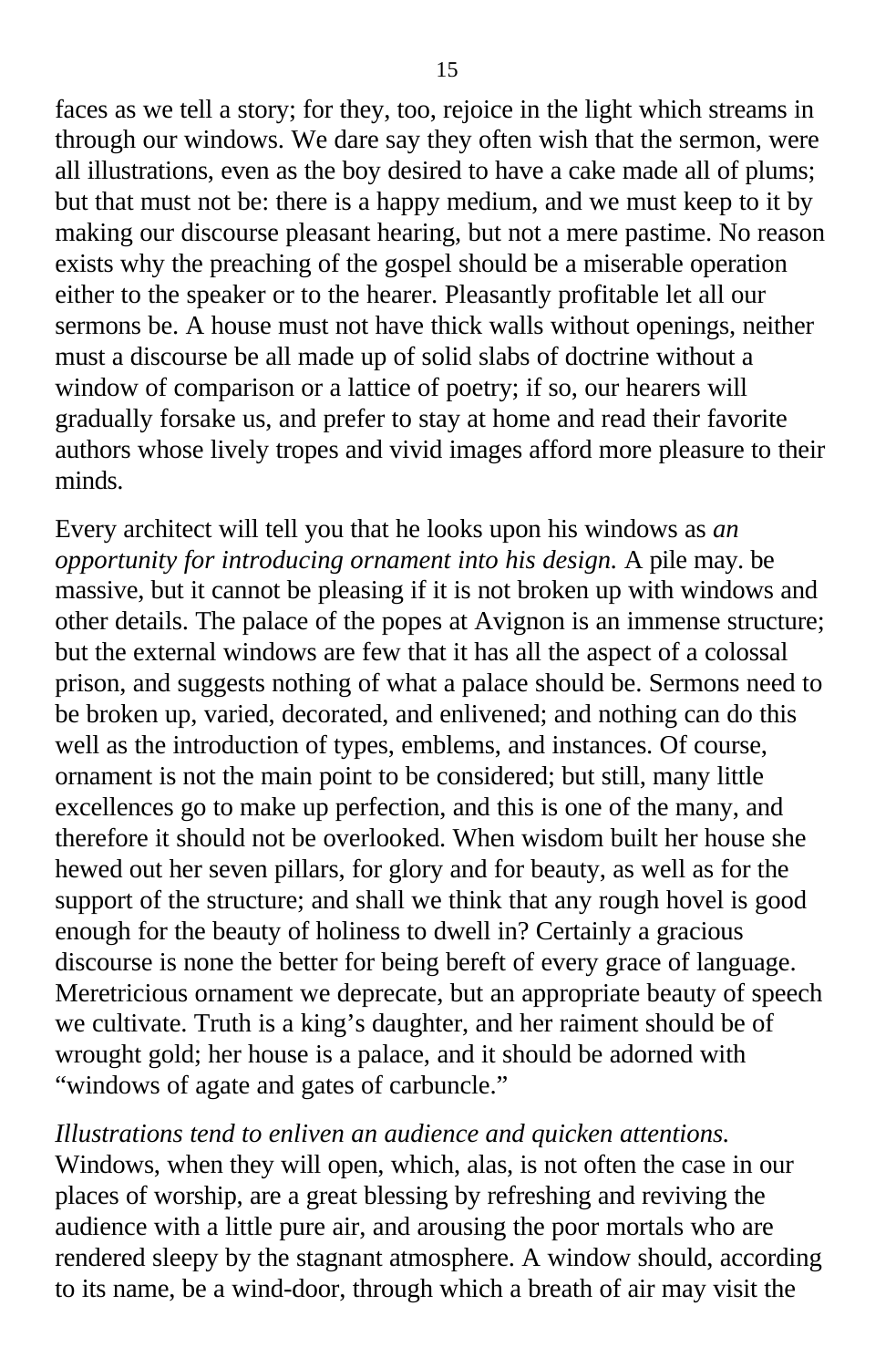audience; even so, an original figure, a noble image, a quaint comparison, a rich allegory, should open upon our hearers a breeze of happy thought, which will pass over them like life-giving breath, arousing them from their apathy, and quickening their faculties to receive the truth. Those who are accustomed to the soporific sermonizings of certain dignified divines would marvel greatly if they could see the enthusiasm and lively delight with which congregations listen to speech through which there flows a quiet current of happy, natural illustration. Arid as a desert are many volumes of discourses which are to be met with upon the booksellers' dust-covered shelves; but if in the course of a thousand paragraphs they contain a single simile, it is as an oasis in the Sahara, and serves to keep the reader's soul alive. In fashioning a discourse think little of the bookworm, which will be sure of its portion of meat however dry your doctrine, but have pity upon those hungering ones immediately around you who must find life through your sermon or they will never find it at all. If some of your hearers sleep on they will of necessity wake up in eternal perdition, for they hear no other helpful voice.

While we thus commend illustrations for necessary uses, it must be remembered that they are not the strength of a sermon any more than a window is the strength of a house; and for this reason, among others, *they should not be too numerous.* Too many openings for light may seriously detract from the stability of a building. We have known sermons so full of metaphors that they became weak, and we had almost said *crazy,* structures. Sermons must not be nosegays of flowers, but sheaves of wheat. Very beautiful sermons are generally very useless ones. To aim at elegance is to court failure. It is possible to have too much of a good thing: a glass house is not the most comfortable of abodes, and besides other objectionable qualities it has the great fault of being sadly tempting to stone-throwers. When a critical adversary attacks our metaphors he generally makes short work of them. To friendly minds images are arguments, but to opponents they are opportunities for attack; the enemy climbs up by the window. Comparisons are swords with two edges which cut both ways; and frequently what seems a sharp and telling illustration may be wittily turned against; you, so as to cause a laugh at your expense: therefore do not rely upon your metaphors and parables. Even a secondrate man may defend himself from a superior mind if he can dexterously turn his assailant's gun upon himself. Here is an instance which concerns myself, and I give it for that reason, since these lectures have all along been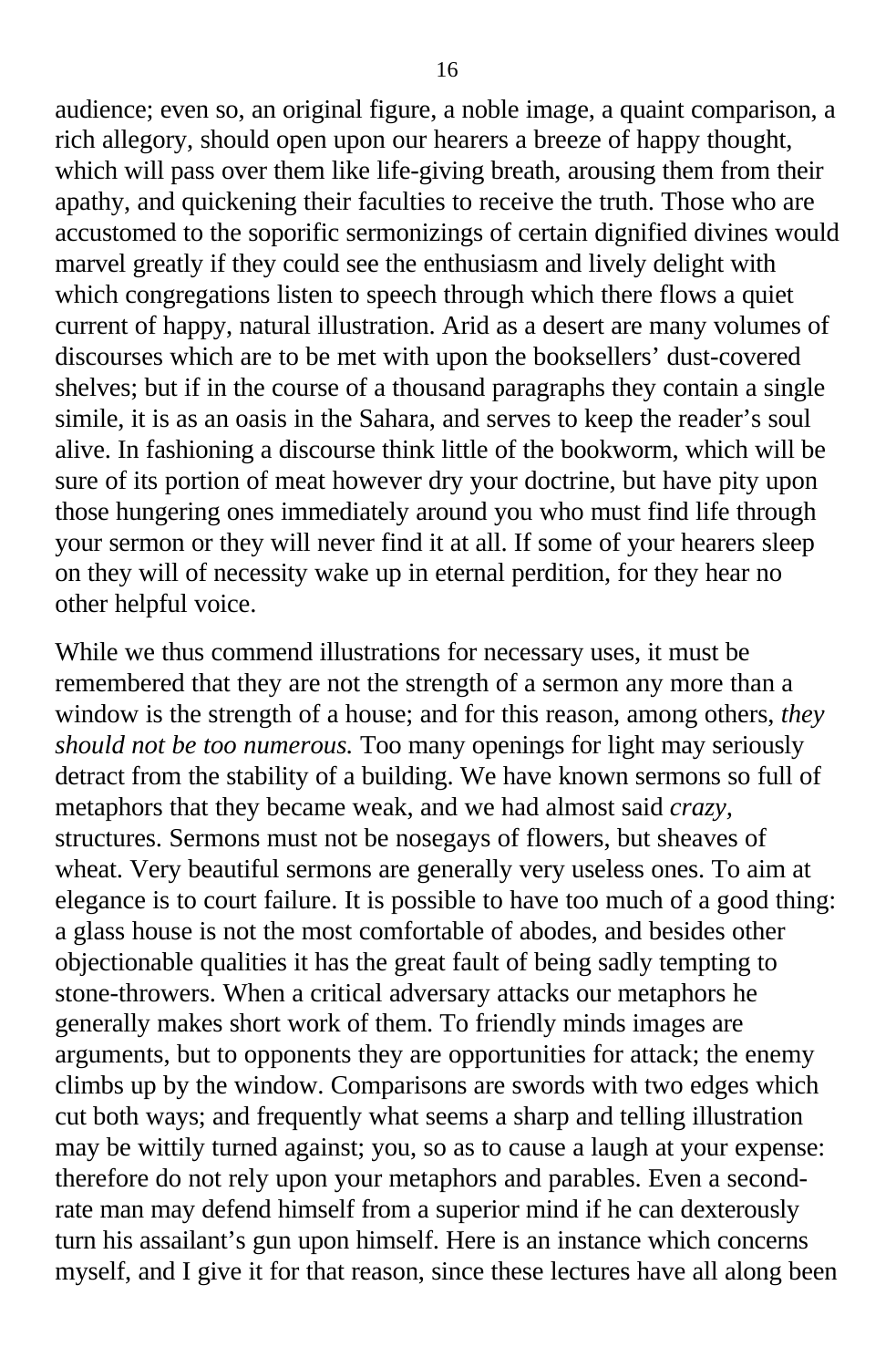autobiographical. I give a cutting from one of our religious papers. "Mr. Beecher has been neatly tripped up in *'The Sword and the Trowel.'* In his *'Lectures on Preaching'* he asserts that Mr. Spurgeon has succeeded' in spite of his Calvinism;' adding the remark that 'the camel does not travel any better, nor is it any more useful, because of the hump on its back.' The illustration is not a felicitous one, for Mr. Spurgeon thus retorts: — 'Naturalists assure us the camel's hump is of great importance in the eyes of the Arabs, who judge of the condition of their beasts by the size, shape, and firmness of their humps. The camel feeds upon his hump when he traverses the wilderness, so that in proportion as the animal travels over the sandy wastes, and suffers from privation and fatigue, the mass diminishes; and he is not fit for a long journey till the hump has regained its proportions. Calvinism, then, is the spiritual meat which enables a man to labor on in the ways of Christian service; and, though ridiculed as a hump by those who are only lookers-on, those who traverse the weary paths of a wilderness experience know too well its value to be willing to part with it, even if a Beecher's splendid talents could be given in exchange.'"

Illustrate, by all means, but do not let the sermon be all illustrations, or it will be only suitable for an assembly of simpletons. A volume is all the better for engravings, but a scrap-book which is all woodcuts is usually intended for the use of little children. Our house should be built up with the substantial masonry of doctrine, upon the deep foundation of inspiration; its pillars should be of solid Scriptural argument, and every stone of truth should be carefully laid in its place; and then the windows should be ranged in due order, "three rows" if we will: "light against light," like the house of the forest of Lebanon. But a house is not erected for the sake of the windows, nor may a sermon be arranged with the view of fitting in a favorite apologue. A window is merely a convenience subordinate to the entire design, and so is the best illustration. We shall be foolish indeed if we compose a discourse to display a metaphor; as foolish as if an architect should build a cathedral with the view of exhibiting a stained glass window. We are not sent into the world to build a Crystal Palace in which to set out works of art and elegancies of fashion; but as wise master-builders we are to edify, spiritual house for the divine inhabiting. Our building is intended to last, and is meant for everyday use, and hence it must not be all crystal and color. We miss our way altogether, as gospel ministers, if we aim at flash and finery.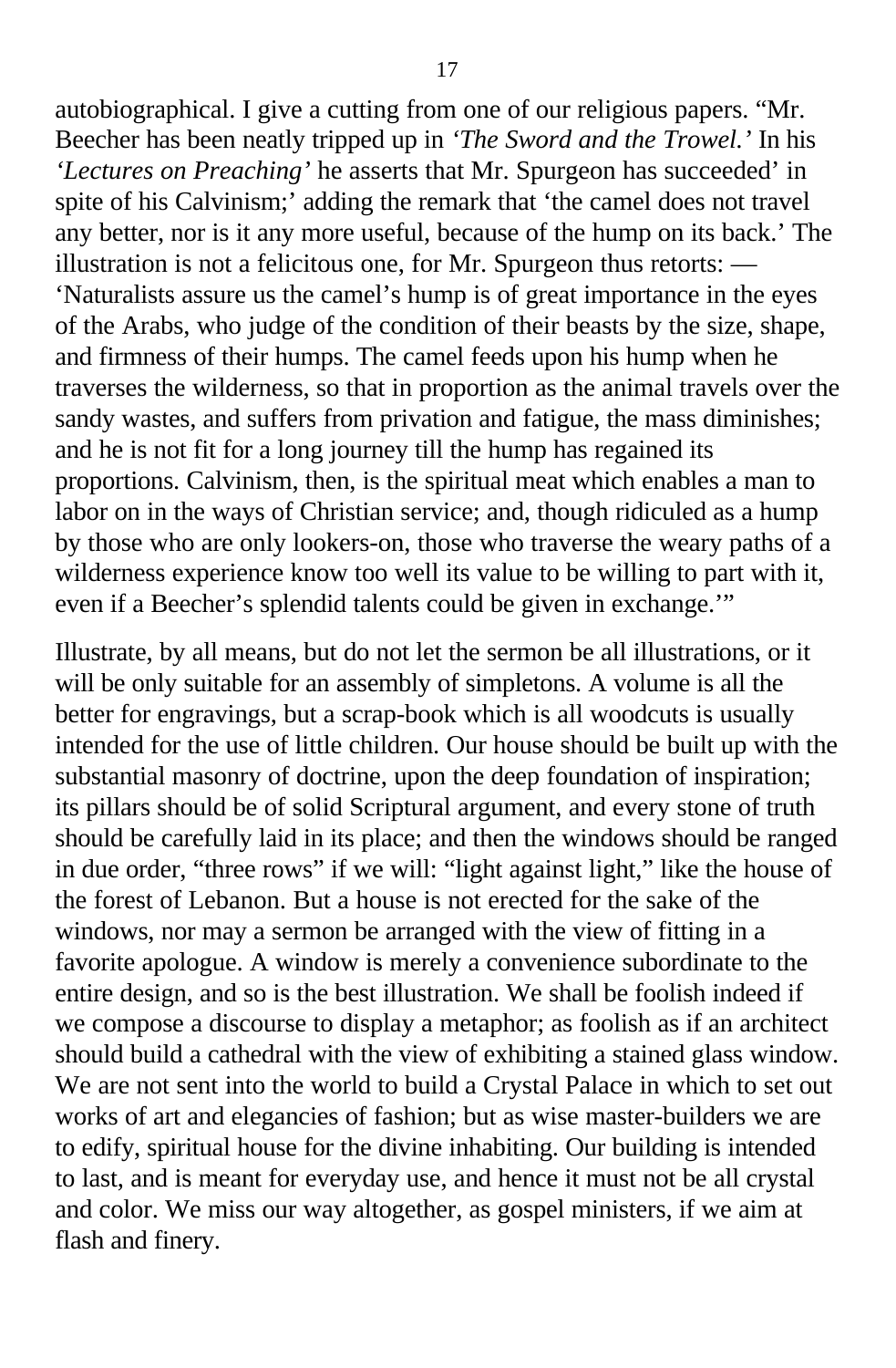It is impossible to lay down a rule as to how much adornment shall be found in each discourse: every man must judge for himself in that matter. True taste in dress could not; be readily defined, yet everyone knows what it is; and there is a literary and spiritual taste which should be displayed in the measuring out of tropes and figures in every public speech. "Ne quid nimis" is a good caution: do not be too eager to garnish and adorn. Some men seem never to have enough of metaphors: each one of their sentences must be a flower. They compass sea and land to find a fresh piece of colored glass for their windows, and they break down the: walls of their discourses to let in superfluous ornaments, till their productions rather resemble a fantastic grotto than a house to dwell in. They are grievously in error if they think that thus they manifest their own wisdom, or benefit their hearers. I could almost wish for a return of the window-tax if 'it would check these poetical brethren. The law, I believe, allowed eight windows free from duty, and we might also exempt "a few, that is eight" metaphors from criticism; but more than that ought to pay heavily. Flowers upon the table at a banquet are well enough; but as nobody can live upon bouquets, they will become objects of contempt if they are set before us in lieu of substantial viands. The difference between a little salt with your meat and being compelled to empty the salt-cellar is clear to all; and we could wish that those who pour out so many symbols, emblems, figures, and. devices would remember that nausea in oratory is not more agreeable than in food. Enough is as good as a feast; and too many pretty things may be a greater evil than none at all.

It is a suggestive fact that the tendency to abound in metaphor and illustration becomes weaker as men grow older and wiser. Perhaps this may, in a measure, be ascribed to the decay of their imagination; but it also occurs at the same time as the ripening of their understanding. Some may have to use fewer figures of necessity, because they do not come to them as aforetime; but this is not always the case. I know that men who still possess great facility in imagery find it less needful to employ that faculty now than in their earlier days, for they have the ear of the people, and they are solemnly resolved to fill that ear with instruction as condensed as they can make it. When you begin with a people who have not heard the gospel, and whose attention you have to win, you can hardly go too far in the use of figure and metaphor.' Our Lord Jesus Christ used very much of it; indeed, "without a parable spake he not unto them;" because they were not educated up to the point at which they could profitably hear pure didactic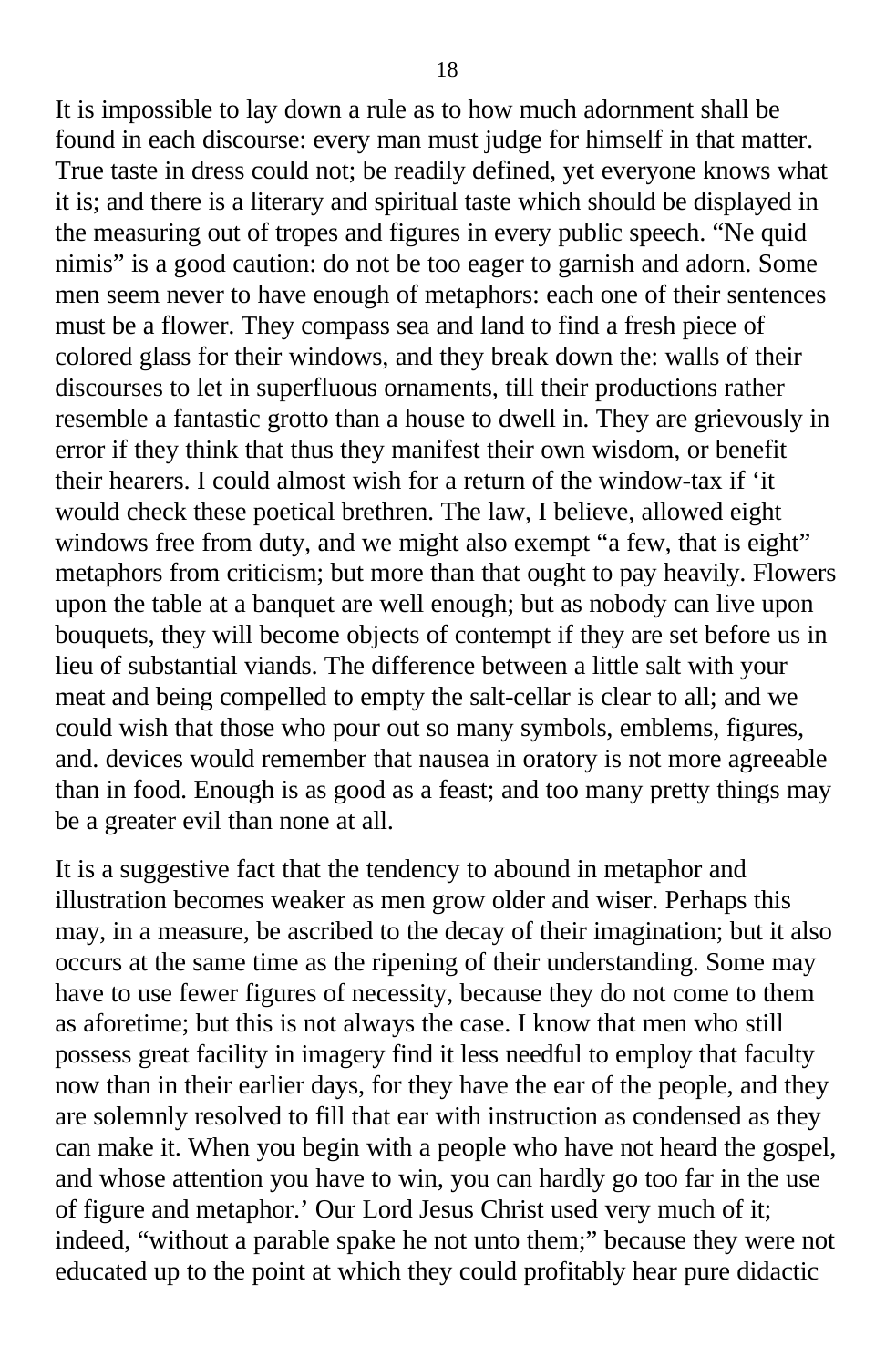truth. It is noticeable that after the Holy Ghost had been given, fewer parables were used, and the saints were more plainly taught of God. When Paul spoke or wrote to the churches in his epistles he employed few parables, because he addressed those who were advanced in grace and willing to learn. As Christian minds made progress the style of their teachers became less figurative, and more plainly doctrinal. We seldom see engravings in the classics of the college; these are reserved for the spellingbooks of the dame-school. This should teach us wisdom, and suggest that we are to be bound by no hard and fast rules, but should use more or less of any mode of teaching according to our own condition and that of our people.

*Illustrations should really cast light upon the subject in hand,* otherwise they are sham windows, and all shams are an abomination. When the window-tax was still in force many people in country houses closed half their lights by plastering them up, and then they had the plaster painted to look like panes; so that there was still the appearance of a window, though no sunlight could enter. Well do I remember the dark rooms in my grandfather's parsonage, and my wonder that men should have to pay for the light of the sun. Blind windows are fit emblems of illustrations which illustrate nothing, and need themselves to be explained. Grandiloquence is never more characteristic than in its figures; there it disports itself in a very carnival of bombast. We could quote several fine specimens of sublime spread-eagleism and magnificent nonsense, but one alone may suffice as a favorable sample of a form of display which is rather more common across the water than in these old-fashioned regions. The author's name we will not mention, but the extract is given verbatim, and is taken from a sermon upon "To die is gain." Let the young preacher ponder and wonder, but let him not imitate. We give the whole passage for the sake of *the frigate bird,* and the *granite porphyry-jasper staircase.*

"There is a bird that mariners call the 'frigate bird,' of strange habits and of stranger power. Men see him in all climes, but never yet has human eye seen him near the earth. With wings of mighty stretch, high borne, he sails along. Men of the far north see him at midnight moving on amid auroral fires, sailing along with set wings amid those awful flames, taking the color of the waves of light which swell and heave around him. Men in the tropics see him at hottest noon, his plumage all incarnadined by the fierce rays that smite innocuous upon. him. Amid their ardent fervor, he bears along, majestic, tireless, Never was he known to stoop from his lofty line of flight,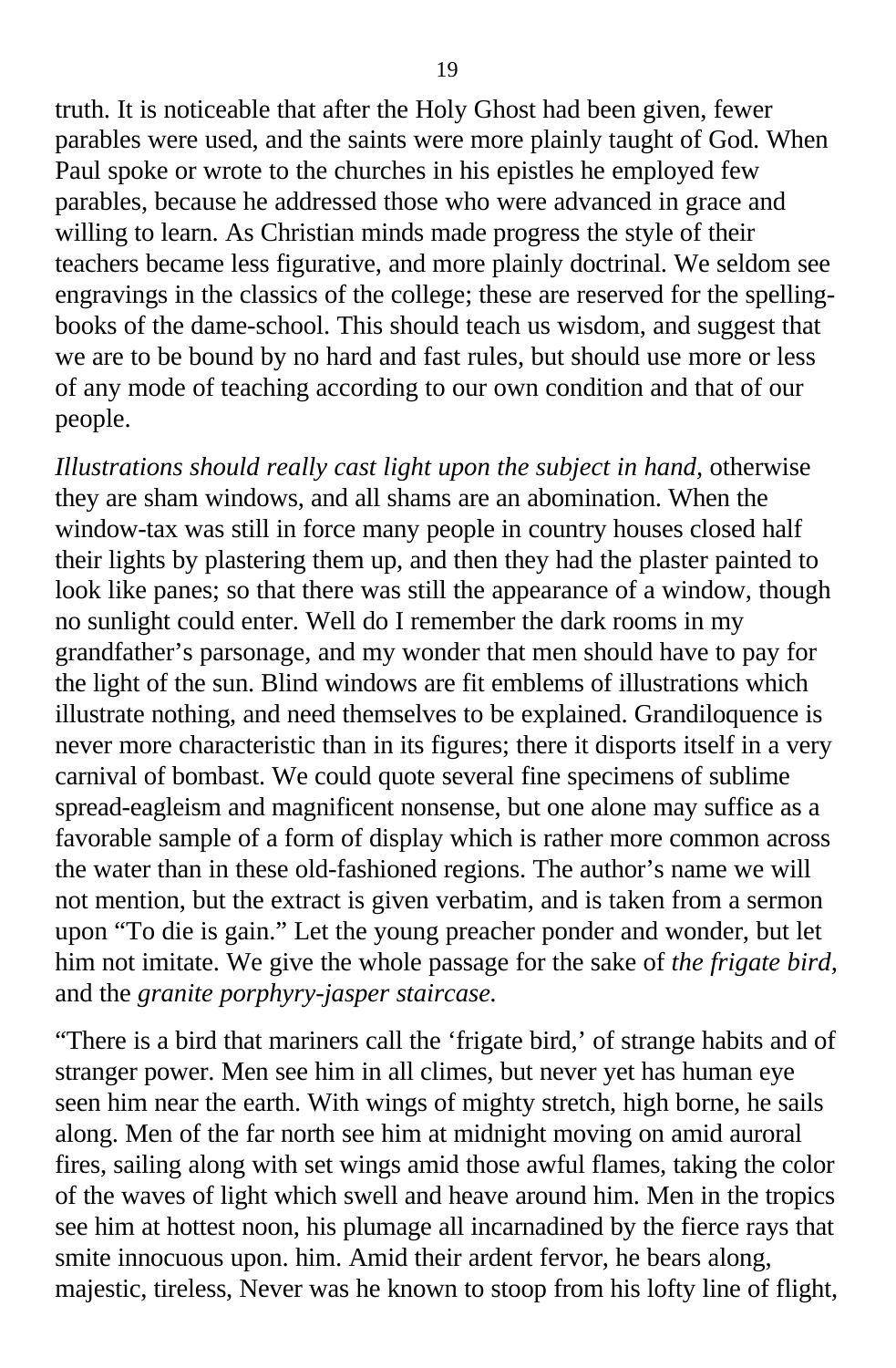never to swerve. To many he is a myth, to all a mystery. Where is his perch? [*This is fine indeed. Let us add,*" *Who shall lay salt on his tail?*"] Where does he rest? Where was he brooded? None know. They only know that above cloud, above the reach of tempest, above the tumult of transverse currents, this bird of heaven (so let us call him) on selfsupporting vans that disdain to beat the air on which they rest, moves grandly on. [*Grand ideal The critter flies without moving his wings, disdaining to beat the air, as well he may, for he beats all creation.*] So shall my hope be. At either pole of life, above the clouds of sorrow, superior to the tempests that beat upon me, on lofty and tireless wing, scorning the earth, it shall move along. Never shall it stoop, never swerve from its sublime line of flight. They shall see it in the morning of my life; they shall see it in its hot noon-day; and when the shadows fall, my sun having set, using your style of speech; but, using mine, when the shadows disappear, my sun having risen, the last they see of me shall be this hope of gain in dying, as it sails out on steady wing, and disappears amid the everlasting light."

"I feel, friends, that no exhortation of mine will lift you to this pedestal of hewn granite, on which it is given to monumental piety to stand. [*Quite right: an exhortation cannot very well lift a body on to a pedestal; it needs a leg or an arm to do that. But what is monumental piety?*] Only by analysis, by meditation, by thought that ponders in the night time the majestic utterances of Scripture, and by the open lattice — or, better yet, beneath the grand dome — bows in prayer, and holds communion with the possibilities that stand beyond this life, like unfilled thrones waiting for occupants. Only in this way, and in others suggested by the Spirit to minds. fit to receive them, will you or any ever rise to the level of the emotion which dictated the text. Where is Paul to-day? Where does he stand, who, from his prison at Rome, sent out this immortal saying? Is there one of us that has verified the statement that "to die is gain? Not one." [*Pretty safe question! Who among us has been dead*?] *We* know he walks in glory. He moves amid the majestic spaces where even Deity is not cramped. [*Eloquent* "*or blasphemous, which?*] After all his struggles, he has entered into rest. Yet what has he received that is not in reserve for us? What has he that has not come to him in the way of gift? And is not his God mine and yours? Will the eternal Father feed with a partial hand? Will he discriminate, and become a respecter of persons, even at his own table? Piety can never receive into its mind the awful suspicion. Our Father feeds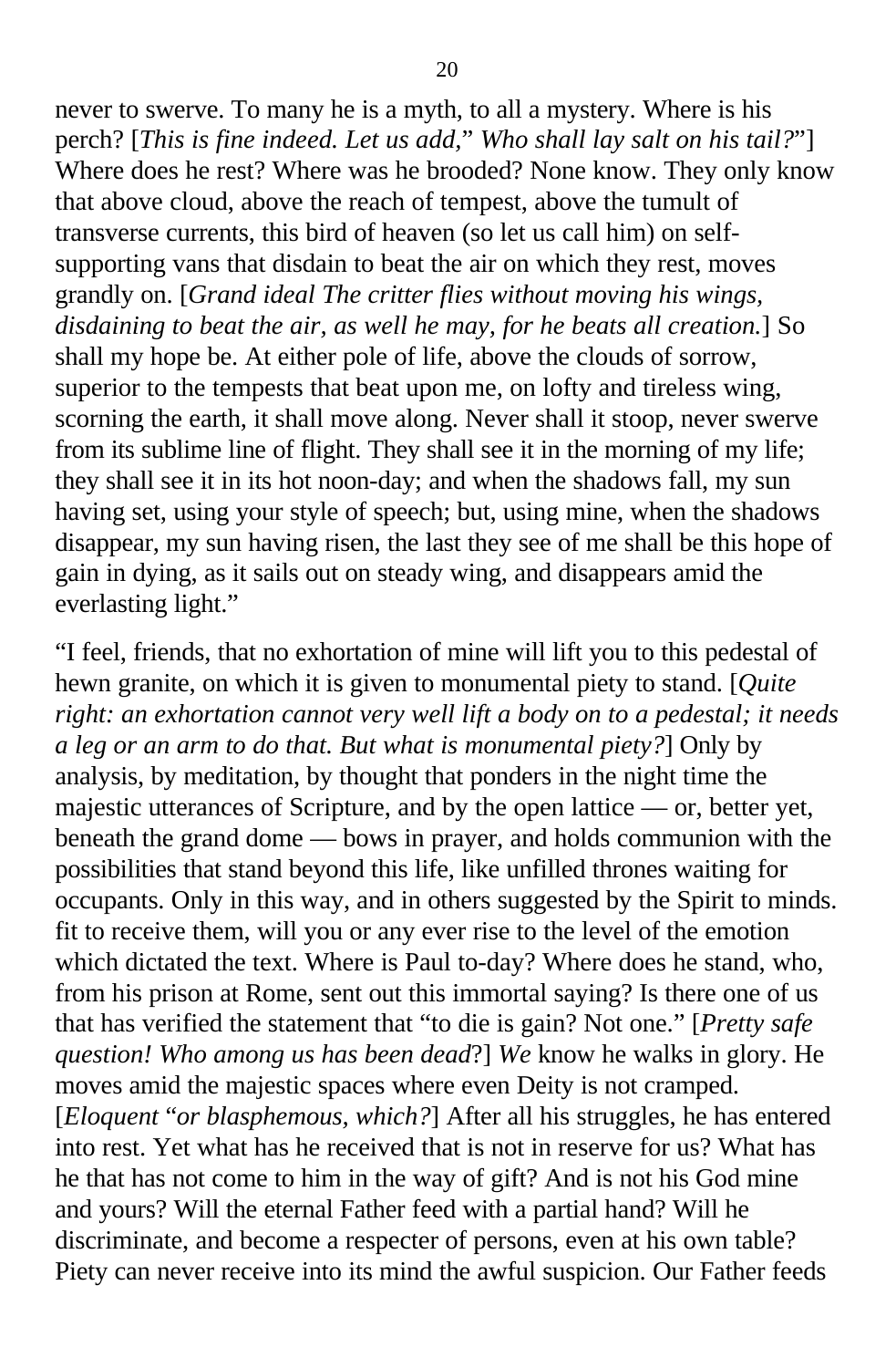his children alike; and the garments that they wear are cut from a royal fabric, even his righteousness. They shine like suns brought by the action of a sublime movement into conjunction. "Rise, then, my friends, ye people of his love; rise and climb with me the mighty stairway whose steps are changed from granite to porphyry, and from porphyry to jasper, as we ascend, until our feet, pure as itself, stand on the sea of crystal which stretches in seamless purity before the throne." [*Upstairs to the sea! And up three pair of stairs too! Sublime idea, or, at least, within a step of it.*]

This piece of high-flown oratory sheds light upon nothing, and does not in the faintest degree enable us to understand the reason why "to die is gain." The object of language of this kind is not to instruct the hearer, but to dazzle him, and if possible to impress him with the idea that his minister is a wonderful orator. He who condescends to use clap-trap of any kind deserves to be debarred the pulpit for the term of his natural life. Let your figures of speech really represent and explain your meaning, or else they are dumb idols, which ought not to be set up in the house of the Lord.

It may be well to note that *illustrations should not be too prominent,* or, to pursue our figure, they should not be painted windows, attracting attention to themselves rather than letting in the clear light of day. I am not pronouncing any judgment upon windows adorned with "glass of various colors which shine like meadows decked in the flowers of spring"; I am looking only to my illustration. Our figures are meant not so much to be seen as to be seen through. If you take the hearer's mind away from the subject by exciting his admiration of your own skill in imagery, you are doing evil rather than good. I saw in one of our exhibitions a portrait of a king; but the artist had surrounded his majesty with a bower of flowers so exquisitely painted that everyone's eye was taken away from the royal figure. All the resources of the painter's art had been lavished upon the accessories, and the result was that the portrait, which should have been all in all, had fallen into a secondary place. This was surely an error in portrait-painting, even though it might be a success in art. We have to set forth Christ before the people, "evidently crucified among them," and the loveliest emblem or the most charming image which calls the mind away from our divine subject is to be conscientiously foresworn. Jesus must be all in all: his gospel must be the beginning and end of all 'our discoursing; parable and poesy must be under his feet, and eloquence must wait upon him as his servant, Never by any possibility must the minister's speech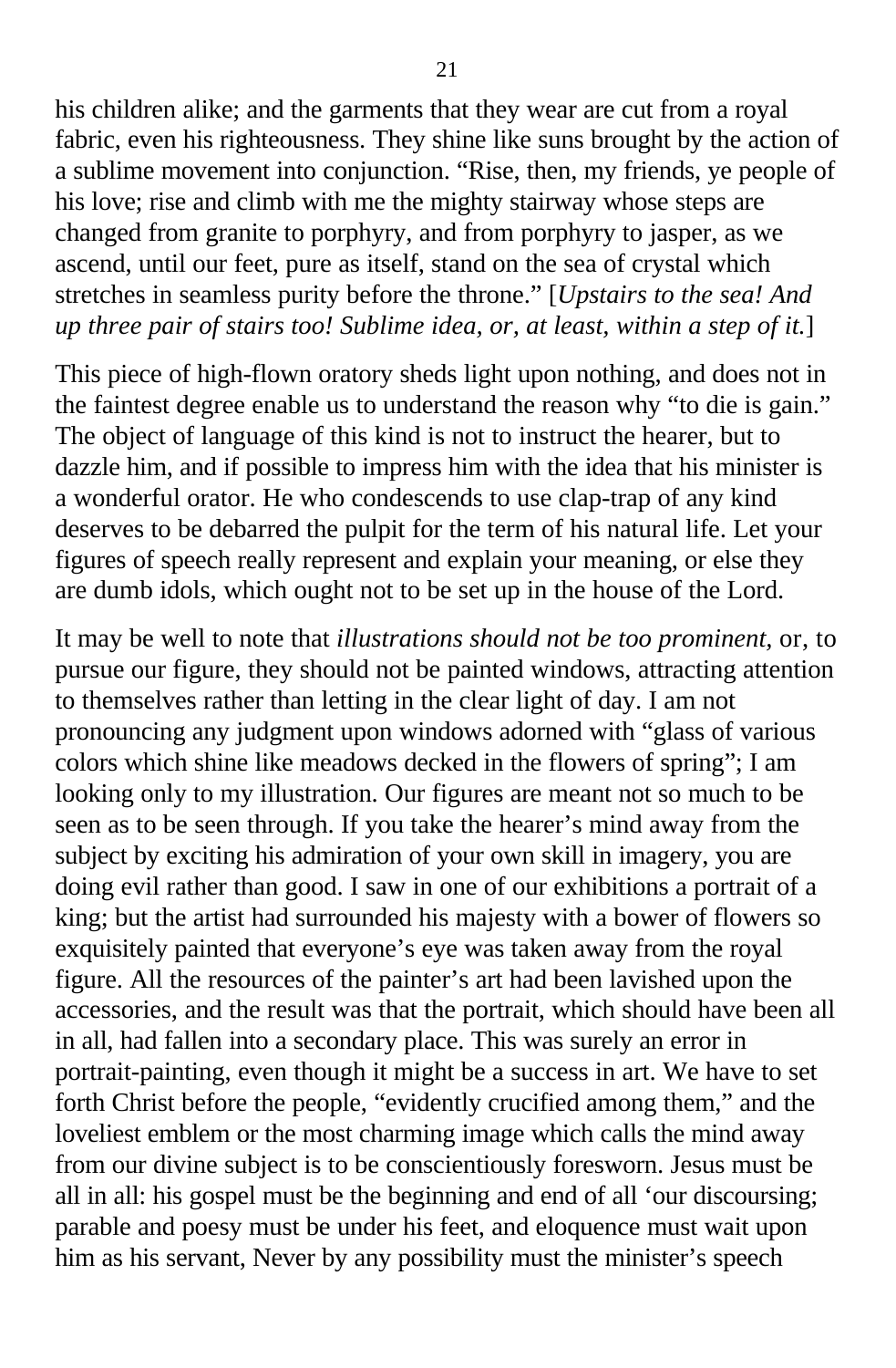become a rival to his subject; that were to dishonor Christ, and not to glorify him. Hence the caution that the illustrations be not too conspicuous.

Out of this last observation comes the further remark that; *illustrations are best when they are natural, and grow out of the subject.* They should be like those well-arranged windows which are evidently part of the plan of a structure, and not inserted as an afterthought, or for mere adornment. The cathedral of Milan inspires my mind with extreme admiration; it always appears to me as if it must have grown out of the earth like a colossal tree or rather like a forest of marble. From its base to its loftiest pinnacle every detail is a natural outgrowth, a portion of a well developed whole, essential to the main idea; indeed, part and parcel of it. Such should a sermon be; its exordium, divisions, arguments, appeals, and metaphors should all spring out of itself; nothing should be out of living relation to the rest; it should seem as if nothing could be added without being an excrescence, and nothing taken away without inflicting damage. There should be flowers in a sermon, but the bulk of them should be the flowers of the soil; not dainty exotics, evidently imported with much care from a distant land, but the natural upspringing of a life natural to the holy ground on which the preacher stands. Figures of speech should be congruous with the matter of the discourse; a rose upon an oak would be out of place, and a lily springing from a poplar would be unnatural: everything should be of a piece and have a manifest relationship to the rest. Occasionally a little barbaric splendor may be allowed after the manner of Thomas Adams and Jeremy Taylor and other masters in Israel, who adorn truth with rare gems, and gold of Ophir, fetched from far. Yet I would have you note what Dr. Hamilton says of Taylor, for it is a warning to those who aim at winning the ear of the multitude. "Thoughts, epithets, incidents, images came trooping round with irrepressible profusion, and they were all so apt and beautiful, that it was hard to send any of them away. And so he tried to find a place and use for all, — for 'flowers and wings of butterflies,' as well as 'wheat;' — and if he could not fabricate links of his logical chain out of 'the little rings of the vine,' and 'the locks of a new-weaned boy,' he could at least decorate his subject with exquisite adornments. The passages from his loved Austin and Chrysostom, and not less beloved Seneca and Plutarch, the scholar knows how to pardon. The squirrel is not more tempted to carry nuts to his hoard than the bookish, author is tempted to transfer to his own pages fine passages from his favorite authors. Alas! he little knows how flat and meaningless they are to those who have not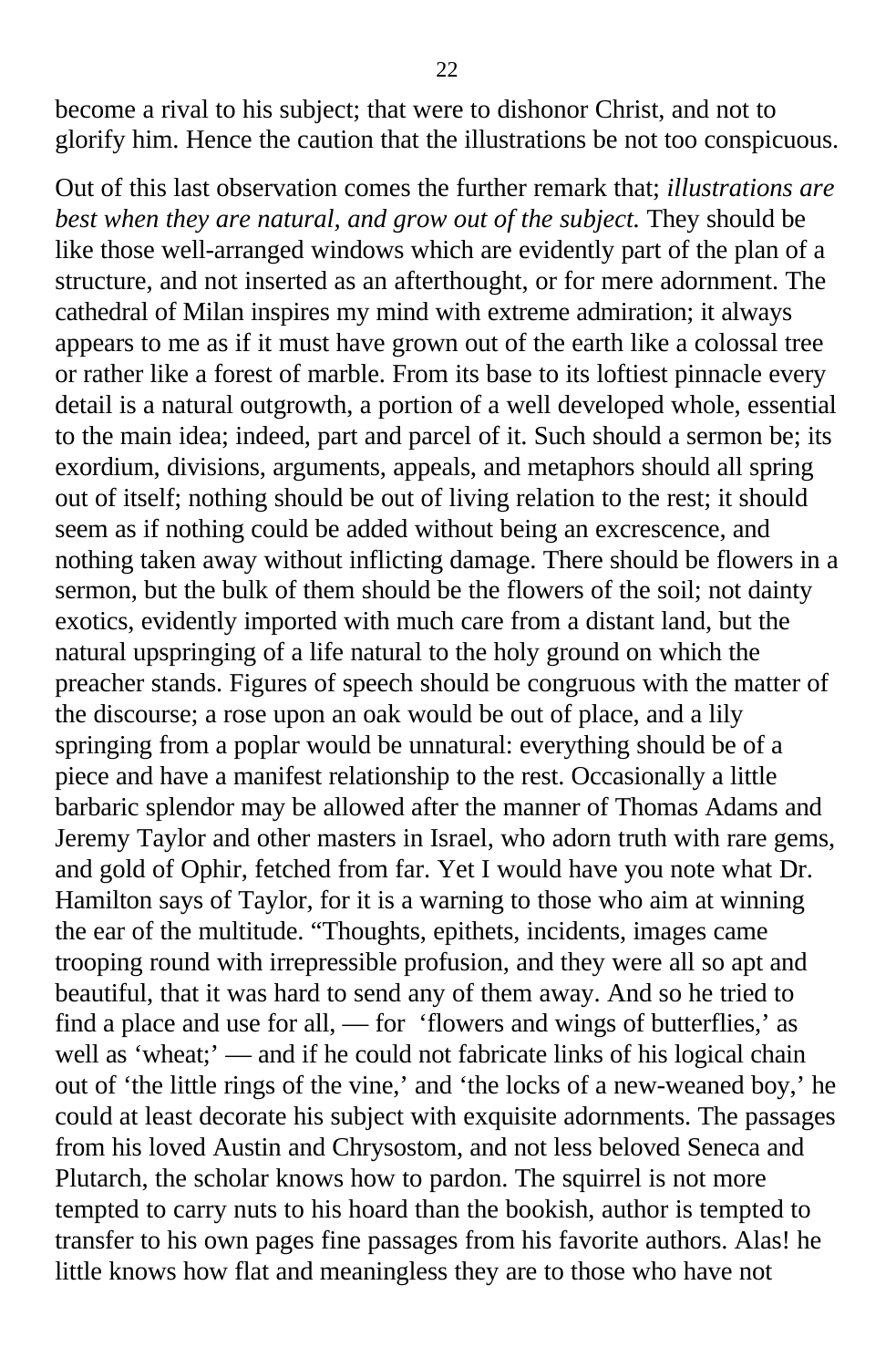traversed the same walks, and shared the delight with which he found great spoil.. To him each polished shell recalls its autumnal tale of woods, and groves. and sunshine showering through the yellow leaves; but to the quaint collection 'the general public' very much prefer a pint of filberts from a huckster's barrow." No illustrations are half so telling as those which are taken from familiar objects. Many fair flowers grow in foreign lands; but those are dearest to the heart which bloom at our own cottage door.

*Elaboration into minute points is not commendable* when we are using figures. The best light comes in through the clearest glass: too much paint keeps out the sun. God's altar of old was to be made of earth, or of unhewn stone, "for," said the word, "if thou lift up thy tool upon it, thou hast polluted it:" Exodus 20:25. A labored, artificial style, upon which the graver's tool has left abundant marks, is more consistent with human pleadings in courts of law, or in the forum, or in the senate, than with prophetic utterances delivered in the name of God and for the promotion of his gloat. Our Lord's parables were as simple as tales for children, and as naturally beautiful as the lilies which sprang up in the valleys where he taught the people. He borrowed no legend from the Talmud, nor fairy tale from Persia, neither fetched he his emblems from beyond the sea; but he dwelt among his own people, and talked of common things in homely style, as never man spake before, and yet as any observant man should speak. His parables were like himself and his surroundings; and were never strained, fantastic, pedantic, or artificial. Let us imitate him, for we shall never find a model more complete, or more suitable for the present age. Opening our eyes, we shall discover abundant imagery all around. As it is written, "The word is nigh thee," so also is the analogy of that word near at hand: —

> *"All things around me whate'er they be That I meet as the chance may come, Have a voice and a speech in them all — Birds that hover, and bees that hum, The beast of the field or the stall; The trees, leaves, rushes, and grasses; The rivulet running away; The bird of the air as it passes; Or the mountains that motionless stay; And yet those immovable masses Keep changing, as dreams do, all day." ft2*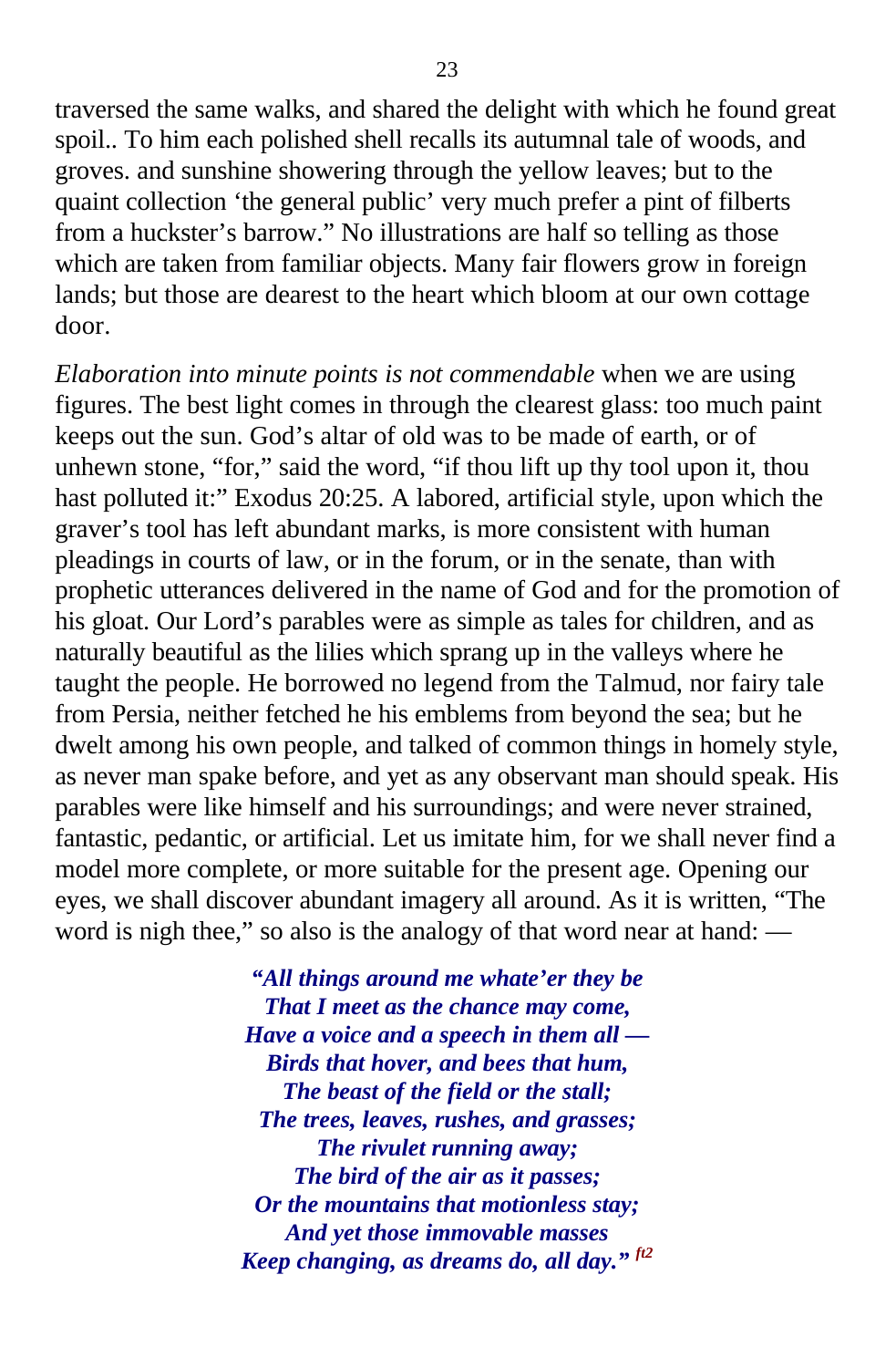There will be little need to borrow from the recondite mysteries of human art, nor to go deep into the theories of science; for in nature golden illustrations lie upon the surface, and the purest is that which is uppermost and most readily discerned. Of natural history in all its branches we may well say, "the gold of that land is good": the illustrations furnished by everyday phenomena seen by the ploughman and the waggoner are the very best which earth can yield. An illustration is not like a prophet, for it has most honor in its own country; and those who have oftenest seen the object are those who are most gratified by the figure drawn from it.

I trust that it is scarcely necessary to add that *illustrations must never be low or mean.* They may not be high-flown, but they should always be in good taste. They may be homely, and yet Chastely beautiful; but rough and coarse they should never be, A house is dishonored by having dirty windows, cobwebbed and begrimed, patched with brown paper, or stuffed up with rags r such windows are the insignia of a hovel rather than a house. About our illustrations there must never be even the slightest trace of anything that would shock the most delicate modesty. We like not that window out of which Jezebel is looking. Like. the bells upon the horses, our lightest expressions must be holiness unto the Lord. Of that which suggests the groveling and the base we may say with the apostle, "Let it not be once named among you, as becometh saints." All our windows should open towards Jerusalem, and none towards Sodom. We will gather our flowers always and only from Emmanuel's land; and Jesus himself shall be their savor and sweetness, so that when he lingers at the lattice to hear us speak of himself he may say "Thy lips, O my spouse, drop as the honeycomb: honey and milk are under thy tongue." That which grows beyond the border of purity and good repute must never be bound up in our garlands, nor placed among the decorations of our discourses. That which would be exceedingly clever and telling in a stump orator's speech, or in a cheap-jack's harangue, would be disgusting from a minister of the gospel. Time was when we could have found far too many specimens of censurable coarseness, but it would be ungenerous to mention them now that such things are on all hands condemned.

Gentlemen, take care that your windows are not broken, or even cracked: in other words, *guard against confused metaphors and limping illustrations.* Sir Boyle Roche is generally credited with some of the finest specimens of metaphorical conglomerate. We should imagine that the passage is mythical in which he is represented as saying, "I smell a rat; I see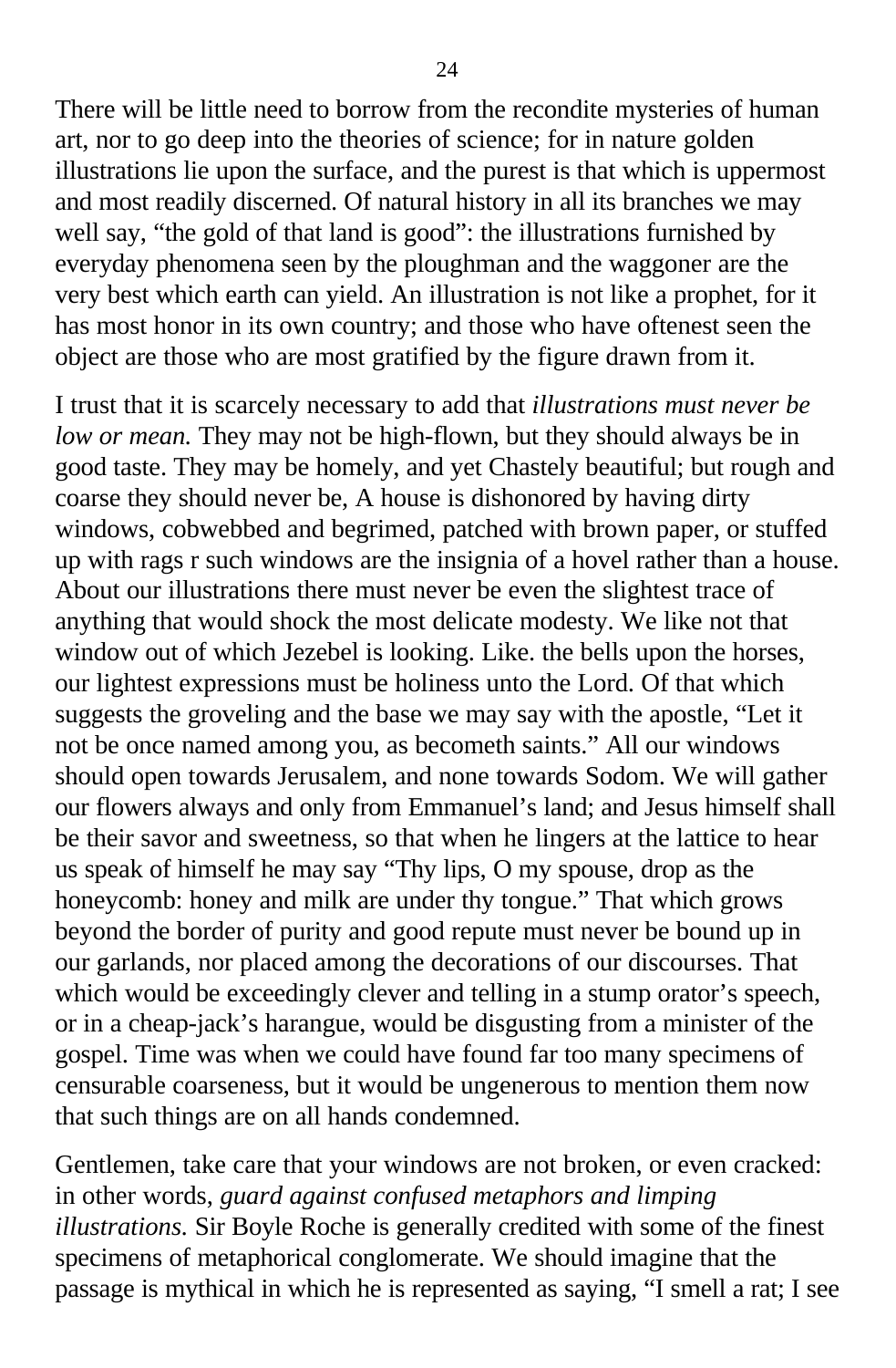it floating in the air; I'll nip it in the bud." Minor blunderings are frequent enough in the speech of our own countrymen. An excellent temperance advocate exclaimed, "Comrades, let us be up and doing I Let us take our axes on our shoulders, and plough the waste places till the good ship Temperance sails gaily over the land." We well remember, years ago, hearing a fervent Irish clergyman exclaim, "Garibaldi, sir, he is far too great a man to play second fiddle to such a wretched luminary as Victor Emmanuel." It was at a public meeting, and therefore we were bound to be proper; but it would have been a great relief to our soul if we might have indulged in a hearty laugh at the spectacle of Garibaldi with a fiddle, playing to a luminary; for a certain nursery rhyme jingled in our ears, and sorely tried our gravity. A poetic friend thus encouragingly addresses us,

#### *"March on, however rough the road, Though foes obstruct thy way, Deaf to* **the barking curs that would Ensnare thy feet astray.***"*

—

The other evening a brother expressed his desire that we might "all be winners of souls, and bring the Lord's blood-bought jewels to cast their crowns at his feet." The words had such a pious ring about them that the audience did not observe the fractured state of the expression. One of your own number hoped "that every student might be enabled to sound the gospel trumpet with such a clear and certain sound *that the blind might see.*" Perhaps he meant that they should open their eyes with astonishment at the terrific blast; but the figure would have been more congruous if he had said "that the deaf should hear. A Scotch writer, in referring to a proposal to use an organ in divine service, says: — "Nothing will *stem this avalanche* of will-worship and gross sin but the *falling back on the Word of God.*"

*The Daily News* in reviewing a book written by an eminent Nonconformist minister, complained that his metaphors were apt to be a little unmanageable, as when he spoke of something which had remained a secret until a strangely potent key was inserted among the hidden wards of the parental heart, and a rude wrench flung wide the floodgates and set free the imprisoned stream. However, there is no wonder that ordinary mortals commit blunders in figurative speech when even his late Infallible Holiness Pius IX. said of Mr. Gladstone that he "had suddenly come forward like a viper assailing the barque of St. Peter." A viper assailing a barque is rather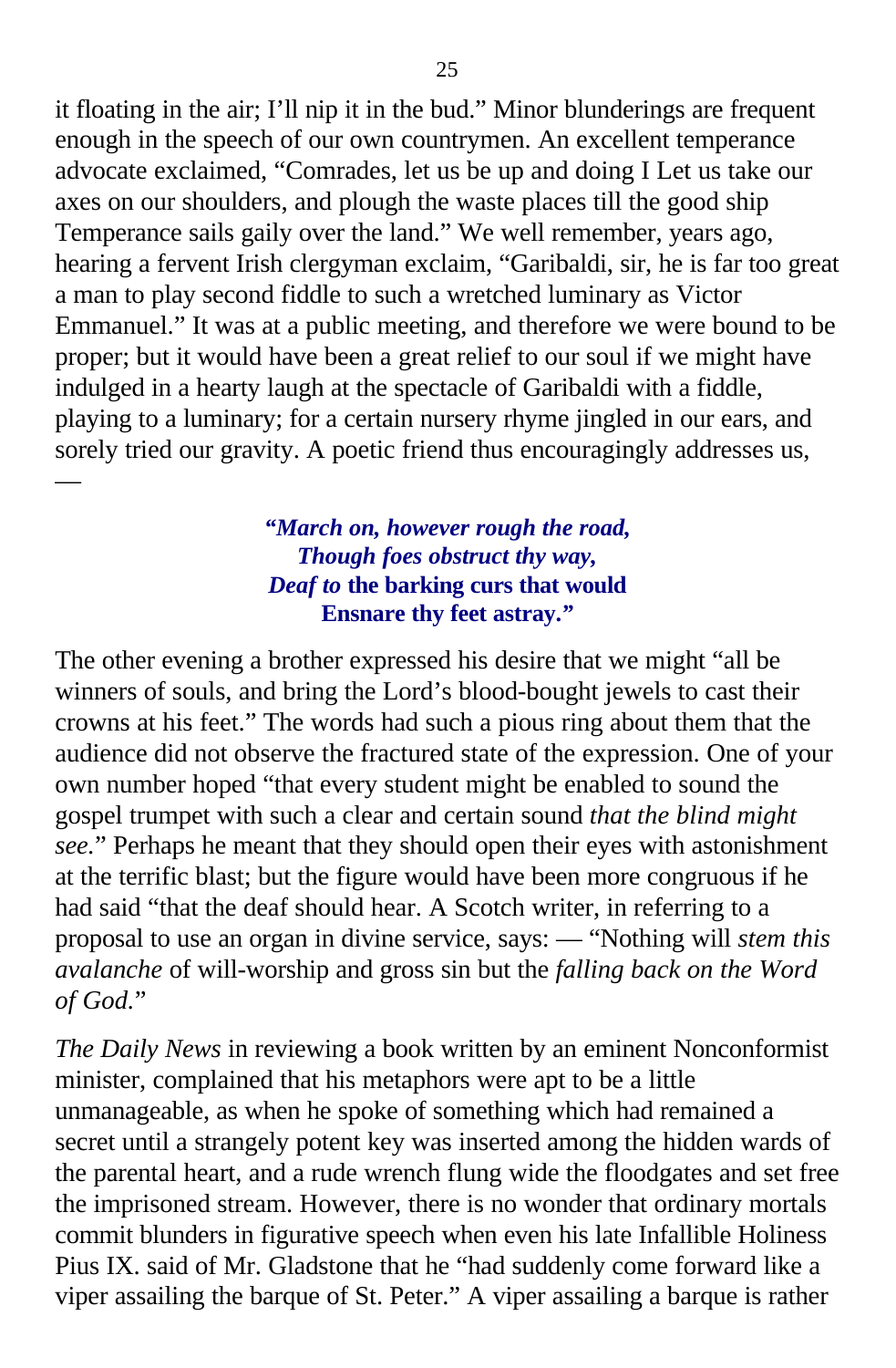too much for the most accommodating imagination, although some minds are ready for any marvels.

One of those reviews which reckon themselves to be the cream of the cream took pains to inform us that the Dean of Chichester, being the select preacher at St. Mary's, Oxford, "seized the opportunity to smite the Ritualists hip and thigh, *with great volubility and vivacity.*" Samson smote his foes with a great slaughter; but language is flexible.

These blunders are to be quoted by the page: I have given enough to let you see how readily the pitchers of metaphor may be cracked, and rendered unfit to carry our meaning. The ablest speaker may occasionally err in this direction; it is not a very serious matter, and yet like a dead fly it may spoil sweet ointment. A few brethren of my acquaintance are always off the lines; they muddle up every figure they touch, and as soon as they approach a metaphor we look for an accident. It might be wisdom on their part to shun all figures of speech till they know how to use them; ]!or it is a great pity when illustrations are so confused as both to darken the sense and create diversion. Muddled metaphors are muddles indeed; let us give the people good illustrations or none at all.

At this point I will close my lecture, which is only meant to be an introduction to my subject, and not a full treatment of it.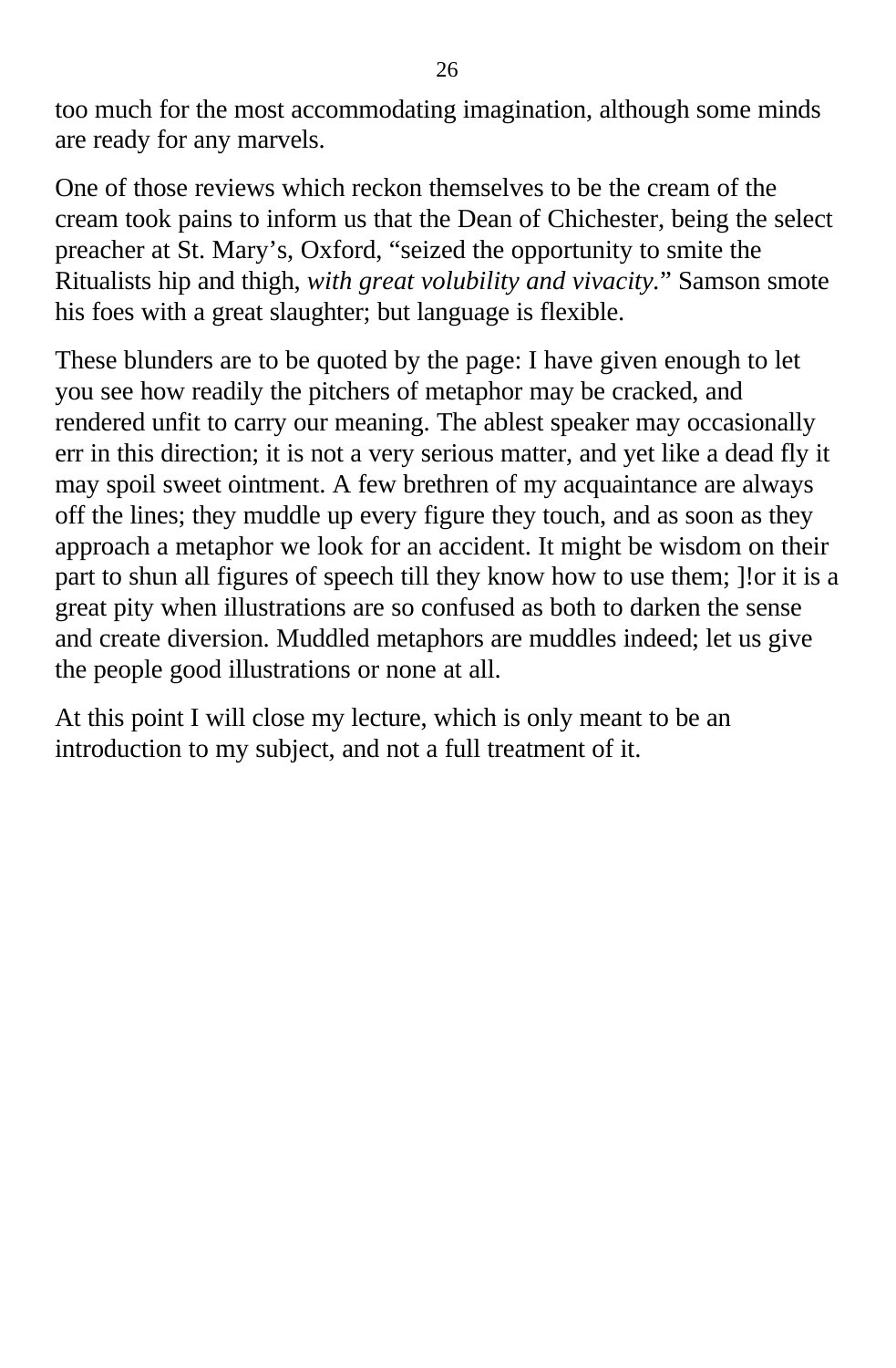## LECTURE 2

## ANECDOTES FROM THE PULPIT

IT is pretty generally admitted that sermons may wisely be adorned with a fair share of illustrations; but anecdotes used to that end are still regarded by the prudes of the pulpit with a measure of suspicion. They will come down low enough to quote an emblem, they will deign to use poet's imagery; but they cannot stoop to tell a simple, homely story. They would probably say in confidence to their younger brethren, "Beware how you lower yourselves and your sacred office by repeating anecdotes, which are best appreciated by the vulgar and uneducated." We would not retort by exhorting all men to abound in stories, for there ought to be discrimination. It is freely admitted that there are useful and admirable styles of oratory which would be disfigured by a rustic tale; and there are honored brethren whose genius would never allow them to relate a story, for it would not appear suitable to their mode of thought. Upon these we would not even by implication hint at a censure; but when we are dealing with others. who seem to be somewhat, and are not what they seem, we feel no tenderness; nay, we are even moved to assail their stilted greatness. If they sneer at anecdotes, we smile at *them* and their sneers, and wish them more sense and less starch. Affectation of intellectual superiority and love of rhetorical splendor have prevented many from setting forth gospel truth in the easiest. imaginable manner, namely, by analogies drawn from common events. Because they could not condescend to men of low estate they have refrained from repeating incidents which would have accurately explained their meaning. Fearing to be thought vulgar, they have lost golden opportunities. As well might David have refused to sling one of the smooth stones at Goliath's brow because he found it in a common brook.

From individuals so lofty in their ideas nothing is likely to flow down to the masses of the people but a glacial eloquence, — a river of ice. Dignity is a most poor and despicable consideration unless it be the dignity of turning many to righteousness; and yet divines who have had scarcely enough of real dignity to save themselves from contempt, have swollen "huge as high Olympus" through the affectation of it. A young gentleman, after delivering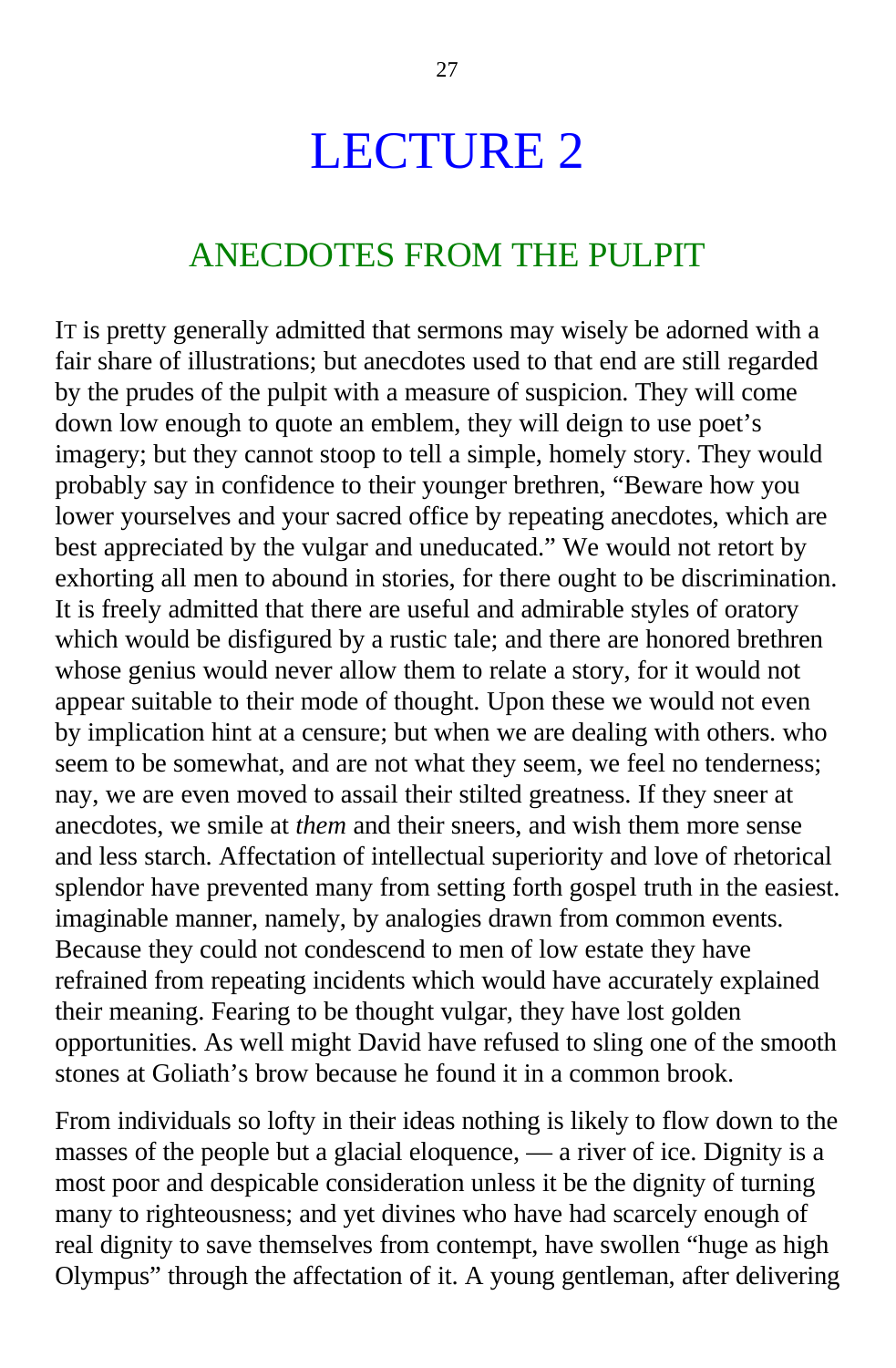an elaborate discourse, was told that not more than five or six in the congregation had been able to understand him. This he accepted as a tribute to his genius; but I take leave to place him in the same class with another person who was accustomed to shake his head in the most profound manner that he might make his prelections the more impressive, and this had some effect with the groundlings, until a shrewd Christian woman made the remark that he did shake his head certainly, but that *there was nothing in, it.* Those who are too refined to be simple need to be refined again. Luther has well put it in his Table-Talk: "Cursed are all preachers that in the church aim at high and hard things; and neglecting the saving health of the poor unlearned people, seek their own honor and praise, and therefore try to please one or two great persons. *When I preach I sink myself deep down.*" It may be superfluous to remind you of the oftquoted passage from George Herbert's "Country Parson," and yet I cannot omit it, because it is so much to my mind: — "The Parson also serves himself of the judgments of God, as of those of ancient times, so especially of the late ones; and those most which are nearest to his parish; for people are very attentive at such discourses, and think it behoves them to be so when God is so near them, and even over their heads. Sometimes he tells them stories and sayings of others, according as his text invites him; for them also men heed, and remember better than exhortations; which, though earnest, yet often die with the sermon, especially with country people, which are thick, and heavy, and hard to raise to a point of zeal and fervency, and need a mountain of fire to kindle them, but stories and sayings they will well remember."

It ought never to be forgotten that the great God himself, when he would instruct men, employs histories and biographies. Oar Bible contains doctrines, promises, and precepts; but these are not left alone, the whole book is vivified and illustrated by marvelous records of things said and done by God and by men. He who is taught of God values the sacred histories, and knows that in them there is a special fullness and forcibleness of instruction. Teachers of Scripture cannot do better than instruct ,their fellows after the manner of the Scriptures.

Our Lord Jesus Christ, the great teacher of teachers, did not disdain the use of anecdotes. To my mind it seems clear that certain of his parables were facts and, consequently, anecdotes. May not the story of the Prodigal Son have been a literal truth? Were there not actual instances of an enemy sowing tares among the wheat? May not the rich fool who said — "Take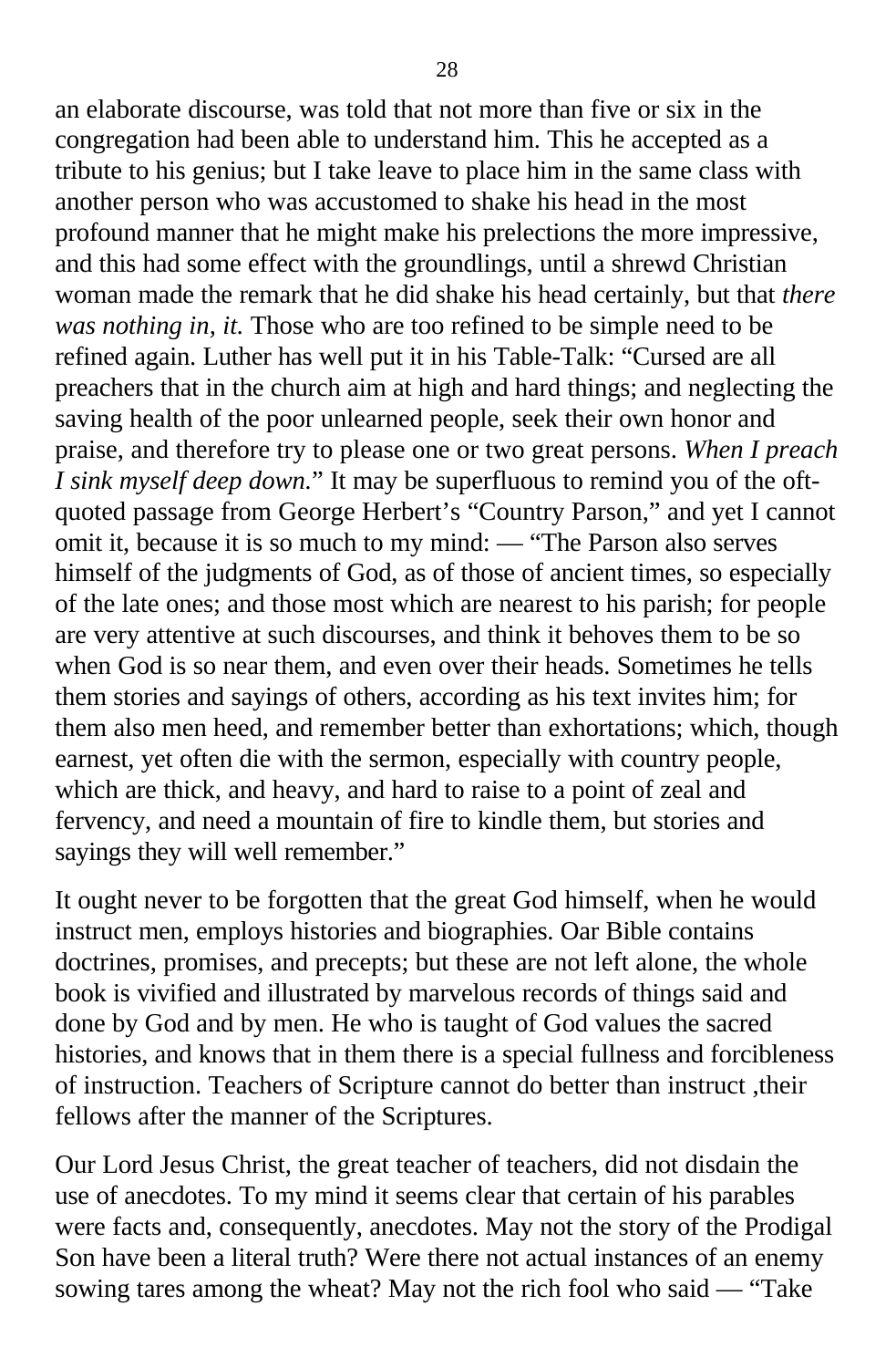thine ease," have been a photograph taken from the life? Did not Dives and Lazarus actually figure on the stage of history? Certainly the story of those who were crushed by the fall of the tower of Siloam, and the sad tragedy of the Galilaeans, "whose blood Pilate had mingled with their sacrifices," were matters of current Jewish gossip, and our Lord turned both of them to good account. What HE did we need not be ashamed to do. That we may do it with all wisdom and prudence let us seek the guidance of the Divine Spirit which rested upon him so continually.

I shall make up this present address by quoting the examples of great preachers, beginning with the era of the Reformation, and following on without any very rigid chronological order down to our own day. Examples are more powerful than precepts; hence I quote them.

First, let me mention that grand old preacher, *Hugh Latimer,* the most English of all our divines; and one whose influence over our land was undoubtedly most powerful. Southey says, "Latimer more than any other man promoted the Reformation by his preaching"; and in this he echoes the more important utterance of Ridley, who wrote from his prison, "I do think that the Lord hath placed old father Latimer to be his standard-bearer in our age and country against his mortal foe, Antichrist." If you have read any of his sermons, you must have been struck with the number of his quaint stories, seasoned with a homely humor which smacks of that Leicestershire farmhouse wherein he was brought up by a father who did yeoman's service, and a mother who milked thirty kine. No doubt we may attribute to these stories the breaking down of pews by the overwhelming rush of the people to hear him; and the general interest which his sermons excited. More of such preaching, and we should have less fear of the return of Popery. The common people heard him gladly, and his lively anecdotes accounted for much of their eager attention. A few of these narratives one could hardly repeat, for the taste of our age has happily improved in delicacy; but others are most admirable and instructive. Here are three of them: —

#### **THE FRIAR'S MAN AND THE TEN COMMANDMENTS.**

"I will tell you now a pretty story of a friar, to refresh you withal. A limiter of the grey friars in the time of his limitation preached many times, and had but one sermon at all times; which sermon was of the ten commandments. And because this friar had preached this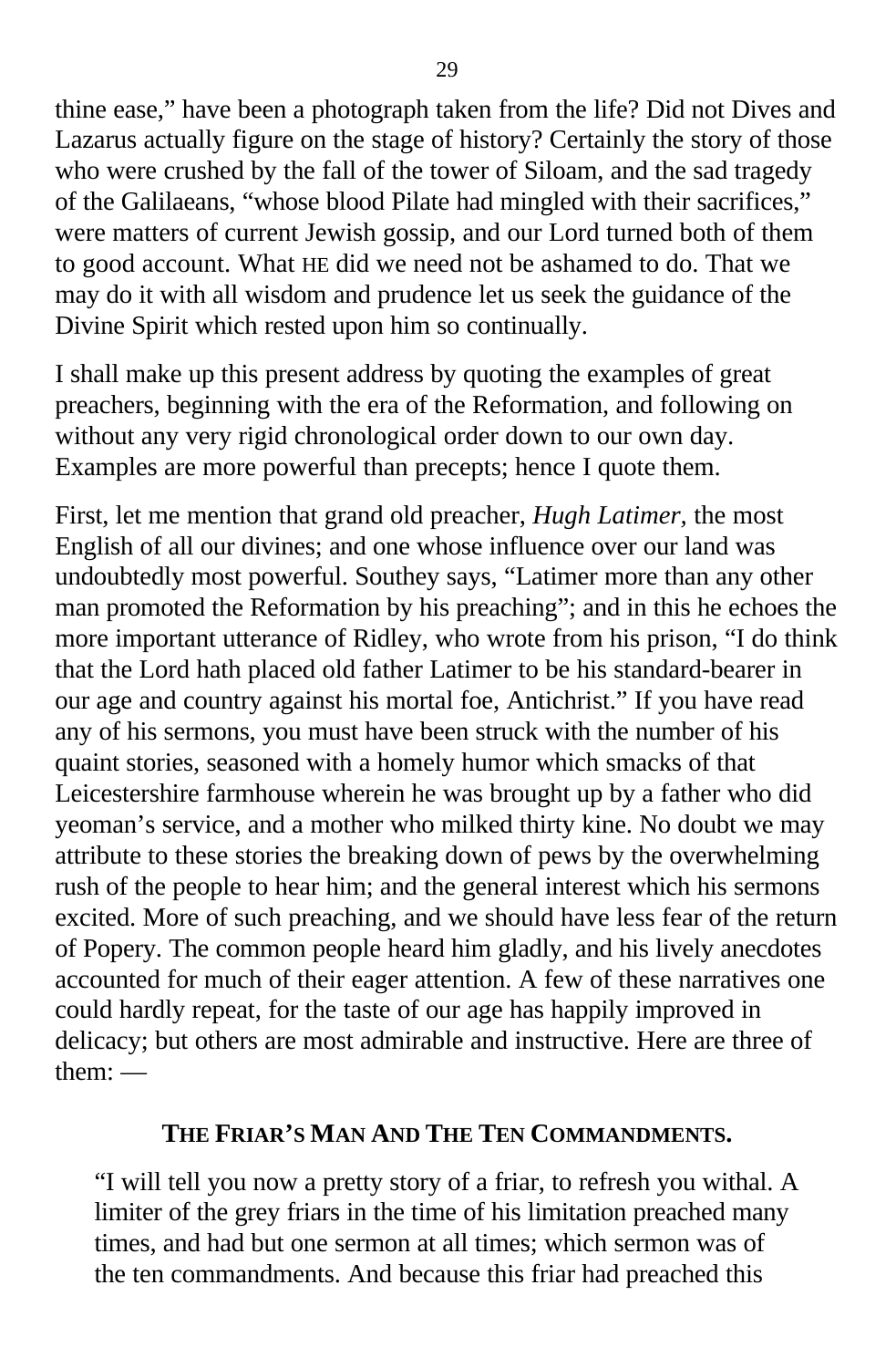sermon so often, one that heard it before told the friar's servant that his master was called 'Friar John Ten Commandments': wherefore the servant showed the friar his master thereof, and advised him to preach of some other matters; for it grieved the servant to hear his master derided. Now, the friar made answer saying, 'Be like, then, thou canst say the ten commandments well, seeing thou hast heard them so many a time.' 'Yea,' said the servant, 'I warrant you.' 'Let me hear them,' saith the master; then he began, 'pride, covetousness, lechery,' and so numbered the deadly sins for the ten commandments. And so there be many at this time, which be weary of the old gospel; they would fain hear some new things: they think themselves so perfect in the old, when they be no more skillful than this servant was in his ten commandments."

#### **S. ANTHONY AND THE COBBLER.**

"We read a pretty story of S. Anthony, which, being in the wilderness, led there a very hard and straight life, insomuch as none at that' time did the like. To whom came a voice from heaven, saying, 'Anthony, thou art not so perfect as is a cobbler that dwelleth at Alexandria.' Anthony, hearing this, rose up forthwith, and took his staff and went till he came to Alexandria, where he found the cobbler. The cobbler was astonished to see so reverend a father to come into his house. Then Anthony said unto him, 'Come and tell me thy whole conversation, and how thou spendest thy time.' 'Sir,' said the cobbler, 'as for me, good works I have none, for my life is but simple and slender; I am but a poor cobbler. In the morning, when I arise, I pray for the whole city wherein I dwell, specially for all such neighbors and poor friends as I have. After, I set me at my labor, where I spend the whole day in getting of my living, and keep me from all falsehood'; for I hate nothing so much as I do deceitfulness: wherefore, when I make ,to any man a promise. I keep it and do it truly; and so spend my time poorly with my wife and children, whom I teach and instruct as far as my wit will serve me, to fear and dread God. This is the sum of my simple life.'

"In this story you see how God loveth those that follow their vocation, and live uprightly without any falsehood in their dealing. This Anthony was a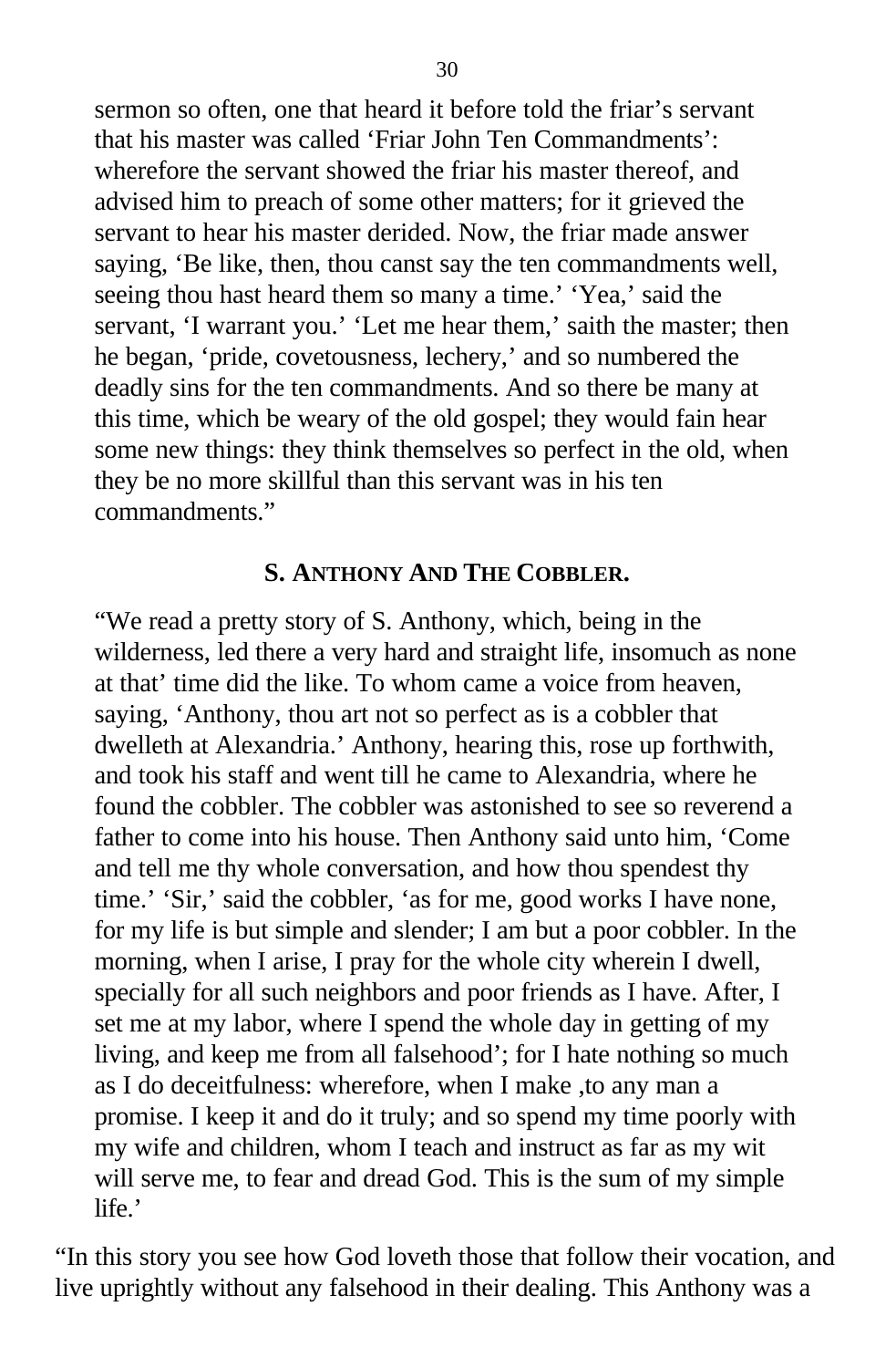great and holy man, yet this cobbler was as much esteemed before God as he."

#### **THE DANGER OF PROSPERITY.**

"I read once a story of a good bishop, which rode by the way and was weary, being yet far off from any town; therefore seeing a fair house, he went thither, and was very well and honorably received: there were great preparations made for him, and a great banquet; all things were in plenty. Then the man of the house set out his prosperity, and told the bishop what riches he had, in what honors and dignities he was, how many fair children he had, what a virtuous wife God had provided for him, so that he had no lack of any manner of thing, he had no trouble nor vexations, neither outward nor inward. Now this holy man, hearing the good estate of that man, called one of his servants, and commanded him to make ready the horses: for the bishop thought that God was not in that house, because there was no temptation there: he took his leave and went his ways. Now when he came a two or three mile off, he remembered his book which he had left behind him; he sent his man back again to fetch that book, and when the servant came again the house was sunken and all that was in it. Here it appeareth that it is a good thing to have temptation. This man thought himself a jolly fellow, because all things went well with him. But: he knew not St. James's lesson: *Beatus qui suffert tentationem, '*Blessed is he that endureth temptation.' Let us therefore learn here, not to be irksome when God layeth his cross upon us."

Let us take a long leap of about a century, and we come to *Jeremy Taylor,* another bishop, whom I mention immediately after *Latimer* because he is apparently such a contrast to that homely divine, while yet in very truth he has a measure of likeness to him as to the point now in hand. They both rejoiced in figure and metaphor, and equally delighted in incident and narrative. True, the one would talk of John and William, and the other of Anexagoras and Scipio; but actual scenes were the delight of each. In this respect Jeremy Taylor may be said to be Latimer turned into Latin. Jeremy Taylor is as full of classical allusions as a king's palace is full of rare treasures, and his language is of the lofty order which more becomes a patrician audience than a popular assembly; but when you come to the essence of things, you see that if Latimer is homely, so also Taylor narrates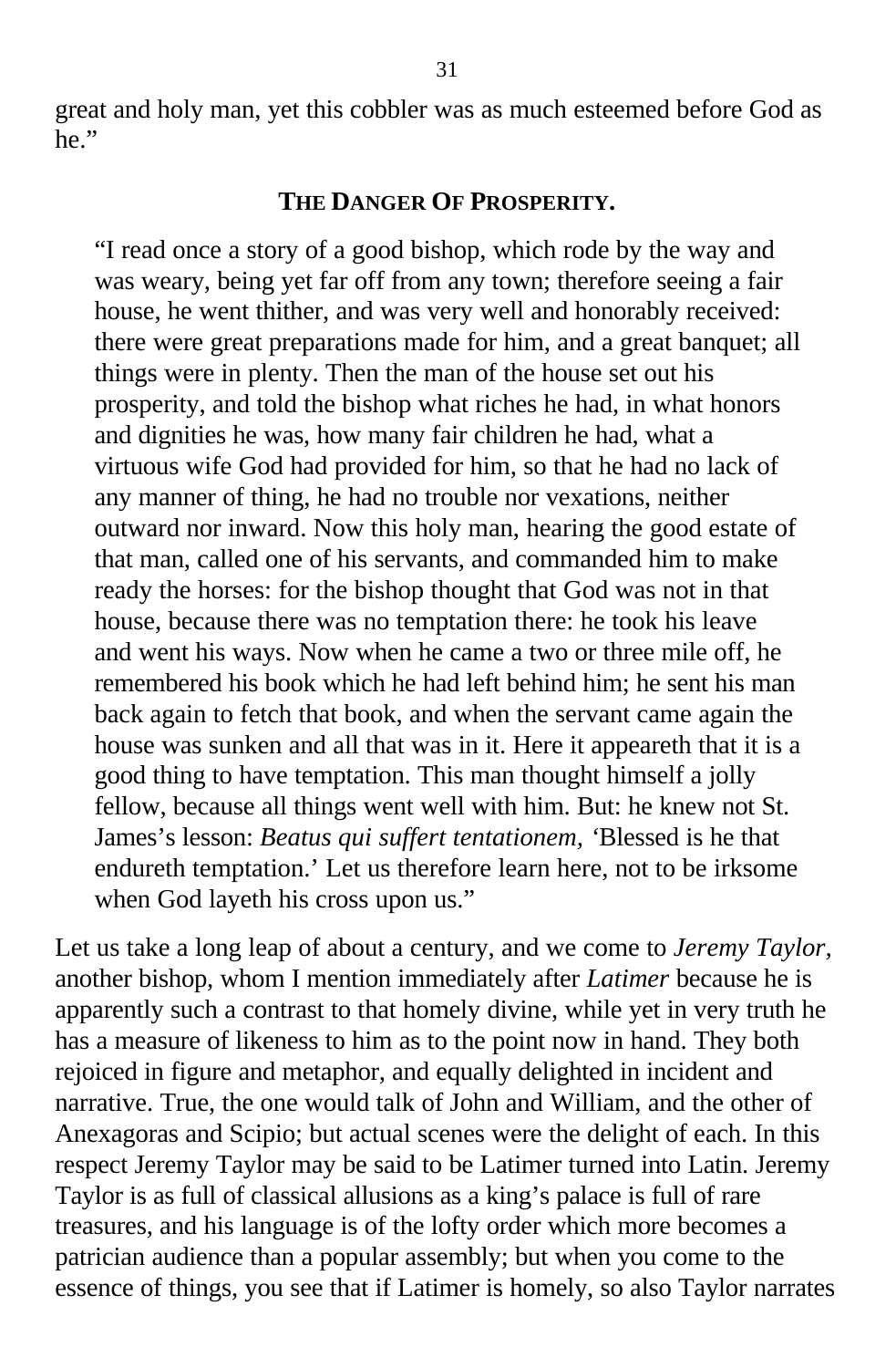incidents which are *homely to him;* but his home is among philosophers of Greece and senators of Rome. This being understood, we venture to say that no one used more anecdotes than this splendid poet-preacher. His biographer truly says, — "It would be hard to point out a branch of learning or of scientific pursuit to which he does not occasionally allude; or any author of eminence, either ancient or modern, with whom he does not evince himself acquainted. He more than once refers to obscure stories in ancient writers, as if they were of necessity as familiar to all his readers as to himself; as for instance, he talks of 'poor Attillius Aviola,' and again of 'the Libyan lion that brake loose into his wilderness and killed two Roman boys.'" In all this he is eminently select and classical, and therefore I the more freely introduce him here; for there can be no reason why our anecdotes should all be rustic; we, too, may rifle the treasures of antiquity, and make the heathen contribute to the gospel, even as Hiram of Tyre served under Solomon's direction for the building of the temple of the Lord.

I am no admirer of Taylor's style in other respects, and his teaching seems to be at times semi-popish; bat in this place I have only to deal with him upon one particular, and of that matter he is an admirable example. He lavishes classic stories even as an Asiatic queen bedecks herself with countless pearls. Out of a single sermon I extract the following, which may suffice for our purpose: —

#### **STUDENTS PROGRESSING BACKWARDS**

"Menedemus was wont to say, 'that the young boys that went to Athens, the first year were wise men, the second year philosophers, the third orators, and the fourth were but plebeians, and understood nothing but their own ignorance.' And just so it happens to some in the progresses of religion; at first they are violent and active, and then they satiate all the appetites of religion; and that which is left is, that they were soon weary, and sat down in displeasure, and return to the world, and dwell in the business of pride or money; and, by this time, they understand that their religion is declined, and passed from the heats and follies of youth to the coldness and infirmities of old age."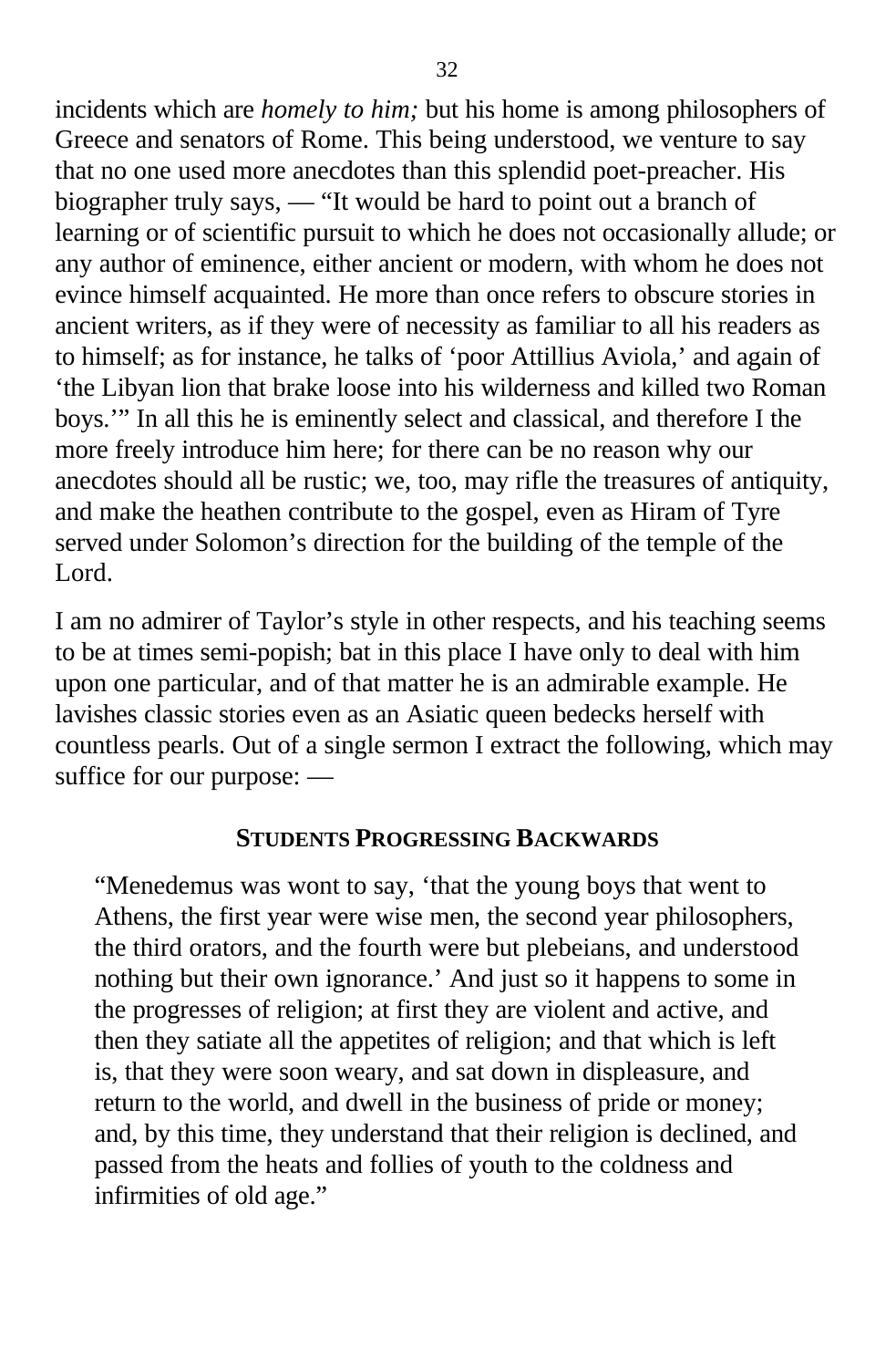#### **THE PROUD MAN WHO BOASTED OF HIS HUMILITY.**

"He was noted for a vain person, who, being overjoyed for the cure (as he thought) of his pride, cried out to his wife,' *Cerne*, *deposui fastum*;' 'Behold, I have laid aside all my pride.'"

#### **DIOGENES AND THE YOUNG MEN**

"Diogenes once spied a young man coming out of a tavern or place of entertainment, who, perceiving himself observed by the philosopher, with some confusion stepped back again, that he might, if possible, preserve his fame with that severe person. But Diogenes told him, *Quanto magis intraveris, tanto magis eris in caupona:* 'The more you go back, the longer you are in the place where you are ashamed to be seen.' He that conceals his sin still retains that which he counts his shame and burden."

No examples will have greater weight with you than those taken from among the Puritans, in whose steps it is our desire to walk, though, alas! we follow with feeble feet. Certain of them abounded in anecdotes and stories: *Thomas Brooks* is a signal instance of the wise and wealthy use of holy fancy. I put him first, because I reckon him to be the first in the special art which is. now under consideration. He hath dust of gold; for even in the margins of his books there are sentences of exceeding preciousness, and hints at classic stories. His style is clear and full; he never so exceeds in illustration as to lose sight of his doctrine. His floods of metaphor never drown his meaning, but float it upon their surface. If you have never read. his works I almost envy you the joy of entering for the first time upon his "Unsearchable Riches," trying his "Precious Remedies," tasting his "Apples of Gold," communing with his "Mute Christian," and enjoying his other masterly writings. Let me give you a taste of his quality in the way of anecdotes. Here are a few brief ones which lie almost upon the same page; but he so abounds with them that you may readily cull scores of better ones for yourselves.

#### **MR. WELCH WEEPING.**

"A soul under special manifestations of love weeps that it can love Christ no more. Mr. Welch, a Suffolk minister, weeping at table, and being asked the reason of it, answered, it was because he could love Christ no more. The true lovers of Christ can never rise high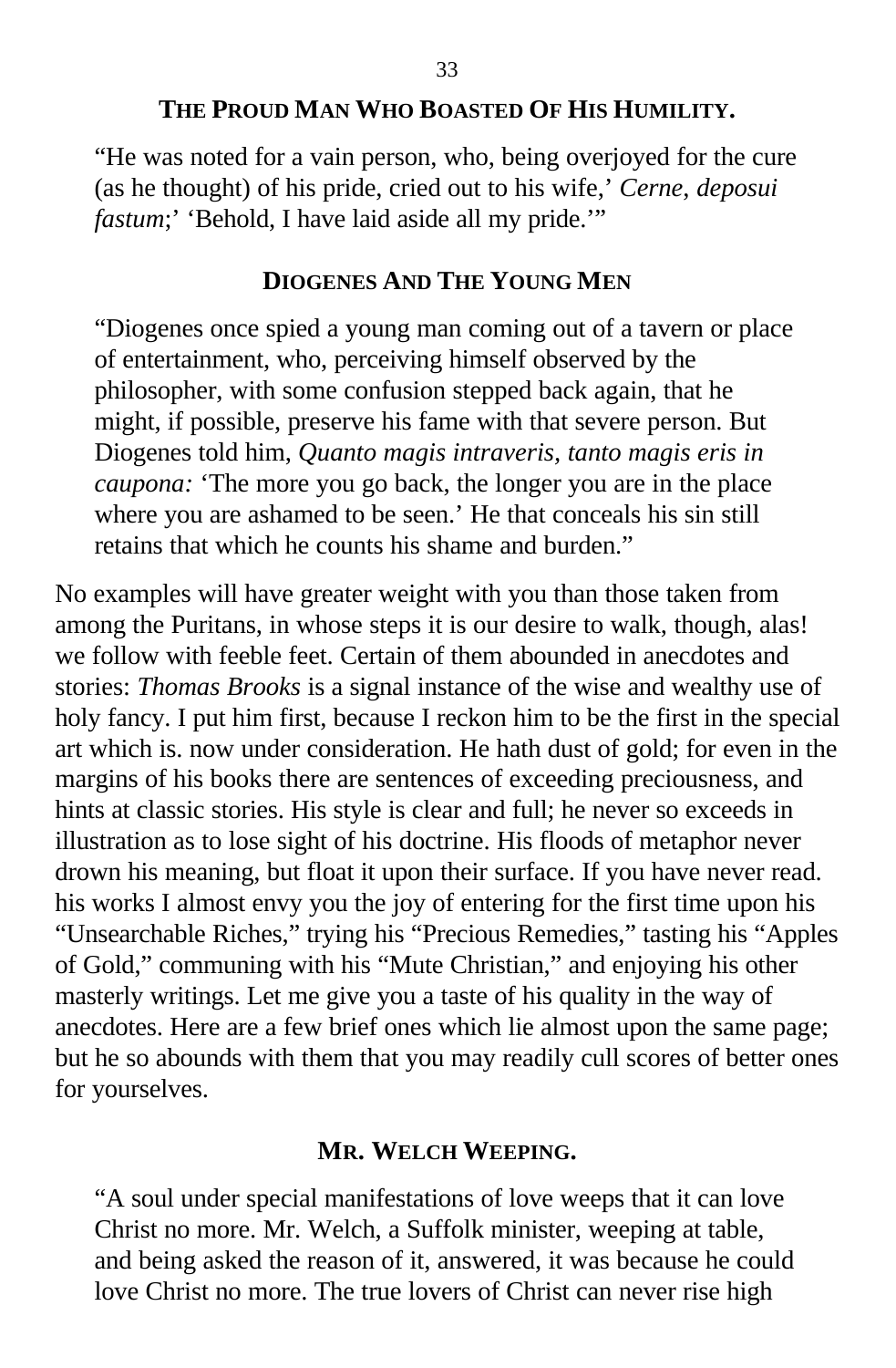enough in their love to Christ; they count a little love to be no love; great love to be but little; strong love to be but weak; and the highest love to be infinitely below the worth of Christ, the beauty and glory of Christ, the fullness, sweetness, and goodness of Christ. The top of their misery in this life is, that they love so little, though they are so much beloved."

#### **SUBMISSIVE SILENCE.**

"Such was the silence of Philip the Second, king of Spain, that when his invincible Armada, that had been three years a-fitting, was lost, he gave command that all over Spain they should give thanks to God and the saints that it was no more grievous."

#### **FAVORITES SUBMITTING TO THEIR LORDS.**

"When Tiribazus, a noble Persian, was arrested, at first he drew his sword and defended himself; but when they charged him in the king's name, and informed him that they came from the king, and were commanded to bring him to the king, he yielded willingly. Seneca persuaded his friend to bear his affliction quietly, because he was the emperor's favorite, telling him that it was not lawful for him to complain whilst Caesar was his friend. So saith the holy Christian, Oh, my soul! be quiet, be still; all is in love, all is a fruit of Divine favor."

#### **SIR PHILIP SYDNEY.**

"A religious commander being shot in battle, when the wound was searched and the bullet cut out, some standing by, pitying his pain, he replied, 'Though I groan, yet I bless God I do not grumble. God allows his people to groan, though not to grumble.'"

*Thomas Adams,* the Conforming Puritan, whose sermons are full of rugged force and profound meaning, never hesitated to insert a story when he felt that it would enforce his teaching. His starting-point is ever some Biblical sentence, or scriptural history; and this he works out with much elaboration, bringing to it all the treasures of his mind. As Stowell says, "Fables, anecdotes, classical poetry, gems from the fathers and other old writers, are scattered over almost every page." His anecdotes are usually rough-and-ready ones, and might be compared to those of Latimer, only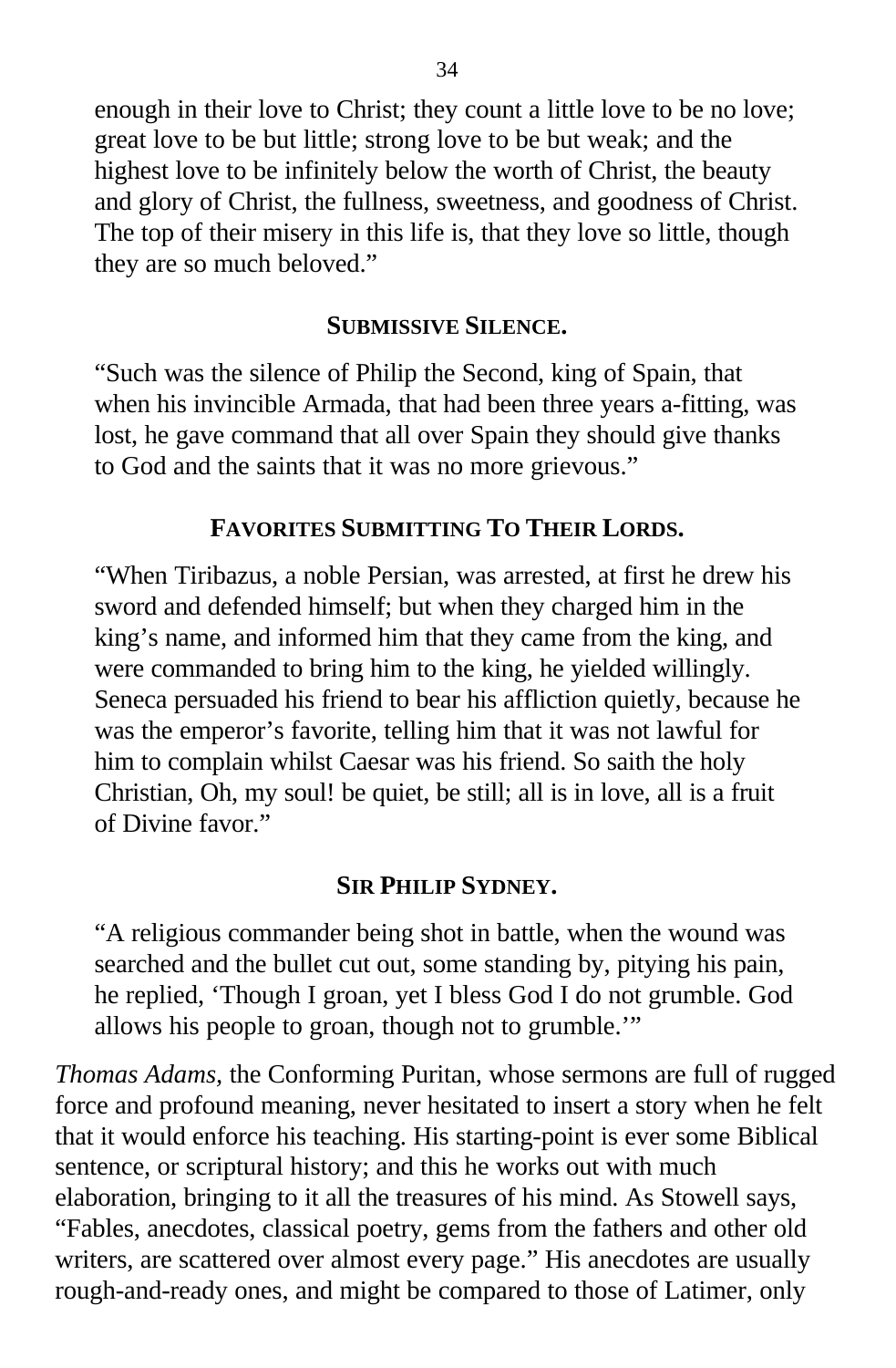they are not so genial; their humor is generally grim and caustic. The following may serve as fair specimens: —

#### **THE HUSBAND AND HIS WITTY WIFE.**

"The husband told his wife, that he had one ill quality, he was given to be angry without cause; she wittily replied, that she would keep him from that fault, for she would give him cause enough. It is the folly of some that they will be offended without cause, to whom the world promises that they shall have causes enough. 'In the world ye shall have tribulation.'"

#### **THE SERVANT AT THE SERMON.**

"It is ordinary with many to commend the lecture to others' ears, but few commend it to their own hearts. It is morally true what the Christian Tell-truth relates: A servant coming from church, praiseth the sermon to his master. He asks him what was the text. Nay, quoth the servant, it was begun before I came in. What then was his conclusion? He answered, I came out before it was done. But what said he in the midst? Indeed I was asleep in the midst. Many crowd to get into the church, but make no room for the sermon to get into them"

#### **THE PICTURE OF A HORSE.**

"One charged a painter to draw him *equum volitantem,* a trotting or prancing horse; and he (mistaking the word) drew him *volutantem,* a wallowing or tumbling horse, with his heels upward. Being brought home, and the bespeaker blaming his error; I would have him prancing, and you have made him tumbling. If that be all, quoth the painter, it is but turning the picture wrong side uppermost, and you have your desire. Thus in their quodlibetical discourses they can but turn the lineaments, and the matter is as they would have it. I speak not this to disgrace all their learning, but their fruitless, needless disputes and arguments, who find themselves a tongue, where the Scripture allows them none."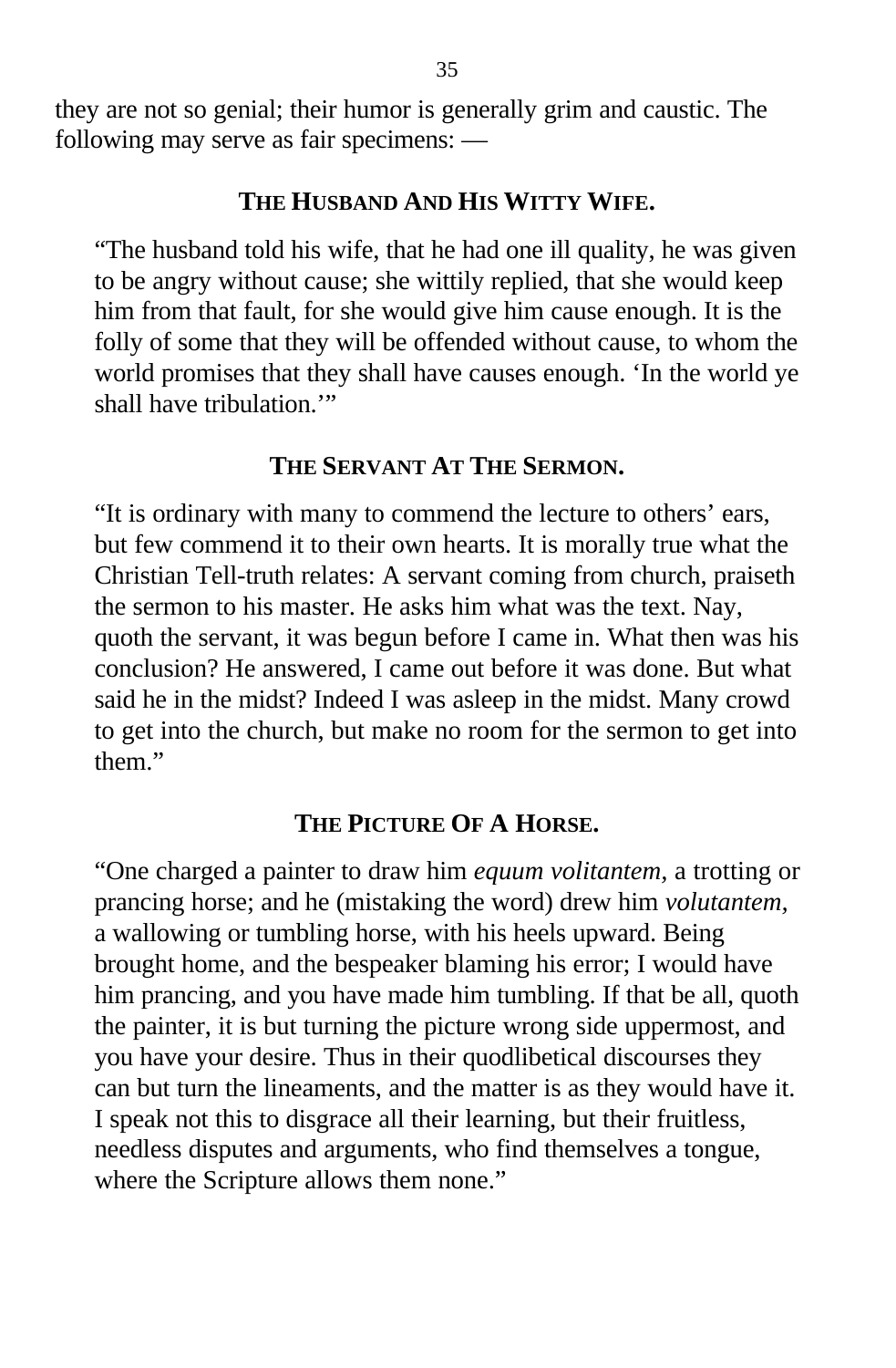#### **THE PIRATE.**

"As when the desperate pirate, ransacking and rifling a bottom, was told by the master, that though no law could touch him for the present, he should answer it at the day of judgment; replied, Nay, if I may stay so long ere I come to it, I will take thee and thy vessel too. A conceit wherewith too many land-thieves, oppressors, flatter themselves in their hearts, though they dare not utter it with their lips."

*William Gurnall,* the author of "The Christian in Complete Armor," must surely have been a relater of pertinent stories in his sermons, since even in his set and solid writings they occur. Perhaps I need not have made the distinction between his writings and his preaching, for it appears from the preface that his "Christian in Complete Armor" was preached before it was printed. In vivid imagery every page of his famous book abounds, and whenever this is the case we are sure to light upon short narratives and striking incidents. He is as profuse in illustration as either Brooks, Watson, or Swinnock. Happy Lavenham to have been served by such a pastor! By the way, this "Complete Armor" is beyond all others a preacher's book: I should think that more discourses have been suggested by it than by any other uninspired volume. I have often resorted to it when my own fire has been burning low, and I have seldom failed to find a glowing coal upon Gurnall's hearth. John Newton said that if he might read only one book beside the Bible, he would choose "The Christian in Complete Armor," and Cecil was of much the same opinion. J. C. Ryle has said of it, "You will often find in a line and a half some great truth, put so concisely, and yet so fully, that' you really marvel how so much thought could be got into so few words." One or two stories from the early part of his great work must suffice for our purpose.

#### **BIRD SAFE IN A MAN'S BOSOM.**

"A heathen could say, when a bird (feared by a hawk) flew into his bosom, 'I will not betray thee unto thine enemy, seeing thou comest for sanctuary unto me.' How much less will God yield up a soul unto its enemy, when it takes sanctuary in his Name, saying, 'Lord, I am hunted with such a temptation, dogged with such a lust; either thou must pardon it, or I am damned; mortify it, or I shall be a slave to it; take me into the bosom of thy love for Christ's sake;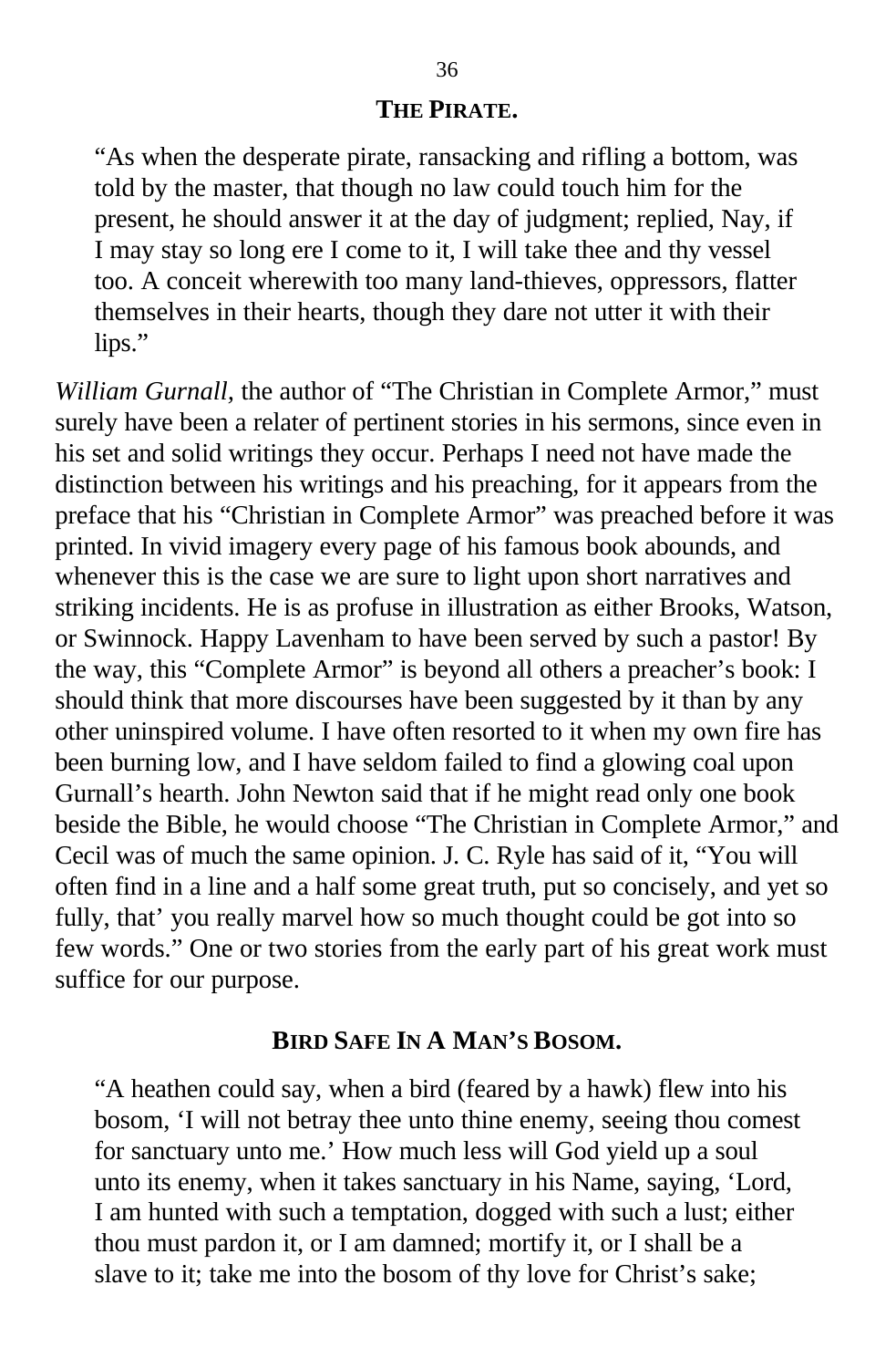castle me in the arms of thy everlasting strength; it is in thy power to save me from, or give me up into, the hands of my enemy: I have no confidence in myself or any other; into thy hands I commit my cause, my life, and rely on thee.' This dependence of a soul undoubtedly will awaken the almighty power of God for such a one's defense: he hath sworn the greatest oath that can come out of his blessed lips, even by himself, that such as 'flee for refuge' to hope in him shall have 'strong consolation': Hebrews 6:17, 18."

#### **THE PRINCE WITH HIS FAMILY IN DANGER.**

"Suppose a king's son should get out of a besieged city, where he hath left his wife and children (whom he loves as his own soul), and these all ready to die by sword or famine, if supply come not the sooner; could this prince, when arrived at his father's house, please himself with the delights of the court, and forget the distress of his family? or rather would he not come post to his father (having their cries and groans always in his ears), and, before he ate or drank, do his errand to his father, and entreat him, if ever he loved him, that he would send all force of his kingdom to raise the siege, rather than any of his dear relations should perish? Surely, sirs, though Christ be in the top of his preferment, and out of the storm in regard of his own person, yet his children, left behind in the midst of sin's, Satan's, and the world's batteries, are in his heart, and shall not be forgotten a moment by him. The care he takes in our business appeared in the speedy despatch he made of his Spirit to his apostles' supply, which, as soon almost as he was warm in his seat at his Father's right hand, he sent, to the incomparable comfort of his apostles and us that to this day, yea, to the end of the world, do or shall believe on him."

#### **JOHN CARELESS.**

"When God honors a person to suffer for his truth, this is a great privilege: 'Unto you it is given not only to believe, but to suffer for his sake.' God doth not use to give worthless gifts to his saints, there is some preciousness in it which a carnal eye cannot see. Faith, you will say, is a great gift; but perseverance greater, without which faith would be little worth, and perseverance in suffering is above both honorable. This made *John Careless,* an English martyr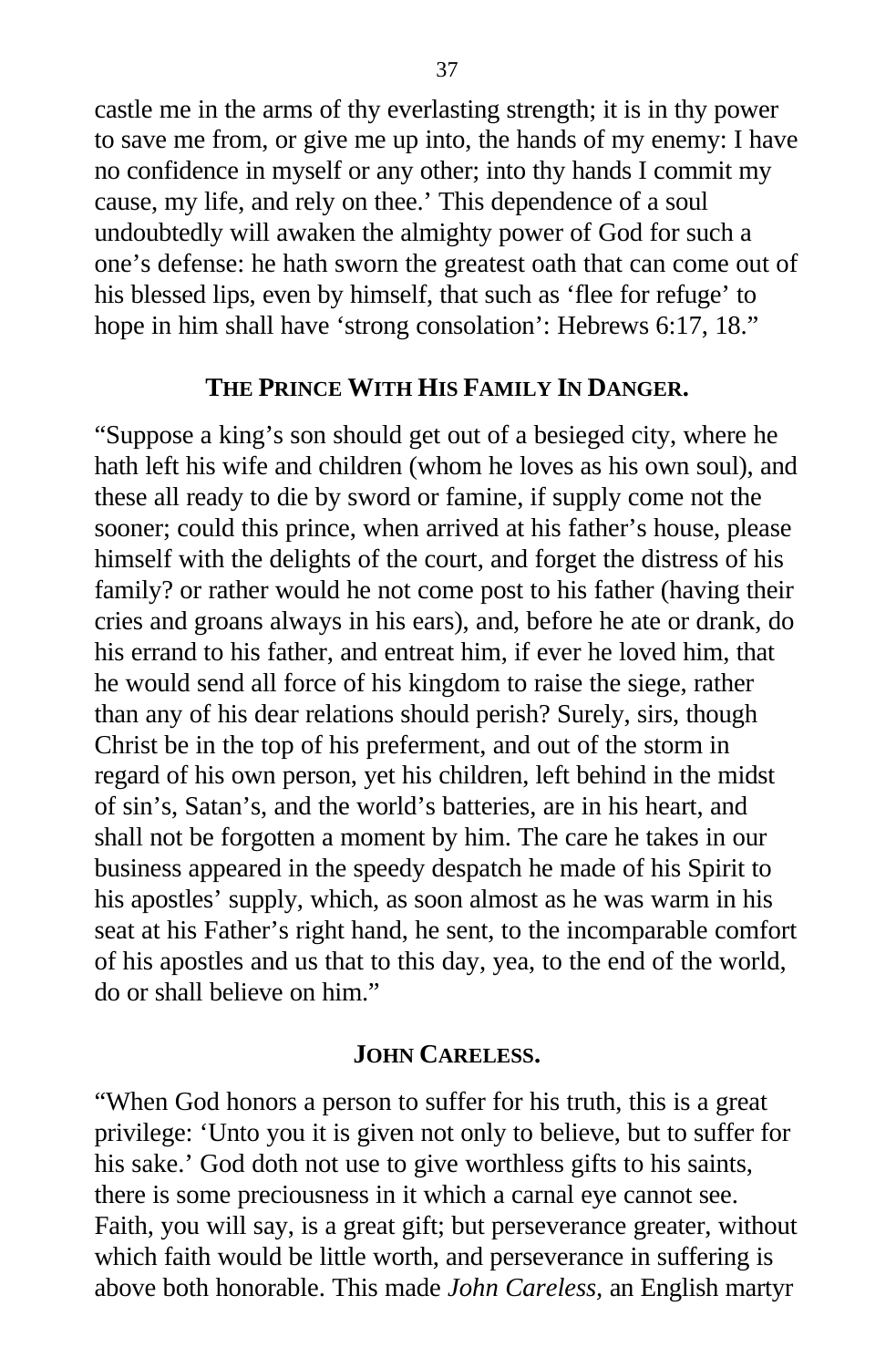(who though he died not at the stake, yet in prison for Christ), say, 'Such an honor 'tis as angels are not permitted to have; therefore, God forgive me mine unthankfulness."

#### **MR. BENBRIDGE.**

"Oh, how many die at the gallows as martyrs in the devil's cause for felonies, rapes, and murders! He might withdraw his grace, and leave thee to thy own cowardice and unbelief, and then thou wouldest soon show thyself in thy colors. The stoutest champions for Christ have been taught how weak they are if Christ steps aside. Some that have given great testimony of their faith and resolution in Christ's cause, even to come so near dying for his name as to give themselves to be bound to the stake, and fire to be kindled upon them, yet their hearts have failed; as that holy man, Mr. Benbridge, in our English martyrology, who thrust the faggots from him. and cried out. 'I recant, I recant!' Yet this man, when reinforced in his faith, and indued with power from above, was able within the space of a week after that sad foil, to die at the stake cheerfully. He that once overcame death for us, 'tis he that always overcame death in us."

*John Flavel* is a name which I shall have to quote in another lecture, for he is greatest in metaphor and allegory; but in the matter of anecdote his preaching is a fine example. It was said of his ministry that he who was unaffected by it must either have had a very soft head or a very hard heart. He had a fund of striking incidents, and a faculty of happy illustration, and as he was a man in whose manner cheerfulness was blended with solemnity, he was popular in the highest degree both at home and abroad. He sought out words which might suit the sailors of Dartmouth and farmers of Devon, and therefore he has left behind him his "Navigation Spiritualized," and his "Husbandry Spiritualized," a legacy for each of the two orders of men who plough the sea and the land. He was a man worth making a pilgrimage to hear. What a crime it was to silence his heaventouched lips by the abominable Act of Uniformity! Instead of quoting several passages from his sermons, each one containing an anecdote, I have thought it as well to give a mass of stories as we find them in his prelections upon —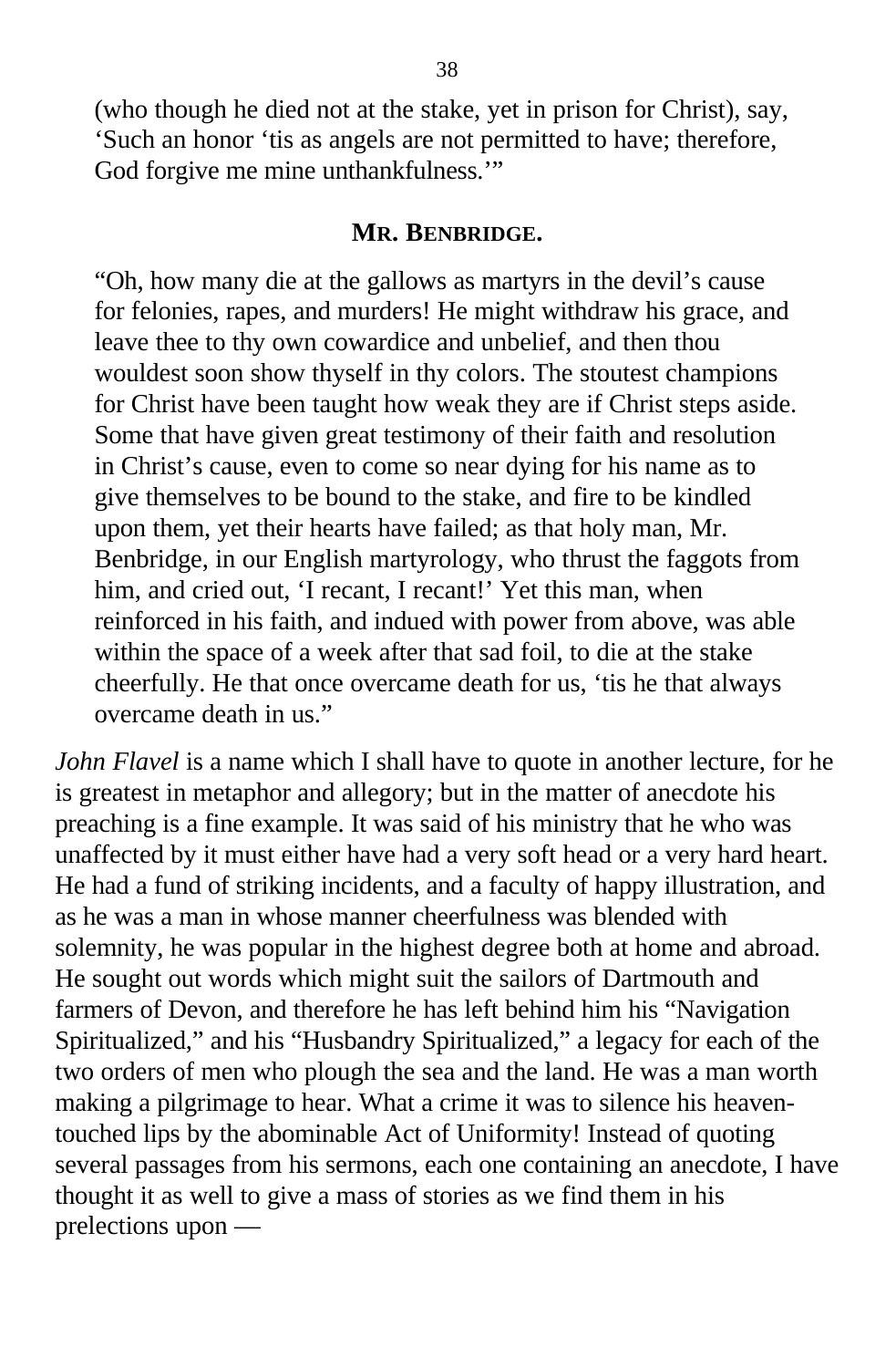#### **PROVIDENCE IN CONVERSION.**

"A scrap of paper accidentally coming to view hath been used as an occasion of conversion. This was the case of a minister of Wales, who had two livings, but took little care of either. He being at a fair, bought something at a pedlar's standing, and rent off a leaf of Mr. Perkins' catechism to wrap it in; and reading a line or two of it, God sent it home so as it did the work."

"The marriage of a godly man into a carnal family hath been ordered by Providence for the conversion and salvation of many therein. Thus we read, in the life of that renowned English worthy, Mr. John Bruen, that, in his second' match, it was agreed that he should have one year's diet in his mother-in-law's house. During his abode there that year (saith Mr. Clark) the Lord was pleased by his means graciously to work upon her soul, as also upon his wife's sister, and half-sister, their brothers, Mr. William and Mr. Thomas Fox, with one or two of the servants in that family."

"Not only the reading of a book, or hearing of a minister, but (which is most remarkable) the very mistake or forgetfulness of a minister hath been improved by Providence for this end and purpose. Augustine, once preaching to his congregation, forgot the argument which he first proposed, and fell upon the errors of the Manichees, beside his first intention; by which discourse he converted one Firmus, his auditor, who fell down at his feet weeping, and confessing he had rived a Manichee many years. Another I knew, who, going to preach, took up another Bible than that he had designed, in which, not only missing his notes, but the chapter also in which his text lay, was put to some loss thereby; but after a short pause he resolved to speak to any other Scripture that might be presented to him, and accordingly read the text, 'The Lord is not slack concerning his promise' (2 Peter 3:9); and though he had nothing prepared, yet the Lord helped him to speak both methodically and pertinently from it; by which discourse a gracious change was wrought upon one in the congregation, who hath since given good evidence of a sound conversion, and acknowledged this sermon to be the first and only means thereof."

"Going to hear a sermon in *jest* hath proved some men's conversion in *earnest.* Mr. Firmin, in his 'Real Christian,' tells us of a notorious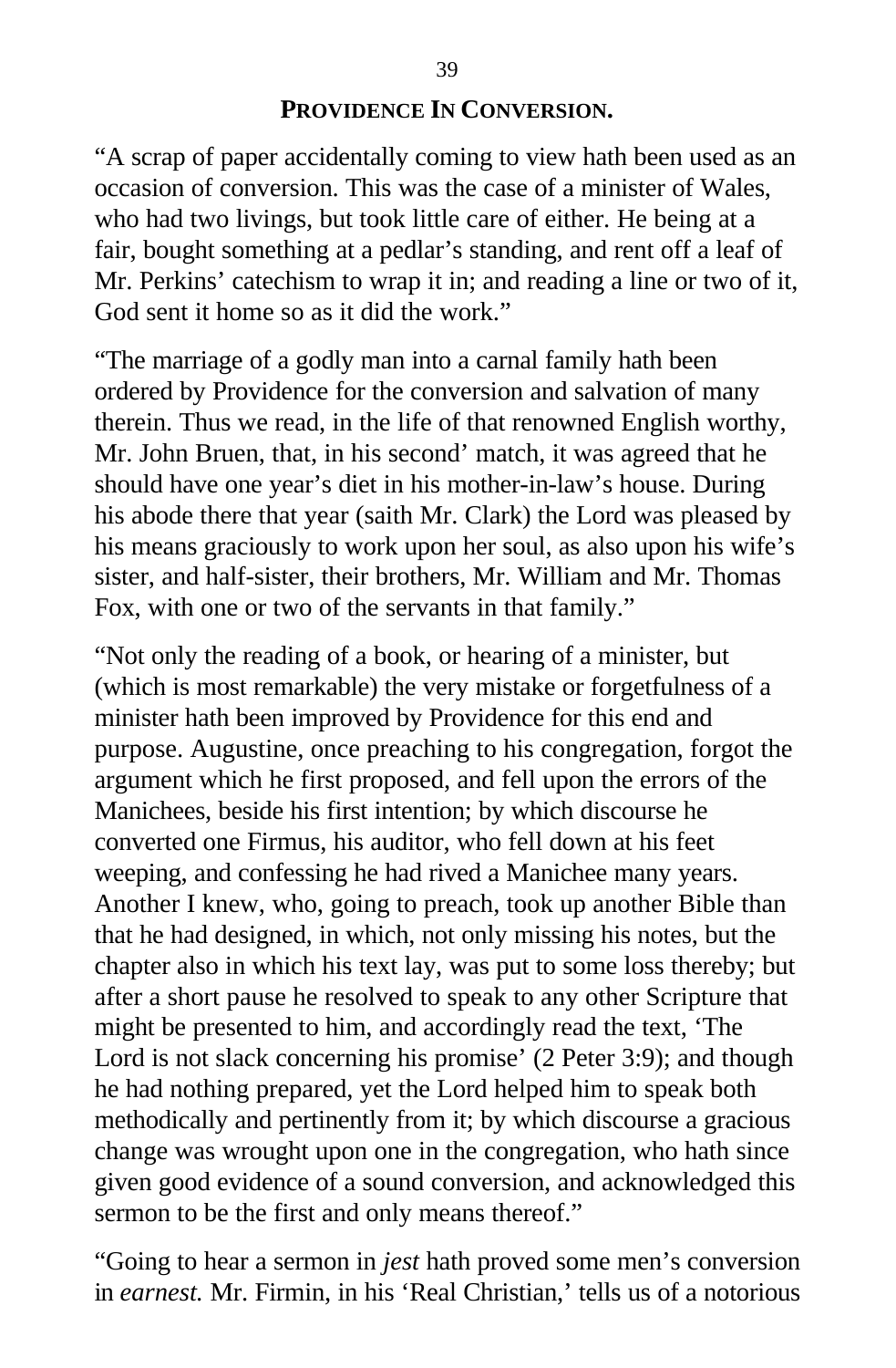drunkard, whom the drunkards called 'Father,' that one day would needs go to hear what Wilson said, out of no other design, it seems, but to scoff at the holy man; but in the prayer before sermon, his heart began to thaw, and when he read his text, which was, 'Sin no more, lest a worse thing come unto thee' (John 5:14), he could not contain: and in that sermon the Lord changed his heart, though formerly so bitter an enemy that the minister on lecture-days was afraid to go to church before his shop door. 'Lo, these are parts of his ways; 'but how little a portion is heard of him?'"

*George Swinnock*, for some years chaplain to Hampden, had the gift of illustration largely developed, as his works prove. Some of his similes are far-fetched, and the growth of knowledge has rendered certain of them obsolete; but they served his purpose, and made his teaching attractive. After deducting all his fancies, which in the present age would be judged to be strained, there remains "a rare amount of sanctified wit and wisdom"; and sparkling here and there we spy out a few telling stories, mostly of classic origin.

#### **THE PRAYER OF PAULINUS.**

"It was the speech of Paulinus, when his city was taken by the barbarians, *Domine, ne excrucier ob aurum et argentum: '*Lord, let me not be troubled for my silver and gold which I have lost, for thou art all things.' As Noah, when the whole world was overwhelmed with water, had a fair epitome of it in the ark, having all sorts of beasts and fowls there; so he that in a deluge hath God to be his God, hath the original of all mercies. He who enjoyeth the ocean may rejoice, though some drops are taken from him."

#### **QUEEN ELIZABETH AND THE MILKMAID.**

"Queen Elizabeth envied the milkmaid when she was in prison; but had she known the glorious reign which she was to have for fortyfour years, she would not have repined at the poor happiness of so mean a person. Christians are too prone to envy the husks which wandering sinners fill themselves with here below; but would they set before them their glorious hopes of a heaven, how they must reign with Christ for ever and ever, they would see little reason for their repining."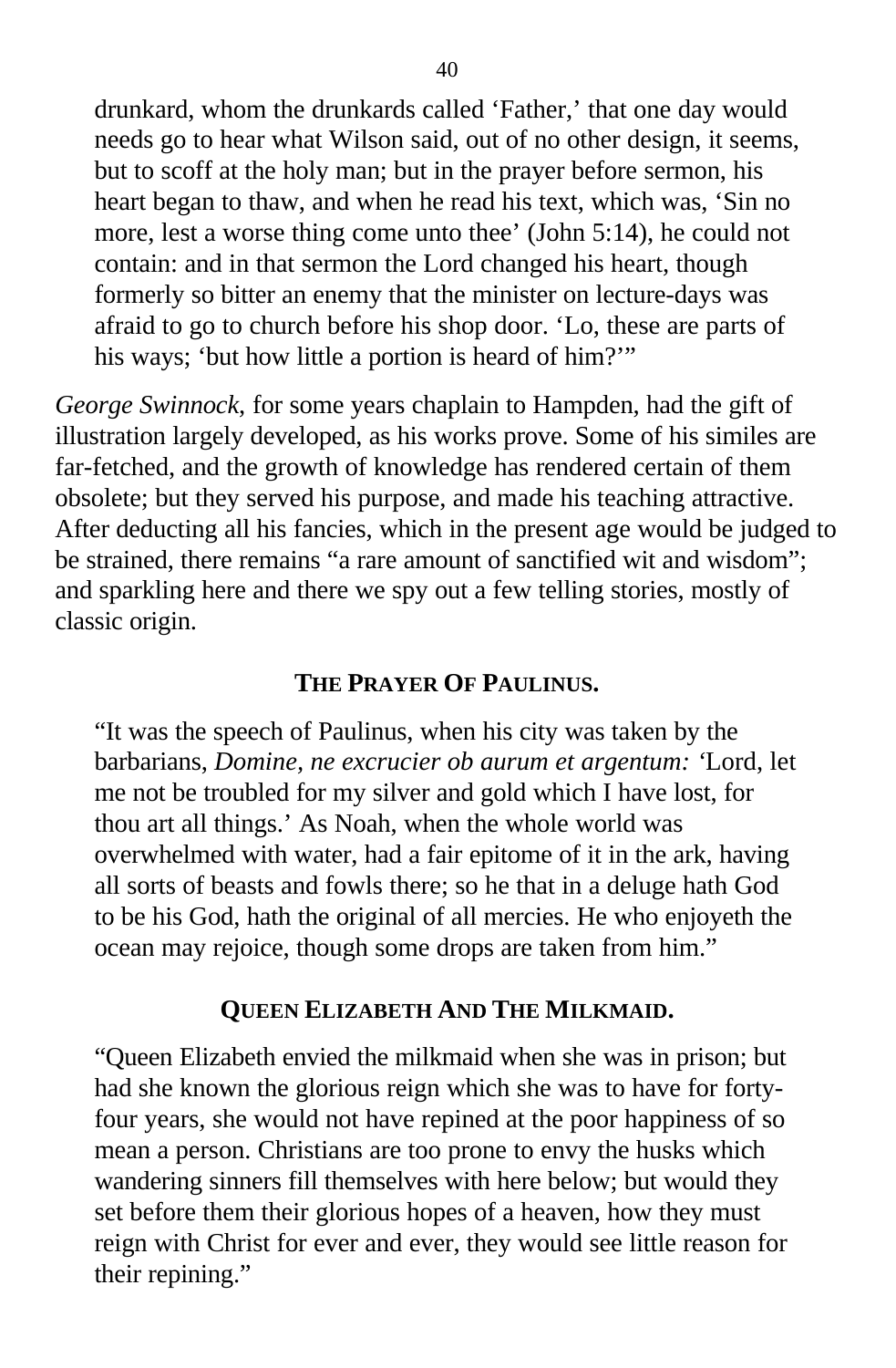#### **THE BELIEVING CHILD.**

"I have read a story of a little child about eight or nine years old, that being extremely pinched with hunger, looked one day pitifully necessitous on her mother, and said, 'Mother, do you think that God will starve us?' The mother answered, 'No, child, he will not.' The child replied, 'But if he do, yet we must love him and serve him.' Here was language that spake a well-grown Christian. trot indeed God brings us to want and misery, to try us whether we love him for his own sake, or for our own sakes, or for those excellencies that are in him, or for those mercies we have from him; to see whether we will say with the cynic to Antisthenes, *Nullus lain durus erit baculus,* etc. 'There should be no cudgel so crabbed as to beat me from thee.'"

#### **FASHIONABLE RELIGION.**

"I have read of a popish lady in Paris, that when she saw a glorious procession to one of their saints, cried out, 'Oh, how fine is our religion beyond that of the Huguenots! — they have a mean and beggarly religion, but ours is full of bravery and solemnity.' But as heralds say of a coat of arms, if it be full of gays and devices, it speaks a mean descent; so truly that manner of worship which is mingled with men's inventions speaks its descent to be mean namely, from man."

#### **THE BUSY DUKE.**

"The French Duc d'Alva could say, when he was asked by Henry the Fourth whether he had seen the eclipse of the sun, that he had so much business to do upon earth, that he had no time to look up to heaven. Sure I am, the Christian may say with more truth and conscience, that he hath so much business to do for heaven, that he hath no time to mind vain or earthly things."

*Thomas Watson* was one of the many Puritan preachers who won the popular ear by their frequent illustrations. In the clear flowing stream of his teaching we find pearls of anecdote very frequently. No one ever grew weary under such pleasant yet weighty discourse as that which we find in his "Beatitudes." Let two quotations serve to show his skill.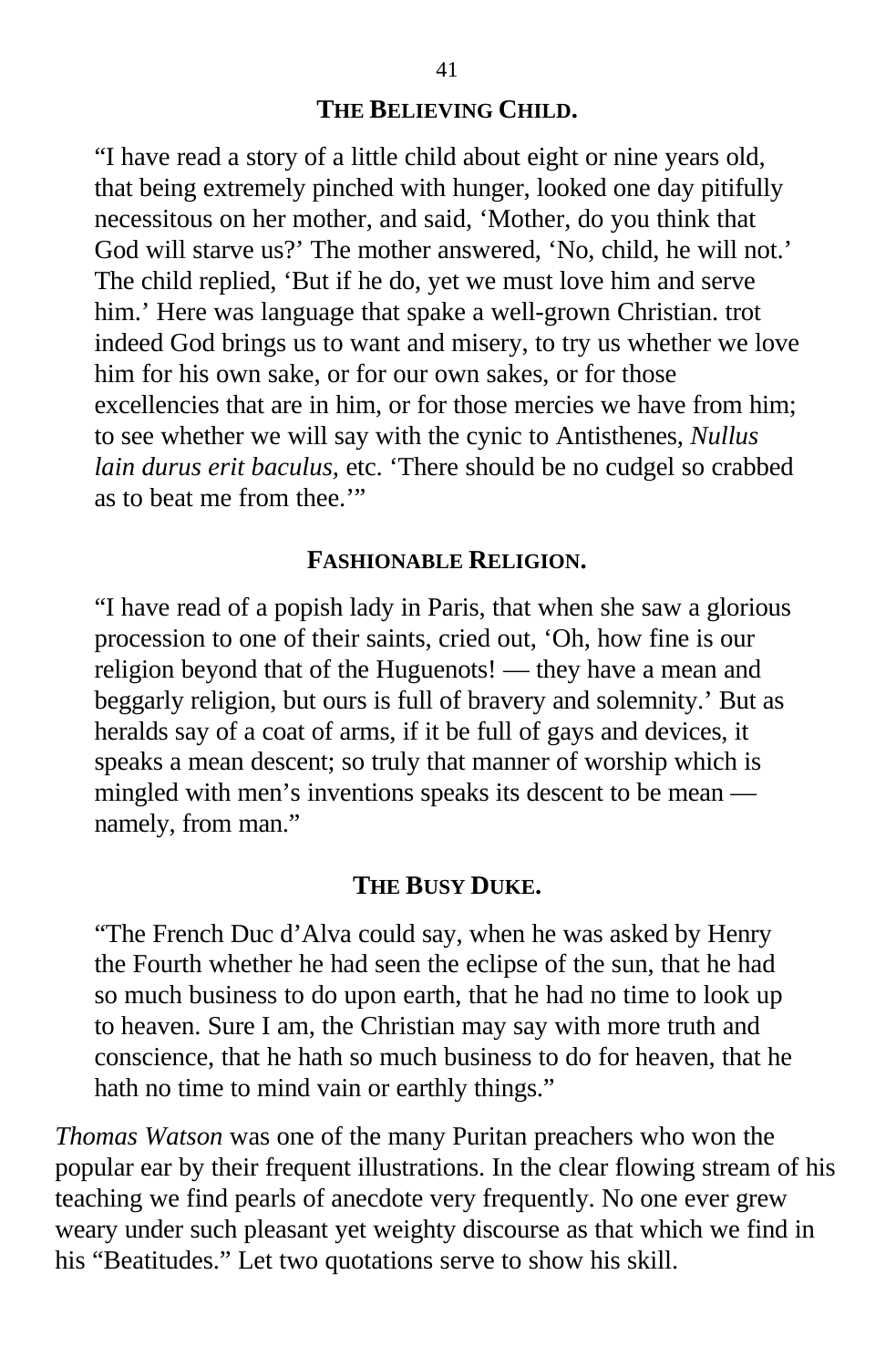"Most men think because God hath blessed them with an estate, therefore they are blessed. Alas! God often gives these things in anger. He loads his enemies with gold and silver; as Plutarch reports of Tarpeia, a Vestal nun, who bargained with the enemy to betray the Capitol of Rome to them, in case she might have the golden bracelets on their left hands, which they promised; and being entered into the Capitol, they threw not only their bracelets, but their bucklers, too, upon her, through the weight whereof she was pressed to death. God often lets men have the golden bracelets of worldly substance, the weight whereof sinks them into hell. Oh, let us *superna anhelare,* get our eyes 'fixed' and our hearts 'united' to God the supreme good; this is to pursue blessedness as in a chase."

#### **HEDGEHOG AND CONIES.**

"The Fabulist tells a story of the hedgehog that came to the conyburrows in stormy weather, and desired harbor, promising that he would be a quiet guest; but when once he had gotten entertainment, he did set up his prickles, and did never leave till he had thrust the poor conies out of their burrows: so covetousness, though it hath many fair pleas to insinuate and wind itself into the heart, yet as soon as you have let it in, this thorn will never cease pricking till it hath choked all good beginnings, and thrust all religion out of your hearts."

I think this must suffice to represent the men of the Puritanic period, who added to their profound theology and varied learning a zeal to be understood, and a skill in setting forth truth by the help of every-day occurrences. The age which followed them was barren of spiritual life, and was afflicted by a race of rhetorical divines, whose words had little connection with *the Word* of life The scanty thought of the Queen Anne dignitaries needed no aid of metaphor or parable, there was nothing to explain to the people; the utmost endeavor of these divines was to hide the nakedness of their discourses with the fig-leaves of Latinized verbiage. Living preaching was gone, spiritual life was gone, and consequently a pulpit was set up which had no voice for the common people; no voice, indeed, for anybody except the mere formalist, who is content if decorum be observed and respectability maintained. Of course, our notion of making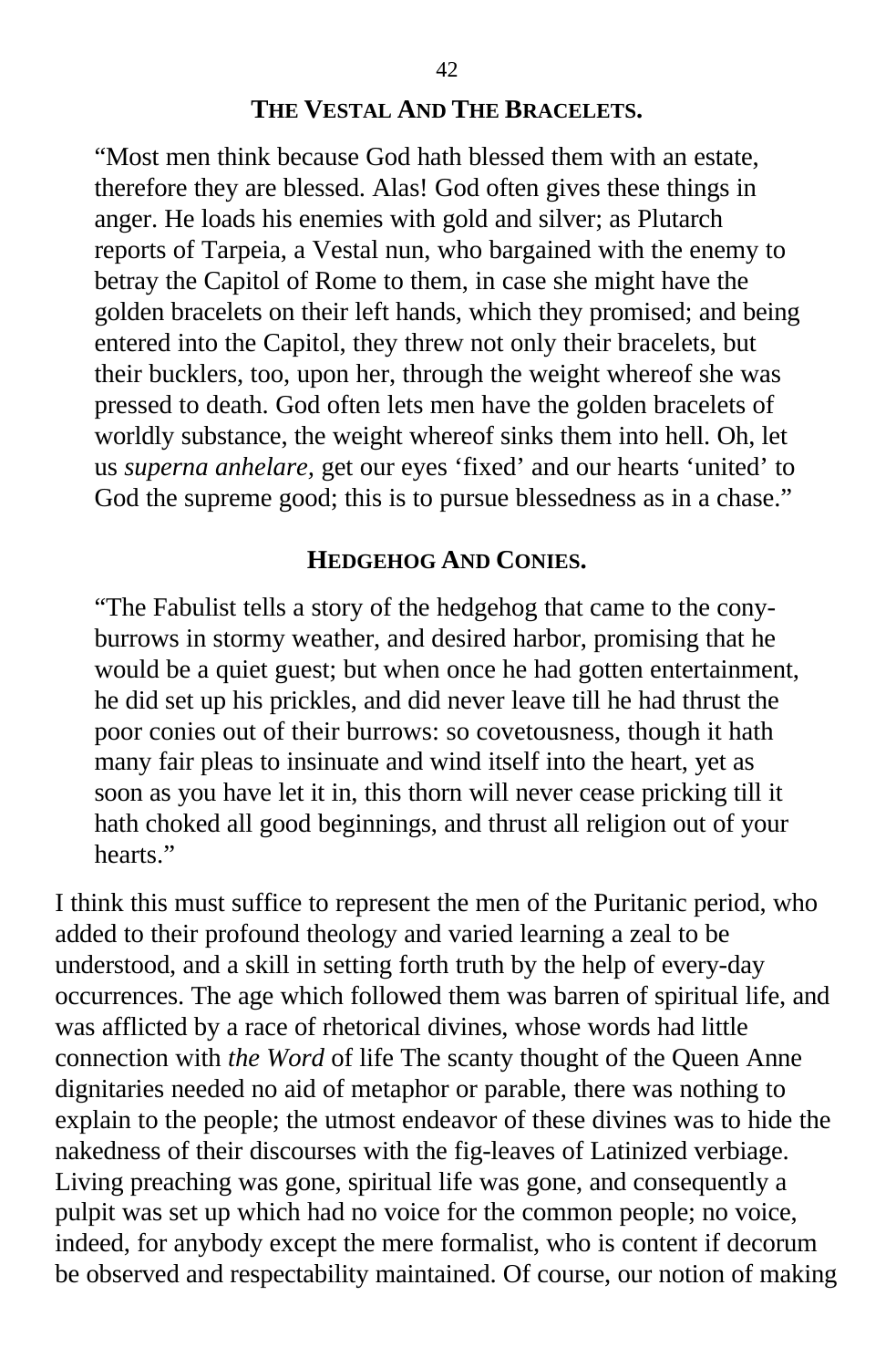truth dear by stories did not suit the dignified death of the period, and it was only when the dry bones began to be stirred that the popular method was again brought to the front.

The illustrious *George Whitefield* stands, with Wesley, at the head of that noble army who led the Revival of the last century. It is not at this present any part of my plan to speak of his matchless eloquence, unquenchable earnestness, and incessant labor; but it is quite according to the run of my lecture to remind you of his own saying, — "I use market language." He employed pure, good, flowing English; but he was as simple as if he spoke to children. Although by no means abounding in illustration, yet he always employed it when needed, and he named incidents with great power of action and emphasis. His stories were so told that they thrilled the people: they saw as well as heard, for each word had its proper gesture. One reason why he could be understood at so great a distance was the fact that the eye helped the ear. As specimens of his anecdotes I have selected these which follow: —

#### **THE TWO CHAPLAINS.**

"You cannot do without the grace of God when you come to die There was a nobleman that kept a deistical chaplain, and his lady a Christian one; when he was dying, he says to his chaplain, — 'I liked you very well when I was in health; but it is my lady's chaplain I must have when I am sick.'"

#### **NEVER SATISFIED.**

" My dear hearers, there is not a single soul of you all that are satisfied in your stations: is not the language of your hearts when apprentices, We think we shall do very well when journeymen; when journeymen, that we should do very well when masters; when single, that we shall do well when married; and to be sure you think you shall do well when you keep a carriage. I have heard of one who began low: he first wanted a house; then, says he, 'I want two, then four, then six'; and when he had them, he said, 'I think I want nothing else.' 'Yes,' says his friend, 'you will soon want another thing, that is, a hearse-and-six to carry you to your grave'; and that made him tremble."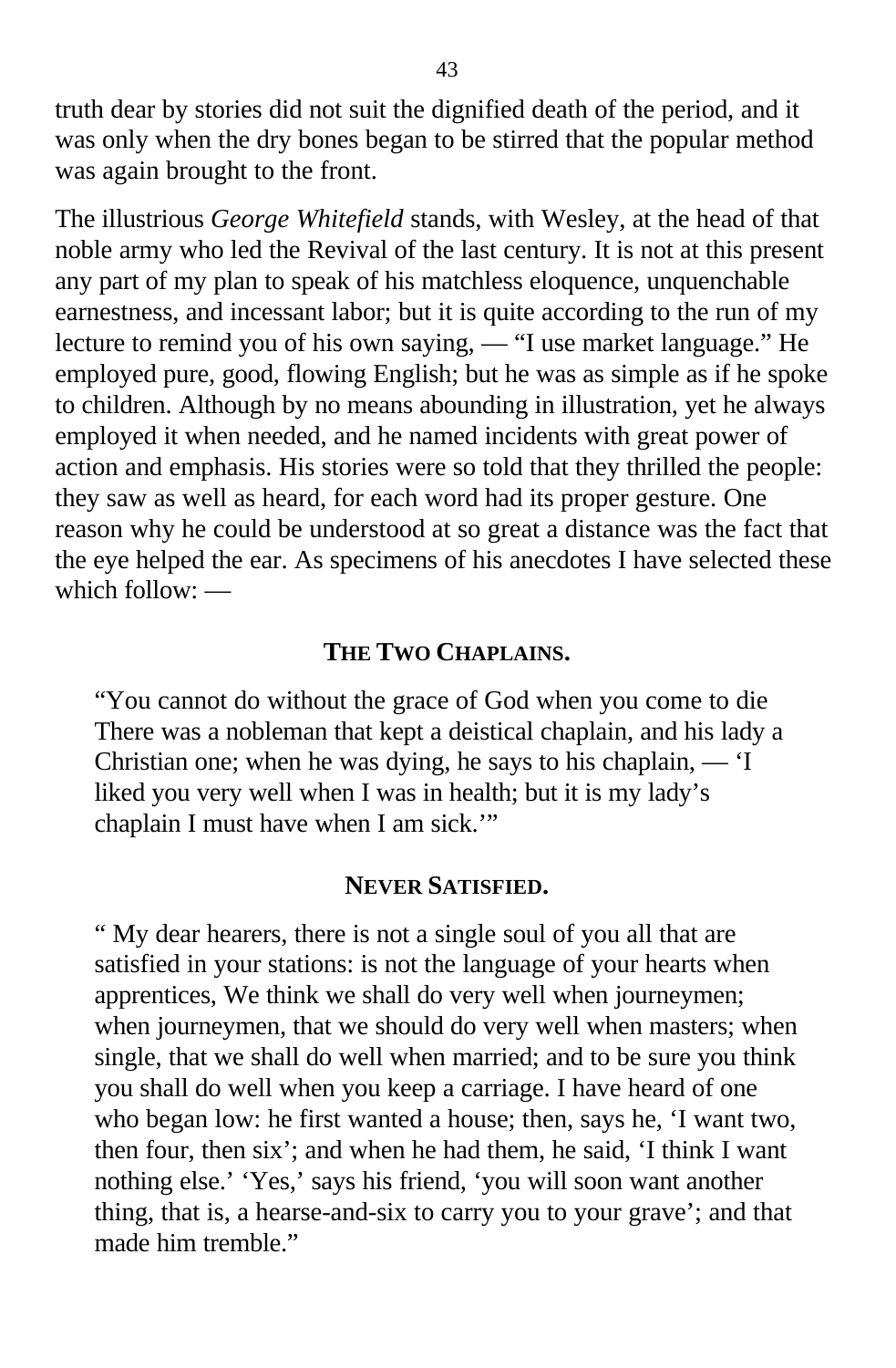#### **DR. MANTON'S HEART.**

"A good woman, who was charmed with Dr. Manton, said, 'Oh, sir, you have made an excellent sermon to-day; I wish I had your heart.' 'Do you so?' said he, 'good woman; you had better not wish for it; for if you had it, you would wish for your own again.' The best of men see themselves in the worst light."

Fearing that the quotation of any more examples might prove tedious, I would only remind you that such men as Berridge, Rowland Hill, Matthew Wilks, Christmas Evans, William Jay, and others who have but lately departed from us, owed much of their attractiveness to the way in which they aroused their audiences, and flashed truth into their faces by wellchosen anecdotes. Time calls upon me to have done, and how can I come to a better dose than by mentioning one living man, who, above all others,. has in two continents stirred the masses of the people? — I refer to. D. L. Moody. This admirable brother has a great aversion to the. printing of his sermons; and wall he may have, for he is incessantly preaching, and has no time allowed him for the preparation of fresh discourses; and therefore it would be great unwisdom on his. part to print at once those addresses with which he is working through a campaign. We hope, however, that when he has done with a sermon he will never suffer it to die out, but give it to the church and to the world through the press. Our esteemed brother has a lively, telling style, and he thinks it wise frequently to fasten a nail with the hammer of anecdote. Here are four or five. extracts from the little book entitled "Arrows and Anecdotes, by D. L. Moody. By John Lobb": —

#### **THE IDIOT'S MOTHER.**

"I know a mother who has an idiot child. For it she gave up all, society, almost everything, and devoted her whole life to it. 'And now,' said she, 'for fourteen years I have tended it and loved it, and it does not even know me. Oh! it is breaking my heart!' Oh I how the Lord must say this of hundreds here! Jesus comes here, and goes from seat to seat, asking if there is a place for him. Oh! will not some of you. take him into your hearts?"

#### **SURGEON AND PATIENT.**

"When I was in Belfast I knew a doctor who had a friend a leading. surgeon there, and he told me that the surgeon's custom was,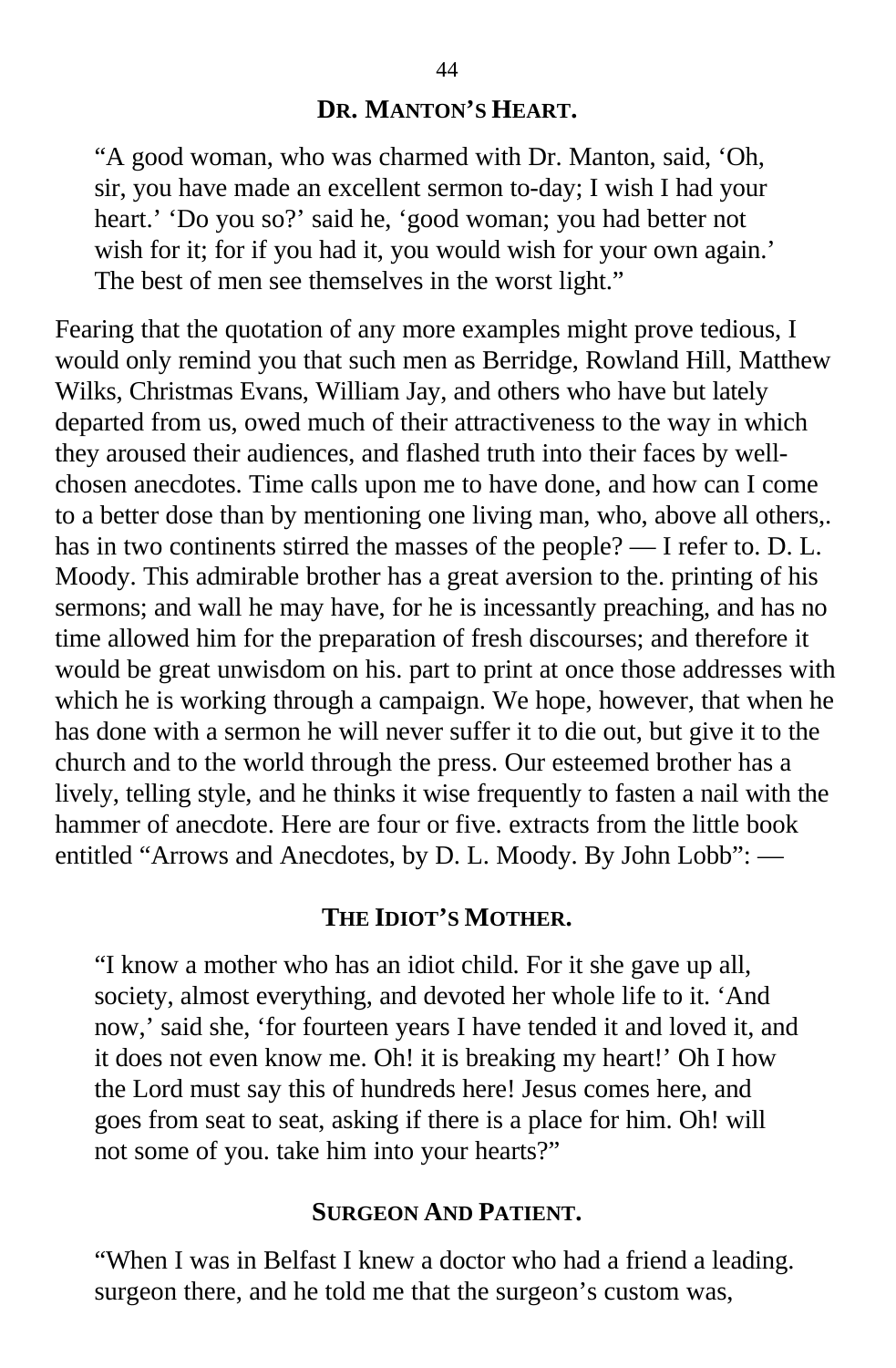before performing any operation, to say to the patient: 'Take a good look at the wound, and then fix your eyes on me, and don't take them off till I get through the operation.' I thought at the time that was a good illustration. Sinner, take a good look at the wound to-night, and then fix your eyes on Christ, and don't take them off. It is better to look at the remedy than at the wound."

#### **THE ORPHAN'S PRAYER.**

"A little child, whose father and mother had died, was taken into another family. The first night she asked if she could pray as she used to do. They said, 'Oh, yes.' So she knelt down, and prayed as her mother had taught her; and, when that was ended, she added a little prayer of her own: 'Oh, God, make these people as kind to me as father and mother were.' Then she paused, and looked up, as if expecting the answer, and added: 'Of course he will.' How sweetly simple was that little one's faith! She expected God to 'do,' and, of course, she got her request."

#### **THE ROLL-CALL.**

"A soldier lay on his dying couch during our last war, and they heard him say, 'Here! 'They asked him what he wanted, and he put up his hand and said: 'Hush! they are calling the roll of heaven, and I am answering to my name'; and presently he whispered: 'Here! 'and he was gone."

#### **NO HOME BEYOND THE GRAVE.**

"I have been told of a wealthy man who died recently. Death came unexpectedly to him, as it almost always does; and he sent out for his lawyer to draw his will. And he went on willing away his property; and when he came to his wife and child, he said he wanted them to have the home. But the little child didn't understand what death was. She was standing near, and she said, 'Papa, have you got a home in that land you are going to?' The arrow reached that heart; but it: was too late. He saw his mistake. He had got no home beyond the grave."

I will weary you no longer. You may safely do what the most useful of men have done before you. Copy them not only in their use of illustration, but in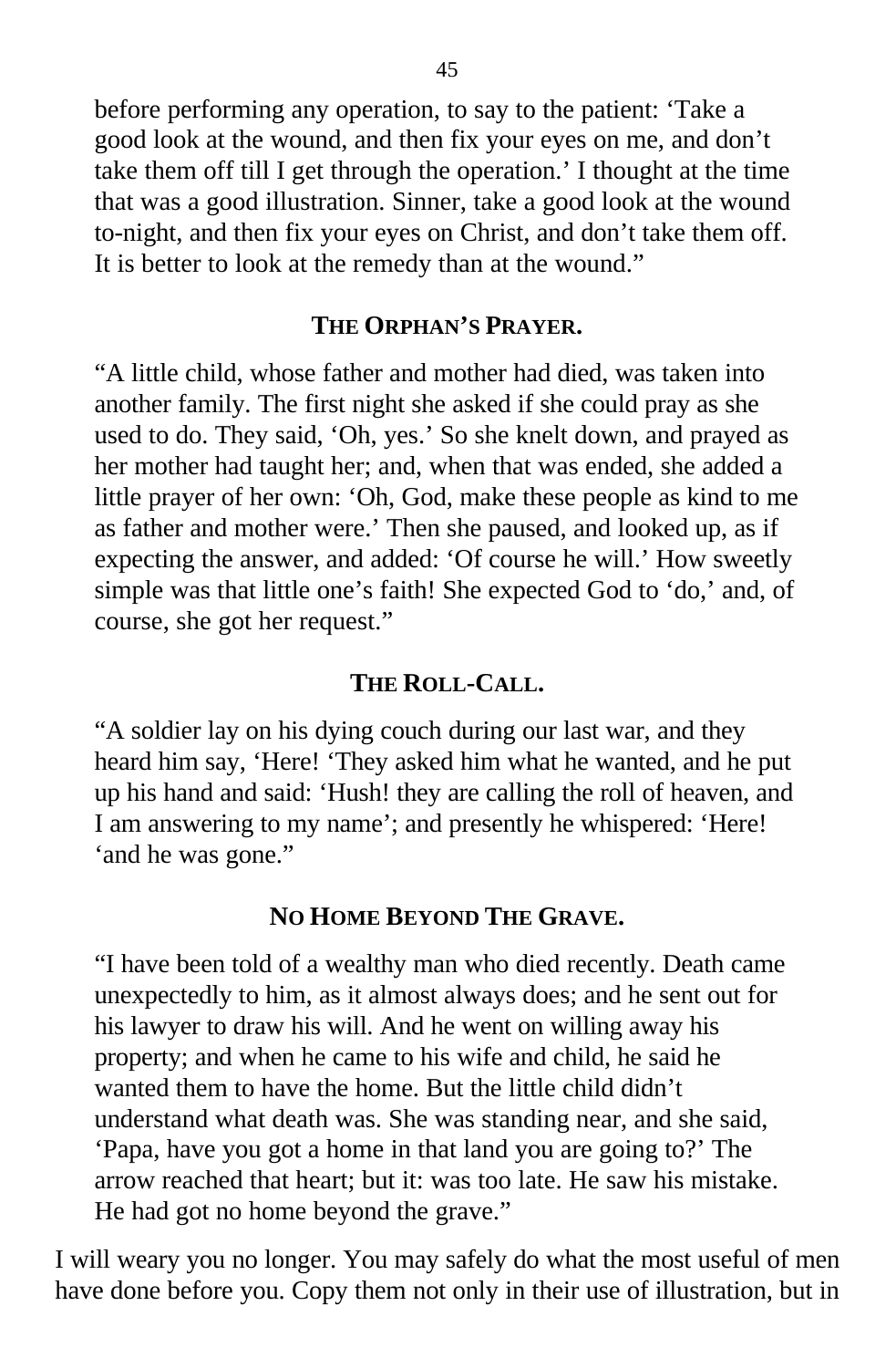their wisely keeping it in subservience to their design. They were not storytellers, but preachers of the gospel; they did not aim at the entertainment of the people, but at their conversion. Never did they go out of their way to drag in a telling bit which they had been saving up for display, and never could anyone say of their illustrations that they were

#### *"Windows that exclude the light, And passages that lead to nothing."*

Keep you the due proportion of things lest I do worse than lose my labor, by becoming the cause of your presenting to the people strings of anecdotes instead of sound doctrines, for that would be as evil a thing as if you offered to hungry men flowers instead of bread, and gave to the naked gauze of gossamer instead of woolen doth.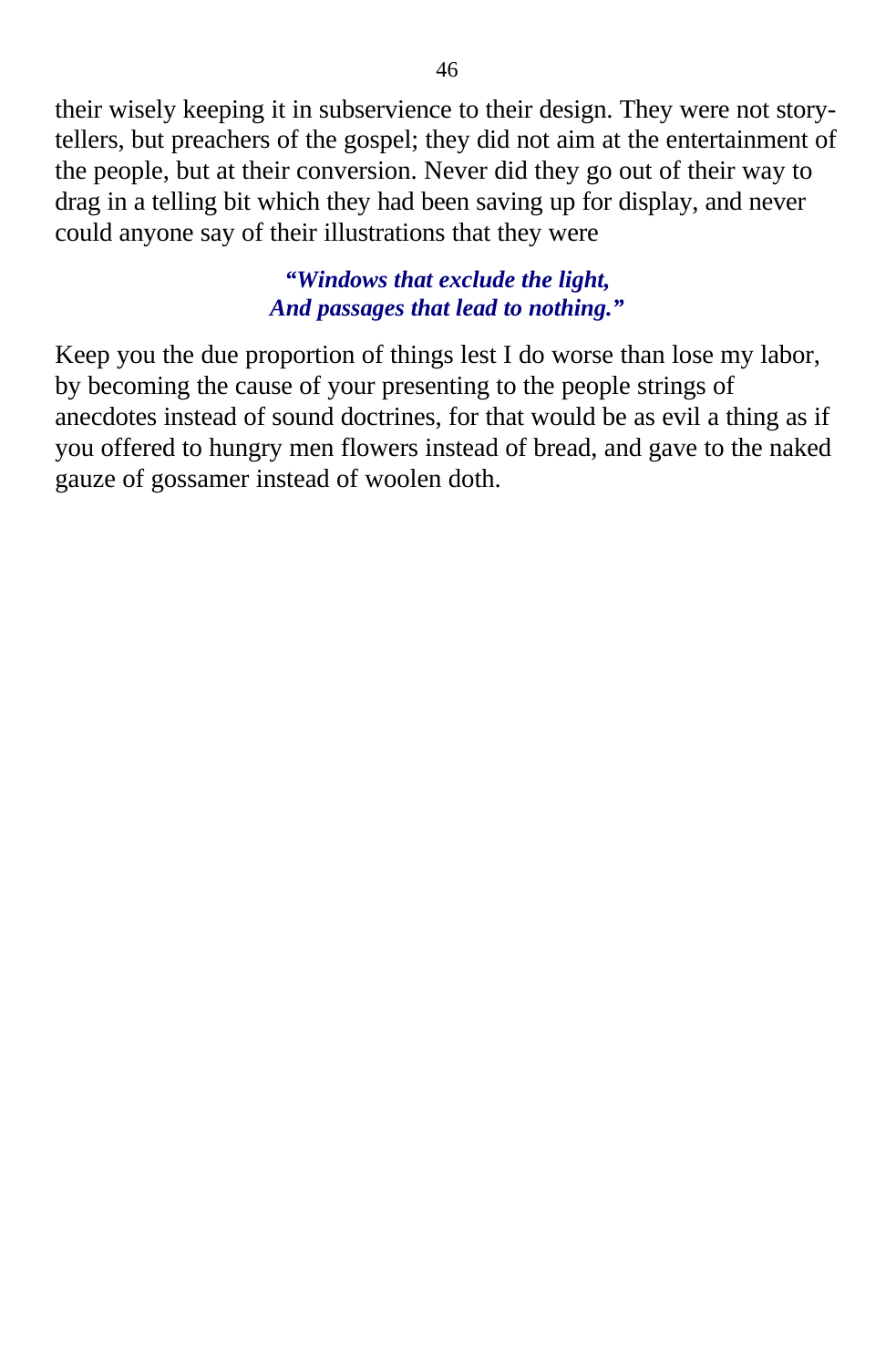# LECTURE 3.

## THE USES OF ANECDOTES AND ILLUSTRATIONS.

THE uses of anecdotes and illustrations are manifold; but we may reduce them to seven, so far as our present purposes are concerned, not for a moment imagining that this. will be a complete list.

**I.** We use them, first, *to interest the mind and secure the attention of our hearers.* We cannot endure a sleepy audience. To us, a slumbering man is no man. Sydney Smith observed that, although Eve was taken out of the side of Adam while he was asleep, it was not possible to remove sin from men's hearts in that manner. We do not agree with Hodge, the hedger and ditcher, who remarked to a Christian man with whom he was talking, "I loikes Sunday, I does; I loikes Sunday." "And what makes you like Sunday?" "'Cause, you see, it's a day of rest; I goes down to the old church, I gets into a pew, and puts my legs up, and I thinks o' nothin'." It is to be feared that in town as well as in country this thinking of nothing is a very usual thing. But your regard for the sacred day, and the ministry to which you are called, and the worshipping assembly, will not allow you to give yore' people the chance of thinking of nothing. You want to arouse every faculty in them to receive the Word of God, that it may be a blessing to them.

We want to win attention at the commencement of the service, and to hold it till the close. With this aim, many methods may be tried; but possibly none will succeed better than the introduction of an interesting story. This sets Hodge listening, and although he will miss the fresh air of the fields, and begin to feel drowsy in your stuffy chapel, another tale will stir him to renewed attention. If he hears some narrative in connection with his village or county, you will have him "all there", and you may then hope to do him good.

The anecdote in the sermon answers the purpose of an engraving in a book. Everybody knows that people are attracted by volumes with pictures in them; and that, when a child gets a book, although it may pass over the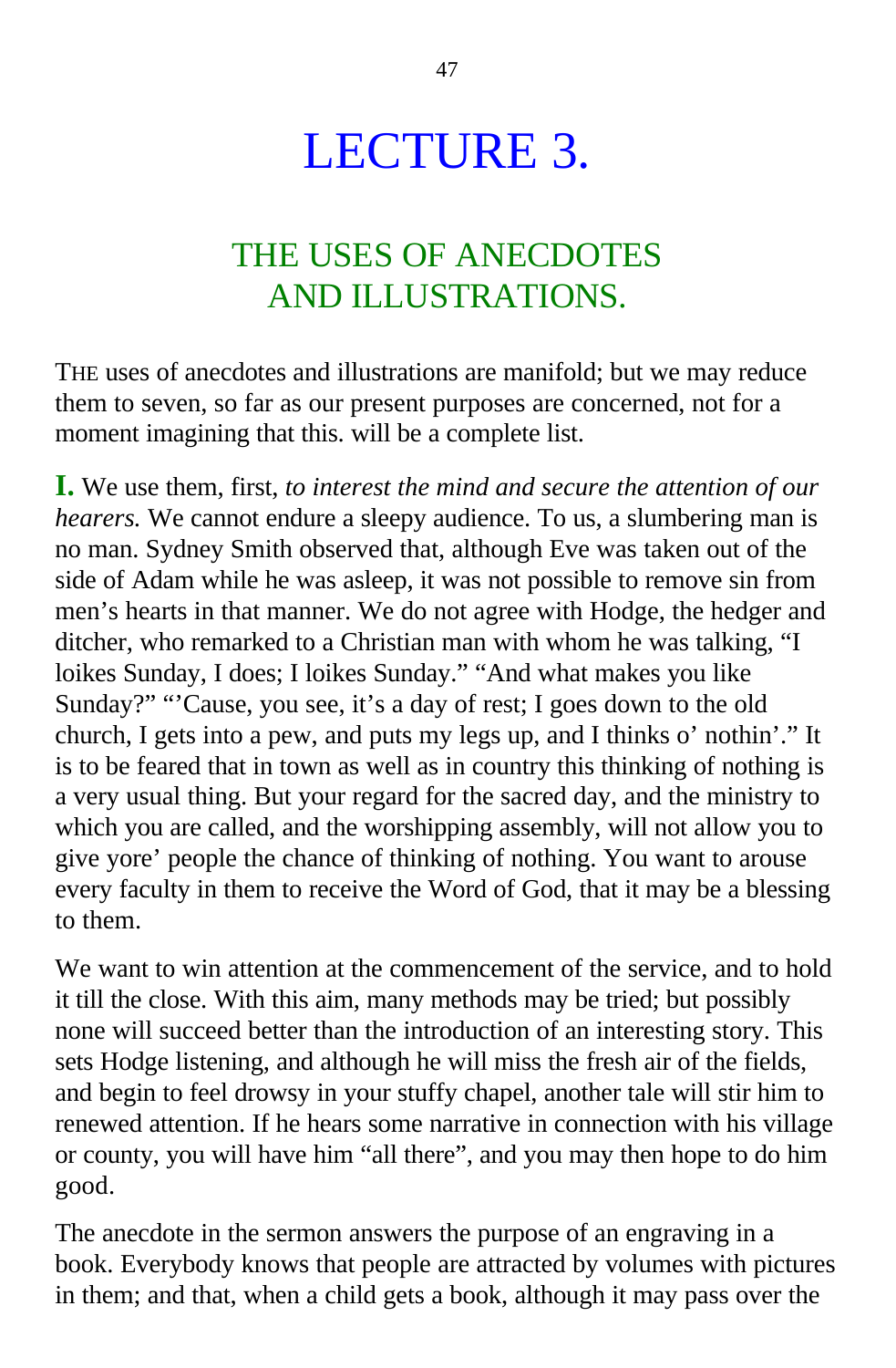letterpress without observation, it is quite sure to pause over the woodcuts. Let us not be too great to use a method which many have found successful. We must have attention. In some audiences, we cannot get it if we begin with solid instruction; they are not desirous of being taught, and consequently they are not in a condition to receive the truth if we set it before them nakedly. Now for a bunch of flowers to attract these people to our table, for afterwards we can feed them with the food they so much need. Just as the Salvation Army goes trumpeting and drumming through the streets to draw the people into the barracks, so may an earnest man spend the first few minutes with an unprepared congregation in waking the folks up, and enticing them to enter the inner chamber of the truth. Even this awakening prelude must have in it that which is worthy of the occasion; but if it is not up to your usual average in weight of doctrine, it may not only be excused, but commended, if it prepares the audience to receive that which is to follow. Ground-bait may catch no fish; but it answers its purpose if it brings them near the bait and the hook.

A congregation which has been well instructed, and is mainly made up of established believers, will not need to be addressed in the same style as an audience gathered fresh from the world, or a meeting of dull, formal churchgoers. Your common-sense will teach you to suit your manner to your audience. It is possible to maintain profound and long-continued attention without the use of an illustration; I have frequently done so in the Tabernacle when it has been mainly filled with church-members; but when my own people are away, and strangers fill their places, I bring out all my store of stories, similes, and parables.

I have sometimes told anecdotes in the pulpit, and very delicate and particular people have expressed their regret and horror that I should say such things; but when I have found that God has blessed some of the illustrations I have used, I have often thought of the story' of the man with a halbert, who was attacked by a nobleman's dog, and, of course, in defending himself, he killed the animal. The nobleman was very angry, and asked the man how he dared to kill the dog; and the man replied that, if he had not killed it, the dog would have bitten him, and torn him in pieces. "Well," said the nobleman, "but you should not have struck it on the head with the halbert; why did you not hit it with the handle?" "My lord," answered the man, "so I would if it had tried to bite me with its tail." So, when! have to deal with sin, some people say, "Why don't you address it delicately? Why don't you speak to it in courtly language?" And I answer,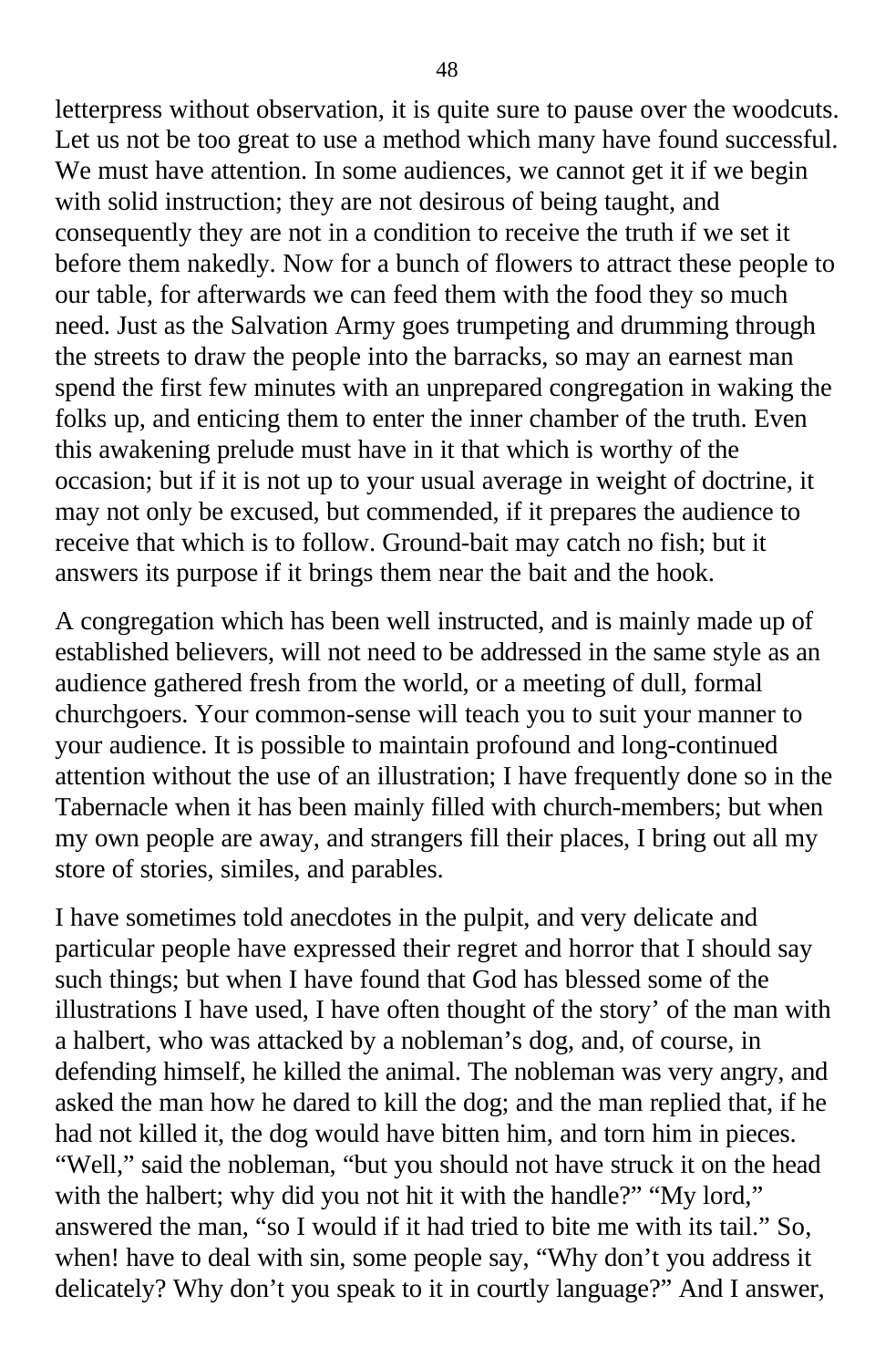"So I would if it would bite me with its tail; but as long as ever I find that it deals roughly with me, I will deal roughly with it; and any kind of weapon that will help to slay the monster, I shall not find unfitted to my hand."

We cannot afford, in these days, to lose any opportunity of getting hold of the public ear. We must use every occasion that comes in our way, and every tool that is likely to help us in our work; and we must rouse up all our faculties, and put forth all our energies, if that by any means we may get the people to heed that which they are so slow to regard, the great story of righteousness, temperance, and judgment to come. We shall need to read much, and to study hard, or else we shall not be able to influence our day and generation for good. I believe that the greatest industry is necessary to make a thoroughly efficient preacher, and the best natural ability, too; and it' is my firm conviction that, when you have the best natural ability, you must supplement it with the greatest imaginable industry if you are really to do much service for God among this crooked and perverse generation.

The fool in Scotland, who got into the pulpit before the preacher arrived, was requested by the minister to come down. "Nay, nay," answered the man, "you come up, too, for it will take both of us to move this stiffnecked generation." It will certainly take all the wisdom that we can obtain to move the people among whom our lot is cast; and if we do not use every lawful means of interesting the minds of our hearers, we shall find that they will be like a certain other congregation, in which': the people were all asleep except one poor idiot. The minister woke them up, and tried to reprove them by saying, "There, you were all asleep except poor Jock the idiot;" but his rebuke was cut short by Jock, who exclaimed, "And if I had not been an idiot, I should have been asleep, too."

**II.** I will leave the moral of that well-known story to speak for itself, and will pass on to my second point, which is, that the use of anecdotes and illustrations *renders our preaching life-like and vivid.* This is a most important matter. Of all things that we have to avoid, one of the most essential is that of giving our people the idea, 'when we are preaching, that we are acting a part. Everything theatrical in the pulpit, either in tone, manner, or anything else, I loathe from my very soul. Just go into the pulpit, and talk to the people as you would in the kitchen, or the drawingroom, and say what you have to tell them in your ordinary tone of voice. Let me conjure you, by everything that is good, to throw away all stilted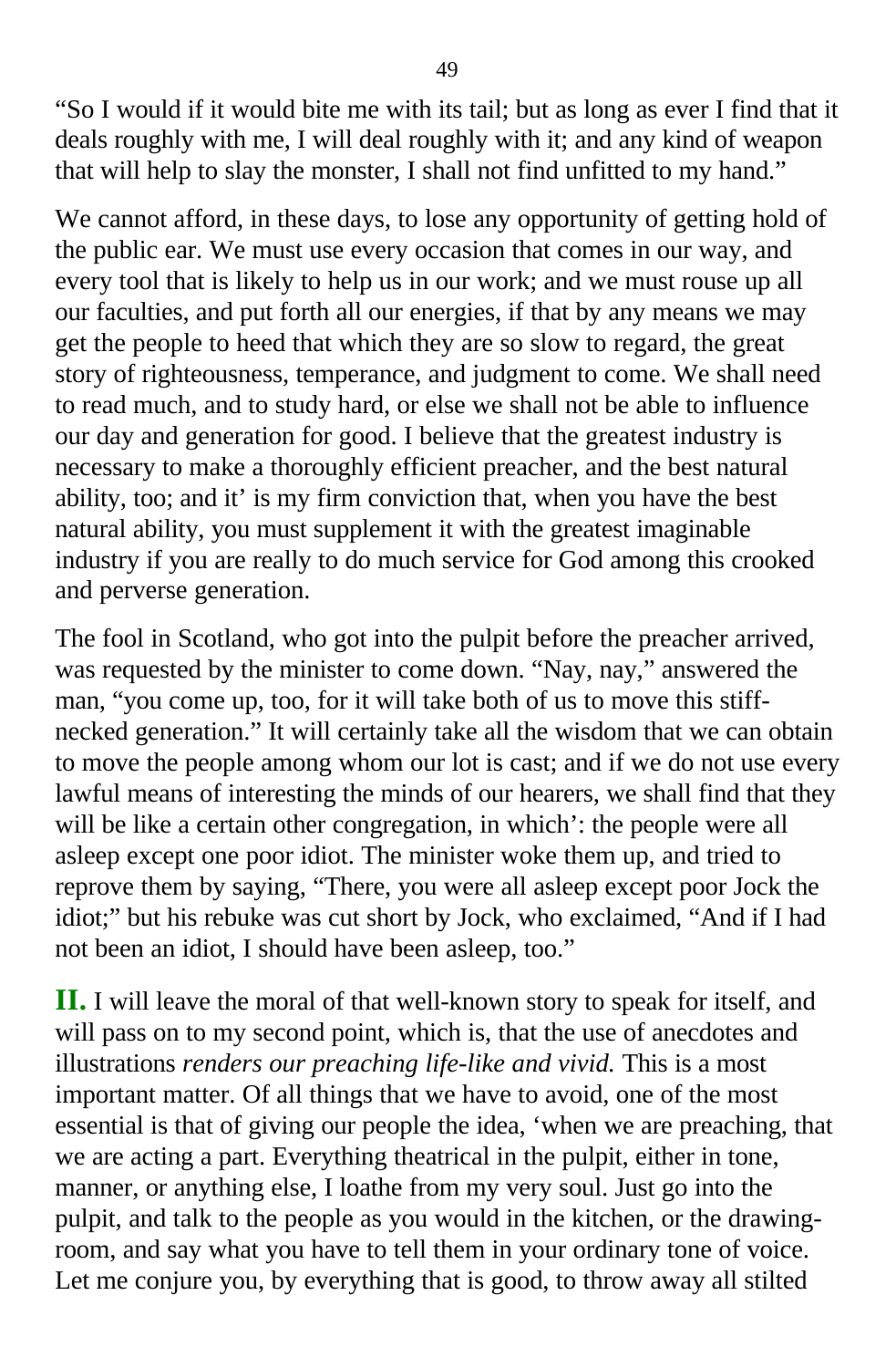styles of speech, and anything approaching affectation. Nothing can succeed with the masses except naturalness and simplicity.. Why, some ministers cannot even give out a hymn in a natural manner I "Let us sing to the praise and glory of God," [spoken in the tone that is sometimes heard in churches or chapels] — who would ever think of speaking like that at the tea-table? "I shall be greatly obliged if you will kindly give me another cup of tea," [spoken in the same unnatural way] — you would never think of giving any tea to a man who talked like that; and if we preach in that stupid style, the people will not believe what we say; they will think it is our business, our occupation, and that we are doing the whole thing in a professional manner. We must shake off professionalism of every kind, as Paul shook off the viper into the fire; and we must speak as God has ordained that we should speak, and not by any strange, out-of-the-way, new-fangled method of pulpit oratory.

Our Lord's teaching was amazingly life-like and vivid; it was the setting out of truth before the eye, not as a flat picture, but as in a stereoscope, making it stand up, with all its lines and angles of beauty in life-like reality. That was a fine living sermon when he took a little child, and set him in the midst of the disciples; and that was another powerful discourse when he preached about abstaining from carking cares, and stooped down, and plucked a lily (as I suppose he did) and said, "Consider the lilies of the field, how they grow; they toil not, neither do they spin." I can read fly suppose that some ravens were flying just over his head, and that he pointed to them, and said, "Consider the ravens; for they neither sow nor reap; which neither have storehouse nor barn; and God feedeth them." There was a life-likeness, you see, a vividness, about the whole thing. We cannot always literally imitate our Lord, as we have mostly to preach in places of worship. It is a blessing that we have so many houses of prayer, and I thank God that there are so many of them springing up all around us; yet I should praise the Lord still more if half the ministers, who preach in our various buildings, were made to turn out of them, and to speak for their Master in the highways, and byways, and anywhere that the people would go to listen to them. We are to go out into all the world, and preach the gospel to every creature, not to stop in our chapels waiting for every creature to come in to hear what we have to say. A sportsman, who should sit at his parlor window, with his gun loaded all ready for shooting partridges, would probably not make up a very heavy bag of game. No, he must put on his buskins, and tramp off over the fields, and then he will get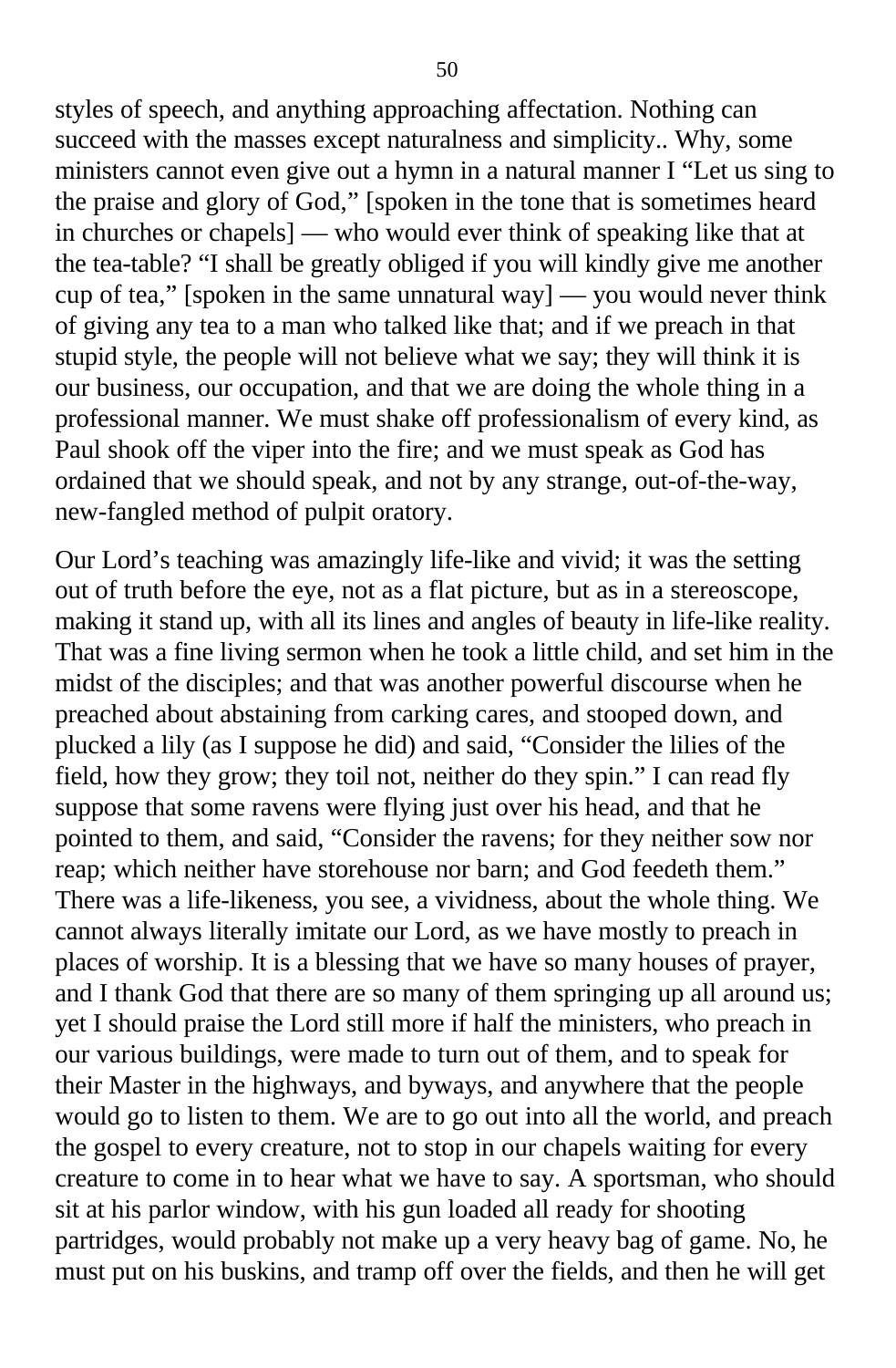a shot at the birds he is seeking. So must we do, brethren, we must always have our buskins ready for field work, and be ever on the watch for opportunities of going out among the souls of men, that we may bring them back as trophies of the power of the gospel we have to proclaim.

It might not be wise for us to try to make our sermons life-like and vivid in the style in which quaint old Matthew Wilks sometimes did; as when, one Sabbath morning, he took into the pulpit a little box, and after a while opened it, and displayed to the congregation a small pair of scales, and then, turning over the leaves of the Bible with great deliberation, held up the balances, and announced as his text, "Thou art weighed in the balances, and art found wanting." I think, however, that was puerile rather than powerful. I like Matthew Wilks better when, on another occasion, his text being, "See that ye walk circumspectly," he commenced by saying, "Did you ever see a tom cat walking on the top of a high wall that was covered with bits of broken glass bottles? If so, you had just then an accurate illustration of what is meant by the injunction, 'See that ye walk circumspectly.'" There is the case, too, of good "Father Taylor", who, preaching in the streets in one of the towns of California, stood on the top of a whisky-barrel. By way of illustration, he stamped his foot on the cask, and said, "This barrel is like man's heart, full of evil stuff; and there are some people who say that, if sin is within you, it may just as well come out." "No," said the speaker, "it is not so; now here is this whisky that is in the barrel under my foot; it is a bad thing, it is a damnable thing, it is a devilish thing, but as long as it is kept tightly bunged up in the barrel, it certainly will not do the hurt that it will if it is taken over to the liquor-bar, and sold out to the drunkards of the neighborhood, sending them home to beat their wives, or kill their children. So, if you keep your sins in your own heart, they will be evil and devilish, and God will damn you for them; but they will not do so much hurt to other people, at any rate, as if they are seen in public." Stamping his foot again on the barrel, the preacher said, "Suppose you try to pass this cask over the boundaries of the country, and the custom-house officer comes, and demands the duty upon its contents. You say that you will not let any of the whisky get out; but the officer tells you that he cannot allow it to pass. So, if it were possible for us to abstain from outward sin, yet, since the heart is full of all manner of evil, it would be impossible for 'us to pass the frontiers of heaven, and to be found in that holy and happy place." That I thought to be somewhat of a life-like illustration, and a capital way of teaching truth, although I should not like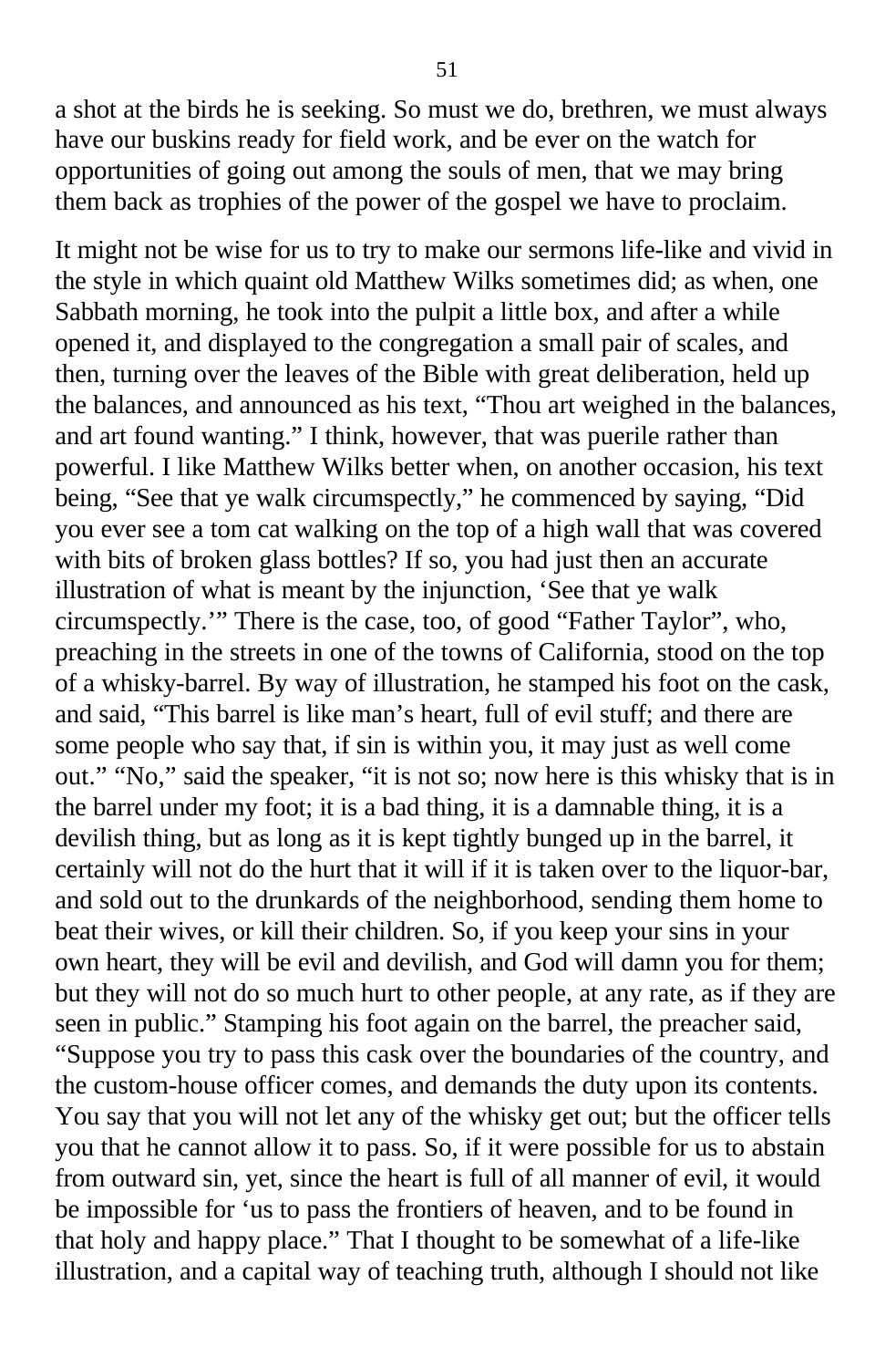always to have a whisky-barrel for a pulpit, for fear the head might fall in, and I might fall in, too.

I should not recommend any of you to be so life-like in your ministry as that notable French priest, who, addressing his congregation, said, "As to the Magdalenes, and those who commit the sins of the flesh, such persons are very common; they abound even in this church; and I am going to throw this mass-book at a woman who is a Magdalenes" whereupon all the women in the place bent down their heads. So the priest said, "No, surely, you are not all Magdalenes; I hardly thought that was the case; but you see how your sin finds you out!" Nor should I even recommend you to follow the example of the clergyman, who, when a collection was to be made for lighting and warming the church, after he had preached some time, blew out the candles on both sides of the pulpit, saying that the collection was for the lights and the fires, and he did not require any light, for he did not read his sermon, " but," he added, "when Roger gives out the Psalm presently, you will want a light to see your books; so the candles are for yourselves. And as for the stove, I do not need its heat, for my exercise in preaching is sufficient to keep me warm; therefore you see that the collection is wholly for yourselves on this occasion. Nobody can say that the clergy are collecting for themselves this time, for on this Sunday it is wholly for your own selves." I thought the man was a fool for making such remarks, though I find that his conduct has been referred to as being a very excellent instance of boldness in preaching.

There is a story told about myself, which, like very many of the tales told about me, is a *story* in two senses. It is said that, in order to show the way in which men backslide, I once slid down the banisters of the pulpit. I only mention this, in passing, because it is a remarkable fact that, at the time the story was told, my pulpit was fixed in the wall, and. there was no banister, so that the reverend fool (which he would. have been if he had done what people said) could not have performed the antic if he had been inclined to attempt it. But the anecdote, although it is not true, serves all the purposes of the life-likeness I have tried to describe.

You probably recollect the instance of Whitefield depicting the blind man, with his dog, walking on the brink of a precipice, and his foot almost slipping over the edge. The preacher's description was so graphic, and the illustration so vivid and life-like, that Lord Chesterfield sprang up, and exclaimed, "Good God 1 he's gone I" but Whitefield answered, "No, my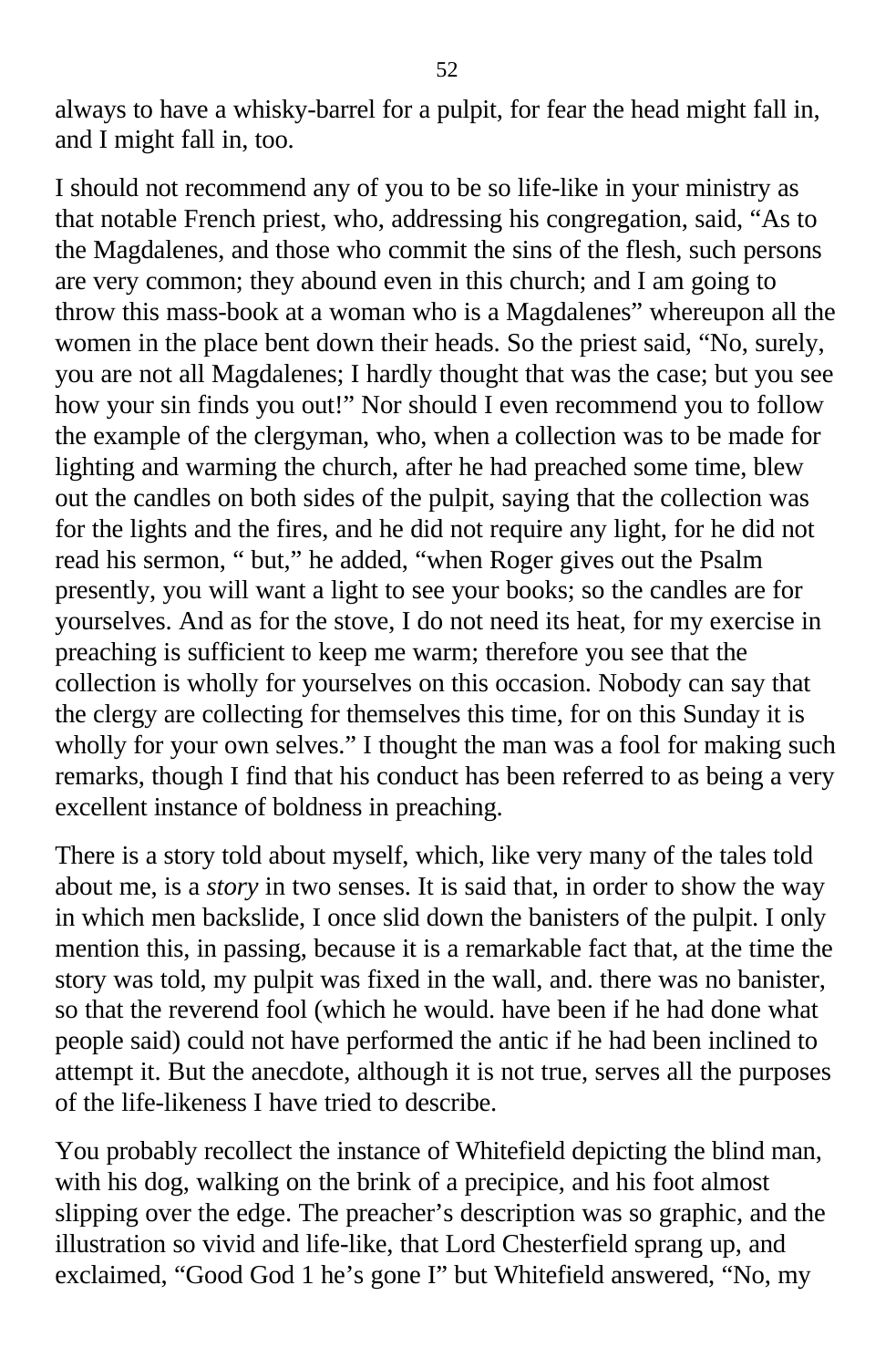lord, he is not quite gone; let us hope that he may yet be saved." Then he went on to speak of the blind man as being led by his reason, which is only like a dog, showing that a man led only by reason is ready to fall into hell. How vividly one would see the love of money set forth in the story told by our venerable friend, Mr. Rogers, of a man who, when he lay a-dying, would put his money in his mouth because he loved it so, and wanted to take some of it with him! How strikingly is the non-utility of worldly wealth, as a comfort to us in our last days, brought before us by the narrative in which good Jeremiah Burroughes speaks of a miser who had his money bags laid near his hand on his dying bed I He kept taking them up, and saying, "Must I leave you? Must I leave you? Have I lived all these years for you, and now must I leave you?" And so he died. There is a tale told of another, who had many pains in his death, and especially the great pain of a disturbed conscience. He also had his money bags brought, one by one, with his mortgages, and bonds, and deeds, and putting them near his heart, he sighed, and said, "These won't do; these won't do; these won't do; take them away! What poor things they all are when I most need comfort in my dying moments!"

How distinctly love to Christ is brought out in the stow of John Lambert, fastened to the stake, and burning to death, yet clapping his hands as he was burning, and crying out, "None but Christ! None but Christ I" until his nether extremities were burned, and he fell from the chains into the fire, still exclaiming in the midst of the flames, "None but Christi None but Christi" How clearly the truth stands out before you when you hear such stories as these! You can realize it almost as well as if the incident happened before your eyes. How well you can see the folly of misunderstanding between Christians in Mr. Jay's story of two men who were walking from opposite directions on a foggy night! Each saw what he thought was a terrible monster moving towards him, and making his heart beat with terror; as they came nearer to each other, they found that the dreadful monsters were brothers. So, men of different denominations are often afraid of one another; but when they get close to each other, and know each other's hearts, they find out that they are brethren after all. The story of the negro and his master well illustrates the need of beginning at the beginning in heavenly things, and not meddling with the deeper points of our holy religion till we have learned its elements thoroughly. A poor negro was laboring hard to bring his master to a knowledge of the truth, and was urging him to exercise faith in Christ, when he excused himself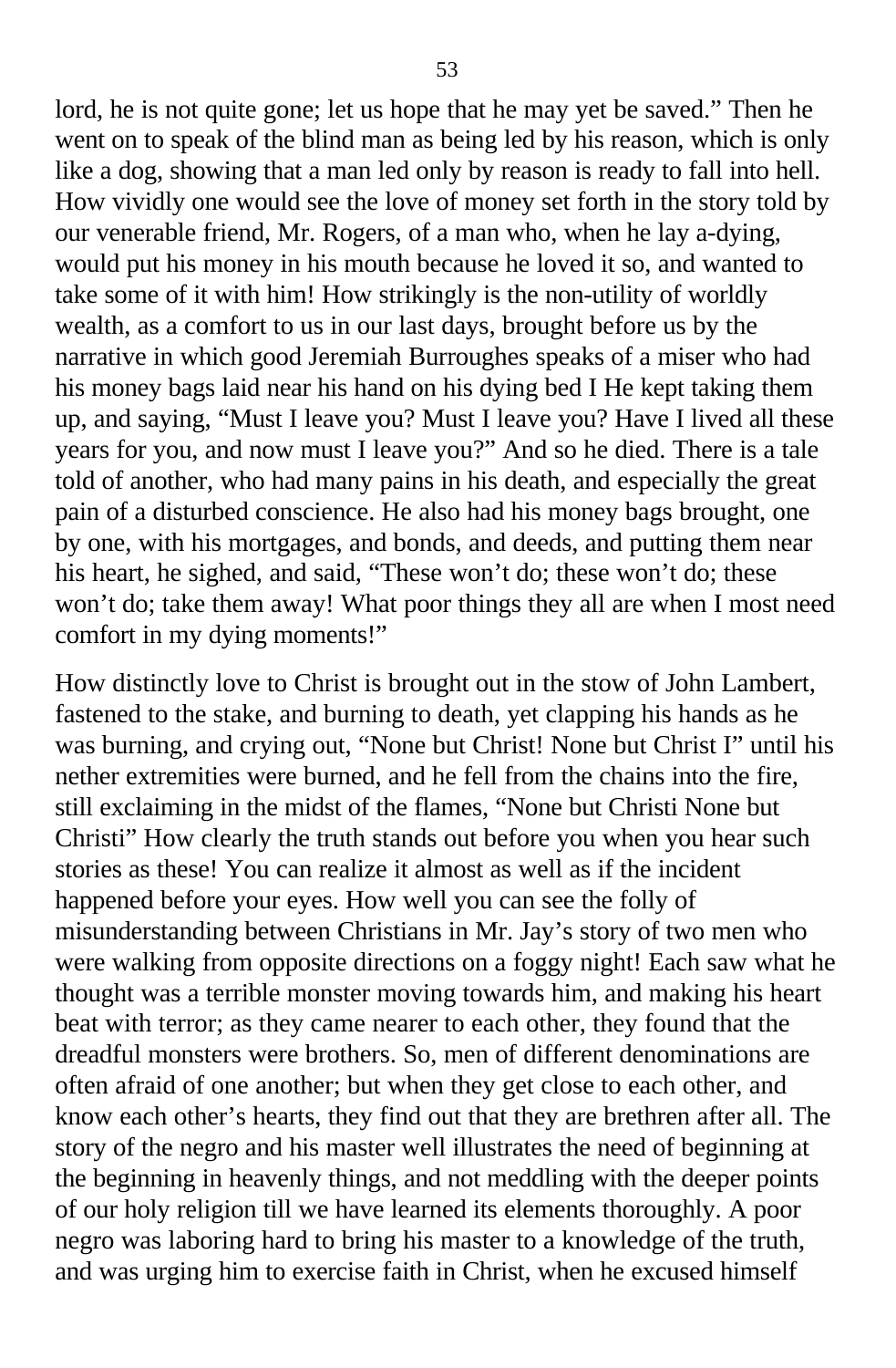because he could not understand the doctrine of election. "Ah I Massa," said the negro, "'don't you know what comes before de Epistle to de Romans? You must read de Book de right way; de doctrine of election is in Romans, and dere is Matthew, Mark, Luke, and John, first. You are only in Matthew yet; dat is about repentance; and when you get to John, you will read where de Lord Jesus Christ said dat God so loved de world, dat he gave his only begotten Son, dat whosoever believeth in him should not perish, but hub everlasting life." So, brethren, you can say to your hearers, "You will do better by reading the four Gospels first than by beginning to read in Romans; first study Matthew, Mark, Luke, and John, and then you can go on to the Epistles."

But I must not keep on giving you illustrations, because so many will suggest themselves. I have given you sufficient to show that they do make our preaching vivid and life-like; therefore, the more you have of them, the better. At the same time, gentlemen, I must warn you against the danger of having too many anecdotes in any one sermon. You ought, perhaps, to have a dish of salad on the table; but if you ask your friends to dinner, and give them nothing but salad, they will not fare very well, and will not care to come to your house again.

**III.** Thirdly, anecdotes and illustrations may be used *to explain either doctrines or duties to dull understandings.* They may, in fact, be the very best form of exposition. A preacher should instance, and illustrate, and exemplify his subject, so that his hearers may have real acquaintance with the matter he is bringing before them. If a man attempted to give me a description of a piece of machinery, he would possibly fail to make me comprehend what it was like; but if he will have the goodness to let me see a drawing of flute various sections, and then of the whole machine, I will, somehow or other, by hook or by crook, make out how it works. The pictorial representation of a thing is always a much more powerful means of instruction than any mere verbal description ever could be. It is just in this way that anecdotes and illustrations are so helpful to our hearers. For instance, take this anecdote as illustrating the text, "Thou, when thou prayest, enter into thy closet, and when thou hast shut thy door, pray to thy Father which is in secret." A little boy used to go up into a hay-loft to pray; but he found that, sometimes, persons came up, and disturbed him; therefore, the next time he climbed into the left, he pulled the ladder up after him. Telling this stow, you might explain how the boy thus entered into his closet, and shut the door. The meaning is not so much the literal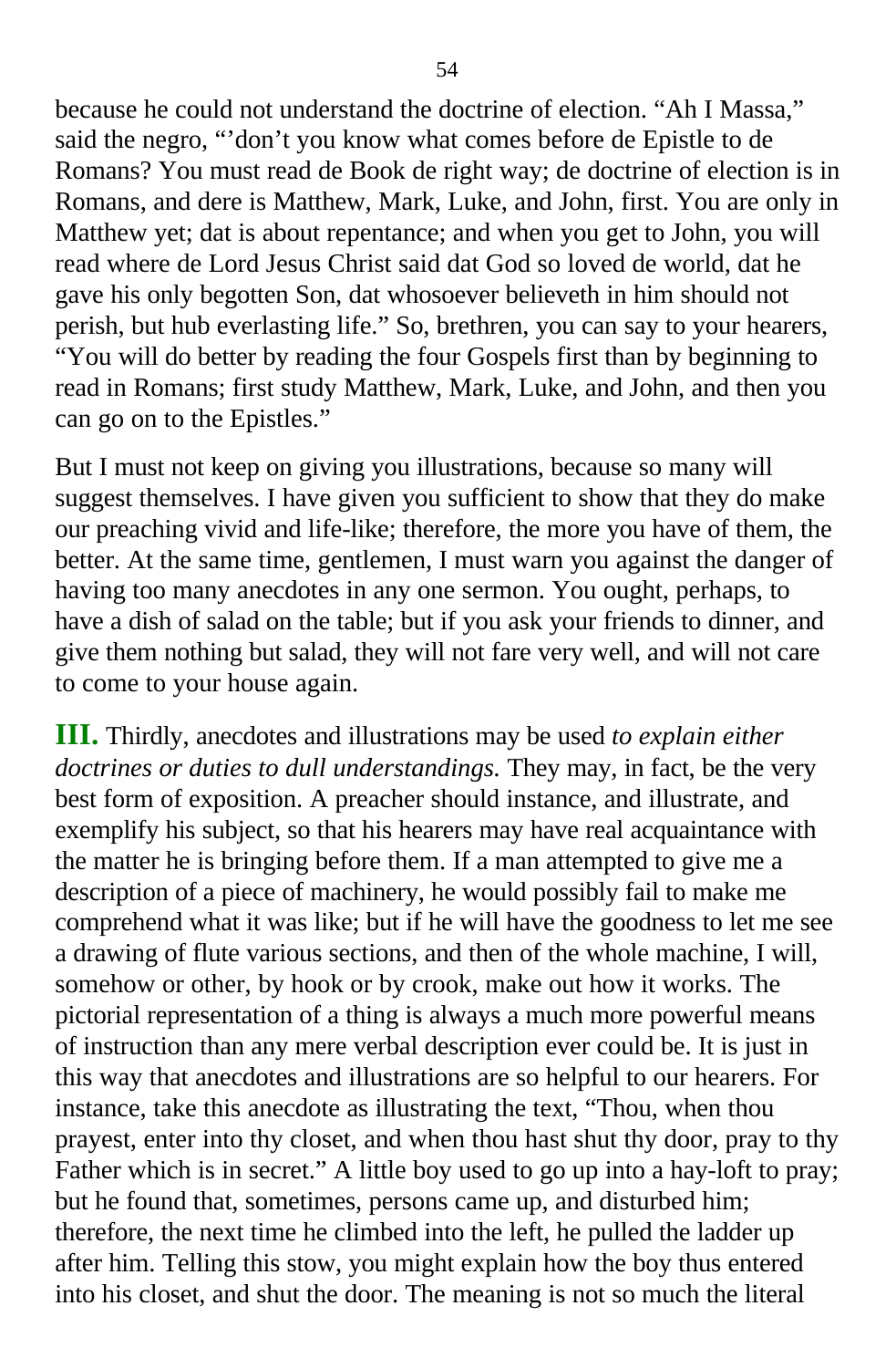entrance into a closet, or the shutting of the door, as the getting away from earthly sources of distraction, pulling up the ladder after us, and keeping out anything that might come in to hinder our secret devotions. I wish we could always pull the ladder up after us when we retire for private prayer; but many things try to climb that ladder. The devil himself will come up to disturb us if he can; and he can get into the hay-loft without any ladder.

What a capital exposition of the fifth commandment was that which was given by Corporal Trim, when he was asked, "What dost thou mean by honoring thy father and thy mother? "and he answered, "Please, your honor, it is allowing them a shilling a week out of my pay when they grow old." That was an admirable explanation of the meaning of the text. Then, if you are trying to show how we are to be doers of the Word, and not hearers only, there is a story of a woman who, when asked by the minister what he had said on Sunday, replied that she did not remember the sermon; but it had touched her conscience, for when she got home she burned her bushel, which was short measure. There is another story which also goes to show that the gospel may be useful even to hearers who forget what they have heard. A woman is called upon by her minister on the Monday, and' he finds her washing wool in a sieve, holding it under the pump. He asks her, "How did you enjoy last Sabbath's discourses?" and she says that they did her much good. "Well, what was the texts." She does not recollect. "What was the subject?" "Ah! sir, it is quite gone from me," says the poor woman. Does she remember any of the remarks that were made? No, they are all gone. "Well then, Mary," says the minister, "it could not have done you much good.' Oh! but it had done her a great deal of good; and she explained it to him by saying," I will tell you, sir, how it is; I put this wool in the sieve under the pump, I pump on it, and all the water runs through the sieve, but then it washes the wool. So it is with your sermon; it comes into my heart, and then it runs right through my poor memory, which is like a sieve, but it washes me clean, sir." You might talk for a long while about the cleansing and sanctifying power of the Word, and it would not make such an impression upon your hearers as that simple story would.

What finer exposition of the text "Weep with them that weep," can you have than this pretty anecdote? "Mother," said little Annie, "I cannot make out why poor Widow Brown likes me to go in to see her; she says I do comfort her so; but, mother, I cannot say anything to comfort her, and as soon as she begins crying, I put my arms round her neck, and I cry, too, and she says that that comforts her." And so it does; that is the very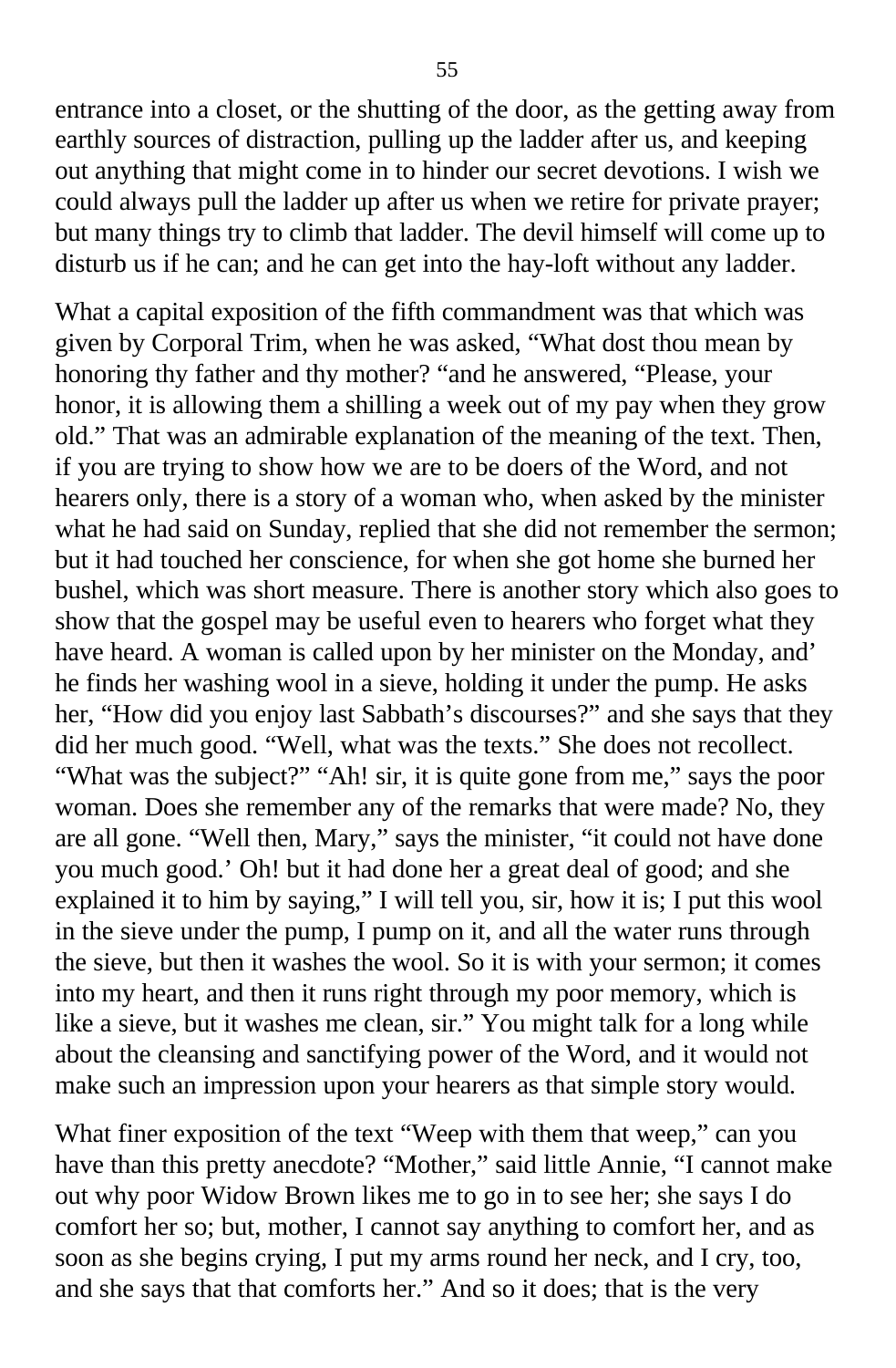essence of the comfort, the sympathy, the fellow-feeling that moved the little girl to weep with the weeping widow. Mr. Hervey thus illustrates the great truth of the different appearance of sin to the eye of God and the eye of man. He says that you may take a small insect, and with the tiniest needle make a puncture in it so minute that you can scarcely see it with the naked eye; but when you look at it through a microscope, you see an enormous rent, out of which there flows a purple stream, making the creature seem to you as though it had been smitten with the ax that killeth an ox. It is but a defect of our vision that we cannot see things correctly; but the microscope reveals them as they really are. Thus you may explain to your hearers how God's microscopic eye sees sin in its true aspects. Suppose that you wanted to set forth the character of Caleb, who followed the Lord fully; it would greatly help many of your people if you said that the name Caleb signifies a dog, and then showed how a dog follows his master. There is his owner on horseback, riding along the miry roads; but the dog keeps as close to him as he can, no matter how much mud and dirt are splashed upon him, and not heeding the kicks he might get from the horse's heels. Even so should we follow the Lord. If you wish to exemplify the shortness of time, you might bring in the poor seamstress, with her little piece of candle. stitching away to get her work done before the light, went out.

Many preachers find the greatest difficulty in getting suitable metaphors to set forth simple faith in the Lord Jesus Christ. There is a capital anecdote of an idiot, who was asked by the minister, who was trying to instruct him, whether he had a soul. To the utter consternation of his kind teacher, he replied, "No, I have no soul." The preacher said he was greatly surprised, after he had been taught for years, that he did not know better than that; but the poor fellow thus explained himself, "I had a soul once, but I lost it; and Jesus Christ came and found it, and now I let him keep it, for it is his, it does not belong to me any longer." That is a fine picture Of the way of salvation by simple faith in the substitution of the Lord Jesus Christ; and the smallest child in the congregation might be able to understand it through the story of the poor idiot.

**IV.** Fourthly, *there is a kind of reasoning in anecdotes and illustrations,* which is very clear to illogical minds; and many of our hearers, unfortunately, have such minds, yet they can understand illustrative instances and stubborn facts. Truthful anecdotes are facts, and facts are stubborn things. Instances, when sufficiently multiplied, as we know by the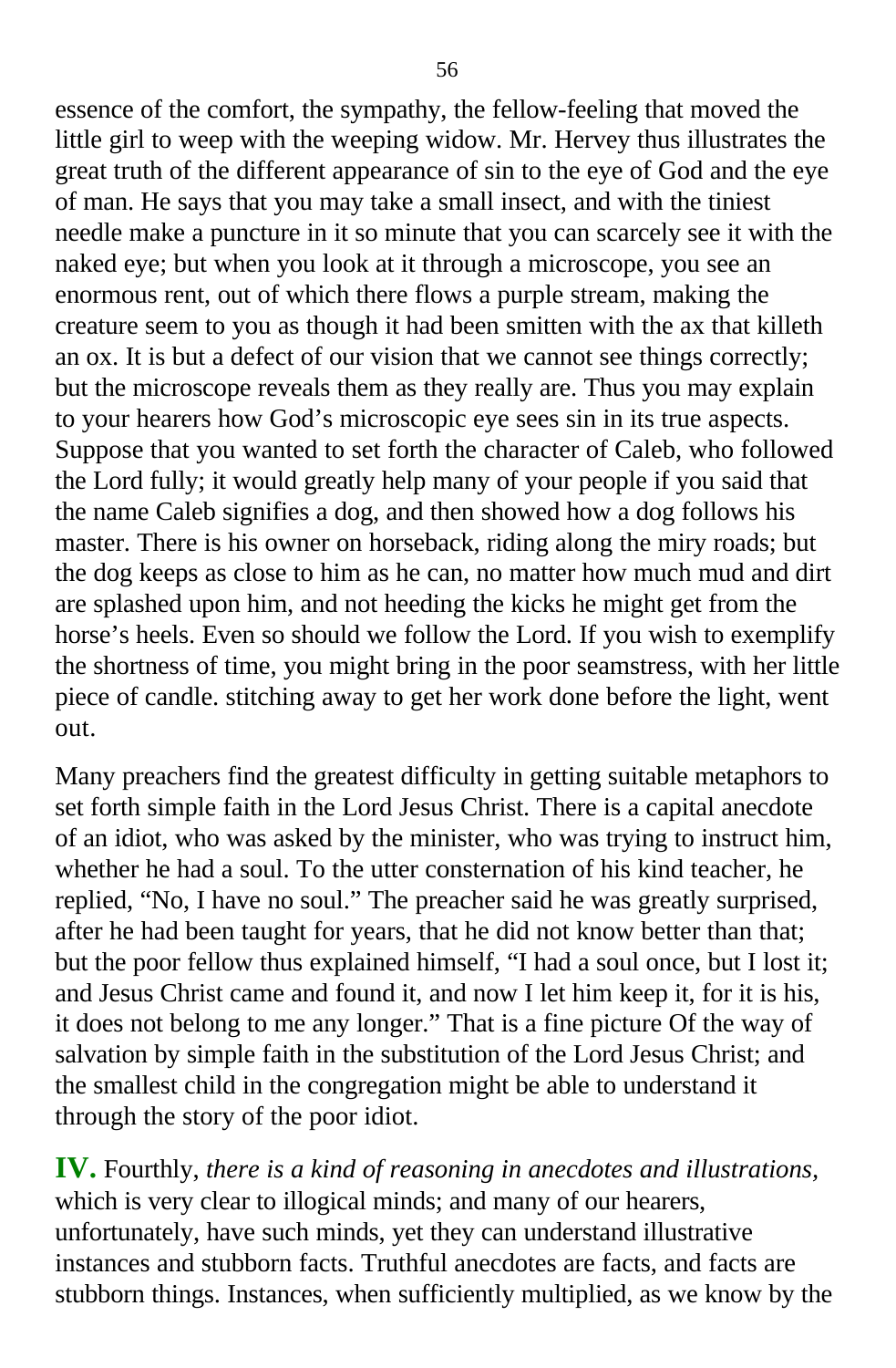inductive philosophy, prove a point. Two instances may not prove it; but twenty may prove it to a demonstration. Take the very important matter of answers to prayer. You can prove that God answers prayer by quoting anecdote after anecdote, that you know to be authentic, of instances in which God has really heard and answered prayer. Take that capital little' book by Mr. Prime on the Power of Prayer; there, I believe you have the truth upon this subject demonstrated as clearly as you could have it in any proposition in Euclid. I think that, if such a number of facts could be instanced in connection with any question relating to geology or astronomy, the point would be regarded as settled. The writer brings such abundant proofs of God's having heard prayer, that even men who reject inspiration ought, at least, to acknowledge that this is a marvelous phenomenon for which they cannot account by any other explanation than the one which proclaims that there is a God who sitteth in heaven, and who hath respect unto the cry of his people upon the earth.

I have heard of some persons who have had objections to labor for the conversion of their children on the ground that God would save his own without any effort on our part. I remember making one man wince who held this view, by telling him of a father who would never teach his child to pray, or have him instructed even as to the meaning of prayer. He thought it was wrong, and that such work ought to be left to God's Holy Spirit. The boy fell down, and broke his leg, and had to have it taken off; and all the while the surgeon was amputating it, the boy was cursing and swearing in the most frightful manner. The good surgeon said to the father, "You see, you would not teach your boy to pray, but the devil evidently had no objection to teach him to swear." That is the mischief of it; if we do not try our best to bring our children to Christ, there is another who will do his worst to drag them down to hell. A mother once said to her sick son, who was about to die, and was in a dreadful state of mind, "My boy, I am sorry you are in such trouble; I am sure I never taught you any hurt." "No, mother," he answered, "but you never taught me any good; and therefore there was room for all sorts of evil to get into me." All these stories will be to many people the very best kind of argument that you could possibly use with them. You bring to them facts, and these facts reach their conscience, even though it is imbedded in several inches of callousness.

I do not know of any reasoning that would explain the need of submission to the will of God better than the telling of the story, which Mr. Gilpin gives us in his Life, of his being called in to pray with a woman whose boy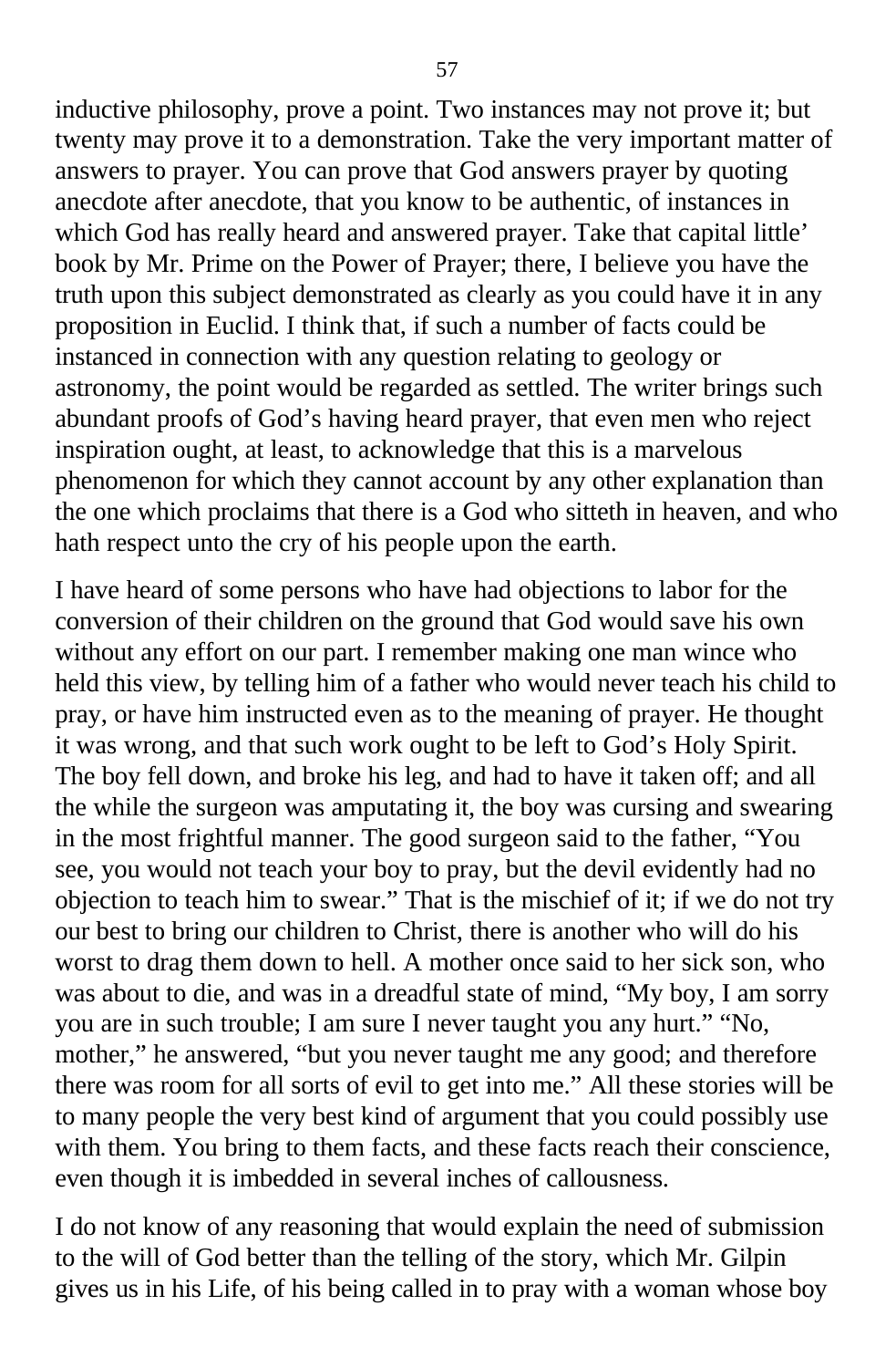was very ill. The good ,man asked that God would, if it were his will, restore the dear child to life and health, when the mother interrupted him, and said, "No, I cannot agree to such a prayer as that; I cannot put it in that shape, it must be God's will to restore him. I cannot bear that my child should die; pray that he may live whether it is God's will or not." He answered, "Woman, I cannot pray that prayer, but it is answered; your child will recover, but you will live to rue the day that you made such a request." Twenty years after, there was a woman carried away in a fainting fit from under a drop at Tyburn, for her son had lived long enough to bring himself to the gallows by his crimes. The mother's wicked prayer had been heard, and God had answered it. So, if you want to prove the power of the gospel, do not go on expending words to no purpose, but tell the stories of cases you have met with that illustrate the truth you are enforcing, for such anecdotes will convince your hearers as no other kind of reasoning can. I think that is clear enough to every one of you.

Anecdotes are useful, also, because they often appeal very forcibly to human nature. In order to rebuke those who profane the Sabbath, tell the story of the gentleman who had seven sovereigns, and who met with a poor fellow, to whom he gave six out of the seven, and then the wicked wretch turned round and robbed him of the seventh. How clearly that sets forth the ingratitude of our sinful race in depriving God of that one day out of the seven which he has set apart for his own service! This story appeals to nature, too. Two or three boys come round one of their companions, and they say to him, "Let us go and get some cherries out of your father's garden." "No," he replies, "I cannot steal, and my father does not wish those cherries to be picked." "Oh I but then your father is so kind, and he never beats you." "Ah! I know that is true," answers the boy, "and that is the very reason why I would not steal his cherries." This would show that the grace and goodness of God do not lead his children to licentiousness; but, on the contrary, they restrain them from sin. This story, also, appeals to human nature, and shows that the fathers of the Church are not always to be depended upon as fountains of authority. A nobleman had heard of a certain very old man, who lived in a village, and he sought out and found him, and ascertained that he was seventy years of age. He was talking with him, supposing him to be the oldest, inhabitant, when the man said, "Oh! no, sir, I am not the oldest; I am not the father of the village; there is an older one, my father, who is still alive." So, I have heard of some who have said that they turned away from "the fathers" of the Church to the very old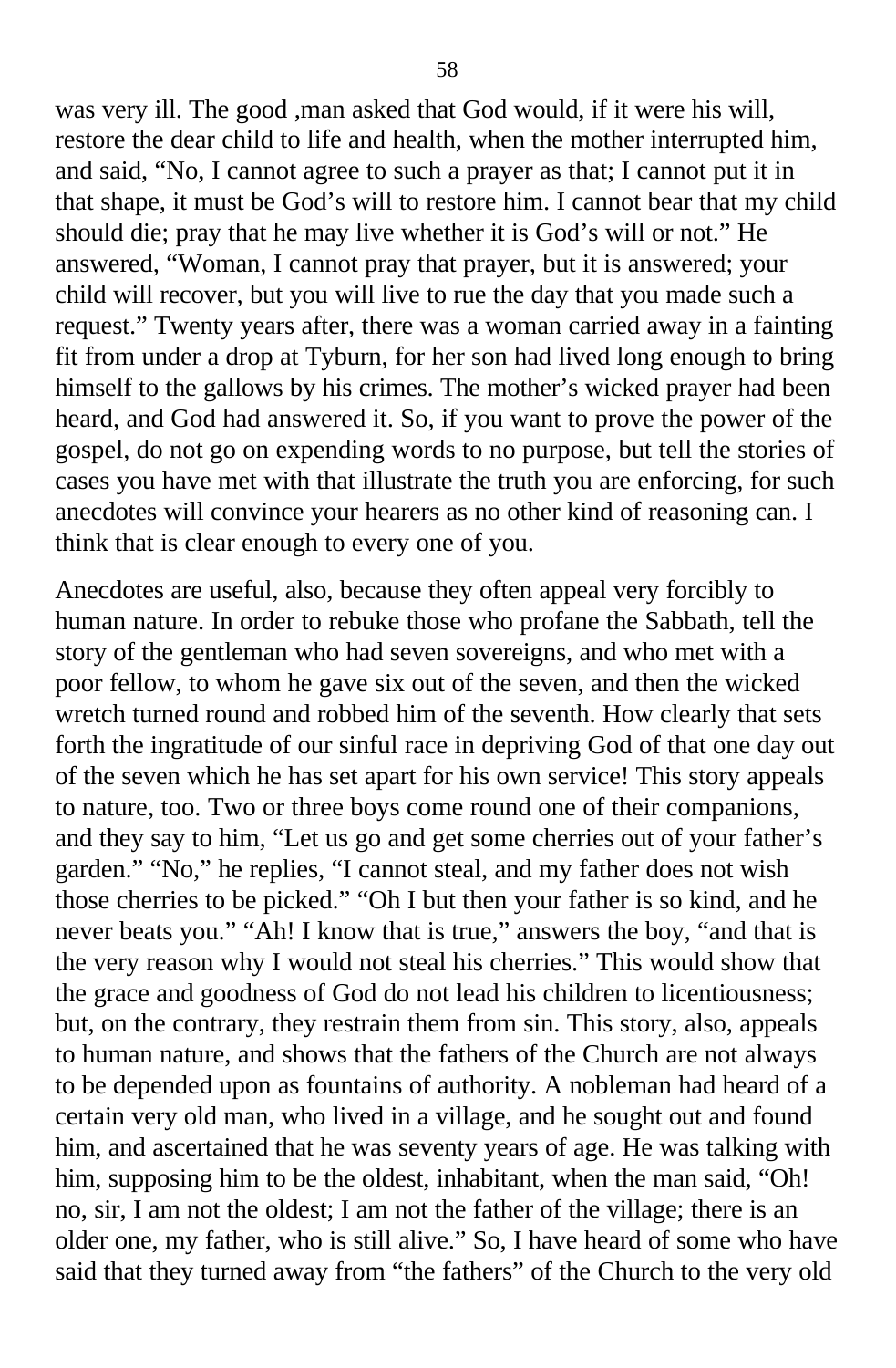fathers, that is, away from what are commonly called "the patristic fathers ", back to the apostles, who are the true fathers and grandfathers of the Christian Church.

Sometimes, anecdotes have force in them on account of their appealing to the sense of the ludicrous. Of course, I must be very careful here, for it is a sort of tradition of the fathers that it is wrong to laugh on Sundays. The eleventh commandment is, that we are to love one another, and then, according to some people, the twelfth is, "Thou shalt pull a long face on Sunday." I must confess that I would rather hear people laugh than I would see them asleep in the house of God; and I would rather get the truth into them through the medium of ridicule than I would have the truth neglected, or leave the people to perish through lack of reception of the truth. I do believe in my heart that there may' be as much holiness in a laugh as in a cry; and that, sometimes, to laugh is the better thing of the two, for I may weep, and be murmuring, and repining, and thinking all sorts of bitter thoughts against God; while, at another time, I may laugh the laugh of sarcasm against sin, and so evince a holy earnestness in the defense of the truth. I do not know why ridicule is to be given up to Satan as a weapon to be used against us, and not to be employed by us as a weapon against him. I will venture to affirm that the Reformation owed almost as much to the sense of the ridiculous in human nature as to anything else, and that those humorous squibs and caricatures, that were issued by the friends of Luther, did more to open the eyes of Germany to the abominations of the priesthood than the more solid and ponderous arguments against Romanism. I know no reason why we should not, on suitable occasions, try the same style of reasoning. "It is a dangerous weapon," it will be said, "and many men will cut their fingers with it." Well, that is their own lookout; but I do not know why we should be so particular about their cutting their fingers if they can, at the same time, cut the throat of sin, and do serious damage to the great adversary of souls.

Here is a story that I should not mind telling on a Sunday for the benefit of certain people, who are good at hearing sermons and attending prayermeetings, but who are very bad hands at business. They never work on Sundays because they never work on any day of the week; they forget that part of the commandment which says, "Six days shalt thou labor'," which is just as binding as the other part, "The seventh day is the sabbath of the Lord thy God: in it thou shalt not do any work." To these people who never labor because they are so heavenly-minded, I would tell the story of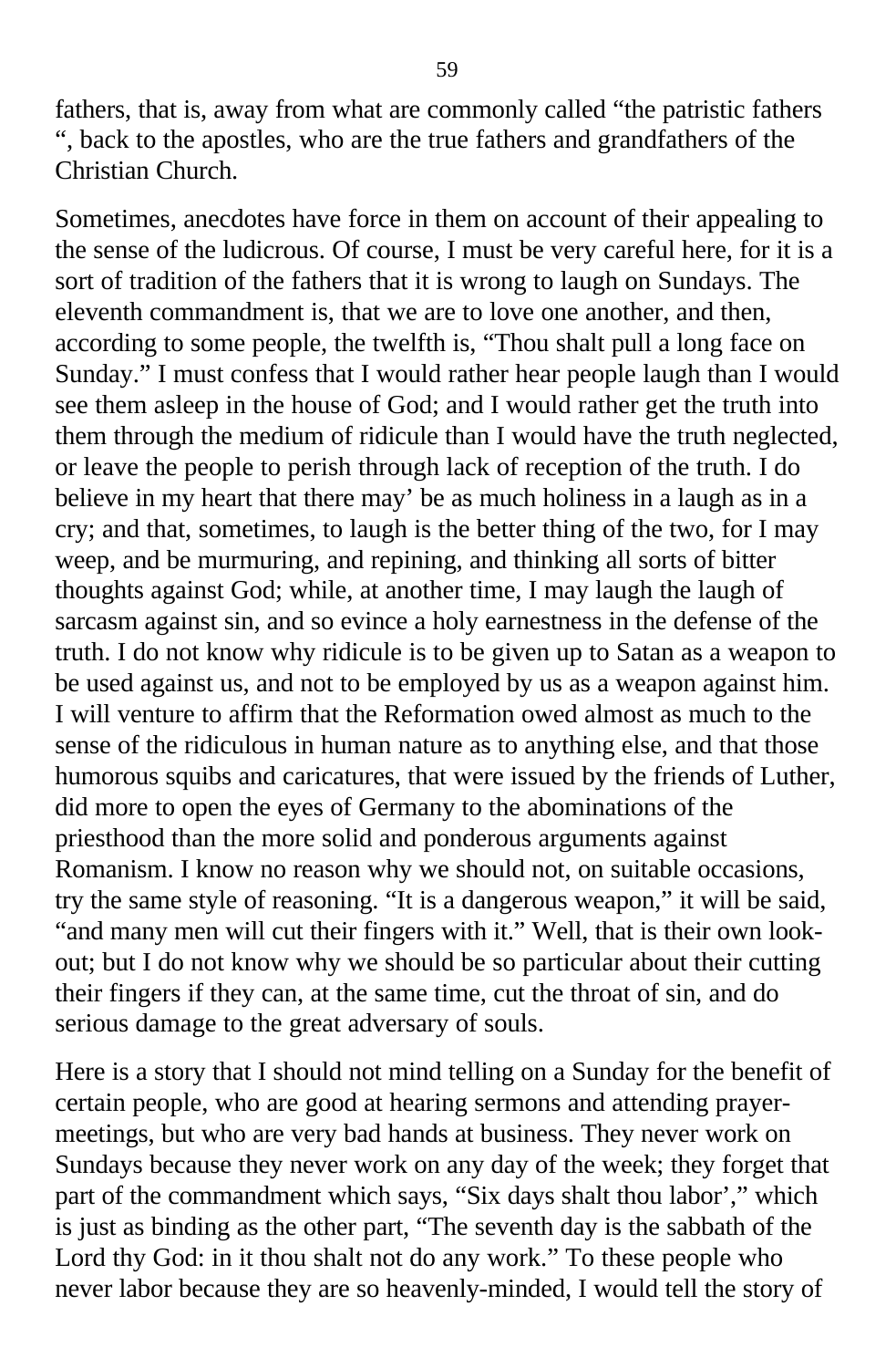a certain monk, who entered a monastery, but who would not work in the fields, or the garden, or at making ,clothes, or anything else, because, as he told the superior, he was a spiritually-minded monk. He wondered, when the dinner-hour approached, that there came to him no summons from the refectory. So he went down to the prior, and said, "Don't the brethren eat here? Are you not going to have any dinner?" The prior said, "We do, because we are carnal; but you are so spiritual that you do not work, and therefore you do not require to eat; that is why we did not call you. The law of this monastery is that, if any man will not work, neither shall he eat."

That is a good story of the boy in Italy who had his Testament seized, and who said to the *gendarme,* "Why do you seize this book? Is it a bad book?" "Yes," was the answer. "Are you sure the book is bad?" he inquired; and again the reply was, "Yes." "Then, why do you not seize the Author of it if it is a bad book?" That was a fine piece of sarcasm at those who had a hatred of the Scriptures, and yet professed to have love to Christ. That is another good story of our friend the Irishman, who, when he was asked by the priest what warrant an ignorant man such as he was had for reading the Bible, said, "Truth, but I have a search-warrant; for it says, 'Search the Scriptures; for in them ye think ye have eternal life: and they are they which testify of me.'"

This story would not be amiss, I think, as a sort of ridiculous argument showing what power the gospel ought to have over the human mind. Dr. Moffat tells us of a certain Kaffir, who came to him, one day, saying that the New Testament, which the missionary had given him a week before, had spoiled his dog. The man said that his dog had been a very good hunting dog, but that he had torn the Testament to pieces, and eaten it up, and now he was quite spoiled. "Never mind," said Dr. Moffat, "I will give you another Testament." "Oh I" said the man, "it is not that that troubles me, I do not mind the dog spoiling the book, for I could buy another; but the book has spoiled the dog." "How is that?" inquired the missionary; and the Kaffir replied, "The dog will be of no use to me now, because he has eaten the Word of God, and that will make him love his enemies, so that he will be of no good for hunting." The man supposed that not even a dog could receive the New Testament without being sweetened in temper thereby; that is, in truth, what ought to be the case with all who feed upon the gospel of Christ. I should not hesitate to tell that story after' Dr. Moffat, and I should, of course, use it to show that, when a man has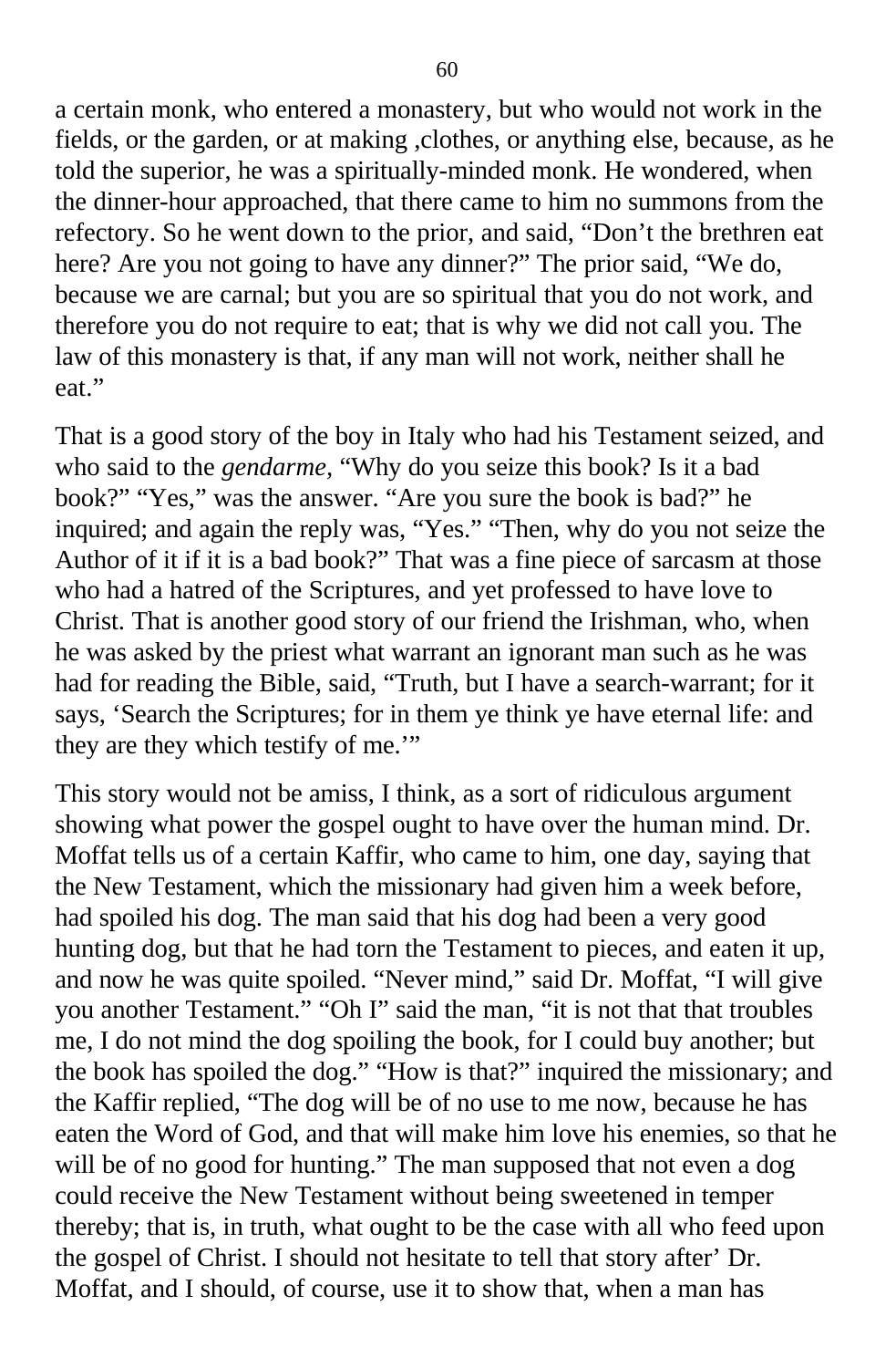received the truth as it is in Jesus, there ought to be a great change in him, and he ought never to be of any use to his old master again.

When the priests were trying to pervert the natives of Tahiti to Romanism, they had a fine picture which they hoped would convince the people of the excellence of the Church of Rome. There were certain dead logs of wood: whom were they to represent? They were the heretics, who were to go into the fire. And who were these small branches of the tree? They were the faithful. Who were the larger ones? They were the priests. And who were the next? They were the cardinals. And who was the trunk of the tree?. Oh, that was the pope! And the root, whom did that set forth? Oh, the root was Jesus Christ! So the poor natives said, "Well, we do not know anything about the trunk, or the branches; but we have got the root, and we mean to stick to that, and not give it up." If we have the root, if we have Christ, we may laugh to scorn all the pretensions and delusions of men.

These stories may make us laugh, but they may also smite error right through the heart, and lay it dead; and they may, therefore, lawfully be used as weapons with which we may go forth to fight the Lord's battles.

**V.** Fifthly, another use of anecdotes and illustrations lies in the fact that *they help the memory to grasp the truth.* There is a story told — though! will not vouch for the truth of it — of a certain countryman, who had been persuaded by some one that all Londoners were thieves; and, therefore, on coming to London for the first time, he tried to secure his watch by putting it into his waistcoat pocket, and then covering it all over with fish-hooks. "Now," he thought, "if any gentleman tries to get my watch, he will remember it." The story says that, as he was walking along, he desired to know the time himself, and put his own hand into his pocket, forgetting all about the fish-hooks. The effect produced upon him can better be imagined than described. Now, it seems to me that a sermon should always be like that countryman's pocket, full of fish-hooks, so that, if anybody comes in to listen to it, he will get some forget-me-not, some remembrancer, fastened in his ear, and it may be, in his heart and conscience. Let him drop in just at the end of the discourse, there should be something at the close that will strike and stick. As when we walk in our farmer friends' fields, there are certain 'burrs that are sure to cling to our clothes; and brush as we may, some of the relics of the fields remain upon our garments, so there ought to be some burr in every sermon that will stick to those who hear it.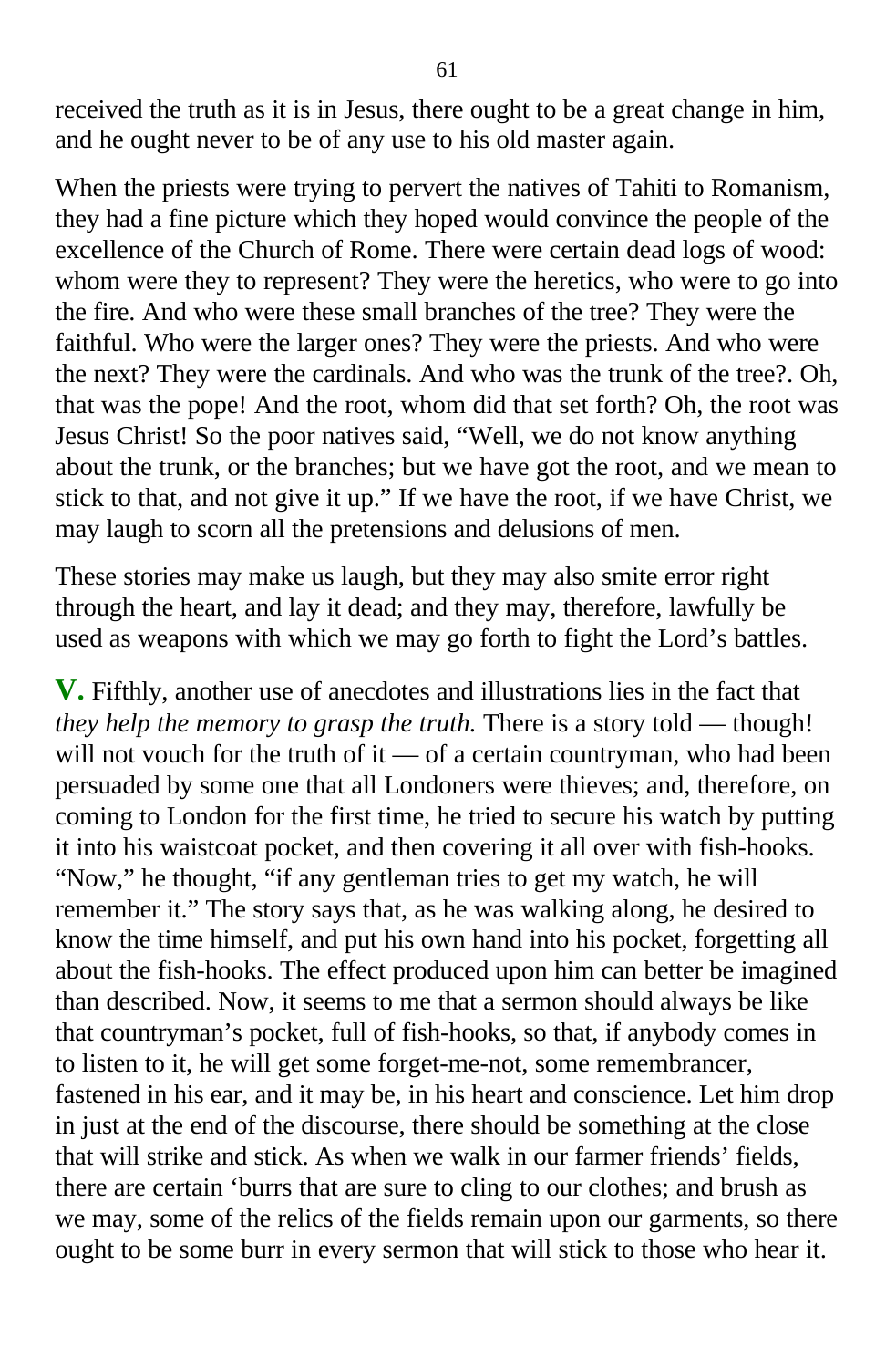What do you remember best in the discourses you heard years ago? I will venture to say that it is some anecdote that the preacher related. It may possibly be some pithy sentence; but it is more probable that it is some striking story which was told in the course of the sermon. Rowland Hill, a little while before he died, was visiting an old friend, who said to him, "Mr. Hill, it is now sixty-five years since I first heard you preach; but I remember your text, and a part of your sermon." "Well," asked the preacher, "what part of the sermon do you recollect?" His friend answered, "You said that some people, when they went to hear a sermon, were very squeamish about the delivery of the preacher. Then you said, 'Supposing you went to hear the will of one of your relatives read, and you were expecting a legacy from him; you would hardly think of criticizing the manner in which the lawyer read the will; but you would be all attention to hear whether anything was left to you, and if so, how much; and that is the way to hear the gospel.'" Now, the man would not have recollected that for sixty-five years if Mr. Hill had not put the matter in that illustrative form. If he had said, "Dear friends, you must listen to the gospel for its own sake, and not merely for the charms of the preacher's oratory, or those delightful soaring periods which gratify your ears," if he had put it in the very pretty manner in which some people can do the thing, I will be bound to say that the man would have remembered it as long as a duck recollects the last time it went into the water, and no longer; for it would have been so common to have spoken in that way; but putting the truth in the striking manner that he did, it was remembered for sixty-five years.

An American gentleman related the following anecdote, which just answers the purpose I have in view, so I will pass it on to you. He said, "When I was a boy, I used to hear the story of a tailor who lived to a great age, and became very wealthy, so that he was an object of envy to all who knew him. His life, as all lives will, drew to a close; but before he passed away, feeling some desire to benefit the members of his craft, he gave out word that, on a certain day, he would be happy to communicate to all the tailors of the neighborhood the secret by which they might become wealthy. A great number of knights of the thimble came, and while they waited in anxious silence to hear the important revelation, he was raised up in his bed, and with his expiring breath uttered this short sentence, "*Always put a knot in your thread"* That is why I recommend you, brethren, to use anecdotes and illustrations, because they put knots in the thread of your discourse. What is the use of pulling the end of your thread through the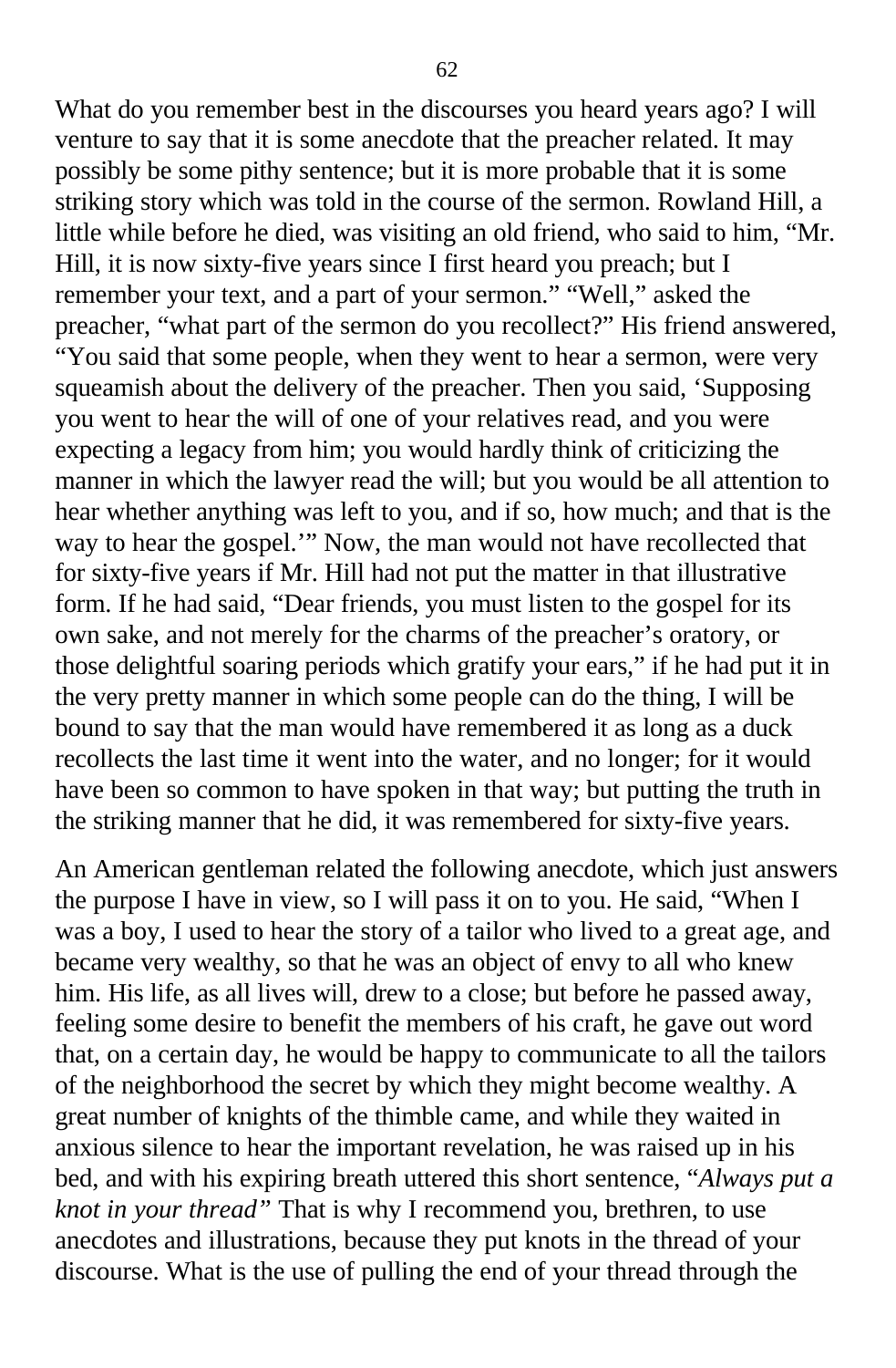material on which you are working? Yet, has it not been the case with very many of the sermons to which we have listened, or the discourses we have ourselves delivered] The bulk of what we have heard has just gone through our minds without leaving any lasting impression, and all we recollect is some anecdote that was told by the preacher.

There is an authenticated case of a man being converted by a sermon eighty-five years after he had heard it preached. Mr. Flavel, at the close of a discourse, instead of pronouncing the usual benediction, stood up, and said, "How can I dismiss you with a blessing, for many of you are 'Anathema Maranatha', because you love not the Lord Jesus Christ?" A lad of fifteen heard that remarkable utterance; and eighty-five years afterwards, sitting under a hedge, I think in Virginia, the whole scene came vividly before him as if it had been but the day before; and it pleased God to bless Mr. Flavel's words to his conversion, and he lived three years longer to bear good testimony that he had felt the power of the truth in his heart.

**VI.** Sixthly, anecdotes and illustrations are useful because *they frequently arouse the feelings.* They will not do this, however, if you tell the same stories over and over again ever so many times. I recollect, when I first heard that wonderful story about "There is another man," I cried a good deal over it. Poor soul, just rescued, half-dead, with only a few rags on him, and yet he said, "There is another man," needing to be saved. The second time I heard the story, I liked it, but I did not think it was quite so new as at first; and the third time I heard it, I thought that I never wanted to hear it again. I do not know how many times I have heard it since; but I can always tell when it is coming out. The brother draws himself up, and looks wonderfully solemn, and in a sepulchral tone says, "There is another man," and I think to myself, "Yes, and I wish there had not been," for I have heard are that story till I am sick and tired of it. Even a good anecdote may get so hackneyed that there is no force in it, and no use in retailing it any longer.

Still, a live illustration is better for appealing to the feelings of an audience than. any amount of description could possibly be. 'When Mr. Beecher brought a beautiful slave girl, with her manacles on, into his pulpit, he did more for the and-slavery cause than he might have done by the most eloquent harangue. 'What we want in these times is not to listen to long prelections upon some dry subject, but to hear something practical,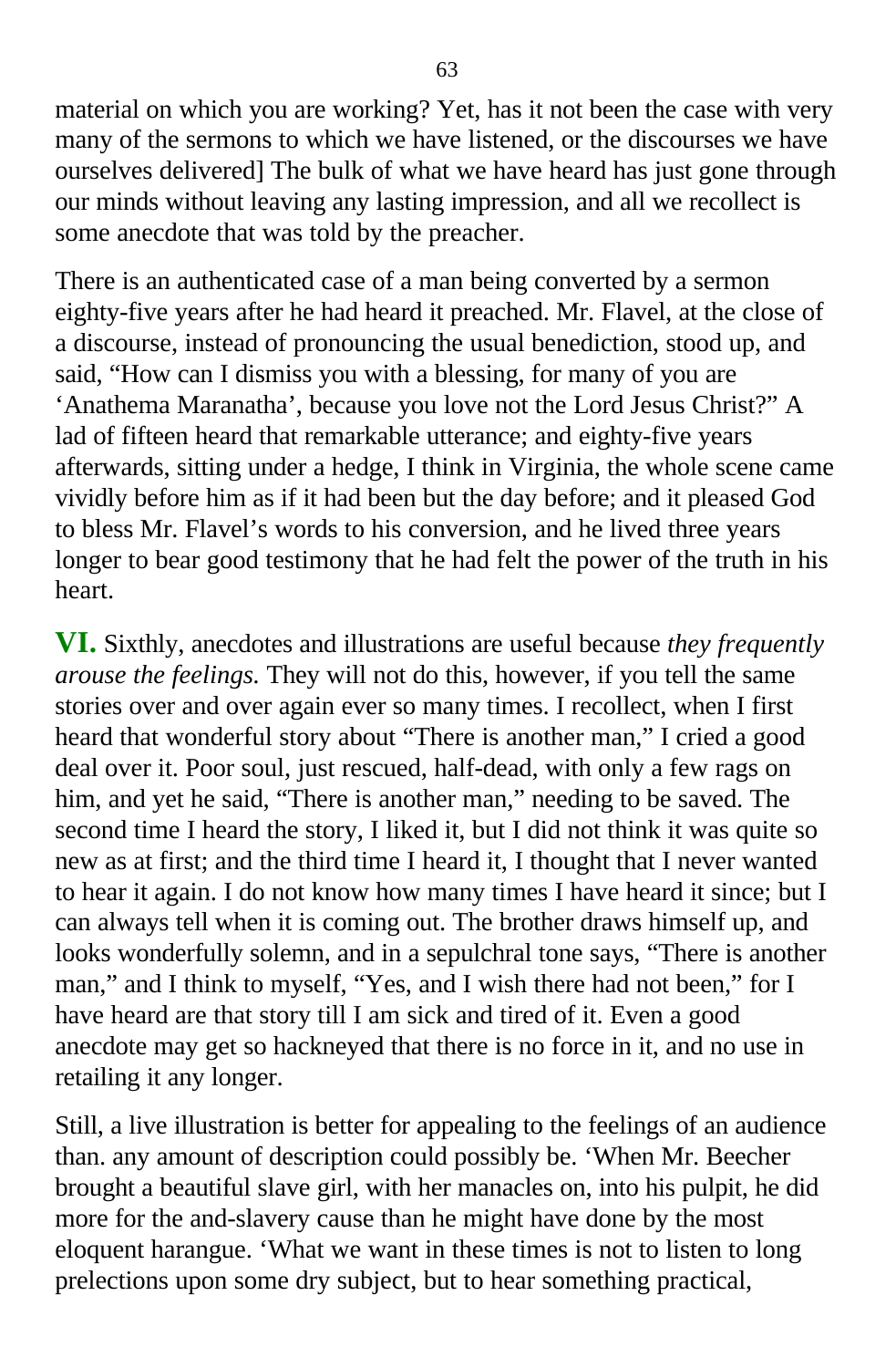something matter-of-fact, that comes home to our every-day reasoning; and when we get this, then our hearts are soon stirred.

I have no doubt that the sight of a death-bed would move men much more than that admirable work called *Drelincourt on Death,* a book which, I should think, nobody has ever been able to read through. There may have been instances of persons who have attempted it; but I believe that, long before they have reached the latter end, they have been in a state of asphyxia or coma, and have been obliged to be rubbed with hot flannels; and the book has had to be removed to a distance before they could recover. If you have not read *Drelincourt on Death,* I believe I know what you have read, that is, the ghost story that is stitched in at the end of the book. The work would not sell, the whole impression was upon the shelves of the bookseller, when Defoe wrote the fiction entitled, "A True Relation of the Apparition of Mrs. Veal after her death to Mrs. Bargrave," in which *Drelincourt on Death* is recommended by the apparition as the best book on the subject. This story had not a vestige or shadow of truth in it, it was all a piece of imagination; but it was put in at the end of the book, and then the whole edition was speedily cleared out., and more were wanted. It may be something like that very often with your sermons; only you must tell the people of what has actually occurred, and so you. will retain their attention, and reach their hearts.

Many have been moved to self-sacrifice by the story of the Moravians, in South Africa, who saw a large enclosed space of ground, in which there were persons rotting away with leprosy, some without arms and some without legs; and these Moravians could not preach to the poor lepers without going in there themselves for life to rot with them, and they did so. Two more of the same noble band of brethren sold themselves into slavery in the West Indies, in order that they might be allowed to preach to the slaves. When you can give such instances as these of missionary disinterestedness and devotedness, it will do more to arouse a spirit of enthusiasm for foreign missions than all your closely-reasoned arguments could possibly do.

Who has not heard and felt the force of the story of the two miners, when the fuse was burning, and only one could escape, and the Christian man cried out to his unconverted companion, "Escape for your life, because, if you die, you are lost; but if I die, it is all right with me; so you go."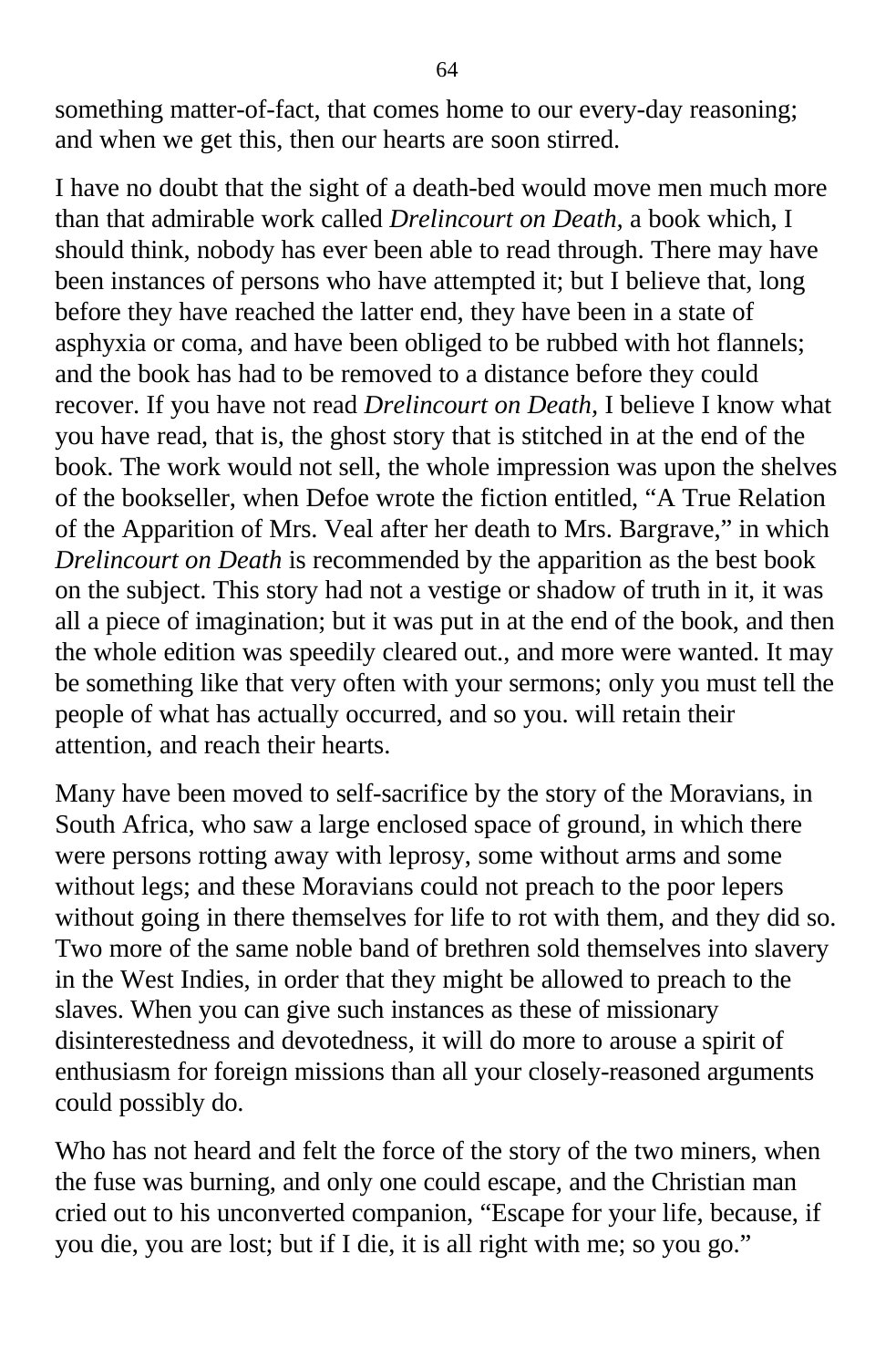The fool's plan, too, I have sometimes used as a striking illustration. There was a little boat which got wrecked, and the man in it was trying to swim to shore, but the current was too strong for him. After he had been drowned an hour, a man said, "I could have saved him," and when they asked him how he could have saved him, he described a plan that seemed to be most excellent and feasible, by which the man might, no doubt, have been saved; but then, unfortunately, by that time he was drowned I So, there are some who are always wise just too late, some who may {rove to say to themselves, when such and such a one is gone the way of all living, "What might I not have done for him if I had but taken him in time!" Brethren, let that anecdote be a reminder to us all that we should seek to be wise in winning souls before it is too late to rescue them from everlasting destruction.

**VII.** Seventhly, and lastly, anecdotes and illustrations are exceedingly useful because *they catch the ear of the utterly careless.* Something is wanted in every sermon for this class of people; and an anecdote is well calculated to catch the ear of the thoughtless and the ungodly. We really desire their salvation, and we would bait our trap in any way possible by which we might catch them for Christ. We cannot expect our young people to come and listen to learned doctrinal disquisitions that are not at all embellished with anything that interests their immature minds. Nay, even grown-up people, after the toils of the week, some of them busy till early on are the Sunday morning, cannot be expected to attend to long prosaic discourses which are not broken by a single anecdote.

Oh, dear, dear, dear I How I do pity those unpractical brethren 'who do not seem to know to whom they are preaching! "Ah!" said a brother once, "whenever I preach, I do not know where to look, and so I look up at the ventilator." Now, there is not anybody 'up in the ventilator; there cannot be supposed to be anybody there, unless the angels of heaven are listening there to hear the 'words of truth. A minister should not preach before the people, but he should preach right at them; let him look straight at them; if he can, let him search them through and through, and take stock of them, as it were, and see what they are like, and then suit his message to them.

I have often seen some poor fellow standing in the aisle at the Tabernacle. Why, he looks just like a sparrow that has got into a church, and cannot get out again! He cannot make out what sort of service it is; be begins to count how many people sit in the front row in the gallery, and all kinds of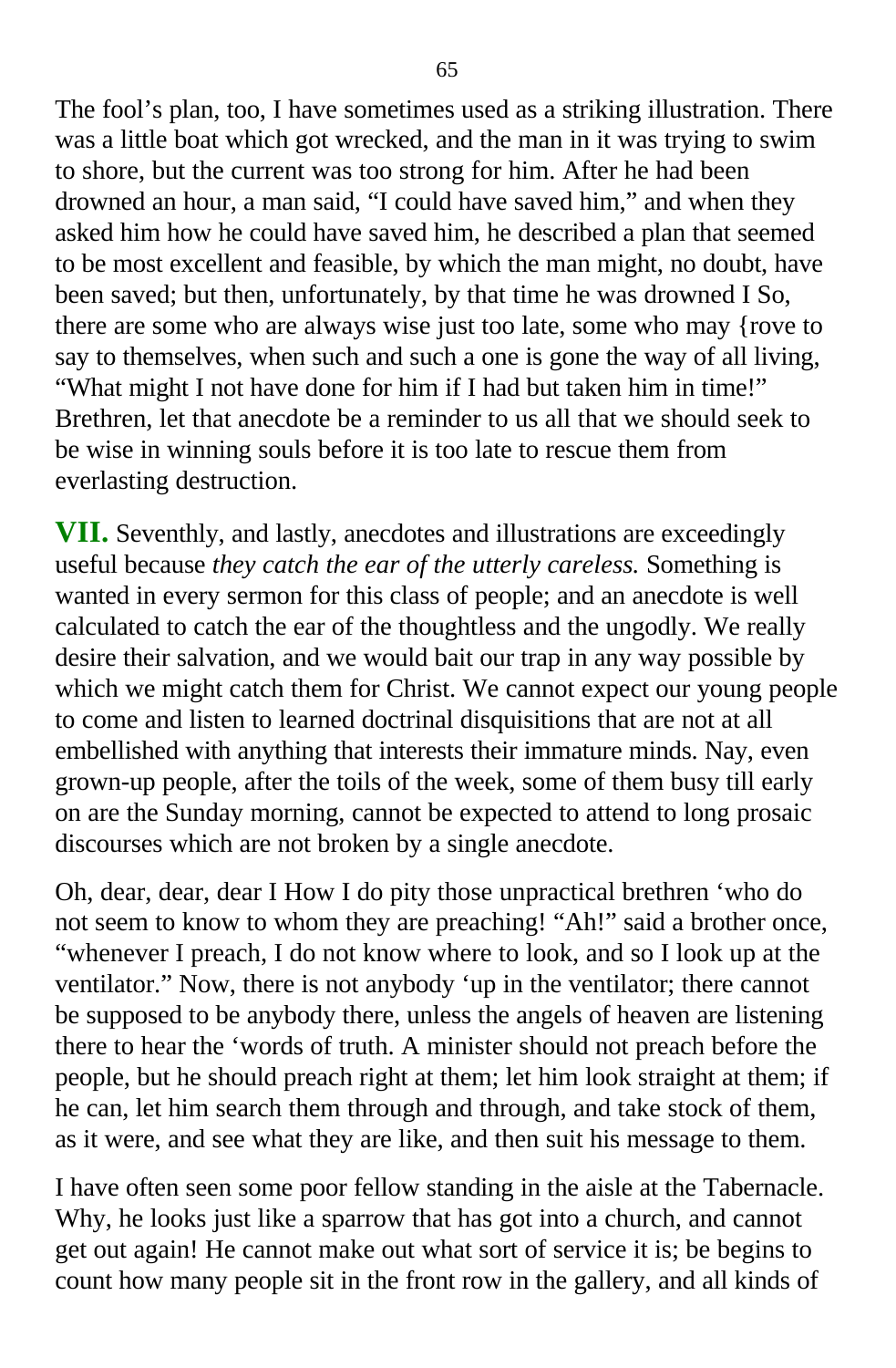ideas pass through his mind. Now I want to attract his attention; how shall I do it? If I quote a text of Scripture, he may not 'know what it means, and may not be interested in it. Shall I put a bit of Latin into the sermon, or quote the original Hebrew or Greek of my text? That will not do for such a man. What shall I do? Ah! I know a story that will, I believe, just fit him. Out it comes, and the man does not look up at the gallery any more; but he is wondering whatever the preacher is at. Something is said that so exactly suits his case that he begins to ask himself 'who has been telling the minister about him, and he thinks," Why, I know; my wife comes to hear this man sometimes, so she has been telling him all about me!" Then he feels curious to hear more, and while he is looking up at the preacher, and listening to the truth that is being proclaimed, the first gleam of light on divine things dawns upon him; but if we had kept on with our regular discourse, and had not gone out of our way, what might have become of that man, I cannot tell. "They say I ramble," said Rowland Hill, in a sermon I have been reading this afternoon; "they say I ramble, but it is because you ramble, and I am obliged, to ramble after you. They say I do not stick to my subject; but, thank God, I always stick to my object, which is, the winning of your souls, and bringing you to the cross of Jesus Christ!"

Mr. Bertram aptly illustrates the way in which men are engrossed in worldly cares by telling the story of the captain of a whaling ship, whom he tried to interest in the things of God, and who said, "It is no use, sir; your conversation will not have any effect upon me. I cannot hear what you are saying, or understand the subject you are talking about. I left my home to try to catch whales, I have been a year and nine months looking for whales, sir, and I have not caught a whale yet. I have been. ploughing the deep in search of whales; when I go to bed, I dream of whales; and when I get up in the morning, I wonder if there will be any whales caught that day; there is a whale in my heart, sir, a whale in my brain, and it is of no use for you to talk to me about anything else but whales." So, your people have their business in their heads, and in their hearts, they want to make a fortune, and retire; or else they have a family of children to bring up, and Susan must be married, and John must be got into a situation, and it is no use for you to talk to them about the things of God unless you can drive away the whales that keep floundering and splashing about.

There is a merchant, perhaps, who has just thought of some bad bill; or another has looked across the building, and noticed a piece of ribbon of a particular color, and he thinks, "Yes, I ought to have had a larger stock of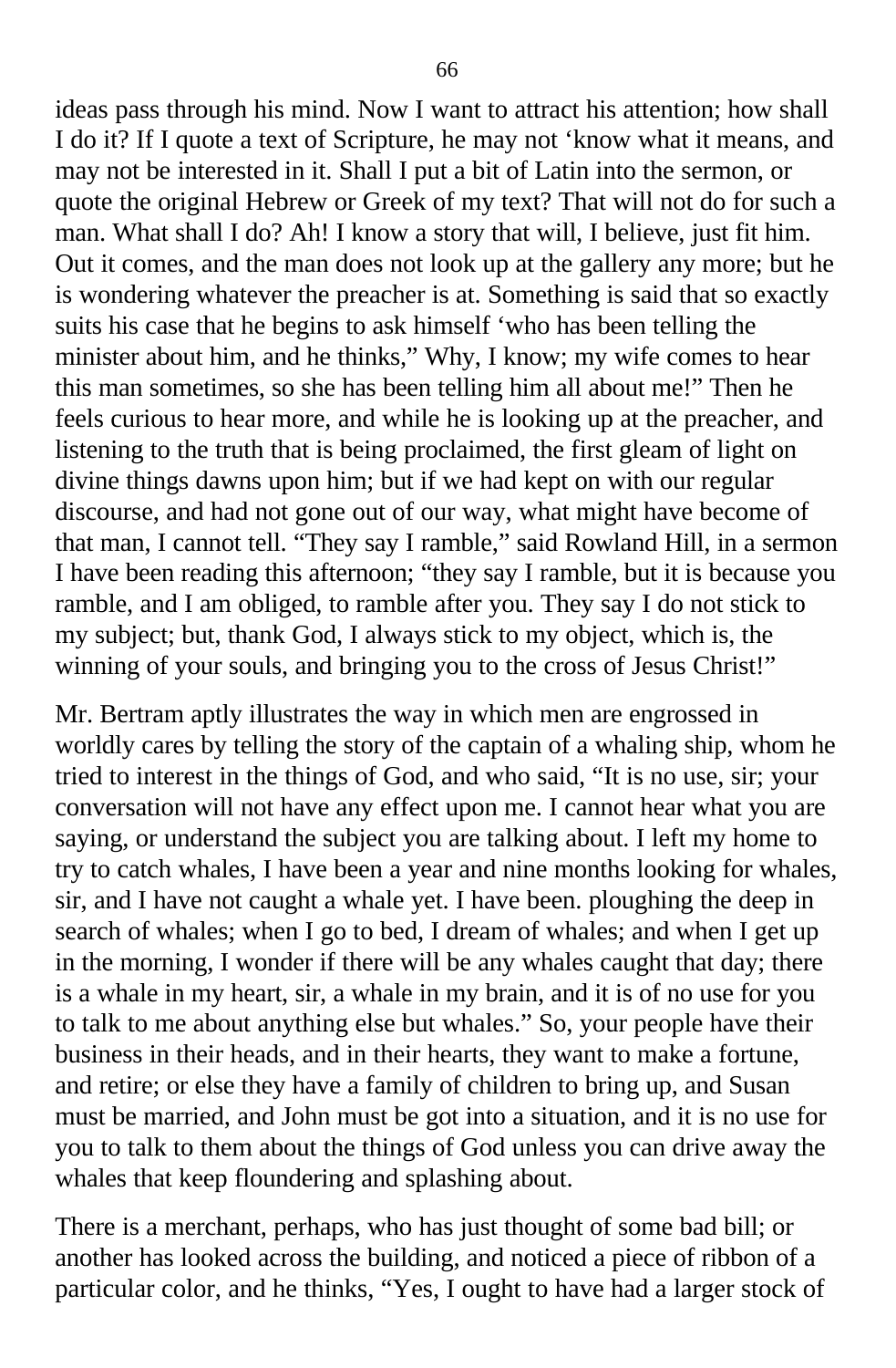that kind of thing, I see that it is getting fashionable!" or it may be that one of the hearers has caught sight of his neighbor, and he thinks he must pay him a visit on the morrow; and so people's thoughts are occupied with all sorts of subjects beside that of which the preacher is speaking. You ask me how I know that this is the ease. Well, I know because I have been guilty of the same offense myself; I find this occurs when I am listening to another brother preaching. I do not think, when I am preaching, that I get on very well; but sometimes, when I go into the country, and take the morning and evening services, and then hear some one else in the afternoon, I think, "Well, really, when I was up there, I thought I was a stick: but *now!* I only wish I had my turn again!" Now, this is very wrong., to let such thoughts come into our minds; but as we are all very apt to wander, the preacher should carry anecdotes and illustrations into the pulpit, and use them as nails to fasten the people's attention to the subject of his sermon.

Mr. Paxton Hood once said, in a lecture that I heard him deliver, "Some preachers expect too much of t, heir hearers; they take a number of truths into the pulpit as a man might carry up a box of nails; and then, supposing the congregation to be posts, they take out a nail, and expect it to get into the post by itself. Now that is not the way to do it. You must take your nail, hold it up against the post, hammer it in, and then clinch it on the other side; and then it is that you may expect the great Master of assemblies to fasten the nails so that they will not fall out." We must try thus to get the truth into the people, for it will never get in of itself; and we must remember that the hearts of our hearers are not open, like a church door, so that the truth may go in, and take its place, and sit upon its throne to be worshipped there. No, we have often to break open the doors with great effort, and to thrust the truth into places where it will not at first be a welcome guest, but where, afterwards, the better it is known, the more it will be loved.

Illustrations and anecdotes will greatly help to make a way for the truth to enter; and they will do it by catching the ear of the careless and the inattentive. We must try to be like Mr. Whitefield, of whom a shipbuilder said, ,' When I have been to hear anybody else preach, I have always been able to lay down a ship from stem to stern; but when I listen to Mr. Whitefield, I ,cannot even lay the keel." And another, a weaver, said, "I have often, when I have been in church, calculated how many looms the place would hold; but when I listen to that man, I forget my weaving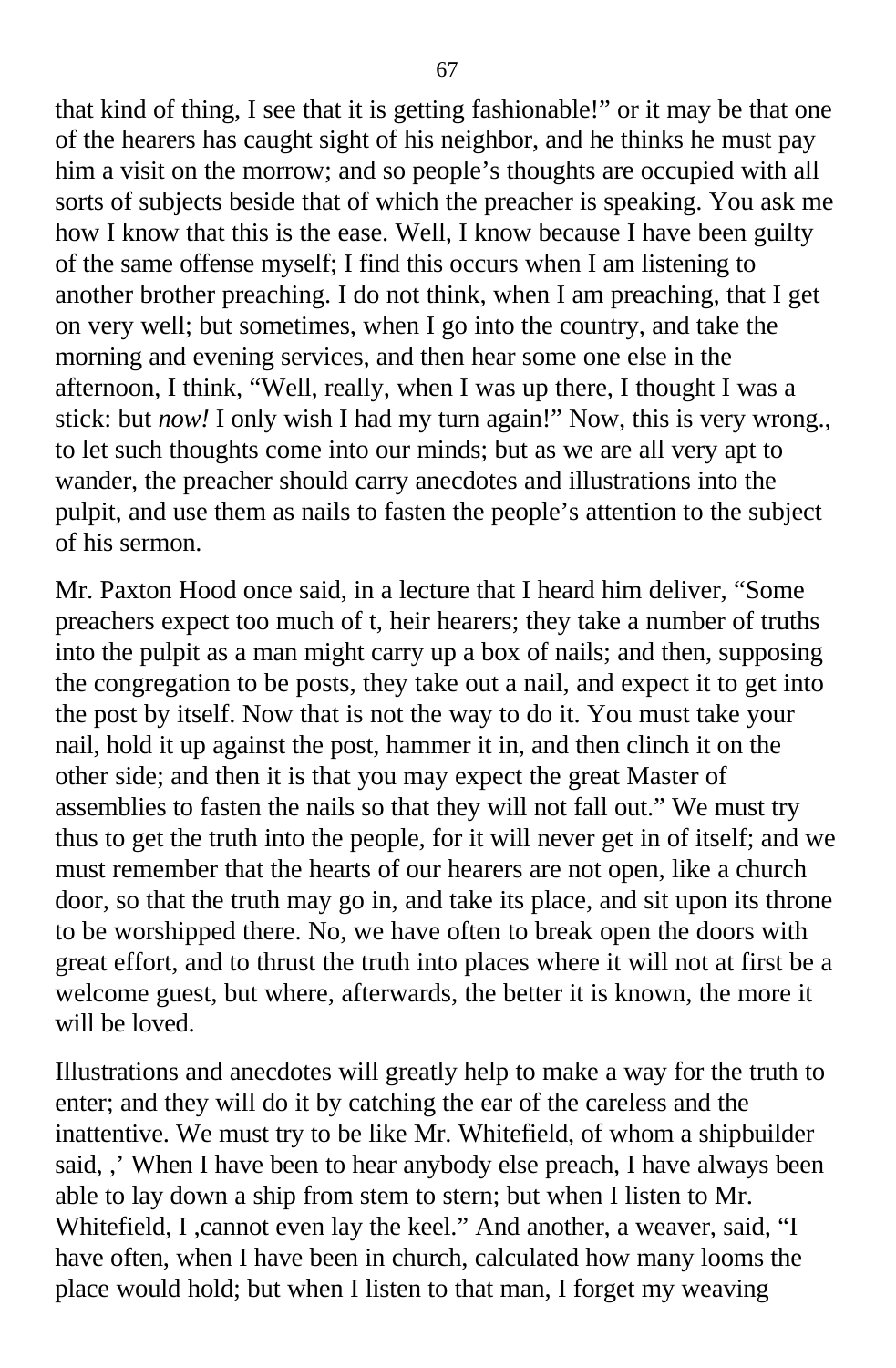altogether." You must endeavor, brethren, to make your people forget matters relating to this world by interweaving the whole of divine truth with the passing things of every day, and this you will do by a judicious use of anecdotes and illustrations.

Now, gentlemen, these seven reasons — that they interest the mind and secure the attention of our hearers, that they render the teaching vivid and life-like, that they explain some difficult passages to dull understandings, that they help the reasoning faculties of certain minds, that they aid the memory, that they arouse the feelings, and that they catch the ear of the careless — have reconciled me for many a day to the use of anecdotes and illustrations, and I think it is very likely that they will reconcile you to the use of them, too.

At the same time, I must repeat what I before said, we must take care that we do not let our anecdotes and illustrations be like empty casks that carry nothing. We must not have it truthfully said of our sermons, as was said by a certain lady, who, after having heard a clergyman preach, was asked what she thought of the sermon, and whether there was not much spirit in it. "Oh, yes!" she replied, "it was all spirit; there was no body to it at all." There must be some "body" in every discourse, some really sound doctrine, some suitable instruction for our hearers to carry home; not merely stories to amuse them, but solid truth to be received in the heart, and wrought out 'in the life. If this be so with your sermons, my dear brethren, I shall not have spoken to you this afternoon in vain upon the uses of anecdotes and illustrations.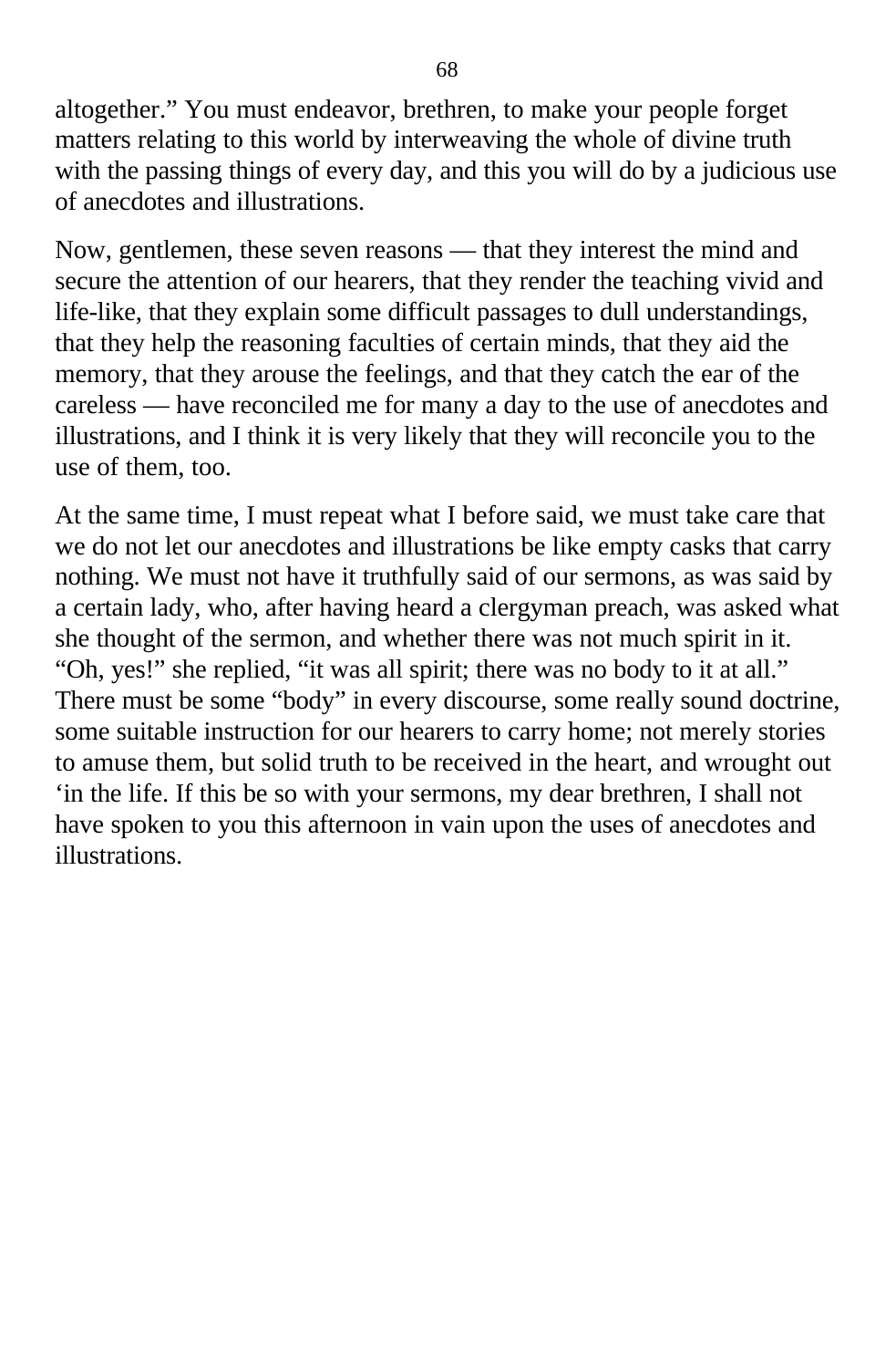## LECTURE 4.

### WHERE CAN WE FIND ANECDOTES AND ILLUSTRATION?

DEAR BRETHREN, after my last lecture to you, upon the uses of anecdotes and illustrations, you are probably quite ready to employ them in your discourses; but some of you may ask, "Where can we get them?" At the very beginning of this afternoon's talk, let me say that *nobody need make anecdotes* in order to interest a congregation. I have heard of one, who called to see a minister on a Friday, and lie was told by the servant that her master could not be seen, for he was up in his study "making anecdotes." That kind of work will not do for a Christian minister. I would also bill you beware of the many common anecdotes, which are often repeated, but which I half suspect could not be proved to be matters of fact. Whenever I have the slightest suspicion about the truth of a story, I drop it at once; and I think that everyone else should do the same. So long as the anecdotes are current, and are generally believed, and provided they can be used for a profitable purpose, I believe they may be told, without any affirmation as to their truthfulness being made in a court of justice; but the moment any doubt comes across the mind of the preacher as to 'whether the tale is at least founded on fact., I think he had better look for something else, for he has the whole world to go to as a storehouse of illustration.

If you want to interest your congregation, and keep up their attention, you can find anecdotes and illustrations in many channels, like golden grains glistening amongst the mountain streams. For instance, there is *current history.* You may take up the daily newspaper, and find illustrations there. In my little shilling book, *'The Bible and the Newspaper,* I have given specimens of how this may be done; and when I was preparing the present lecture, I took up a newspaper to see if I could find an illustration in it, and I soon found one. There was an account of a man at Wandsworth, who was discovered, with a gun and a dog, trespassing on some gentleman's preserves, and he said that he was only looking for mushrooms! Can you imagine what the gun and the dog had to do with mushrooms? However, the keeper felt in the man's pocket, and laying hold of something soft,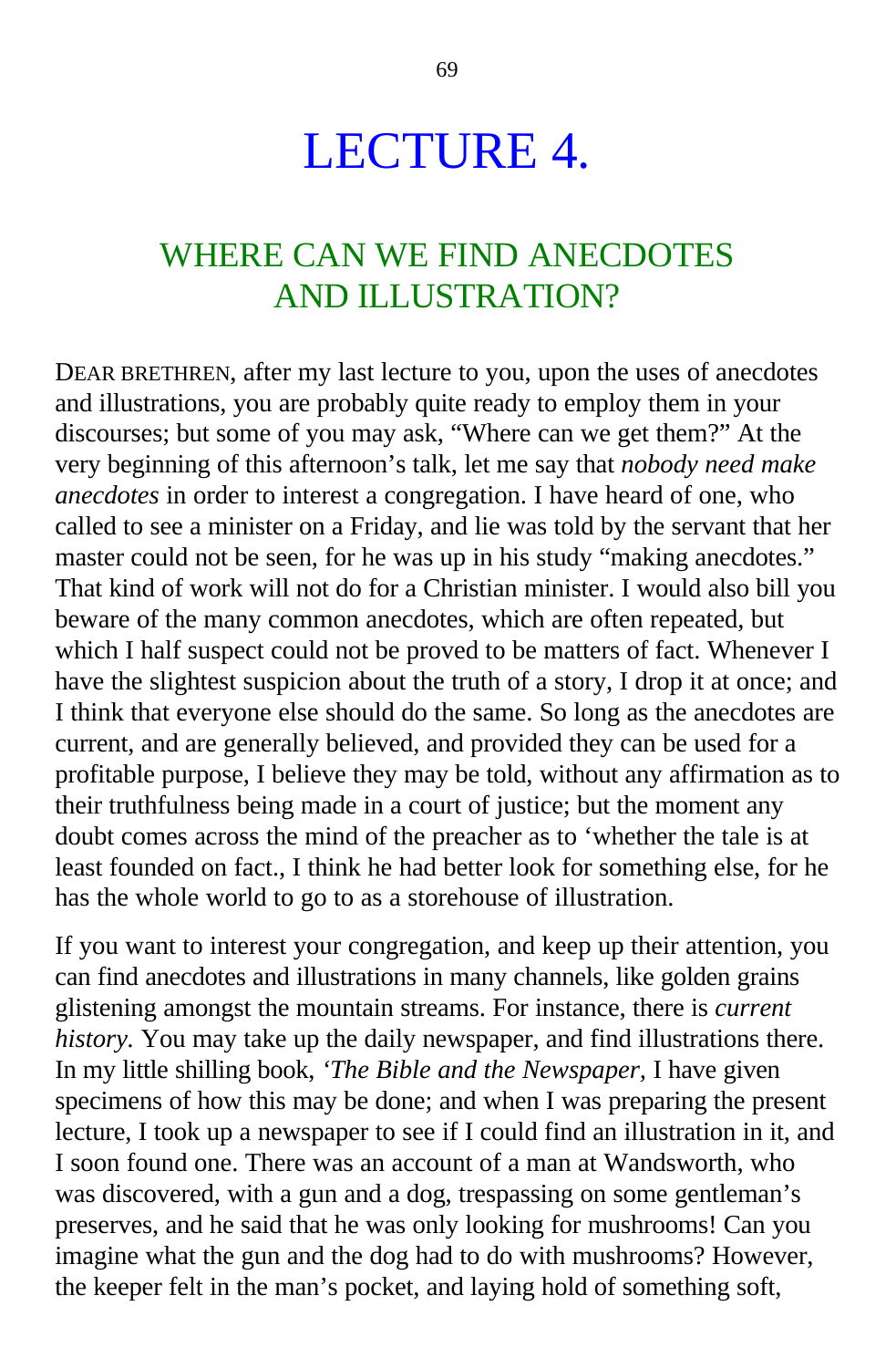asked, "What is this?" "Oh!" said the poacher, "it is only a rabbit." When it was suggested to him that the creature's ears were too long for a rabbit, he said that it was only a leveret, whereas it proved to be a very' fine and plump hare. The man, then said that he had found the hare lying near some mushrooms, but his intention was to get the mushrooms only! Now, that is a capital illustration. As soon as ever you lay hold of a man, and begin to accuse him of sin, he says, "Sin, sir! Oh, dear no! I was only doing a very proper thing, just what I have a perfect right to do; I was looking for mushrooms, I was not poaching!" You press him a little more closely, and try to bring him to conviction of sin; and then he says, "Well, perhaps it was hardly the thing, it may have been a little amiss; but it was only a rabbit!" When the man cannot any longer deny that he is guilty of sin, he says that it was only a very little one; and it is long before you can get him to admit that sin is exceeding sinful; indeed, no human power can ever produce genuine conviction in the heart of a single sinner; it must be the work of the Holy Spirit.

I also read, in the same newspaper, of a calamitous shipwreck, caused through the lack of lights. You could easily turn that incident to account by using it to illustrate the destruction of souls through the want of a knowledge of Christ. I have no doubt, if you were to take up any of this morning's daily papers, you would very readily find an abundance of illustrations. Mr. Newman Hall, in addressing us once, said that every Christian minister ought to read regularly his Bible and *The Times* newspaper! should imagine, from the usual mode of his address, that he does so himself. Whether you read that particular paper, or any other, you should somehow keep yourselves well stored with illustrations taken from the ordinary transactions going on round about you. I pity even a Sundayschool teacher, much more a minister of the gospel, who could not make use of such incidents as the terrible burning of the church at Santiago, the great fire at London Bridge, the entrance into London of the Princess Alexandra, the taking of the census; and, indeed, anything that attracts public attention. There is in all these events an illustration, a simile, an allegory, which may point a moral, and adorn a tale.

You may sometimes adapt *local history* to the illustration of your subject. When a minister is preaching in any particular district, he will often find it best to catch the ears of the people, and engross their attention, by relating some anecdote that relates to the place where they live. Whenever I can, I get the histories of various counties; for, having to go into all sorts of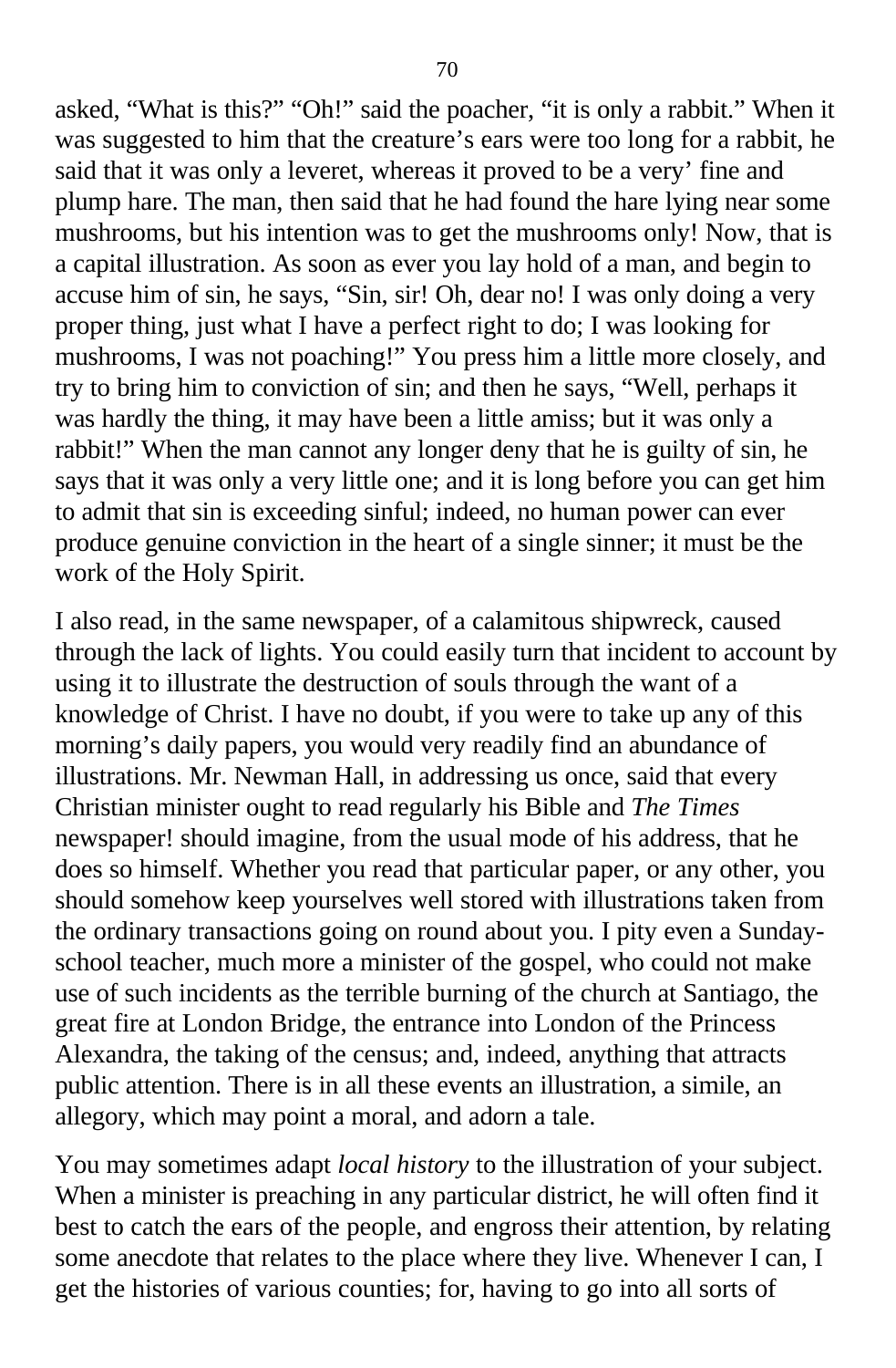country towns and villages to preach, I find that there is a great deal of useful material to be dug out of even dull, dry, topographical books. They begin, perhaps, with the name of John Smith, laborer the man who keeps the parish register, and winds up the parish clock, and makes mouse-traps, and catches rats, and does fifty other useful things; but if you have the patience to read on, you will find much information that you could get nowhere else, and you will probably meet with many incidents and anecdotes that you can use as illustrations of the truth you are seeking to set forth.

Preaching at Winslow, in Buckinghamshire, it would not be at all amiss to introduce the incident of good Benjamin Keach, the pastor of the Baptist church in that town, standing in the pillory in the market-place in the year 1664:, "for writing, printing, and publishing a schismatical book, entitled, *The Child's Instructor; or, a New and Easy Primmer."* I do not think, however, that, if were preaching at Wapping, I should call the people" sinners", as Rowland Hill is said to have done, when he told them that "Christ could save old sinners, great sinners, yea, even Wapping sinners!" At Craven Chapel, it would 'be most appropriate to tell the story of Lord Craven, who was packing up his goods to go into the country at the time of the Great Plague of London, when his servant said to him, "My lord, does your God live only in the country?" "No," replied Lord Craven, "he is here as well as there." "Well, then," said the servant, "if! were your lordship, I think I would stop here; you will be as safe in the city as in the country;" and Lord Craven did stop there, relying upon: the good providence of God.

Beside this, brethren, you have the marvelous storehouse of *ancient and modern* history — Roman, Greek, and English — with are which, of course, you are seeking to become well acquainted. Who can possibly read the old classic tales without feeling his soul fire? As you rise from their perusal, you will not merely be familiar with the events which happened in "the brave days of old ", but you will have learnt many lessons that may be of service in your preaching to-day. For instance, there is the story of Phidias and the statue of the god which he had carved. After he had finished it, he had chiselled in the corner, in small letters, the word *"Phidias",* and it was objected that the statue could not be worshipped as a god, nor considered sacred, while it bore the sculptor's name. It was even seriously questioned whether Phidias should not be stoned to death because he had so desecrated the statue. How could he dare, they asked, to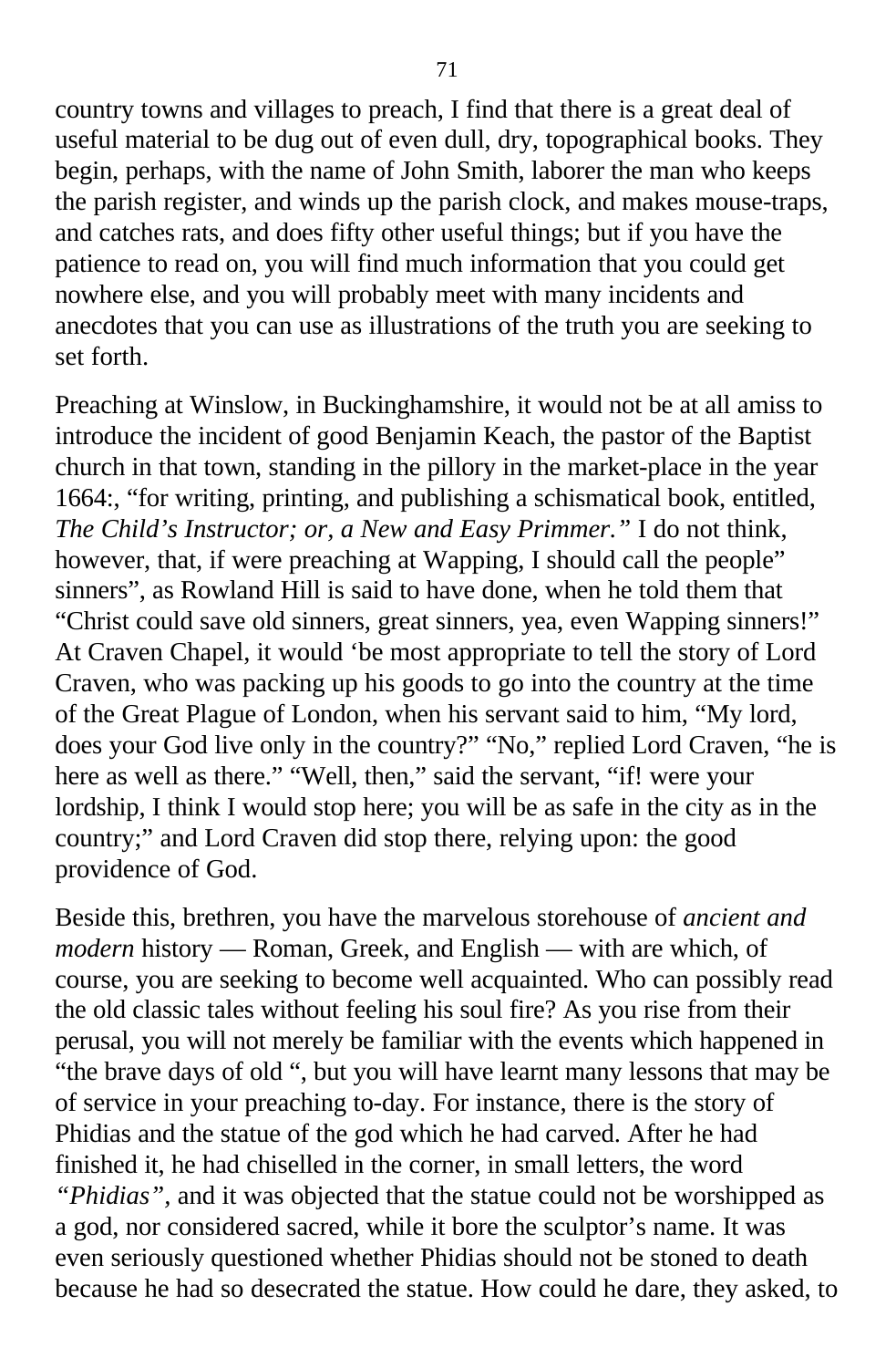put his own name on the image of a god? So, some of us are very apt. to want to put our little names down at the bottom of any work which we have done for God, that we may be remembered, whereas we ought rather to upbraid ourselves for wishing to have any of the credit of that which God the Holy Ghost enables us to do.

Then there is that other story of an ancient sculptor, who was about to put the image of a god into a heathen temple, although he had not finished that portion of the statue which was to be imbedded in the wall. The priest demurred, and declared that the statue was not completed. The sculptor said, "That part of the god will never be seen, for it will be built into the wall." "The gods can see in the wall," answered the priest. In like manner, the most private parts of our life, those secret matters that can never reach the human eye, are still under the ken of the Almighty, and ought to be attended to with the greatest care. It is not sufficient for us to maintain our public reputation among our fellow-creatures, for our God can see in the wall, he notices our coldness in the closet of communion, and he perceives our faults and failures in the family.

Trying once to set forth how the Lord Jesus Christ delights in his people because they are his own handiwork, I found a classic story of Cyrus extremely useful. When showing a foreign ambassador round his garden, Cyrus said to him, "You cannot possibly take such an interest in these flowers and trees as I do, for I laid out the whole garden myself, and every plant here I planted with my own hand. I have watered them, and I have seen them grow, I have been a husbandman to them, and therefore I love them far better than you can." So, the Lord Jesus Christ loves the fair garden of his Church, because he laid it all out, and planted it with his own gracious hand, and he has watched over every plant, and nourished and cherished it.

The days of the Crusaders are a peculiarly rich period for noble stories that will make good illustrations. We read that the soldiers of Godfrey de Bouillon, when they came within sight of the city of Jerusalem, were so charmed with the view that they fell on their faces, and then rose to their feet, and clapped their hands, and made the mountains ring with their shouts of joy. Thus, when we get within sight of the New Jerusalem, our happy home on high, whose name is ever dear to us, we will make our dying chamber ring with hallelujahs, and even the angels shall hear our songs of praise and thanksgiving. It is also recorded, concerning this same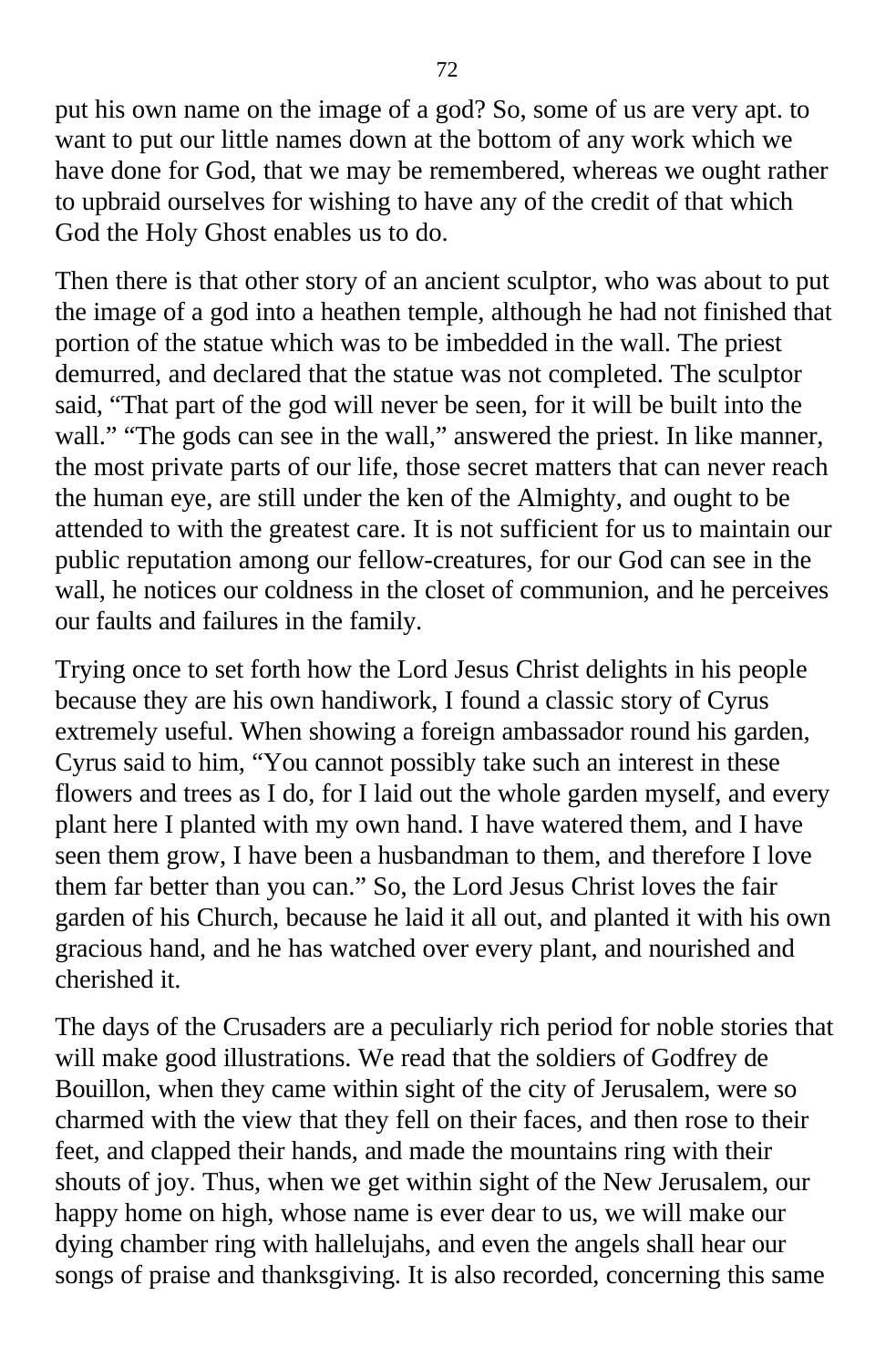Godfrey, that, when he had entered Jerusalem at the head of his victorious army, he refused to wear the crown with which his soldiers wanted to deck his brow, "For," said he, "why should I wear a crown of gold in the city where my Lord wore a crown of thorns?" This is a good lesson for us to learn for ourselves, and to teach to our people. In the world where Christ was despised and rejected of men, it would be unseemly for a Christian to be seeking to win earthly honors, or ambitiously hunting after fame. The disciple must not think of being above his Master, nor the servant above his Lord.

Then you might easily make an illustration out of that romantic story, which may or may not be true, of Queen Eleanor sucking the poison out of her husband's wounded arm. Many of us, I trust, would be willing, as it were, to suck out all the slander and venom from the arm of Christ's Church, and to bear any amount of suffering ourselves, so long as the Church itself might escape and live. Would not any one of you, my brethren, gladly put his lips to the envenomed wounds of the Church today, and suffer even unto death, sooner than let the doctrines of Christ be impugned, and the cause of God be dishonored?

What a fine field of illustration lies open to you in *religious history!* It is difficult to tell where to begin digging in this mine of precious treasure. The story of Luther and the Jew might be 'used to set forth the evil of sin, and how to avoid it. A Jew was seeking an opportunity of stabbing the Reformer; but Luther received a portrait of the would-be murderer, so that, wherever he went, he was on his guard against the assassin. Using this fact himself as an illustration, Luther said, "God knows that there are sins that would destroy us, and he has therefore given us portraits of them in his Word, so that, wherever we see them, we may say, 'That is a sin that would stab me; I must beware of that evil thing, and keep out of its way.'"

Stout Hugh Latimer, in that famous story of an incident in his trial before several bishops, brings out very clearly the omnipresence and omniscience of God, and the care that we ought to exercise in the presence of One who can read our most secret thoughts and imaginations. He says, "I was once in examination before five or six bishops, where I had much trouble; thrice every week I came to examinations, and many traps and snares were laid to get something ... At last, I was brought forth to be examined in a chamber hung with arras, where I was wont to be examined; but now at this time the chamber was somewhat altered. For whereas, before, there was wont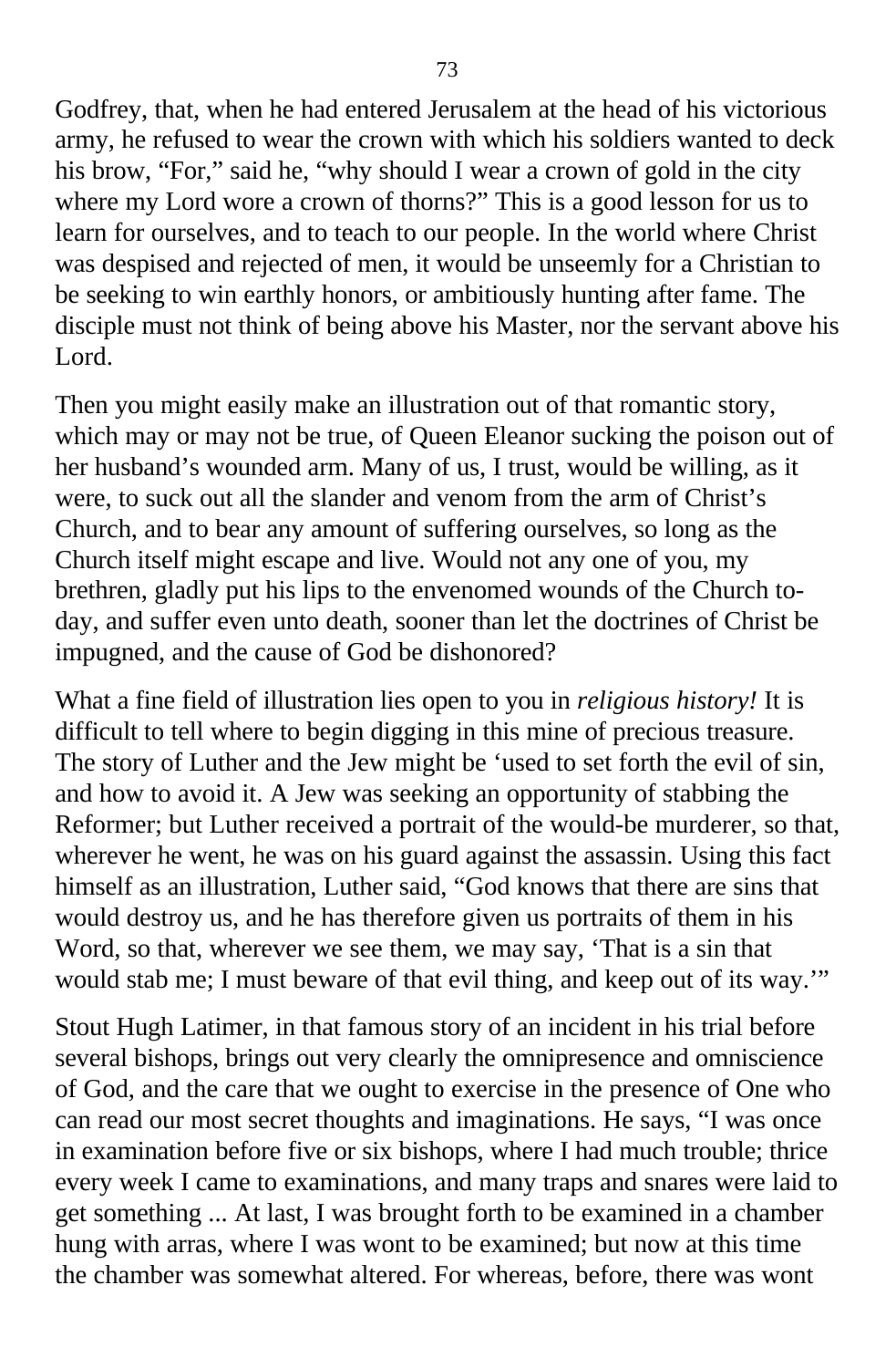always to be a fire in the chimney, now the fire was taken away, and an arras hung over the chimney, and the table stood near the fire-place. There was, amongst the bishops who examined me, one with whom I had been very familiar, and took him for my great friend, an aged man, and he sat next to the table's end. Then, amongst all other questions, he put forth a very subtle and crafty one, and such a one, indeed, as I could not think so great danger in. And when I should make answer, 'I pray you, Mr. Latimer,' said one, 'speak out; I am very thick of hearing, and there may be many that sit far off.' I marvelled at this, that I was bid to speak out, and began to suspect, and give an ear to the chimney; and there I heard a pen writing in the chimney behind the cloth. They had appointed one there to write all mine answers, for they made sure that I should not start from them; and there was no starting from them. God was my good Lord, and gave me answer, else I could never have escaped." Preaching, some years afterwards, Latimer himself told the story, and applied the illustration. "My hearer," said he "there is a recording pen always at work behind the arras, taking down all thou sayest, and noting all thou doest, therefore be thou careful that thy words and acts are worthy of record in God's Book of Remembrance."

You might aptly illustrate the doctrine of God's special providential care of his servants by relating the story of John Knox, who, one evening, refused to sit in his usual seat, though he did not know any particular reason for so acting. No one was allowed to occupy that chair, and during the evening, a shot came in through the window, and struck a candlestick that stood immediately opposite where John Knox would have been sitting if he had taken his accustomed place. There is also the case of the godly minister, who, in escaping from his persecutors, went into a hay-left, and hid himself in the hay. The soldiers went into the place, pricking and thrusting with their swords and bayonets, and the good man even felt the cold steel touch the sole of his foot, and the scratch which was made remained for years: yet his enemies did not discover him. Afterwards, a hen came and laid an egg every day hard by the place where he was hidden, and so he was sustained as well as preserved until it was safe for him to leave his hidingplace. It was either the same minister, or one of his persecuted brethren, who was providentially protected by such a humble agent as a spider. This is the story as I have read it: — "Receiving friendly warning of an intended attempt to apprehend him, and finding men were on his track, he took refuge in a malt-house, and crept into the empty kiln, where he lay down.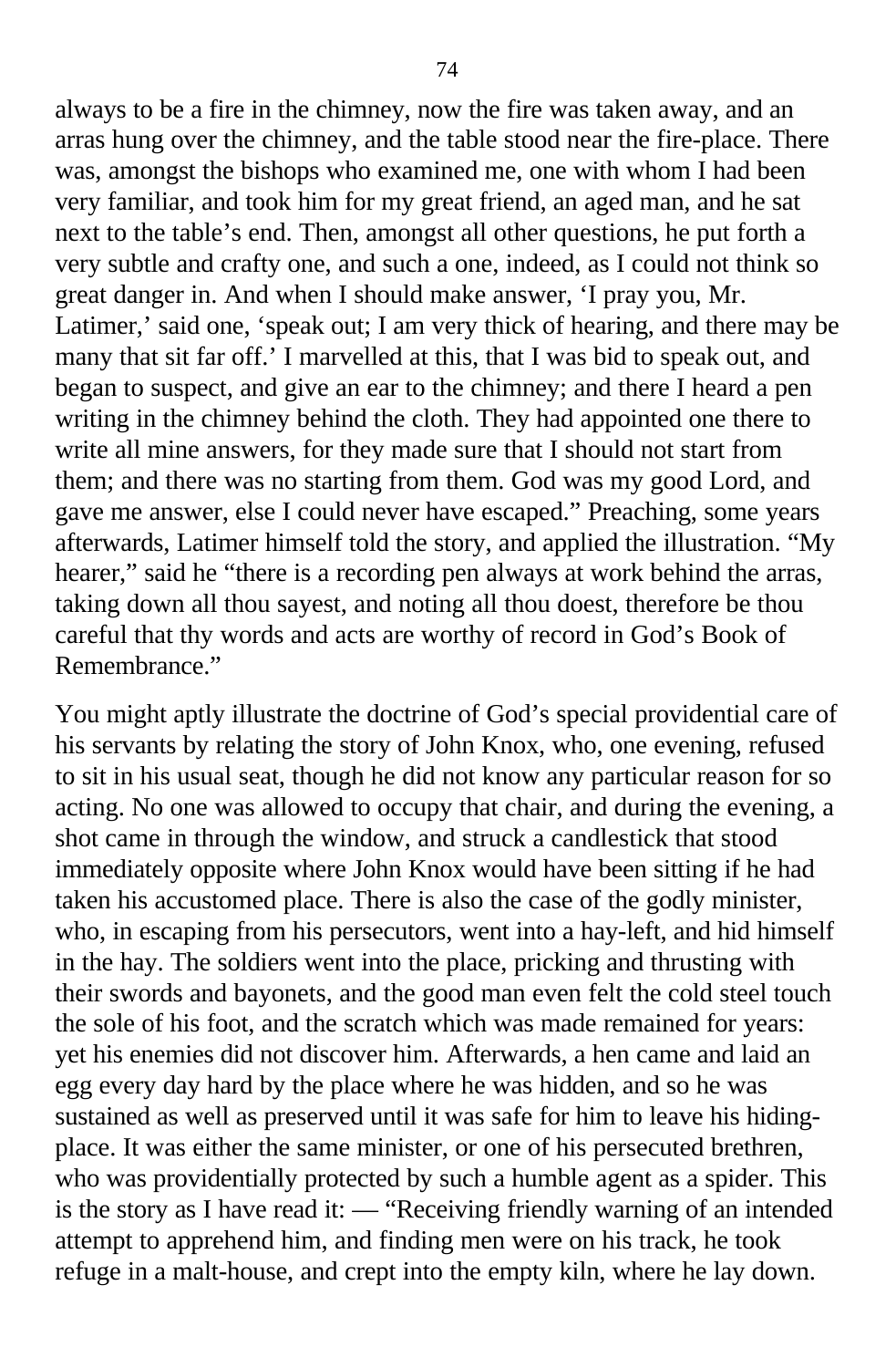Immediately after, he saw a spider lower itself across the narrow entrance by which he had got in, thus fixing the first line of what was soon wrought into a large and beautiful web. The weaver and the web, placed directly between him and the light, were very conspicuous. He was so much struck with the skill and diligence of the spider, and so much absorbed in watching her work, that he forgot his own danger. By the time the network was completed, crossing and re-crossing the mouth of the kiln in every direction, his pursuers came into the malt-house to search for him. He noted their steps, and listened to their cruel words while they looked about. Then they came close to the kiln, and he overheard one say to another, 'It's no use to look in *there;* the old villain can never be there: *look at that spider web; he could never have got in ,there without breaking it.'* Without further search they went ~o seek elsewhere, and he escaped safely out of their hands."

There is another story, I have somewhere met with, of a prisoner, during the American war, who was put into a cell in which there was a little slit through which a soldier's eye always watched him day and night. Whatever the prisoner did, whether he ate, or drank, or slept, the sentinel's eye was perpetually gazing at him; and the thought of it, he said, was perfectly dreadful ~o him, it almost drove him mad; he could not bear the idea of having that man's eye always scrutinizing him. He could scarcely sleep; his very breathing became a misery, because, turn which way he would, he could never escape from the gaze of that soldiers eye. That story might be used as an illustration of the fact that God's omniscient eye is always looking at every one of us.

I remember making two or three of my congregation speak out pretty loudly by telling them this story, which I read in an American tract. I suppose it may be true; I receive it as reliable, and I wish I could tell it as it is printed. A Christian minister, residing near the backwoods, took a walk one evening for silent meditation, he went much farther than he intended, and, missing the track, wandered away into the woods. He kept on endeavoring to find the road to his home; but failed to do so. He was afraid that he would have to spend the night in some tree; but suddenly, as he was going forward, he saw the glimmer of lights in the distance, and therefore pressed on, hoping to find shelter in a friendly cottage. A strange sight met his gaze; a meeting was being held in a clearing in the middle of the woods, the place being lit up with blazing pine-torches, lie thought, "Well. here are some Christian people met to worship God; I am glad that what I thought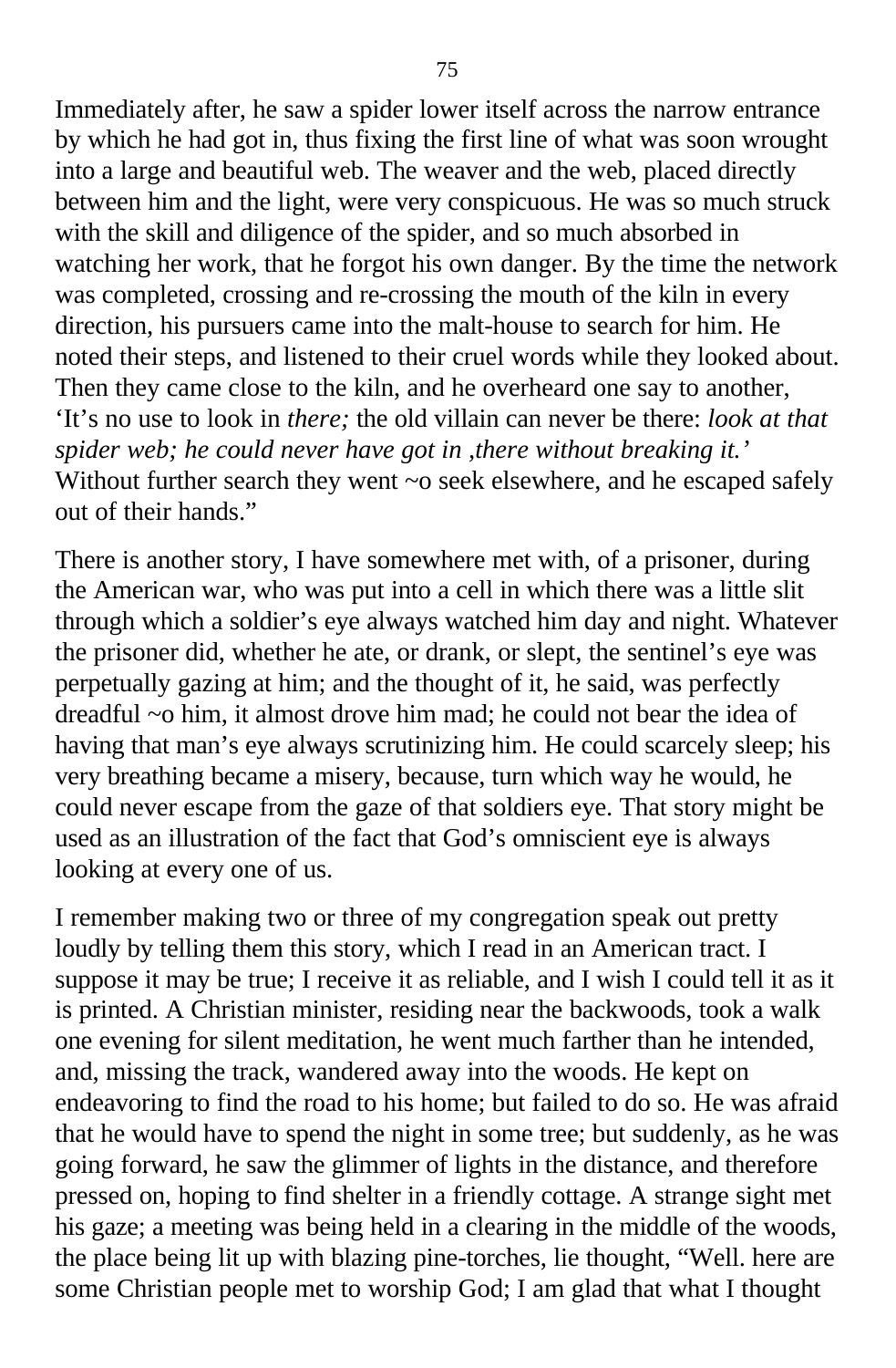was an awkward mistake in losing my way has brought me here; I may, perhaps, both do good and get good."

To his horror, however, he found that it. was an atheistical gathering, and that the speakers were venting their blasphemous thoughts against God with very great boldness and determination. The minister sat down, full of grief. A young man declared that he did not believe in the existence of God, and dared Jehovah to destroy him then and there if there was such a God. The good man's heart was meditating how he ought to reply, but his tongue seemed to cleave to the roof of his mouth; and the infidel orator sat down amidst loud acclamations of admiration and approval. Our friend did not wish to be a craven, or to hold back in the day of battle, and therefore he was almost inclined to rise and speak, when a hale, burly man, who had passed the meridian of life, but who was still exceedingly vigorous, and seemed a strong, muscular clearer of the backwoods, rose and said, "I should like to speak if you will give me a hearing. I am not going to say anything about the topic which has been discussed by the orator who has just sat down; I am only going to tell you a fact: will you hear me?" "Yes, yes," they shouted; it was a free discussion, so they would hear him, especially as he was not going to controvert. "A week ago," he began, "I was working up yonder, on the river's bank, felling trees. You know the rapids down below. Well, while I was at my employment, at some little distance from them, I heard cries and shrieks, mingled with prayers to God for help. I ran down to the water's edge, for I guessed what was the matter. There I saw a young man, who could not manage his boat; the current was getting the mastery of him, and he was drifting down the stream, and ere long, unless someone had interposed, he would most certainly have been swept over the falls, and carried down to a dreadful death. I saw that young man kneel down in the boat, and pray to the Most High God, by the love of Christ, and by his precious blood, to save him. He confessed that he had been. an infidel; but said that, if he might but be delivered this once, he would declare his belief in God. I at once sprang into the river. My arms are not very weak, I think, though they are not so strong as they used to be. I managed to get into the boat, turned her round, brought her to the shore, and so I saved that young man's life; and that young man is the one who has just sat down, and who has been denying the existence of God, and daring the Most High to destroy him!" Of course, I used that story to show that it was an easy thing to brag and boast about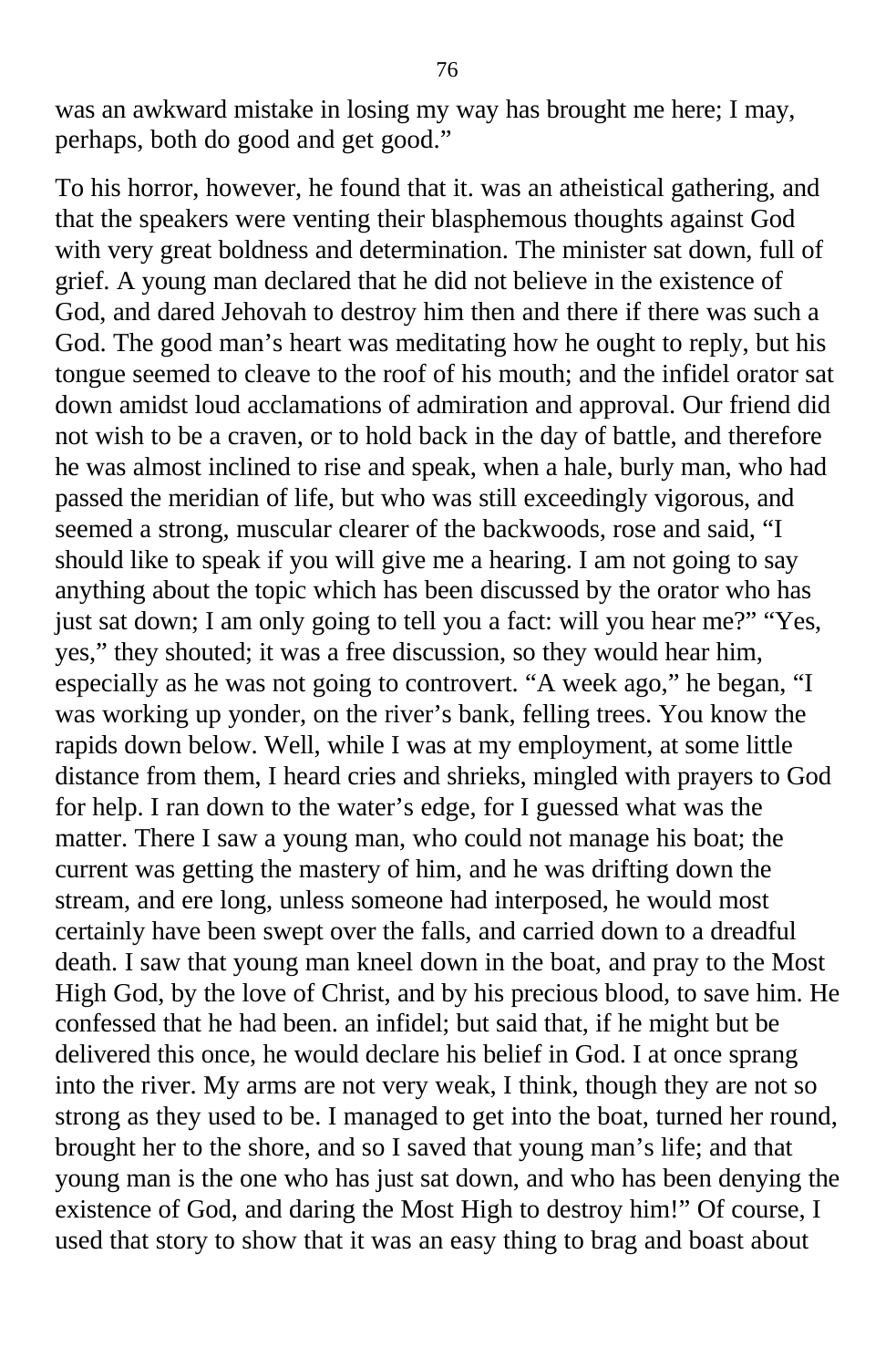holding infidel sentiments in a place of safety; but that, when men come into peril of their lives, then they talk in a very different fashion.

There is a capital story, which exemplifies the need of going up to the house of God, not merely to listen to the preacher, but to seek the Lord. A certain lady had gone to the communion in a Scotch church, and had greatly enjoyed the service. When she reached her home, she inquired who the preacher was, and she was informed that it was Mr. Ebenezer Erskine. The lady said that she would go again, the next Sabbath, to hear him. She went, but she was not profited in the least; the sermon did not seem to have any unction or power about it. She went to Mr. Erskine, and told him of her experience at the two services. ~' Ah! madam," said he, "the first Sabbath you came to meet the Lord Jesus Christ, and you had a blessing; but the second Sabbath you came to hear Ebenezer Erskine, and you had no blessing, and you had no right to expect any." You see, brethren, a preacher might talk to the people, in general terms, about coming to worship God, and not merely to hear the minister, yet no effect might be produced by his words, for there might not be anything sufficiently striking to remain in the memory; but after such an anecdote as this one about Mr. Erskine and the lady, who could forget the lesson that was intended to be taught?

Well now, supposing that you have exhausted all the illustrations to be found in current history, in local history, in ancient and modern history, and in religious history, — which I do not think you will do unless you are yourselves exhausted, — you may then turn to *natural history,* where you will find illustrations and anecdotes in great abundance; and you need never feel any qualms of conscience about using the facts of nature to illustrate the truths of Scripture, because there is a sound philosophy to support the use of such illustrations. It is a fact that can easily be accounted for, that people will more readily receive the truth of revelation if you link it with some kindred truth in natural history, or anything that is visible to the eye, than if you give them a bare statement of the doctrine itself. Besides, there is this important fact that must not be forgotten, the God who is the Author of revelation, is also the Author of creation, and providence, and history, and everything else from which you ought to draw your illustrations. When you use natural history to illustrate the Scriptures, you are only explaining one of God's books by another volume that he has written.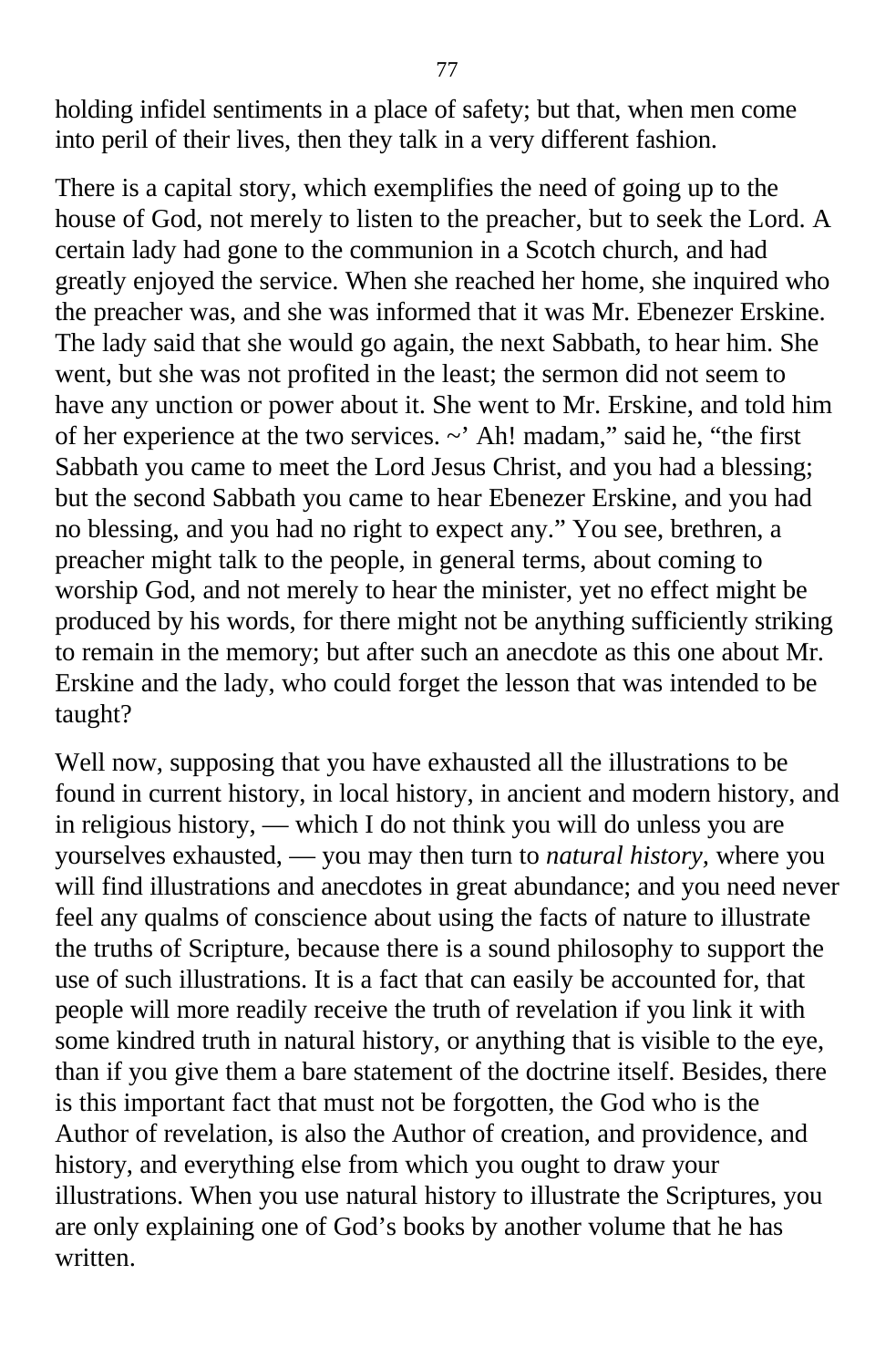It is just as if you had before you two works by one author, who had, in the first place, written a book for children; and then, in the second place, had prepared a volume of more profound instruction for persons of riper years, and higher culture. At times, when you found obscure and dill]cult passages in the work meant for the more advanced scholars, you would refer to the little book which was intended for the younger folk, and you would say, "We know that this means so-and-so, because that is how the matter is explained in the book for beginners." So creation, providence, and history, are all books which God has written for those to read who have eyes, written for those who have ears to hear his voice in them, written even for carnal men to read, that they may see. something of God therein, But the other glorious Book is written for you who are taught of God, and made spiritual and holy. Oftentimes, by turning to the primer, you will get something out of that simple narrative which will elucidate and illustrate the-more difficult classic, for that is what the Word of God is to you.

There is a certain type of thought which God has followed in all things. What he made with his Word has a similarity to the Word itself by which he made it; and the visible is the symbol of the invisible, because the same thought of God runs through it all. There is a touch of the divine finger in all that God has made; so that the things which are apparent to our senses have certain resemblances to the things which do not appear. That which can be seen, and tasted, and touched, and handled, is meant to be to us the outward and visible sign of a something which we find in the Word of God, and in our spiritual experience, which is the inward and the spiritual grace; so that there is nothing forced and unnatural in bringing nature to illustrate grace; it was ordained of God for that very purpose. Range over the whole of creation for your similes; do not confine yourself to any particular branch of natural history. 'The congregation of one very learned doctor complained that he gave them spiders continuously by way of illustration. It would be better to give the people a spider or two occasionally, and then to vary the instruction by stories, and anecdotes, and similes, and metaphors drawn, from geology, astronomy, botany, or any of the other sciences which will help to shed a side light upon the Scriptures.

If you keep your eyes open, you will not see even a dog following his master, nor a mouse peeping up from his hole, nor will you hear even a gentle scratching behind the wainscot without getting something to weave into your sermons if your faculties are all on the alert. When you go home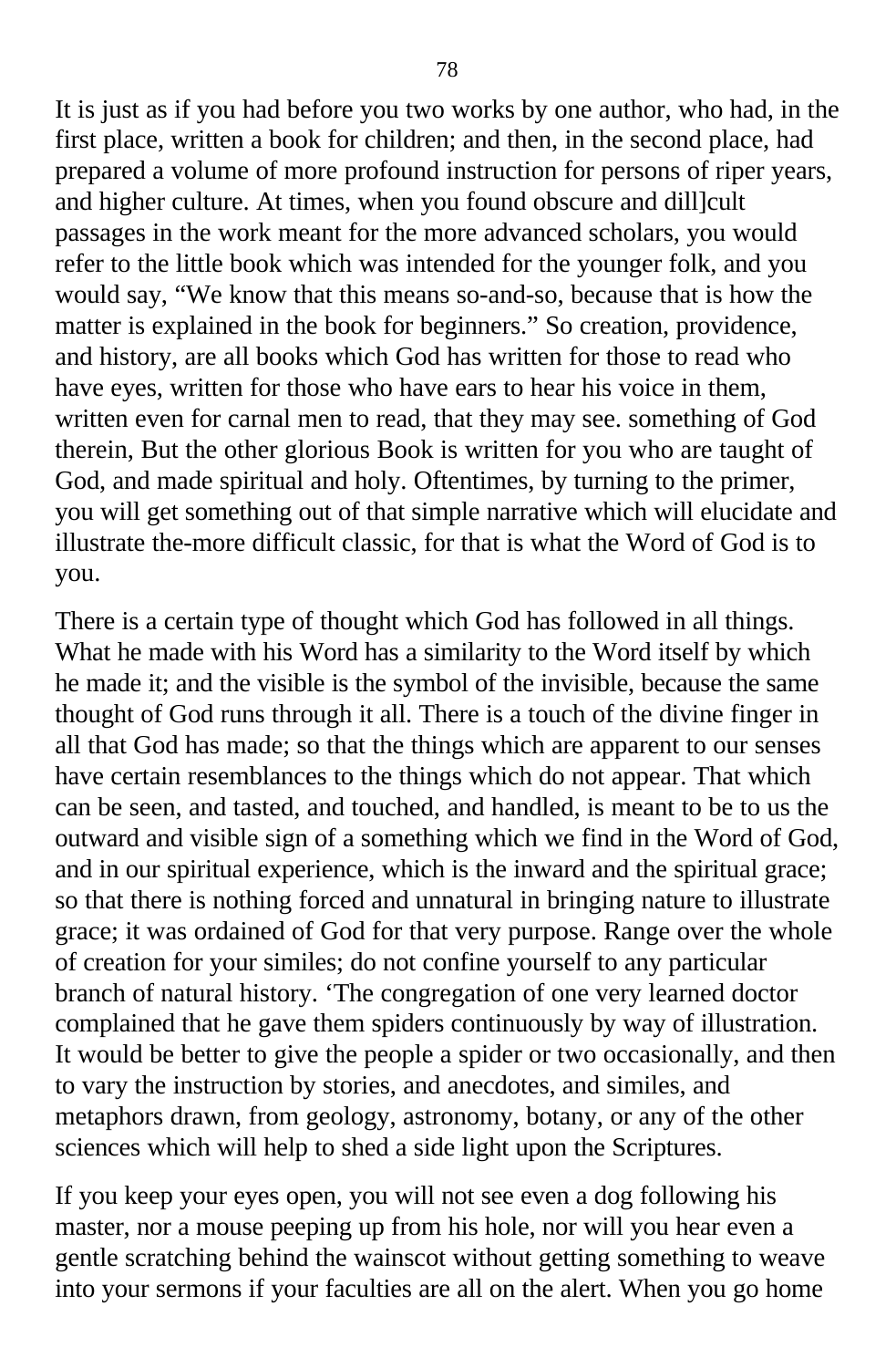to-night, and sit by your fireside, you ought not to be able to take up your domestic cat without finding that which will furnish you with an illustration. How soft are pussy's pads, and yet, in a moment, if she is angered, how sharp will be her claws I How like to temptation, soft and gentle when first it cometh to us, but how deadly, how damnable the wounds it causeth ere long!

I recollect using, with very considerable effect in a sermon in the Tabernacle, an incident that occurred in my own garden. There was a dog which was in the habit of coming through the fence, and scratching in my flower-beds, to the manifest spoiling of the gardener's toil and temper. Walking in the garden, one Saturday afternoon, and preparing my sermon for the following day, I saw the four-footed creature, — rather a scurvy specimen, *by-the-by, — and* having a walking-stick in my hand, I threw it at him with all my might, at the same time giving him some good advice about going home. Now, what should my canine friend do, but turn round, pick up the stick in his mouth, and bring it, and lay it down at my feet, wagging his tail all the while in expectation of my thanks and kind words? Of course, you do not suppose that I kicked him, or threw the stick at him any more. I felt quite ashamed of myself, and I told him that he was welcome to stay as long as he liked, and to come as often as he pleased. There was an instance of the power of non-resistance, submission, patience, and trust, in overcoming even righteous anger. I used that illustration in preaching the next day, and I did not feel that I had at, all degraded myself by telling the story.

Most of us have read Alphonse Karr's book, *A Tour round my Garden.* Why does not somebody write *A Tour round my Dining-table,* or, *A Tour round my Kitchen?* I believe a most interesting volume of the kind might be written by any man who had his eyes open to see the analogies of nature. I remember that, one, Jay, when I lived in Cambridge, I wanted a sermon very badly; and I could not fix upon a subject, when, all at once, I noticed a number of birds on the slates of the opposite house. As I looked closely at them, I saw that there was a canary, which 'had escaped from somebody's house, and a lot of sparrows had surrounded it, and kept peeking at it. There was my text at once: "Mine heritage is unto me as a speckled bird, the birds round about are against her."

Once more, brethren, if you cannot find illustrations in natural history, or any of the other histories I have mentioned, *find them anywhere.* Anything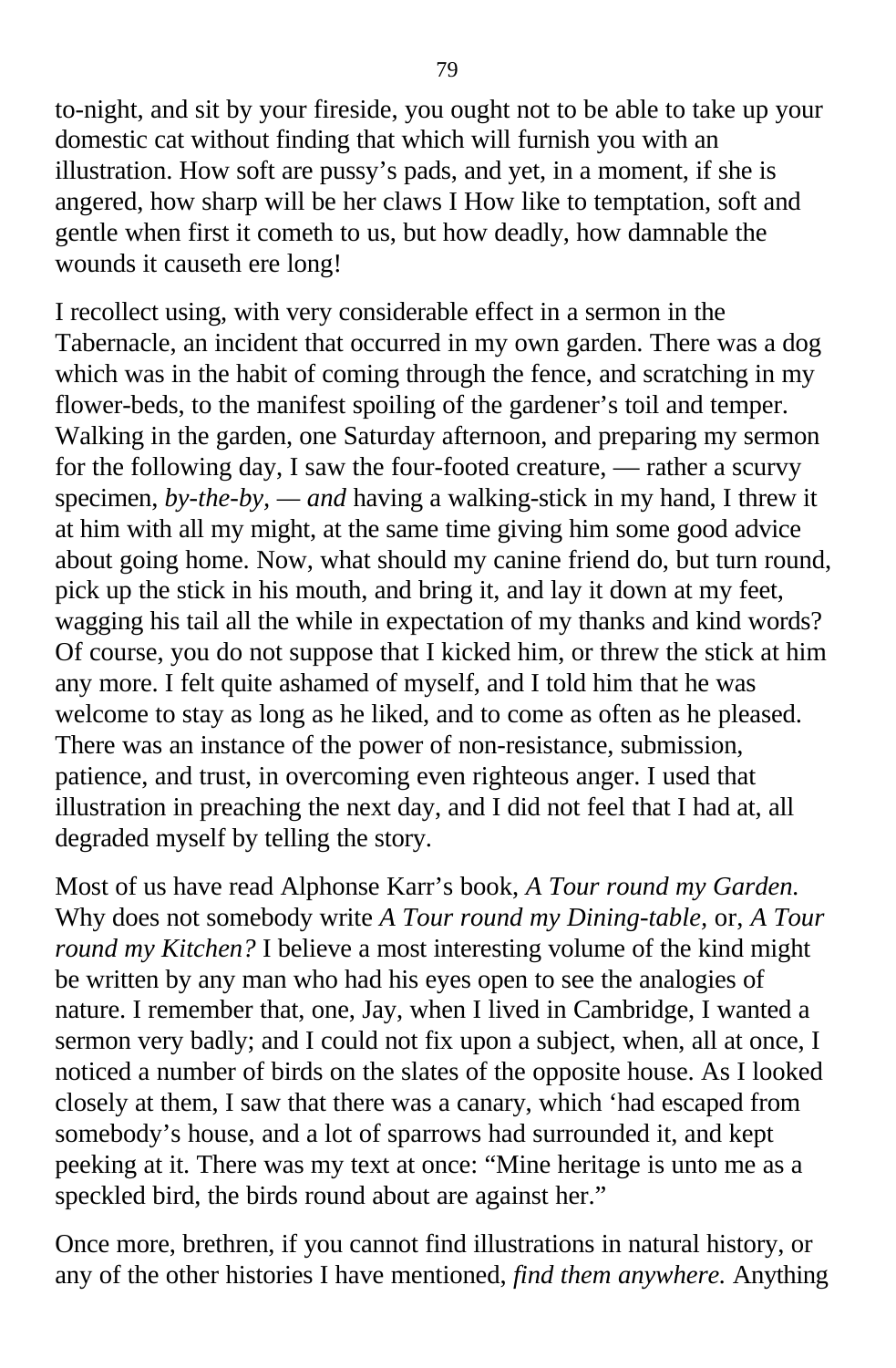that occurs around you, if you have but brains in your head, will be of service to you; but if you are really to interest and profit your congregations, you will need to keep your eyes open, and to use all the powers with which the Lord has endowed you. If you do so, you will find that, in simply walking through the streets, something or other will suggest a passage of Scripture, or will help you, when you have chosen your text, to open it up to the people so as really to arrest their attention, and convey the truth to their minds and hearts.

For instance, the snow to-day covered all the ground, and the black soil looked fair and white. It is thus with some men under transient reformations; they look as holy, and as heavenly, and as pure as though they were saints; but when the sun of trial arises, and a little heat of temptation cometh upon them, how soon do they reveal their true blackness, and all their surface godliness melteth away!

The whole world is hung round by God with pictures; and the preacher has only to take them down, one by one, and hold them up before his congregation, and he will be sure to enlist their interest in the subject he is seeking to illustrate. But he must have his own eyes open, or he will not see these pictures. Solomon said, "The wise man's eyes are in his head," and addressing such a man, he wrote, "Let thine eyes look right on, and let thine eyelids look straight before thee." Why does he speak of seeing with the eyelids? I think he means that the eyelids are to shut in what the eyes have perceived. You know that there is all the difference in the world between a man with eyes and one with no eyes. One sits down by a stream, and sees much to interest and instruct him; but another, at the same place, is like the gentleman of whom Wordsworth wrote, —

> *"A primrose by a river's brim A yellow primrose was to him, And it was nothing more."*

If you find any difficulty in illustrating your subject, I should strongly recommend you to try to teach children whenever you can get an opportunity of doing so. I do not know a better way of schooling your own mind to the use of illustrations than frequently to take a class in the Sunday-school, or to give addresses to the scholars as often as you can; because, if you do not illustrate there, you will have your lesson or your address illustrated for you very strikingly. You will find that the children will do it by their general worry and inattention, or by their talk and play. I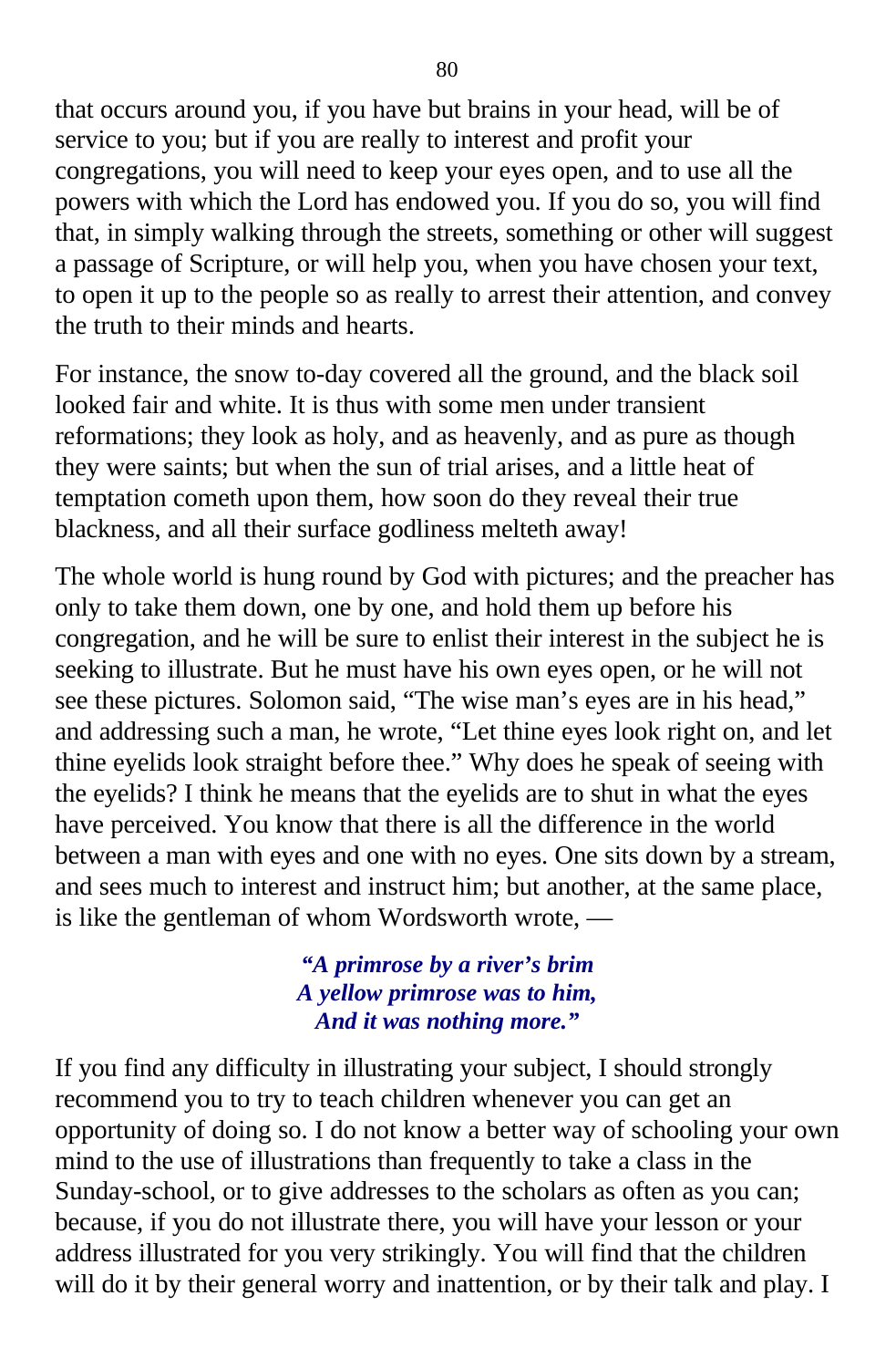used to have a class of boys when I was a Sunday-school teacher, and if I was ever a little dull, they began to make wheels of themselves, twisting round on the forms on which they sat. That was a very plain intimation to me that I must give them an illustration or an anecdote; and I learned to tell stories partly by being obliged to tell them. One boy, whom I had in the class, used to say to me, "This is very dull, teacher; can't you pitch us a yarn?" "Of course he was a naughty boy, and you may suppose that he went to the bad when he grew up, though I am not at all sure that he did; but I used to try and pitch him the yarn that he wanted in order to get his attention again. And I dare say that some of, our hearers, if they were allowed to speak out during the sermon, would ask us to pitch them a yarn, that is, to give them something to interest them. I believe that one of fife best things you can do to teach either the old or the young is to give them plenty of anecdotes and illustrations.

I think it would be very useful to some of you who are not yet adepts at the art of illustration if you were to *read books in which there is an abundance of metaphor, simile, and emblem.* I am not going fully into that subject on this occasion, because this lecture is only preliminary to the next two that I hope to deliver, in which I will try to give you a list of cyclopaedias of anecdotes and illustrations, and books of fables, emblems, and parables; but I advise you to study such works as Gurnall's *Christian in Complete Armor,* or Matthew Henry's *Commentary,* with the distinct view of noticing all the illustrations, emblems, metaphors, and similes that you can find. I should even select *non-comparisons;* I like Keach's *Metaphors* where he points out the disparity between the type and the Anti-type. Sometimes, the contrasts between different persons or objects will be as instructive as their resemblances.

When you have read the book once, and tried to mark all the figures, go through it again, and note all the illustrations you missed in your first reading. You will probably have missed many; and you will be surprised to find that there are *illustrations even in the words themselves.* How frequently a word is itself a picture I Some of the most expressive words that are found in human language are like rich gems, which have passed before your eye very often, but you have not had time to handle or to value them. In your second examination of the book, you will notice, perhaps, what eluded you the first time, and you will find many illustrations which are merely hinted at, instead of being given at length. Do as I have recommended with a great many books. Get copies that you can afford to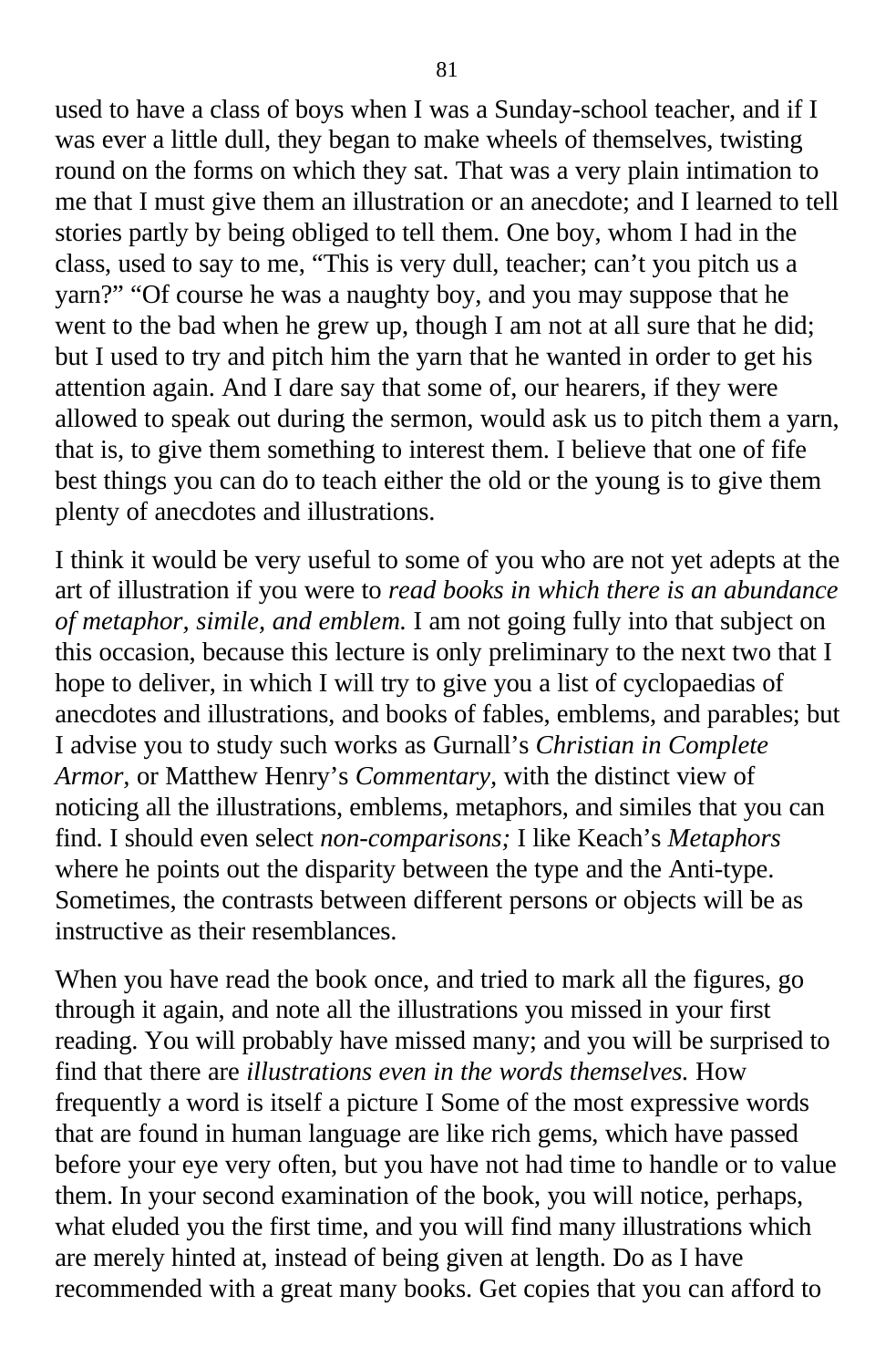mark with a colored pencil, so that you will be sure to see the illustrations readily; or put them down in one of your note-books.

I am sure that those brethren who begin early to keep a record of such things act wisely. The commonplace books of the old Puritans were invaluable to them. They would never have been able to have compiled such marvelous works as they did if they had not been careful in collecting and arranging their matter under different heads; and thus, all that they had ever read upon any subject was embalmed and preserved, and they could readily refer to any point that they might require, and refresh their memories, and verify their quotations. Some of us, who are very busy, may be excused from that task; we must do the best we can, but some of you, who go to smaller charges, in the country especially, ought to keep a commonplace-book, or else I am afraid you will get to be very commonplace yourselves.

Your selection of similes, metaphors, parables, and emblems will not be complete unless you also *search the Scriptures to find the illustrations that are recorded there.* Biblical allusions are the most effective methods of illustrating and enforcing the truths of the gospel; and the preacher who is familiar with his Bible will never be at a loss for an instance of that which "is profitable for doctrine, for reproof, for correction, for instruction in righteousness." The Lord must have meant us thus to use his Word, otherwise he would not have given us, in the Old Testament, such a number of types and symbols of truths to be afterwards more fully revealed under the gospel dispensation.

Such a collection of illustrations as I have suggested will come very handy to you in future days, and you will be reminded, by the comparisons and figures used by others, to make comparisons and figures for yourself, familiarity with anything makes us *au fait* at it; we can learn to do almost anything by practice. I suppose that I could, by degrees, learn to make a tub if I spent my time with a man engaged in that business. I should know how to put the staves and the hoops if I stayed long enough in the cooper's yard; and have no doubt that any of you could learn anything you desired provided you had sufficient time and opportunity. So, if you search for illustrations, you will learn to make them for yourselves.

That brings me to my last point. I began this lecture by warning you against the practice of making anecdotes; I close it by advising you often to *set yourself the task of making illustrations.* Try to make comparisons from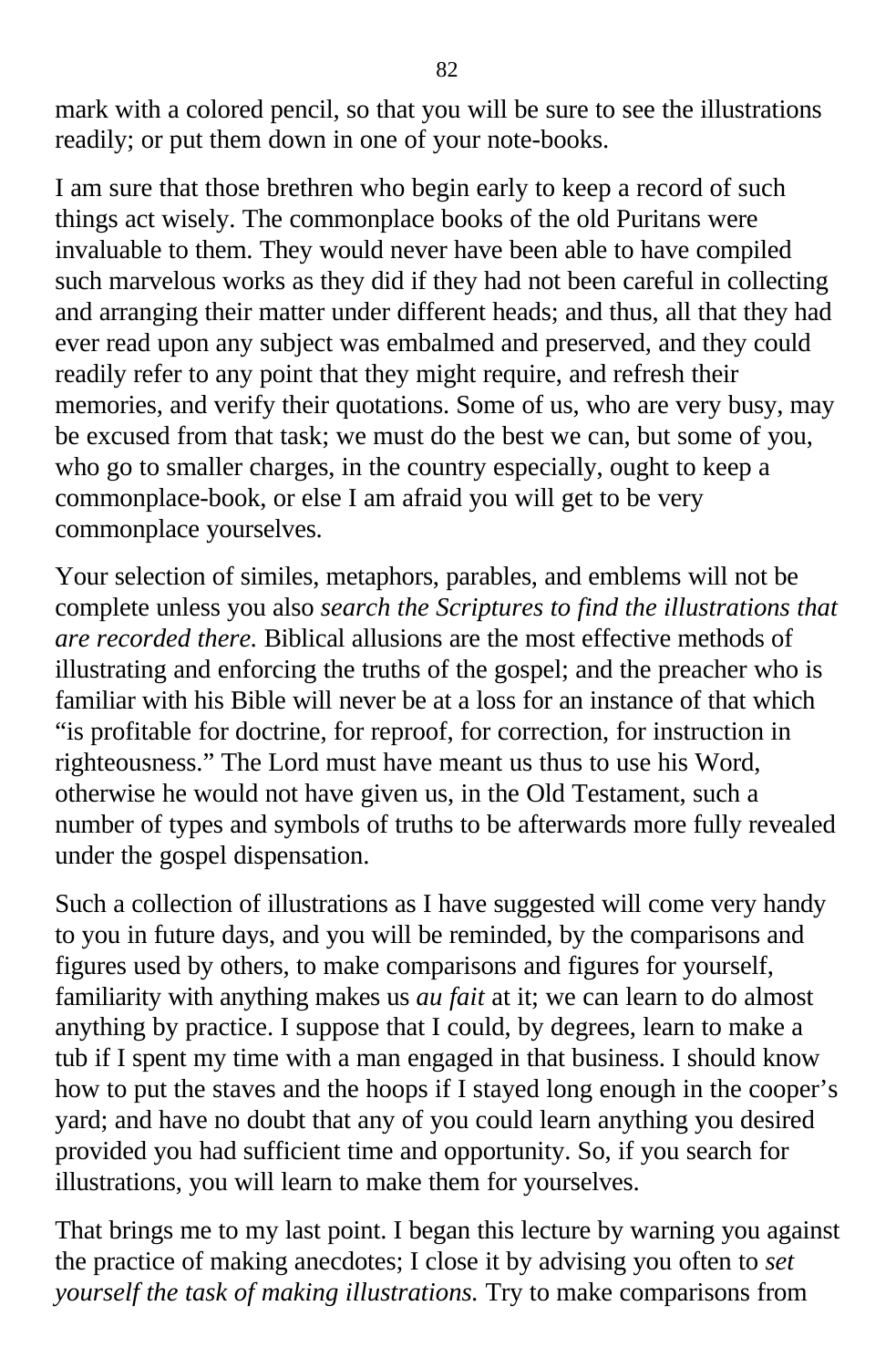the things round about you. I think it would be well, sometimes, to shut the door of your study, and say to yourself, "I will not go out of this room until I have made at least half-a-dozen good illustrations." The Chinese say that the intellect lies in the stomach, and that the affections are there, too. I think they are right on the latter point, because, you know, if you are ever very fond of anybody, — your wife, for instance, — you say that you could eat her; and you also say that such and such a person is very sweet. So, too, the intellect may lie in the stomach; and consequently, when you have been shut in for two or three hours, and begin to want your dinner or tea, you may be quickened into the making of the six illustrations! have mentioned as a minimum. Your study would be a veritable prison if you could not make as many useful comparisons as that from the different objects in the room. I should say that a prison itself would furnish suggestions for making many metaphors. I do not wish you to go to prison for that purpose; but if you ever do get there, you ought to be able to learn how to preach in an interesting manner upon such a passage as this, — "Bring my soul out of prison;" or this, "He was there in the prison. But the Lord was with Joseph."

If you cannot get your brains to work in the house, you might take a walk, and say to yourself, "I will wander over the fields, or I will get into the garden, or I will stroll in the wood, and see if I cannot find some illustration or other. You might even go and look in at a shop-window, and see if there are not some illustrations to be discovered there. Or you might stand still a little while, and hear what people say as they go by; or stop where There is a little knot of idlers, and try to hear what they are talking about, and see what symbol you can make out of it. You should also spend as much time as you can visiting the sick; that will be a most profitable thing to do, for in that sacred service you will have many opportunities of getting illustrations from the tried children of God as you hear their varied experiences. It is wonderful what pages of a new cyclopaedia of illustrative teaching you might find written out with indelible ink if you went visiting the sick, or even in talking with children. Many of them will say things that you will be able to quote with good effect in your sermons. At any rate, do make up your mind that you will attract and interest the people by the way in which you set the gospel before them. Half the battle lies in making the attempt, in coming to this determined resolution, "God helping me, I will teach the people by parables, by similes, by illustrations, by anything that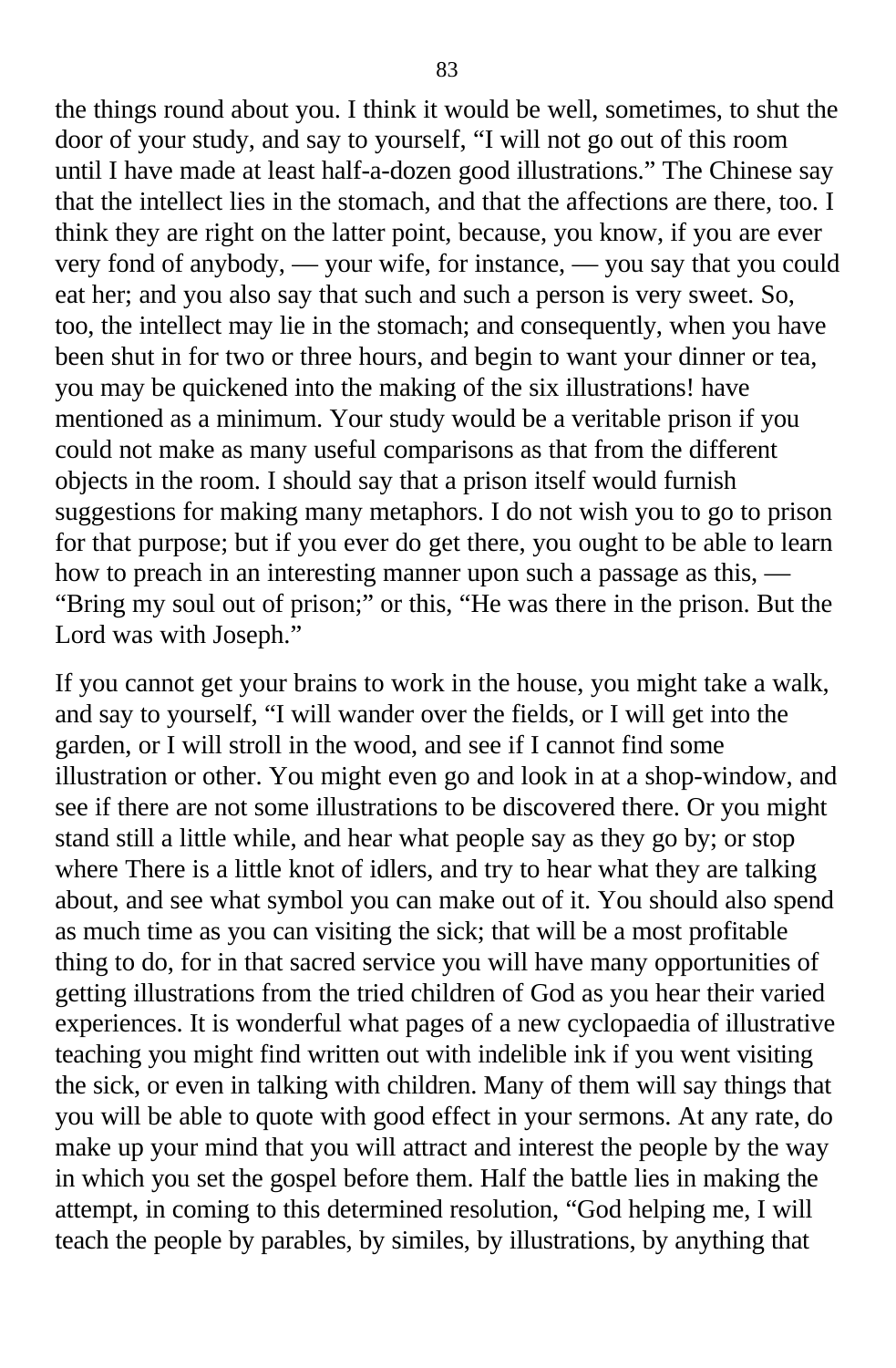will be helpful to them; and I will seek to be are thoroughly interesting preacher of the Word."

I earnestly hope you will practice the art of making illustrations. I will try to prepare a little set of exercises for you to do week by week. I shall give you some subject, and some object, between which there is a likeness; and I shall get you to try to see the resemblance, and to find out what comparisons can be instituted between them. I shall also, if I can, give you some subject without an object, and then say to you, "Illustrate that; tell us, for instance, what virtue is like." Or, sometimes, I may give you the object without the subject, thus, — "A diamond; how will you use that as an illustration?" Then, sometimes, I may give you neither the subject nor the object, but just say, "Bring me an illustration." I think we might, in this way, make a set of exercises which would be very useful to you all.

The way to get a mind worth having is to get one well stored with things worth keeping. Of course, the man who has the most illustrations in his head, will be the one who will use the most illustrations in his discourses. There are some preachers who have the bump of illustration fully developed; they are sure to illustrate their subject, they cannot help it. There are some men who always see "likes"; they catch a comparison long before others see it. If any of you say that you are not good at illustrating, I reply, "My brother, you must try to grow horns if you have not any on your head." You may never be able to develop any vast amount of imagination or fancy if you do not possess it at the first, just as it is hard to make a cheese out of a millstone, — but by diligent attention to this matter, you may improve upon what you now are. I do believe that some fellows have a depression in their craniums where there ought to be a bump. I knew a young man, who tried hard to get into this College; but he never saw how to join things together unless he tied them by their tails. He brought out a book; and when I read it, I found at once that it was full of ray stories and illustrations; that is to say, every illustration or story in the book was one that had used, but there was not one of them that was related as it ought to have been. This man had so told the story that it was not there at all; the very point which I had brought out he had carefully omitted, and every bit of it was told correctly except the one thing that was the essence of the whole. Of course, I was glad that I did not have that brother in the College; he might, have been an ornament to us by his deficiencies, but we can do without such ornaments, indeed, we have had enough of them already.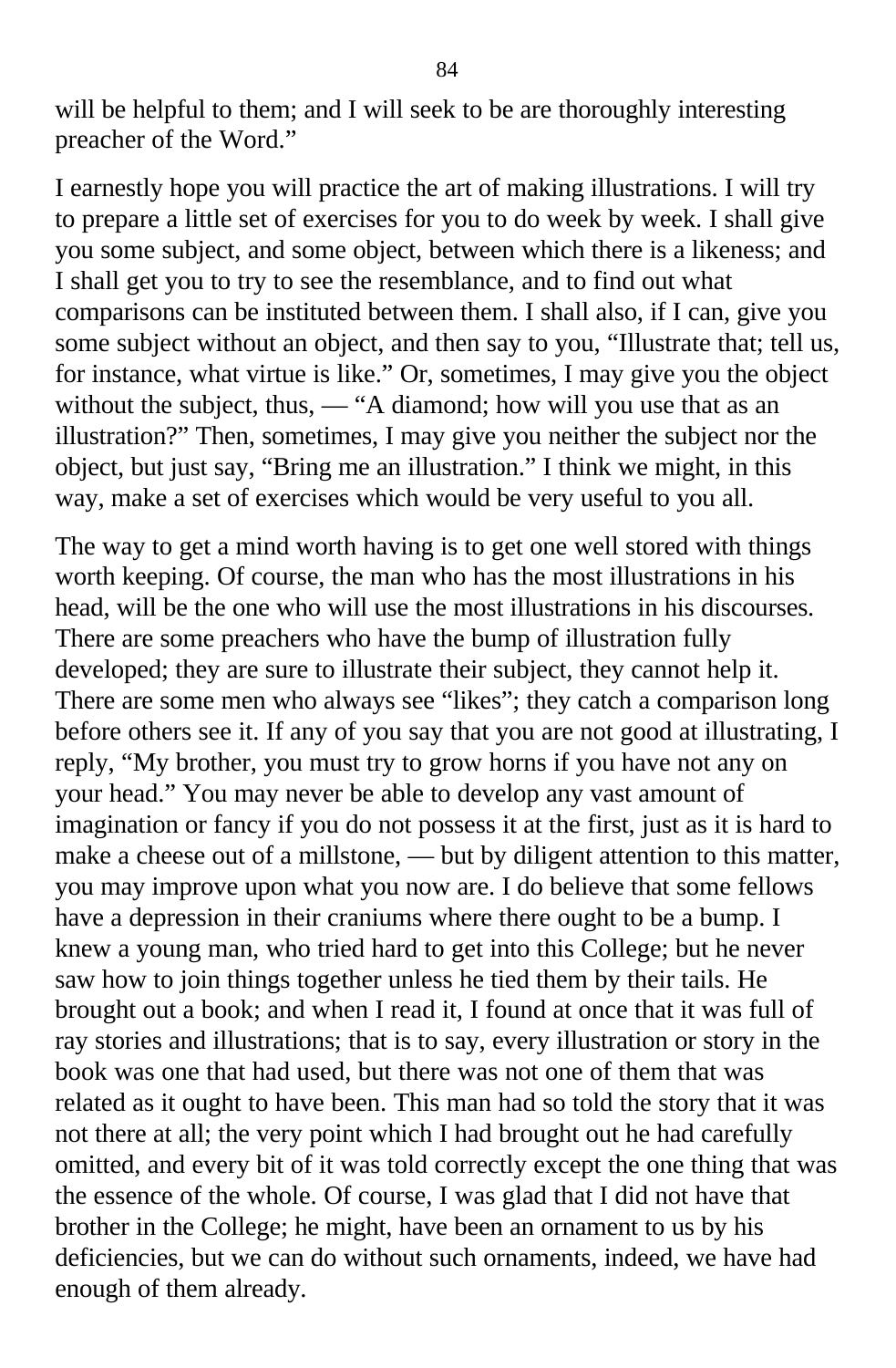Finally, dear brethren, do try with all your might to get the power to see a parable, a simile, an illustration, wherever it is to be seen; for to a great extent this is one of the most important qualifications of the man who is to be a public speaker, and especially of the man who is to be an efficient preacher of the gospel of Christ. If the Lord Jesus made such frequent use of parables, it must be right for us to do the same.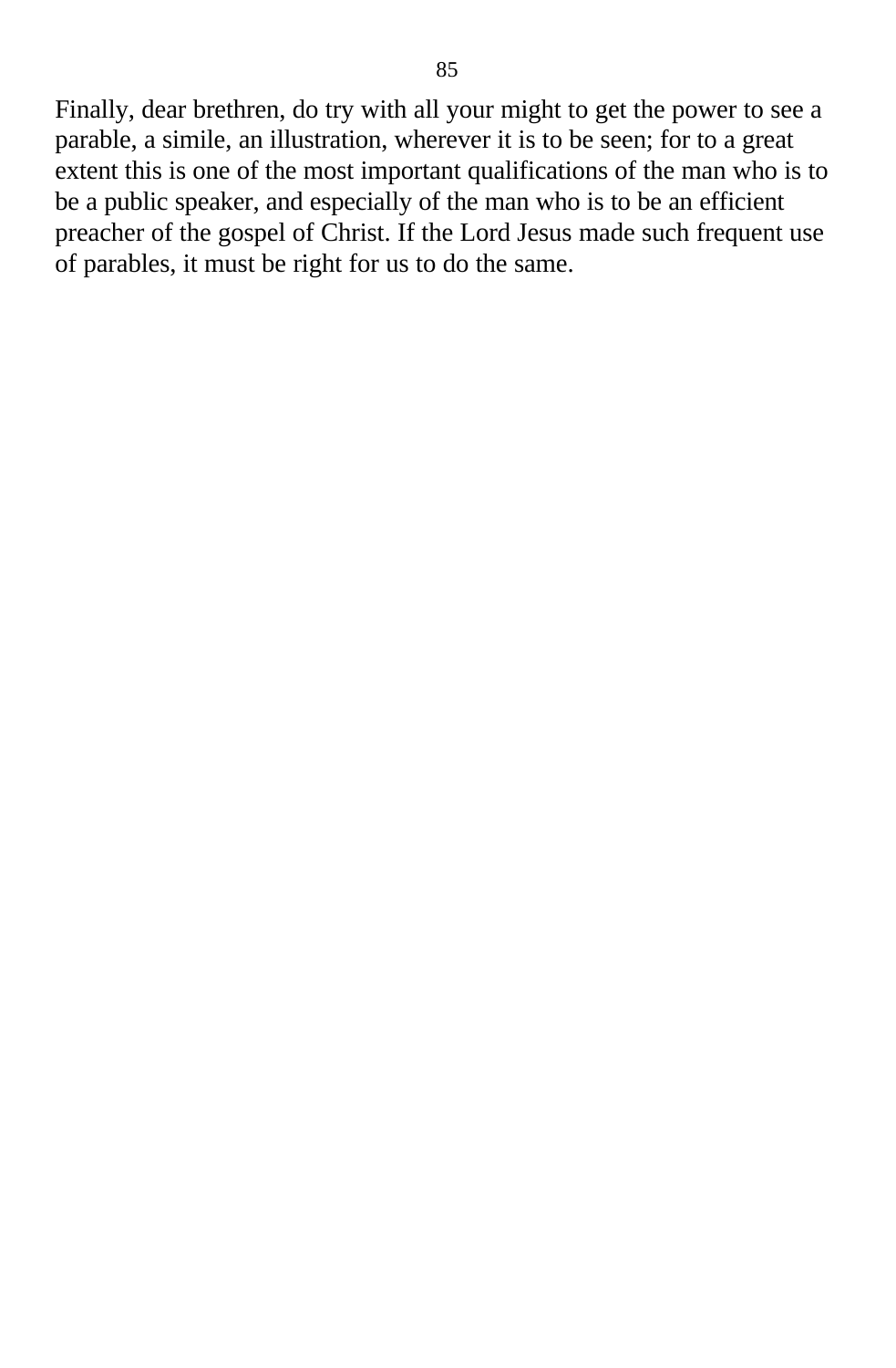# LECTURE 5.

# CYCLOPAEDIAS OF ANECDOTES AND ILLUSTRATIONS.

IN my last lecture, I promised to give you a list of cyclopaedias of anecdotes and illustrations, so far as they are at present known to me; and I hope, on another occasion, to tell you about books that contain fables, emblems, and parables. For this afternoon, we must confine our attention to collections of anecdotes and illustrations which have been compiled specially for the use of ministers and Christian workers in general.

I do not know what book of illustrations the apostle Paul used. He had some books, for he wrote to Timothy, "The cloke that I left at Troas with Carpus, when thou comest, bring with thee, and the books, but especially the parchments." The books may have been various Latin and Greek works that Paul needed for reference, and the parchments were, possibly, the original manuscripts of his epistles; but, whatever they were, he did not like to lose them, so he asked his son Timothy to bring them to him. The parchments may have been his notes of illustrations that he had jotted down in his journeyings, or his commonplace-book, such as I have advised you all to make. At all events, whatever the earliest preachers had, we know that books of illustrations, metaphors, and similes, have been issued for centuries. Those of you who can read Latin easily, may find a great store of such works. While I was arranging the material for this lecture, I received a catalogue of nearly three hundred books of emblems, and similar publications, printed in Latin, French, Italian, Dutch, Spanish, and German; but any man who wished to make a collection of such works would need more money than usually falls to the lot of Baptist pastors.

For us poor English people, the first cyclopaedia that I should recommend is SPENCER'S *Things New and Old.* This is a book, you know, which was scarcely purchasable till Mr. Dickinson reprinted it (after revision by Revelation J. O. Pilkington, M.A.), bound up with CAWDRAY'S *Similes,* in a very bulky volume of 1,112 pages. The original title-page explains the character of the work, so I will read the description in full, though it is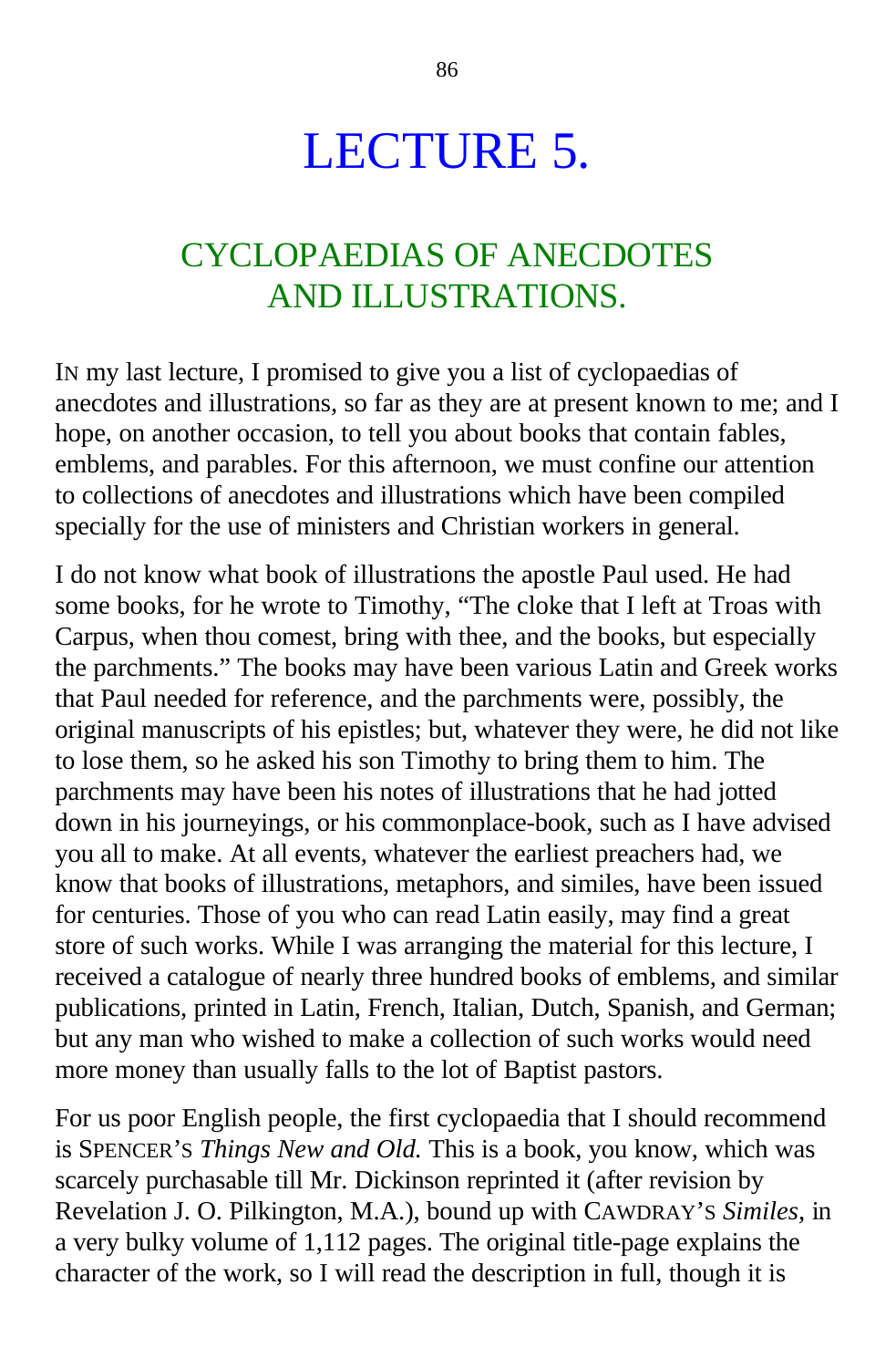rather long: *— Things New and Old; or, a Storehouse of Similes, Sentences, Allegories, Apophthegms, Apologues, Adages, Divine, Moral, Political, etc., — with their several applications. Collected and Observed from the writings and Sayings of the Learned in All Ages to the Present. By John Spencer, a Lover of Learning and Learned Men. With Preface by Thomas Fuller.* This book, published in 1658, was compiled by a man who was librarian at Sion College more than two centuries ago. I find that Spencer was elected librarian, September 2, 1634, and with certain interruptions, during which he was suspended or discharged, and then reappointed, he occupied the post till his death in 1680. Being for such a long period in charge of that very remarkable collection of valuable books, he made extracts from them, and thus prepared this volume. It was a very happy circumstance for me that John Spencer should have happened to be the librarian of that institution, and that he should have compiled so good a book; for I have always been able to make good use of it.

Years ago, I recommended this volume to the students, and several of them have since told me that they thought I made a mistake in doing so. They bought the book on my recommendation, but they did not care for it, and they have sold it. I ought to be impressed by their very valuable opinions; but I am not, for I like Spencer still. Some of his illustrations are very queer, cramped, and antique; and if a man does not take the trouble to trim and shape them into more modern form, he cannot use them. They require labor to make them of service; but, when I praised the book, I thought that, if a sensible man could get hold of even the tail of an illustration or anecdote, it would be enough for him to make something out of it for himself; and therefore I recommended Spencer. On looking over the volume again, I must admit that there are many things in it that are not now usable; but I am also quite certain that, to me, it has been a great thoughtbreeding book. It has often started me with an illustration that I should never else have thought of; therefore I have good reason to speak well of it. I opened my volume again this morning, just to see whether I was mistaken or not, because I have great faith in the judgment of all the students who go out of this College; and, on further examination and consideration, I have come to the conclusion that I was fight in my first estimate of the work.

Let me read to you No. 11., on page  $4:$  —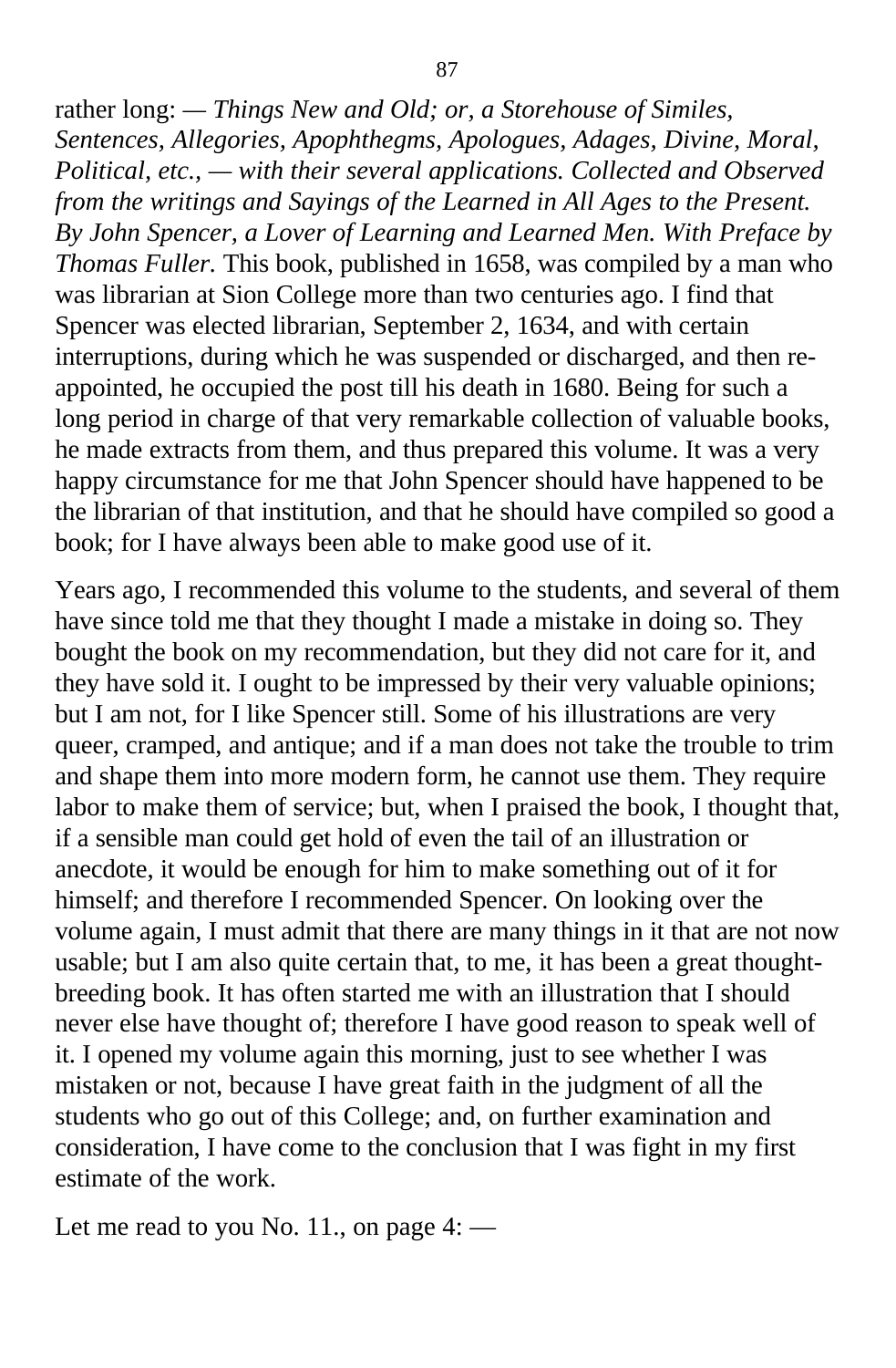"A tender-hearted father, walking with his little son, I suppose in the City, when he perceives him gaze up and down, and wander from him, withdraws himself behind some pillar, or hides himself in some corner of the street, not that he means to lose him, but to make him cry and seek after him, and keep closer to him afterwards; so doth our heavenly Father with us. He correcteth every son whom he loveth; he hides himself, and, as it were, pulls in the beams of his gracious favor for a time, when we are rambling about in our thoughts, and roving in our imaginations; but it is to make us cry after him the louder, and keep closer to him for the time to come, and walk more circumspectly than ever we did before."

I think that is a very pretty illustration. You have often seen a parent or a nurse thus act with the children. In like manner, God sometimes hides himself from us for a while that we may be made to cling the more closely to him afterwards.

Here is another of Spencer's illustrations, No. XVII., on the next page to the one I just gave you: —

# **THE DIFFERENCE BETWIXT SPIRITUAL AND CARNAL PRAYERS, IN RESPECT OF ANSWER.**

"Children shoot arrows on purpose to lose them, and never so much as look where they light; but men, when they shoot, aim at the mark, and go after the arrow, to see how near it falls. So, wicked, carnal men, when they have *said,* not made, their prayers to Almighty God, it is but *opus operatum;* they have no more regard of them. But God's children, when they, upon the bended knees of their souls, dart out their prayers, when they pour out their requests unto him, they look after their prayers, eye them up into heaven, observe how God entertains them, and wait for a happy return at his good will and pleasure."

Therein you have a true idea of prayer, as the psalmist puts it in Psalm 5:3: "In the morning will I direct my prayer unto thee, and will look up." That would be a good text for you to preach from on Sunday. The idea is that the suppliant is like a man with a bow and arrow, taking aim, directing his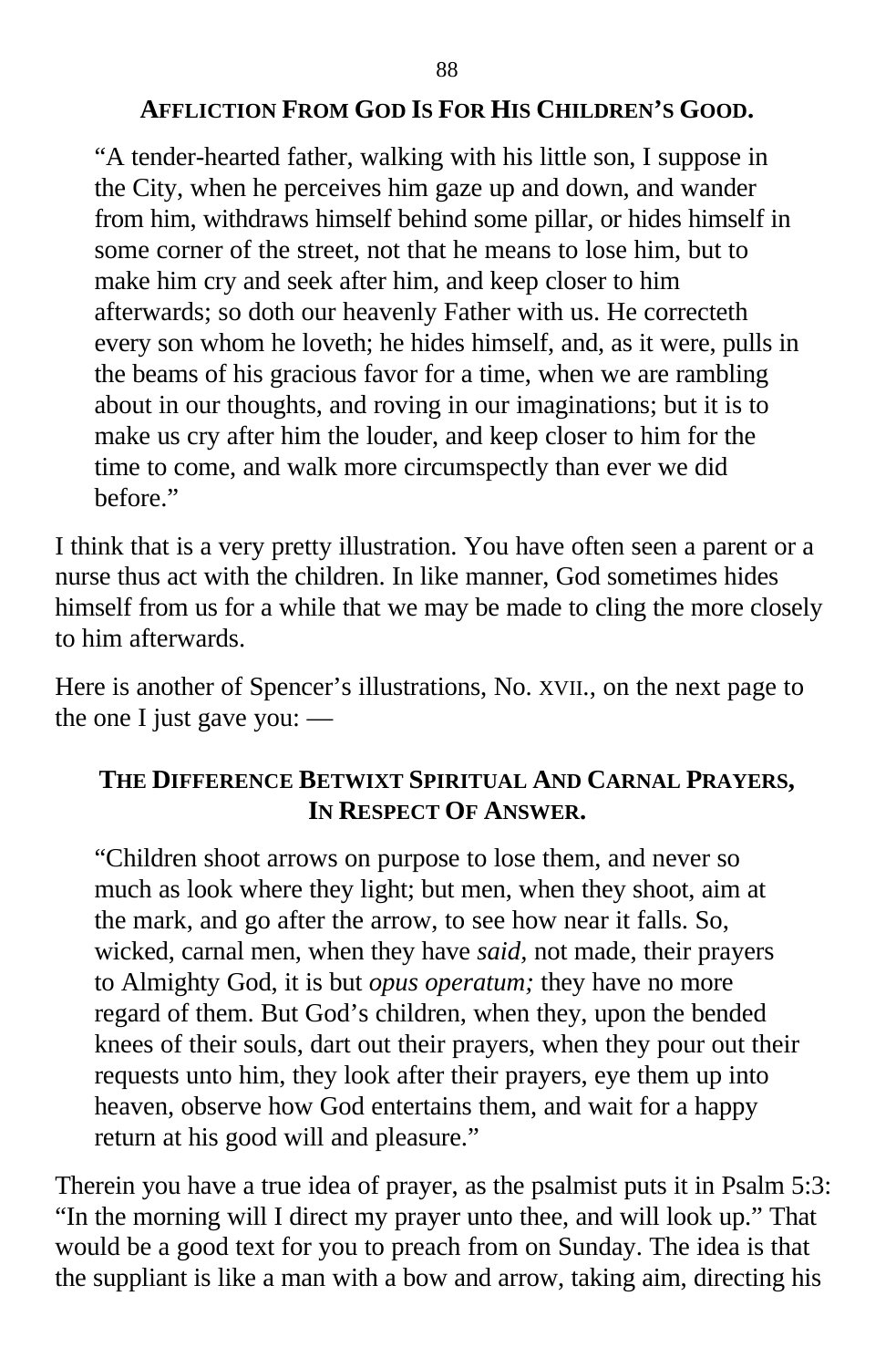prayer unto God, and then looking up to see where it goes, and watching also to see what answer is coming down in response to his supplication Take another illustration from the same page: —

# **GOD'S KNOWLEDGE AND MAN'S KNOWLEDGE, THE DIFFERENCE IN VIEWING THINGS.**

"In a sheet almanack, a man may, *uno intuitu* (at one view), see all the months in the year, both past and to come; but in a book almanack, as he turneth to one month so he turneth from another, and can but look only on the present. This is the true difference betwixt the knowledge of God and man. He looketh in one instant of time to things past, present, and future; but the knowledge of man reacheth only to a few things past and present, but knoweth nothing at all of things that are to come. That is God's prerogative so to do, and a piece of learning too high for any mortal man to attain unto."

That seems to me to be a beautiful picture, looking on the whole year at once as on a sheet almanack, instead of seeing only a page at a time as in a book almanack. Thus, to God's all-seeing eye, events, past, present, and to come, all stand out dearly revealed, while our restricted vision perceives but little of the past and present, and nothing of the future.

To No. 23., Spencer prefixes this title, "*The Danger of Trusting to Worldly Greatness in Time of Distress,"* and upon this subject he says: —

"As a traveler in a storm that, for shelter against the weather, steppeth out of the way, betaketh him to a fair spread oak, standeth under the boughs, with his back close to the body of it, and findeth good relief thereby for the space of some time, till at length cometh a sudden gust of wind, that teareth down a main arm of it, which, falling upon the poor traveler, either maimeth or mischieveth him that resorted to it for succor; thus falleth it out with not a few, meeting in the world with many troubles, and with manifold vexations, they step aside out of their own way, and too often out of God's, to get under the wing of some great one, and gain, it may be, some aid and shelter thereby for a season, but after a while that great one himself, coming down headlong, and falling from his former height of favor and honor, they are also called in question, and so fall together with him, that might other — wise have stood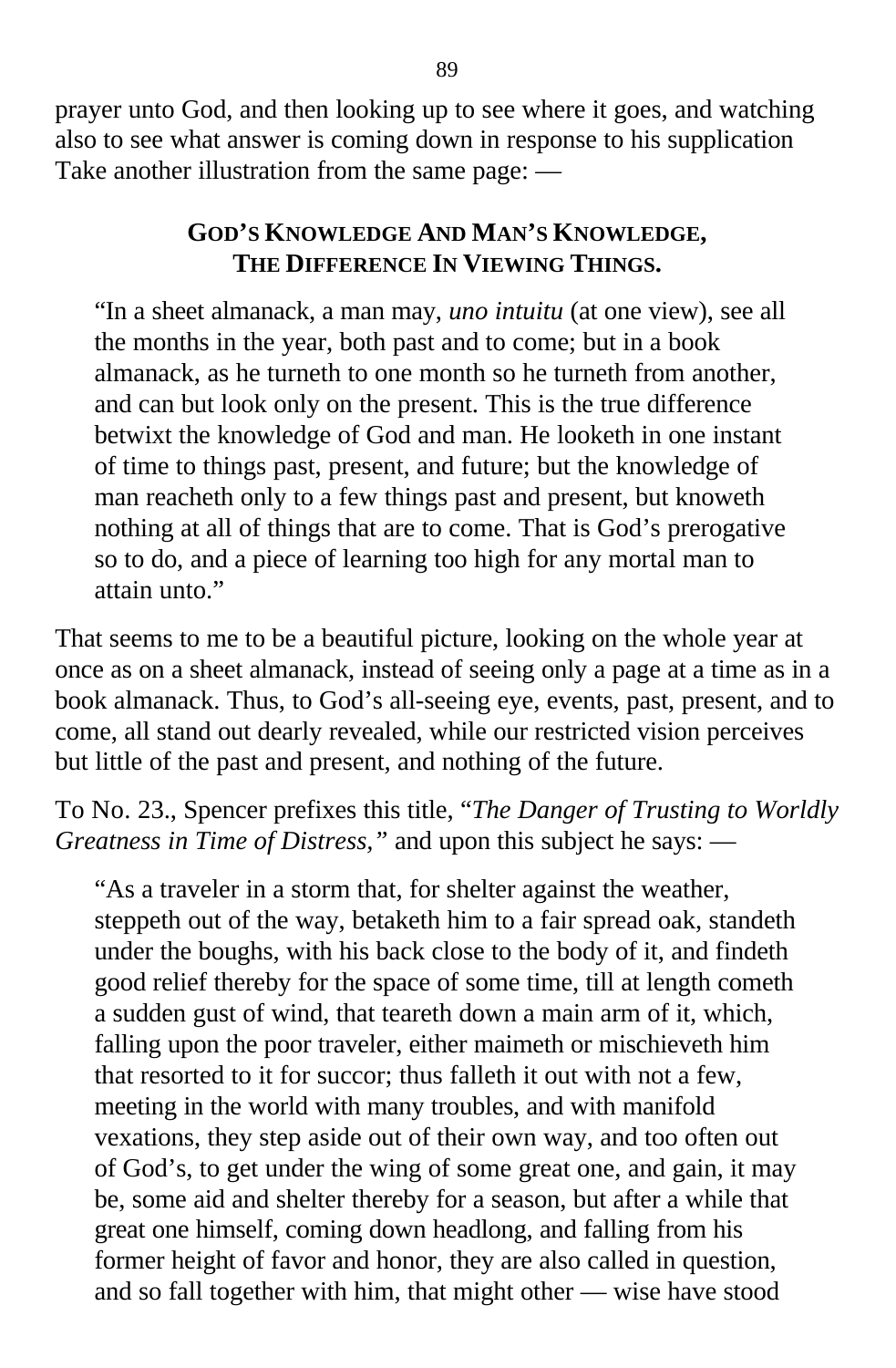long enough on their own legs, if they had not trusted to such an arm of flesh, such a broken staff that deceived them."

Well, brethren, you need not use that metaphor exactly as Spencer does; though I think he turns it to good account. Many a man does go under a tree for shelter from the storm, and then a bough of that tree falls on him to his injury. This would be a good illustration of Isaiah 30:1 - 3: "Woe to the rebellious children, saith the Lord, that take counsel, but not of me; and that cover with a covering, but not of my spirit, that they may add sin to sin: that walk to go down into Egypt, and have not asked at my mouth; to strengthen themselves in the strength of Pharaoh, and to trust in the shadow of Egypt! Therefore shall the strength of Pharaoh be your shame, and the trust in the shadow of Egypt your confusion."

This book, *Things New and Old,* is almost full of good things such as I have read to you. I have taken them just as my eye caught them; I have not attempted to make a selection from the 2,283 illustrations that are here given. Therefore, I still persist in recommending this work to you; and I hope it will prove as helpful to you as it has long been to me.

CAWDRAY is not so good as Spencer by a long way; his illustrative extracts are of a very different class. You cannot get Spencer without Cawdray, as the two are bound together; and, therefore, though he is not so useful as Spencer, you must take him as being given into the bargain. His book was printed in 1609; its full title is: A *Treasury; or, Storehouse of Similes both Pleasant, Delightful, and Profitable, for all Estates of Men in General. Newly-collected into Heads and Commonplaces. /By Robert Caw-dray.* Here is a sample of his selections: —

## **ADVERSITY BETTERETH THE GODLY, BUT MAKETH THE WICKED WORSE.**

"Even as full wheat in the ear falleth out with the least motion of the sheaf, but that which is somewhat shrunk more hardly leaveth the husk, while that which is altogether shrunk will rather go to the chaff than go out of the ear; so, a sincere-hearted Christian, with the least affliction, leaveth his sin, and flieth to God. The weaker Christian more hardly doth the same; but the apostate will rather burn with unquenchable fire than forsake his beloved sin, that so he may turn to God."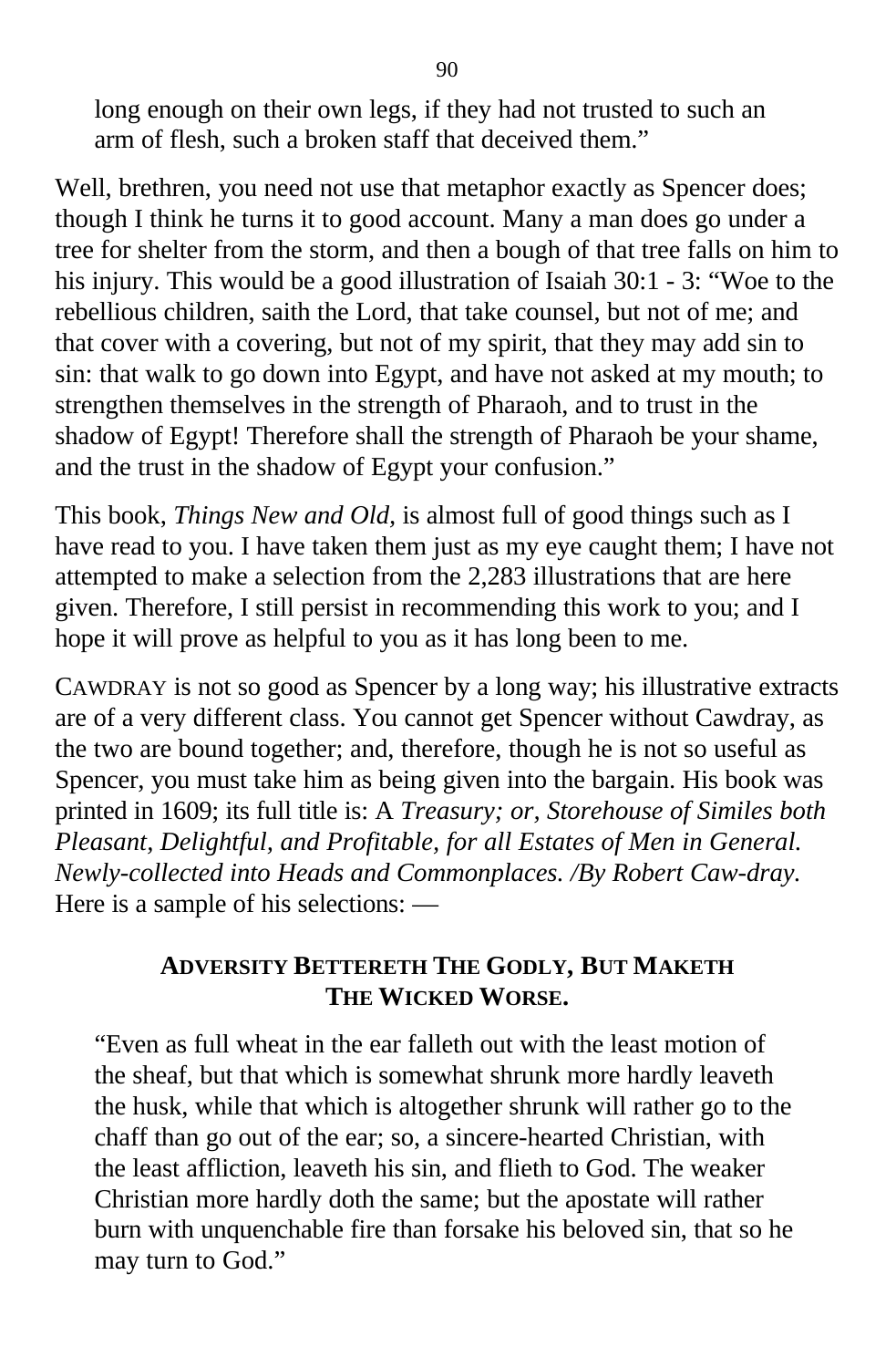I think that is a very good illustration, because every thresher must know that there is this difference between the grains of wheat, and there certainly is such a contrast as Cawdray points out between the effect of affliction upon believers and the ungodly.

Another pretty illustration is the one numbered 12.: —

## **AFFLICTION.**

"As a piece of brass, being stricken with a hammer upon the anvil or stithy, breaketh, and withal maketh a sharp and irksome noise; so, when a hypocrite cometh betwixt the anvil and the hammer of troubles and affliction, he breaketh with impatience, he murmureth, crieth out, and lamenteth in blasphemies against God."

No, if I am examining a book, I do not mind if I have to read twenty pages before I find one illustration that I can use; I feel rewarded when I meet with that one, and you must do the same, brethren. Books of illustration are very much like hymn-books, and books of tunes. There is not a hymnbook which you ever think of singing through from beginning to end. There is not a book of tunes extant of which anybody ever sings more than one in three; even in a collection like Mr. Sankey's, you would not want to sing all the pieces. Well, so is it with books of illustrations. Yet, though you do not sing all the hymns or tunes in any book, somebody else prefers those which you do not sing, and so the whole selection may be useful to someone or other. In like manner, you might say of any cyclopaedia of illustrations, "I could only use twenty of the metaphors here;" but somebody else, who was less wise than you, might be able to utilize forty; while another preacher, who had not half as many brains as you had, managed to secure fifty; and there might even be some brethren who could find a hundred illustrations where you very clever gentlemen only saw twenty. There is no harm in having a rather larger supply than you yourself need; for what you do not use another preacher may.

Here is another of Cawdray's similes: —

# **A REGENERATE MAN FALLETH NOT FINALLY'.**

"As with a man in travelling from Berwick to London, it may be that, now and then, he doth go amiss, and out of his way, but he speedily returns to the way again, and his course generally shall be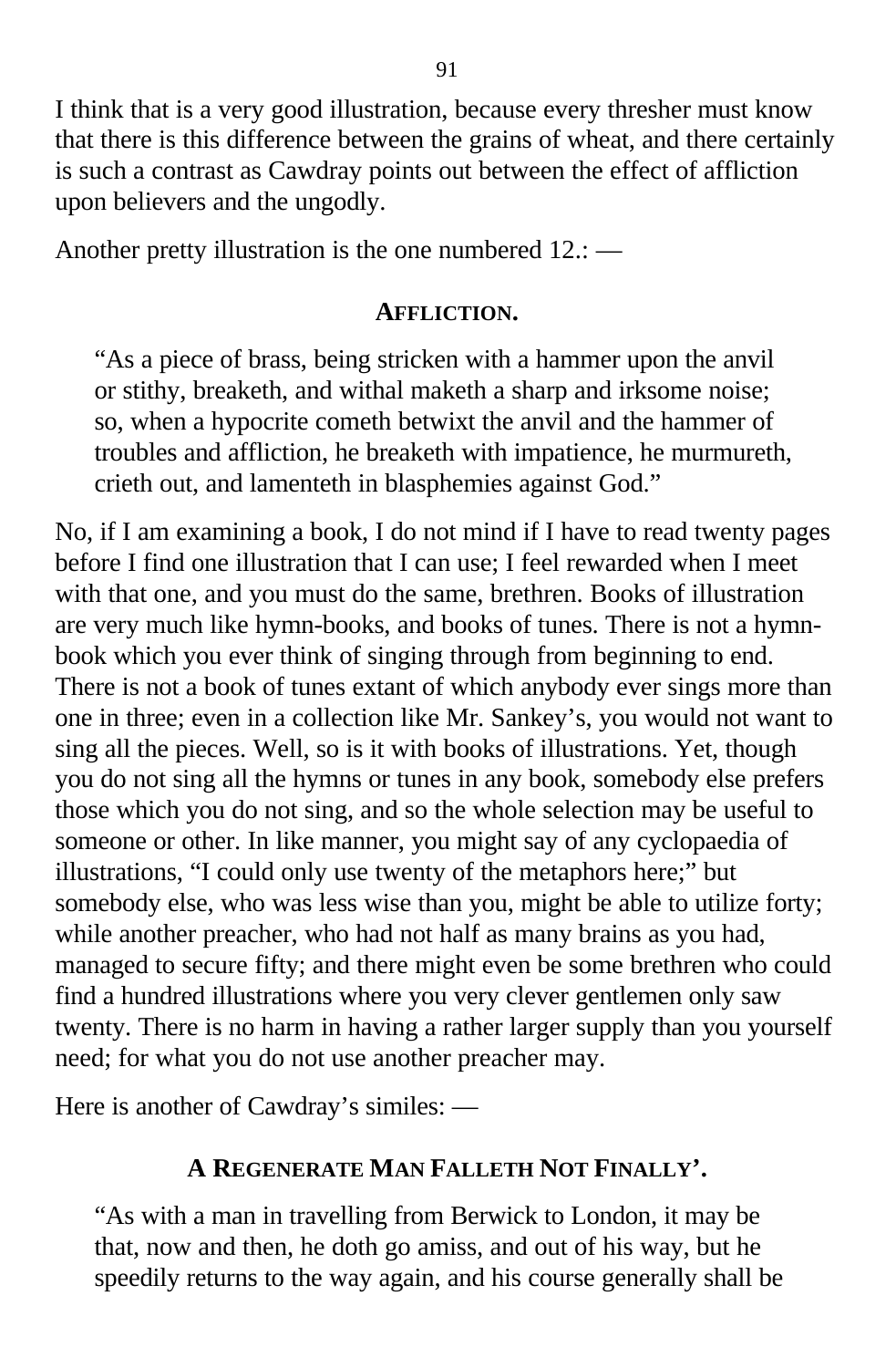right; even so, it is the property of the regenerate man to walk according to the Spirit, which does not mean now and then to make a step forward, but to keep his ordinary course in the way of godliness."

Well, brethren, we have probably found that to be true in our own case; if we have ever gone aside from the right path, I trust that we have speedily returned to the way of holiness.

I think this must suffice for Spencer's *Things New and Old,* and CAWDRAY'S *Similes,* published by Mr. Dickinson.

Before Mr. Dickinson reprinted this book, as Spencer's volume was extremely dear, and not obtainable by the general public, a Mr. SALTER brought out a sort of hash of Spencer, with some modern illustrations intermingled with the older extracts. The title that he gave to his work was, *The Book of Illustrations; or, Scripture Truths Exhibited by the Aid of Similes, Original and Selected. By the Revelation H. G. Salter, A.M., Curate and Lecturer of Glastonbury.* It was published by Messrs. Hatchard and Son. I see that, in 1858, I wrote in my copy, "A right good book, but not so good as precious old Spencer." This worthy clergyman, in making his book, imagined himself to be walking in an untrodden path, and in attempting the work of collecting metaphors, he thought he should get very little reward, lie considered that it required no small degree of moral courage to undertake such a task, because, as he said: — "It is safer to follow others. The fact that the public are not in possession of some work of this nature, would discourage most men; and the enquiry, *why it was* ,o, would present an obstacle at the beginning. But the request of some, eminent in judgment, to publish on the subject, which originated the idea, strengthened by the unanimous approval of those whom I consulted, overcame my hesitation. Indeed, the desire to possess a full collection of illustrations, I found, was very general with the clergy to whom it was mentioned.

"But another and a greater discouragement will be found in the subjectmatter. Its materials cannot be subjected to the just decisions of Reason, but the capricious judge to be appealed to is Taste. Whether any particular illustration should be admitted or rejected, can hardly be decided by Reason. There are no fixed principles to try it by; it will be liked or disliked often without any assignable grounds. As our tastes and fancies vary, so will be our approval or otherwise. So various is the character of men's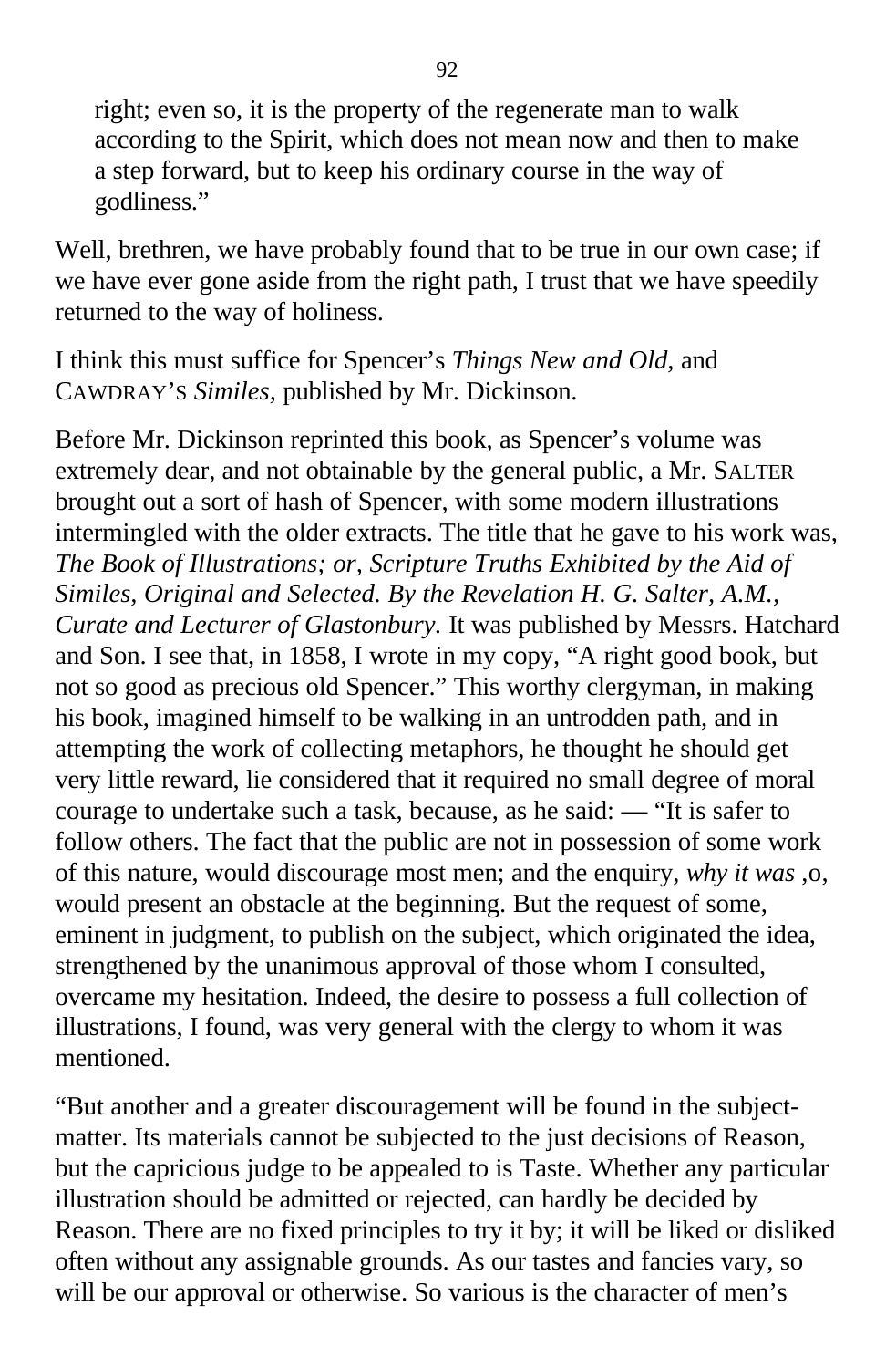minds, that it would be impossible to obtain a uniform judgment. Some illustrations, of singular point and beauty, might secure universal approval; but this excellence cannot be expected to belong to illustrations in general, any more than to other subjects. Here, then, we must surrender at discretion to the taste of our judge. In general, the standard of Taste has been tolerably adjusted. Here it. is otherwise."

Mr. Salter made a very good index to his book, and he used scarcely anything except Spencer; but what he did use that was not Spencer's was well chosen, and selected from writers of considerable repute. There are many good stories in [he volume. Here is one which I have no doubt you know, but which, possibly, you may never have seen used in this way: —

#### **SELF- RIGHTEOUSNESS.**

"Sir James Thornhill was the person who painted the inside of the cupola of St. Paul's, London. After having finished one of the compartments, he stepped back gradually, to see how it would look at a distance. He receded so far (still keeping his eye intently fixed on the painting), that he had gone almost to the very edge of the scaffolding without perceiving it; had he continued to retire, half a minute more would have completed his destruction, and he must have fallen to the pavement underneath. A person present, who saw the danger the great artist was in, had the happy presence of mind to suddenly snap up one of 'the brushes, and spoil his painting by rubbing it over. Sir James, transported with rage, sprang forward to save the remainder of the piece; but his anger was soon turned into thanks, when the person said to him, 'Sir, by spoiling the painting, I have saved the life of the painter. You had advanced to the extremity of the scaffold without knowing it. Had I called out to you to apprise you of your danger, you would naturally have turned to look behind you, and the surprise of finding yourself in such a dreadful situation would have made you fall indeed. I had, therefore, no other method of saving you but by acting as I did.'

"Similar, if I may so speak, is the method of God's dealing with his people. We are all naturally fond of our own legal performances. We admire them to our ruin; unless the Holy Spirit retrieve us from our folly. This he does by marring, as it were, our best works; by showing us their insufficiency to justify us before God. When we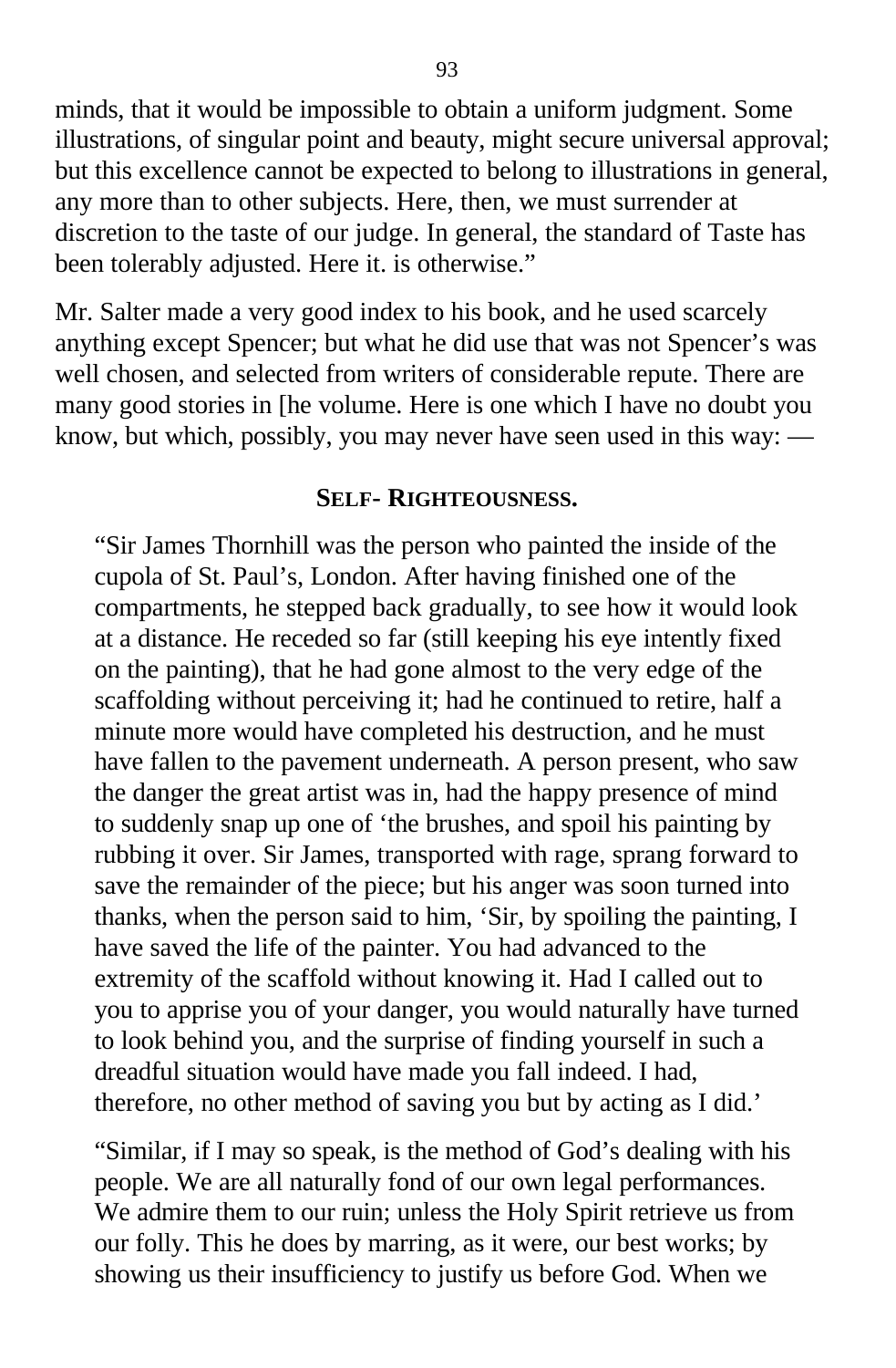are 'truly taught of God, we thank him for his grace instead of being angry at having our idols defaced. The only way by which we are saved from everlasting destruction, is by being made to see that 'by the deeds of the law there shall no flesh be justified in his sight."

I suppose that our ministerial fathers, two generations ago, used to be very well satisfied with Buck's *Anecdotes.* The full title of the book is, *Anecdotes, Religious, Moral, and Entertaining; Alphabetically Arranged, and Interspersed with a Variety of Useful Observations. Selected by the late Rev. Charles Buck.* It was published by Messrs. Longman, Brown, Green, and Longmans. The date of my copy is 1842, and the work had at that time reached the tenth edition; so I judge that it had. a good long run. I do not see very much in the anecdotes; and I expect the reason why they do not particularly impress me now is that I know, most of them by heart. If the stories were just a little older, they would be almost as useful as if they were new; but they have reached that period in which they are apt to be considered stale. Still, there are among them some anecdotes that have not been used more than once a week lately, and therefore can be brought out again. Here is an old story which, I suppose, you have often heard: —

#### **THE WORLD A SEA.**

"A friend of the famous Mr. J. Dod being raised from a mean estate to much worldly greatness, Mr. Dod sent him word that this was but like going out of a boat into a ship; and he should remember that, while he was in the world he was still on the sea. Let us, then, wisely prepare for difficulties, and learn to cast all our cares on him who holds the winds in his fists, who stills the waves of the sea, and who has promised to guide his people safe into the haven of rest."

Here is an anecdote, rather clumsily told, about —

#### **A PRECOCIOUS BOY.**

"A child, six years of age, being introduced into company for his extraordinary abilities, was asked, by a dignified clergyman, 'where God was?' with the proffer of an orange. 'Tell me,' replied the boy, 'where he is not, and I will give you two.'"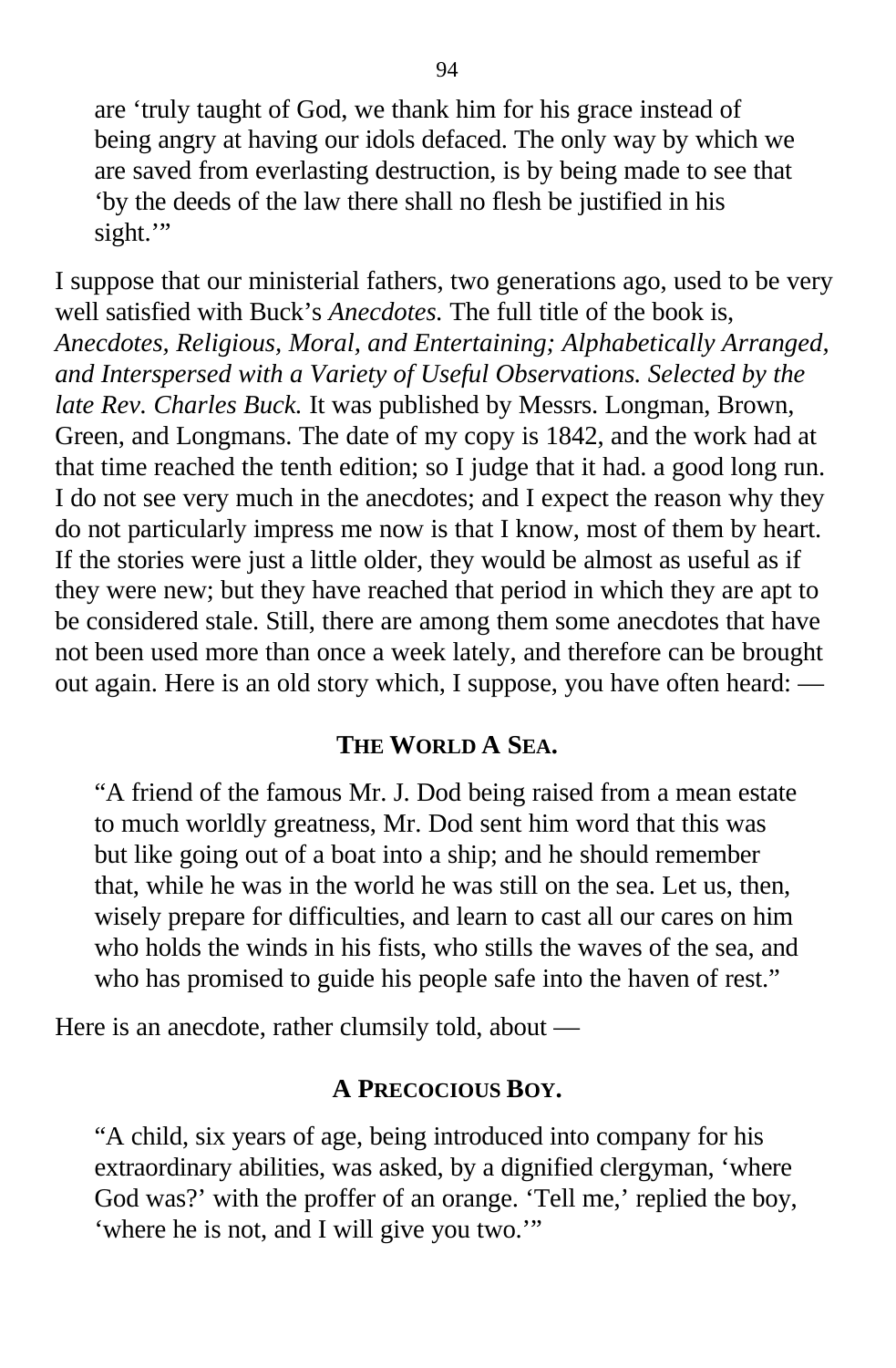'Well, there are many stories as good as these two; and possibly some of them may be quite new to your congregations. If you can obtain a copy of this book, it may be worth your while to secure it; indeed, you should make it a rule that, whenever you see books of anecdotes to be sold cheaply, you should add them to your library if you can spare the money, for they are among the things that are indispensable to yore

The next good man who did much to furnish ministers with illustrations was Mr. John Whitecross. Whitecross's *Anecdotes* are always to be had at a reasonable price. There are three volumes of them; their full titles are, *Anecdotes Illustrative of A Select Passage in Each Chapter of the Old Testament; Anecdotes Illustrative of Select Passages in each Chapter of the New Testament;* and *Anecdotes Illustrative of the Assembly's Shorter Catechism.* They were published in Edinburgh by Messrs. Oliphant and Co., and in London by Messrs. Hamilton, Adams, and Co.

The plan of arrangement in Whitecross's Anecdotes differs from the method adopted in the books I have previously mentioned, for the. stories are put under selected passages of Scripture instead of under subjects or topics. In the Old Testament, for instance, Mr. Whitecross begins with Genesis, and he gives one anecdote illustrating verse sixteen of the first chapter of that Book, another on verse three of the second chapter, another on verse fifteen of the third chapter, and so on; some of the anecdotes being appropriate to the text, and some of them not so suitable, Here is an anecdote that is given as an illustration of Genesis 8:22: —

"*While the earth remaineth, seedtime and harvest, and cold and heat, and summer and winter, and day and night shall not cease."*

"A minister, going to church one Lord's-day morning, when the weather was extremely cold and stormy, was overtaken by one of his neighbors, who, shivering, said to him, 'It's very cold, sir.' 'Oh!' replied the minister, 'God is as good as his word still.' The other started at his remark, not apprehending his drift, or what he referred to; and[asked him what he meant. 'Mean?' replied he, 'why, he promised, above three thousand years ago, and still he makes his word good, that while the earth remaineth, seedtime and harvest, and cold and heat, shall not cease."

Well, that is an interesting anecdote to tell on a wintry Sabbath morning; but there is not much in it. Neither are most of the anecdotes given in these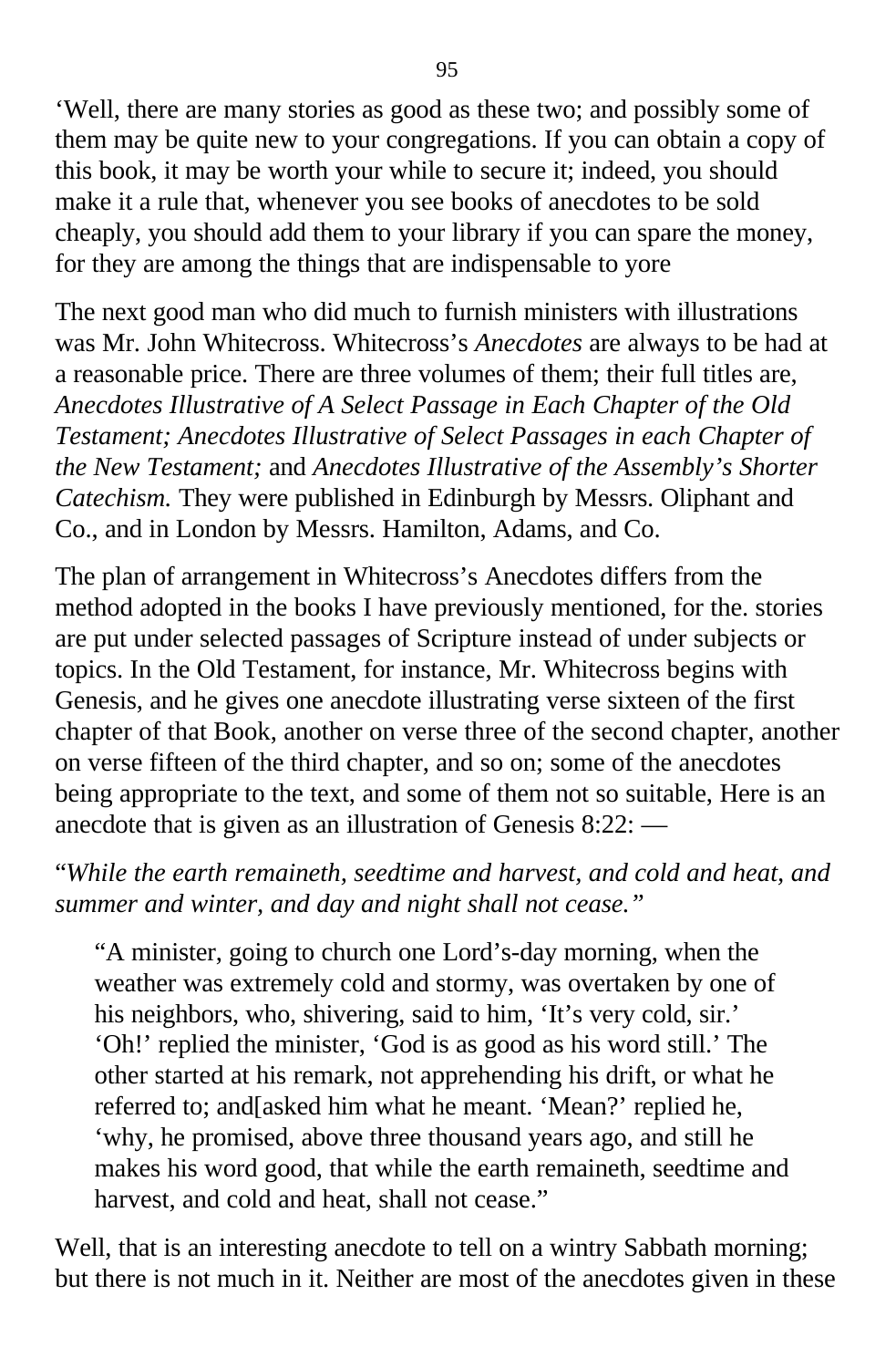books very remarkable; but many of them may be useful. Do not, however, say that the incidents happened to you, as I have known some preachers do. Why, I actually heard, not long ago, of a minister, who said that a certain thing occurred to him the other day, and yet I told the original story twenty years ago I 'When I related it, I said that it had been my experience the other day, and I believed it was so; but after hearing that this man says it happened to him, it makes me question whether it really did occur to me at all. I think it is a great pity for a preacher, or any speaker, to try to make a story appear interesting by saying that the incident related happened to him, when it really did not. Scrupulous truthfulness should always characterize every one who stands up to proclaim the truth of God.

Here is a good story, and there are others of a similar character, which are both valuable and usable. This is intended to illustrate the fourth verse of the one hundred and thirtieth Psalm: —

*"There is forgiveness with thee, that thou mayest be feared."*

"One Mr. Davies, a young man, being under religious impressions, opened his mind to Dr. Owen. In the course of conversation, Dr. Owen said, 'Young man, pray, in what manner do you think to go to God?' Mr. Davies replied, 'Through the Mediator, sir.' 'That is easily said,' observed Dr. Owen; 'but I assure you, it is another thing to go to God through the Mediator, than many who make use of the expression are aware of. I myself preached some years, while I had but very little, if any, acquaintance with access to God through Christ, until the Lord was pleased to visit me with a sore affliction, by which I was brought to the brink of the grave, and under which my mind was filled with horror; but God was graciously pleased to relieve my soul by a powerful application of Psalm 130:4. "But there is forgiveness with thee, that thou mayest be feared." From this text I received special light, peace, and comfort, in drawing near to God through the Mediator; and on this text I preached immediately after my recovery.' Perhaps to this exercise of mind we owe his excellent exposition of this Psalm."

There are also, in Whitecross's Anecdotes, some very beautiful experimental pieces from the great divines; and therefore I recommend you to purchase them if you can.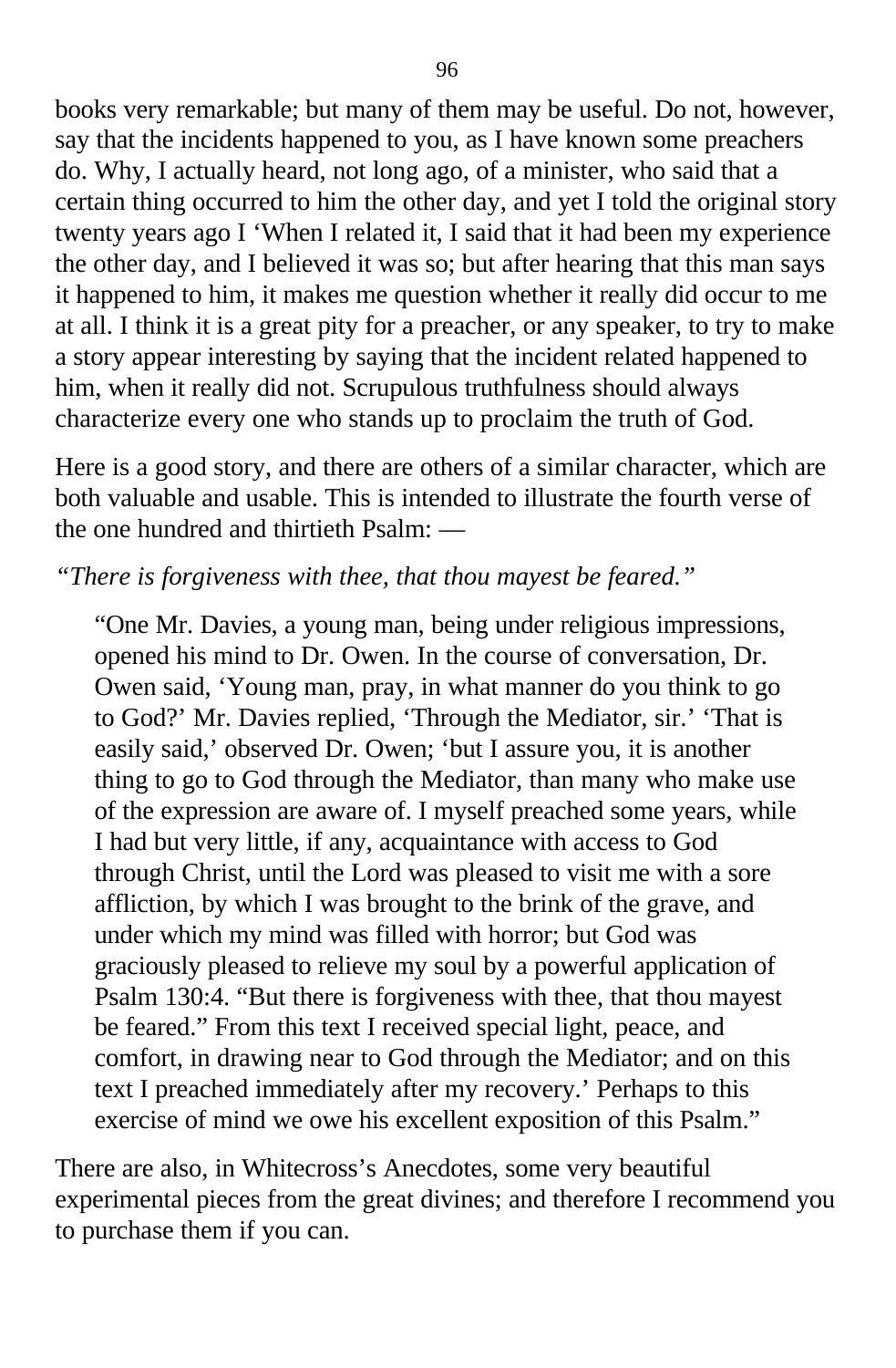THE RELIGIOUS TRACT SOCIETY published *twelve small volumes of anecdotes,* at one and fourpence each. I suppose, therefore, you can buy them for one shilling each. They should not be reckoned dear at that price, and each volume ought to supply you 'with many anecdotes. If you only pick one or two pearls out of each of these oyster-shells, it will be worth all you pay for it. The anecdotes in these books are arranged according to topics, each volume being devoted to one subject: — Admonitions, Christian Conduct, Christian Graces, Christian Ministers, Christian Missions, Holy Scriptures, Miscellaneous, Providence, Religious Tracts, Social Life Sunday Schools, and The Young. The copy which I have in my hand is on the Holy Scriptures. I will only detain you with one extract; but I know that there is quite a good selection of anecdotes here, so that, if you had to speak at a Bible Society meeting in the country, this book would be sure to furnish you with most of the materials for a speech. This is the story that I had noted to read to you from this volume: —

#### **FATHER FULGENTIO.**

"Father Fulgentio, the friend and biographer of the celebrated Paul Sarpi, both of them secret friends of religious reformation, was once preaching upon Pilate's question, What is truth? 'when he told the audience that he had, at last, after many searches, found it out; and, holding forth a New Testament, said, 'Here it is, my friends;' but added sorrowfully, as he returned it to his pocket, 'It is a sealed book! 'It has since been the glory of the Reformation to break the seal which priestcraft had imposed upon it, and to lay its blessed treasures open to mankind."

'There are some anecdotes in the other volumes which are well worth telling; here is one from the collection entitled Social Life: —

#### **MARSHAL DE BASSOMPTRE,**

"The Marshal de Bassomptre said to one of his officers, ~ How old are you? '' I cannot tell exactly,' said the captain; 'but I am either thirty-eight or forty-eight.' 'How is it,' asked the marshal, 'that you are so ignorant in a concern that every person finds pleasure in knowing? '' Why,' said the captain, 'I keep an exact account of my rents, and what is owing to me, for fear of being cheated; but I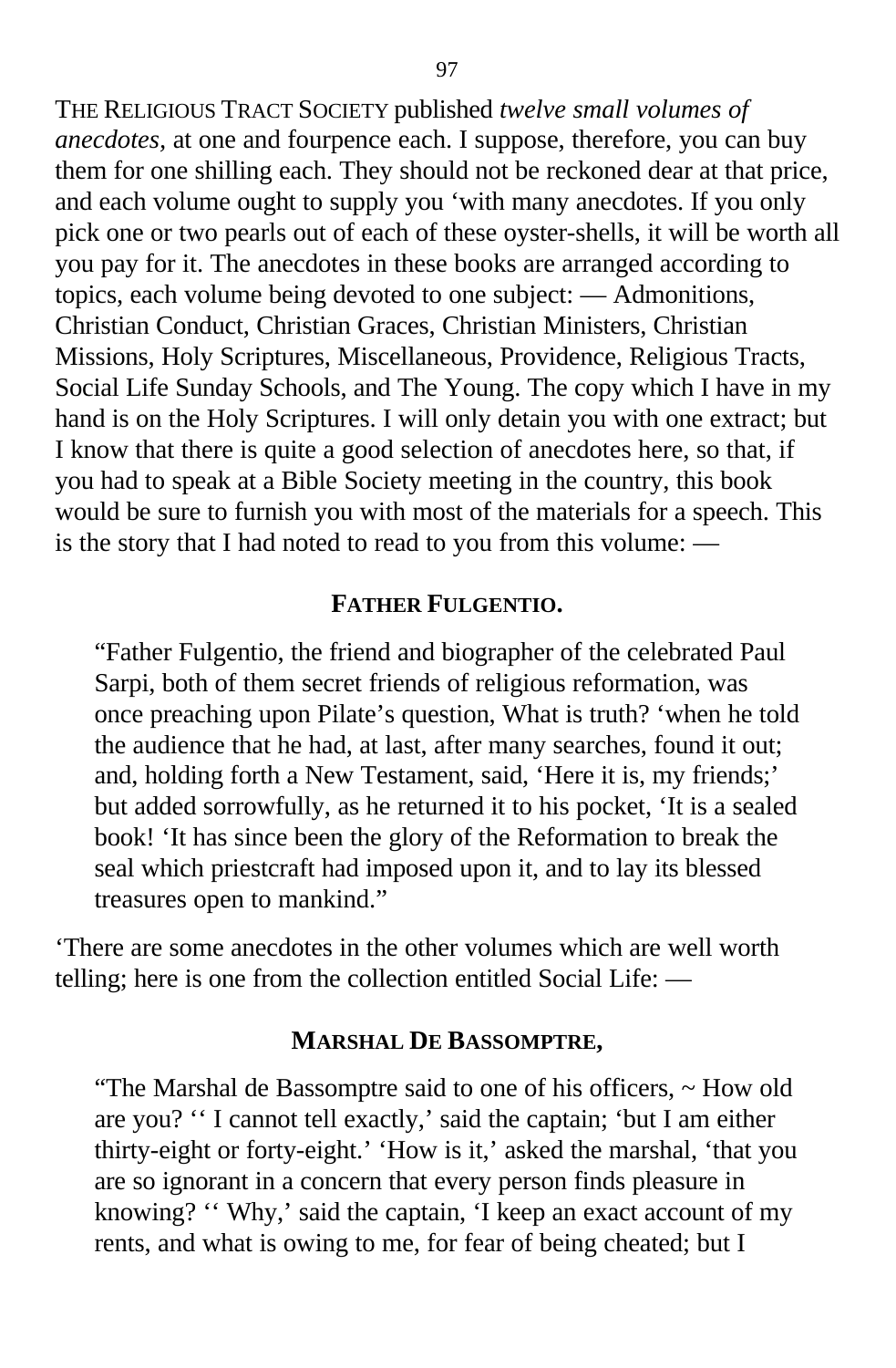never trouble my head about my years, because nobody can rob me of them!'

"Poor man! did he not know that he was robbed of his precious time every day and every hour? It is gone, too, beyond recovery. If a thief steals our money, it is possible we may get it again; but time that is past never returns: life that is wasted is gone for ever. Learn, then, to turn to account every passing hour."

I cannot very strongly recommend the twelve volumes, as a whole; still, a shilling is not much to pay for such a store of stories as each of these little books contains, so you will do well to add. them to your library.

*The* book of all books of anecdotes is Arvine's *Cyclopedia of Moral and Religious Anecdotes: a Collection of nearly Three Thousand Facts, Incidents, Narratives, Examples, and Testimonies.* I took in my copy of Arvine, many years ago, from the Primitive Methodists, who brought it out in sixpenny numbers. The edition corrected and authorized by Mr. Arvine is the one edited by Rev. John Flesher, and published by Mr. George Lamb, Sutton Street, London, E. Arvine's work is really a perfect cyclopaedia. After using it for many years, I am still of opinion that scarcely anything better in the way of a collection of anecdotes has come out since. The arrangement and classification of the subjects are excellent, and the copious topical and textual indexes are admirable. You, gentlemen, who are very enthusiastic retailers, will find this book exactly to your taste; in parts, it is as dry as a furnace, and some of the anecdotes are sufficiently strong for the most ardent abstainer. It is a capital book for all that; and I should like, for once, to read a volume in which the evils of intemperance are overdrawn. There is a book, called *The Devil's Chain,* written by Mr. Edward Jenkins, M.P., the author of *Ginx's Baby;* but terrible as are the descriptions in that book, the dreadful doings of drink are not exaggerated. When I was a boy, I went to Madame Tussaud's, and paid sixpence extra to go into the chamber of horrors; but I always thought that I had not my full sixpennyworth; but when I read *The Devil's Chain,* I had horrors enough there. I do not think anyone could portray all the evils of intemperance, or of the drink system. 'This book of Arvine's is none the worse, but all the better, for the anecdotes about drunkenness, for those of you who do not want to use these wonderful stories about intemperance, can let 'them alone; and you who do need them for your temperance addresses, can find plenty of them here.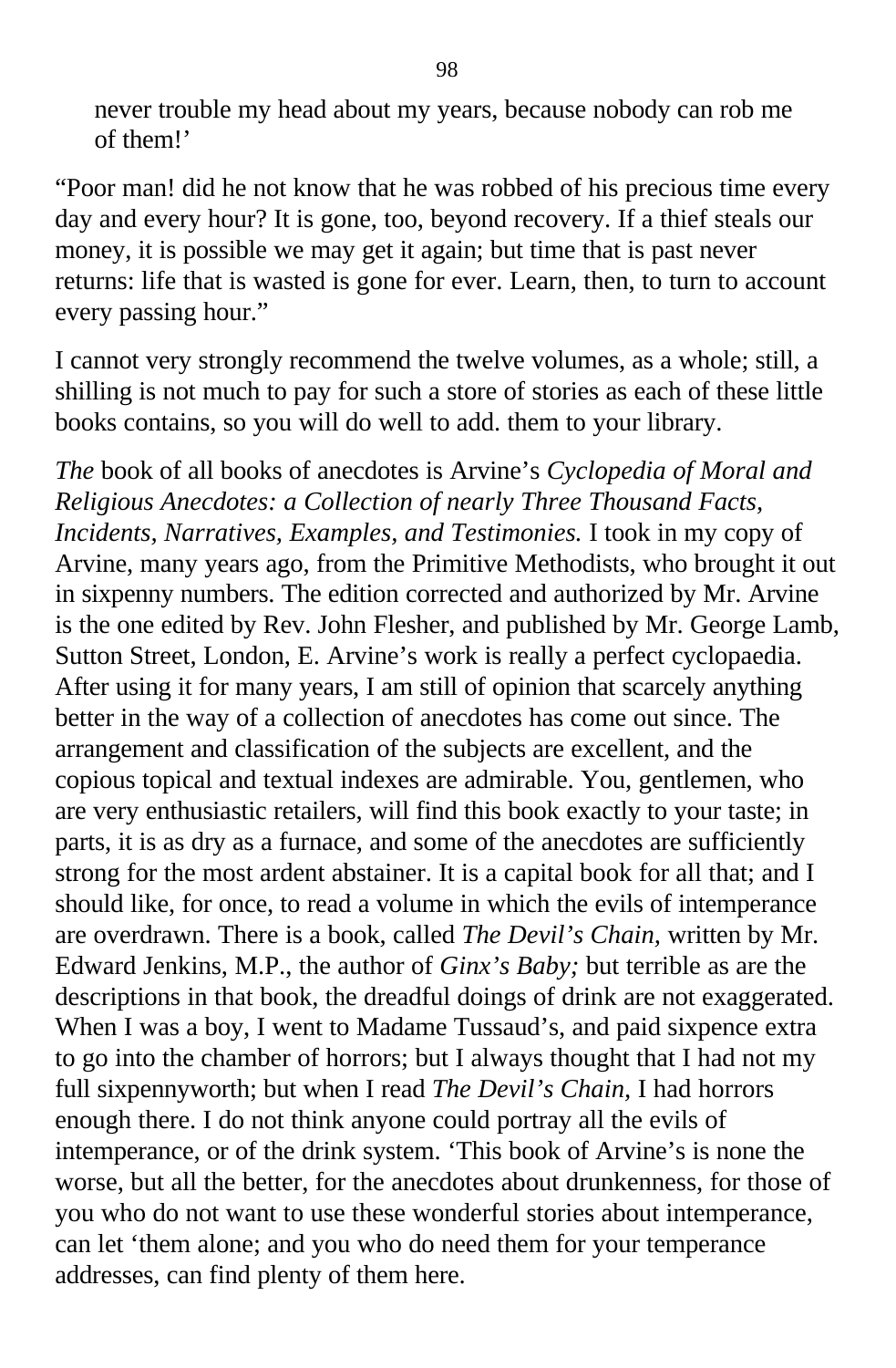! suppose that most of you are well acquainted with Arvine; but I will give you two of his anecdotes, one showing the doctrinal position of the editor, and the other giving rather an amusing description of how a preacher practically "improved the opportunity" of occupying the pulpit o£ a brother minister: —

### **RIDDLE'S DYING TESTIMONY.**

"Mr. Edward Riddle, an aged Christian in Hull, remarked, a few days before his death, to one who was present, 'Some may suppose that a person at my time of life, and after so long making a profession of religion, has nothing to do but to die and go to heaven; but I find that I have as much need to go to God through Christ, as a sinner, at the last hour as at the beginning. The blood of Christ, the death of Christ, his victory and fullness, are my only ground of faith, hope, and confidence; there is the same need of him to be the Finisher of my faith as there was for him to be the Author of it."

The editor inserts the following foot-note to the paragraph about going to God as a sinner; but you and I, brethren, will agree with good old Mr. Riddle: —

"This and similar views are not ours: we believe that Christians may live without sin; still, other people have as much right to their belief as we have to ours."

## **THE PULPIT WINDOW AND CUSHION REPAIRED.**

"The Rev. Zabeliel Adams at one time exchanged with a neighboring minister, — a mild, inoffensive man, — who, knowing the peculiar bluntness of his friend's character, said to him, 'You will find some panes of glass broken in the pulpit window, and possibly you may suffer from the cold. The cushion, too, is in a bad condition; but I beg of you. not to say anything to my people on the subject; they are poor,' etc. 'Oh, no! Oh, no! 'said Mr. Adams; but ere he left home, he filled a bag with rags, and took it with him. When he had been in the pulpit a short time, feeling somewhat incommoded by the too free circulation of the air, he deliberately took from the bag a handful of rags, and stuffed them into the window. Towards the close of the discourse, which was more or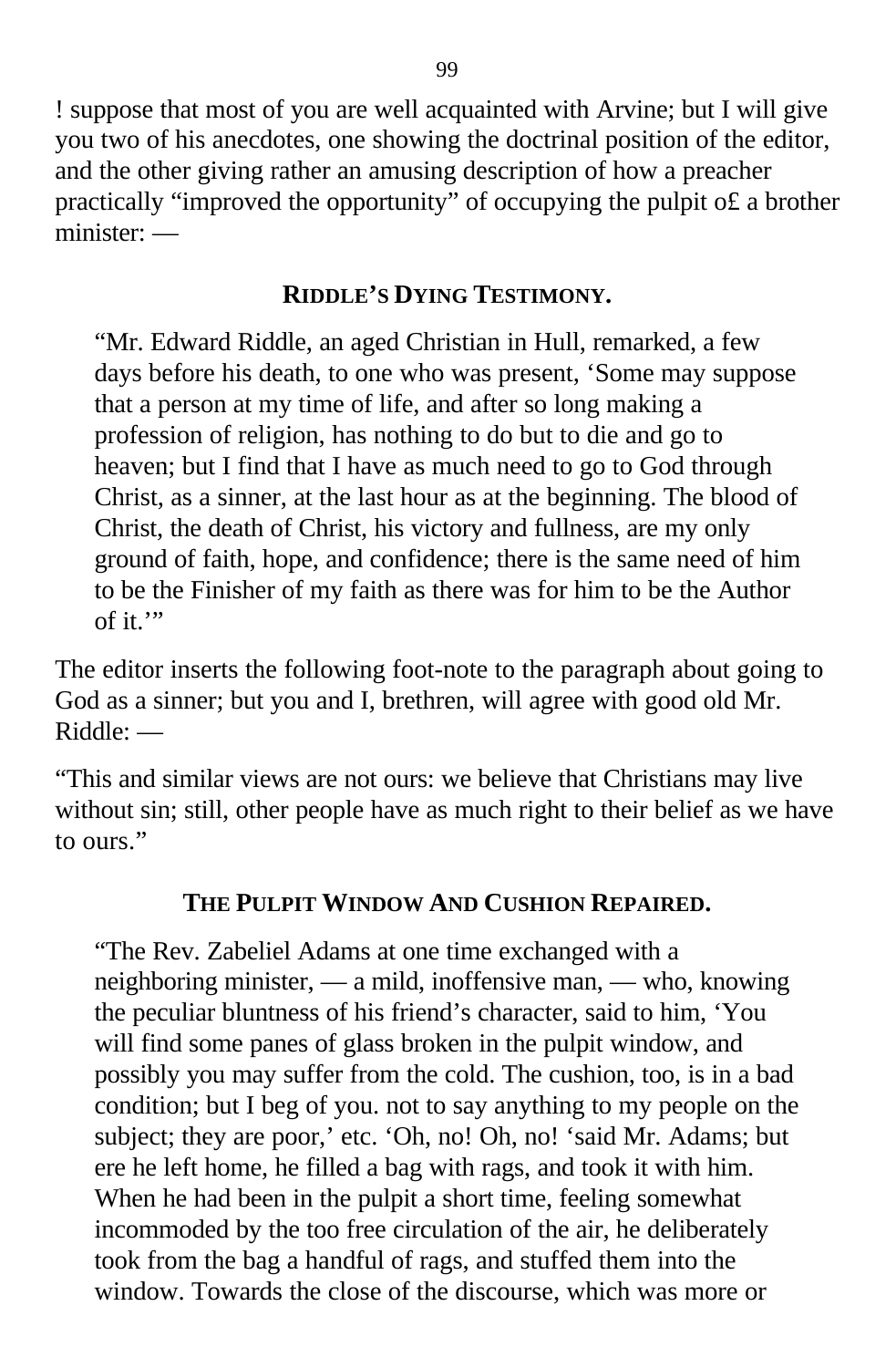less upon the duties of a people towards their minister, he became very animated, and purposely brought down both fists; upon the pulpit cushions, with a tremendous force. The feathers flew in all directions, and the cushion became nearly featherless. He instantly checked the current of his thoughts, and simply exclaimed, 'Why, how these feathers fly,' and then proceeded. He had fulfilled his promise of not addressing the Society on the subject; but he had taught the members a lesson not to be misunderstood. On the next Sabbath, the window and cushion were found in excellent repair."

Messrs. Gould and Lincoln, Boston, U.S.A., published another cyclopaedia of Arvine's, which I do not think has been reprinted in England. It contains 3,040 illustrations, and is entitled: A *Cyclopcedia of Anecdotes of Literature and the Fine Arts; Containing a Copious and Choice Selection of Anecdotes of the Various Forms of Literature, of the Arts of Architecture, Engravings, Music, Poetry, Painting, and Sculpture, and of the Most Celebrated Literary Characters and Artists of different Countries and Ages, etc. By Kazlitt Arvine, A.M.* You should get it if you can.

Dr. CHEEVER brought out a book of anecdotes, but all, or nearly all of them, were taken from Arvine. Do not buy Cheever if you have Arvine, because Cheever is simply a hashing-up of the cold cabbage of Arvine. What a good thing it is for those who are preparing books of anecdotes today that so many have been published before! This saves them the trouble of making illustrations, and they have only to pick out as many as they choose from the books that have been already issued. That is the way people do when they are making collections of anecdotes; each man takes the stories of other people who came before him, so that, if you have many of such books, you get some of the illustrations over, and over, and over again. Cheever borrowed from Arvine, and Arvine from Whitecross, or Buck, or Spencer; and where White-cross and the others borrowed theirs, I do not know; but there must have been some primeval Whitecross, or Buck, or Spencer, or Arvine, or someone else, from whom all the others stole their good things.

Another large collection of illustrations is Bate's *Cyclopoedia.* It is entitled: *A Cyclopcedia of Illustrations of Moral and Religious Truths (Alphabetically Arranged); Consisting of Definitions, Metaphors, Similes, Emblems, Contrasts, Analogies, Statistics, Synonyms, Anecdotes, etc., etc. By John Bate.* It was originally published by Messrs. Tresidder and Co.,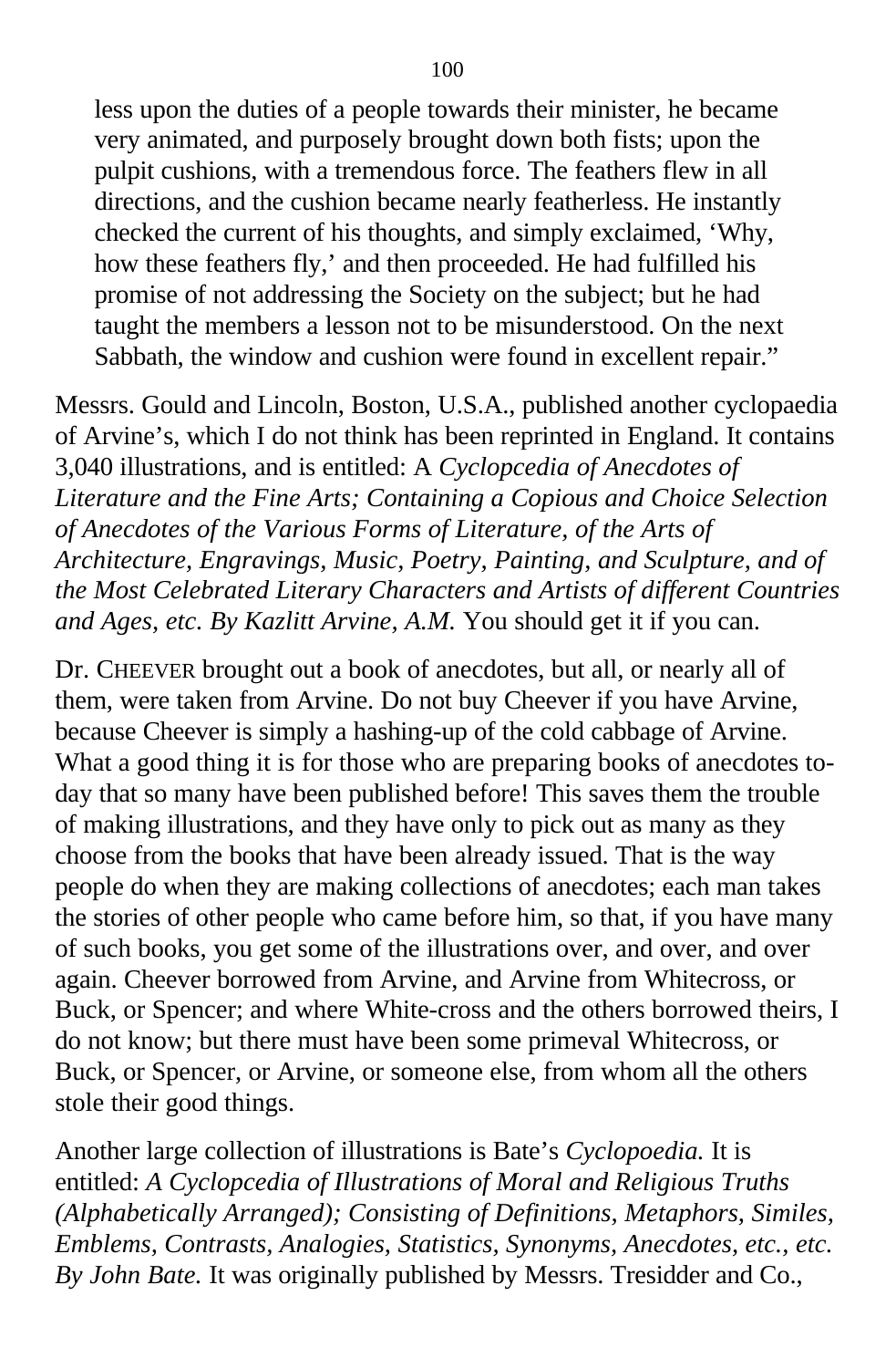but is now in the hands of Messrs. Jarrold and Sons. If anybody praises Mr. Bate's cyclopaedia very highly, I should have to a-bate his praise somewhat. Still, it is not a bad collection of anecdotes, and it has some very good things in it. It has a good deal of Arvine in it, and some Whitecross in it, and some Buck in it, and it has some of *Keach's Metaphors* in it. It has also some of Dr. Guthrie's illustrations; in fact, it contains a great many very good things, but there is also a considerable number that nobody could use, or would ever think of using. They help to make the book bigger, and increase its price; and, I hope, they also increase the pay of the good man who made the book, which is a very desirable and proper result. Our friend Bate is a Wesleyan, and there is just the slightest Wesleyan tinge in his volume. Of course, you who are not Wesleyans can do with this book what I advised those who are not teetotallers to do with Arvine; you can pass by anything that you do not like. This is not the best collection of illustrations that ever was made; but it is very good in its way.

Then followed a book by the Rev. Elon Foster, of New York, bearing the title, *Hebrew Cyclopedia of Illustrations,* which Messrs. Dickinson and Higham brought out; but Mr. Foster, being an American, had appropriated so many of Mr. Bate's illustrations that, when the volume was printed here, Mr. Bate expected Mr. Dickinson to pay him a royalty on all the copies he sold. I might have done the same thing in several instances, for I am a considerable sufferer by these makers of anecdote books, for they never make one now without plucking my feathers pretty freely, and using my illustrations without stint. I do not say much about that matter; but there is one thing which, to me, is a greater cause for complaint. I mean, when people take my material without even giving me the credit of it.

'When a certain gentleman produced his first volume of anecdotes and illustrations, there was a man of the name of Spurgeon, who was a decent fellow in very fair repute, so the compiler took a number of that man's thoughts, and put his name, "Spurgeon," upon them. Here and there in the book was the name, "Spurgeon," "Spurgeon." It was very kind to use the poor man's illustrations like that, and to put his name to them; it was very kind, indeed; I ought to take my hat off to the gentleman, and I would, only it is not on my head. But during the time that the second volume was being compiled, the aforesaid man committed himself in a most disgraceful manner, through speaking his mind about the teaching of the Church of England. Such action, in some people's estimation, is a sin unto death. Therefor,:, the compiler was unable to put the name of this wicked man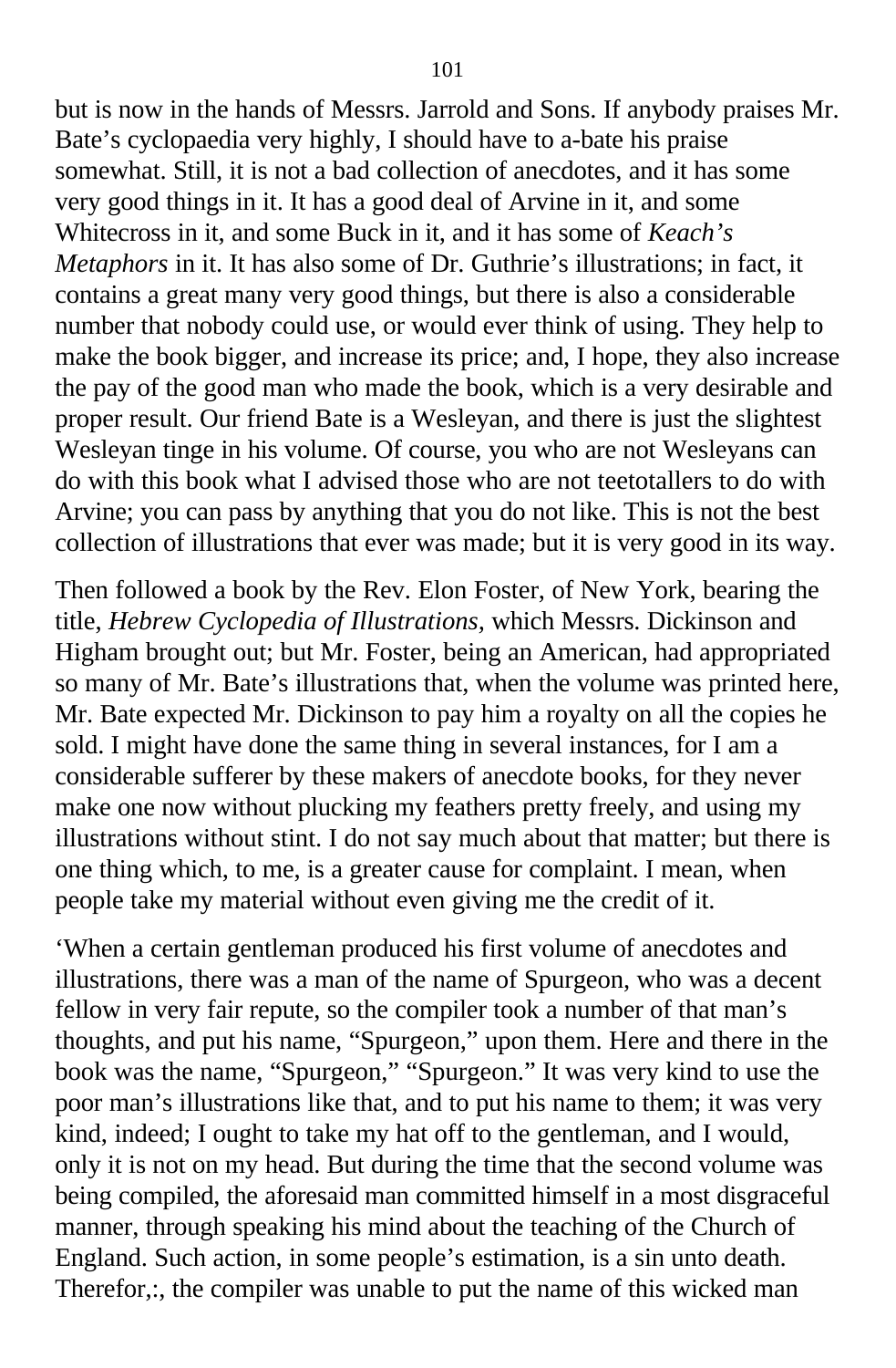into his second volume; but he was unwilling to refrain from taking the wicked man's illustrations, so he took them, and inserted them without the author's name, and there is the first volume disgraced and degraded with my horrible name; here it is in any hand; but the second volume has my thoughts and illustrations without my name. No doubt that is thought to be a very neat improvement; but I do not quite see the justice of it.

It is of a piece with the way in which I have been treated by other Church of England writers. There is a certain magazine of theirs which, month by month, used to have a piece of mine in it, taken word for word out of my *Feathers for Arrows,* and they put at, the bottom of the extracts, *By an old Author.* I am the "old author." One editor of a Church of England magazine took *John Ploughman's Almanack —* and "John Ploughman," you know, is a particular friend of mine, — well, this gentleman took the almanack, and put in every month the whole of the proverbs, January, February, March, and so on, as if they had been his own; and I wondered how long that kind of thing was going on, so I wrote to the editor to say that it was a very bright idea for him to take all my friend "John Ploughman's" proverbs in that way, and print them in his magazine as he was doing, but that I was instructed by "John Ploughman" to say that he was not to do it any longer. The editor wrote back to ask what he should do, because he had begun printing the proverbs, and he should like to publish them in his magazine right through the year. I said, "Well, if you do so, you ought to say that I am the author of the proverbs, and say that you took them from me. If you do that, you will be a gentleman and a Christian, and I will say nothing more about the matter; but as that is, perhaps, too much to expect from you, you may simply put the names of the publishers, and say that the proverbs are 'John Ploughman's,' and then my name will not defile your pages." And, would you believe it, brethren, the gentleman actually accepted the second alternative?

I cannot imagine in what state of heart I should be myself, if, sitting here amongst you this afternoon, I were to say, "Well, brethren, I should have commended certain works to you; but I hear that, the other Sunday, the author spoke from his pulpit against believers' baptism, and therefore I will not advise you to buy his books." Why, I should think myself as mean as certain, other people I have known, if I were to act in such a fashion as that I And for a man to take my pieces, and put them into his 'book without inserting my name as the author of them, simply because I had said what I believe to be the truth about the Church of England, I think to be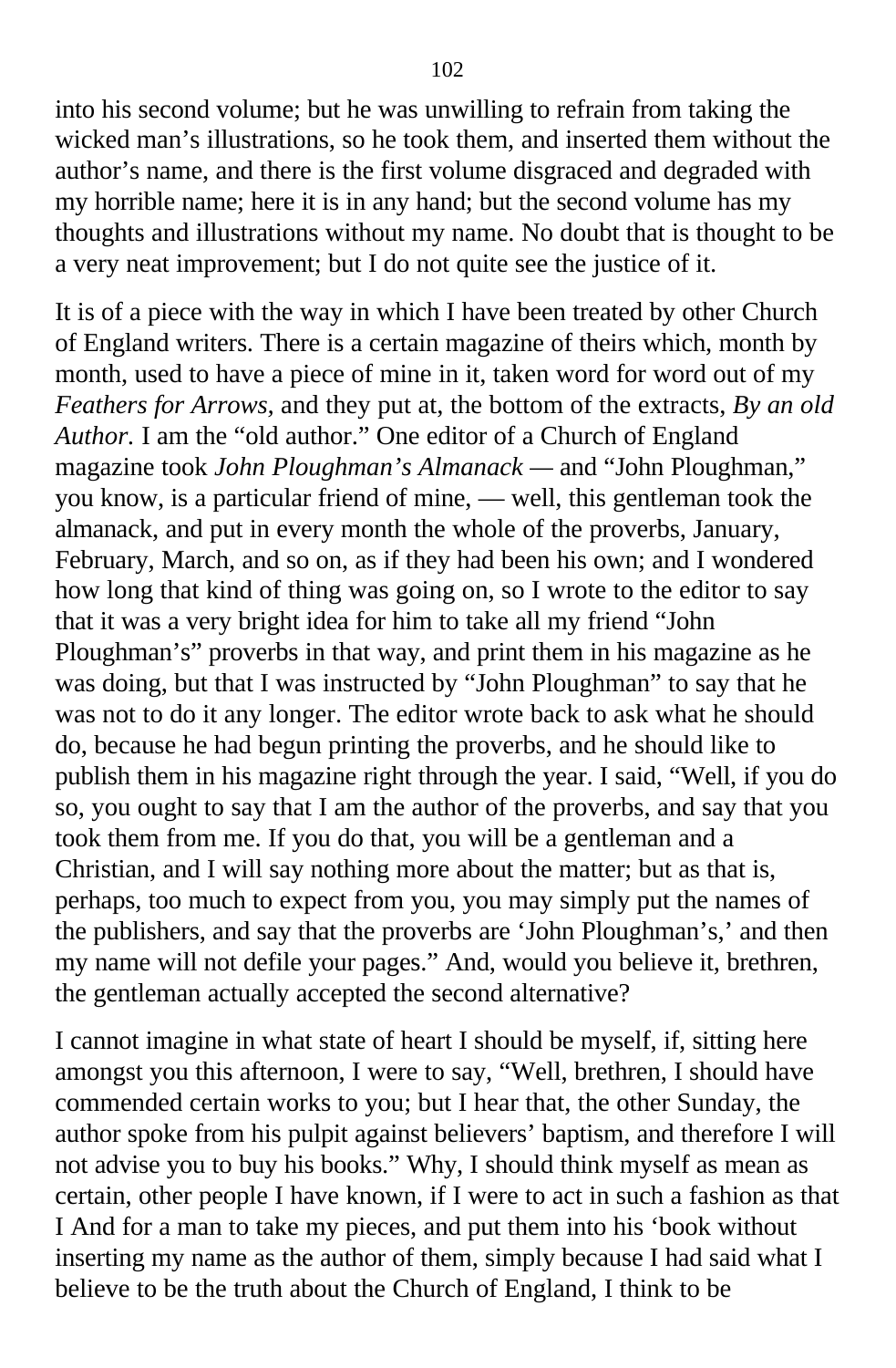atrocious. It may be, however, that, in the exercise of his Christian charity, he thought I should be exalted above measure if my name was allowed to appear to so many extracts, so he kindly omitted it; therefore, with that interpretation of his action, we will leave the matter.

The result of Mr. Bate's complaint of Mr. Foster was that Mr. Dickinson employed the Revelation J. G. Pilkington, Incumbent of St. Mark's, West Hackney, and compiler of *The Spiritual Garland,* to produce another book, which is called, *The Dictionary of Illustrations, Adapted to Christian Teaching: Embracing Mythology, Analogies, Legends, Parables, Emblems, Metaphors, Similes, Allegories, Proverbs; Classic, Historic, and Religious Anecdotes; etc.* This is, I believe, the best book of illustrations that exists at present. I have looked through all the cyclopaedias which I know, and I think I may fairly say that this is far better than anything else of the kind that has yet been produced. I may also say of it, using the familiar quotation, "*Quorum pars magna fui,"* for there are many pages on which you will see my name printed, so I may be said to have a very fair finger in that pie. I cordially commend it to you, excepting the portion that is mine; that, I do not care about recommending to you, you can form your own opinion upon that part of the work. I think it is a well-arranged and judiciously-made collection, containing not only anecdotes, and really good illustrations, but proverbial sayings, pithy pieces, and things worth knowing, worth saying, and worth your people hearing. I should decidedly say that you cannot do better than buy this cyclopaedia, DICKINSON'S *Dictionary of Illustrations.* You will not regret, I am sure, that you have so invested your money. There are 6,744 extracts in the volume, and that number ought to be sufficient to last you for a week or two at least.

Then, Mr. Elliot Stock issued two books of illustrations. The first was entitled, *The New Handbook of Illustration; or, Treasury of Themes, Meditations, Anecdotes, Analogies, Parables, Similitudes, Types, Emblems, Symbols, Analogues, Allegories, and Expositions of Scripture Truth and Christian Life;* and the second was called, *The New Cyclopoedia of Illustrative Anecdote, Religious and Moral, Original and Selected.* I remember reviewing this New Cyclopaedia of Illustrative Anecdotes and I said that it was a new cyclopaedia of very old anecdotes, and I cannot alter that verdict. The cyclopaedia is new, but the anecdotes certainly are not. They are Whitecross's, and Arvine's, and everybody else's, touched up, and. put in new order. Still, if you have not any other,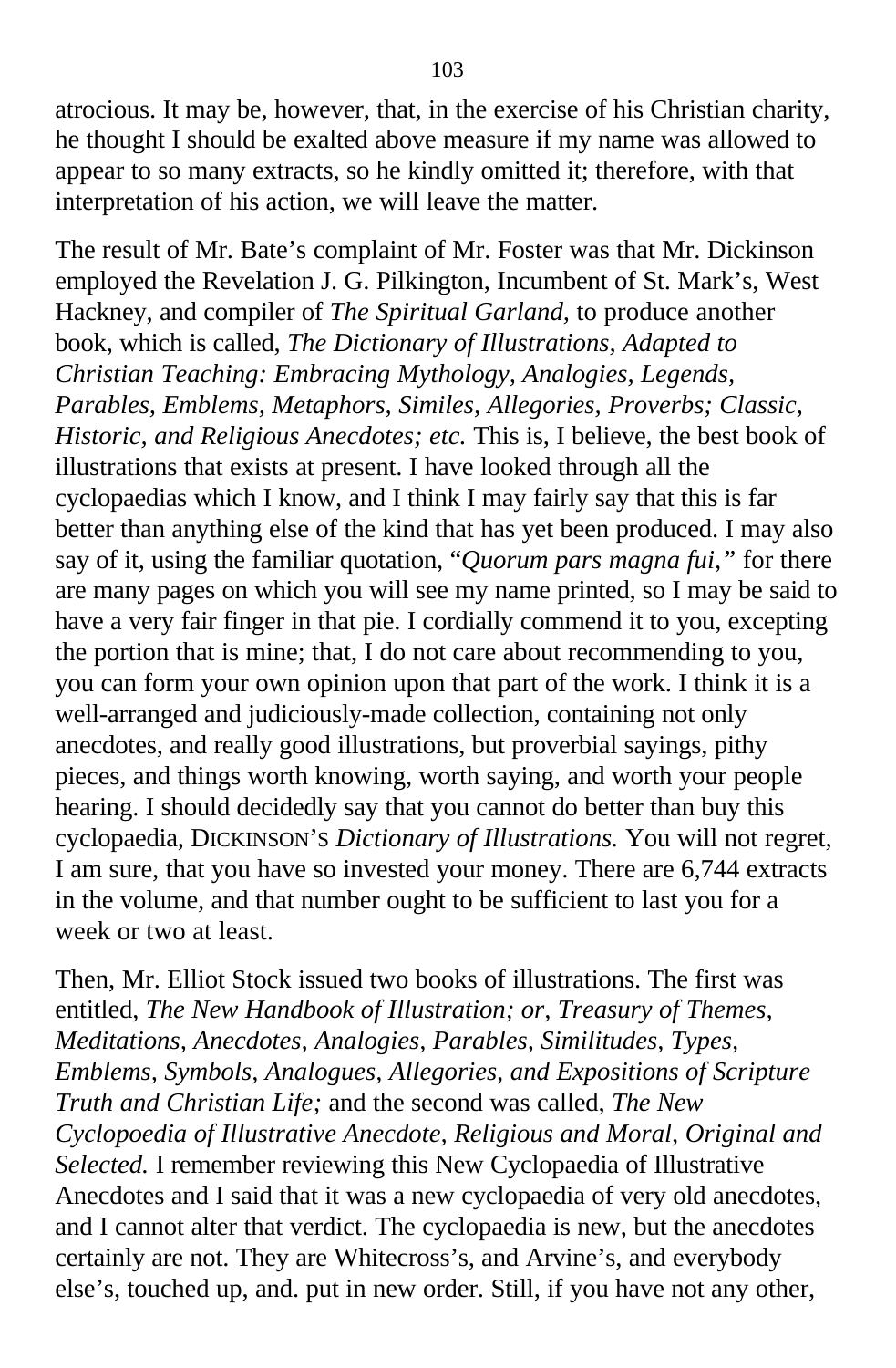you will find this to be a capital book of illustrations. We live in an age in which everything is better than it used to be, and I hope everything is going to be better than it now is. Dr. Guthrie liked this Cyclopaedia of Anecdote, and wrote commending it very highly; and he was a man who ought to know the value of such works, for he was himself a great master of the art of illustration. These two volumes of Mr. Elliot Stock's would make a very handsome present for any minister. I suggest to your congregations, brethren, that they should give them to you when you are settled in the ministry.

Among the very best books of illustrations are the two volumes by MR. BOWES, entitled, *Illustrative Gatherings for Preacher, and Teachers. A Manual of Anecdotes, Facts, Figures, Proverbs, Quotations, etc. By the Revelation G. & Bowes, B.A., formerly Rector of Chillenden, Kent, and late scholar of Corpus Christi College, Cambridge. They are published by* Messrs. Nisbet and Co. I cannot praise them too highly; they are a perfect mine of discourses, you can get any number of sermons out of them; that is to say, if you have any sermons in your own soul, and if you can make them when the materials are supplied to you. The compiler of these books has put the matter he has gathered into such a handy shape, that you cannot help getting good by using his works. I heartily recommend Mr. Bowes' books; and I believe that, whoever buys them upon my recommendation, will think that I have done him a good service. They contain an admirable collection of all sorts of good things, well arranged under proper headings so as to be exceedingly helpful to a student or minister. There are not only anecdotes and illustrations, but also parables, and witty and pithy remarks upon texts of Scripture, and notes upon various doctrines, so that a man who has these two volumes will have something which will last him, as I said just now about another book, for a week or two, at any rate. I question whether he will be able to use all the material he will find there for many a day to come; he will, at all events, be saved from the necessity of making anecdotes, for he will have plenty here all ready for use.

The last book of illustrations that I recommend you to *buy,* if you do not already possess it, is, *Feathers for Arrows; or Illustrations for Preachers and Teachers, from my Note-book.* By C. H. SPURGEON. It has as many new illustrations in it as any book that I know; they are nearly all new, and they are all original. I met with a High Churchman once, who told me that he had purchased *Feathers for Arrows;* "and," said he, "some of the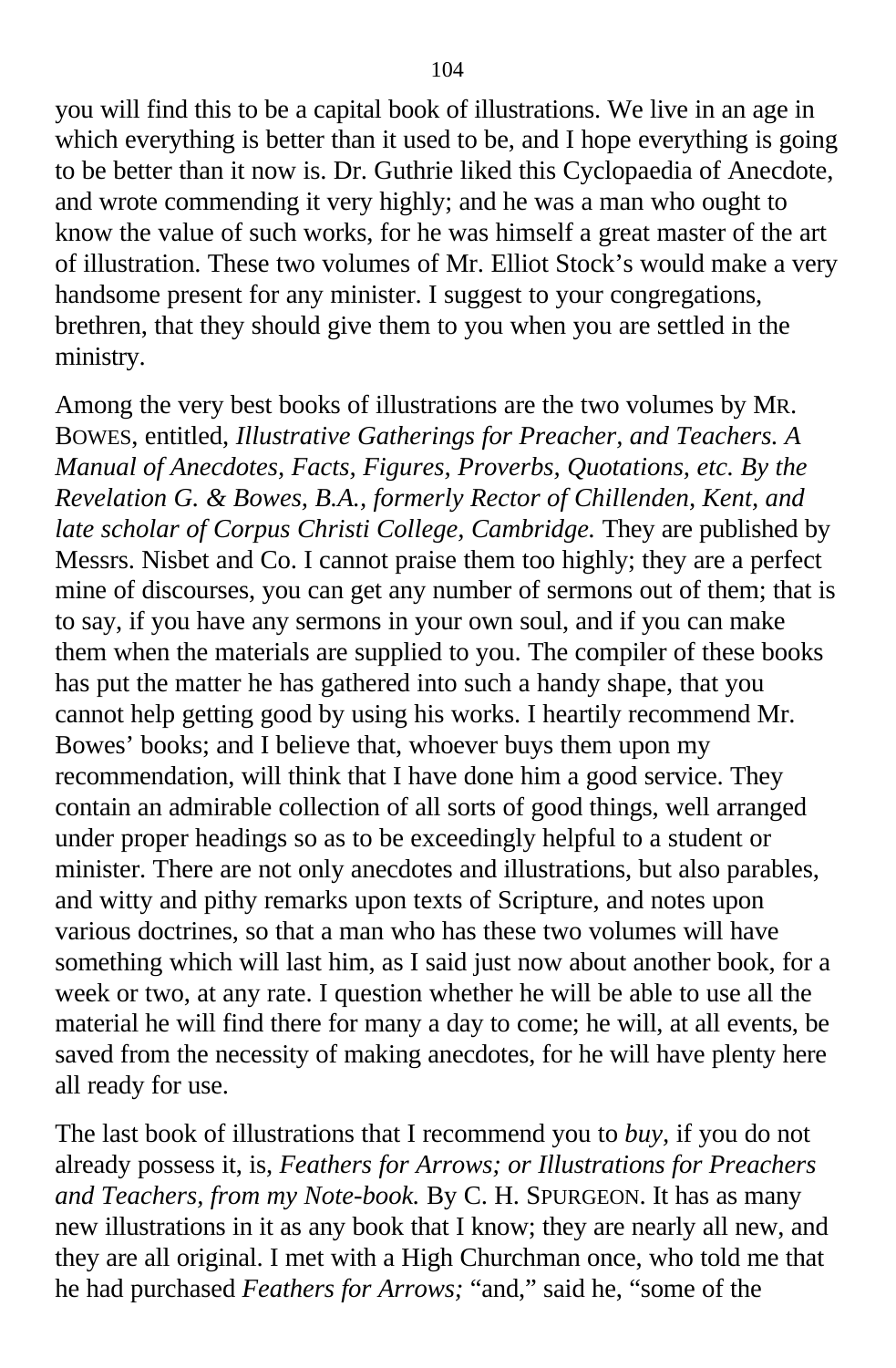illustrations are very telling; but they have to be used with great discretion." His words seemed to imply that my expressions were possibly a little too strong, and perhaps somewhat rough and unpolished here and there; so he said, "They must be used with great discretion." "Well," I replied, "that is how I wrote them." He looked at me, but he said nothing; probably it had never occurred to him that the same kind of discretion was necessary in making the illustrations as in using them.

I shall have to make another list of books of anecdotes and illustrations byand-by when I prepare this lecture for the press; but this list comprehends all that I know of in the English language at the present time. If any brother here knows of another book of anecdotes or illustrations that I have not mentioned, I should be very glad if he would tell me of it, as I should like to make the list complete. I have used all means to find out any other books of the kind, but have not heard of any more.

Of course, brethren, I am fully aware that there is a host of books of anecdotes in addition to those I have mentioned; but they are not religious anecdotes, nor were they compiled for the use of ministers. That opens up quite another field of illustration. I have often obtained quite as much help from anecdotes that were not religious as I have from those that are. The *Percy Anecdotes* must always be classed as "A1" amongst books of miscellaneous anecdotes. Even volumes of wit and humor may be of service, if used, as my High Church friend said, "with great discretion."

There is a shilling book of wit and humor, which came out a little while ago, which really has some stories in it that are very well worth turning to account. They are amusing, but they are narrated as facts of history, and they illustrate human weakness in such a way that you can very easily use them to set forth the folly and stupidity of sin. I remember one of these stories about the; mayor of a town in France. His daughter had a canary bird, and it escaped from its cage, so he issued a proclamation that all the, gates of the town were to be shut, so that the little creature might not get away. That is a very telling illustration of how men tried to prevent the spread of religious truth in the olden time. The Roman Catholics shut the gates to keep the truth within bounds; but truth, like the canary bird, had wings, and it was no use, to shut the gates to try to confine it to the town. That same mayor, when the King of France went through the town, with thousands of armed men, told him that, about four miles away, there was a very dangerous wood, with thieves lurking in it, and if his majesty would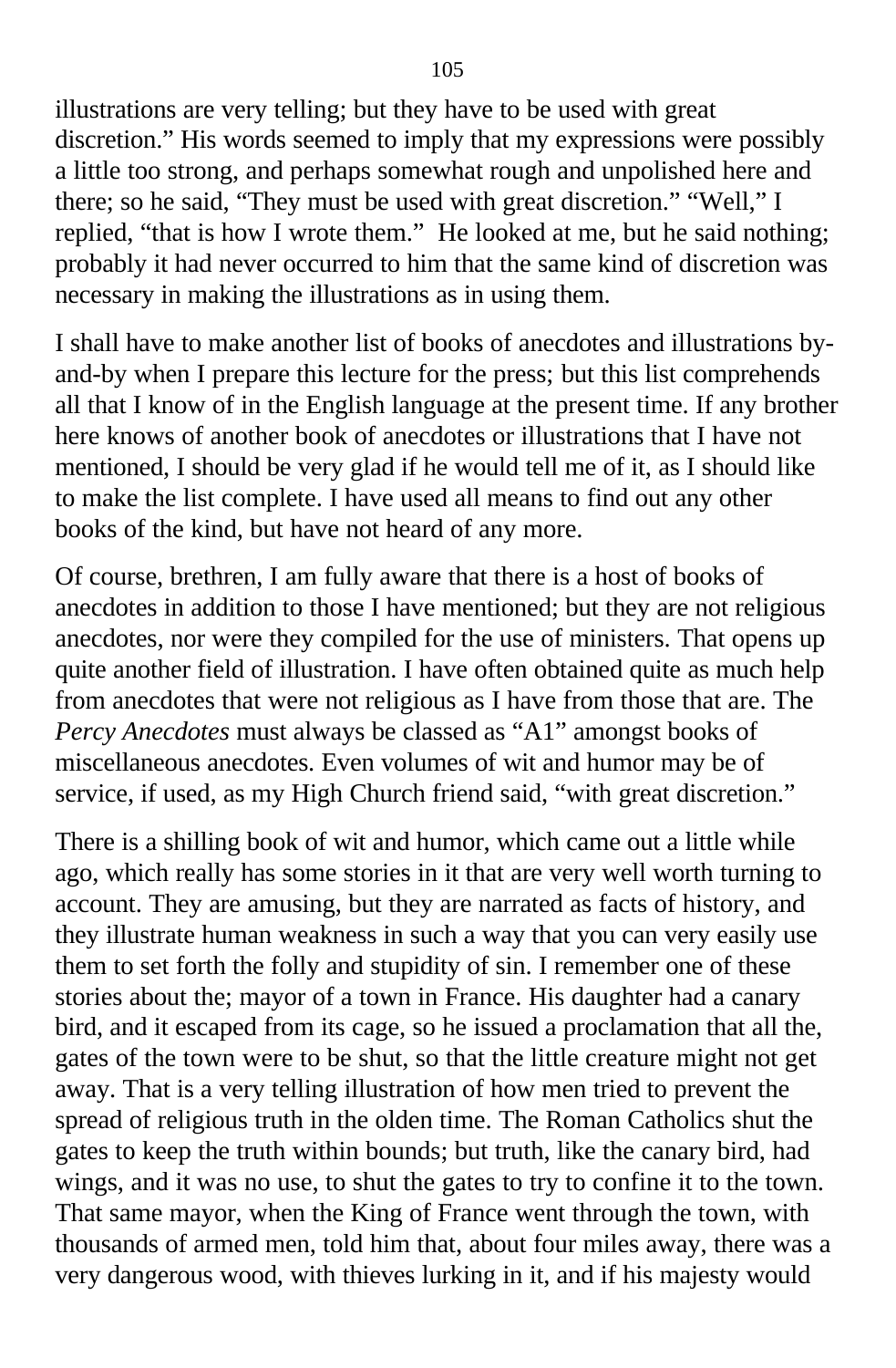not mind, he would send the beadle and two men to protect the army as they went through the wood! That is wonderfully like the way in which the Church of England protects our liberties as Nonconformists. You know that we are all indebted for our civil and religious liberty to the Church of England; we should never have been allowed to exist if it had not been for the church as by law established; *— so some say!* They have preserved us from the Church of Rome, and they are now doing the best they can, with their beadles, to defend the great army of dissenters against all dangers, imaginary and real! Well, well, brethren, such a harmless joke as that can be very readily turned to good practical account.

There is a great number of books of illustrations, such as those which Mr. TIMBS has compiled, under the title of *Anecdote Lives of Wits and Humorists,* containing much information about people and things not generally known; but then, if I get into that line of illustration, I shall begin an endless task. I am now only trying to give you a list of anecdotes compiled for the use of ministers. I remember, in reviewing PAXTON HOOD'S *World of Anecdote,* I said that it was a cyclopaedia of religious anecdotes *and others.* They certainly are a queer assortment of stories, as curious a collection as I ever saw put together. I have often wondered why they were printed at all, except for the real geniality and fun of the thing; whether Mr. Hood ever asked a blessing on that volume, I do not know.

Many shilling books of anecdotes have come out of different times; they are generally to be seen on the railway bookstalls. Some of the anecdotes are just suitable for travelers on the railway; and some of the older ones are very old. Mr. Joseph Miller, whoever he may have been, was the author of a large number of them. A remarkable man was that Mr. Joseph Miller; but brethren, beware of ever using any of his anecdotes, or telling any of his stories The mention of this venerable gentleman, and his ancient sayings, reminds me of a newspaper article that I read the other day, a few extracts from which will appropriately dose this already long lecture. The heading of the article was "An Asylum of Similes ", and the writer said: —

"Among the institutions of the future there certainly ought to be an asylum for similes, a place of quiet retreat, where the decayed similitude, the decrepit metaphor, and the aged and tortured illustration may' find rest, and be definitely relieved from further active service. There is a vast number of these poor beings at present wandering up and down columns of papers, pages of books, and speakers' addresses, who have well. earned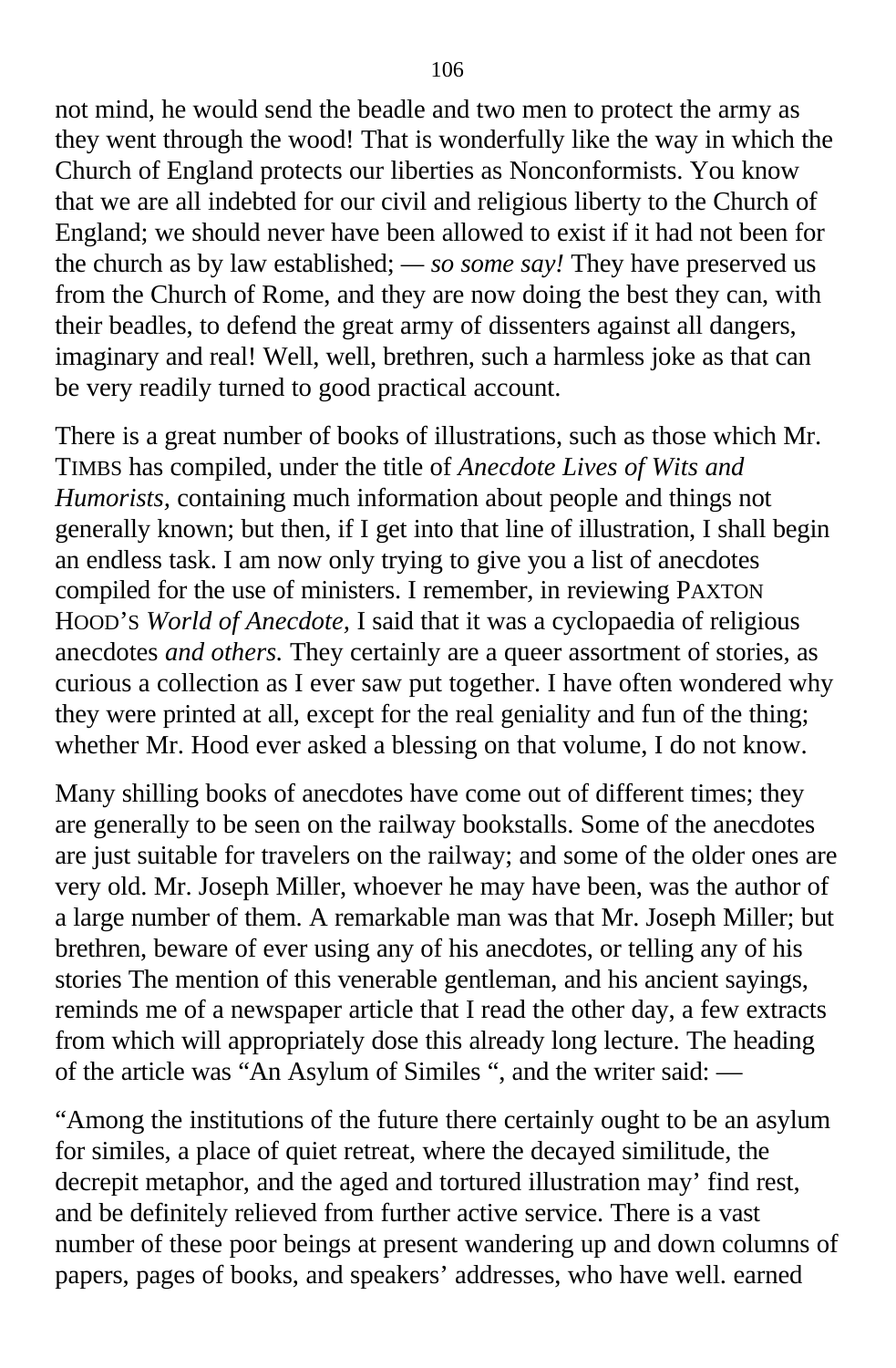their right to be pensioned off. Your heart is filled with compassion when you meet these old friends on the literary, oratorical, or hortatory high road, all travel-stained and toil-worn, and you are led to wish that some means could be found of keeping them comfortably indoors .... There is our friend, 'the old man of the sea', who, by this time, must be heartily sick of riding on orators' necks, and being denounced and flung off amid tumultuous applause. This poor fellow has had to Do an awful amount of duty in his time. He has had now to represent the chief of the opposite party, and now the rival candidate; at one time he has been forced to illustrate the income tax, and at another the landlords or the parsons; he was howled at for years as 'Protection ', and now, he is beginning to be hooted as 'Free Trade.' Surely, in this ease, humanity should step in, and the aged one should be allowed to retire to the asylum, and peacefully breathe his last, at last. He might do so very properly, side by side with Queen Anne, for it is really quite time that she died for good and all, and was released from the drudgery of serving the small beer of witlings. There are plenty of other worthy candidates. 'Macaulay's schoolboy' would be very' glad now, no doubt, if he were only asked to leave off knowing everything, and being made a butt of for it. This poor youth has been trotted out to be sneered at ever since he was born, and has never been allowed the ghost of a holiday. It is time he was released from duty, and allowed to go and play lawn-tennis in the asylum grounds with the Spartan boy, who has surely had his inside torn out by that fox quite enough in twenty centuries to satisfy the most brutal moralist in search of illustrations... Columbus, also, might at any time claim admission by right of his egg. Nearly everybody who has wanted to be smart or striking has quoted that egg, and modestly suggested the inference that he is the man to 'show you how'; and the egg must be fairly addled by now. He would be quite at home in the asylum with that King of Spain who was grilled to death because the proper officer was not at hand to turn him over or baste him. We have all hurled the latter at the heads of rite people in official positions, and he must be longing to be left to grill in tranquillity. Scores of other candidates will occur to every one's mind. And the 'humans' would by no means lack specimens of the animal creation to keep them company in the asylum. There is Newton's dog Diamond, for instance, who has been pointing the moral of patience in calamity for ever so many generations. Bruce's spider, too, is another deserving candidate. The superior narrator has been lugging this poor creature into his improving tale or essay for ages now, till he has made him the terror of every generation of youth. It is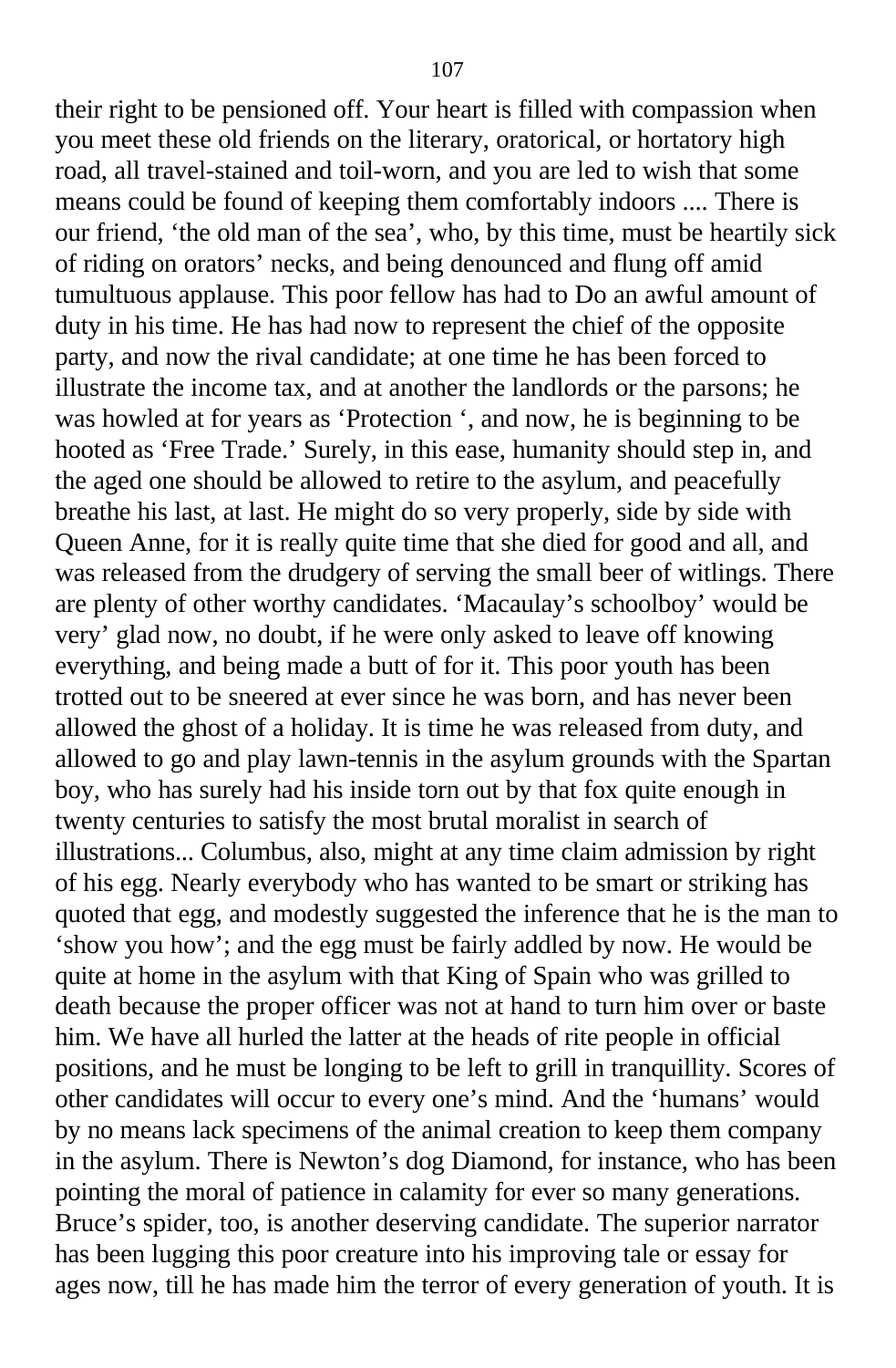time he was allowed to leave off persevering, and to eat his flies in peace. The whole of Aesop's menagerie should certainly be admitted. The sarcastic way in which these poor animals have been treated for ages is a reproach to the human race... Our asylum would not lack external adornment. There are many objects of nature from which literature and oratory have had a good innings, with which they ought to be satisfied. For instance, there are Scylla and Charybdis, who were recruited for short service by Homer, but have been kept hard at work in the ranks ever since his day. They should go to adorn the grounds, together with Pelion and Ossa, and be soothed to rest there by the Pierian spring. Then Goldsmith's tall cliff, that midway cleaves the storm, should also decorate the landscape; and a niche should be cut in it for Mahomet's coffin, which has been used as a simile for a dozen centuries in spite of all the laws of matter, and might well be released from its state of suspense. And. here, again, hundreds of other suitable candidates will suggest themselves to the patient reader. Somebody really ought to found this asylum as soon as possible, in the interests of literary humanity."

And so say all of us, do we not, brethren!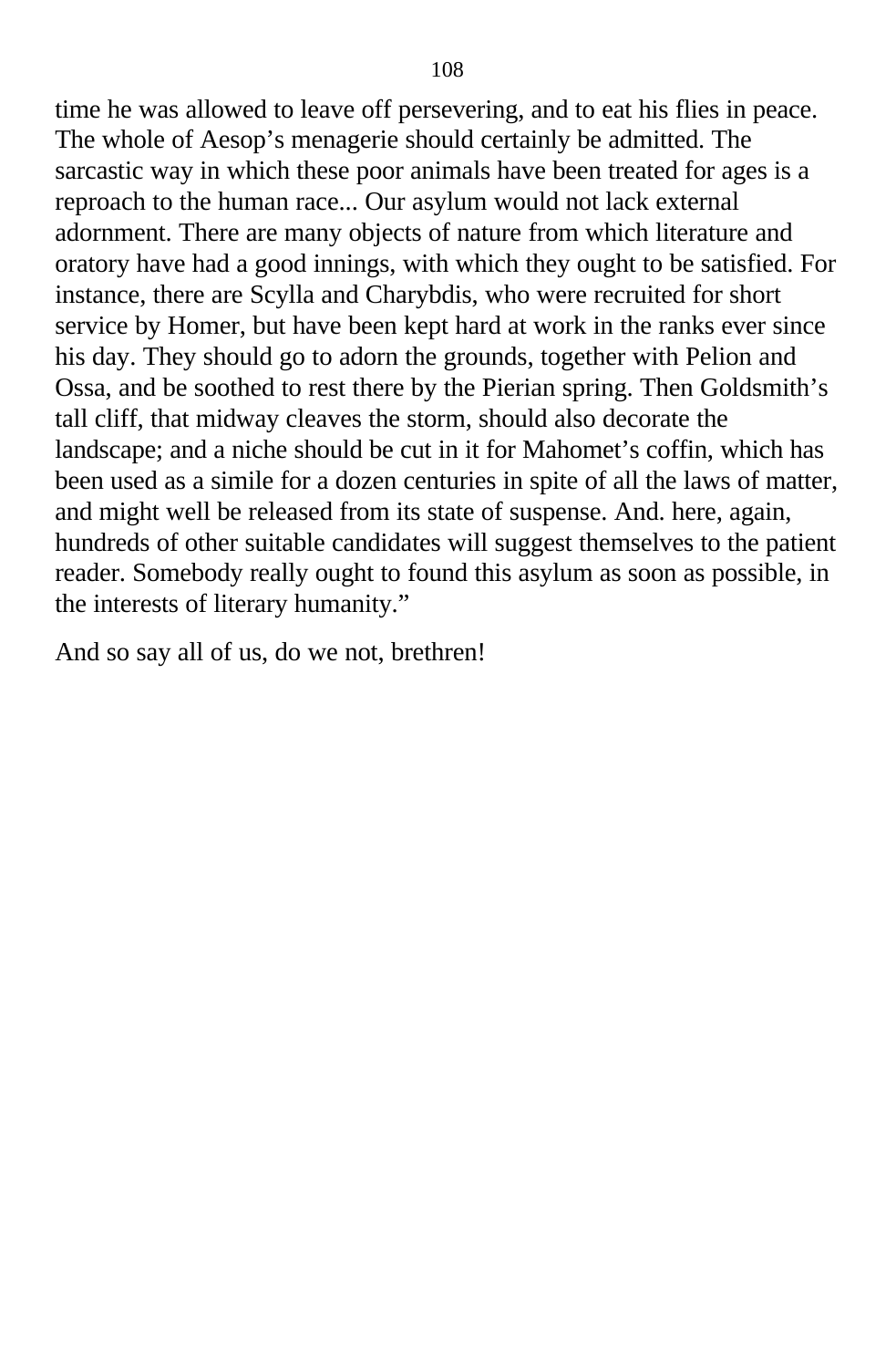# LECTURE 4.

# BOOKS OF FABLES, EMBLEMS, AND PARABLES

MY purpose this afternoon, brethren, is to give you a little guidance as to books in which you can find fables, emblems, and parables. We desire to preach in the best possible manner, and to maintain our people's attention from the first word we utter to the close of the discourse. We shall, therefore, find it very helpful, not only to make use of illustrations and anecdotes, of which I have spoken to you before, but also to have a good choice of language, a variety of tone, and as much as possible of excellent matter that will tend to light up and explain the subject on which we are speaking. To that end, we shall be wise if we introduce into our preaching parables and emblems, as many of them as we can.

I may again remind you, as I have done in previous lectures, that the teaching of God himself was always mainly by parables. The whole of the typical ceremonies and sacrifices of the Jewish law are so many acted parables. It is all parabolical, symbolical, emblematic teaching; the lamb killed, the blood sprinkled, the first-born slain, the scape-goat sent away, the brazen serpent uplifted, and so on; you know the interpretation of it all; it was a long series of parables, and symbols, and types, by which God was. speaking to men. Most of the Old Testament teaching seems to have been parabolical. The prophets constantly employed parables and emblems; indeed, they were not only in the habit of throwing truth into the parabolic and emblematic form, but also into the histrionic. Many condemn anything like the histrionic in preaching; I mean by that term, the acting visibly, using signs and tokens which bring the truth to the eye as well as to the ear. The prophets made use of that method very largely. We find Jeremiah commanded by the Lord to make bonds and yokes, and. to put them upon his neck, and afterwards to send them to the kings of Edom, Moab, Ammon, Tyre, and Zidon, as an emblem of their servitude to the king of Babylon. Ezekiel also was bidden to take a the, and portray upon it; the city of Jerusalem, "and lay siege against it, and build a fort against it, and east a mount against it; set the camp also against it, and set battering rams against it round about." He was also told to take an iron pan, or plate, and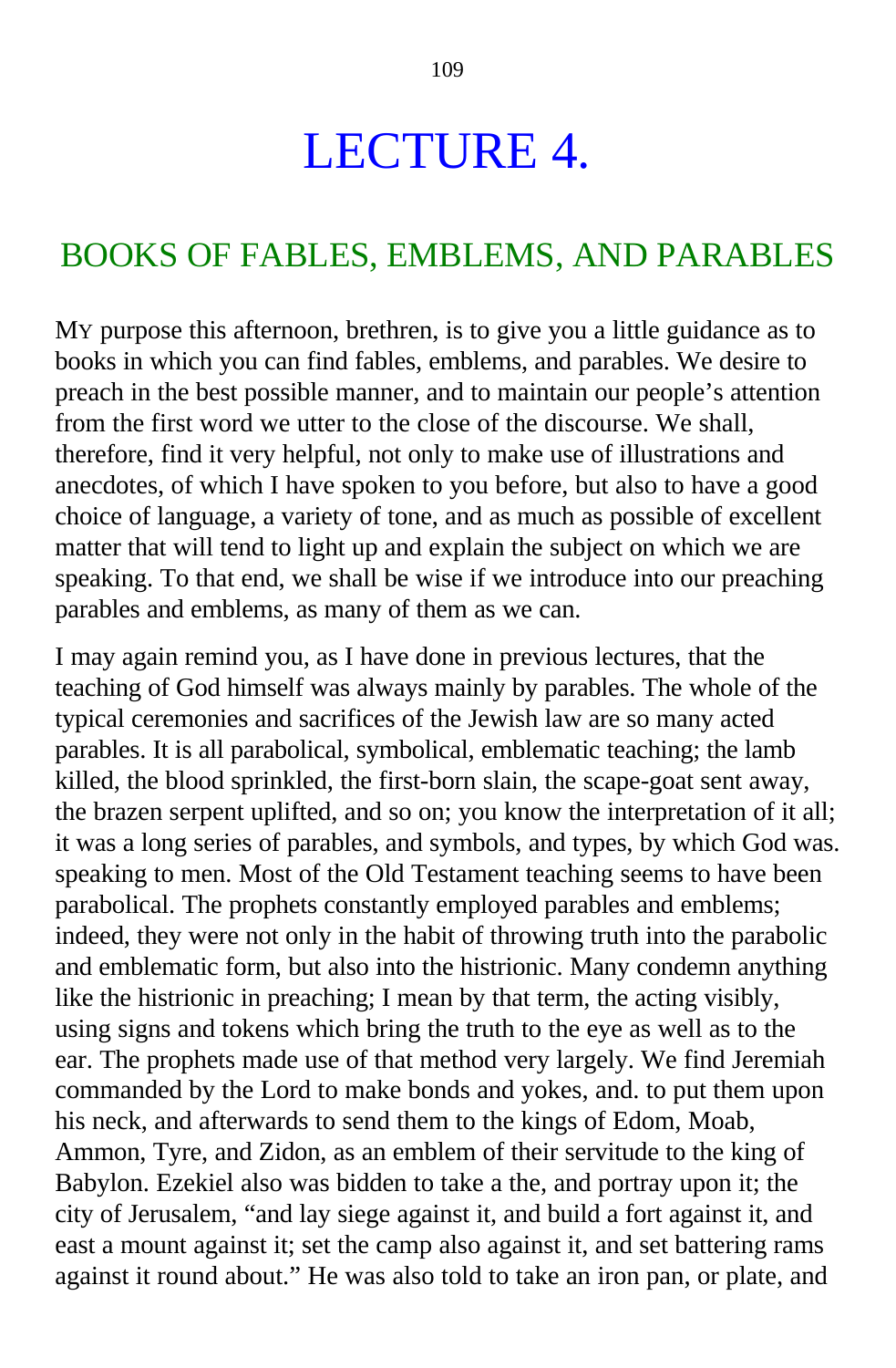set it up between himself and the city, to show after what style it would be besieged. All this was to be, ":a sign to the house of Israel." I need not stay to mention the many forms in which the prophets were continually instructing God's ancient people by signs, and symbols, and emblems, and parables. If you were to take a flower into the pulpit, and especially if you were to exhibit a pair of scales, as Matthew Wilks did, you would be put into the newspapers, and be pilloried for weeks; but the prophets were divinely commanded to act as they did, and they therefore obeyed the Word of the Lord, what, ever men might think or say of their action.

Similes were also largely employed by our Lord himself. He put truth into such a form as would be most likely to arrest the attention of men, and touch their hard hearts, and reach their seared consciences; he taught scarcely anything to the great mass of the people except by this method of instruction: "without a parable spake he not unto them." After the close of his open-air addresses to the multitudes, his disciples came to him, and he opened up to them the inner meaning of his public discourses, and gave them deeper spiritual truth than his ordinary hearers were able or willing to receive. We may conclude, therefore, from our Lord's use of the parable, that it is a most important mode of teaching, and we cannot do better than employ it ourselves wherever and whenever we can.

If any of you want to find a good article upon emblematic teaching, and especially upon the parables, you should read TRENCH'S "Introductory Essay" to his *Notes on the Parables of our Lord* (John W. Parker & Son). There you will see how he draws a distinction between the parable and the fable, the parable and the *mythus,* the parable and the proverb, and the parable and the allegory; and he draws these distinctions, I think, with very great wisdom and sense. Much more might be said upon the matter; but there is quite sufficient in what he has written for a preface to a book on our Savior's parables, and there is much that it will be well for all students of the various modes of speech thoroughly to understand. Trench's conclusion puts the whole matter in such a concise form that I venture to read it to you: —

"To sum up all, then, the parable differs from the fable, moving as it does in a spiritual world, and never transgressing the actual order of things natural; — from the *mythus,* there being in the latter an unconscious blending of the deeper meaning with the outward symbol, the two remaining separate and separable in the parable; — from the proverb,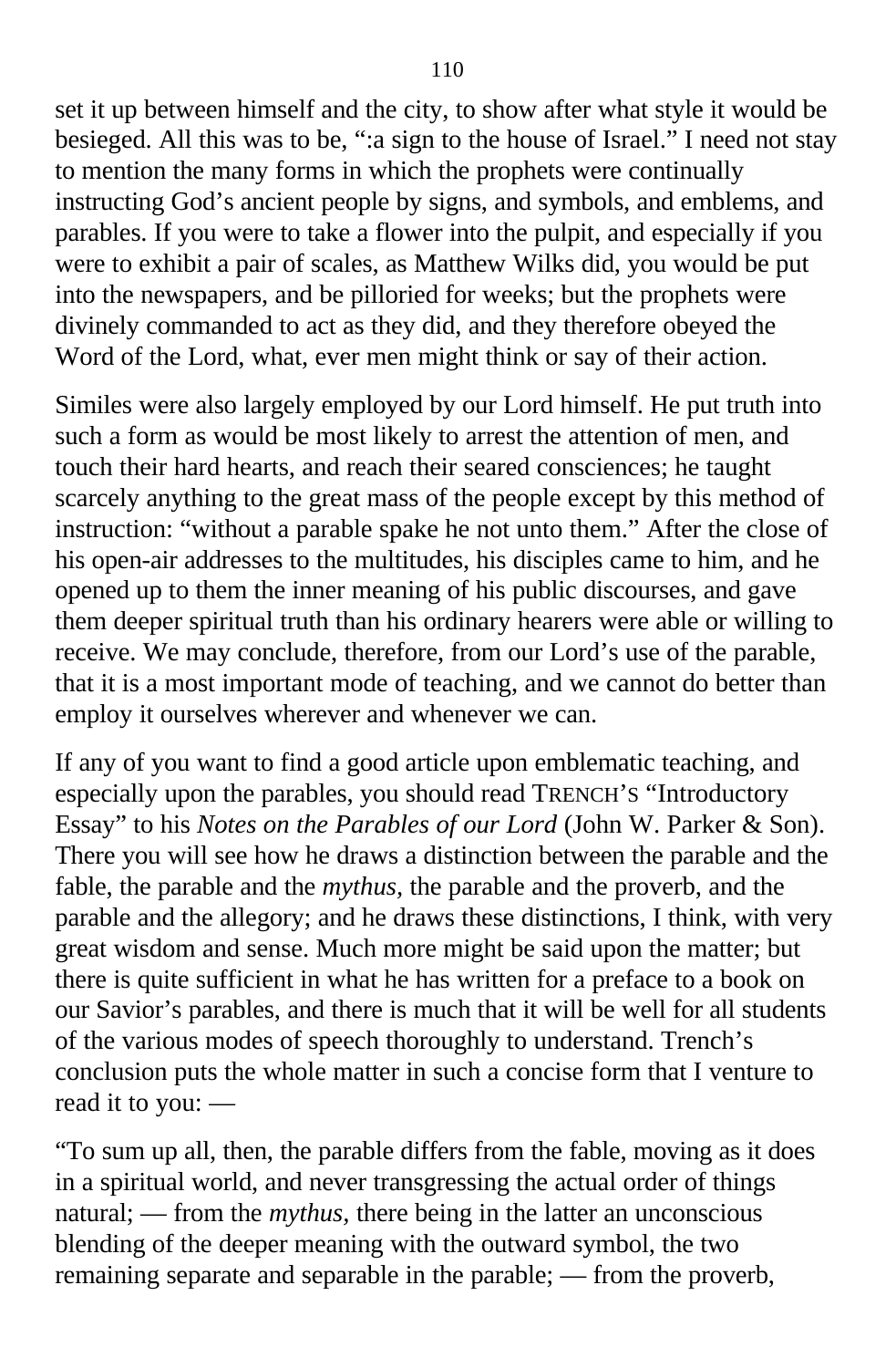inasmuch as it is longer carried out, and not merely accidentally and occasionally, but necessarily figurative; — from the allegory, comparing as it does one thing *with* another, but, at the same time, preserving them apart as an inner and an outer, and not transferring, as does the allegory, the properties and qualities and relations of one *to* the other."

These distinctions are so well drawn that I really need add very little to them by way of introduction to our subject this afternoon. You know that *the mythus,* or myth, works the parable so into itself that, while the more learned and thoughtful understand the meaning, the common people generally accept the outside form as being matter of fact. For instance, the old heathens believed that Phaeton obtained leave from his father Helios to drive the chariot of the sun, and that he drove it in such an exceedingly reckless manner, that: he lost all control over the horses, and nearly set the world on *fire,* and he would have done so if Jupiter had not hurled his thunderbolts at him, upset his chariot, and destroyed the furious driver in the fiery river Eridanus! But that is not the lesson intended to be taught by the mythical story; it is meant to show how' many a young man, without skill, has attempted to govern a nation, and brought it into inextricable difficulties; or it is an illustration of how, sometimes, a mere novice has become the teacher and pastor of a Christian church, and before long he has tried to drive the chariot of the sun, but has been hurled flora it, and, if God has not mercifully prevented such a calamity, to his own destruction, and also to the ruin of the little community of which he tried to be the charioteer.

The *mythus,* you see, makes the outside covering appear as if it were a fact instead of a fiction, and so misleads rather than instructs the people, except it be the initiated, who pierce through the shell, and get at the kernel, the truth that is concealed from the multitude.

As for the *allegory,* which is another form of the same kind of emblematic teaching, that explains itself as it goes on. It personifies this and that, and makes qualities into persons; and as it proceeds, it gradually opens itself up to the hearer or reader, the explanation and the outside garb keeping side by side. Allegories are extended parables; sometimes they are parables developed in the more minute points. They are the branches of a great railway, while the parable is the grand trunk line of metaphorical thought and teaching.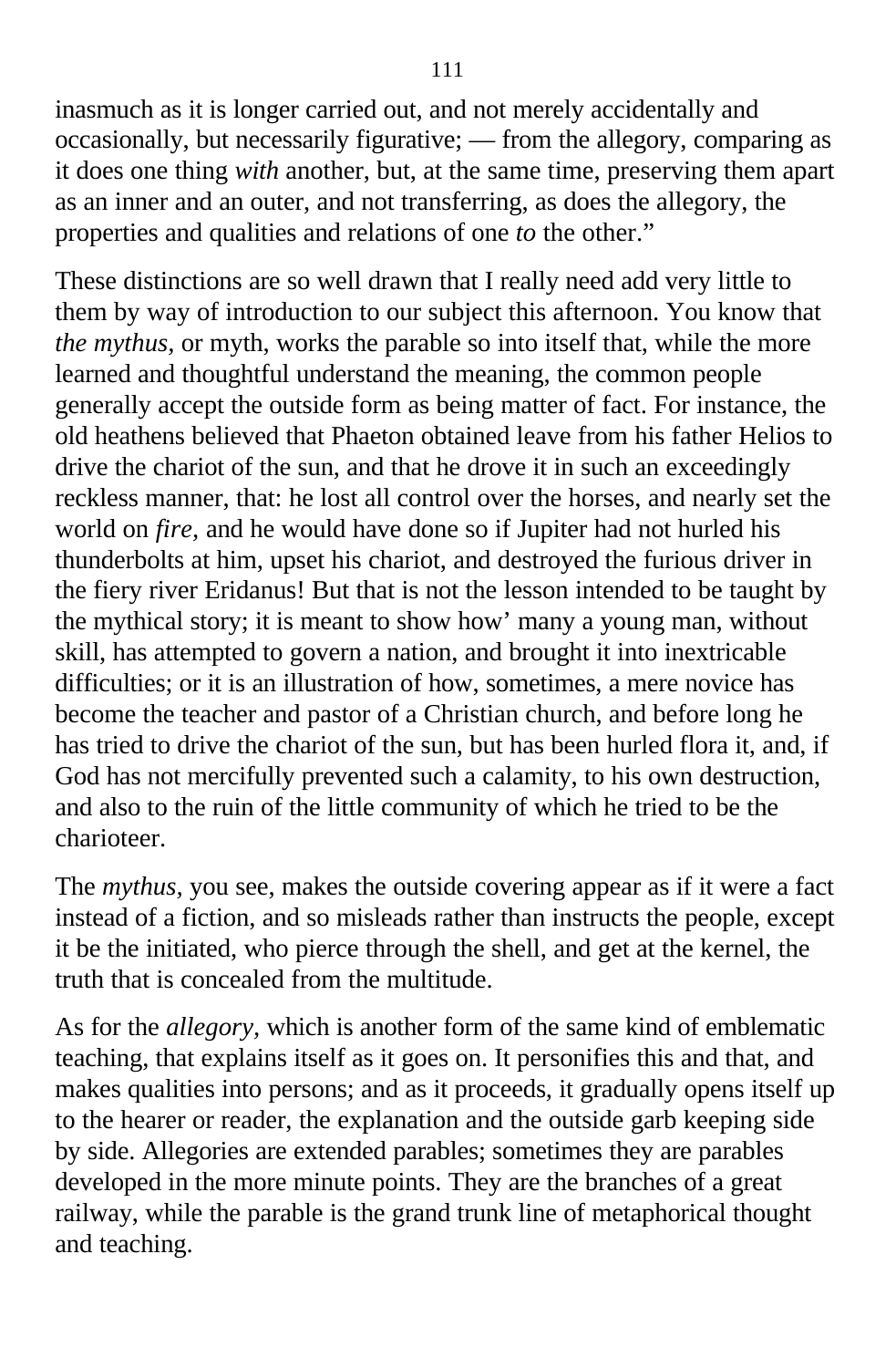You can use allegories sparingly in preaching; but I should not advise you to give your hearers all of those that have been delivered even in the pulpit in the olden times. I think every one of you should read EDMUND SPENSER'S *Faerie Queene,* and you ought to be able to quote those verses in which he allegorizes all the vices of mankind. There are some lines there, which, if you can transform them from their somewhat grotesque shape, will be worth repeating as long as you live; they are masterly delineation's of the vices of which men have been guilty. There is one part where the chariot of sin is represented as being dragged along by " six unequal beasts", "a slothful ass ", "a filthy swine", "a bearded goat", "a camel loaden all with gold", "a ravenous wolf", and "a lion, loth for to be led," on which ride Idleness, Gluttony, Lechery, Avarice, Envy, and Wrath. Just as specimens, let me give you the stanzas concerning Envy and Wrath, and the description of the diabolical wagoner whom Spenser represents as driving this dreadful team: —

#### *XXX.*

*"And next to him malicious Envy rode Upon a ravenous wolf, and still did chaw Between his canker'd teeth a venomous toad, That all the poison ran about his chaw; ft4 But inwardly he chawed his own maw At neighbors' wealth, that made him ever sad; For death it was when any good he saw; And wept that cause of weeping none he had But when he heard of harm, he waxed wondrous glad.*

#### *XXXI.*

*"All in a kirtle of discolour'd say ft5 He clothed was, ypainted full of eyes; And in his bosom secretly there lay A hateful snake, the which his tail uptyes: ft6 In many folds, and mortal sting implyes: ft7 Still as he rode, he gnasht his teeth to see Those heaps of gold with ft8 griple ft9 Covetise; And grudged at the great felicity Of proud Lucifera, and his own company.*

### *XXXII.*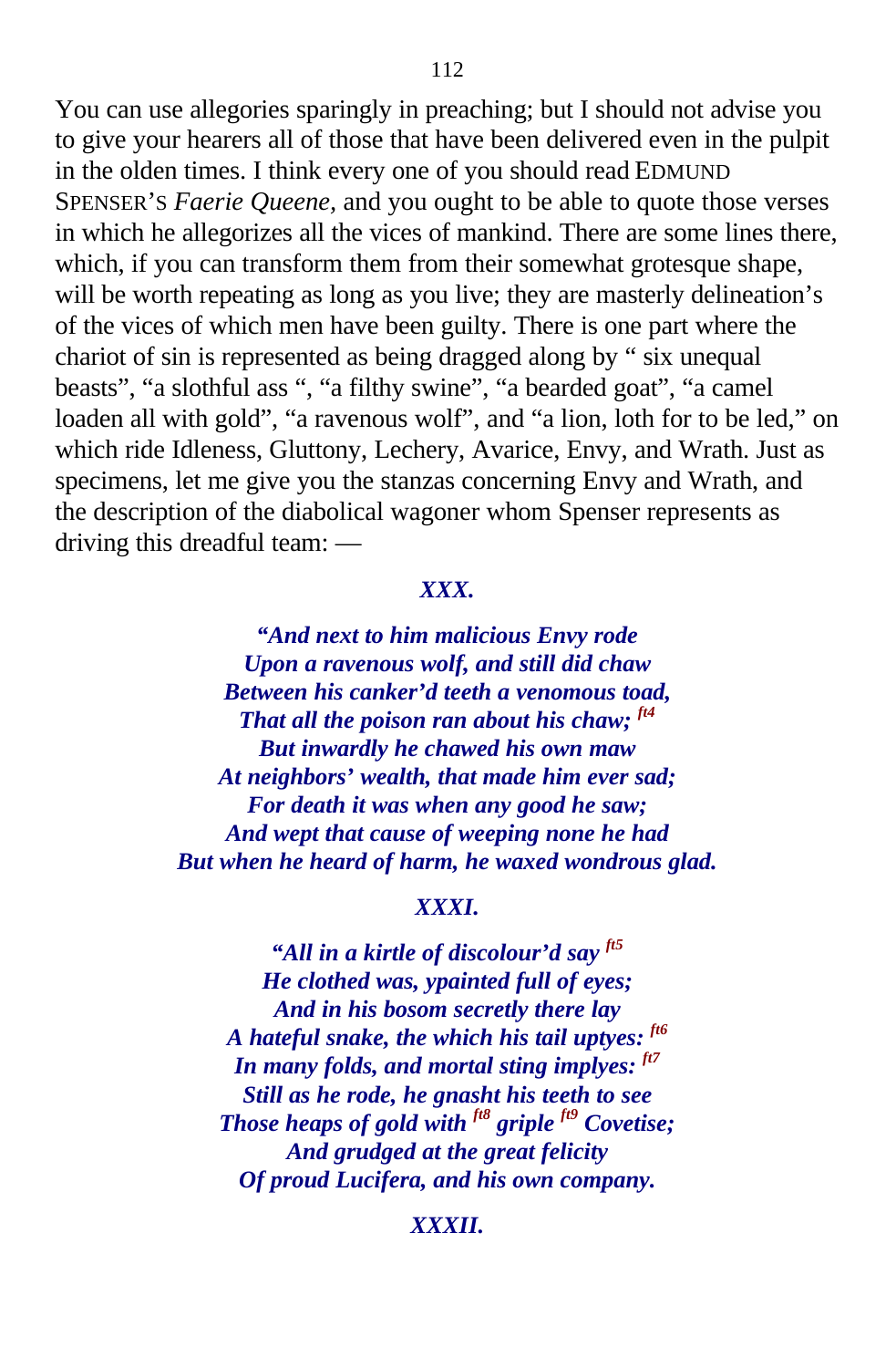*"He hated all good works and virtuous deeds, And him no less, that any like did use; And, who with gracious bread the hungry feeds, His alms for want of faith he doth accuse; So every good to bad he doth abuse: And eke ft10 the verse of famous poets' wit He does backbite, and spiteful poison spues From leprous mouth on all that ever writ: Such one vile Envy was, that fifth in row did sit.*

#### *XXXIII.*

*"And him beside rides fierce revenging Wrath, Upon a lion, loth for to be led; And in his hand a burning brand he hath, The which he brandisheth about his head: His eyes did hurl forth sparkles fiery red, And stared stern on all that him beheld; As ashes pale of hue, and seeming dead; And on his dagger still his hand he held, Trembling through hasty rage, when choler in him swell'd.*

#### *XXXIV.*

*"His ruffin ft11 raiment all was stained with blood Which he had spilt, and all to rags yrent; Through unadvised rashness waxen wood; ft12 For of his hands he had no government, Ne cared for blood in his avengement: But when the furious fit was overpast, His cruel facts he often would repent; Yet, wilful man, he never would forecast, How many mischiefs should ensue his heedless haste.*

#### *XXXV.*

*"Full many mischiefs follow cruel Wrath; Abhorred Bloodshed, and tumultuous Strife, Unmanly Murder, and unthrifty Scath, ft13 Bitter Despite, with Rancour's rusty knife; And fretting Grief, the enemy of life: All these, and many evils more haunt Ire, The swelling Spleen, and Frenzy raging rife, The shaking Palsy, and Saint Francis' fire; ft14 Such one was Wrath, the last of this ungodly tire. ft15*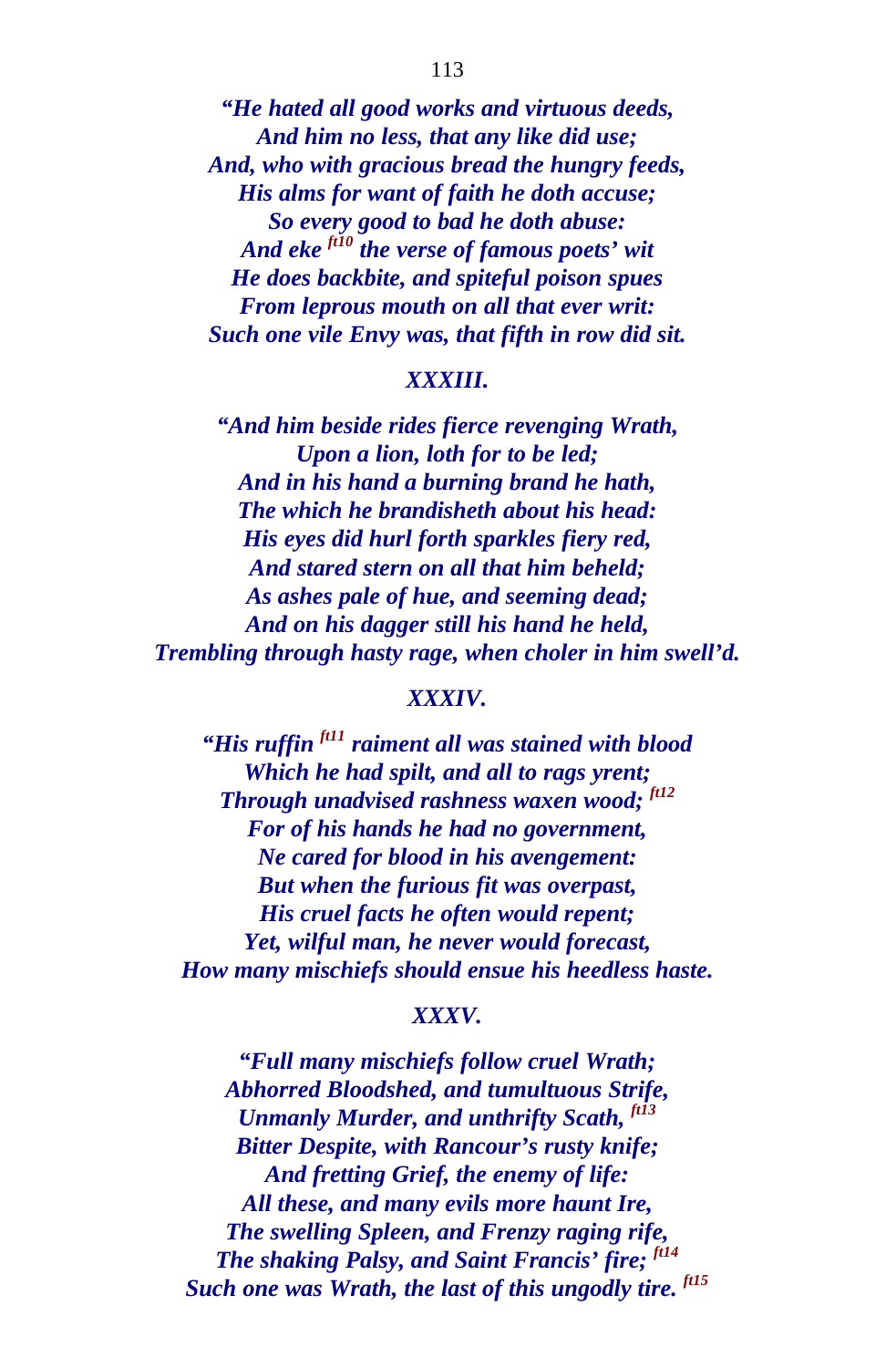# 114 *XXXVI.*

*"And, after all, upon the waggon beam Rode Satan, with a smarting whip in hand, With which he forward lasht the lazy team, So oft as Sloth still in the mire did stand. Huge routs of people did about them band, ft16 Shouting for joy; and still before their way A foggy mist had cover'd all the land; And, underneath their feet, all scatter'd lay Dead skulls and bones of men, whose life had gone astray."*

I do not think it is very easy to do this allegorizing, and all who have attempted it have not succeeded at it. t have now and then tried it myself, and some of you may recollect a sermon of mine on "Things that Accompany Salvation" (No. 152), which consisted of an allegory under the form of a procession. You can study the sermon for yourselves; but I will give you a few extracts from it, so that you may see how I felt moved of God to set forth his truth on that particular occasion: —

"I sat myself down, and I meditated on this subject, — 'Things that Accompany Salvation.' And after some period of rumination, my thoughts assumed the form of an allegory; in which I hope to present them to you this morning. I compared Salvation to a rich and costly treasure, which God, in his infinite love and mercy, had determined to send into the world; and I remembered that our Lord Jesus was so much interested in the bringing of this Salvation to this earth, that he did send all that he had, and came himself to attend and to accompany this Salvation. I then pictured to myself a great march of bright ones through this land, carrying in their midst the sacred jewel of Salvation. I looked upward, and I saw a mighty vanguard, who have already attained the shores of Eternity. I looked around Salvation, and I saw it always attended with divers graces and virtues, which seemed to be like troops of soldiers to guard it in the van, about its flanks, and in the rear ...

"Picture then to yourselves the march of some ancient monarch through his territory. We read stories of Eastern potentates, in the olden time, that seem more like romance than reality; when they marched with thousands of flying banners, and with all kinds of riches home in their train. Now you are to take that as the basis of my figure, and suppose Salvation to be the sacred treasure which is being carried through the world, with guards before, and guards behind, to accompany it on its journey.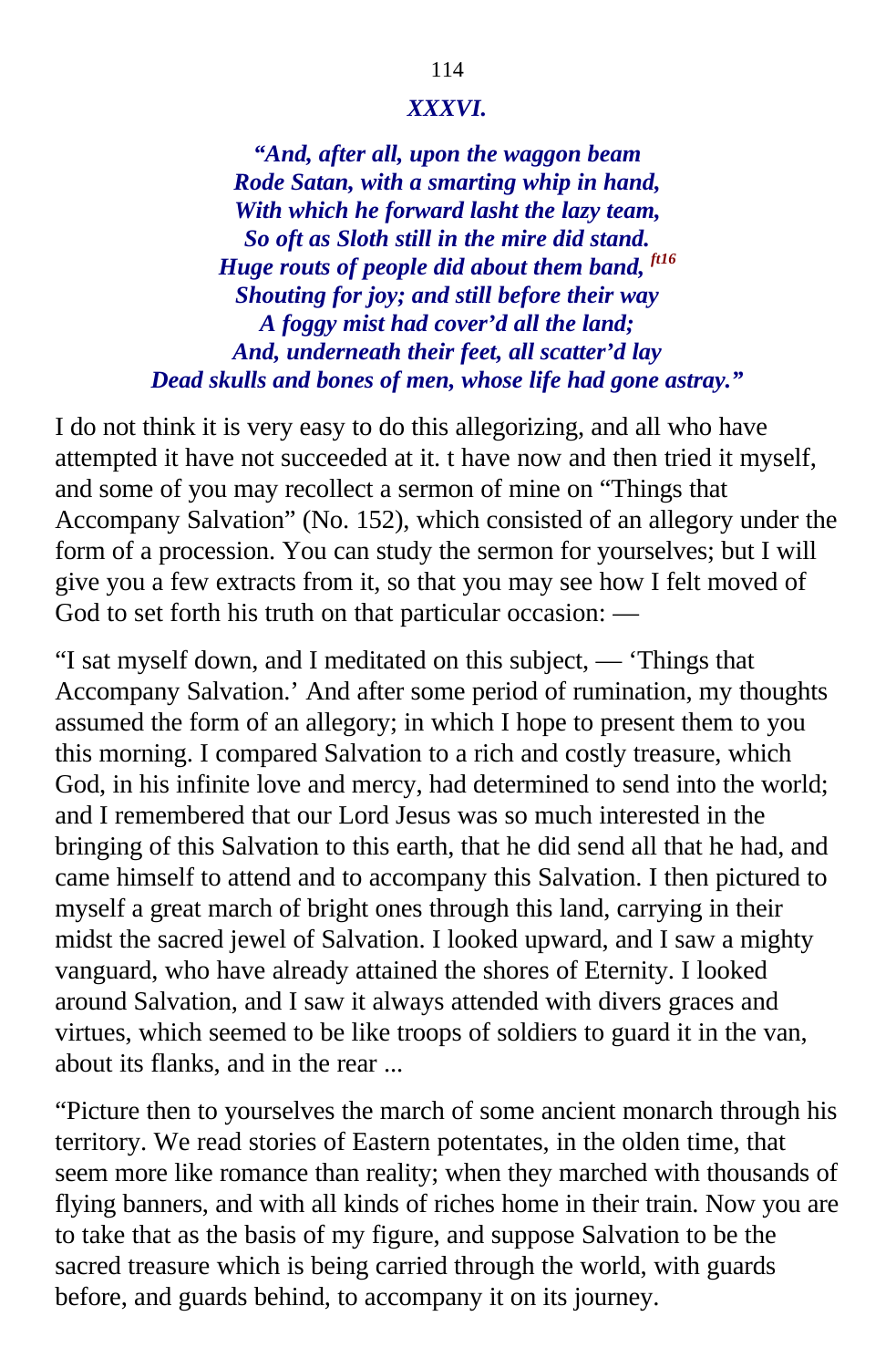"We will begin, then, with *the advance-guard that has accompanied Salvation,* or rather, *gone before it.* We shall then come to *those who immediately precede it,* and then we shall notice *those who accompany it by its side,* and conclude by noticing *the rear guard attending upon this Salvation of our God.*

"**I.** First, then, IN THE MARCHES OF TROOPS AND ARMIES, THERE ARE SOME THAT ARE OUTRIDERS, AND GO FAR AHEAD OF THE OTHER TROOPS. So, in the march of Salvation, there is a certain body of great and mighty 'things that accompany Salvation', which have far preceded it: to clear the way. I will tell you the names of these stupendous Titans who have gone before. The first is *Election;* the second is *Predestination;* and the third is *Redemption;* and the *Covenant* is the captain of them all. Before Salvation came into this world, Election marched in the very forefront, and it had for its work the billetting of Salvation. Election went through the world, and marked the houses to which Salvation should come, and the hearts in which the treasure should be deposited. Election looked through all the race of man, from Adam down to the last, and marked with sacred stamp those for whom Salvation was designed. 'He must needs go through Samaria,' said Election; and Salvation must go there. Then came Predestination. Predestination did not merely mark the house, but it mapped the road in which Salvation should travel to that house; Predestination ordained every step of the great army of Salvation; it ordained the time when the sinner should be brought to Christ, the manner how he should be saved, the means that should be employed; it marked the exact hour and moment when God the Spirit should quicken the dead in sin, and when peace and pardon should be spoken through the blood of Jesus. Predestination marked the way so completely, that Salvation doth never overstep the bounds, and it is never at a loss for the road. In 'the everlasting decree of the Sovereign God, the footsteps of Mercy were every one of them ordained. As nothing in this world revolves by chance, — as even the foreknown station of a rush by the river is as fixed as the throne of a king, — it was not meet that Salvation should be left to chance; and therefore God has mapped the place where it should pitch its tent, the number of its footsteps to that tent, and the time when it should arrive there. Then came Redemption. The way was rough; and though Election had marked the house, and Predestination had mapped the road, the way was so impeded that Salvation could not travel it until it had been cleared. Forth came Redemption; it had but one weapon, that weapon was the all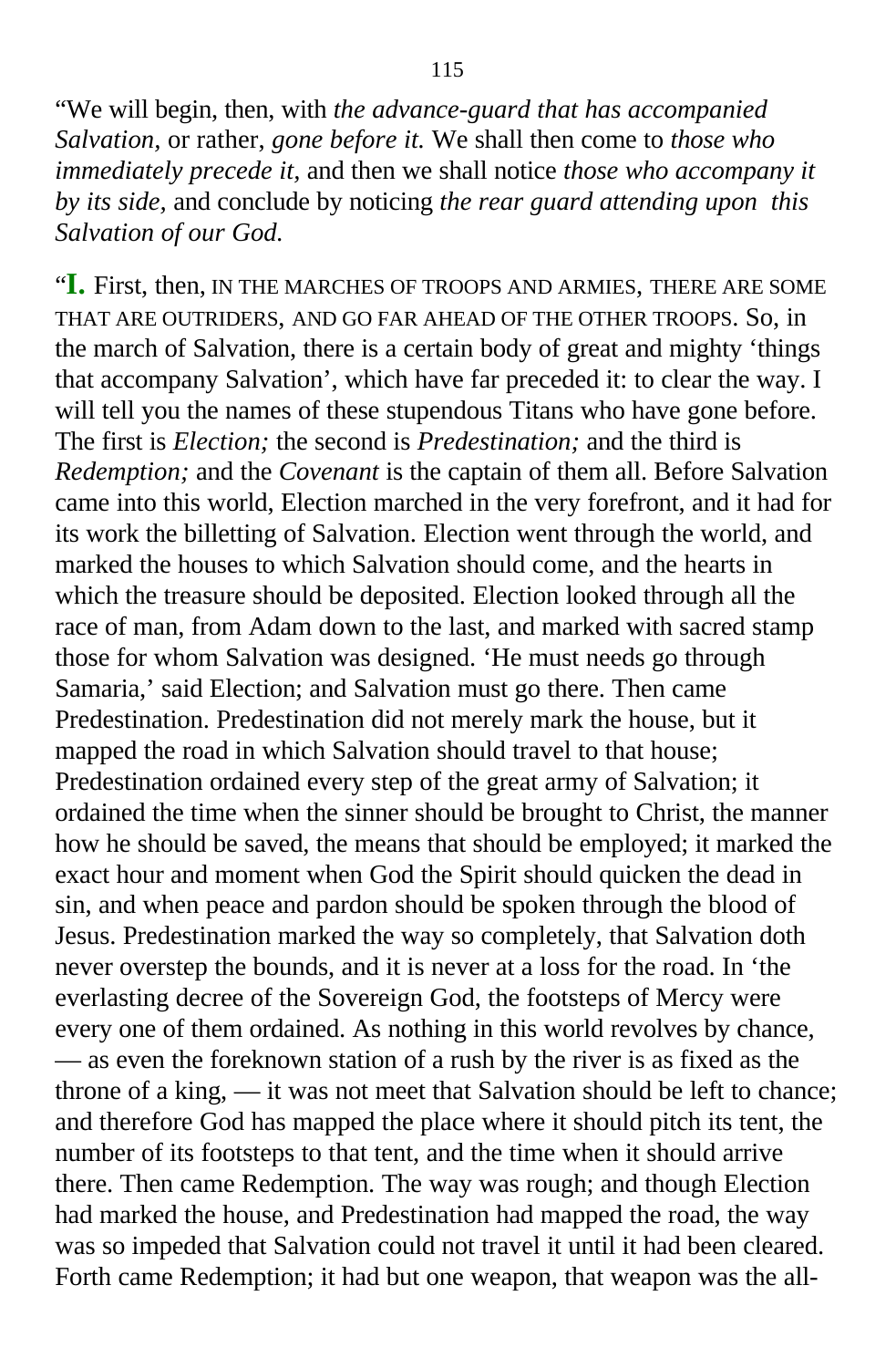victorious cross of Christ. There stood the mountains of our sins; Redemption smote them, and they split in halves, and left a valley for the Lord's redeemed to march through. There was the great gulf of God's offended wrath; Redemption bridged it with the cross, and so left an everlasting pathway by which the armies of the Lord may pass over. Redemption has tunneled every mountain, it has dried up every sea, cut down every forest, leveled every high hill, and filled up all the valleys, so that the road of Salvation is now plain and simple. God can be just, and yet the Justifier of him that believeth in Jesus.

Now, this sacred advance-guard carried for their banner the Eternal Covenant. Election, Predestination, and Redemption, — the things that have gone before, beyond the sight, are all rallied to the battle by this standard, the Covenant, the Everlasting Covenant, ordered in all things and sure. We know and believe that, before the morning star startled the shades of darkness, God had covenanted with his Son that he should die and pay a ransom price, and that, on God the Father's part, he would give to Jesus a number whom no man could number,' who should be purchased by his blood, and through that blood should be most securely saved. Now, when Election marches forward, it carries the Covenant. These are chosen in the Covenant of grace. When Predestination marcheth, and when it marketh out the way of Salvation, it proclaims the Covenant. 'He marked out the places of the people according to the tribes of Israel.' And Redemption also, pointing to the precious blood of Christ, claims Salvation for the blood-bought ones, because the Covenant hath decreed it to be theirs.

'But, my dear hearers, this advance-guard is so far ahead that you and I cannot see them. These are true doctrines, but very mysterious; they are beyond our sight; and if we wish to see Salvation, we must not stop until we see the vanguard, because they are so far off that only the eye of faith can reach them. We must have that sacred glass, that divine telescope of faith, or else we shall never have 'the evidence of things not seen.' Let us rest certain, however, that if we have Salvation, we have Election. He that believeth is elected; whoever casts himself on Christ as a guilty sinner, is certainly God's chosen child. As surely as ever you believe on the Savior, and go to him, you were predestinated to do so from all eternity; and your faith is the great mark and evidence that you are chosen of God, and precious in his esteem. Dost thou 'believe? Then Election is thine. Dost thou believe? Then Predestination is as surely thine as thou art alive. Dost thou trust alone in Jesus? Then fear not; Redemption was meant for thee.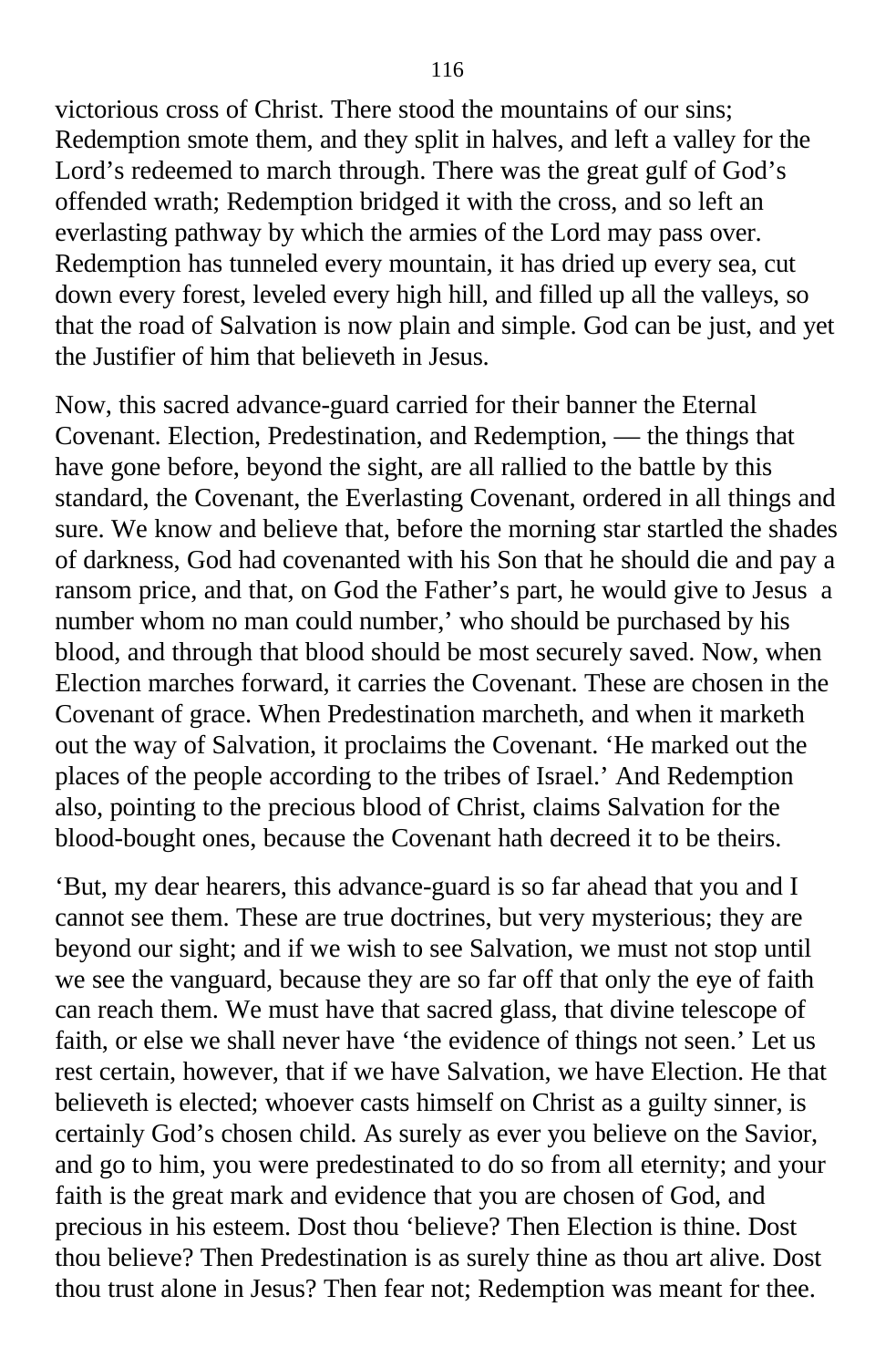So then, we will not be struck with terror at that grand advance-guard that hath already gained the celestial hill, and hath prepared the place where the elect shall for ever repose upon the bosom of their God.

"**III.** And now comes SALVATION IN ALL ITS FULNESS. The 'things that accompany Salvation' make a glorious march in the forefront of it, — from Election down to these precious opening buds of virtue in the sinner's heart. What a goodly army! Surely, the angels do sometimes fly along in admiration, to see this bright array that heralds Salvation to the heart. And now comes the precious casket set with gems and jewels. It is of God-like workmanship; no hammer was ever lifted on it; it was smitten out and fashioned upon the anvil of Eternal light, and cast in the mould of Everlasting Wisdom; but no human hand hath ever defiled it, and it is set with jewels so unutterably precious, that if heaven and earth were sold they could never buy another Salvation!

"And who are those that are close around it? There are three sweet sisters that always have the custody of the treasure; you know them, their names are common in Scripture, — Faith, Hope, and Love, the three divine sisters; these have Salvation in their bowels, and do carry it about with them in their loins. *Faith,* that layeth hold on Christ, and trusteth all in him; that ventureth everything upon his blood and sacrifice, and hath no other trust. Hope, that with beaming eye looks up to Jesus Christ in glory, and expects him soon to come; looks downward, and when she sees grim Death in her way, expects that she shall pass through with victory. And thou sweet *Love*, the brightest of the three; she, whose words are music, and whose eyes are stars; Love also looks to Christ, and is enamoured of him; loves him in all his offices, adores his presence, reverences his words; and is prepared to bind her body to the stake, and die for him who bound his body to the cross to die for her. Sweet Love, God hath well chosen to commit to thee the custody of the sacred work! Faith, Hope, and Love, say, sinner, hast thou these three, Dost thou believe that Jesus is the Son of God? Dost thou hope that through the efficacy of his merits thou shalt see thy Makers face with joy? Dost thou love him? Have you these three graces? If so, you have Salvation. Having that, you are rich to all intents of bliss; for God in the Covenant is yours. Cast your eye forward; remember, Election is yours, Predestination and Sovereign Decree are both yours. Remember, the terrors of the law are past; the broken heart is healed; the: comforts of religion you have already received; the spiritual graces are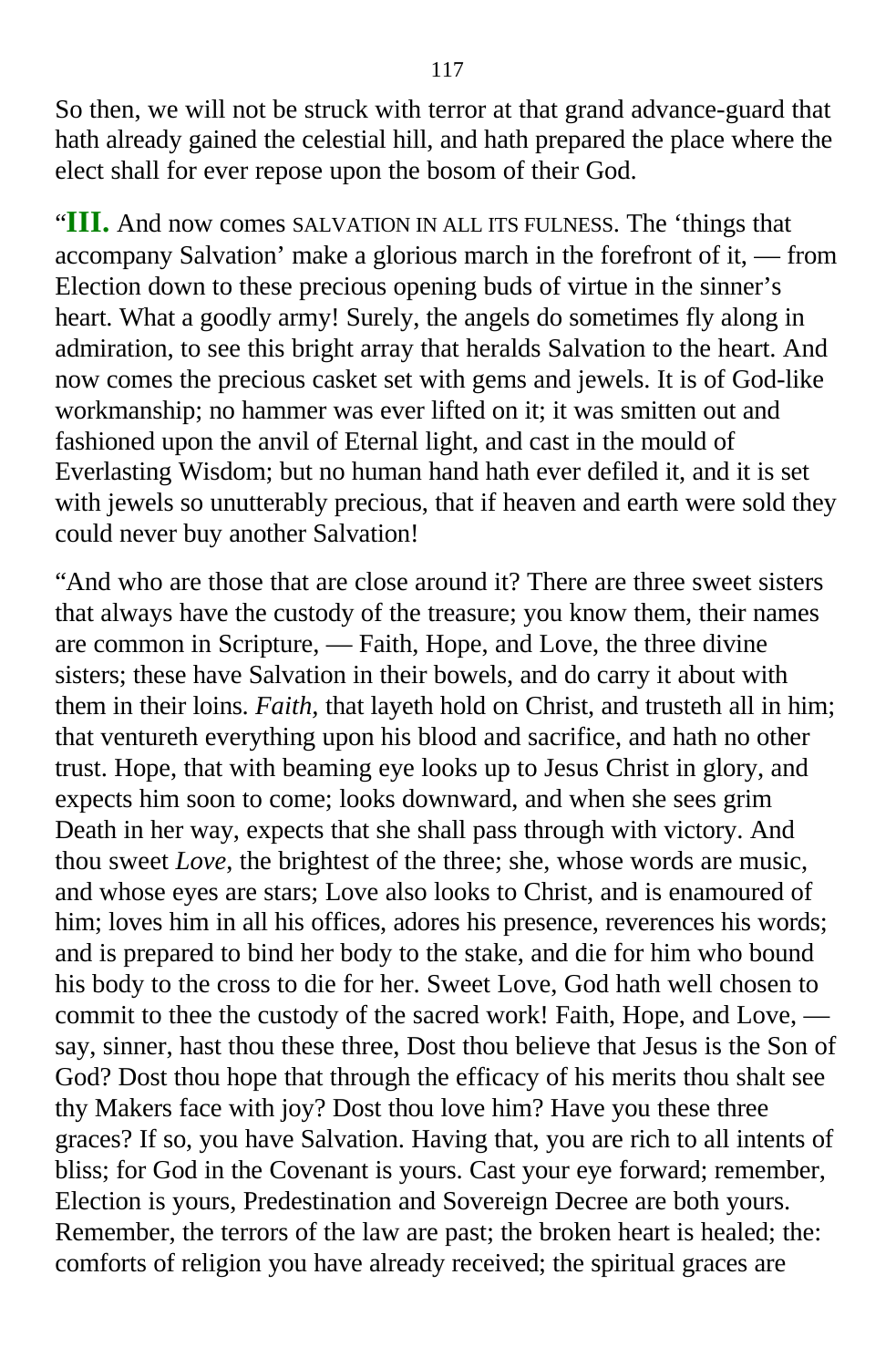already in the bud; you are an heir of immortality, and for you there is a glorious future. These are the 'things that accompany Salvation.'

"IV. Now you must have patience with me for just a few more minutes; I MUST BRING UP THE REAR GUARD. It is impossible that, with such a vanguard, grace should be unattended from behind. Now see those that know Salvation. As there were four bright cherubs that walked in front of it, — you remember still their names, — Humility, Repentance, Prayer, and a tender Conscience, — there are four that follow it, and march in solemn pomp into the sinner's heart. The first of these is Gratitude, always singing, 'Bless the Lord, O my soul: and all that is within me, bless his holy name.' And then Gratitude lays hold upon its son's hand; the name of that son is Obedience. 'O my Master,' saith the; heart, 'thou hast done so much for me; I will obey thee.' In company with this fair grace is one called Consecration, — a pure, white spirit that hath no earthliness; from its head to its foot it is all God's, and all gold. Linked to this bright one, is one called Knowledge, with a face serene and solemn ...

"Now, have you these four? They are rather the successors of Salvation than the heralds of it. 'Oh, yes,' the believer can say, 'I trust I have Gratitude, Obedience, Consecration, and Knowledge!' I will not weary you, but there are three shining ones that follow after these four, and I must not forget them, for they are the flower of them all. There is Zeal, with eyes of fire, and heart of flame, a tongue that burneth, a hand that never wearies, and limbs that never tire; Zeal, that flies round the world with wings swifter than the lightning's flash, and finds even then her flight too tardy for her wish; Zeal, ever ready to obey, resigning up herself for Christ, zealously affected always in a good thing. This Zeal always dwells near one that is called Communion. This, surely, is the goodliest of all the train; an angel spiritualized, an angel purified and made yet more angelic, is Communion. Communion calls in secret on its God; its God in secret sees. It is conformed to the image of Jesus; walks according to his footsteps, and lays its head perpetually on his bosom. And, as a necessary consequence, on the other side of Communion, which with one hand lays hold of Zeal, is Joy, joy in the Spirit; Joy, that hath an eye more flashing than the world's merrimemt ever gave to mortal beauty, with light foot tripping over hills of sorrow, singing, in the roughest ways, of faithfulness and love. Joy, like the nightingale, sings in the dark, and can praise God in the tempest, and shout his high praises in the storm. This is indeed a fitting cherub to be in the rear of Salvation.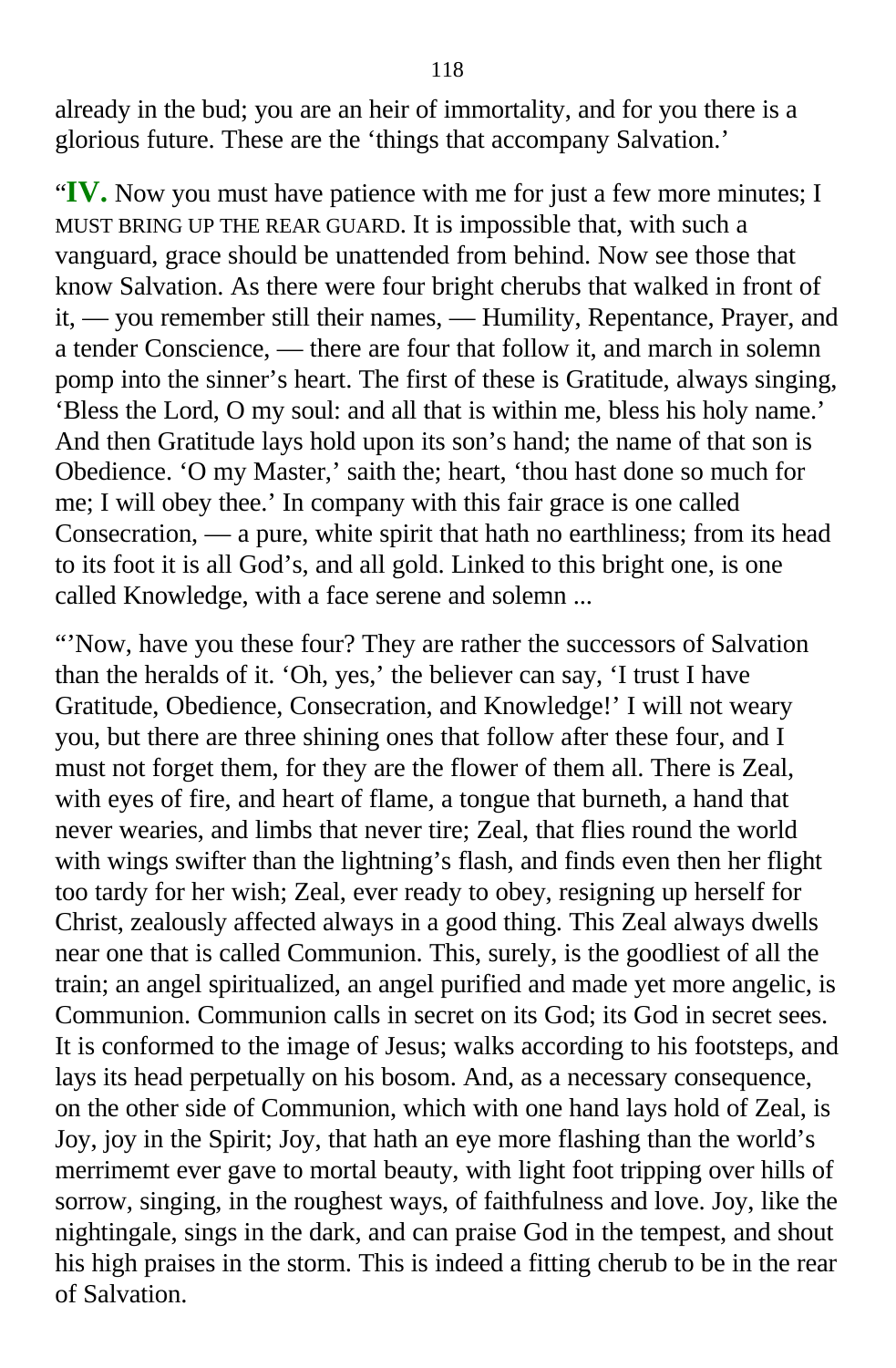"I have almost done. Just in the rear is Perseverance, final, certain, and sure. Then there follows complete Sanctification, whereby the soul is purged from every sin, and made as white and pure as God himself Now we have come to the very rear of the army; but remember, as there was an advance guard so far ahead that we could not see them, so there is a rear guard so far behind that we cannot behold them yet. Let us just try to see them with the eye of faith...Hark, I hear the silver trumpet sound; there is a glorious array behind! A guard, far, far back, is coming, following the steps of the conquering heroes, that have already swept our sins away. Do you not see, in the fore part, there is one, whom men paint as a skeleton? Look at him; he is not the king of terrors. I know thee, Death, I know thee.; miserably have men belied thee. Thou art no spectre; thine hand bears no dart; thou art not gaunt and frightful. I know thee, thou bright cherub: thou hast not in thy hand a dart, but a golden key that unlocks the gates of Paradise. Thou art fair to look upon, thy wings are like the wings of doves, covered with silver, and like yellow gold. Behold this angel Death, and his successor Resurrection. I see three bright beings coming; one is called Confidence, see it I It looks at Death; no fear is in its eye, no pallor on its brow. See, holy Confidence marches with steady steps; the cold chill stream of Death doth not freeze its blood. See, behind it, its brother, Victory; hear him, as he cries, 'O Death, where is thy sting? O Grave, where is thy victory?' The last word, 'victory ', is drowned amidst *the shouts of angels.* These bring up the rear. Angels bear the spirits of the redeemed into the bosom of the Savior, —

### *"Far from a world of grief and sin, With God eternally shut in, They are for ever blest.'"*

JOHN SPENCER, in his *Things New and Old,* which I recommended to you in my last lecture, has some curious allegories. There is one which,. I had almost said, is enough to make a cat laugh; and therefore I should hardly recommend you to use it. Indeed, the common handling of allegories is a somewhat delicate matter, and wants more sense than a fool has, or than most of us are ever likely to have. Here are two of Spencer's allegories:-

## **HOW IT IS THAT TRUTH DOTS NOT ALWAYS APPEAR.**

"Time was when Truth lived in great honor; but, through the envy of her enemies, she was disgraced, and at last banished out of the city, where, sitting upon a dunghill, sad and discontented, she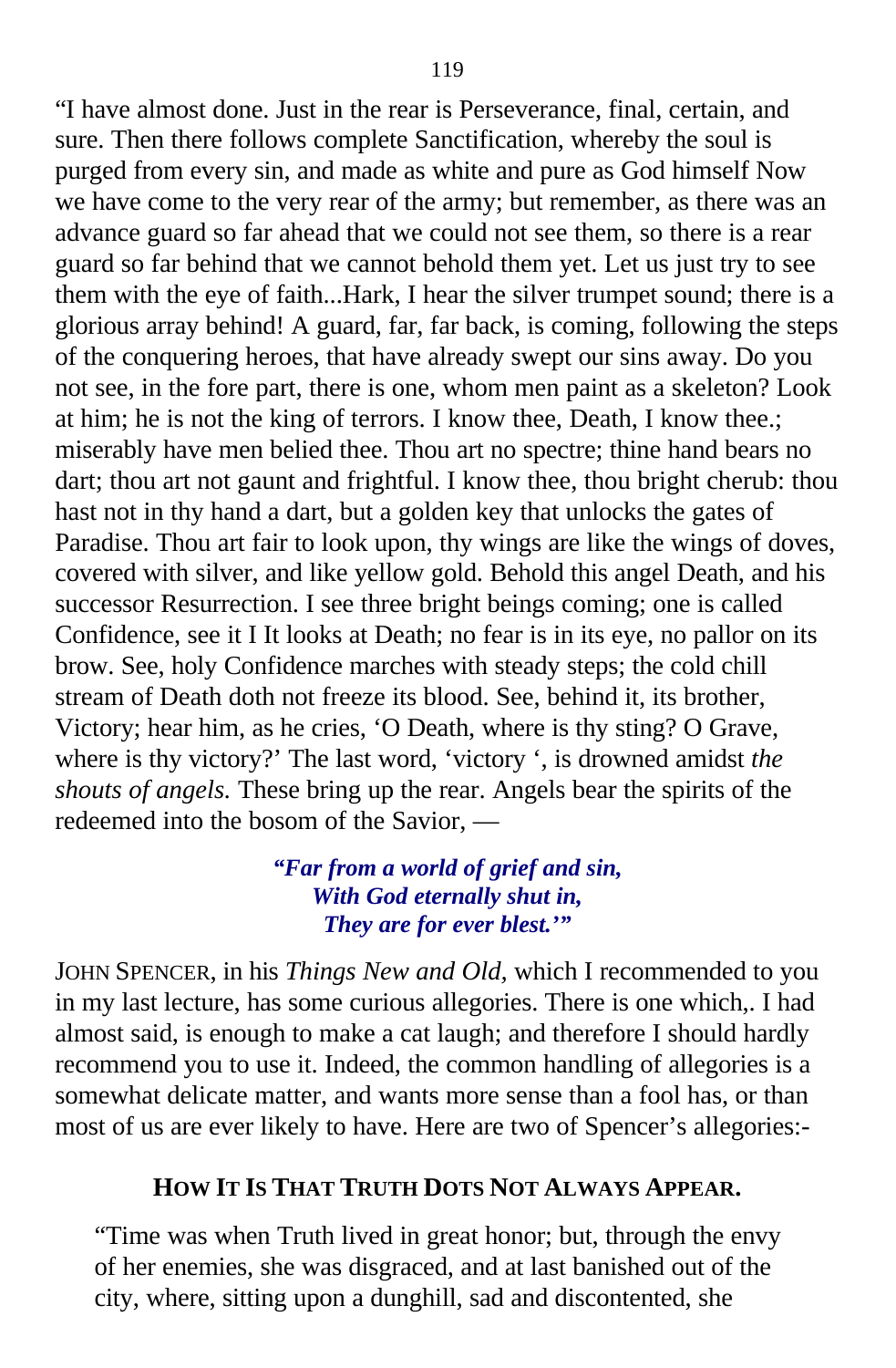espied a chariot, attended with a great troop, coming towards her. She presently perceived who it was, her greatest enemy, the Lady Lie, clad in changeable-colored taffety, her coach covered with clouds of all the colors of the rainbow. Impudency and Hypocrisy were on the one side, Slander and Detraction on the other, as attendants; Perjury ushered all along; and many (more than a good many) were in the train. When she came to Truth, she commanded her to be carried as a captive, for the greater triumph. At night, she fared well, and would want nothing; but when morning came, she would be gone, and pay for nothing, affirming she had paid the reckoning over-night. The attendants, upon examination of the matter, justified their lady; only Truth confessed there was nothing paid, and was therefore compelled to pay for all. The next night, the lady did the like; but, withal, committed a great outrage, and being for the same brought before the judge, Impudency and Hypocrisy began to justify their lady, Perjury cleared her, Slander and Detraction laid all the fault on poor Truth, who must now suffer death for that she never did. The judge demands what she had to say for herself; she could say nothing but, 'Not guilty;' neither had she any friend that would plead for her. At last, up steps Time, a graves experienced counsellor, and an eloquent advocate, and desires favor of the court to sift and search out the matter a little better, lest the innocent might suffer for the innocent. The motion was granted. Then Time began to expel the clouds from the lady's chariot, unmasked her ugly face, unveiled all her followers, and made it appear at last that the Lady Lie was guilty of all the villany; and poor Truth was thus, by the help of Time, cleared, and set at large.

"And thus it is that, though Truth is great, and will prevail at last, yet it doth not always appear, but may fall down in the street (Isaiah 59:14), and be trampled under foot for a time; may be abused, banished and made to come behind lies and falsehood, yea, be executed and buried, — when it cannot have time to clear itself until it be too late to save it. Hence it is that the apostle doth not say, 'Now remaineth Truth,' because Truth is often banished, but, 'Now *remaineth Faith, Hope, and Charity,'* (1 Corinthians 13:13,) graces which give a being to every Christian, of which sort Truth manifested is none; for I can believe in Christ, hope for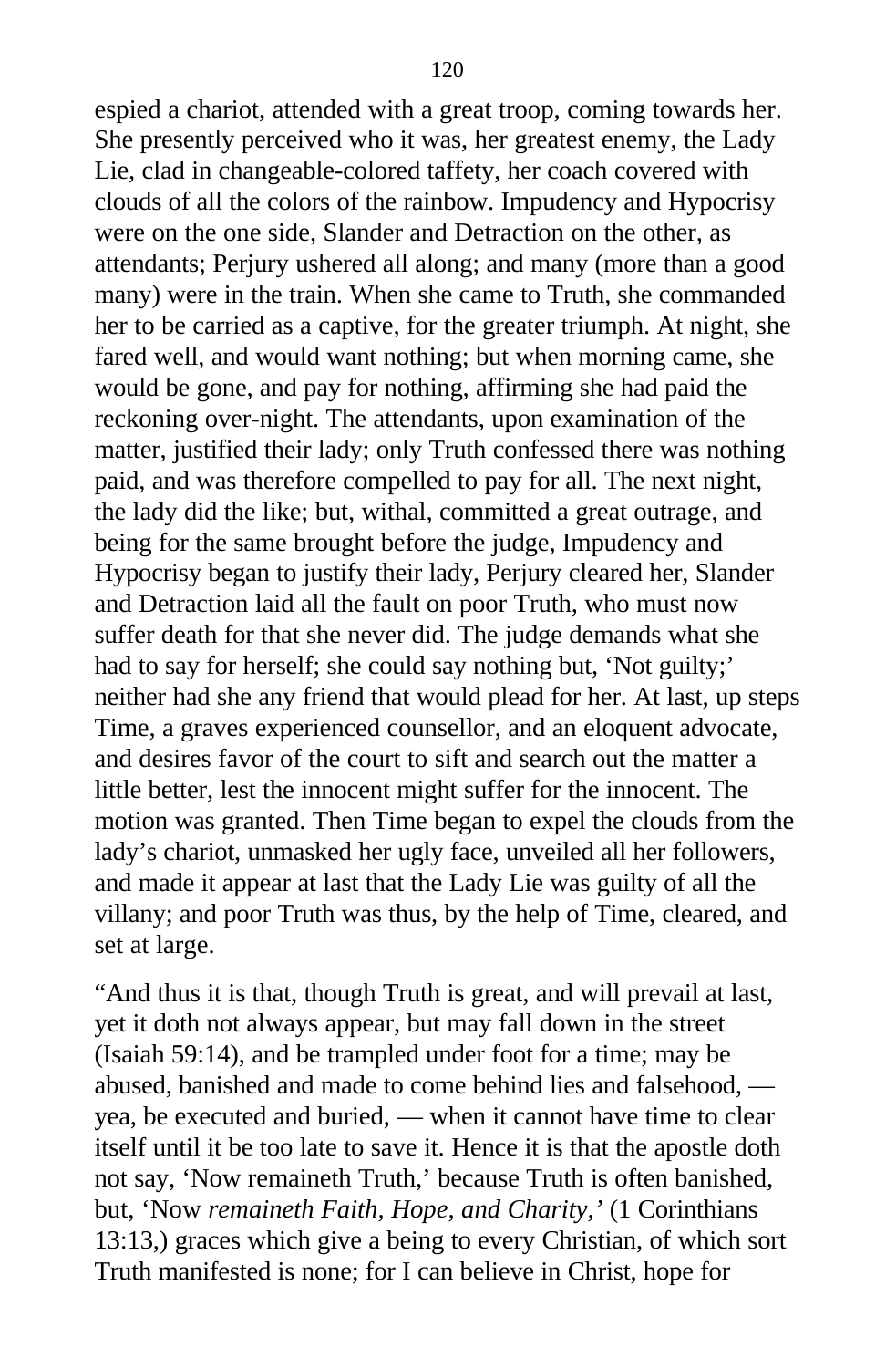heaven, and love my enemies, though I be belied; but without these I can be no Christian."

### **THE HONOUR AND DIGNITY OF THE MINISTRY.**

"There is a story how the Castle of Truth being, by the King of Jerusalem, left to the guard and keeping of his best servant, Zeal, the King of Arabia, with an infinite host, came against it, begirt it round with an irresistible siege, cut off all passages, all reliefs, all hopes of friends, meat, or ammunition; which Zeal perceiving, and seeing how extremity had brought him almost to shake hands with despair, he calls his council of wax about him, and discovers the sadness of his condition, the strength of his enemy, the violence of the siege, and the impossibility of conveying either messages or letters to the Great King, his Master, from whom they might receive new strength and encouragement. Whereupon, the necessity of the occasion being so great, they all conclude there was no way but to deliver the castle, — though upon very hard terms, — into the hands of the enemy. But Zeal staggers at the resolution, and being loth to lose hope, as long as hope had any thread or hair to hold by, he told them he had one friend or companion in the castle, who was so wise, so valiant, and so fortunate, that to him and to his exploits alone he would deliver the management of their safety. This was Prayer, the chaplain to the Great King, and the priest to that colony. Hence Prayer was called, and all proceedings debated; he presently arms himself with humility, clemency, sincerity, and fervency, and. in despite of the enemy, makes his way through, comes to the King his Master, and with such moving passions enters his ears, that presently forces are levied, which, returning under the conduct of Prayer, raise the siege, overthrow the King of Arabia, make spoil of his camp, and give to the Castle of Truth her first noble liberty; which performed, Zeal crowns Prayer with wreaths of olive, oak, and laurel, sets him on his right hand, and says, for his sakes divinity shall ever march in the first rank of honor.

"And certainly, ministers of God's Word, such as apply their spirits most to the glory of God, and the public, — especially such divines as are Timothys in their houses, Chrysostoms in their pulpits, and Augustines in disputations; such as are just in their words, wise in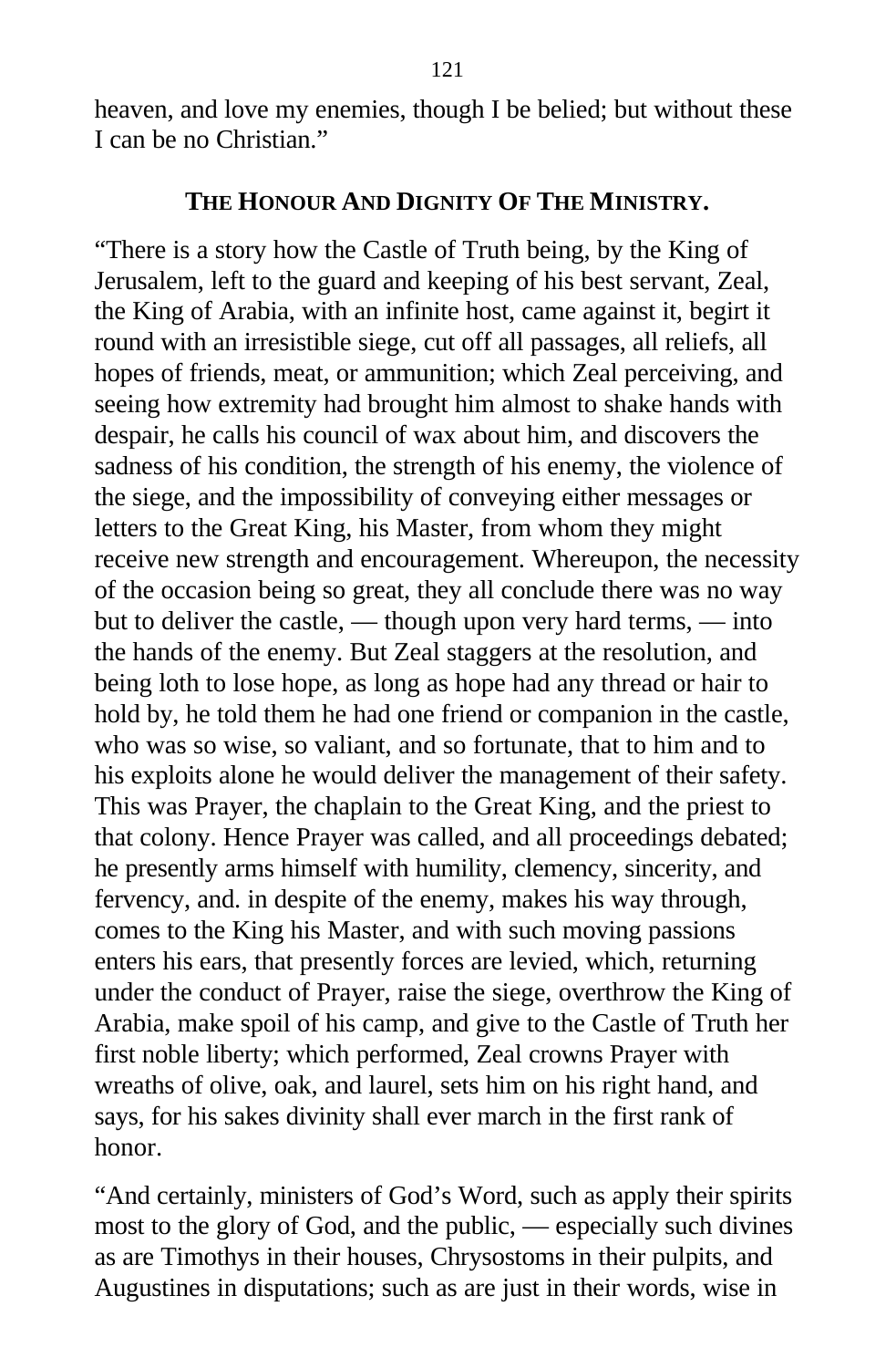their counsels; such as are vigilant, diligent, and faithful in the execution of their plans, — who, that is not royal, should seek in honor to precede them?"

If you want some capital allegories, that will do you good to read, buy a book which Messrs. Jackson, Walford, and Hodder have brought out lately. It is called *The Angel of The Water Brooks,* and contains a very admirable set of allegories, mostly for children. "The Angel of the Water Brooks" is the name given to the book because that is the title of the first parable in it.

Insert extract: — ft17

It shows the power of God's grace, like a mighty Gulf Stream, destroying the sinner's evil nature. Many of the parables am equally good, and bring out religious truth with great force.

Coming now to my main purpose, and beginning my list of books of emblems, etc., I will first speak of *fables:* In my opinion, the fable *may* be used by us in our public teaching. The object of the fable is earth-born; it teaches generally some earthly maxim, some piece of worldly wisdom, sometimes, mere low cunning and selfish policy. This being the soul of the fable, the body of it is congruous thereto, for it is generally a concoction of dialogues between animals, beasts, birds, fishes, stones, and I know not what besides. The pure fable hardly does for use in the pulpit; it is a distortion of nature, which is all very well as a guide with regard to policy among men, but it will not do for teaching our hearers the truths of the Bible. I do not say that the fable lies, for there is no intention whatever to deceive in it. I should suppose that nobody was ever deluded into the belief that the cock in the fable ever did speak to the bull, or that the fox ever did make those sage remarks about the grapes. But, still, the form of the fable is not that of strict truth, and hence it is not as a rule adapted to the use of the Christian minister, who soars aloft to higher themes than those which the fable is calculated to embellish or explain. Yet there is, I believe, a book published, showing how Aesop's fables can be spiritualized; and there are several in which the morals of the fables are applied in various ways. Dr. Martin Luther, who is a great authority, says that he values Aesop's fables next to his Bible; and that what the Bible is to heavenly things, Aesop's fables are.' to the earthly. That is what he thinks, and his opinion ought to carry great weight, for he was no mean judge of what was useful to a preacher.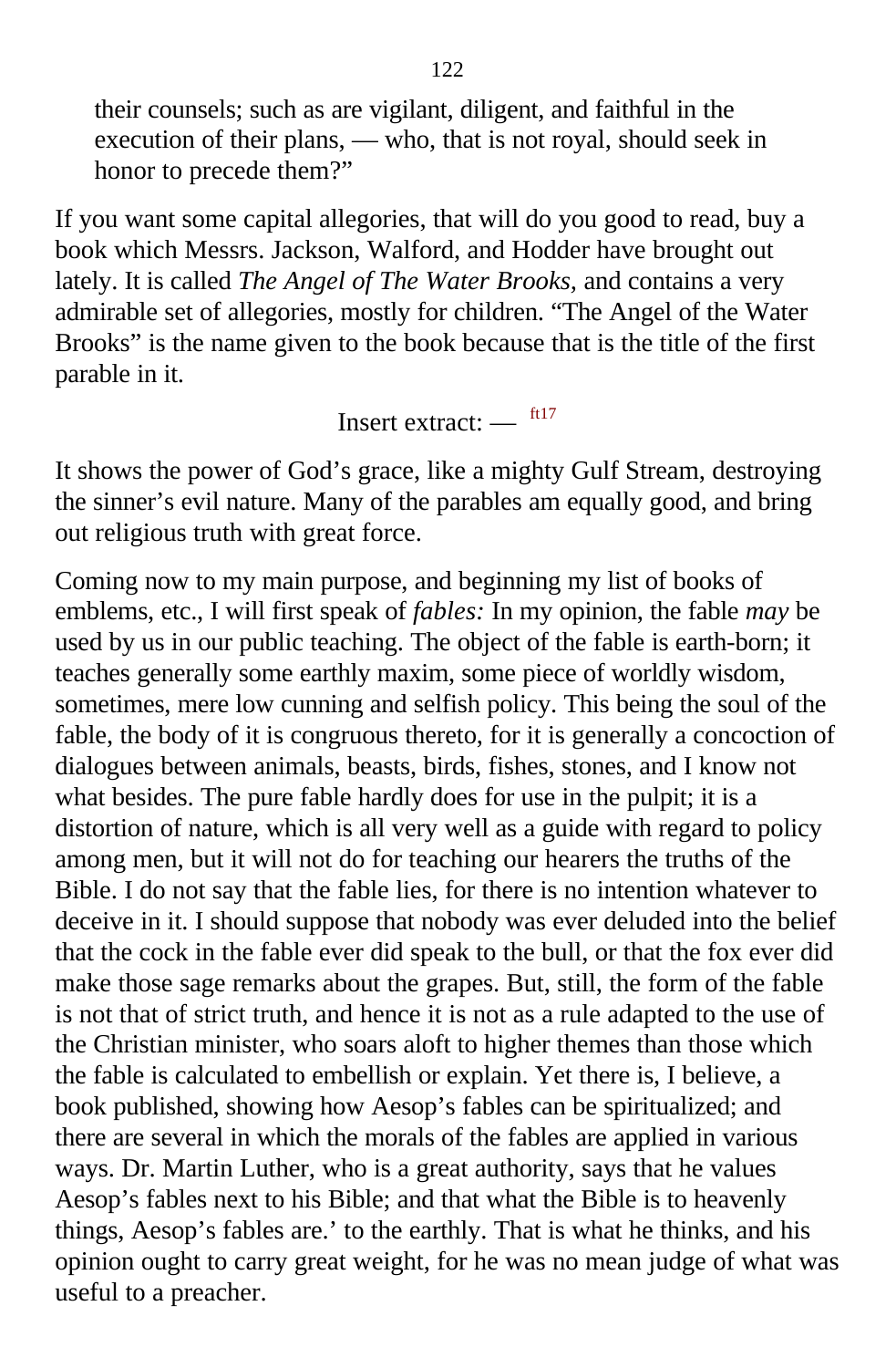Aesop was the earliest writer of fables of whom we know; he is said to have been born at Sardis, a city of Lydia, in the year 620 B.C., though it is alleged by some writers that he was a Phrygian, or a Thracian, or a Samian, while others deny that such a person ever lived, and regard him as only a mythological character. There are a great many of his fables which can be used by us because they are not fables at all; they are only fables in their form and shape, and a very little alteration turns them into parables at once. Let me read one or two to show you that it is so: —

### **THE BOWMAN AND THE LION.**

*"*A very skillful Bowman went to the mountains in search of game. All. the beasts of the forest fled at his approach. The Lion alone challenged him to combat. The Bowman immediately let fly an arrow, and said to the Lion: 'I send thee my messenger, that from him thou mayest learn what I myself shall be when I assail thee.' The Lion, thus wounded, rushed away in great fear, and on a Fox exhorting him to be of a good courage, and not to run away at the first attack, he replied: You counsel me in vain; for if he sends so fearful a messenger, how shall I abide the attack of the man himself?"

'Well, now, there is a truth about that fable; if we cannot stand against the arrows, how can we expect to overcome the battle-axe of the warrior? If we cannot bear sickness, which comes as the arrow from the bow of God, we cannot possibly resist the might of God himself. If an affliction, which God sends as a dart from his hand, pricks and wounds the heart so terribly, what must be the power of God when he himself shall come to deal in judgment with the offending sinner? ]Perhaps you have already perceived that the reason why this fable is so easily accommodated to Scriptural truth is that, at the basis of it, it is not really a fable, it is a matter of fact. A lion might feel, when shot by an arrow, which wounded him in the eye, for instance, that there was some very powerful enemy attacking him, and he would probably make the best of his way to escape from so great a foe. There is really no need to introduce a fox, or a word from the bowman, or from the lion himself. At the basis of the fable there lies a general fact, and hence you get it formed into a parable. Others of Aesop's fables, to use an Irishism, are not fables at all. This one is no fable: —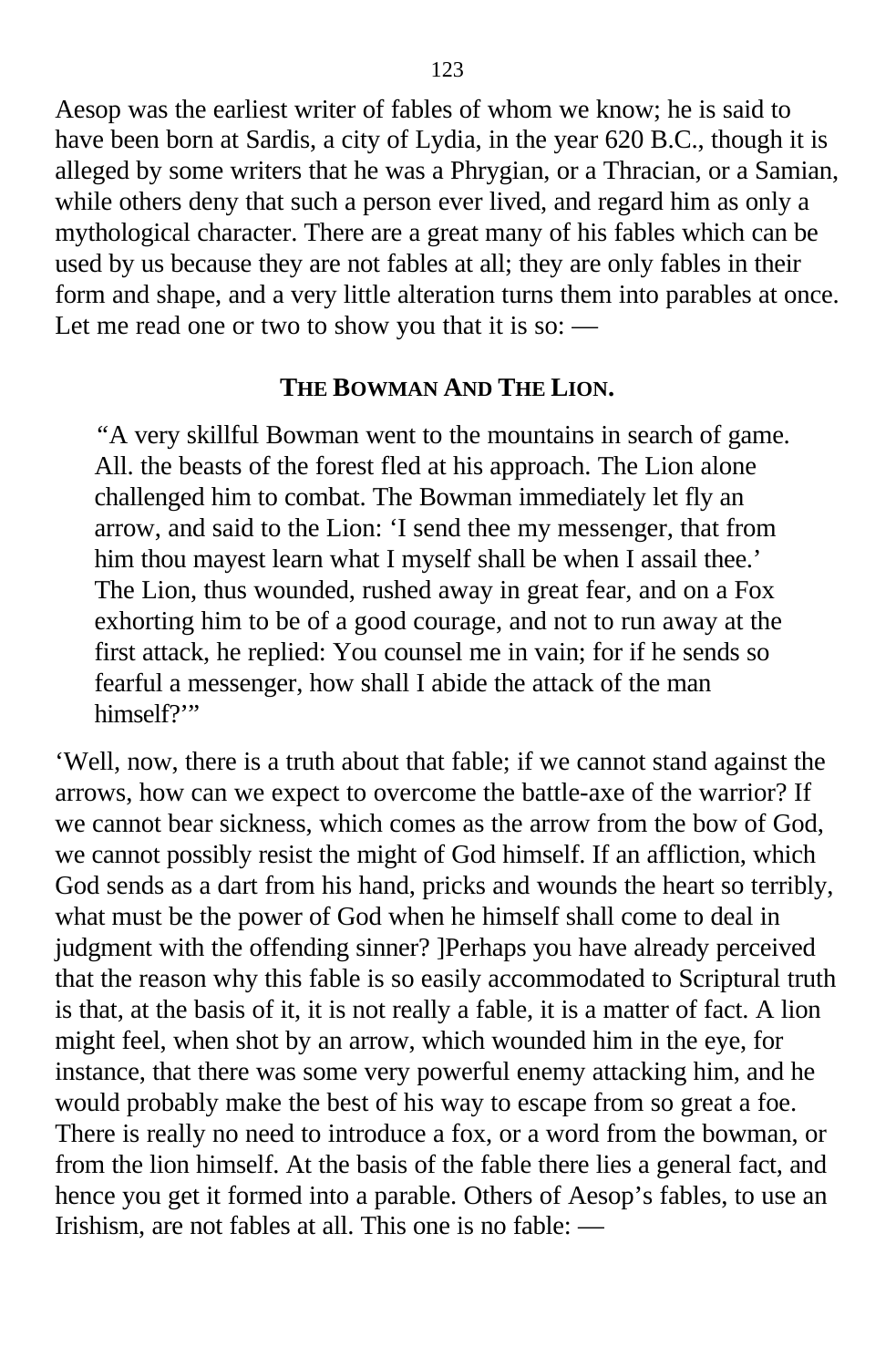# **THE FLIES AND THE HONEY-POT.**

"A jar of Honey having been upset in a housekeeper's room, a number of Flies were attracted by its sweetness, and, placing their feet in. it, ate it greedily. Their feet, however, became so smeared with the honey, that they could not use their wings, nor release themselves, and were suffocated. Just as they were expiring, they exclaimed, 'O foolish creatures that we are, for the sake of a little pleasure we have destroyed ourselves!'"

The only fable in that is that the flies are made to speak. You have only to divest it of the personification, and you get the fact that the flies, for the sake of a few moments' pleasure in eating the honey, threw away their lives, and you have there a parable which you can easily turn to good account.

I have found, as the result of long observation in looking over books of fables, that when you read a fable that is not really a fable, you have a parable that is serviceable in the Christian ministry. Therefore, study Aesop's fables thoroughly, and sometimes work them into your discourses.

This one, also, is not a fable: —

### **THE BOY BATHING.**

"A Boy, bathing in a river, was in danger of being drowned. He called out to a Traveller, passing by, for help. The traveler, instead of holding out a helping hand, stood by unconcernedly, and scolded the boy for his imprudence. 'Oh, sir!' the youth cried, 'pray help me now, and scold me afterwards.'"

You do not need me to t. ell you that there are some preachers who are always admonishing the sinner, who may well cry out, 'You had better preach Jesus Christ to me, and scold me after, wards." What a scolding a truly enlightened conscience gives its possessor concerning the sins of the past!

> *"I know they are forgiven, But still their pain to me, Is all the grief and anguish They laid, my Lord, on thee."*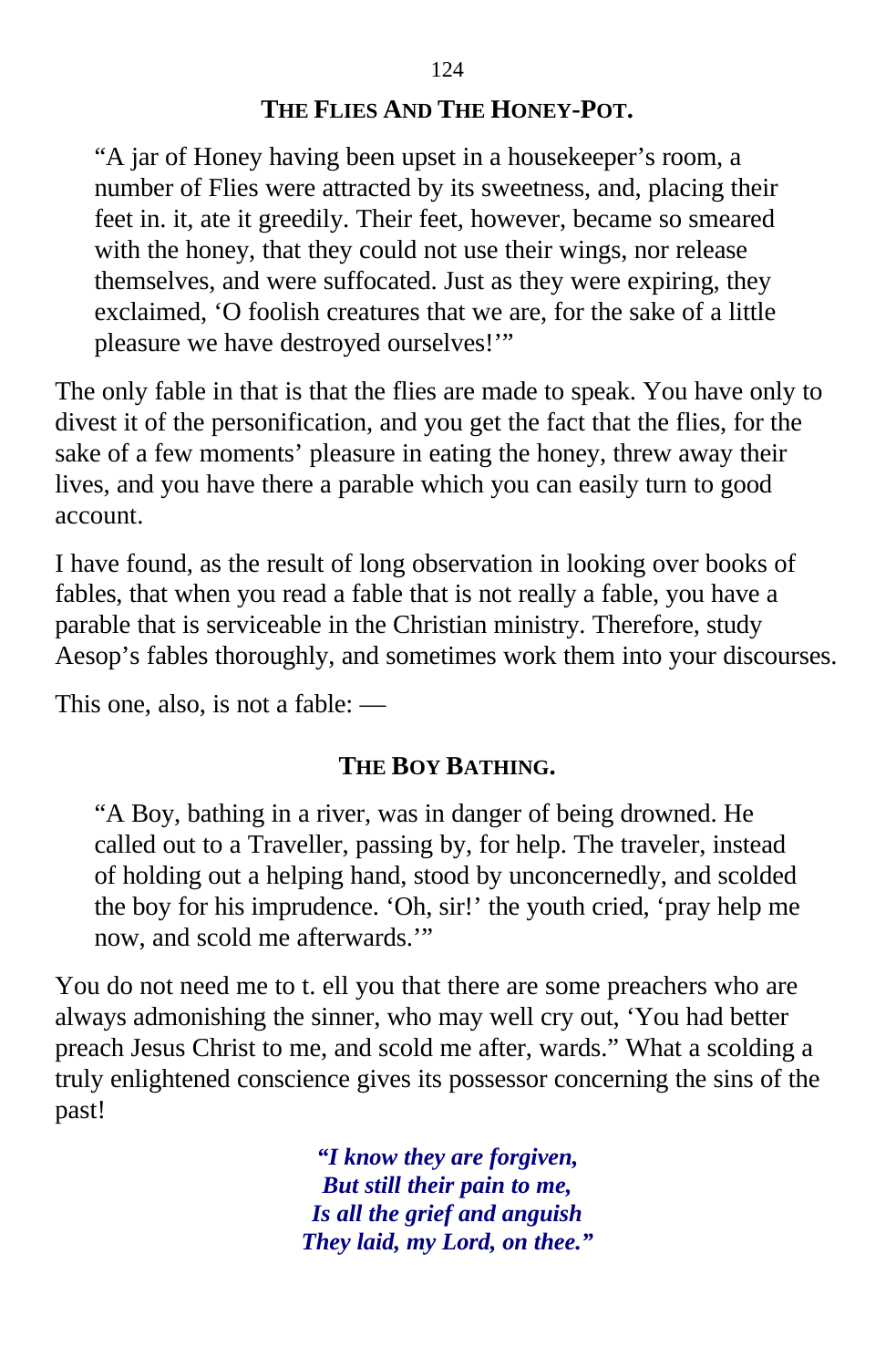To talk about doctrinal difficulties, or to upbraid the sinner for his mistakes, will be out of season when he is seeking the Saviour; but to give him the plan of salvation, to exhort him to lay hold on eternal life, that is your present work.

Then there is that famous parable about "The North Wind and the Sun ", which is no fable: —

"The North Wind and the Sun disputed which was the more powerful,, and agreed that he should be declared the victor who could first strip a wayfaring man of his clothes. The North Wind first tried his power, and blew with all his might; but the keener his blasts became, the closer the Traveller wrapped his cloak around him; till, at last, resigning all hope of victory, he called upon the Sun to see what he could do. The Sun suddenly shone out with all his warmth; and the Traveller no sooner felt his genial rays, than he took off one garment after another, and at last, fairly overcome with heat, undressed, and bathed in a stream that lay in his path."

'The sun was the conqueror, showing that it is love that wins the heart. This parable can readily be spiritualized, and used to show that, while the winds and tornadoes of the Law may sometimes tear away a traveler's cloak, far oftener they make him hug his sins, and bind his selfrighteousness more tightly around bin,, while the gentleness and love of Jesus Christ disarm the man, and make him cast away both his sins and his self-righteousness.

> *"Law and terrors do but harden, All the while they work alone; But a sense of blood-bought pardon Soon dissolves a heart of stone."*

Here is another of Aesop's parables which is no fable: —

## **THE OAK AND THE REEDS.**

"A very large Oak was uprooted by the wind, and thrown across a stream. It fell among some Reeds, which it thus addressed: 'I wonder how you, who are light and weak, are not entirely crushed by these strong winds.' They replied, 'You fight and contend with the wind, and consequently you are destroyed while we: on the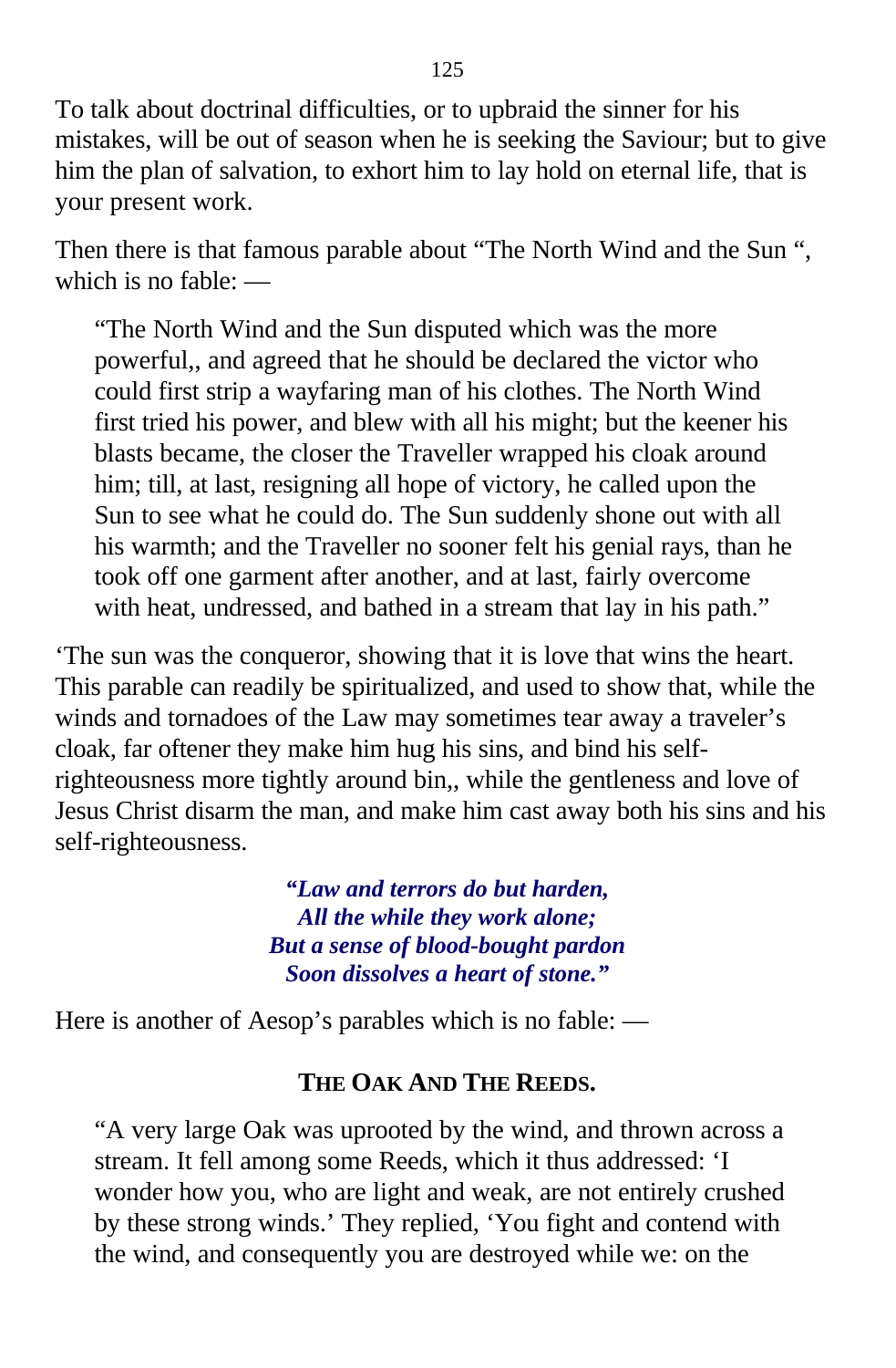contrary, bend before the least breath of air, and therefore remain unbroken, and escape.'"

There is no fable there, if you leave out the talking of the reeds and the oak; it is a matter of fact that the oak does fall because it will not yield to the storm, while the reeds bend to flue. breeze, and are not broken. We must either }.end or break: and blessed are they who know how to bend in submission to the will of God, singing with Faber, —

> *"I bow me go thy will, O God, And all thy ways adore; And every day I live I'll seek To please thee more and more."*

This also is a parable more than a fable

## **THE BOY AND THE FILBERTS.**

"A Boy put his hand into a pitcher full of Filberts. He grasped as many as he could possibly hold; but when he endeavored to pull out his hand, he was prevented from doing so by the neck of the pitcher. Unwilling to lose his filberts, and yet unable to withdraw his hand, he burst into tears, and bitterly lamented his disappointment. A bystander said to him, 'Be satisfied with half the quantity, and you will readily draw out your hand.'"

This is a fact that has often occurred, and it shows how vain is covetousness, and how impossible it is for a greedy boy or a covetous man to be happy. You know how you can attempt too much, and really not do anything; or grasp too much, and so lose everything.

Here are two more of Aesop's fables that are not fables: —

## **THE THIRSTY PIGEON.**

"A Pigeon, oppressed by excessive thirst, saw a goblet of water painted on a sign-board. Not supposing it to be only a picture, she flew towards it with a loud whim, and unwittingly dashed against the sign-board, and jarred herself terribly. Having broken her wings by the blow, she fell to the ground, and was caught by one of the bystanders."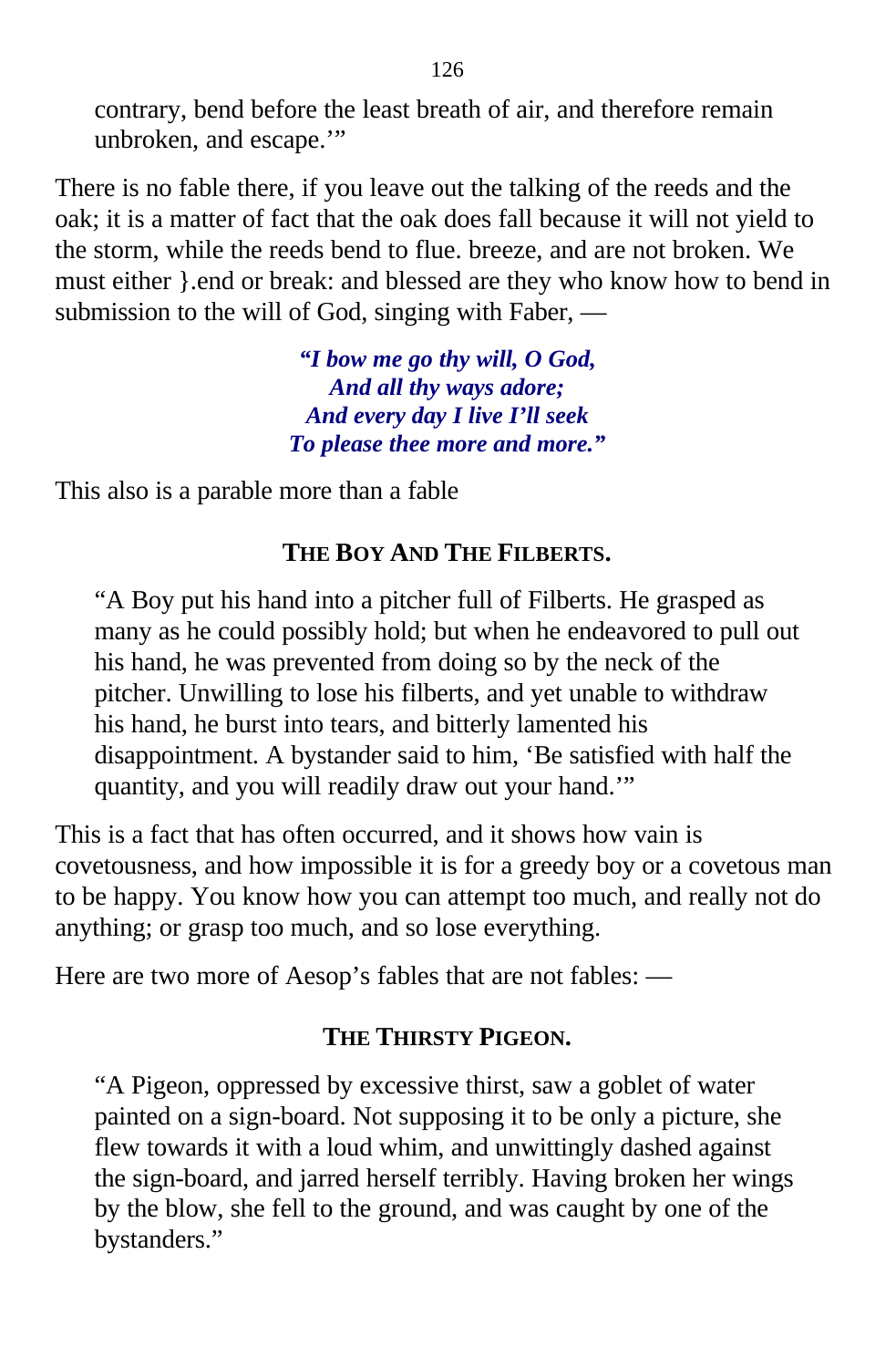# **THE OXEN AND THE AXLE-TREES.**

"A heavy Waggon was being dragged along a country lane by a team of Oxen. The Axle-trees groaned and creaked terribly; when the Oxen, turning round, thus addressed the wheels: 'Hulloa there! why do you make so much noise? We bear all the labor, and we, not you, ought to cry out.'"

So much, then, for one book, *Aesop's Fables,* which will be a storehouse of illustration to you if you use it discreetly.

Amongst modem makers of fables, — fables proper, and fables improper, in the sense of not being fables, but parables, — you have MRS. PROSSER. A famous woman that I You can get her book, *Original Fables and Sketches,* of the Religious Tract Society. Her little fables appeared, week by week, in *The Leisure Hour.* Take this one, which, I think, is a very beautiful parable: —

## **THE COMPLAINT OF THE EAST WIND.**

"Why do you shrink from me?' said the east wind, angrily, to the flowers.

"The primrose, for answer, crept under its leaves; the snowdrop, bending lower, laid her head sadly on the earth; the opening buds closed again, and the young and tender green leaves curled up, looking dry and withered.

"Why do you fly from me? 'said the east wind, reproachfully, to the birds.

"For answer, the chaffinch fluttered into a bush; the warblers kept close to their half-made nests; the robin hid under the window-sill; and the sparrows huddled into their holes.

"'Ungrateful,' howled the east wind. 'Do I not fill the sails of treasure-ships, that bring balmy spices, shining merchandise, and all the precious gifts of far-off lands? The gold and the silver, the gems of the earth and of the ocean, are they not wafted by me to these shores? Yet love never greets me. I find a barren land and a reproachful silence wherever I come: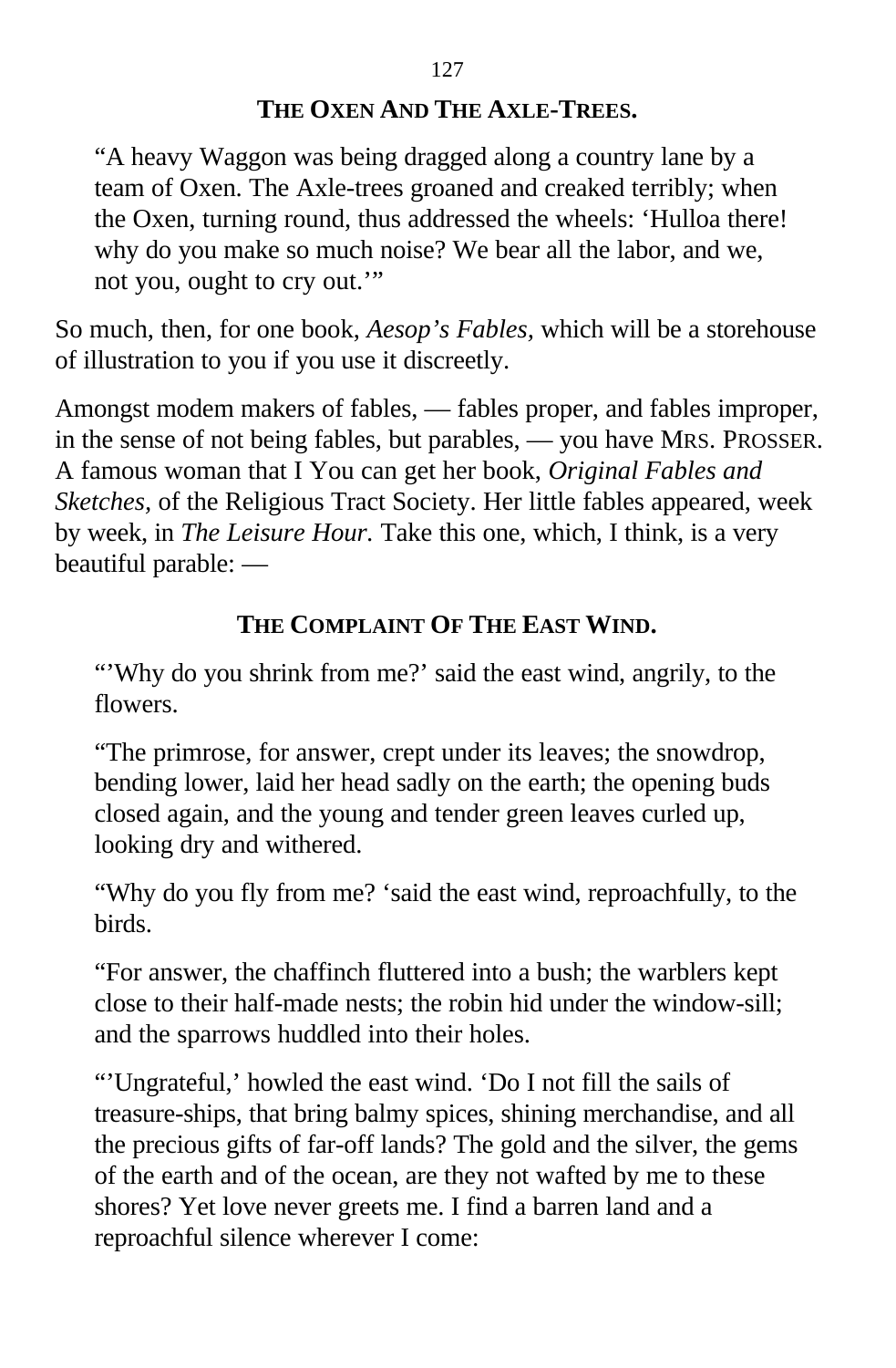"Ah, my stern brother!' replied the sun, struggling for a moment through a leaden sky, tread aright the reason of your reception. Who brings the piercing blast and destructive blight? Who hides the azure of the heavens, and dims the beauty of the earth? Who tries to veil me with impenetrable gloom, so that I can no longer bid the world rejoice? Is not this your work? Riches you may bring, but the gifts of your hand cannot atone for your harsh voice and unloving nature. Your presence inspires terror, while it spreads desolation; and where fear is, love is never seen.'"

There, again, as in the case of Aesop, the only fable is in the talking of the east wind and the sun; for it is a well-known fact that the east wind is highly objectionable both to man and beast, and probably also to flowers and birds. A spiritual truth might well be brought out of that fable or parable, showing the power of love, and the weakness of fear and tenor, even when combined with the most substantial excellences.

That is a very simple but good parable of Mrs. Presser's, where she illustrates the evil of quarrelling in Christian churches, or anywhere else: —

## **THE LEMONS AND THE SODA.**

"We could soon finish you up,' said some lemons to a bottle of carbonate of soda.

"' I could soon take the taste out of you,' answered the soda.

"' Let us try our strength,' said the lemons.

"With all my heart,' said the soda; and to work they went, trying with all their might to extinguish each other; fizz — went the lemons; fizz — went the soda; and they went on fizzing till there was nothing of either of them left, and only a nauseous puddle showed where the fight had been."

You observe that, here also, there is really no fable; at the bottom, it is a matter of fact. The fable is only in the conversation, the personification, the allegorizing of the thing. Soda and lemons do leave nothing as the result of their fizzing; and hence you can take off the wings of the fable, and turn it to good practical account in Christian instruction.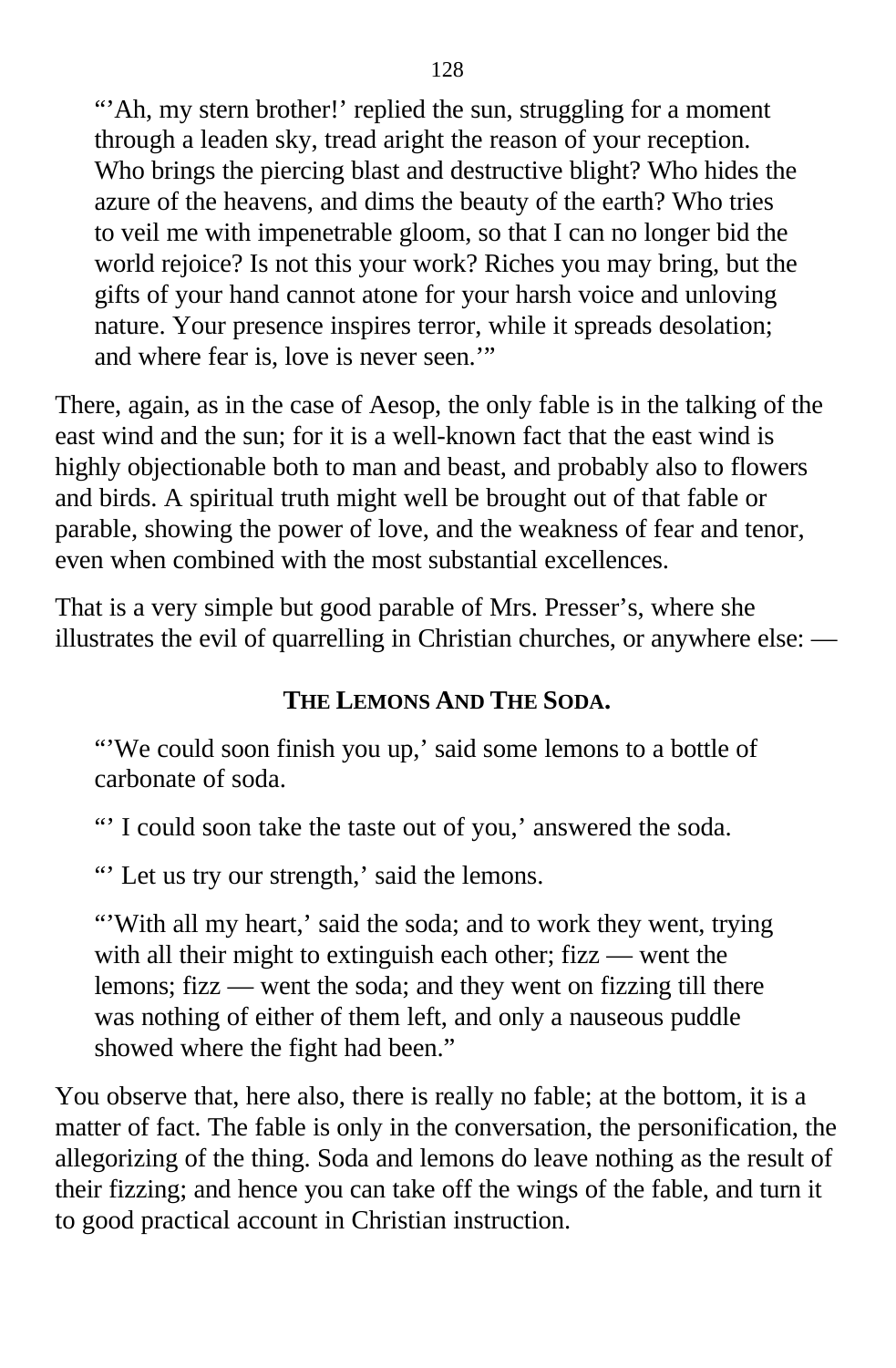Among the books of *emblems* which ought to be very useful to you is AUSTEN on *Fruit Trees.* I will read you the title-page of the original edition: *— The Spiritual Use of an Orchard or Garden of Fruit Trees, Held Forth in Divers Similitudes between Natural and Spiritual Fruit Trees, according to Scripture and Experience; by Ralph Austen, Practiser in the Art of Planting.* Under this long title is rather a curious illustration of a garden, and various implements used in husbandry, surrounded by this motto:—"A garden inclosed is my sister, my spouse . . . Thy plants are an orchard of pomegranates, with pleasant fruits." Austen was not a preacher; but a gardener, a planter of fruit trees. This work is a first-rate book upon how to plant fruit trees, how to trim them, and all that relates to such employment; but the part we have to do with is the portion in which, the author spiritualizes fruit trees. The book bears the *imprimatur* of Dr. John Owen, "Vice-Chancellor of Oxford University, August 2, 1656;" and that fact alone should be a sufficient guarantee of its quality. Mr. Austen appears to have been a good and, who had passed through a very trying spiritual experience, and who was therefore all the better qualified to be a teacher of others.

In the "Address to the Reader", recommending this work, "Stephen Ford, Pastor of a Church of Christ in Chippin-Norton," Writes as follows: —

"Concerning the author of the following observations, and similitudes. whatever carnal men, or the pride of spiritual men may object (as who that is zealous, and active for God, can escape the censures of some men), it evidently appears to me that the Spirit of God hath carried him on in this work. Reject not the work because it is not done by a public minister of the gospel, for many private experienced Christians have been (in this way) very profitable to the Church of God; these are the last times, wherein God fulfils his great gospel promise, in pouring out his Spirit upon all flesh; and those whom God intends for special service he prepares them for it by some special preparations. I have seen a large, particular relation, composed by this author, of God's dealings with him for many years together; wherein it appears that God began betimes with him, early, even the first hour of the day: and he hath been exercised with many temptations from his youth up; having passed through the spirit of bondage early in the morning, and by degrees came to close with Christ, and to attain a comfortable assurance of his interest in him: but afterwards, even about the middle of the day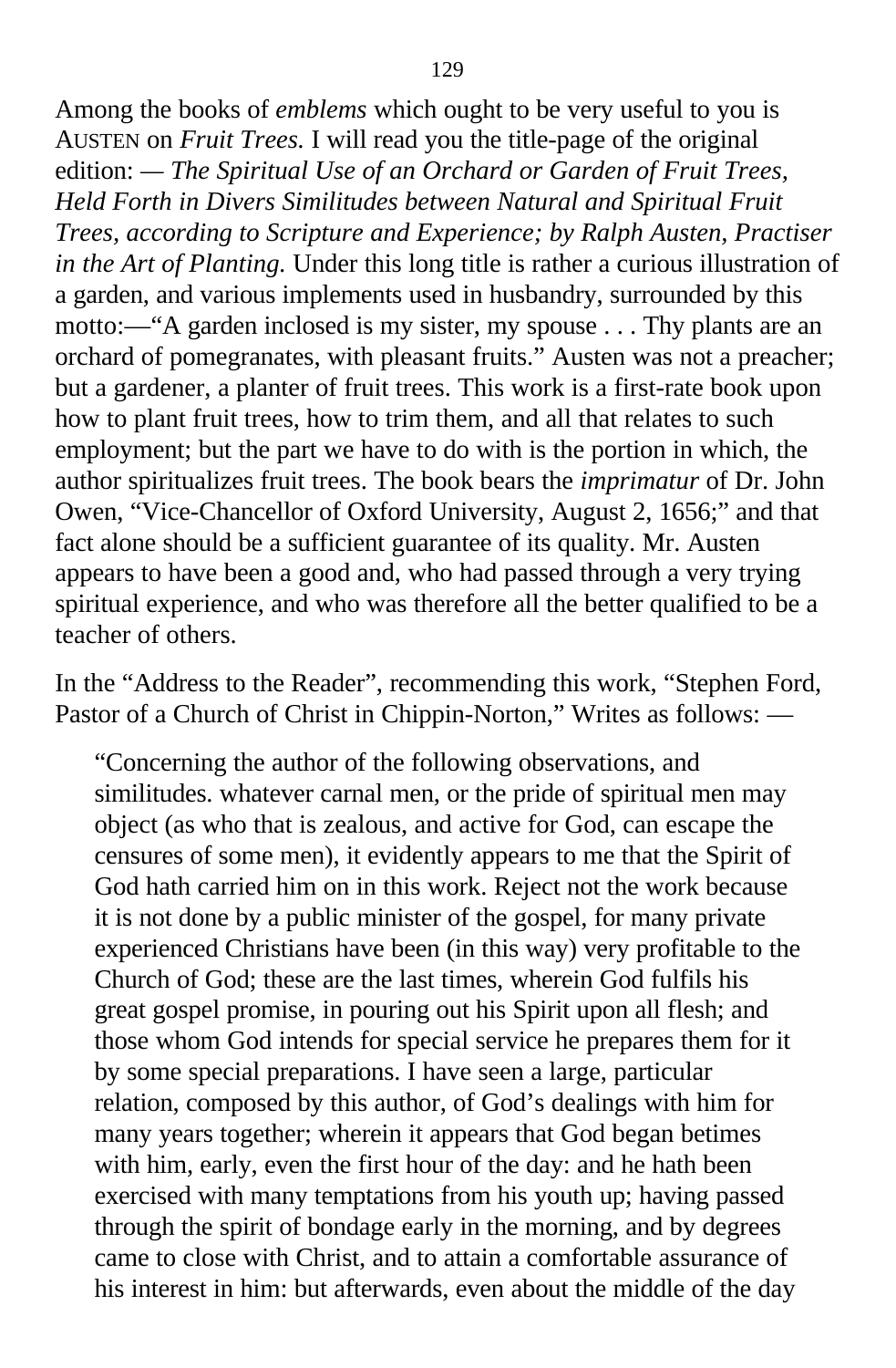(upon the Spirit's withdrawing, and God's hiding of his face for some gracious ends), he fell into a long and sad desertion, passing through the valley of the shadow of death, the pains of hell gat hold upon him, and that in an extraordinary way and measure; but God (by degrees) lifted him up out of the deep pit, out of the mire and clay, and set: his feet upon a rock, and hath put a new song into his mouth, and made him active for God in his generation. As for his following labors, I doubt not but God will make them very useful and profitable to the people of God: what is more helpful to the understanding, and remembering of spiritual things, than plain and pregnant similitudes of things which we are daily conversant with (all these being also enlarged upon by him, and improved to spiritual ends and advantages)?"

Austen's own Preface is so exceedingly good, and contains so many metaphors and figurative expressions, that I must give you a few extracts from it: —

"When we have gone through all the works and labors to be performed in the orchard, and have received thereby a rich recompense of temporal profits and pleasures in the use of the trees and fruits, we may (besides all that)make a spiritual use of them, and receive more and greater profits and pleasures thereby. Men are not wont to stint themselves at worldly profits; but why are they not willing to receive all kinds of profits, or why are they not willing to receive the greatest and best? Should a man choose, and prefer a glass bead or toy before some precious and rich jewel, would he not be censured for a foolish man? How much more foolish and unwise is he that seeks after temporal profits, and neglects spiritual and eternal? Therefore, be careful to make a spiritual improvement of fruit trees.

"The world is a great library, and fruit trees are some of the books wherein we may read and see plainly the attributes of God, his power, wisdom, goodness, etc., and be instructed and taught our duty towards him in many things, even from fruit trees: for as trees (in a metaphorical sense) are books, so likewise, in the same sense, they have a voice, and speak plainly to us, and teach us many good lessons.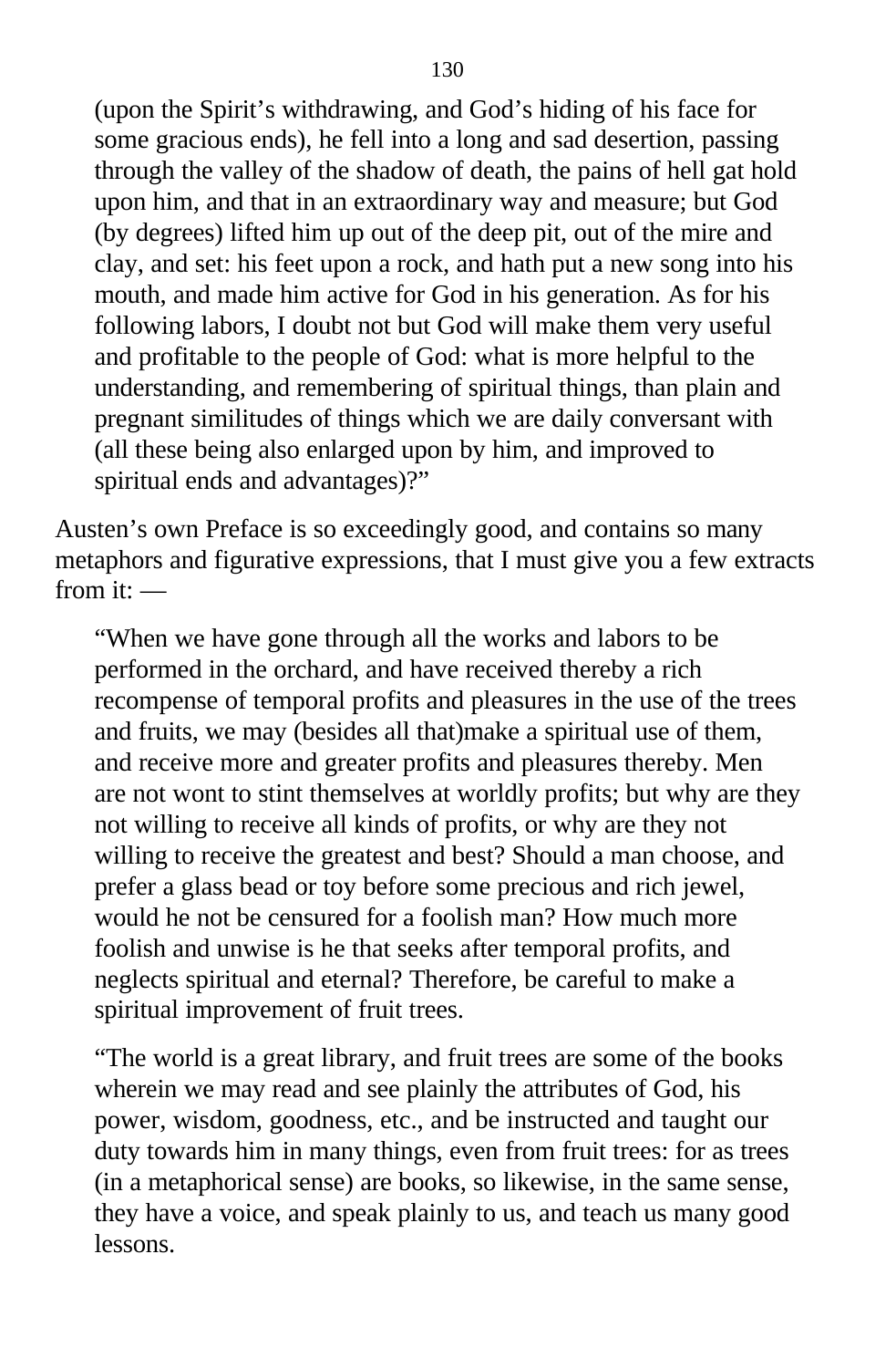"As I have planted many thousands of natural fruit trees for the good' of the commonwealth, so also I have taken some spiritual scions or grafts from them (I mean several propositions drawn from observations in nature, which are somewhat branched forth into boughs and twigs), and bound them up, and sent them abroad for the good of the Church of God: and if men will but accept of them, and be content to have-them engrafted in their own gardens (their hearts and minds), by the Husbandman's watering of them by his Spirit, they will grow, and bloom, and bear much good fruit, here and for ever; fruits of faith, love, joy, peace, and other fruits of the Spirit, bunches of grapes, for the feeding and, refreshing of our souls as we travel through the wilderness, and the increase of our glory hereafter in Canaan to all eternity.

"Which improvement the Great Husbandman grant unto thee, together with "Thy servant in the Lord,

"RA AUSTEN"

Some years ago, I bought a considerable number of these books,. and sold them very cheaply to the students; but if any gentleman here would like a copy, I cannot supply him, for I have none of them left now. You are as likely to meet with it in the old form as in the new; and if you get it, you ought to prize it for the abundant parables it contains. You will find that the old Puritan books are about as broad as they are long; and that is the shape a Christian man ought to be in his character, like "that great city, the holy Jerusalem," of which we read, "the city hath foursquare, and the length is as large as the breadth."

Now I will give you a taste of what this book of Mr. Austen's is like. It is all about fruit trees; everything that can be turned into a metaphor is used. The volume contains exactly a hundred Observations, — that was generally the number the Puritans liked, — a Century of Observations, they called them, This is the first: —

"The Husbandman makes choice of what wild plants he pleaseth, to bring into his Orchards there to graft, and order to fruit-bearing from year to year. He leaves other plants in the woods and waste grounds, he lets them alone, and meddles not with them; but takes and leaves these, or those, as pleaseth himself."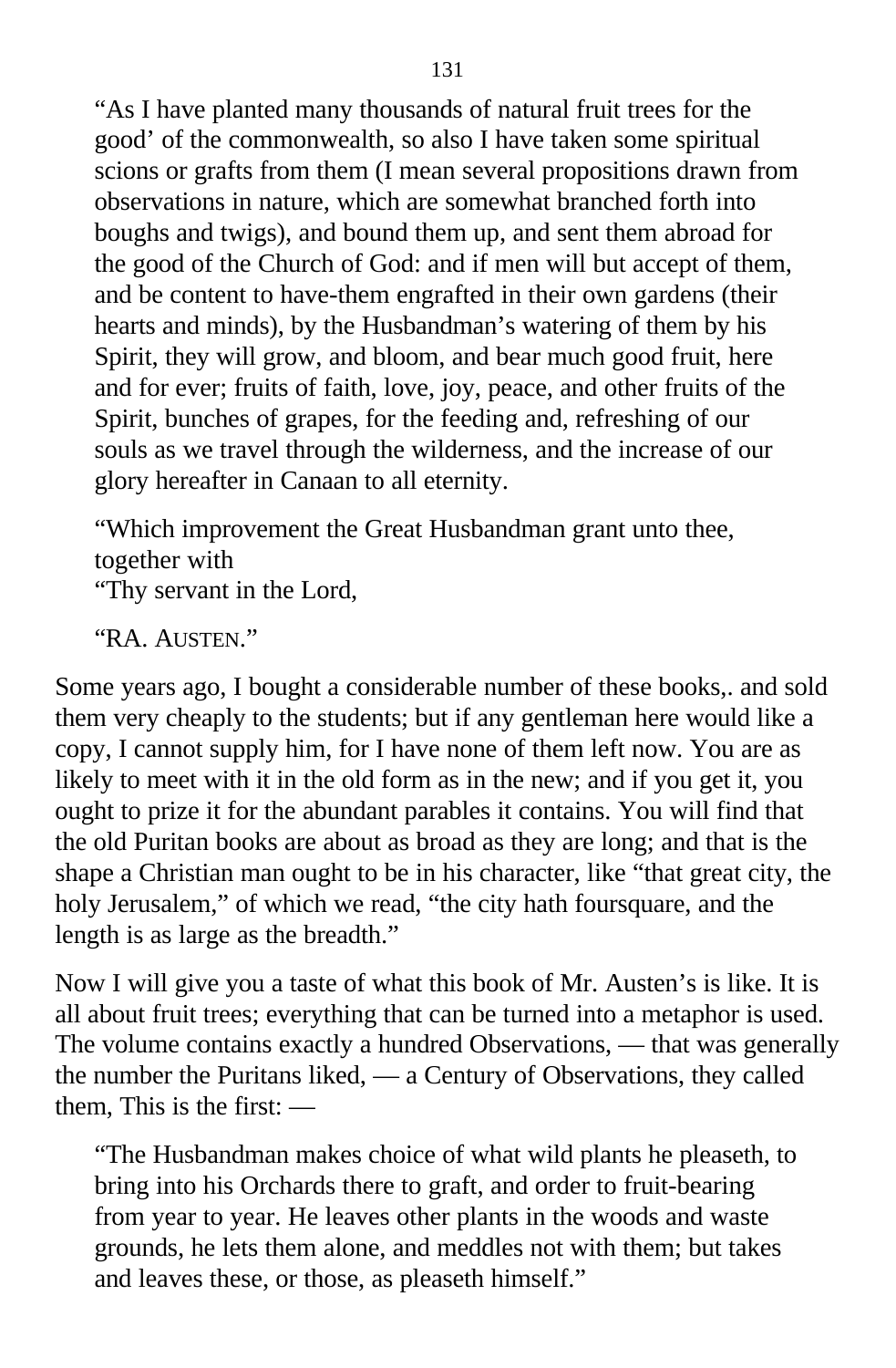That is, of course, the doctrine of election. Further on, the author says, —

"The Husbandman doth order his young fruit trees with more tenderness, and gentleness, than such as are strong and well-grown trees, because such (while they are small and tender) are in more danger of breaking, and bruising, and other hurts, than they are afterwards. So that, besides the great walk, or common fence about the Orchard, he makes a more special fence with bushes, stakes, or the like, about each of them, and gives them more choice nourishment, by oftener watering them with good water, that they may grow, and come on the faster."

You can all see how you can apply that illustration. Here is the eleventh Observation: —

"We find by experience that, after a plant is engrafted, both the graft and the stock will shoot forth, and if the graft grow vigorously and strongly, then the shoots of the stock are but weak; but if the shoots of the stock break out strongly, then the graft grows but weakly, therefore the Husbandman takes pains often to cut off the shoots that grow upon, the stock, that so the graft may grow the better."

Austen spiritualizes this Observation thus: —

"While the spiritual part in us acts and grows strongly, the fleshly part acts but weakly; so also, if the flesh be strong, the spirit is weak."

He gives a number of observations of this kind; I do not know that I can do better than give you some more of them. Here is the thirtieth Observation:

"Fruit trees that spread much, and grow low, near the ground, such (most commonly) bring forth more and larger fruits than high trees that aspire up into the air.

"This shadows out unto us that humble Christians bring forth far more and fairer fruits than such Christians as are lifted up."

This is the ninety-seventh Observation: —

—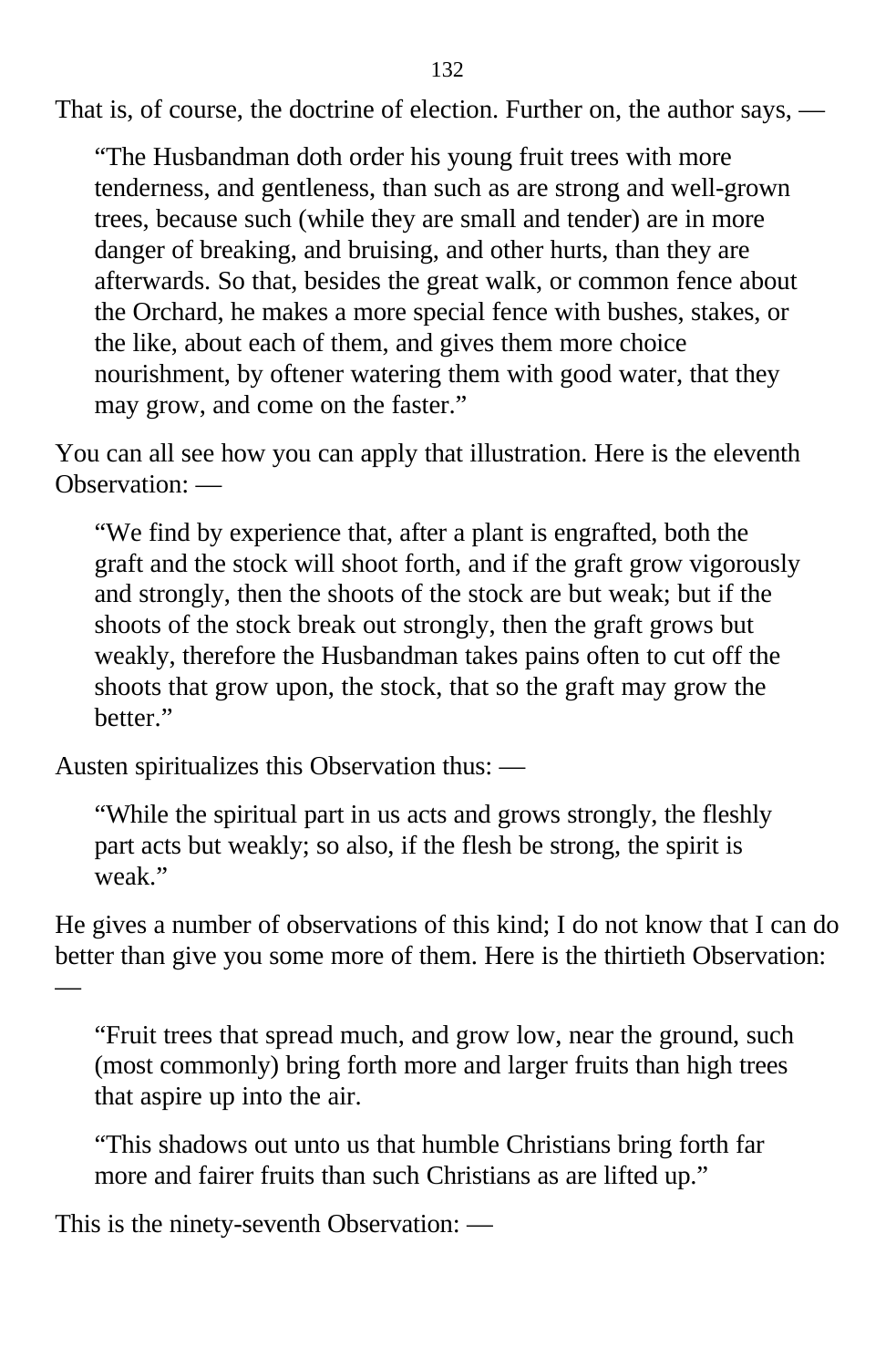"The root of a tree communicates, and gives up sap to all the branches, one as well as another, to the smallest as well as to the greatest: the least branch, or twig upon the tree, yea, the least bud upon the least branch, hath as constant and real a supply of sap from the root as the greatest bough or branch upon the tree."

"This shadows out unto us that Jesus Christ gives forth as constant a supply of all grace to the meanest of his people as to those who are most eminent."

Get *Austen's Garden of Fruit Trees* if you can, brethren, and be not yourselves either barren or unfruitful.

The next book I shall bring before you is MASTER JOHN FLAVEL'S work called, *Husbandry Spiritualized; or, the Heavenly Use of Earthly Things.* The character of Flavel's writing may be guessed from his introduction, or, as he calls it, "The Proem ", to this treatise. Here is a brief summary of his twenty Propositions about husbandmen, and the typical meaning that he attaches to their occupation and surroundings; I do not think I need explain them, the mere mention of them will be sufficient for you to see what good right Flavel has to an honorable place among the makers of metaphors, emblems, etc.: —

# "Ye are God's Husbandry." — 1 Corinthians 3:9.

"The life and employment of an husbandman excellently shadow forth the relation betwixt God and his Church, and the relative duties betwixt its ministers and members; or, the Church is God's Husbandry, about which his ministers are employed.

"**1.** The husbandman purchases his fields, and gives a valuable consideration for them, Jeremiah 32:9, to.

"So hath God purchased his Church with a full valuable price, even the precious blood of his own Son, Acts 20:28.

"**2.** Husbandmen divide and separate their own lands from other men's; they have their land-marks and boundaries, by which property is preserved, Deuteronomy 27:17; Proverbs 22:28.

"So are the people of God wonderfully separated and distinguished from all the people of the earth.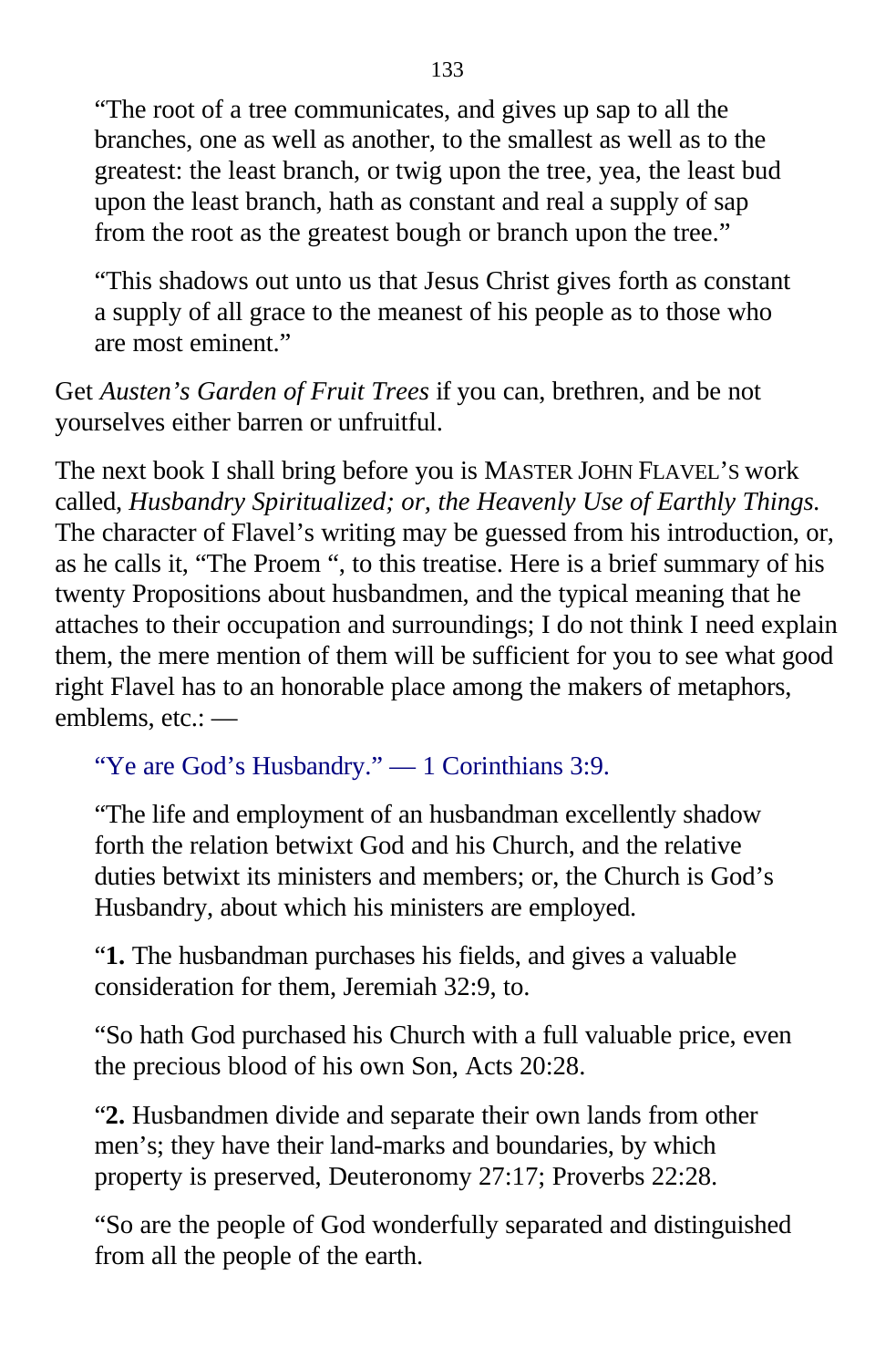'The Lord hath set apart him that is godly for himself' (Psalm 4:3); and,

'The Lord knoweth them that are his '(2 Timothy 2:19).

"**3.** Corn-fields are carefully fenced by the husbandman with hedges, and ditches, to preserve their fruits from beasts that would otherwise over-run and destroy them. It is as good husbandry to keep what we have:, as to acquire more than we had.

'"My wellbeloved hath a vineyard in a very fruitful hill: and he fenced it' (Isaiah 5:1, 5:2).

No inheritance is better defended and secured than the Lord's inheritance.

> 'As the mountains are round about Jerusalem, so the Lord is round about his people' (Psalm 125:2).

See Isaiah 4:5. There is not a single saint but is hedged about and enclosed in arms of power and love, Job 1:10.

"**4.** Husbandmen carry out their compost, to fertilize their arable ground; they dung it, dress it, and keep it in heart.

'"Lord, let it alone this year also, till I shall dig about it, and dung it: and if it bear fruit, well: and if *not,* then after that thou shalt cut it down' (Luke 13:8, 9).

Oh, the rich dressing which God bestows upon his churches! They are costly fields indeed, dressed and fertilized, not only by precious ordinances and providences, but also by the sweat, yea, blood of the dispensers of them.

"**5.** The husbandman builds his house where he makes his purchase, dwells upon his land, and frequently visits it.

"So doth God; wherever he plants a church, there doth he fix his habitation, intending there to dwell. 'God is in the midst of her' (Psalm 46:5).

"**6.** Husbandmen grudge not at the cost they are at for their tillage; but as they lay out vast sums upon it, so they do it cheerfully.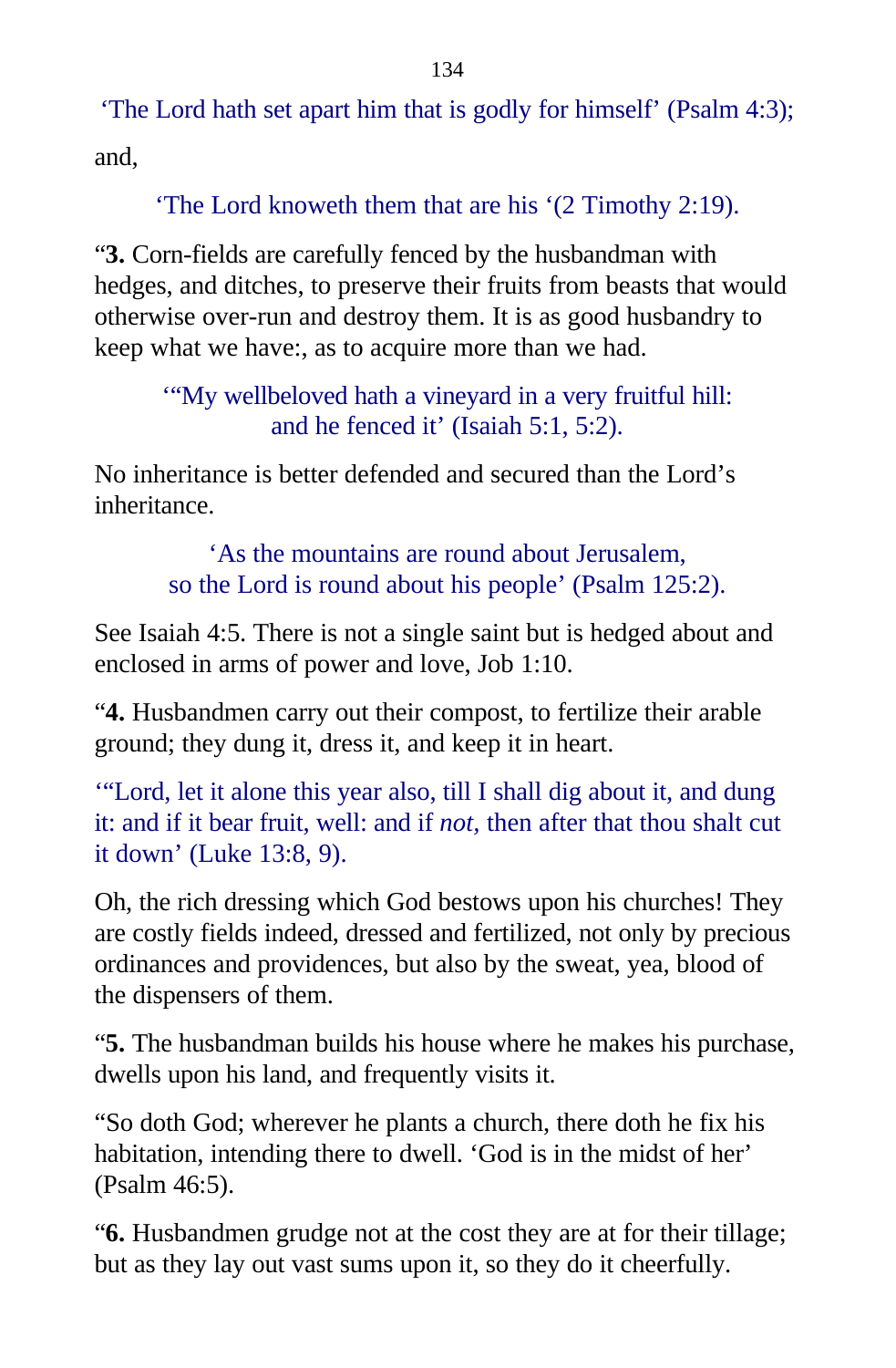"'And now, O inhabitants of Jerusalem, and men of Judah, judge, I pray you, betwixt me and my vineyard!

'What could have been done more to my vineyard, that I have not done in it?' (Isaiah 5:3, 4.)

And as he bestows upon his heritage the choicest mercies, so he doth it with the greatest cheerfulness, Jeremiah 32:41.

"**7.** When husbandmen have been at cost and pains about their husbandry, they expect fruit from it answerable to their pains and expenses about it, James 5:7; Isaiah 5:2.

"This heavenly Husbandman also waits for the fruits of his fields; never did any husbandman long for the desired harvest more than God doth for the fruits of holiness from his saints.

"**8.** Husbandmen are much delighted to see the success of their labors, it comforts them over all their hard pains, and many weary days, to see a good increase.

"Much more is God delighted in beholding the flourishing graces of his people; it pleases him to see his plants laden with fruit, and his valleys sing with corn, Song of Solomon 6:2; 4:6.

"**9.** The husbandman is exceedingly grieved when he sees the hopes of a good crop disappointed, and his fields prove barren or blasted.

"So the Lord expresses his grief for and anger against his people, when they bring forth no fruits, or wild fruits, worse than none, Hosea  $9.16$ .

"**10.** Husbandmen employ many laborers to work in their fields; there is need of many hands for such a multiplicity of business.

"God hath diversity of workmen also in the churches, whom he sends forth to labor in his spiritual fields.

'He gave some, apostles; and some, prophets; and some, evangelists; and some, pastors and teachers; for the perfecting of the saints, for the work of the ministry' (Ephesians 4:11, 12)."

Do not read that verse as I heard a brother read it once: — "He gave some *apostles,* and some *prophets,* and some *evangelists,* and some *pastors* and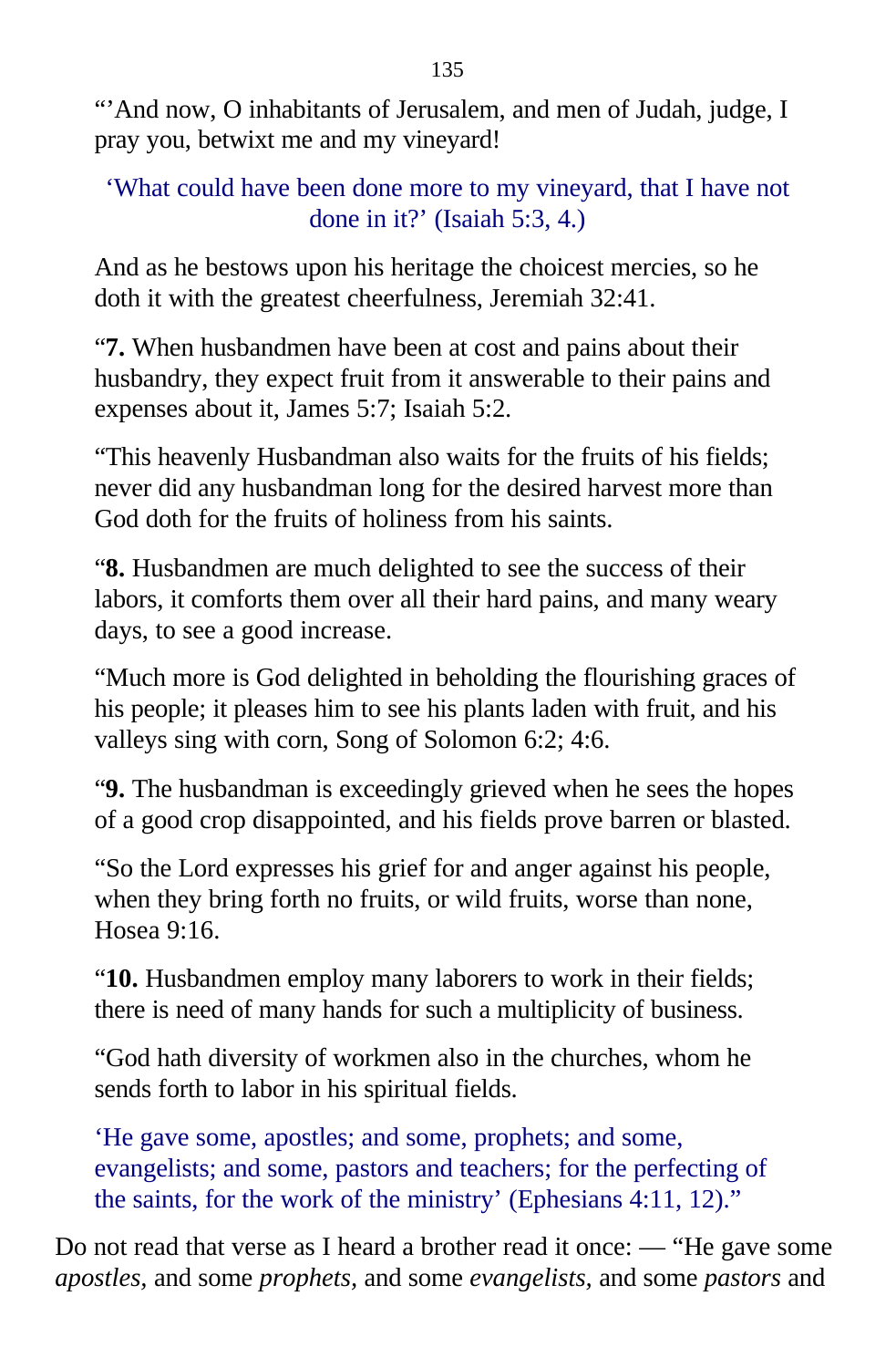*teachers."* Put the emphasis in the right place. "He gave *some,* apostles; and *some,* prophets; and *some,* evangelists; and *some,* pastors and teachers."

We are only half way through Mr. Flavel's twenty propositions, so let us continue reading them: —

"**11.** The work about which husbandmen employ their servants in the field, is toilsome and spending. You see them come home at night so weary that they can hardly draw their legs after them.

"But God's workmen have a much harder task than they; hence they are set forth in Scripture by the laborious ox (1 Colossians 9:9; Revelation 4:7). Some derive the word deacon from a word that signifies dust, to show the laboriousness of their employment, laboring till even checked with dust and sweat. The apostle's expression is very emphatical:

# 'Whereunto I also labor, striving according to his working, which worketh in me mightily' (Colossians 1:29)."

What a grand verse that is! That will do for the brethren who think that the Spirit of God is in them, so they may go to bed, and that there is no more wrestling with the flesh because they have Christ in them, the hope o£ glory; whereas the teaching of this text is that, the more the Lord works in us, the more conflict there will be: '~ Whereunto I also labor, striving according to his working, which worketh in me mightily." When the Christian reaches that height o£ experience, there will be no contentment, but a great deal of fighting; and much hard toil, like that of the husbandman.

Again let us resume our reading: —

"**12.** The immediate end of the husbandman's labor, and his servants' labor, is for the improvement of his land, to make it more flourishing and useful.

"The scope and end of the ministry is for the churches' benefit and advantage. God's husbandmen must not lord it over God's heritage, as if the church were for them, and not they for the church.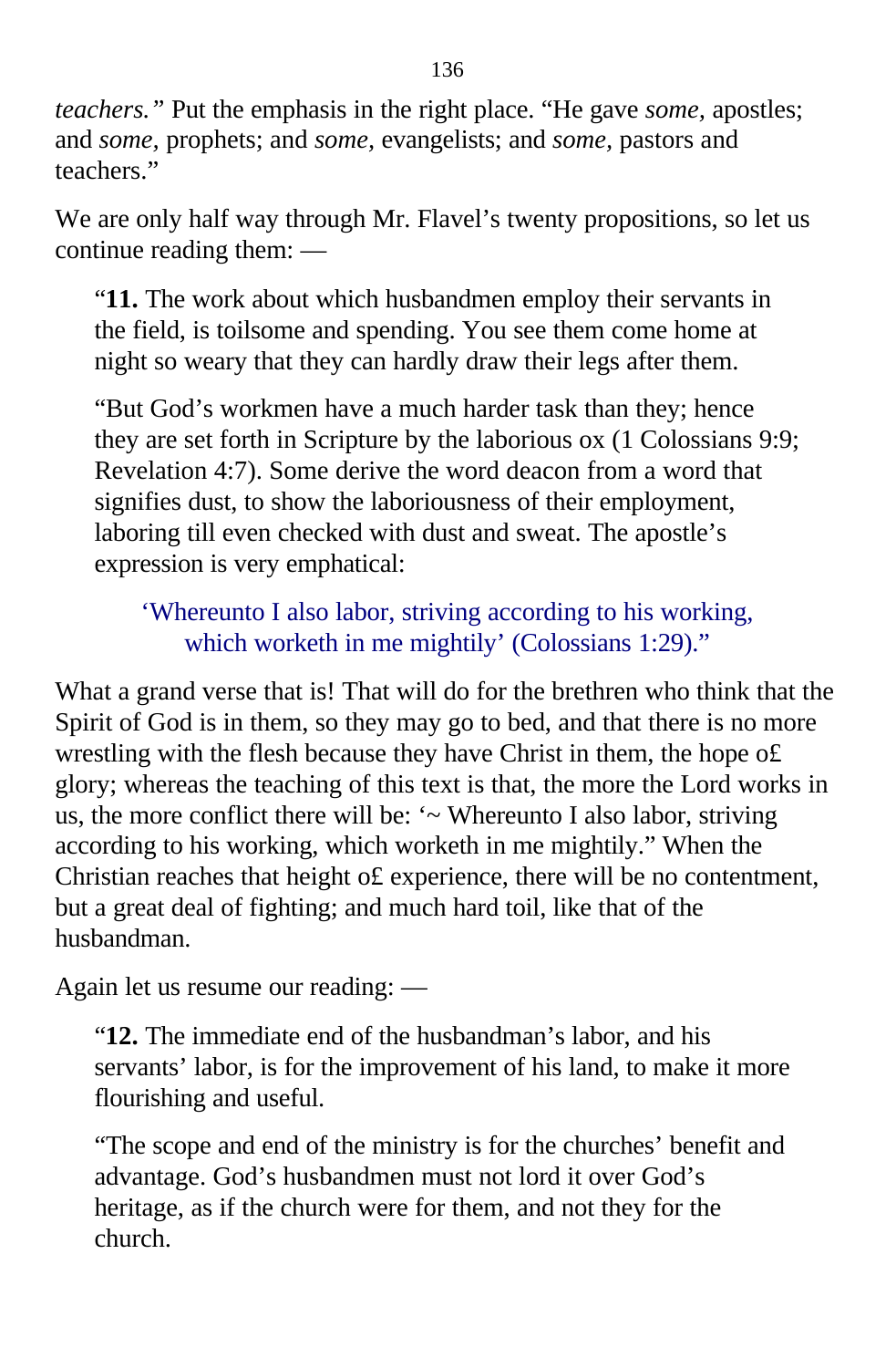"**13.** The workmen that labor in the fields are accountable for their work to him that employed them.

"Church-officers are also accountable to God for all the souls committed to them. They are stewards of the mysteries of God, and stewards are accountable, 1 Corinthians. 4:1; Hebrews 13:7.

"**14.** Those that spend their time and strength, all their days, in manuring and ploughing the fields, do maintain themselves and their families by their labors.

"'Even so hath the Lord ordained that they which preach the gospel should live of the gospel' (1 Corinthians 9:14).

"**15.** It is a great trouble to husbandmen, in a busy time, to be put off from their labors by stormy weather, which drives them out of the fields, and makes them let all lie, till it clear up again; yet, meanwhile, they are not idle, but employ themselves in home-work.

"Even so, in God's husbandry, it is an unspeakable affliction to God's workmen to be rendered useless and unserviceable to the churches, by those storms of trouble which drive them from their public ministerial work. With what a heavy heart did Paul go off from his work at Ephesus! (Acts 20:1). It spends a minister to preach; but it costs him more to be silent.

"**16.** There is a vast difference betwixt those fields which have been well husbanded, and dressed by a skillful and diligent husbandman, and those that have been long out of husbandry. How fragrant is the one! How dry and barren the other!

"Thus stands the case betwixt those places which God hath blest with a faithful, painful ministry, and such as have none, or worse than none. Ministers' pains and diligence are ordinarily seen in the heavenly lives and flourishing graces of the people.

"**17.** The husbandman is not discouraged though the seed lie long under the clods; he knows it will spring up at the last, and reward him, or those that come after him, for their pains and patience in waiting for it.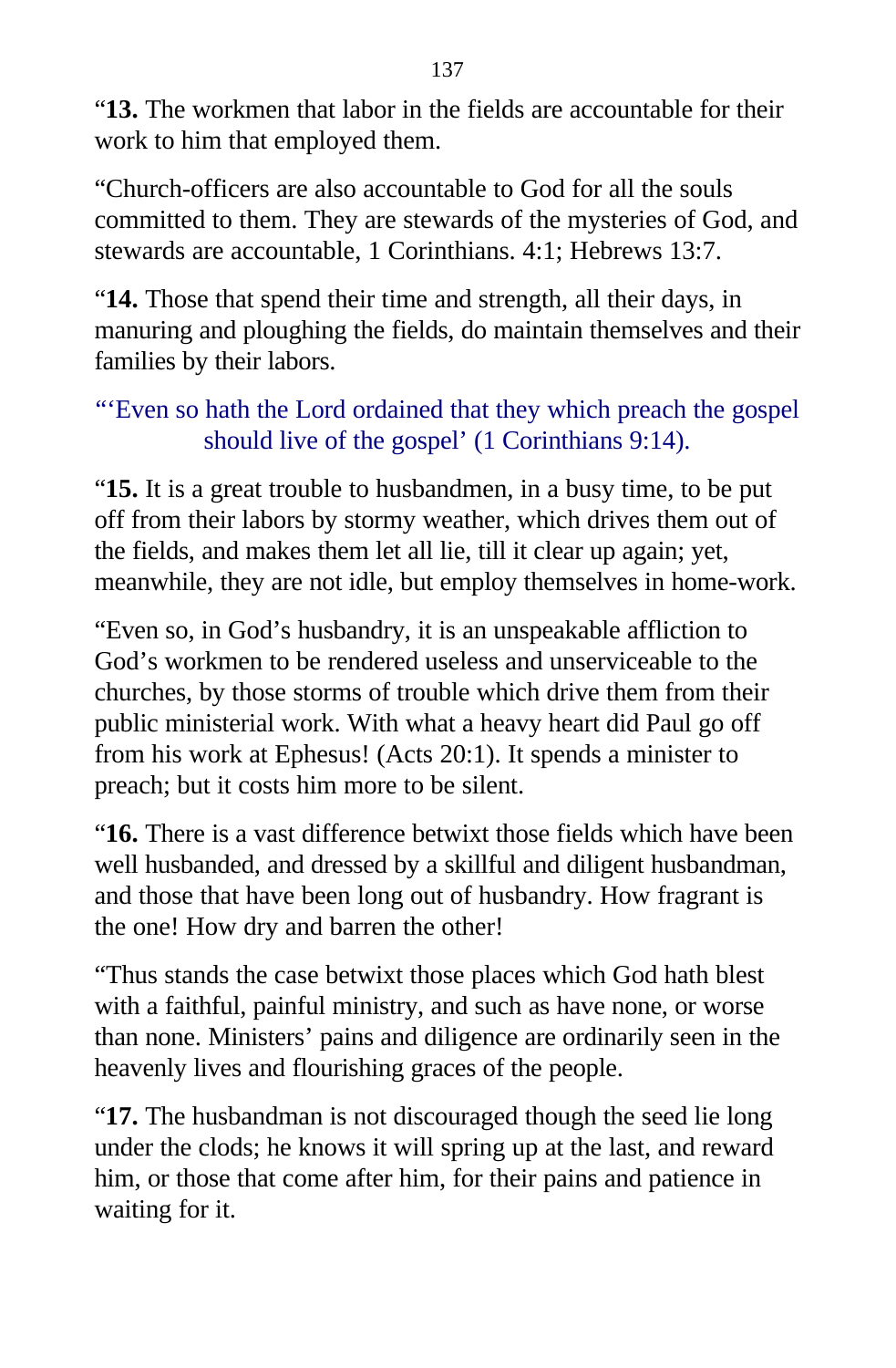"Ministers should not be presently discouraged in their work, because they see but little or no appearance of all the seed they have sown among the people.

"**18.** Husbandmen find low ground and valleys most fertile. Hills, how loftily soever they overtop the lower grounds, yet answer not the husbandman's pains as the valleys do. These are best watered, and secured from the scorching heat of the sun.

"Experience shows us that the humblest saints are most fruitful under the gospel. These are they who

```
'receive with meekness the engrafted word' (James 1:211).
```
"**19.** The first crop is usually the best; and the longer the husbandman tills his ground, the less it produces. After a few years, its vigor and strength are spent.

"The first entertainment of the gospel is commonly the best; and what good is done by the ministry is often done at its first entrance, John 5:35; Galatians 4:15.

"**20.** Lastly, When fields grow barren, and will not quit the husbandman's cost, nor answer the seed he sows in them, he plucks up the hedges, and lays them waste.

"So, when churches grow formal and fruitless, the Lord removes his gospel-presence from them, plucks up the hedge of his protection from about them, and lays them open as waste ground, to be over-run by their enemies, Jeremiah 7:12; Isaiah 5:5."

Flavel also wrote a treatise entitled, *A New Compass for Seamen; or, Navigation Spiritualized.* I am going to give you two specimens of its contents: —

> *"Ships make much way when they a trade-wind get. With such a wind the saints have ever met."*

# **OBSERVATION.**

"Though in most parts of the world the winds are variable, and sometimes blow from every part of the compass, by reason whereof sailing is slow and dangerous; yet about the Equinoctial, seamen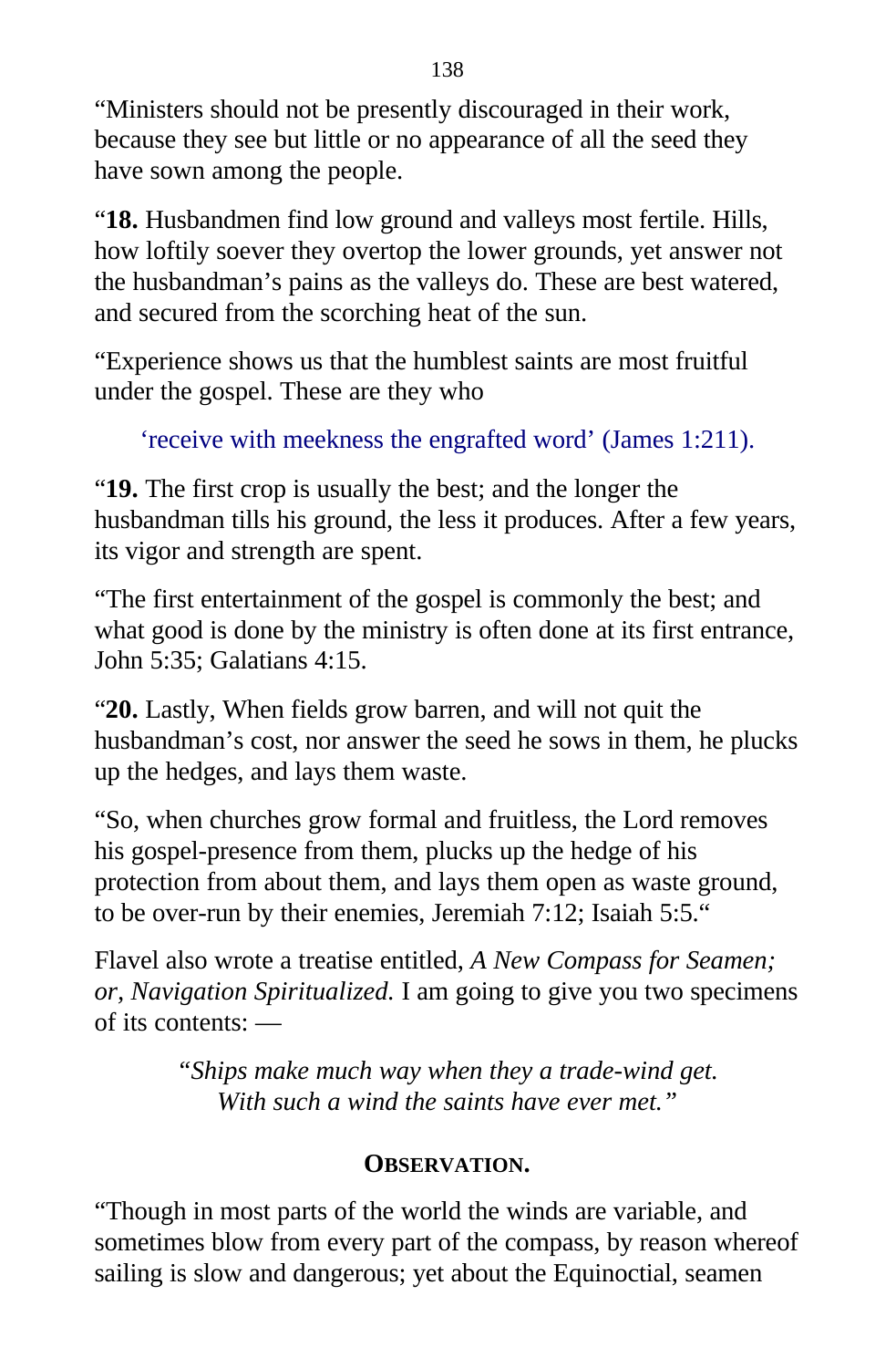meet with a trade-wind, blowing for the most part one way; and there they sail jocund before it, and scarce need to lower a topsail for some hundreds of leagues.

### **APPLICATION.**

"Although the people of God meet with many seeming rubs and setbacks in their way to heaven, which are like contrary winds to a ship; yet they are from the day of their conversion to the day of their complete salvation, never out of a trade-wind's way to heaven. 'We know that all things work together for good to them that love God, to them who are the called according to his purpose' (Romans 8:28). This is a most precious Scripture, pregnant with its consolation, to all believers in all conditions, a pillar of comfort to all distressed saints. Let us look a little nearer to it.

"*'We know.'* Mark the certainty and evidence of the proposition, which is not built upon a guess or remote probability, but upon the knowledge of the saints; *we know it,* and that partly by divine revelation, God has told us so; and partly by our own experience, we find it so.

*"'That all things.'* Not only things that lie in a natural and direct tendency to our good; as *ordinances, promises, blessings,* etc., but even such things as have no natural fitness and tendency to such an end; as *afflictions, temptations, corruption's, desertions,* etc., all these help onward. They —

*"'Work together.'* Not all of them directly, and of their own nature and inclination; but by being over-ruled and determined to such an issue by the gracious hand of God: nor yet do they work out such good to the saints singly and apart, but as adjuvant causes or helps, standing under and working in subordination to the supreme and principal cause of their happiness.

"Now, the most seeming opposite things, yea, sin in itself, which in its own nature is really opposite to their good, yet eventually contributes to it. Afflictions and desertions seem to work against us; but being once put into the rank and order of causes, they work together with such blessed instruments as the Word and prayer to a happy issue. And though the faces of these things, that so agree and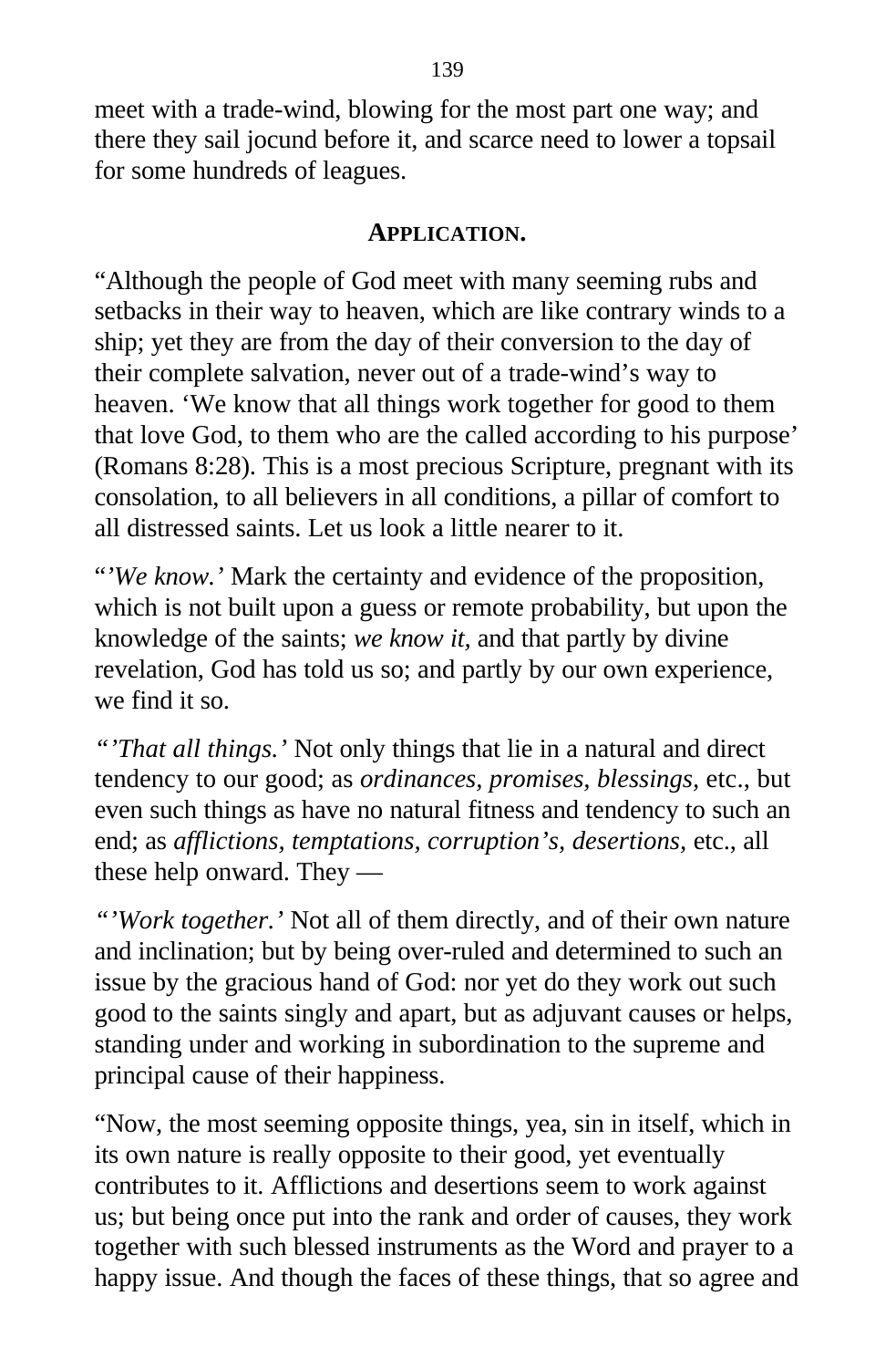work together, look: contrary ways; yet there are, as it were, secret chains and connexions of providence betwixt them, to unite them in their issue. There may be many instruments employed about one work, and yet not communicate counsels, or hold intelligence with each other. Joseph's brethren, the Midianites, Potiphar, etc., knew not one another's mind, nor aimed at one end (much less the end that God brought about by them); one acts out of revenge, another for gain, a third out of policy; yet all meet together at last, in that issue God had designed to bring about by them, even Joseph's advancement. Even so it is here, Christian; there are more instruments at work for thine eternal good than thou art aware of.

#### **REFLECTION.**

"Cheer up, then, O my soul, and lean upon this pillar of comfort in all distresses. Here is a promise for me, if I am a called one; that, like the philosopher's stone, turns into gold all it toucheth. This promise is my security; however things go in the world, 'My God will do me no hurt' (Jeremiah 25:6). Nay, he will do me good by every dispensation. Oh, that I had but a heart to make all things work for his glory, that thus causeth everything to work for my good! My God, dost thou turn everything to my advantage? O let me return all to thy praise; and if by everything thou workest my eternal good, then let me in everything give thanks!

"But, ah! how foolish and ignorant have I been, even as a beast before thee! How hath my heart been disquieted, and apt to repine at thy dispensations, when they have crossed my will, not considering that my God faithfully pursues my good, even in those things that cross, as well as in that which pleases me!

"Blessed Lord, what a blessed condition are all thy people in, who are within the line of this promise! All things are friendly and beneficial to them; friends helpful; enemies helpful; everything conspiring and conducing to their happiness. With others it is not so; nothing works for their good; nay, everything works against it; their very mercies are snares, and their prosperity destroys them (Proverbs 1:32). Even the blessed gospel itself is a savor of death to them: when evil befalls 'them, it is 'an only evil' (Ezekiel 7:5); that is, not turned into good to them; and as their evils are not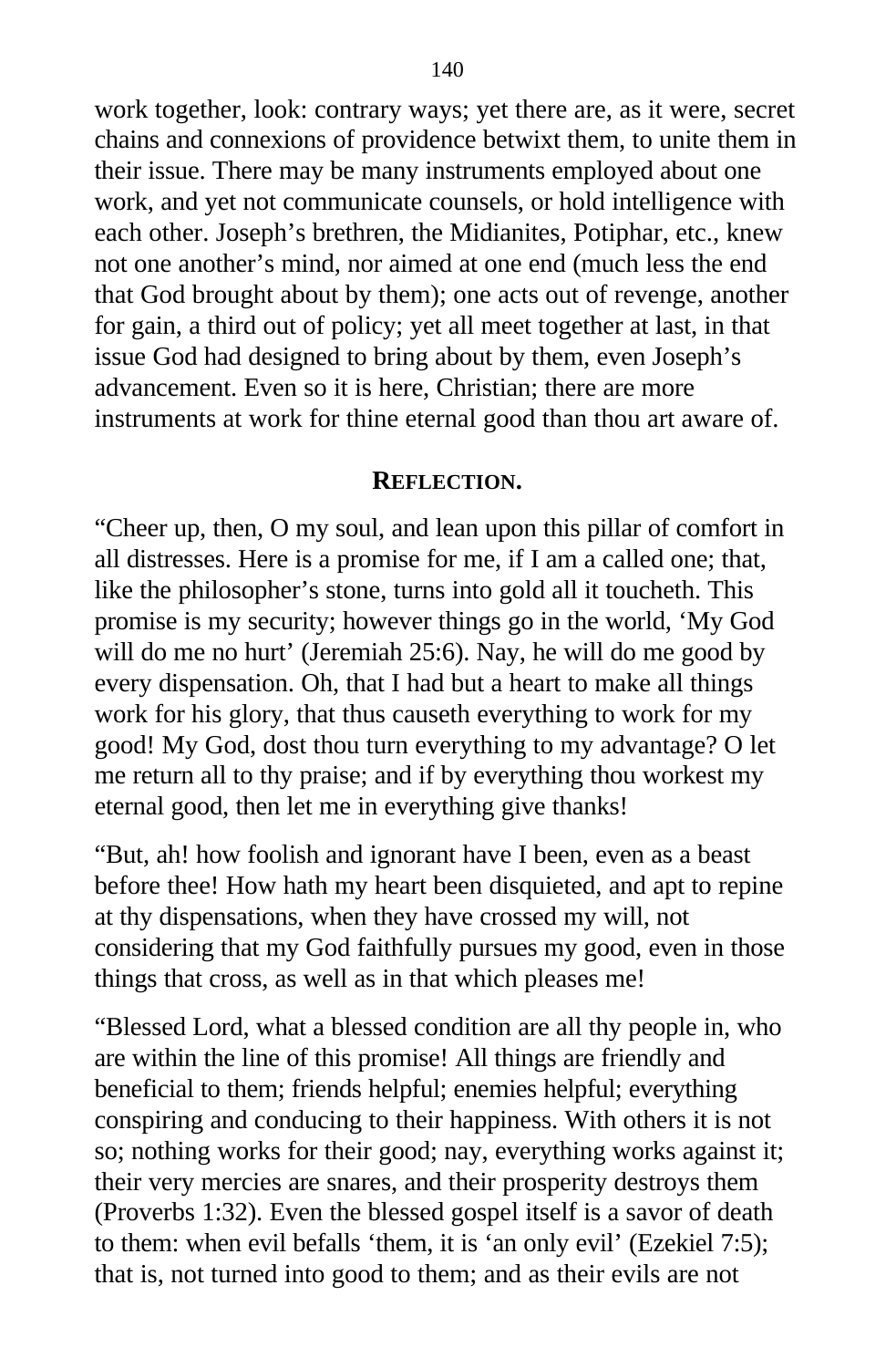turned into good, so all their good is turned into evil. As this promise hath an influence in all that concerns the people of God, so the curse hath an influence in all the enjoyments of the wicked. O my soul, bless the Lord, who hath cast thy lot in such a pleasant place, and given thee such a glorious heritage as this promise is!

### *THE POEM.*

*"When once the dog-star rises, many say, Corn ripens then apace, both night and day. Souls once in Christ, that Morning-star lets fall Such influences on them, that all God's dispensations to them, sweet or sour, Ripen their souls for glory every hour. All their afflictions rightly understood, Are blessings; ev'ry wind will blow some good. Sure at their troubles saints would never grudge Were sense deposed, and faith made the judge. Falls make them warier, amend their pace; When gifts puff up their hearts, and weaken grace.. Could Satan see the issue, and th' event Of his temptations, he would scarcely tempt. Could saints but see what fruits their troubles bring, Amidst those troubles they would shout and sing. O sacred wisdom! who can but admire To see how thou dost save from fire, by fire? No doubt but saints in glory wond'ring stand At those strange methods few now understand."*

### **THE CHRISTIAN'S COMPASS**

is a very ingenious composition, in which all the points of mariner's compass are mentioned: —

"**1.** N. Never steer any course, but by light from God, (Psalm 119:105).

"**2.** N. by E. Never Enter upon any design, but such as tends towards Christ's glory, (1 Peter 4:11).

"**3.** N.N.E. Note Nothing Enviously, which thrives without God, (Psalm 73:1).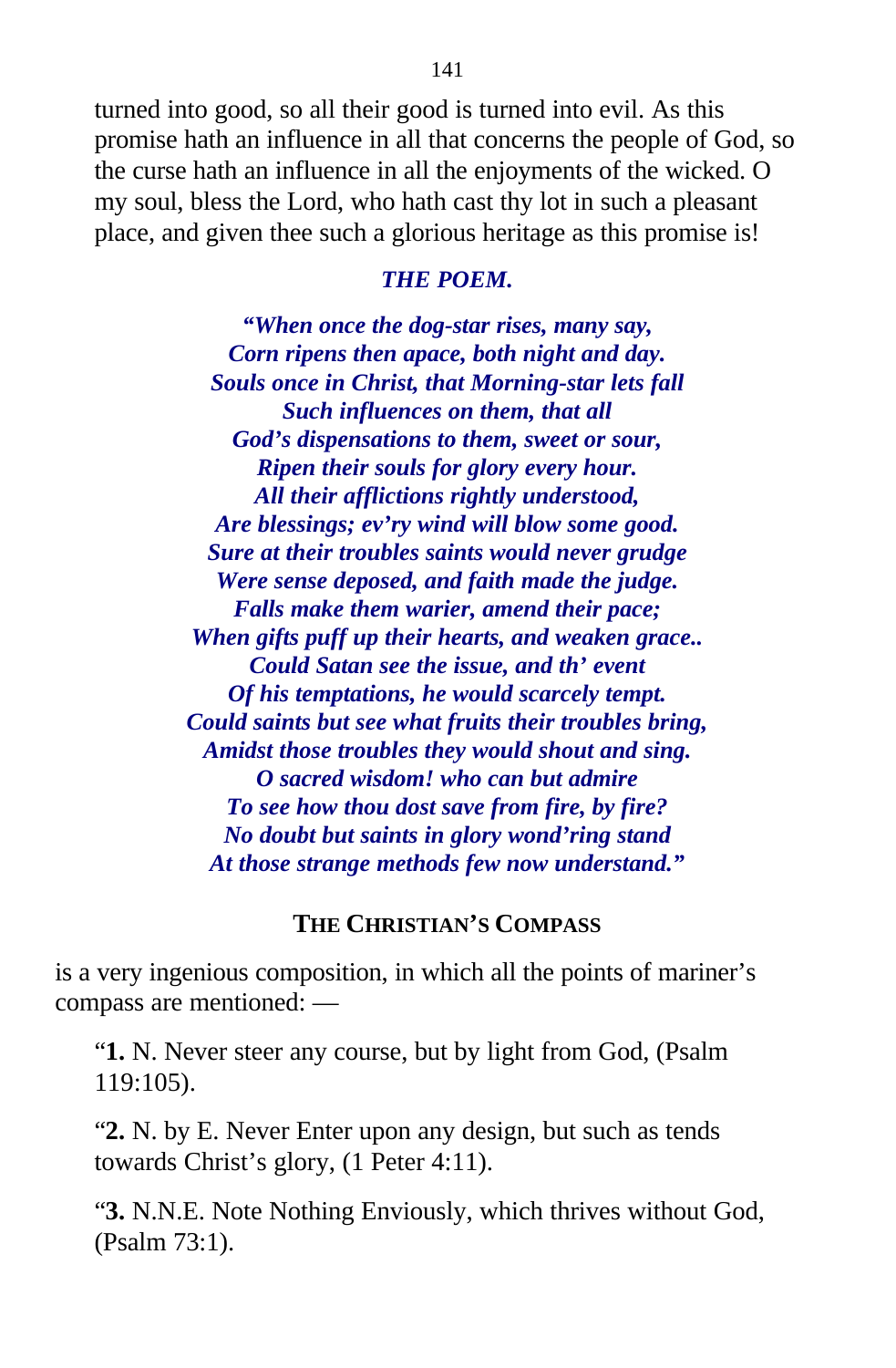"**4.** N.E. by N. Never Enter on Not-warrantable courses, even to procure the most coveted advantages, (1 Timothy 6:9, 10).

"**5.** N.E. Now Entertain the sacred commands of God, if here-after thou expect the sovereign consolations of God, (Psalm 119:48).

"**6.** N.E. by E. Never Esteem Egypt's treasures so much, as for them to forsake the people of God, (Hebrews 11:56).

"**7.** E.N.E. Err Not, Especially in soul-affairs, (James 1:16; 1 Timothy 1:19, 20; 2 Timothy 2:18).

"**8.** E. by N. Eschew Nothing but sin, (1 Peter 3:2; Job 1:7, 8; 31:34).

"**9.** E. Establish thy heart with grace, (Hebrews 13:9).

"**10.** E. by S. Eye Sanctity in every action, (1 Peter 1:15; Zechariah 14:20).

"**11.** E.S.E. Ever Strive Earnestly to live under, and to improve, the means of grace, (Hebrews 10:55).

"**12.** S.E. by E. Suffer Every Evil of punishment or sorrow, rather than. leave the ways of Christ and grace.

"**13.** S.E. Sigh Earnestly for more enjoyments of Christ.

"**14.** S.E. by S. Seek Evermore Some evidences of Christ in you, the hope of glory.

"**15.** S.S.E. Still Set Eternity before you, in regard of enjoying Jesus Christ, (John 17:24).

"**16.** S. by E. Settle it Ever in your soul, as a principle which you will never depart from, that holiness and true happiness are in Christ, and by Christ.

"**17.** S. Set thyself always as before the Lord, (Psalm 16:8; Acts  $2:55$ ).

"**18.** S. by W. See Weakness hastening thee to death, even when thou. art at the highest pitch, or point.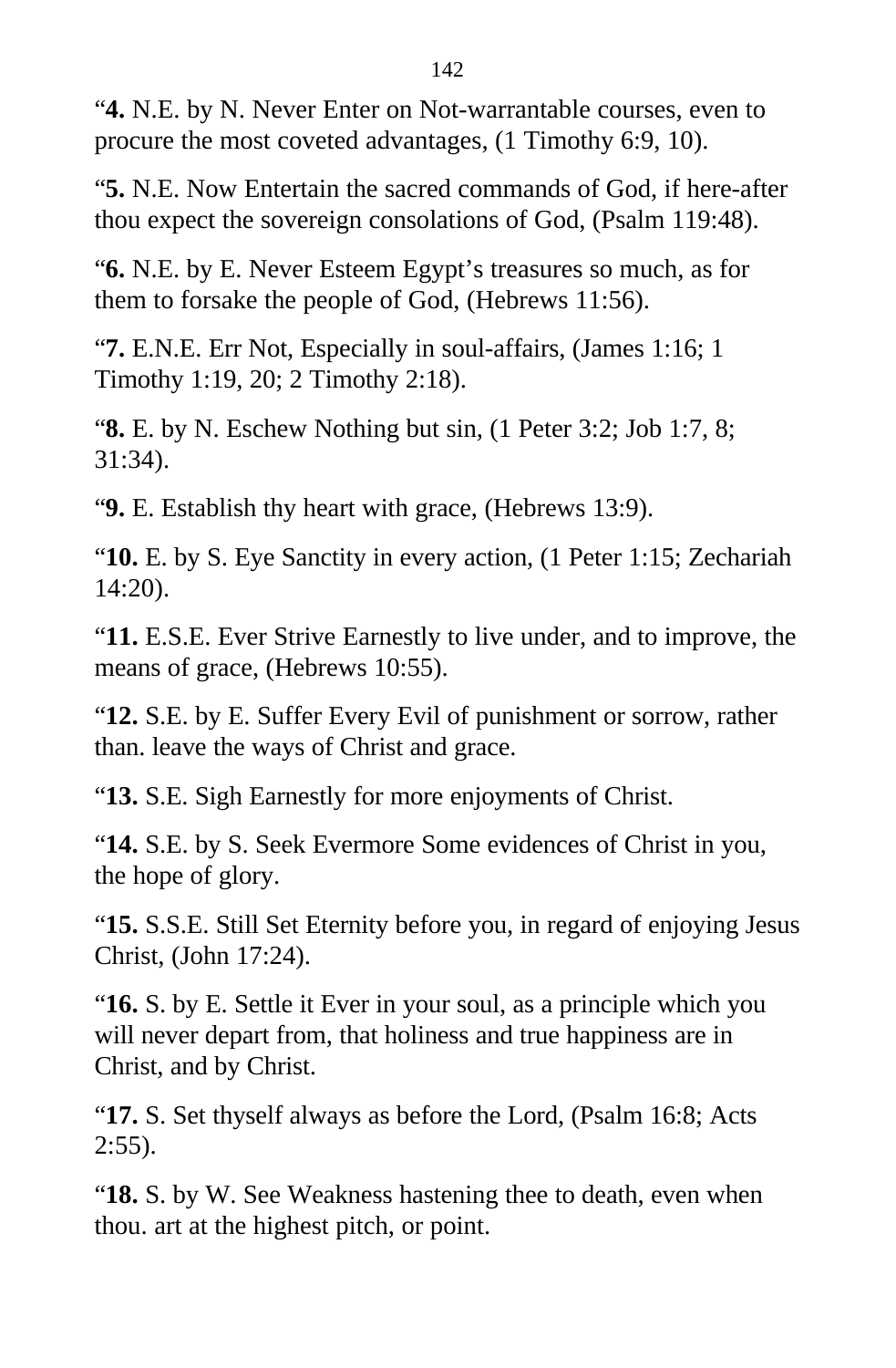"**19.** S.S.W. See Sin, Which is the sting of death, as taken away by Christ, 1 Cor. 15:55, 56, 57.

"**20.** S.W. by S. Store Wisely Some provisions every day for your dying day.

"**21.** S.W. Set Worldly things under your feet, before death come to look you in the face.

"**22.** S.W. by W. Still Weigh and Watch with loins girded and lamps trimmed, (Luke 12:35, 36, 37).

"**23.** W.S.W. Weigh Soul-Works in the balance of the sanctuary.

"**24.** W. by S. Walk in Sweet communion with Christ here, and so thou mayest die in peace, (Luke 2:29).

"**25.** W. Whatsoever thy condition be in this world, eye God as the Disposer of it, and therein be contented, (Philippians 4:2).

"**26.** W. by N. Walk Not according to the course of the most, but after the example of the best.

"**27.** W.N.W. Weigh Not What men speak or think of thee, so God approve thee, (2 Chronicles 10:8; Romans 2:28, 29).

"**28.** N.W. by W. Never Wink at, but Watch against small sins; and never neglect little duties, (Ephesians 5:15, 16.

"**29.** N.W. Never Wish rashly for death, nor love life inordinately, (1 Kings 19:4; Job 2:4).

"**30.** N.W. by N. Now Work Nimbly ere night come, (Job 10:1, 21, 22; Ecclesiastes 9:10).

"**31.** N.N.W. Name Nothing When thou pleadest with God for thy soul, but Christ and free-grace, (Daniel 9:17, 18).

"**32.** N. by W. Now Welcome Christ, if at death thou wouldst be welcomed by Christ.

"A tender, quick, enlivened, and enlightened conscience, is the only point upon which we must erect these practical rules of our Christian compass, Hebrews 12:1; 2 Corinthians 1:12. Our memory, that is the box in which this compass must be kept, in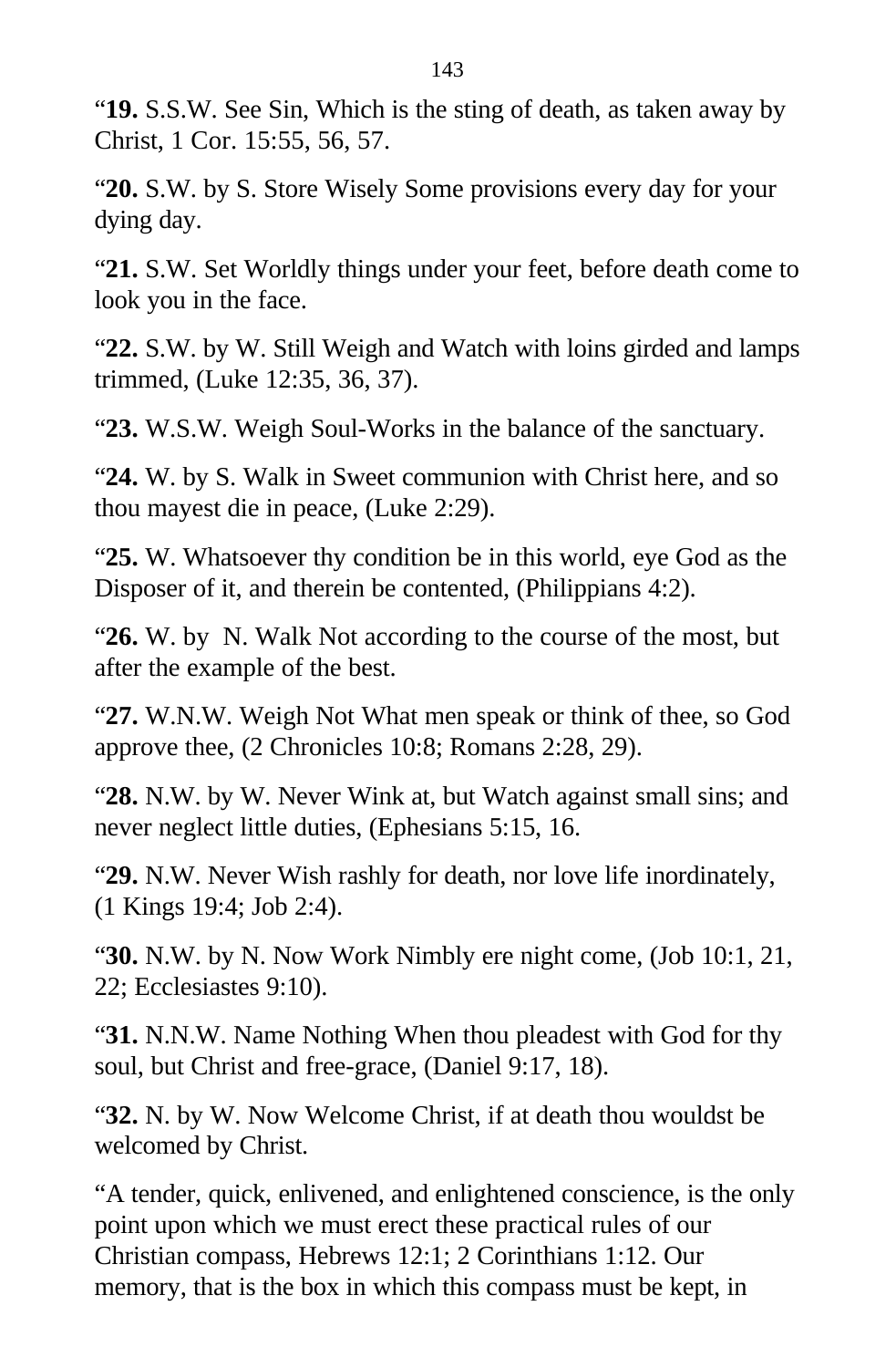which these rules must be treasured, that we may be as ready and expert in using them as the mariner is in using his sea compass."

I will give you only one more quotation from Flavel, and that shall be from his "Occasional Meditations": —

## **UPON THE CATCHING OF A HORSE IN A FAT PASTURE.**

"When this horse was kept in poor short leas, where he had much scope, but little grass, how gentle and tractable was he then! He would not only stand quiet to be taken, but came to hand of his own accord, and followed me up and down the field for a crust of bread, or a handful of oats; but since I turned him into this fat pasture, he comes no more to me, nor will he suffer me to come near him, but throws up his heels wantonly against me, and flies from me, as if I were rather his enemy than benefactor. In this, I behold the carriage of my own heart towards God, who, the more he hath done for me, the seldomer doth he hear from me. In a low and afflicted state, how tractable is my heart to duty! Then it comes to the foot of God voluntarily; but in an exalted condition, how wildly doth my heart run from God and duty! With this ungrateful requital God charged his own people, Jeremiah 2:31, teachable and tractable in the *wilderness,* but when fatted in that rich pasture *Canaan,* then, 'We are lords, we will come no more unto thee.' How soon are all God's former benefits forgotten! and how often is that ancient observation verified, even in his own people, —

## *"'No sooner do we gifts on some bestow, But presently our gifts gray-headed grow'!*

"But that's a bad tenant that will maintain a suit at law against his landlord with his own rent; and a bad heart that will fight against God with his own mercies."

These extracts will show you what Flavel is like.

Now, coming to *parables* proper, the best thing I can do for you, brethren, is to indicate where you will find some of them. And, first there is a large number, as you all know, in JOHN BUNYAN'S *Pilgrim's Progress.* Those scenes which Christian beheld in the house of the Interpreter and in the palace called Beautiful, are some of the richest and best parables that are to be found in human literature. Indeed, with the exception of those by our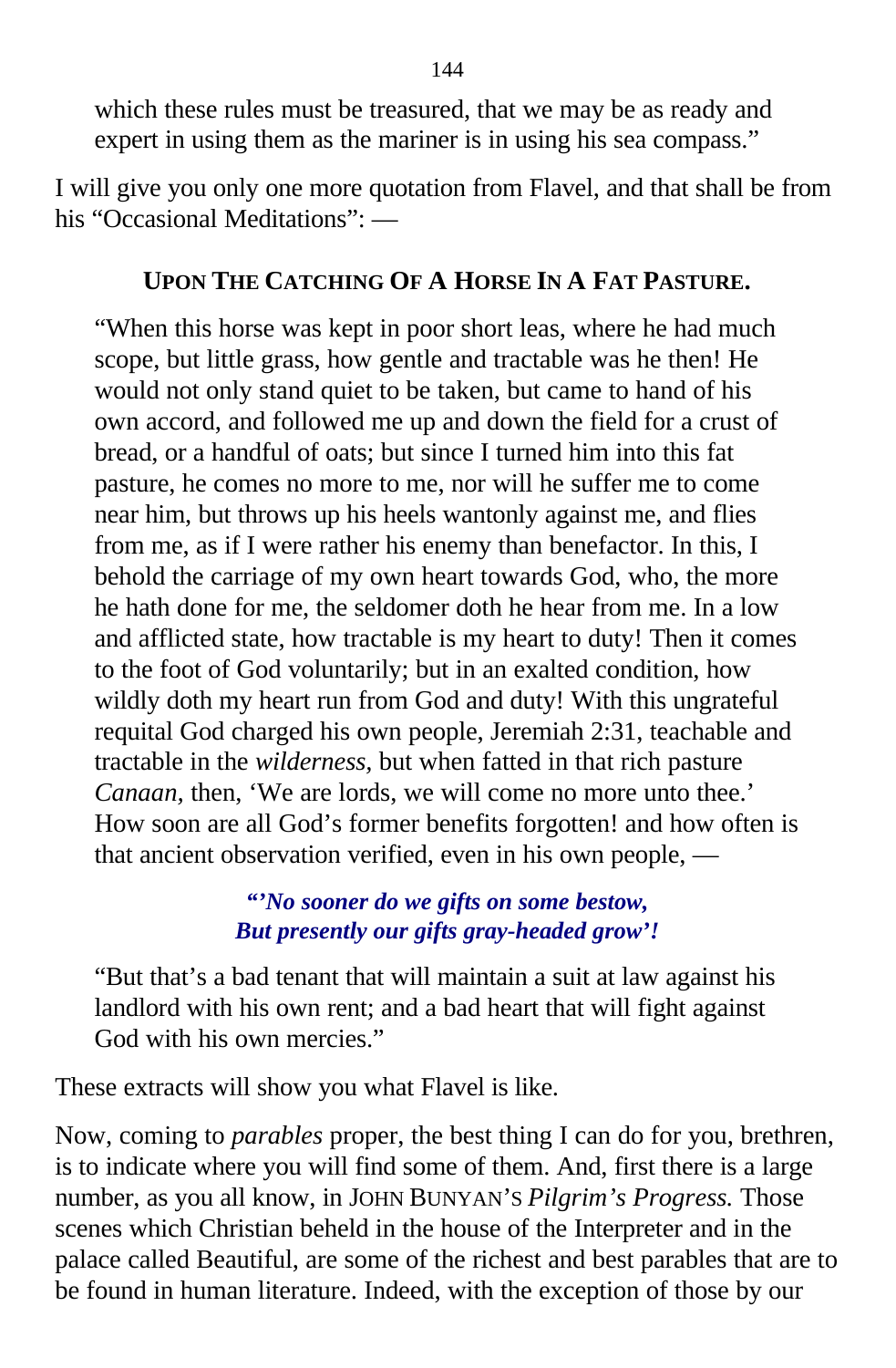Lord himself, there are none that can excel them. There is the parable of the man sweeping the room, and almost choking the pilgrim with the dust until the water was sprinkled by the damsel standing by. Then there are the two children, Passion and Patience; the fire burning against a wall, yet not quenched by water, because the flame was secretly fed by oil; the man in an iron cage; and others that I will not now call to your remembrance, but which you ought all to know by heart.

You may not, however, all be aware that John Bunyan wrote *A Book for Boys and Girls, Divine Emblems, or Temporal Things Spiritualized,* in which there are some excellent parables. They are really emblems; you will find them in Offor's splendid edition of Bunyan's works, the three volumes that you all ought to get if you can. I will not say that the poetry in these emblems excels Milton's, or even rivals Cowper's, but the sense is good.

> *Take this one, for instance, — "This flint, time out of mind has there abode, Where crystal streams make their continual road; Yet it abides a flint as much as 'twere, Before it touched the water, or came there. It's hardness is not in the least abated, 'Tis not at all by water penetrated. Though water hath a soft'ning virtue in 't, It can't dissolve the stone, for 'tis a flint. Yea, though in water it doth still remain, Its fiery nature still it does retain. If you oppose it with its opposite, Then in your very face its fire 'twill spit.*

### *COMPARISON.*

*"This flint an emblem is of those that lie, Under the Word, like stones, until they die. Its crystal streams have not their natures changed, They are not from their lusts by grace estranged."*

Say what you like about the rhyme, but the metaphor is a very good one. The next I will give you is —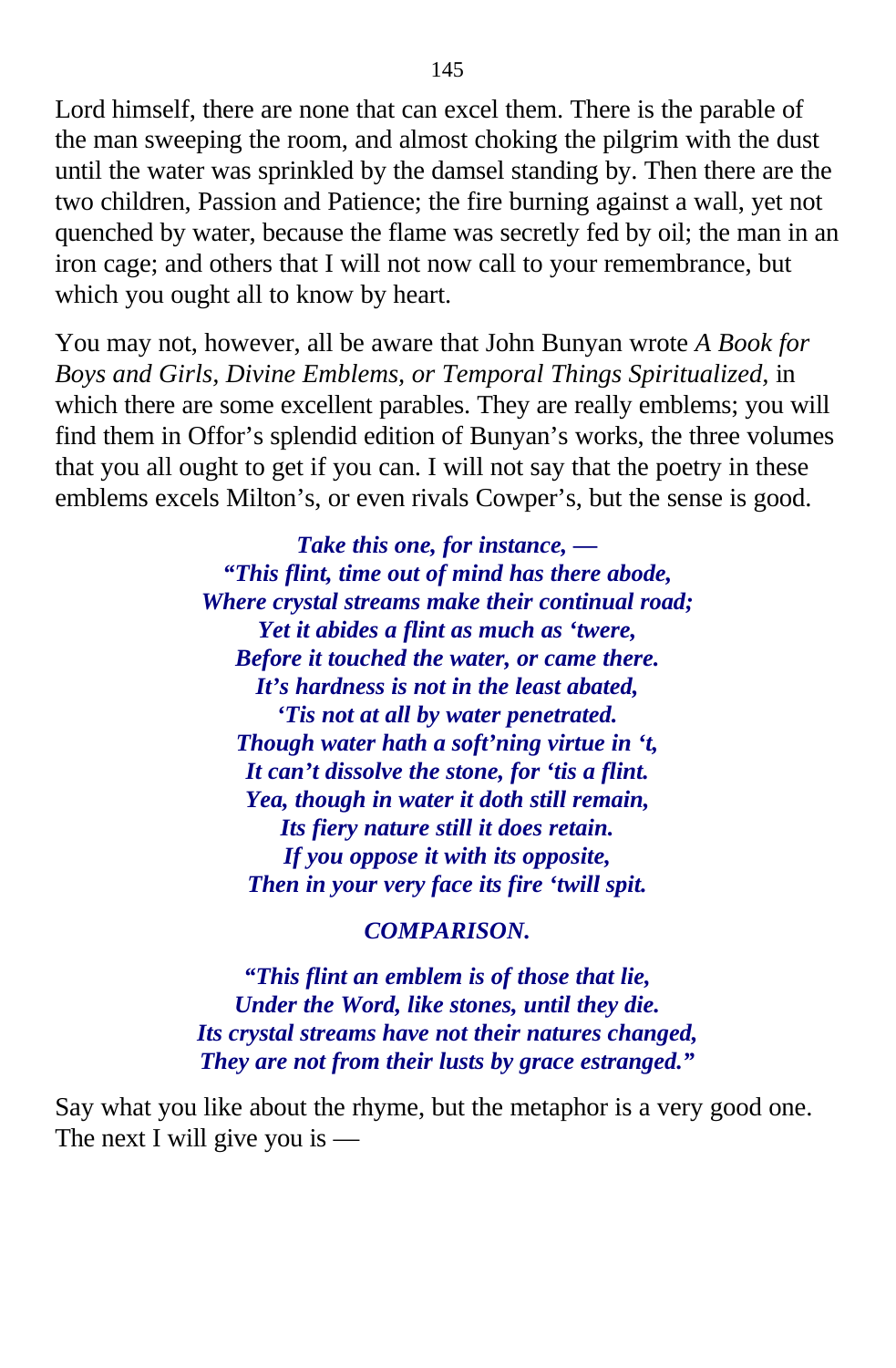#### *UPON THE WHIPPING OF A TOP,*

*"'Tis with the whip the boy sets up the top, The whip does make it whirl upon its toe; Hither and thither makes it skip and hop: 'Tis with the whip the top is made to go.*

#### *COMPARISON.*

*"Our legalist is like this nimble top, Without a whip he will not duty do. Let Moses whip him, he will skip and hop; Forbear to whip, he'll neither stand nor go."*

This is very good, too. If the rhymes are not first-rate, the doctrine is all right. Here is another of Bunyan's emblems: —

### *UPON THE BEGGAR.*

*"He wants, he asks, he pleads his poverty, They within doors do him an alms deny. He doth repeat and aggravate his grief; But they repulse him, give him no relief. He begs, they say, 'Begone': he will not hear, He coughs and sighs, to show he still is there; They disregard him, he repeats his groans; They still say, 'Nay,' and he himself bemoans. They call him 'Vagrant,' and more rugged grow; He cries the shriller; trumpets out his woe. At last, when they perceive he'll take no nay, An alms they give him without more delay.*

#### *COMPARISON.*

*"This beggar doth resemble them that pray To God for mercy, and will take no nay: But wait, and count that all his hard gainsays Are nothing else but fatherly delays: Then imitate him, praying souls, and cry, There's nothing like to importunity."*

That also does not excel in poetry, does it, brethren? But I think 'we can put up with the lack of rhyme when we can get teaching so good as that. I will only give you one more emblem: —

*THE BOY AND THE BUTTERFLY.*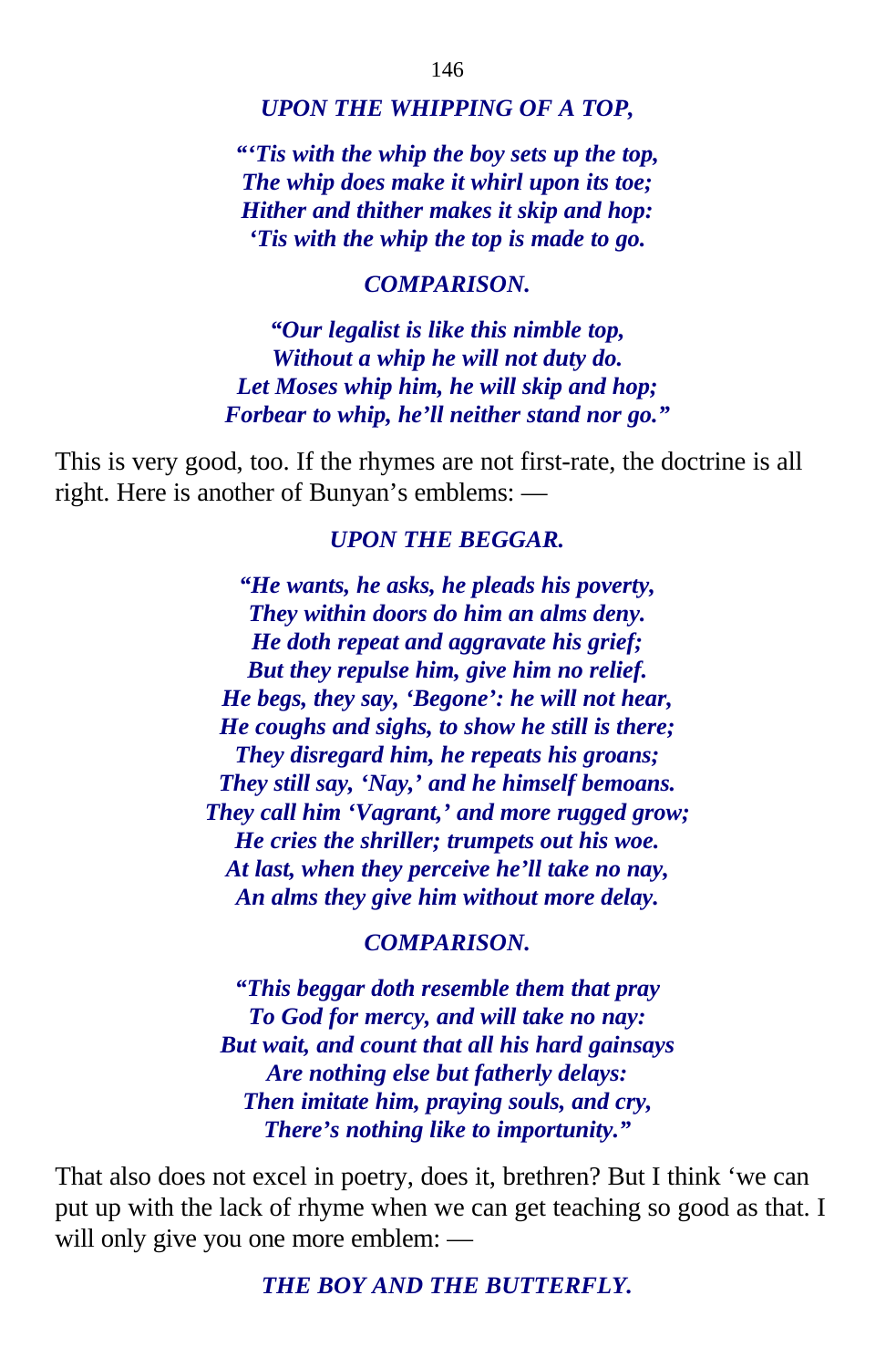*"Behold, how eager this our little boy Is for a butterfly, as if all joy, All profits, honors, yea, and lasting pleasures, Were wrapt up in her, or the richest treasures Found in her would be bundled up together, When all her all is lighter than a feather. He halloos, runs, and cries out, 'Here, boys, here!' Nor doth he brambles or the nettles fear: He stumbles at the mole-hills, up he gets, And runs again, as one bereft of wits; And all his labor and his large outcry Are only for a silly butterfly.*

#### *COMPARISON.*

*"This little boy an emblem is of those Whose hearts are wholly at the world's dispose. The butterfly doth represent to me The world's best things at best but fading be. All are but painted nothings and false joys, Like this poor butterfly to these our boys. His running through nettles, thorns, and briers, To gratify his boyish fond desires, His tumbling over mole-hills to attain His end, namely, his butterfly to gain; Doth plainly show what hazards some men run To get what will be lost as soon as won. Men seem in choice, than children far more wise, Because they run not after butterflies: When yet, alas! for what are empty toys, They follow children, like to beardless boys."*

In his Preface, Master John Bunyan tells "The Courteous Reader" what his reason was for writing this book, and the persons he aimed at in it; this shows that he meant it for children: —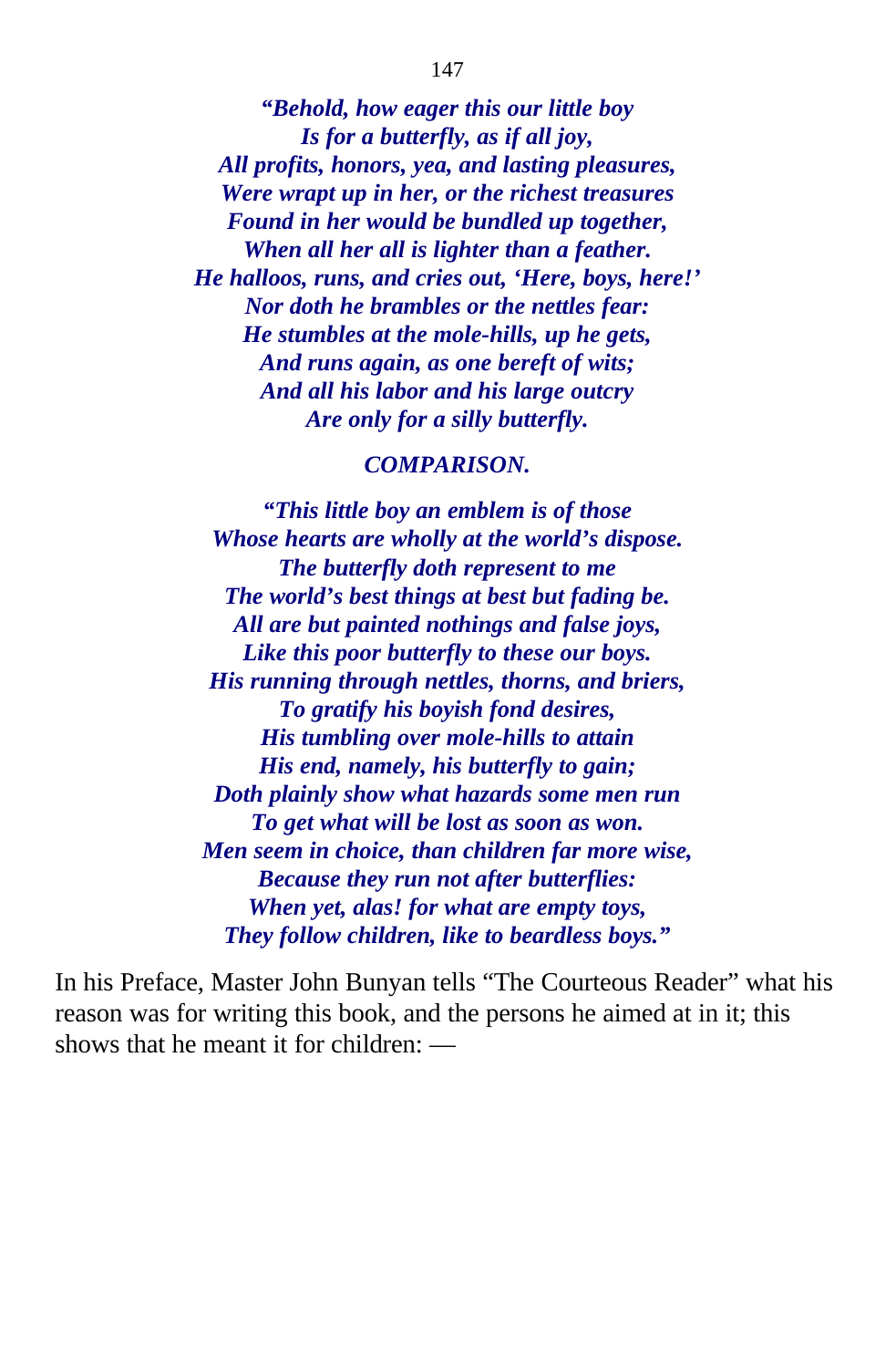*"The title-page will show, if there thou look, Who are the proper subjects of this book. They're boys and girls, of all sorts and degrees, From those of age to children on the knees. Thus comprehensive am I in my notions, They tempt me to it by their childish motions. We now have boys with beards, and girls that be Huge as old women, wanting gravity. Then do not blame me, 'cause I thus describe them. Flatter I may not, lest thereby I bribe them To have a better judgment of themselves, Than wise men have of babies on their shelves."*

The word "babies" means pictures, "babs" they used to call them; I do not think we use the word now. They were called "babs" because they were put in for babies; and so, up till lately, old dictionaries had the word, not referring to babies, but as meaning pictures. The word "babies" was also used in olden times as the name for dolls; that may be the sense here intended by "babies on their shelves." Bunyan continues: —

> *"Their antic tricks, fantastic modes, and way, Show they, like very girls and boys do play With all the frantic fopperies of this age, And that in open view, as on a stage; Our bearded men do act like beardless boys; Our women please themselves with childish toys. Our ministers, long time by word and pen, Dealt with them, counting them not boys, but men. They shot their thunders at them and their toys, But hit them not, 'cause they were girls and boys. The better charg'd, the wider still they shot, Or else so high, that dwarfs they touched not. Instead of men, they found them girls and boys, To nought addicted but to childish toys. Wherefore, good reader, that! save them may, I now with them the very dotterel play; And since at gravity they make a tush, My very beard! cast behind a bush; And, like a fool, stand fing'ring of their toys, And all to show them they are girls and boys."*

Here I must mention my favorite poet, FRANCIS QUARLES, whom I would not exchange even for John Milton. He had as much poetry in him as could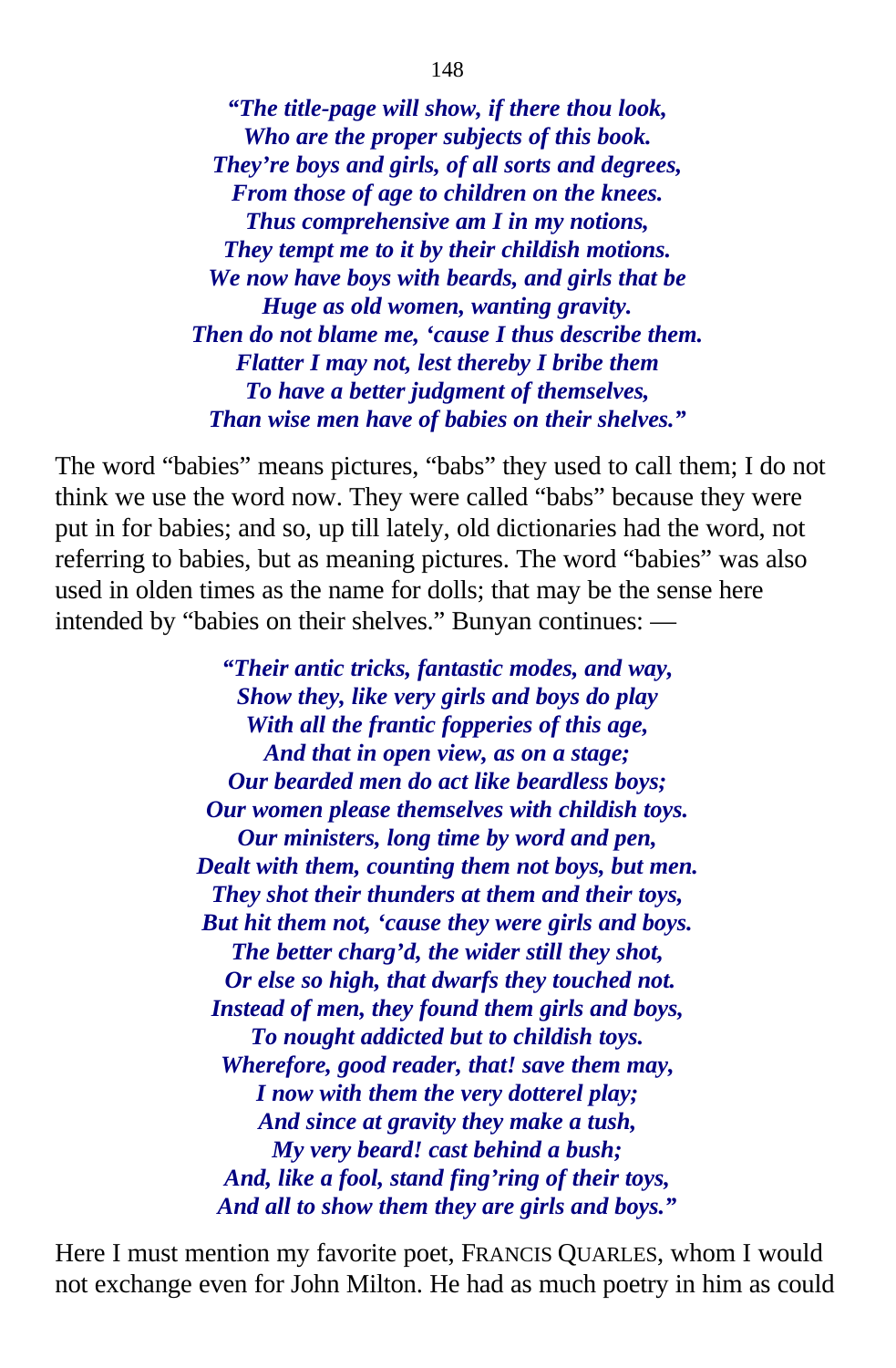possibly be compacted into one little man's body; but he has been forgotten, and is now ignored by many. His *Emblems, Divine and Moral,* are full of parables; 'they are not emblems borrowed from nature, but emblems invented by himself in a most wonderful way. The woodcuts are very extraordinary; he must have stood upon his head to have thought of them. You can pick out, here and there, a little parable like this one, which you will find in the sixth emblem of Book III.: —

> *"Lord, if the peevish infant fights and flies, With unpar'd weapons, at his mother's eyes, Her frowns (half-mix'd with smiles) may chance to show An angry love-tick on his arm, or so; Where, if the babe but make a lip and cry, Her heart begins to melt, and by-and-by She coaxes his dewy cheeks; her babe she blesses, And chokes her language with a thousand kisses; I am that child: lo, here I prostrate lie, Pleading for mercy, I repeat, and cry For gracious pardon: let thy gentle ears Hear that in words, what mothers judge in tears: See not my frailties, Lord, but through my fear, And look on every trespass through a tear: Then calm thine anger, and appear more mild; Remember, thou art a Father, I a child."*

This is another of Quarles' emblems: —

"Let not the waterflood overtake me, neither let the deep swallow me up." — Psalm 69:15.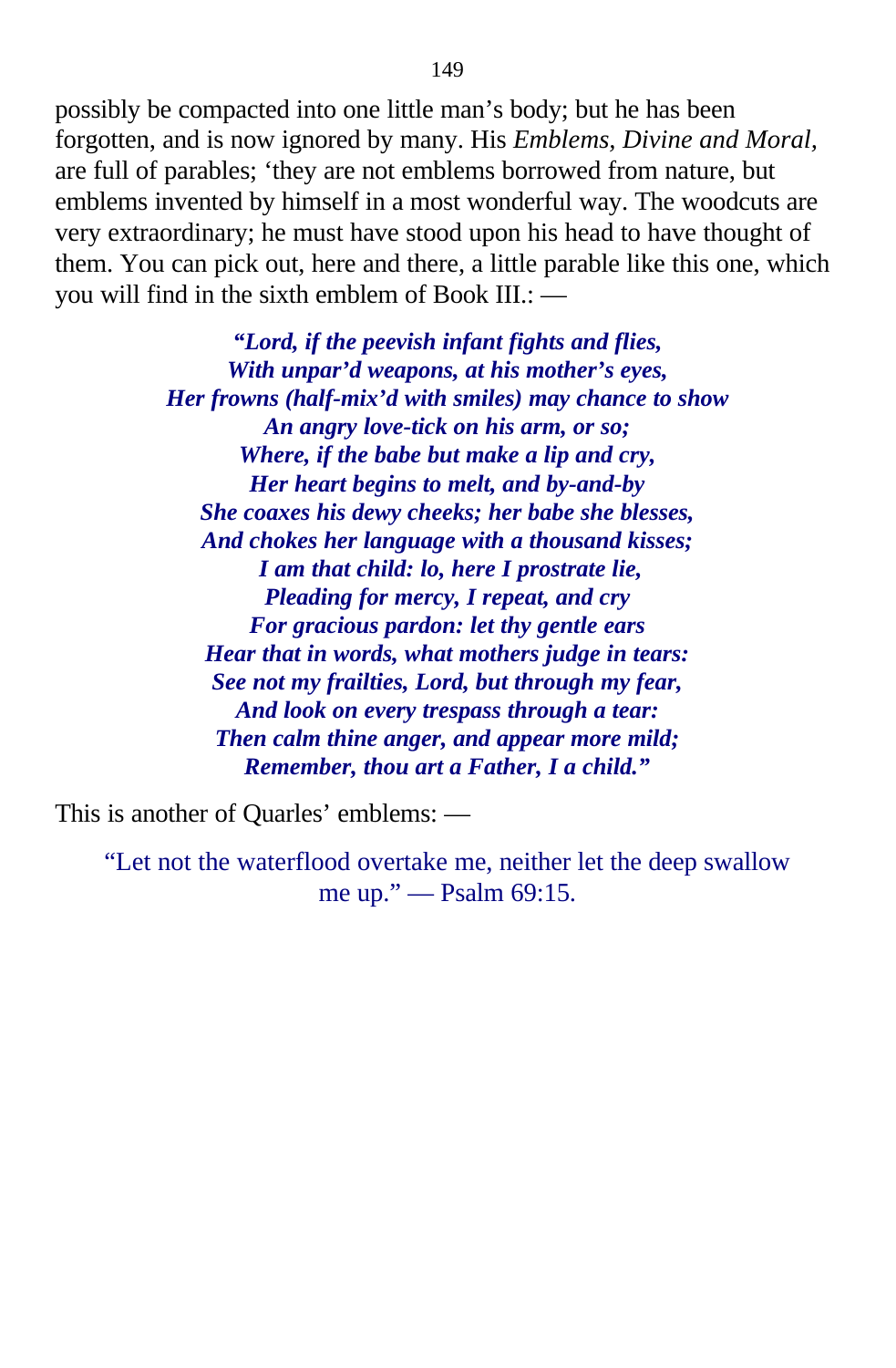*"The world's a sea; my flesh a ship that's mann'd With lab'ring thoughts, and steer'd by reason's hand: My heart's the seaman's card, whereby she sails; My loose affections are the greater sails; The top-sail is my fancy, and the gusts That fill these wanton sheets, are worldly lusts. Prayer is the cable, at whose end appears The anchor Hope, ne'er slipp'd but in our fears: My will's the inconstant pilot, that commands The stagg'ring keel; my sins are like the sands: Repentance is the bucket, and mine eye The pump unused (but in extremes) and dry: My conscience is the plummet that does press The deeps, but seldom cries, O fathomless: Smooth calm's security; the gulph, despair; My freight's corruption, and this life's my fare: My soul's the passenger, confus'dly driven From fear to fright; her landing port is Heaven. My seas are stormy, and my ship doth leak; My sailors rude; my steersman faint and weak: My canvas torn, it flaps from side to side: My cable's crack'd, my anchor's slightly ty'd, My pilot's craz'd; my shipwreck sands are cloak'd; My bucket's broken, and my pump is chok'd; My calm's deceitful; and my gulph too near; My wares are slubber'd, and my fare's too dear: My plummet's light, it cannot sink nor sound; Oh, shall my rock-bethreaten'd soul be drown'd? Lord, still the seas, and shield my ship from harm; Instruct my sailors, guide my steersman's arm: Touch thou my compass, and renew my sails, Send stiffer courage or send milder gales; Make strong my cable, bind my anchor faster; Direct my pilot, and be thou his Master; Object the sands to my most serious view, Make sound my bucket, bore my pump anew: New east my plummet, make it apt to try Where the rocks lurk, and where the quicksands lie; Guard thou the gulph with love, my calms with care; Cleanse thou my freight; accept my slender fare; Refresh the sea-sick passenger; cut short His voyage; land him in his wish'd-for port: Thou, thou, whom winds and stormy seas obey,*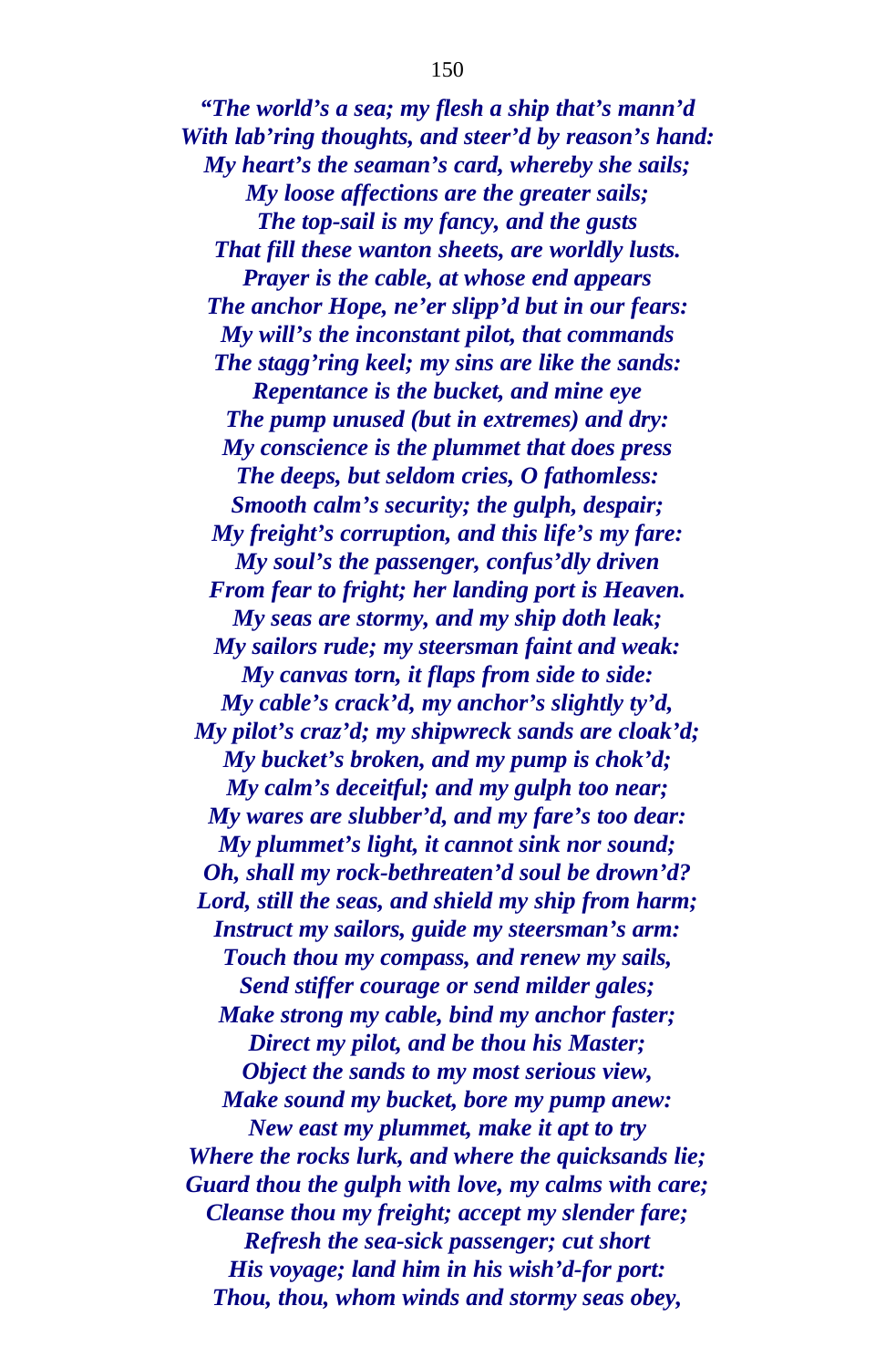*That through the deep gav'st grumbling Israel way, Say to my soul, be safe; and then mine eye Shall scorn grim death, although grim death stand by! O thou, whose strength-reviving arm did cherish Thy sinking Peter, at the point to perish, Reach forth thy hand, or bid me tread the wave, I'll come, I'll come: the voice that calls will save!"*

You will find many good things in Quarles if you read carefully. You know how he pictures the worldling riding down hill on a stag, which he is spurring on as hard as he can, while the righteous man, on a donkey, is riding up the hill, and following a crawling snail. This is the emblem he gives: —

"Men love darkness rather than light, because their deeds are evil."  $\overline{\phantom{0}}$  John 3:19.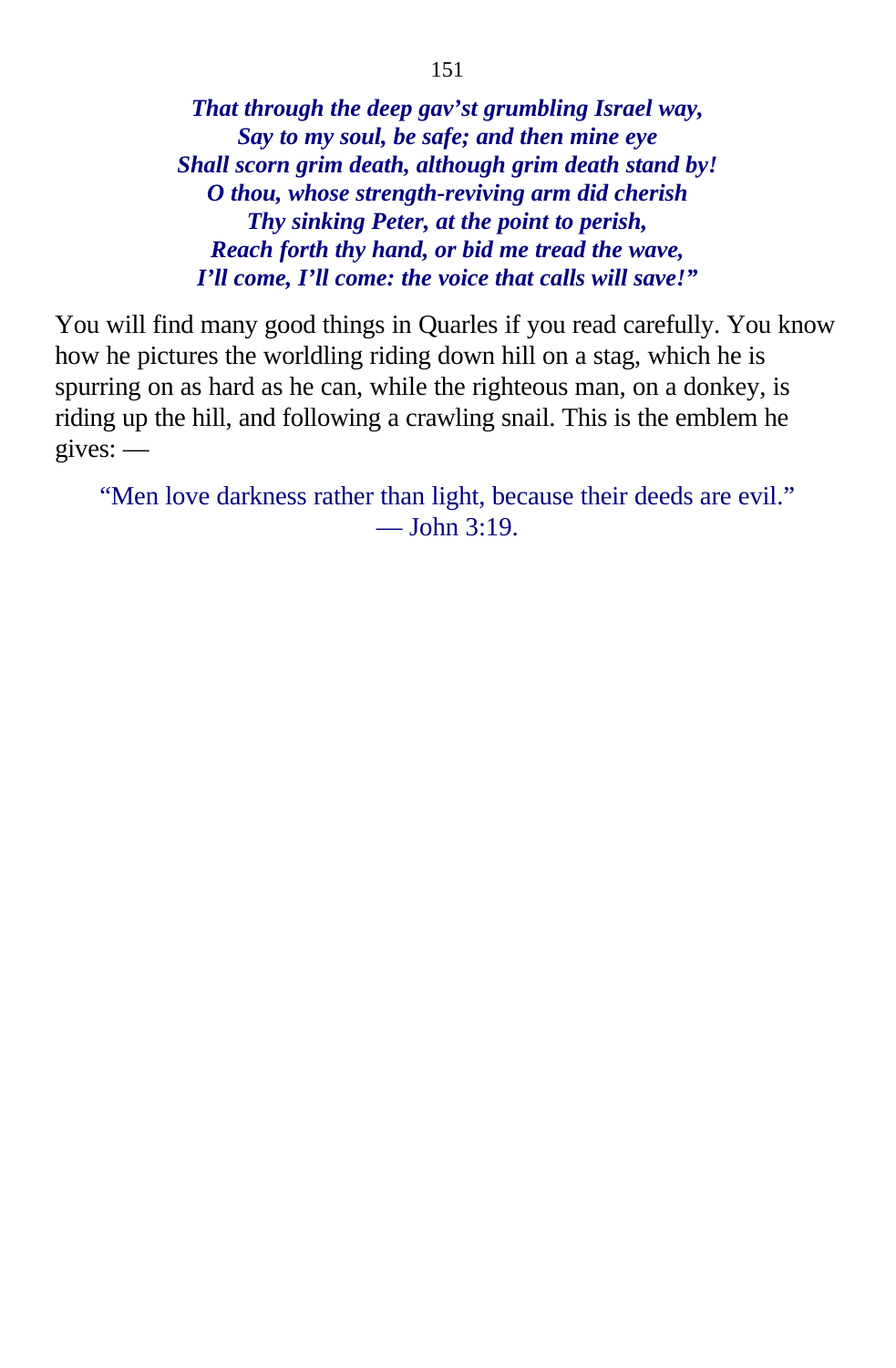*"Lord, when we leave the world, and come to thee, How dull, how slug are we! How backward! How prepost'rous is the motion Of our ungain devotion! Our thoughts are millstones, and our souls are lead, And our desires are dead: Our vows are fairly promised, faintly paid; Or broken, or not made: Our better work (if any good) attends Upon our private ends: In whose performance one poor worldly scoff Foils us, or beats us off. If thy sharp scourge find out some secret faults We grumble or revolt; And if thy gentle hand forbear, we stray, Or idly lose the way. Is the road fair, we loiter; clogged with mire, We stick, or else retire: A lamb appears a lion; and we fear, Each bush we see's a bear. When our dull souls direct our thoughts to thee, As slow as snails are we: But at the earth we dart our wing'd desire; We burn, we burn like fire. Like as the am'rous needle joys to bend To her magnetic friend: Or as the greedy lover's eye-balls fly At his fair mistress's eye: So, so we cling to earth; we fly and puff, Yet fly not fast enough. If pleasure beckon with her balmy hands Her beck's a strong command: If honor calls us with her courtly breath, An hour's delay is death: If profit's golden finger'd charm enveigles, We clip more swift than eagles: Let Auster weep, or blust'ring Boreas roar Till eyes or lungs be sore: Let Neptune swell, until his dropsy sides Burst into broken tides: Nor threat'ning rocks, nor winds, nor waves, nor fire, Can curb our fierce desire: Nor fire, nor rocks, can stop our furious minds,*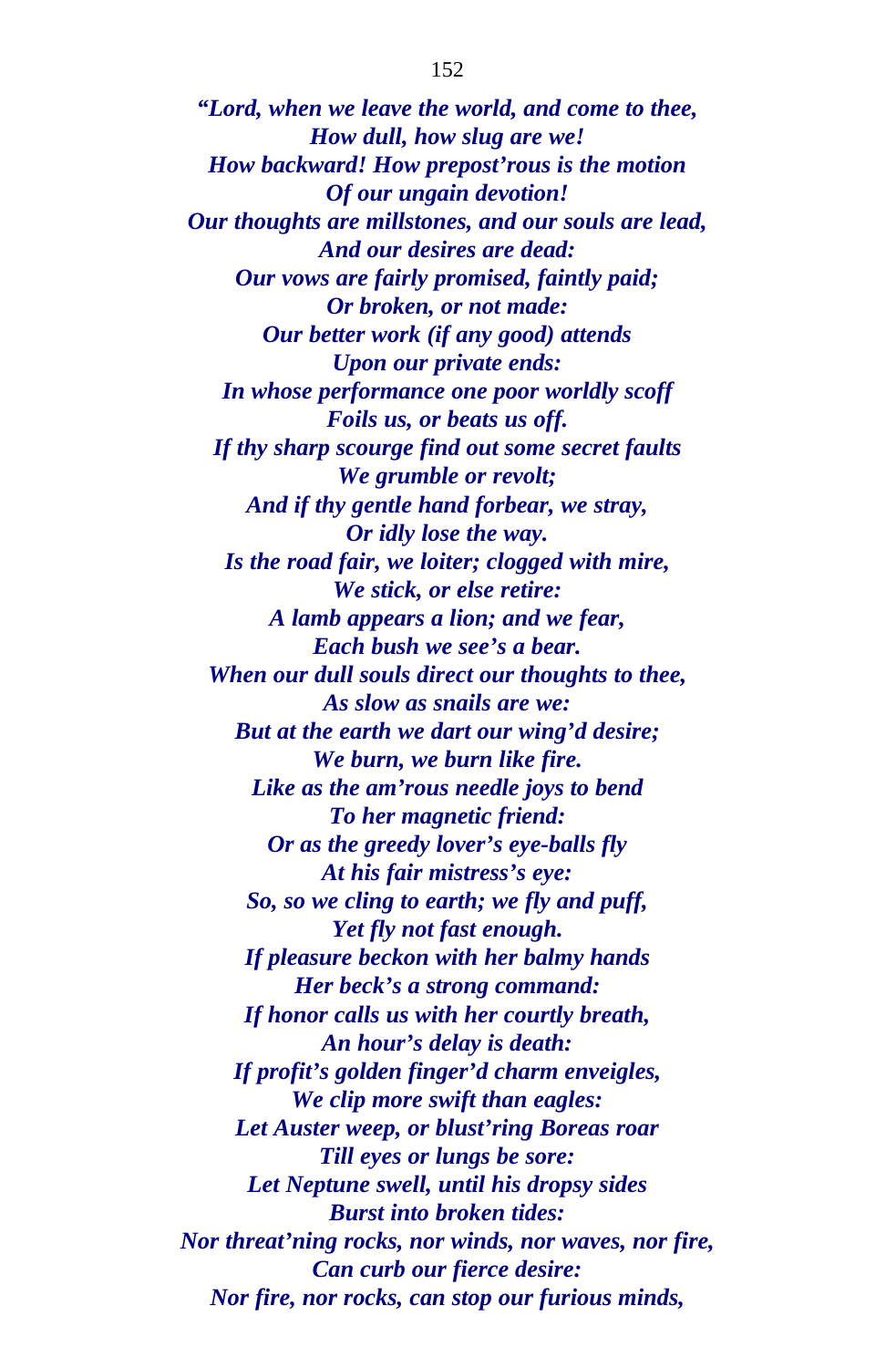*Nor waves nor winds: Flow fast and fearless do our footsteps flee! The light-foot roebuck's not so swift as we."*

Quarles has a curious picture of a man's soul riding in a chariot drawn by a goat and a sheep, driven furiously by the devil, while the Lord Jesus Christ is pulling it back with a rope or chain. Upon this he writes: —

'"Ye walked according to the course of this world, according to the prince of the power of the air." — Ephesians 2:2.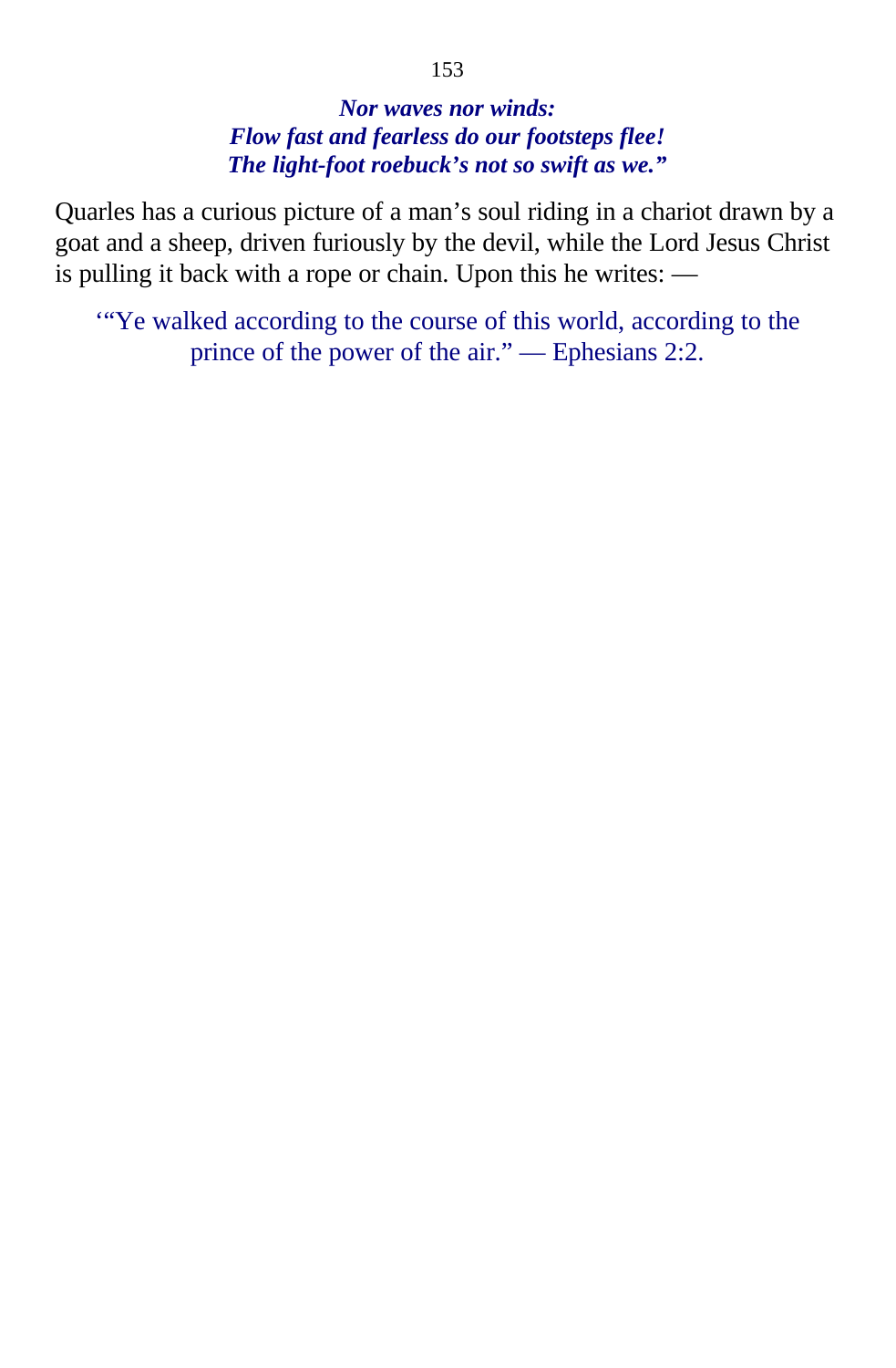*"O whither will this mad-brain world at last Be driven? Where will her restless wheels arrive? Why hurries on her ill-matched pair so fast? O whither means her furious groom to drive? What, will her rambling fits be never past? For ever ranging? Never once retrieve? Will earth's perpetual progress ne'er expire? Her team continuing in their fresh career: And yet they never rest, and yet they never tire. "Sol's hot-mouth'd steeds, whose nostrils vomit flame, And brazen lungs belch forth quotidian fire. Their twelve hours' task performed, grow stiff and lame, And their immortal spirits faint and tire; At th' azure mountain's foot their labors claim The privilege of rest, where they retire To quench their burning fetlocks, and go steep Their flaming nostrils in the Western deep, And 'fresh their tired souls with strength-restoring sleep. "But these prodigious hackneys, basely got 'Twixt men and devils, made for race or flight, Can drag the idle world, expecting not The bed of rest, but travel with delight; Who never weighing way nor weather, trot Through dust and dirt, and droil both night and day; Thus droil these fiends incarnate, whose free pains Are fed with dropsies and veneral blains. No need to use the whip; but strength to rule the reins. "Poor captive world! How has thy lightness given A just occasion to thy foes illusion! Oh, how art thou betray'd, thus fairly driv'n In seeming triumph to thy own confusion! How is thy empty universe bereav'n Of all true joys, by one false joy's delusion! So I have seen an unblown virgin fed With sugar'd words so full, that she is led A fair attended bride to a false bankrupt's bed. "Pull, gracious Lord! Let not thine arm forsake The world, impounded in her own devices; Think of that pleasure that thou once did take Amongst the lilies and sweet beds of spices. Hale (haul) strongly, thou, whose hand has power to slack The swift-foot fury of ten thousand vices; Let not thy dust-devouring dragon boast,*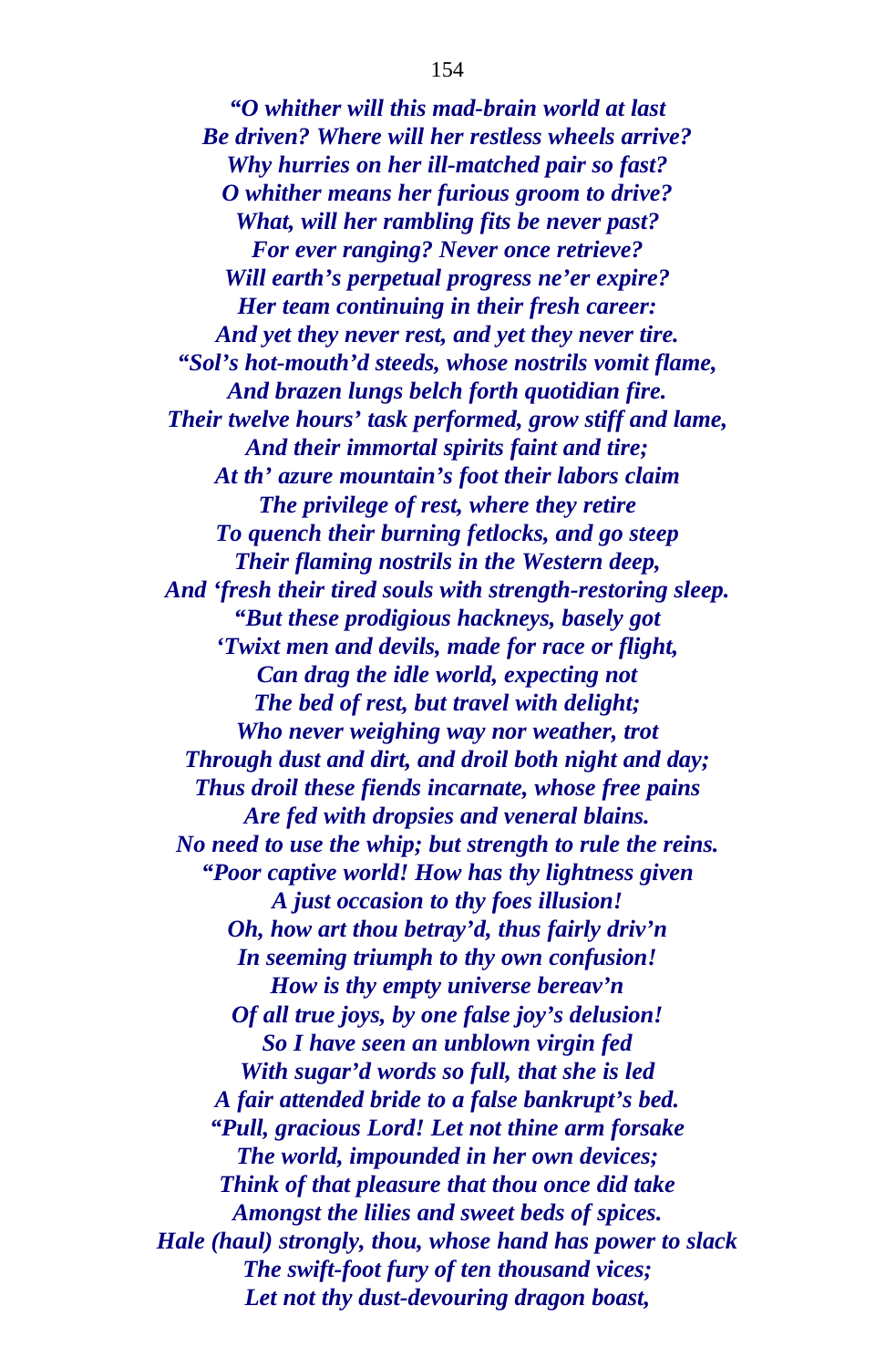## *His craft has won what Judah's lion lost; Remember what is crav'd; recount the price it cost."*

You cannot look through Quarles without finding something to help you to make metaphors and illustrations; therefore, I recommend you to be sure to get his *Emblems, Divine and Moral.*

There is also his little book, *Divine Fancies: Digested into Epigrammes, Meditations, and Observations.* My copy is a quarto, dated 1633, and, as you see, is bound in vellum; you can probably get a modern reprint of it. There are some rare things in it, and some good things, too, such, for instance, as the parables of the waking conscience and the water-mill: —

## *ON A WAKING CONSCIENCE.*

*"There is a kind of Conscience some men keepe, Is like a Member that's benum'd with sleepe; Which, as it gathers Blood, and wakes agen, It* **shoots***, and* **pricks***, and* **feeles** *as big as* **ten***."*

## *ON A WATER-MILL*

*"The formall Christian's like a* **Water-mill:** *Untill the* **Floodgate's** *open, he lyes still: He cannot work at all; he cannot dreame Of going: till his wheeles shall finde the* **streame***."*

There are plenty of good things like these. The work is divided into four books; in each of the first three, there are just a hundred "fancies ", but the fourth book contains a hundred and seventeen. The author penned a remarkable dedication of his book, "To the Royall Budde of Majestie, and Center of all our Hopes and Happinesse, CHARLES, Prince of Great Britaine, France, and Ireland, Sonne and Heyre Apparant to the High and Mighty CHARLES, by the Grace of GOD, King of Great Britaine, France, and Ireland," and an equally extraordinary address to the Countess of Dorset, governess to the royal infant; but Quarles' Preface "to the readers" is more in our line. It is itself metaphorical, and therefore an extract from it will be appropriate just now. He says: — "I heere present thee with a *Hive of Bees;* laden, some with *Waxe,* and some with *Honey.* Feare not to approach. There are no *Waspes;* there are no *Hornets,* here: if some wanton *Bee* should chance to buzze about thine eares, stand thy Ground, and hold thy hands: there's none will sting thee, if thou strike not first. If any doe, she hath Honey in her *Bagge* will cure thee, too. In playner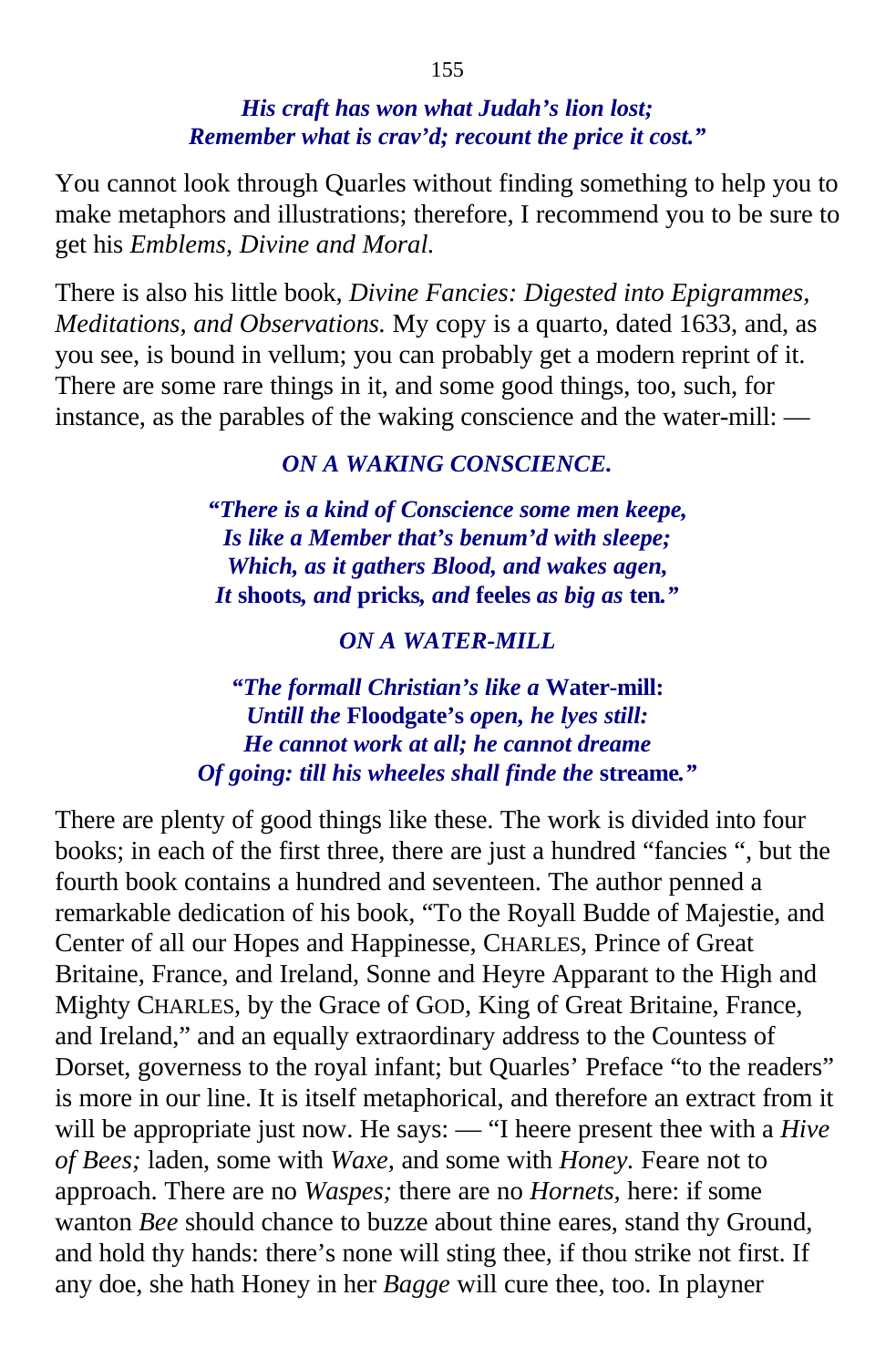tearmes, I present thee with a Booke of Fancies; among which, as I have none to boast of, so (I hope) I shall have none to blush at. All cannot affect all: if some please all; or all, some, 'tis more than I expect."

There came out, in these more modern days, a book of which I have not the title-page in my copy. I once sent it to the printers; and you know, brethren, that there are some curious spirits that have their abode in printing-offices. This book was brought out by Mr. Tegg, and was, I believe, the work of a MR. BARBER, of America. It is called, *Religious Emblems, Fables, and Allegories,* and has a Preface by Mr. James Smith, one of my predecessors at New Park Street Chapel, and afterwards minister at Cheltenham. The work is not worth much; if you do not find it, do not cry. It contains some of the most hideous woodcuts that ever were devised; the man who cut them ought to "cut his stick" for ever, and never cut any more. There is an illustration of a young man lying down in a bed of tulips and roses, with a book under his arm, and he is fast asleep on the edge of a precipice, which looks to me as if it went down three or four thousand miles. The text underneath is "Surely thou didst set them in slippery places: thou castedst them down into destruction" (Psalm 73:18). There is some poetry on it, here it is:—

## *CARNAL SECURITY.*

*"See here pourtrayed, a gently rising ground, With tulips gay, and blooming roses crowned, Where flowers of various hues, or gay or fair, Mingle their sweetness with the balmy air; While woodland minstrels stoop upon the wing, Attune their notes, and softest carols sing; A youth lies sleeping on the roseate bed, Heedless of dangers, thus to ruin led; A horrid gulf of thickest night is there, Where hope ne'er comes, but darkness and despair; A turn — a move — and in the gulf he'll roll, Where fiery billows prey upon the soul."*

I do not know how billows prey upon the soul, but I suppose that was necessary to the poetry. Still, there is the illustration of a young man lying upon the brink of a precipice. There are many more very curious things in this book. There is one that is not very beautiful a picture of a man chained to a dead body, illustrating the text, "O wretched man that I am I who shall deliver me from the body of this death?" (Romans 7:24:.) Quarles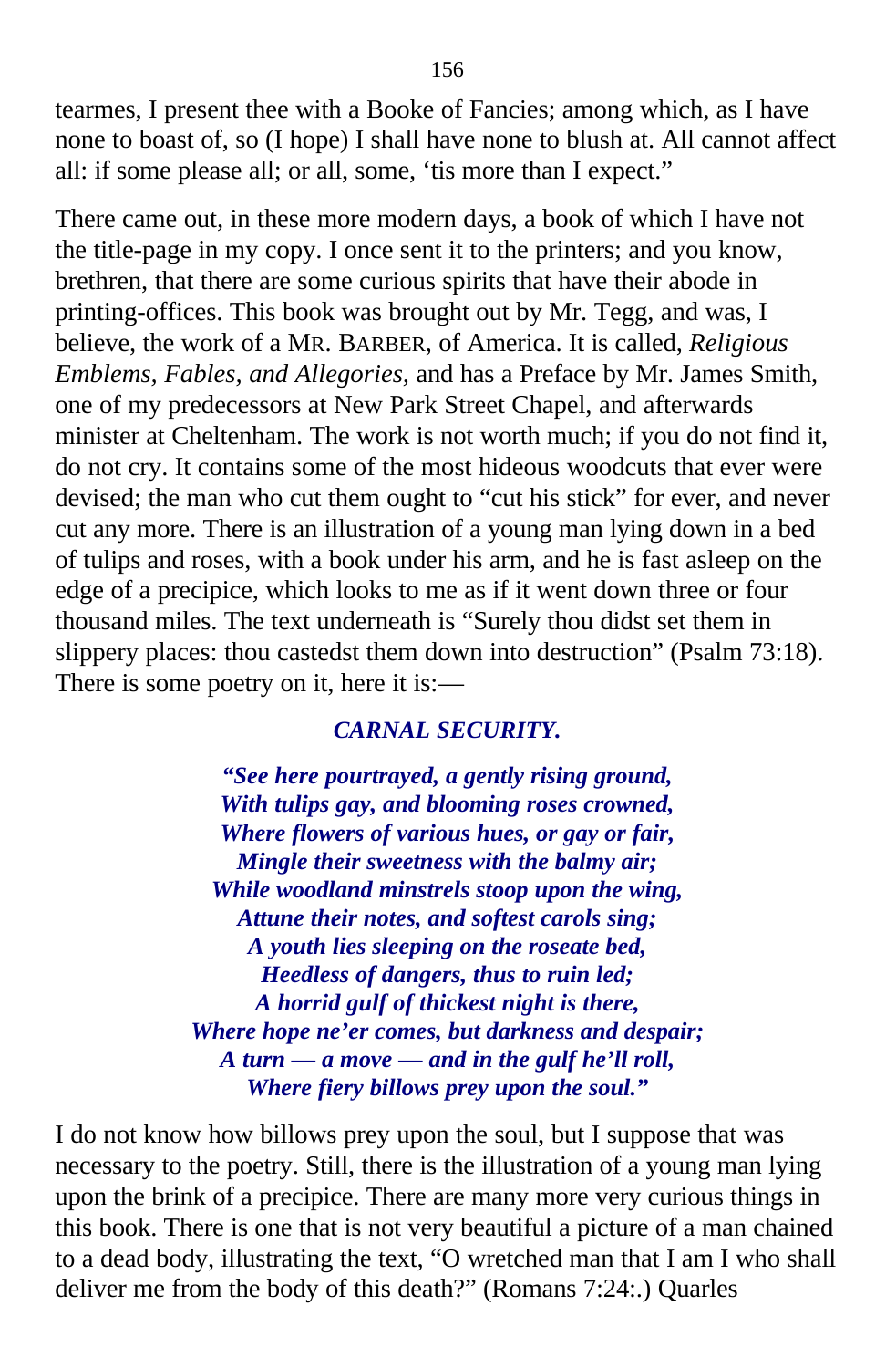illustrated the same passage by putting the living person inside the ribs of a skeleton. In the picture in this book, a bird is represented as flying out of a cage, and this is the poetry explaining the text and the illustration:-

## *THE SOUL IN BONDAGE.*

*"Horror of horrors! what a sight is here! Life linked with death, in terror and despair. Thus cruel tyrants, when they won the field, Were wont to punish those compelled to yield. The wounded captive, writhing still with pain, Was made to wear the adamantine chain, That round the limbs of one new-slain was led, And bound the living to the putrid dead, Till, choked with stench, the lingering victim lay, And breathed in agony his life away. 'Tis thus the soul, enlighten'd by the Word, Descries the path that upward leads to God, And fain would run, but feels a galling chain That quickly drags him to the world again; Corruption's body opens to his eye, He sees the cause, but oh! he cannot fly. Who, who! he asks, with trembling, struggling breath, Will save me from this fearful mass of death? He calls on Moses now to break his chain, Moses is deaf, — he calls on him in vain; He calls on Jesus, — wondrous name! — he hears, And breaks his chain, and scatters all his fears. Now like the bird that from its prison flies, On wings of love soars upward to the skies."*

Another grand book in its way is that of KRUMMACHER, — *The Parables of Frederic Adolphus Krummacher, translated from the seventh German edition.* This is not the Krummacher who wrote *Elijah* and *Elisha;* but the father of that good man. Many of the pieces in this book are not such as you could use; they are imitations of the inspired records of Biblical events, and I should not like to hear them repeated. I hardly think this sort of thing is allowable. I will give you two or three specimens that you may know what they are like: —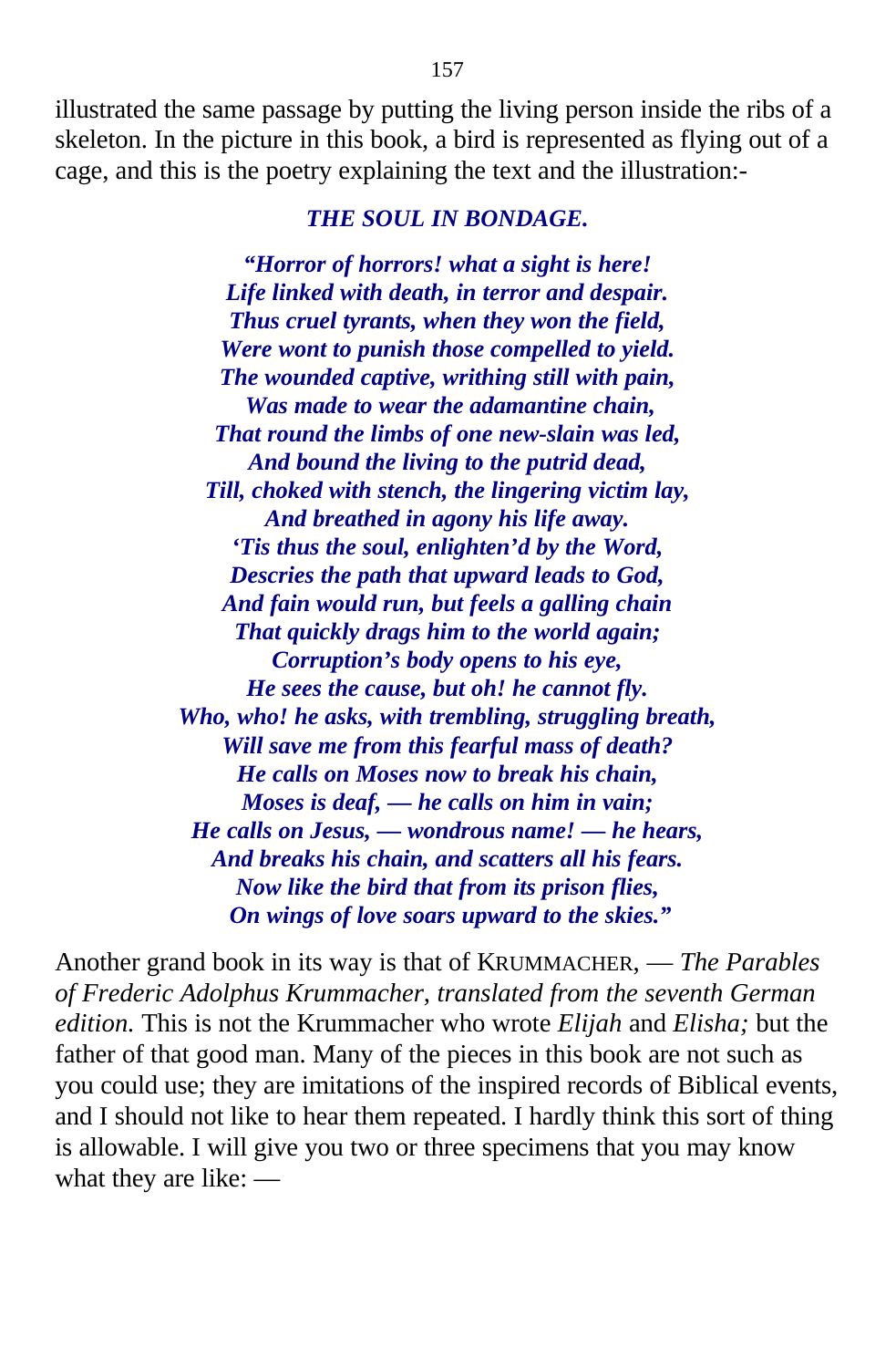## **JOHN AND PETER.**

"John and Peter were once talking of former times when the Lord was yet with them, and they began also to speak of the day when the Lord was anointed at Bethany. Then Peter said: 'Dost thou remember how seriously Christ looked at Judas, when he said: "Why has not this ointment been sold for three hundred pence, and given to the poor?" And at us he looked kindly though we approved of the saying of Judas.'

"Then John said: 'I questioned the Master concerning it. Then he said to me: "You did not speak rightly; but in the integrity of your heart you spoke sincerely. How could I be wroth with you, and not reprove you mildly? But Judas lacked the chief virtue truthfulness." Thus he said.' And John added: 'Did he *not,* a short time after, betray the Master with a kiss?'

"Thus said the disciple whom Jesus loved. In the eyes of the grave Peter tears were glistening, for he remembered that he also had once been a traitor to truth."

I do not think, brethren, that anyone has the right to put such *a story* as that into the mouth of any man mentioned in the Scriptures.

Here is another of Krummacher's supposed conversations between Biblical characters: —

## **THE WONDER.**

"One day in spring, the youth Solomon was sitting under the palmtrees in the gardens of his father the king, and he looked to the earth in profound meditation. Then came to him Nathan, his tutor, saying: 'Why musest thou so earnestly under the palm-trees?'

"The youth lifted up his head, and answered: 'Nathan, I would see a wonder.' The prophet smiled, and answered: 'The same wish had I also in the days of my youth.'

"'And was it fulfilled?' asked the king's son hastily.

"'A man of God', continued Nathan, ~ came to me, having a pomegranate seed in his hand. "Behold," said he, "what will come from this seed." Then with his finger he made a hole in the earth,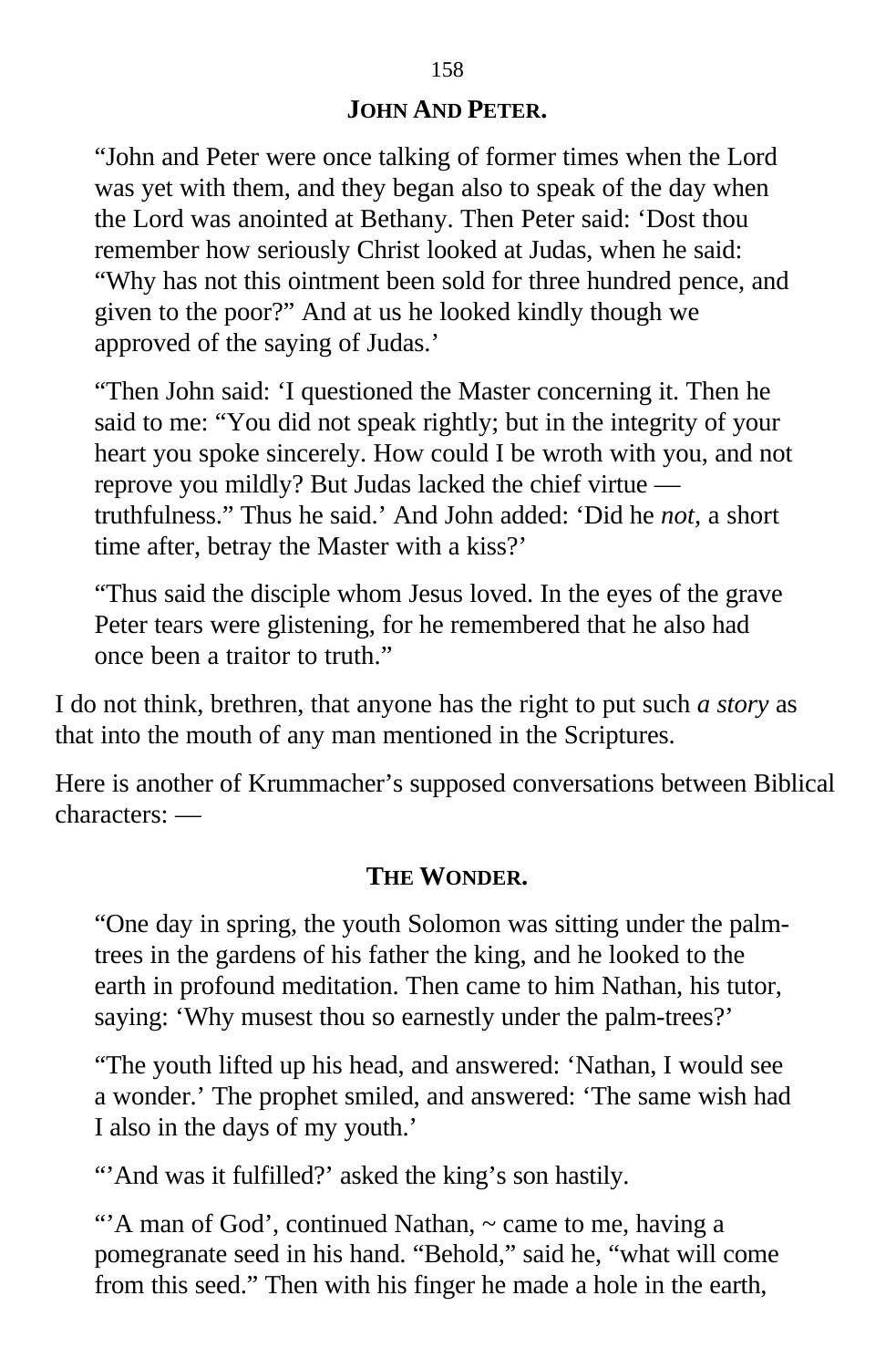planted the seed, and covered it. When he withdrew his hand, the clouds parted one from another, and I saw two small leaves coming forth. But scarcely had I beheld them, when they joined together, and became a round stem wrapped in bark, and the stem increased before my eyes, and grew higher and thicker.

"Then the man of God said to me: "Give heed!" And as I looked, I saw seven branches spread forth from the stem, like the seven arms of the candlestick on the altar.

"'I marvelled; but the man of God motioned me to keep silence, and give heed. "Behold," said he, "new creations will begin."

"'Then he took water in the hollow of his hand from the rivulet by the wayside, and sprinkled the branches three times; and lo, now the branches were covered with green leaves, so that a cool shade surrounded us, and sweet odours. "From whence," cried I, "come this perfume, and this reviving shade?"

"' "Dost thou not see," said the man of God, "the crimson flowers bursting from among the green leaves, and hanging in clusters?"

"'I was about to speak, but a gentle breeze moved the leaves, scattering the flowers around us, like as when snow descendeth from the clouds. Scarcely had the falling flowers reached the ground, when I saw the ruddy pomegranates hanging between the leaves, like the almonds on Aaron's rod.

"Then the man of God left me lost in amazement."

"Nathan was silent, and Solomon asked hastily: 'Where is he? What is the name of the man of God? Is he yet alive? '

"Then Nathan replied: 'Son of David, I have spoken to thee of a vision.' When Solomon heard these words, he was grieved in his heart, and said: 'How canst thou deceive me thus?'

"But Nathan replied: 'I have not deceived thee, offspring of Jesse. Behold, in the garden of thy father thou mayest see in reality what I told thee. Does not the same happen to the pomegranate trees and all other trees?'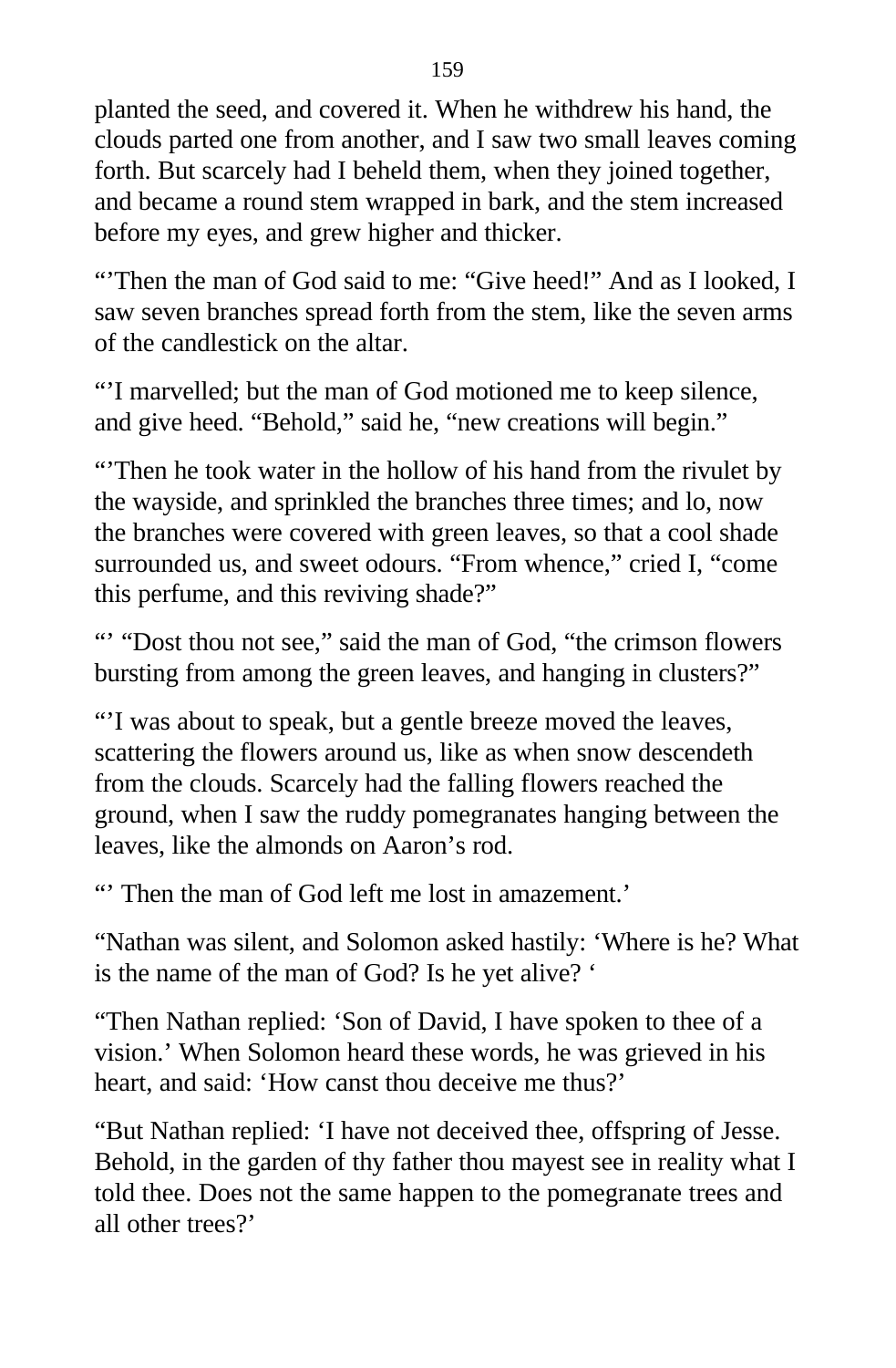"Yes,' said Solomon, but imperceptibly, and throughout a long time.' Then Nathan answered: 'Is it less by divine influence because it cometh to pass in silence and unheeded? It seemeth to me all the more divine. Learn to know Nature and her workings; then wilt thou gladly believe in a higher power, and long no more for a wonder performed by the hand of man.'

"The kingly youth stood for a while in thought, and held his peace. Then he turned to the prophet, and said: 'I thought upon the wonder whereof the book of the law beareth witness, the budding and blooming almond-staff of Aaron. Behold, it was of such a wonder that I spoke. It was a dry stick, like unto the staves of the other tribes of Israel; and yet it bloomed and budded in a single night, and bore almonds in the tabernacle. Doth it still' bloom?' asked Solomon. And Nathan answered and said: 'Of a truth, in the priesthood of Aaron and his tribe, and in due season it will bloom and bud yet more beauteously. For is it not an immortal and a heavenly thing, ordained of Jehovah, a token of his mercy and of his covenant, whereunto the almond staff bore witness?' 'I understand thy saying, man of God,' said the youth, blushing. 'If the heavenly, the immortal, is to be manifested, them then the dead almond branch, though it hath neither root nor sap, must bloom as in the days of spring.'

"'And I, too, understand thee, Jedidiah,' answered Nathan; and he smiled kindly upon the king's son, and grasped his hand."

Now that would have been a very pretty parable if it had been given without the introduction of a dialogue between Nathan and Solomon. I will give you only one more of these parables: —

## **THE DEATH OF ABRAHAM.**

"When the days of Abraham, the godly patriarch, drew towards their close, he lay down, old, and weary of life, on his bed, and called to him his children and his children's children, and they stood in a circle around him. Then the patriarch said, with a cheerful countenance: 'Children, the God in whom I have believed now 'calls me!' — and he blessed them. But his children wept, and said: 'Ah, would that the hour might pass thee by once more!'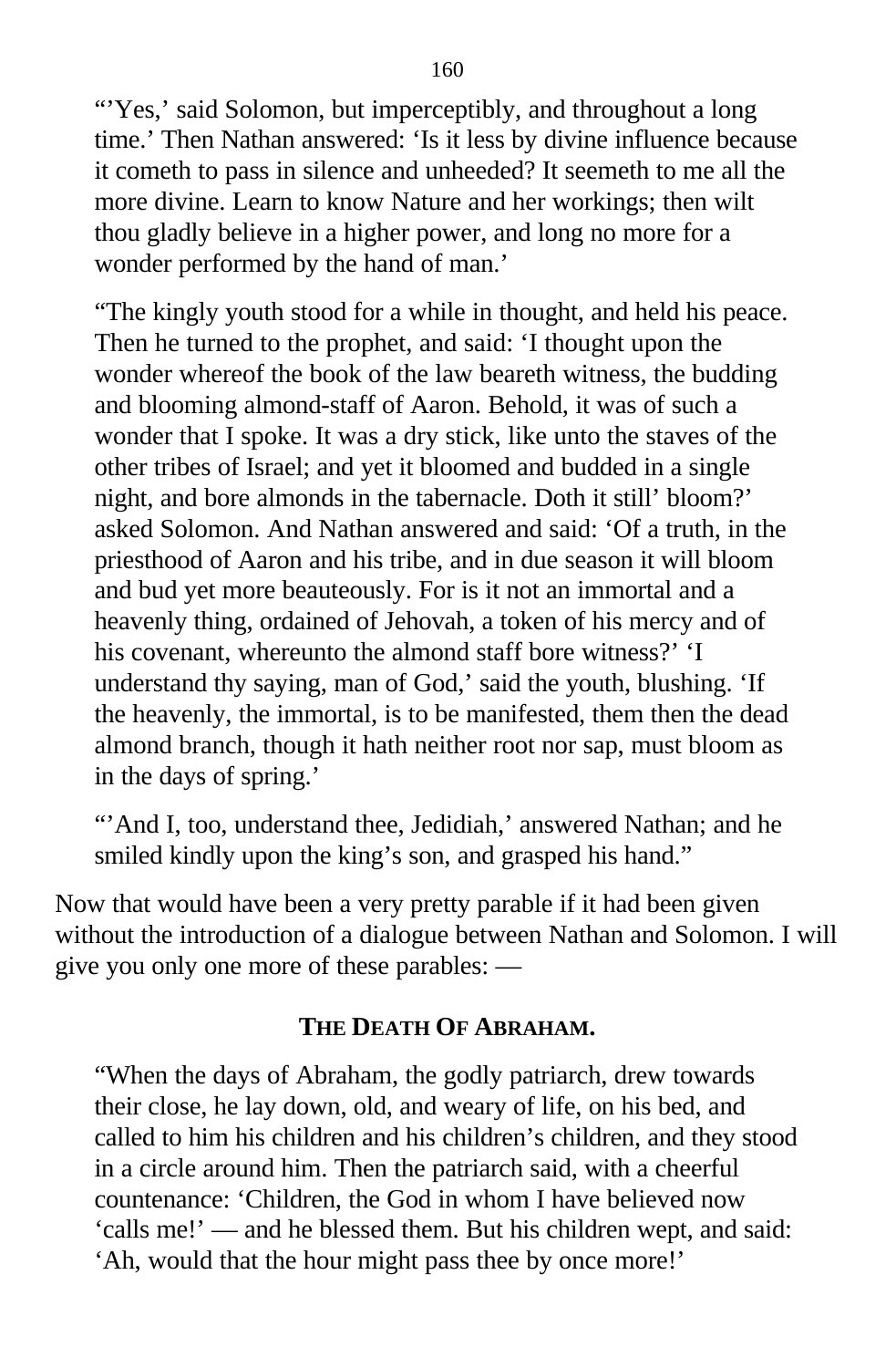"But he answered: 'Not so, my beloved. If I have walked all the days of my life before God in uprightness and love, how should I hesitate to go to him now that he calleth me?' And when he had said this, he bent his head, and expired. And the form of the dead man was as the form of one that sleepeth."

Well, now, to my mind, that sort of writing is not permissible: some might admire it, but I have a very grave question about the propriety of it. There is in. it a trenching upon holy ground which does not strike me as being right. Yet Krummacher's parables, with this exception, are many of them remarkably beautiful. This one is very pretty: —

#### **THE ROBIN.**

"A robin came in the depth of winter to the window of a pious peasant, as if it would like to come in. Then the peasant opened his window, and took the confiding little creature kindly into his house. So it picked up the crumbs that fell from his table, and his children loved and cherished the little bird. But when spring returned, and the bushes and trees put forth leaves, the peasant opened his window, and the little guest flew into the neighboring wood, built its nest, and sang merrily. And, behold, at the return of winter, the robin came back to the house of the peasant, and its mate came with it. The man and his children were very glad when they saw the two little birds, which looked at them so confidently with their bright eyes. And the children said: 'The little birds look at us as if they were going to say something.' Then their father answered: 'If they could speak, they would say: Kind confidence awakens kind confidence, and love begets love.'"

Now that is a charming lit the parable. Here is another: —

## **THE LIGHT OF HOME.**

"A traveler was hastening from a distant land to his native country. His heart was filled with hope and joy, for he had not seen his parents and brothers for many years; therefore, he hurried greatly. But when he was on the mountains, night overtook him, and it was so dark that he could hardly see the staff in his hand. When he came down into the valley, he lost his way, and wandered a long time to the right and to the left; then he was very sad, and sighed, 'Oh!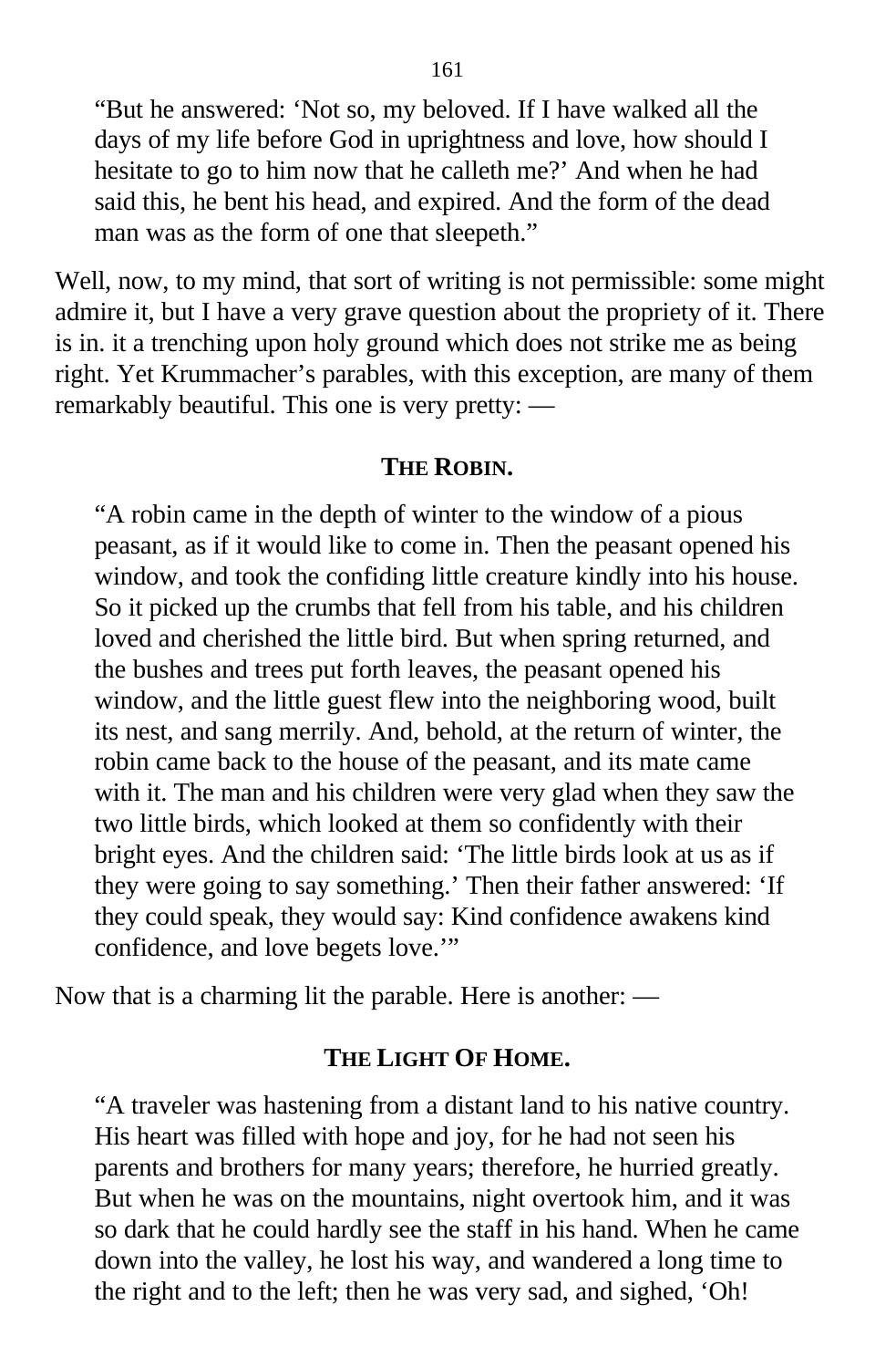would that a human being might meet me to relieve me in this trouble, and bring me on the right way! How grateful should I be!' Thus he said, and stopped, waiting for a guide. As the way-worn pilgrim was standing there, full of doubts and anxiety, behold, a twinkling light gleamed from afar through the darkness, and its glimmer seemed lovely to him in the dark night. 'Welcome,' he exclaimed, 'thou messenger of peace, thou givest me the assurance that a human being is nigh. Thy faint gleam through the darkness of night is sweet to me as the sunrise.' He hastened to reach the distant light, fancying that he saw the man who was carrying it. But, lo, it was a will-o'-the-wisp rising from a fen, and hovering over the stagnant pool; thus the man drew nigh to the verge of destruction.

"Suddenly a voice behind him exclaimed: 'Stop, or thou art a dead man! 'He stopped, and looked around; it was a fisherman, who called to him from his boat. 'Why,' asked he, 'shall I not follow the kindly guiding light? I have lost my way.' 'The guiding light,' said the fisherman, 'callest thou thus the deluding glimmer which draws the wanderer into danger and destruction? Evil subterranean powers create from the noisome bogs the nightly vapor which imitates the glimmer of the friendly light. Behold how restlessly it flutters about, the evil offspring of night and darkness.' While he thus spoke, the deceptive light vanished. After it had expired, the weary traveler thanked the fisherman heartily for preserving him. And the fisherman answered and said: 'Should one man leave another in error, and not help him into the right way? We have both reason to thank God: I, that he made me the instrument to do thee good; thou, that I was ordained to be at this hour in my boat on the water.'

"Then the good-natured fisherman left his boat, accompanied the traveler for a while, and brought him on the right way to reach his father's house. Now he walked on cheerily, and soon the light of home gleamed through the trees with its quiet modest radiance, appearing to him doubly welcome after the troubles and dangers he had undergone. He knocked; the door was opened, and his father and mother, brothers and sisters, came to meet him, and hung on his neck and kissed him, weeping for joy."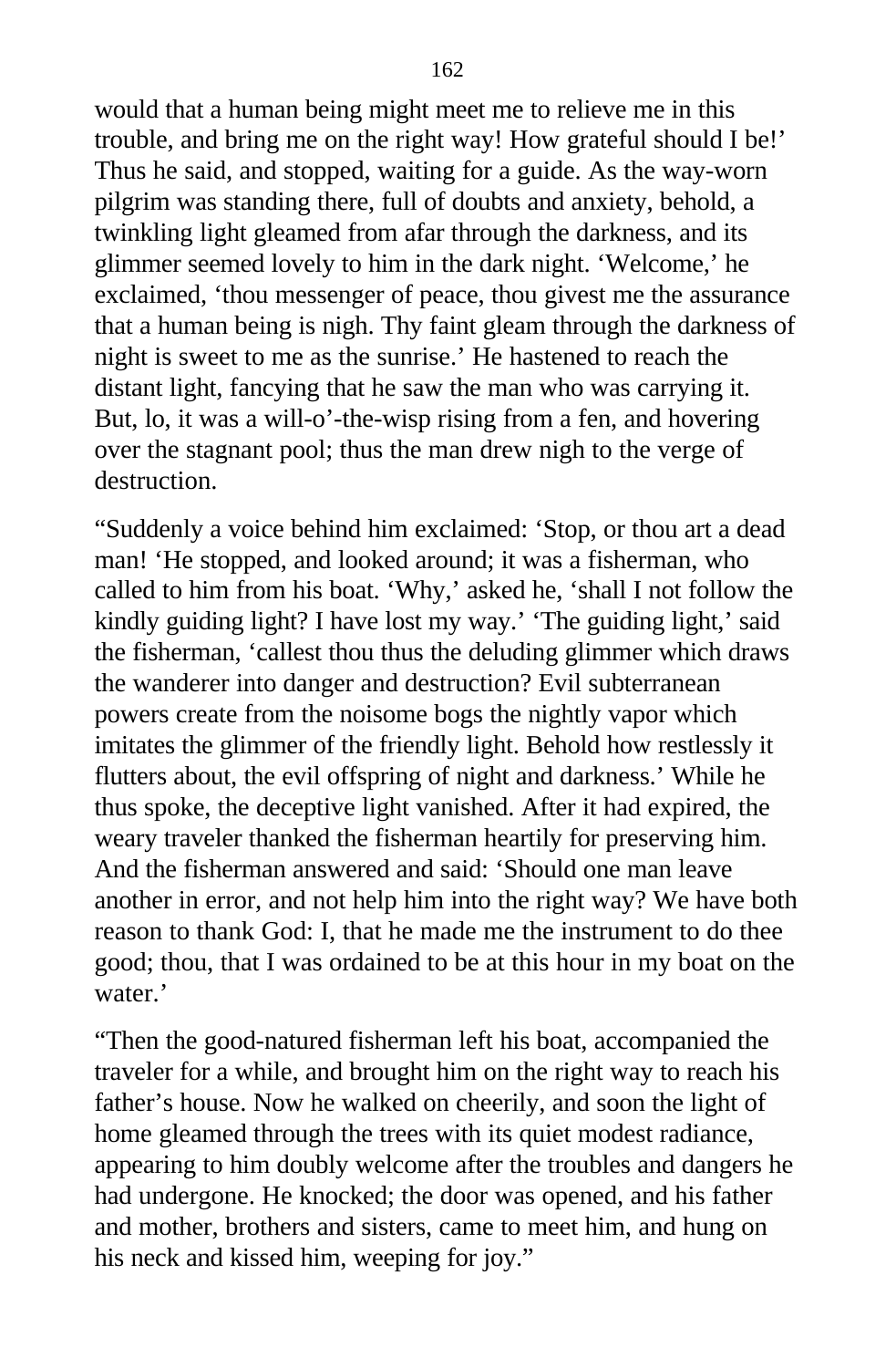It is rather long and very descriptive, but there are some beautiful things in it, and useful lessons, too.

Here is another of Krummacher's parables: —

## **THE GUIDE,**

"A wanderer had to go a long and dangerous journey over a rugged and rocky mountain, and knew not the way. He asked a traveler for information, of whom he heard that he had come this same path. The traveler pointed out the road to him clearly and distinctly, together with all the by-ways and precipices of which he must beware, and the rocks which he should climb; moreover, he gave him a leaf of paper, on which all these things were described skillfully and exactly. The wanderer observed all this attentively, and at each turn and by-path he considered carefully the instructions and descriptions of his friend. Vigorously he proceeded; but the more he advanced, the steeper the rocks appeared, and the way seemed to lose itself in the lonely dreary ravines. Then his courage failed him; anxiously he looked up to the towering gray rocks, and cried: 'It is impossible for man to ascend so steep a path, and to climb these rugged rocks; the wings of eagles and the feet of the mountain-goat alone can do it.'

"He turned away, thinking to return by the way he had come, when suddenly he heard a voice exclaiming: 'Take courage, and follow me!' He looked round, and to his joyful surprise he beheld the man who had pointed out the way to him. He saw him walk calmly and steadily between the ravines and precipices, and the rushing mountain-torrents. This inspired him with new confidence, and he followed vigorously. Before nightfall they had ascended the mountain, and a lovely valley, where blossomed myrtle and pomegranate trees, received them at the end of their pilgrimage. Then the cheerful wanderer thanked his friend, and said: 'How can I express my gratitude to thee? Thou hast not only guided me on the right way, but hast also given me strength and courage to persevere.' The other answered: 'Not so; am I not a wanderer like thyself, and art thou not the same man as before? Thou hast only seen by my example what thou art, and what thou art able to do.'"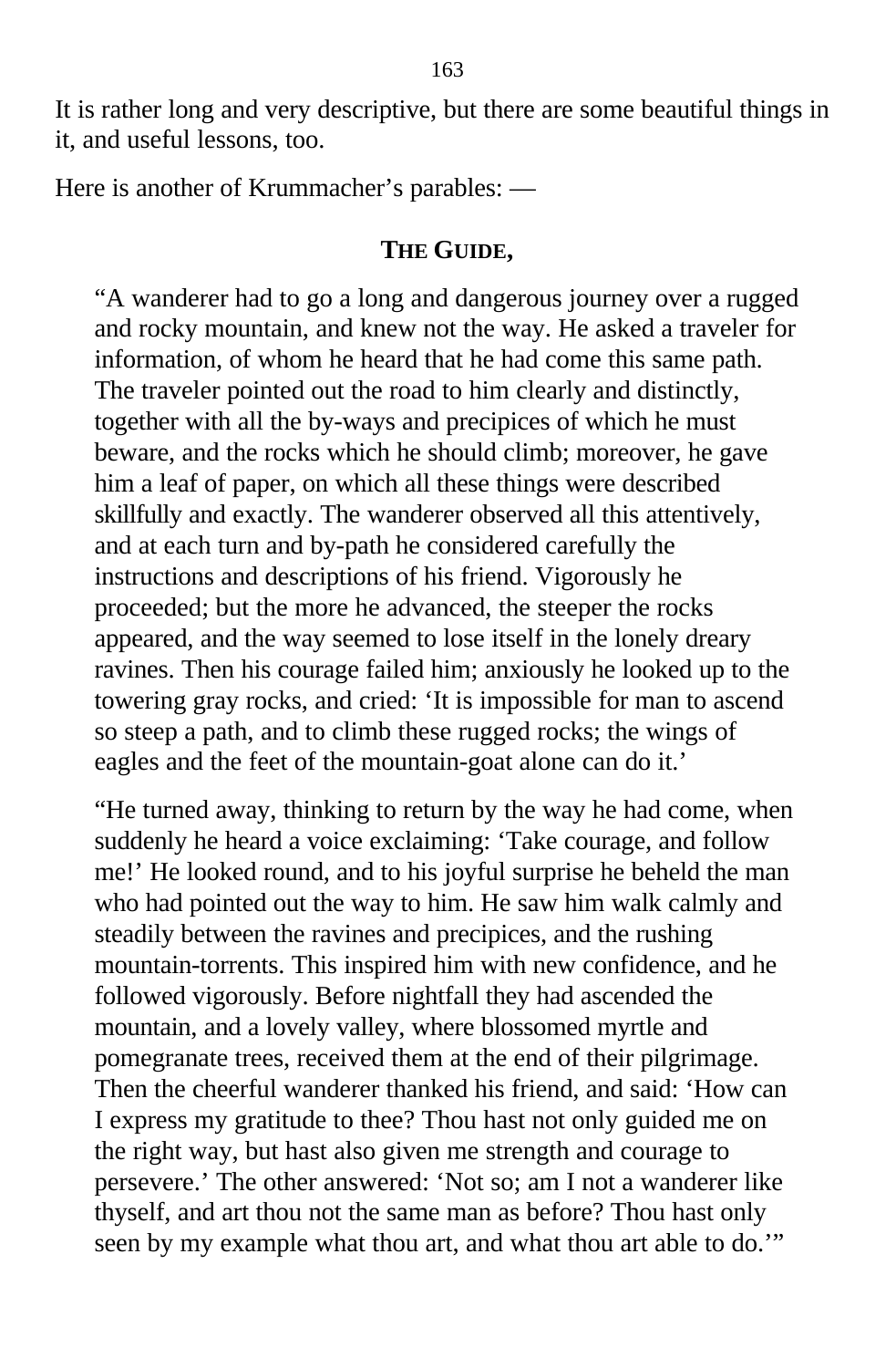How beautifully you might use that. parable to show how Jesus Christ gives us great power, not merely by precept but by example, not only guiding us, but going out with us in the way, and showing us where we ought to go, and what we ought to do.

'These extracts will give you an idea of Krummacher's style; there are many more very pretty parables in his book. I have marked two others that I think I must read to you: —

## $THE$  **MAGNETIC NEEDLE.**

'"A Society of learned men caused a ship to be built, and resolved to make a voyage to discover the wonderful nature and properties of the magnetic needle. When the ship was ready to sail, they went on board, taking with them a great number of books, and all kinds of instruments; then they set a magnetic needle in the midst, and examined and observed it. Thus they sailed, to and fro, looking at the needle, and each had his own opinion concerning the hidden power which moves the needle.

"Some called this secret power a stream, others a breath, others, again, a spirit; some asserted that it moved from the south to the north, others said from the north to the south. So a violent contest arose among the learned men, and they sailed to and fro on the ocean, quarrelling with each other. Suddenly they felt a rude shock, and a violent crash was heard. The ship had struck on a rock and split, and the waves were rushing impetuously in. Then the learned men were all seized with great terror and confusion; they left the needle, jumped overboard, and saved themselves on the rocks. The ship was buried in the waves.

"Now, as they sat on the barren rocks, wet through with salt water, they cried out to one another that there was no dependence to be placed in the magnetic needle!"

Krummacher gives no explanation of this parable; but, taking religion to be the needle, you have men fighting and quarrelling about it, not following its divine guidance, nor yielding themselves to it; and then, when things go amiss, people cry out, "Oh that; is your religion." No, these learned men did not make a proper use of the needle. If they had followed its pointing, and so discovered which way they were sailing, and consulted a proper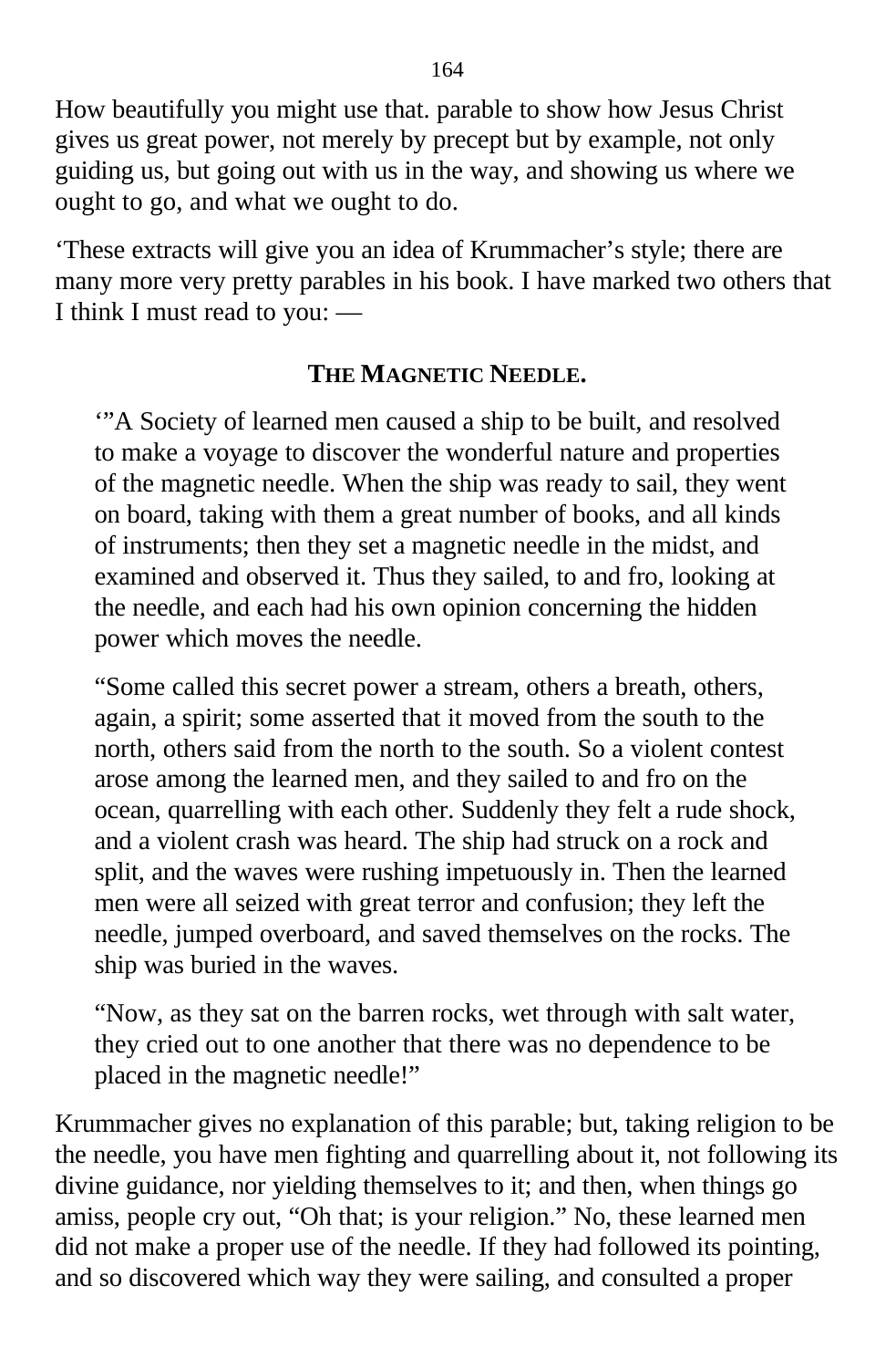chart they would have been right; enough. It was their own folly that; led them into mischief.

That is a high class of parable, mark you, and requires a superior mind to give it; from the pulpit; such a superior mind as all of you, brethren, possess.

Another parable of a similar character is the hast; one I will give you from Krummacher: —

## **THE COURSE OF THE BROOK**

"'Behold the course of yonder brook,' said a teacher to his disciples. Strongly and calmly it streams through the valley and the meadows, reflecting the image of the blue sky in the mirror of its clear waves. It waters the roots of the trees and shrubs that grow by its side, and its cool exhalations refresh the flowers and grassblades round about.

"'Then it flows through a barren tract of land, full of sand and gravel; there its blessings end.

"Yet it continues to be the same clear brook, fraught with blessings, though no one enjoys its bounty.

"'Behold, a wild boar rushes in, parting the sparkling waves. The animal drinks from the floods, which cool his burning sides; the mud, raised by the sudden commotion, sinks again to the bottom.

"'Now a weary wanderer bends over the limpid crystal, quenches his thirst, and cools his glowing brow; then hastens on, refreshed and grateful.

"'Where is the source and origin of the lovely brook?

"'Look up yonder! Dost thou see the towering peak of the mountain, and the cave surrounded by rugged rocks? There, in the deep bosom of the earth, is the hidden spring of the brook.

"'But from whence come the never-failing source and the inexhaustible supply?

"'Behold, the top of the mountain touches the vault of heaven, veiled by the dewy clouds.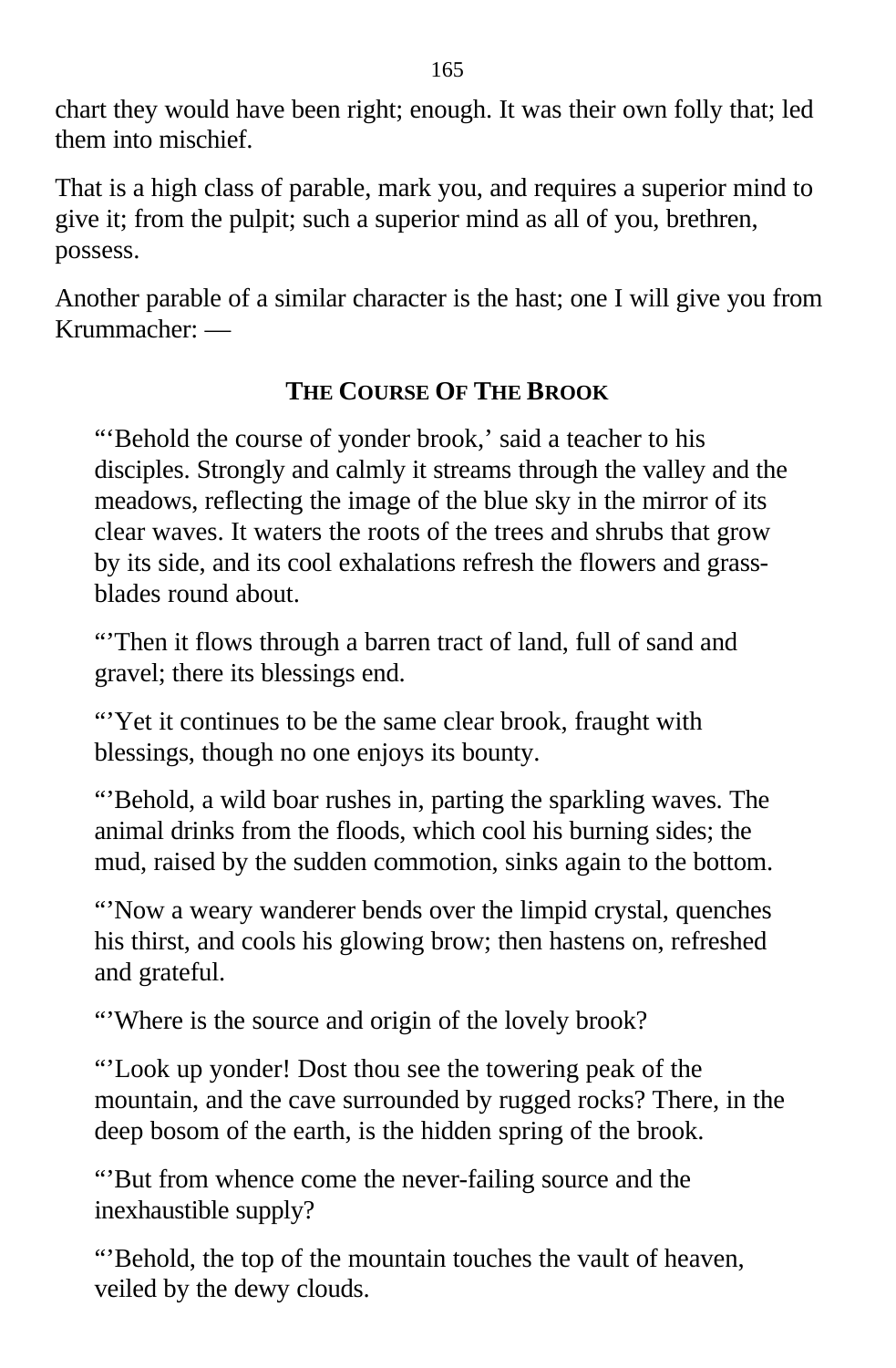"'Where is the end of the brook?

"'Ever increasing as it rolls onward, it falls into the arms of the ocean; from thence it returns to the clouds.'

"Thus said the master; and his disciples recognized the image of heavenly love and its agency on earth."

For good parables, let me once more recommend to you

SPENCER'S *Things New and Old,* which teems with them, as it

abounds also in the allegories and illustrations I have already introduced to you from its pages. Here is an instructive parable on wasps and bees: —

## **AN IDLE MAN YIELDING TO THE LEAST TEMPTATION.**

"Set a narrow-mouthed glass near to a bee-hive, and you shall soon perceive how busily the wasps resort to it, being drawn thither by the smell of that sweet liquor wherewith it is baited; and how eagerly they creep into the mouth of it, and fall down suddenly from that slippery steepness into that watery trap, from which they can never rise, but, after some vain labor and weariness, they drown and die. Now, there are none of the bees that so much as look that way; they pass directly to their hive, without taking any notice of such a pleasing bait. Thus, idle and ill-disposed persons are easily drawn away with every temptation; they. have both leisure and will to entertain every sweet allurement to sin, and wantonly prosecute their own wicked lusts, till they fall into irrecoverable damnation; whereas the diligent and laborious Christian, that follows hard and conscionably the works of an honest calling, is free from the danger of those deadly enticements, and lays up honey of comfort against the winter of evil."

Supposing that you have SPENCER'S *Things New and Old,* and supposing that you have wit, which is not quite the same thing, I would recommend you to buy GOTTHOLD'S *Emblems: or, Invisible Things Understood by Things that are Made. By Christian Striver, Minister of Magdeburg in* 1671. You cannot make a better investment than that even if you get married; in fact, that may be a bad investment if you make it too soon, or not wisely. This English translation of Gotthold was originally issued by Messrs. T. and T. Clark, of Edinburgh, in two volumes; but there is now a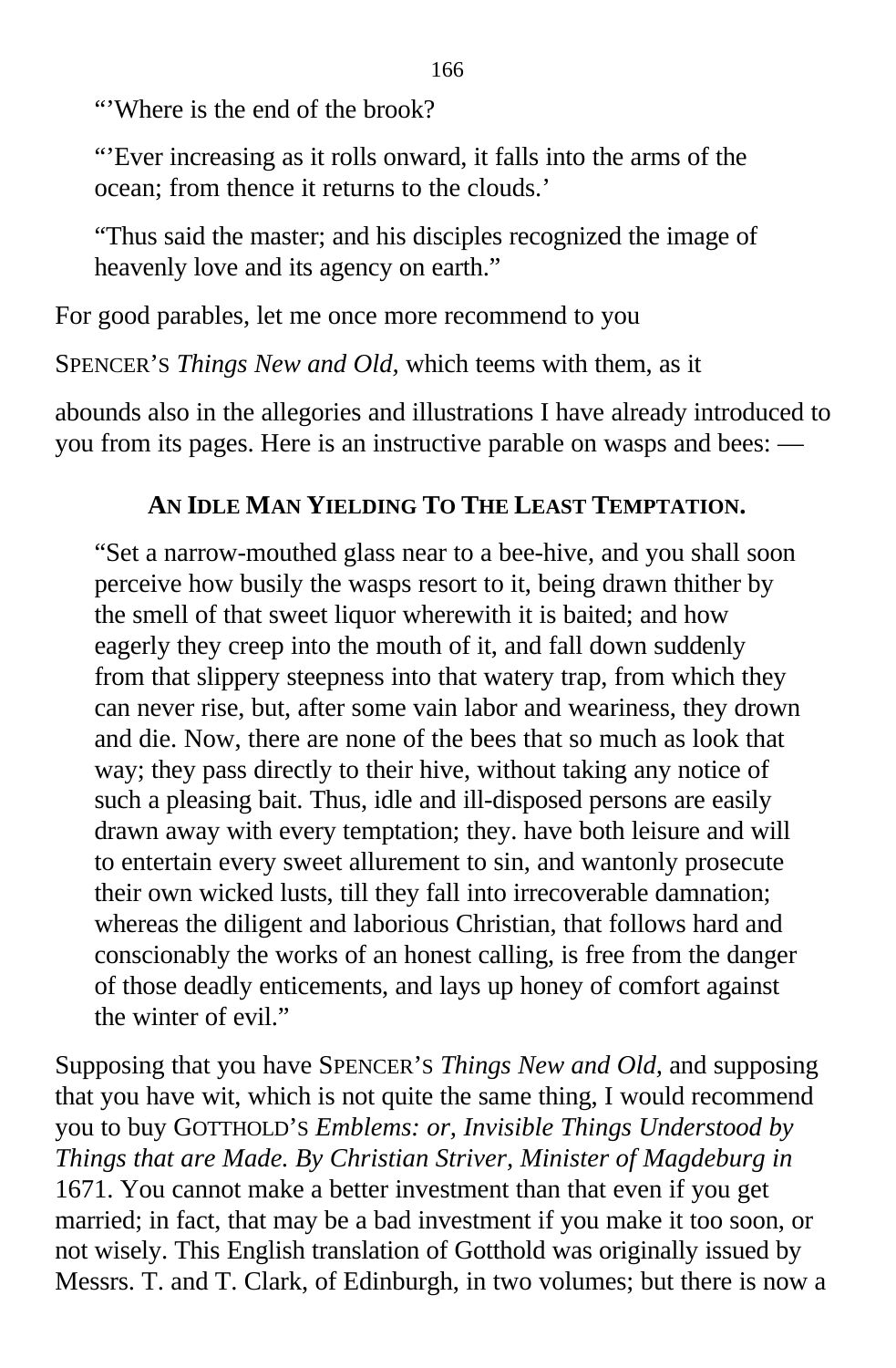good edition in one volume. There is an emblem, with a meditation thereon for every day of the year. Some of Gotthold's emblems cannot be correctly classed with parables. There are some that are emblems, others are really fables, some are expanded metaphors, but there are also many parables. Take this one, in which a delicate stomach is put as the representative of a sensitive conscience.

## **THE WEAK STOMACH.**

## *February 9.*

"A pious man complained of a pain in his stomach, and being asked the,. cause, replied: 'I was recently at an entertainment, where! was importunately pressed to eat, and by so doing, exceeded my usual measure. The consequence is that my stomach is angry, and seeks to revenge itself, and punish me.' *Gotthold* observed: Mark the emblem, which you have within yourself, of pious and conscientious men. They cannot bear the smallest excess. Not merely do they heartily reaping actual sin, but sicken if they have been guilty of the least neglect. Their heart beats, their conscience stings and quails them, and they find no peace until, by true repentance, they are reconciled to God through Christ."

If I read you one or two more of Gotthold's emblems, you will understand how it was that the author, CHRISTIAN SCRIVER, was so popular. In the translator's Preface, we are told that "the Queen of Sweden (at that time the first and most powerful Protestant kingdom in the world) invited him to be her spiritual guide and court preacher at Stockholm, and wept, and was inconsolable, when, feeling the infirmities of age, and, prompted by modesty and attachment to his flock and sorely-afflicted fatherland, he declined the honorable call." No book ever sold, I think, so much in the Christian world as GOTTHOLD'S *Emblems,* except BOGATSKY'S *Golden Treasury,* and some English books, such as DODDRIDGE'S *Rise and Progress of Religion in the Soul,* and BAXTER'S *Saint's Everlasting Rest.* Here is another of Gotthold's emblems: —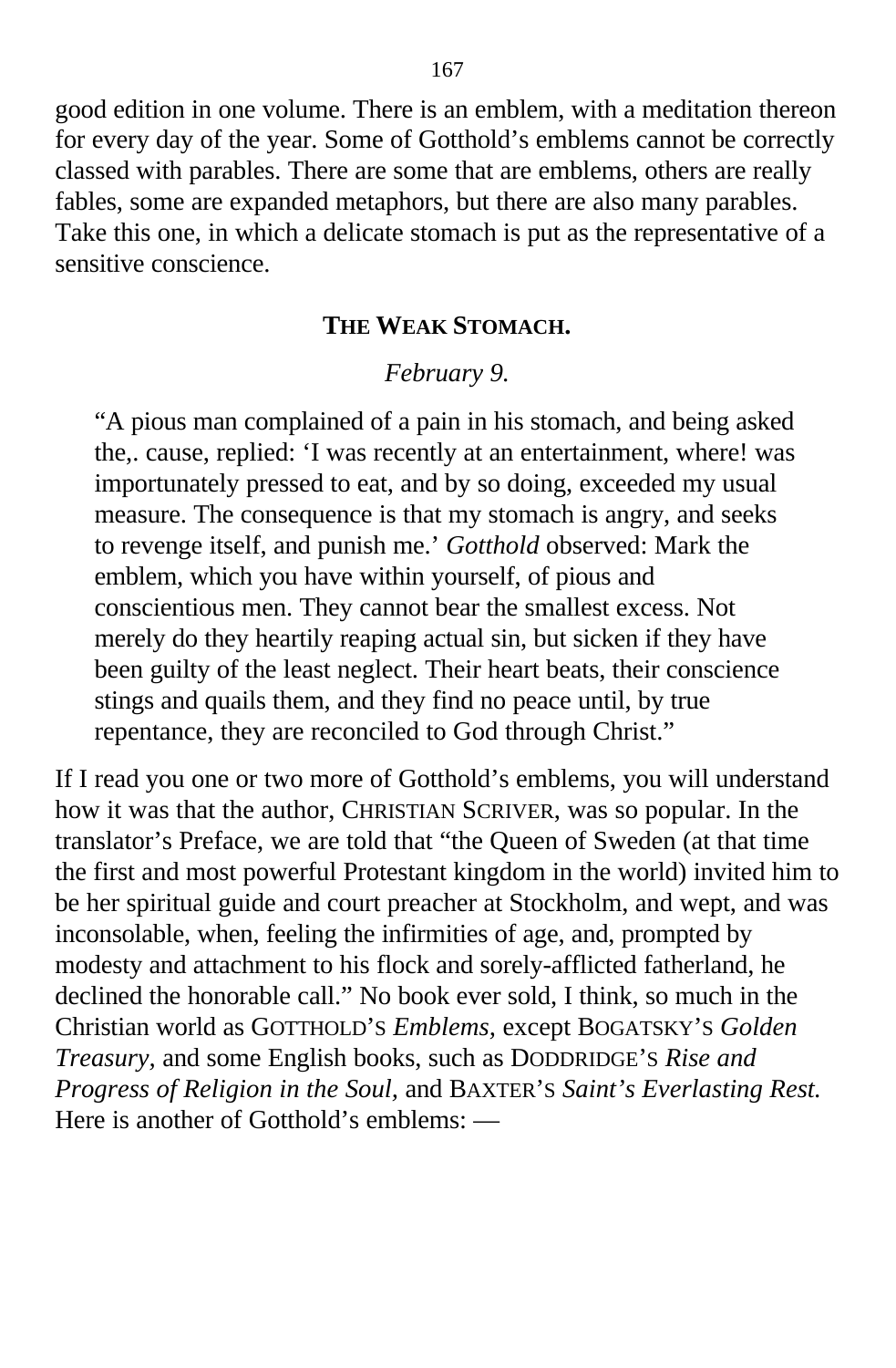## **SUBSIDED MUD,**

## *April 24.*

"In a vessel filled with muddy water, the thickness visibly subsided to the bottom, and left the water purer and purer, until at last it seemed perfectly limpid. The slightest motion, however, brought the sediment again to the top, and the water became thick and turbid as before. Here, said *Gotthold,* when he saw it, we have an emblem of the human heart. The heart is full of the mud of sinful lusts and carnal desires. and the consequence is, that no pure water — that is, good and holy thoughts — can flow from it. It is, in truth, a miry pit and slough of sin, in which all sorts of ugly reptiles are bred and crawl. Many a one, however, is deceived by it, and never imagines his heart half so wicked as it really is, because sometimes its lusts are at rest, and sink, as it were, to the bottom. On such occasions, his thoughts are apparently devout and holy, his desires pure and temperate, his words charitable and edifying, and his works useful and Christian. But this lasts only so long as he is not moved; I mean, so long as he is without opportunity or incitement to sin. Let that occur, and worldly lusts rise so thick, that his whole thoughts, words, and works, show no trace of anything but slime and impurity. One is meek as long as he is not thwarted; cross him, and he is like powder, ignited by the smallest spark, and blazing up with a loud report and destructive effect. Another is temperate so long as he has no jovial companions; a third chaste while the eyes of men are upon him.

"Alas, my God! How often have! fancied that the world and all its lusts were a thousand miles away, and yet afterwards discovered that, like a crafty foe, she had kept quiet only to attack and beguile me unawares. Often, in my communings with thee, I have vowed that I would be courteous and friendly to the man by whom I had been injured, and would show it by my deportment. Nay, if required at the time, I would have confirmed my vows with any number of oaths; and yet I have afterwards found that the very sight of him so violently stirred and agitated my heart, that nothing was visible in it but the mire of enmity. O my God, purge me with hyssop, and I shall be clean ; wash me, and I shall be whiter than snow! *Create in me a clean heart* (Psalm 51:10)."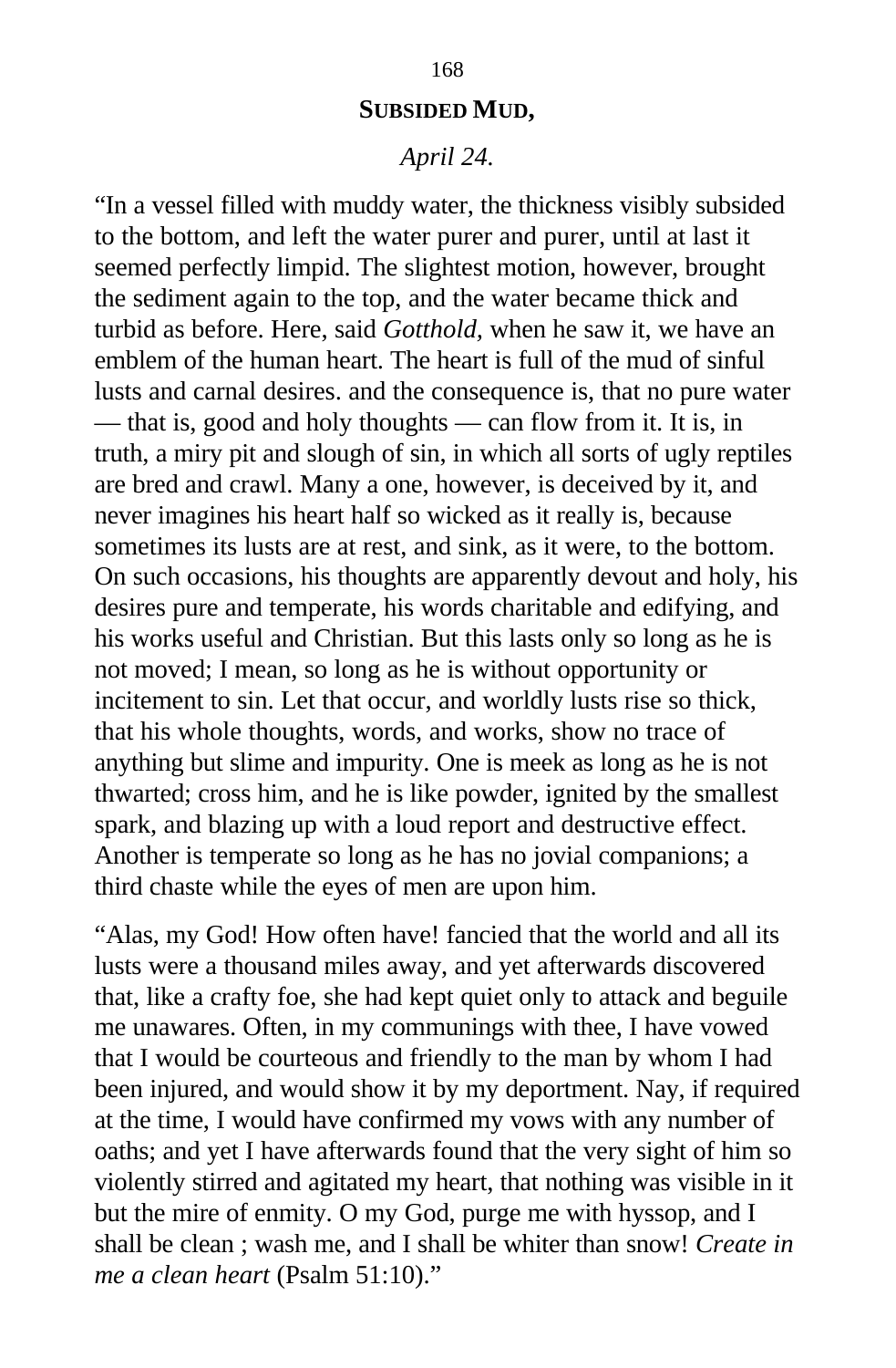Now that is a very gracious thought, beautifully expressed. Gotthold's emblems are all sweet like that, full of matter and marrow. Here is another:

—

## **THE SPOILT PEN.**

## *April 25.*

"A lady of rank, having occasion to write a letter, took up a pen, which she found unfit for the purpose, and attempted to mend. In this operation, however, she happened to blot the paper, which provoked her to such a pitch that she struck the pen with violence upon the table, and spoilt it. *Gotthold* witnessed the scene, and said, with a smile: Nothing is more common in life than to find people acting in this manner. They cast away, break, and destroy their instruments, when these do not serve them agreeably to their wishes. By this, however, they only show how just and right it would be in the Supreme Author of all good things, intending, as he does, that we should be the instruments of his grace and will, but finding us unprofitable, and even obstinate and refractory, were he to reject us in his wrath, and dash us in pieces in his hot displeasure. Why should that be wrong in him, which seems to be right in us? But he is God and not man, and so great and tender is his mercy, that he does not execute the fierceness of his wrath, nor turn to destroy us utterly. (Hosea 11:8, 9.)

"Thou God of mercy, I can form no better conception of thy longsuffering than by surveying my own brief life, and marking the rich display of it towards myself. But when I figure the vast multitude of unbelievers who daily and hourly offend thee, but nevertheless continually desire and continually enjoy thy goodness, my soul sinks as in a deep ocean, and all I mourn for is that there is one who does not love thee, who art love itself."

I hope you will learn from these extracts, which are fair' specimens, that GOTTHOLD'S *Emblems* will be invaluable to you.

There is a little book, called, *Spiritual Fables, Apologues, and Allegories, in Prose and Verse, by E. B.,* published in 1869, by Messrs. Reeves and Turner. The good man who wrote it has not put his name in full, he has given only his initials,  $- E. B., - but I happen to know that his name was$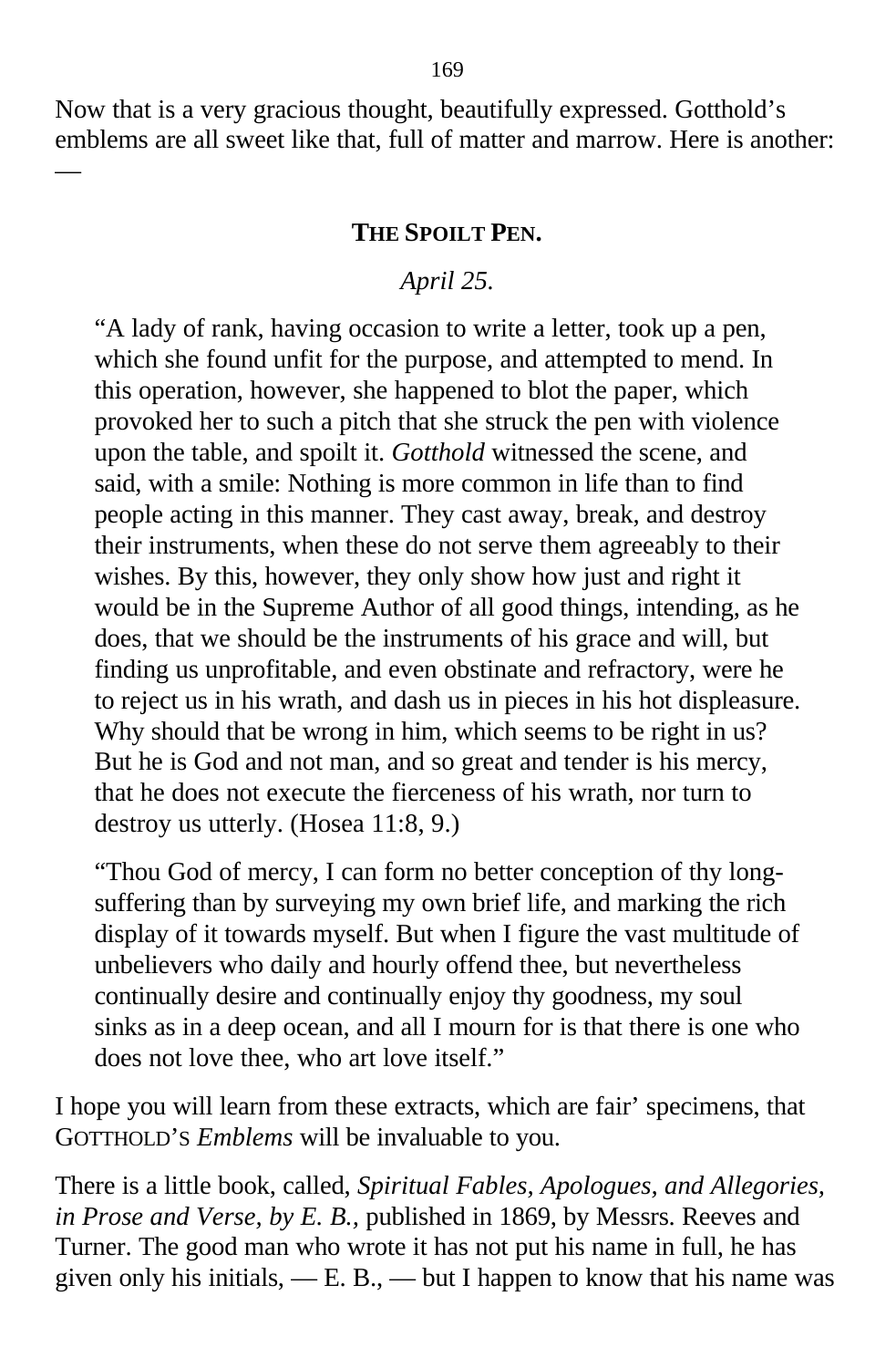EDWIN BOWDEN, and that he was an invalid Congregational minister at Heavitree, Exeter. His work is a book of fables, but the fables are very good, and those that are not fables are parables. Here is one:—

## **CAMOMILES.**

"You smell delightfully fragrant,' said the Gravel-walk to a bed of Camomile flowers under the window. 'We have been trodden on,' replied the Camomiles. 'Does that cause it?' asked the Gravel-walk. 'Treading on *me* produces no sweetness.' 'Our natures are different,' answered the Camomiles. 'Gravel-walks become only the harder by being trodden upon; but the effect on our own selves is, if pressed and bruised when the dew is upon us, to give forth the sweet smell which you now perceive.' 'Very delightful,' replied the Gravel."

That is no fable, you see; the camomile does smell when trodden upon, the gravel paths do not.

This is another of Mr. Bowden's spiritual fables: —

## **EBB AND FLOW.**

"'Mother,' said a little Limpet sticking to the rock, C Mother, what has become of the sea? I am so dry here.' 'Nothing unusual has taken place, dear,' said the old Limpet, affectionately. 'Oh, it was so nice to be in the deep water,' said the little one. 'Is the sea all gone?' 'It will come again by-and-by, love,' replied the kind old Limpet, who had had long experience of ebb and flow. 'But I am so thirsty, and almost faint, the sea has been away so long.' 'Only wait awhile in hope, little one; hold fast to the rock, and the tide will soon come back to us.' And it *did* come, it *soon* came, rolling up the beach, and humming over the sands, making little pools, and forming tiny rivers in the hollows; and then it rolled up against the rocks, and at last it came to the Limpet, bathed it with its reviving waters, and so amply supplied its wants that it went to sleep in peace, forgetting its troubles.

"Religious feeling has its ebbings and flowings. But when former sensible comforts are departed, still to hold fast unto the immovable, unchangeable rock, Christ Jesus, is the sours support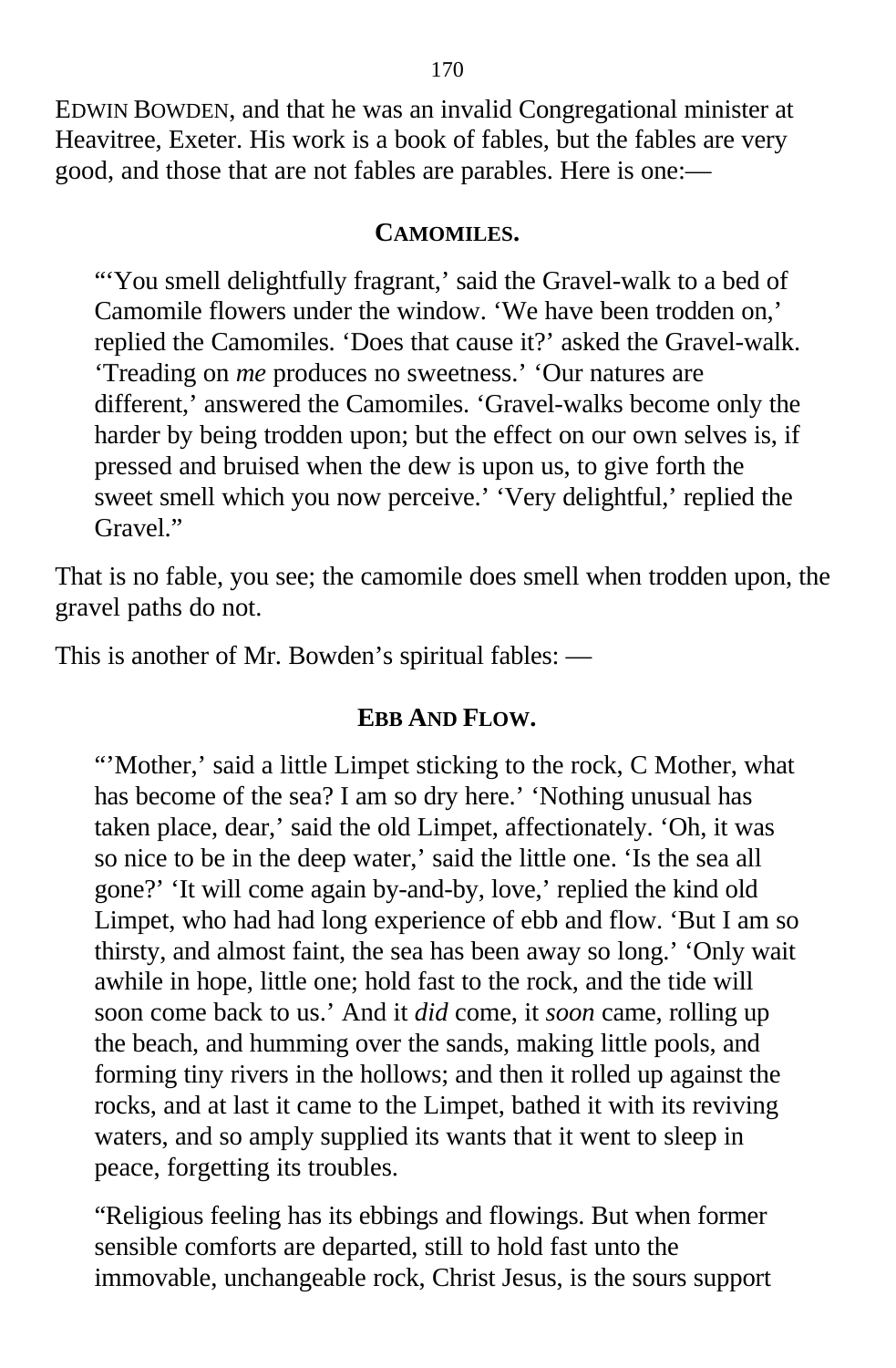and safety. Love mourns the absence of spiritual enjoyments. 'Hath God forgotten to be gracious? Hath he in anger shut up his tender mercies? Will he be favorable no more? Is his mercy clean gone for ever?' (Psalm 77:7-9.) It is then that Faith checks fears, and encourages confidence in God 'Why art thou cast down, O my soul? and why art thou disquieted within me? Hope thou in God: for I shall yet praise him, who is the health of my countenance, and my God.' (Psalm 42:11.)"

Here is one more extract from E. B.'s book: —

## **SOFTENING.**

"'Unaccountable this! 'said the Wax, as from the flame it dropped melting upon the paper beneath. 'Do not grieve,' said the Taper, 'I am sure it is all right.' 'I was never in such agony!' exclaimed the Wax, still dropping. 'It is not without a good design, and will end well,' replied the Taper. The Wax was unable to reply at the moment owing to a strong pressure; and when it again looked up, it bore a beautiful impression, the counterpart of the seal which had been applied to it. 'Ah! I comprehend now,' said the Wax, no longer in suffering, 'I was softened in order to receive this lovely, durable impress. Yes, I see now it was all right, because it has given to me the beautiful likeness which I could not otherwise have obtained.'

"Afflictions are in the hand of the Holy Spirit to effect the softening of the heart in order to receive heavenly impressions. Job said: 'God maketh my heart soft' (23:16). As the Wax in its naturally hard state cannot take the impress of the signet, and needs to be melted to render it susceptible, so the believer is by sanctified trials prepared to receive and made to bear the divine likeness. 'In whom also after that ye believed (says the Apostle), ye were sealed with that Holy Spirit of promise' (Ephesians 1:13), 'Who hath also sealed us, and given the earnest of the Spirit in our hearts '(2 Corinthians 1:22)."

I have heard WITHER'S *Emblems* strongly recommended, but I cannot join in the recommendation. The title of the book is rather curious: — A *Collection of Emblems, Ancient and Moderne: Quickened with Metricall Illustrations, both Morall & Divine: and Disposed into Lotteries, that*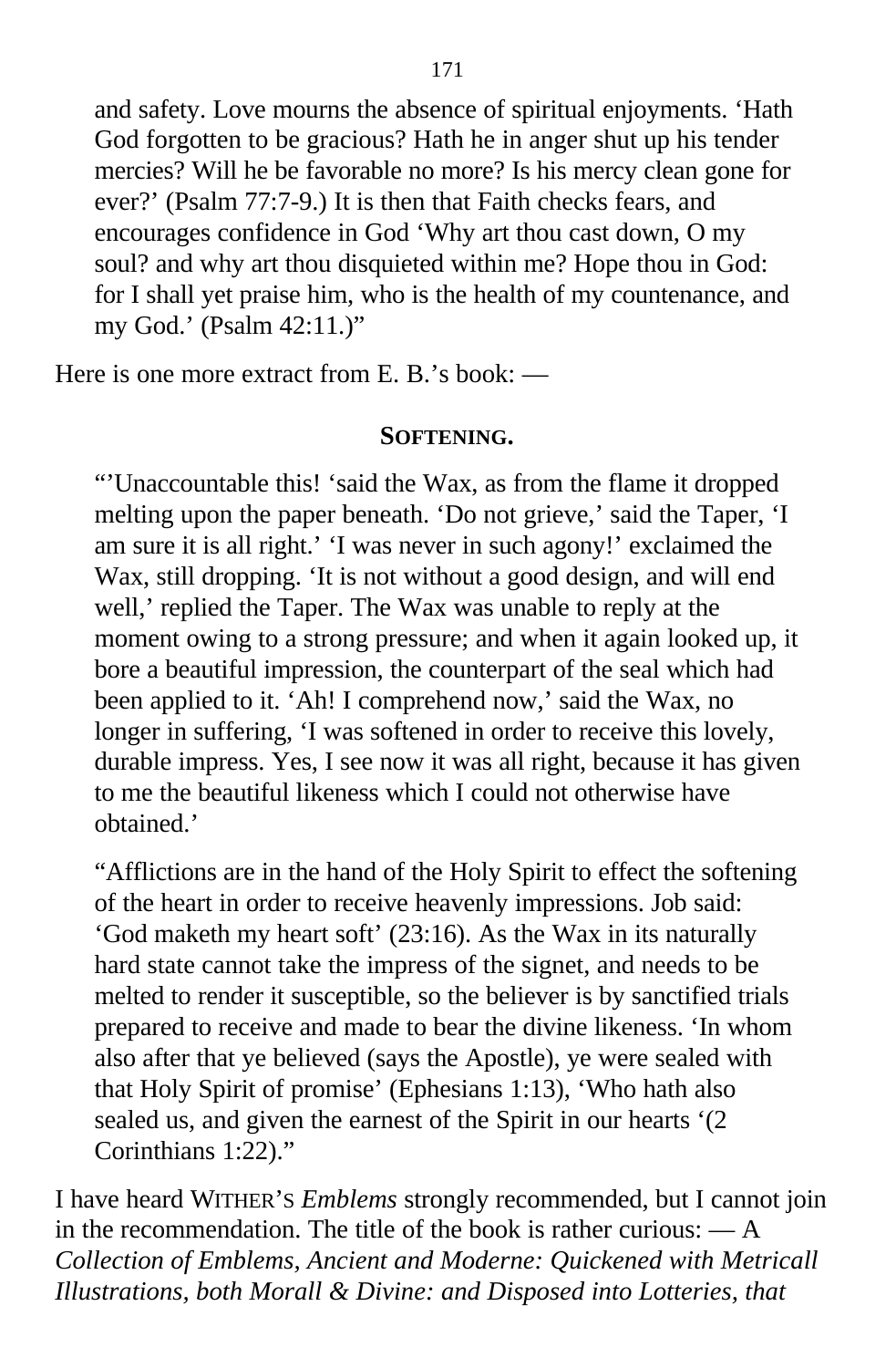*Instruction, and Good Counsell, may bee furthered by an Honest and Pleasant Recreation. By George Wither.* The pictures at the top of the pages are some of them remarkable; but the emblems are, to my mind, very poor things. I looked through the book to see if there was anything worth reading to you and I found this parable: —

## *THE TRAVELLER ON THE ICE*

*"A traveler, when he must undertake To seek his passage, o'er some* **Frozen lake, With leisure,** *and with* **care,** *he will assay The glassy smoothnesse of that* **Icie-way,** *Lest he may* **slip,** *by walking over-fast, Or, breake the crackling* **Pavement,** *by his* **hast:** *And, so (for want of better taking heed) Incurre the mischiefes of* **Unwary-speed.**

*We are all* **Travellers;** *and, all of us Have many passages, as dangerous, As* **Frozen lakes;** *and,* **S1ippery-wayes,** *we tread, In which our Lives may soon be forfeited, (With all our hopes of* **Life eternall,** *too,) Unlesse we well consider what we doe. There is no private* **Way,** *or publicke* **Path,** *But rubs, or holes, or slipp'rinesse it hath, Whereby, wee shall with* **Mischiefes** *meet; unlesse, Wee walke it, with a* **stedfast warinesse.**

*The steps to* **Honour, are** *on* **Pinacles** *Composed of melting Snow, and Isicles; And, they who tread not nicely on their tops, Shall on a suddaine slip from all their* **hopes.** *Yea, ev'n that way, which is both sure and holy, And leades the Minde from Vanities and Folly, Is with so many other* **Path-Ways** *crost, As, that, by Rashnesse, it may soon be lost; Unlesse, we well deliberate, upon Those* **Tracts,** *in which our* **Ancestours** *have gone.*

*And, they, who with more* **haste** *than* **heed** *will runne, May lose the way, in which' they well begunne."*

Last of all, there is a book, entitled, *Moral Emblems, with Aphorisms, Adages, and Proverbs of All Ages and Nations, from Jacob Cats and*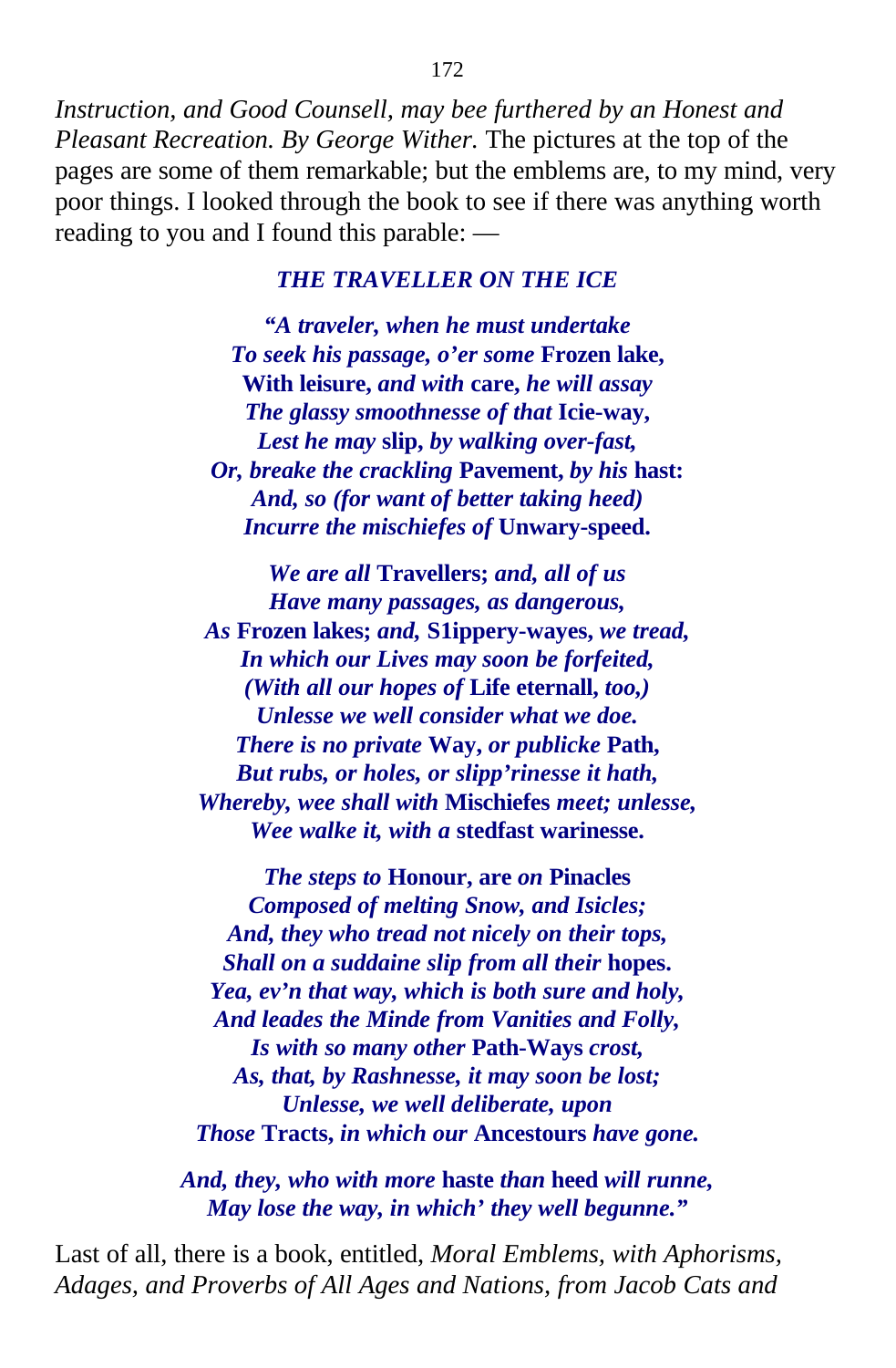*Robert Farlie,* published by Messrs. Longman, Green, and Co. Farlie wrote a book on Candles, which greatly assisted me in the preparation of my Lecture on "Sermons in Candles "; Jacob Cats, a Dutchman, wrote a book on emblems; and Mr. Richard Pigot has translated them into English. The work is published, with splendid engravings and magnificent letterpress, in a very handsome binding, for about twenty-five or thirty shillings; therefore, brethren, I do not suppose it will come in the way of most of you; for with that amount you can purchase many books that will be more useful to you. It has a great many good things in it, very good proverbs, fables, and so on, though, perhaps, not so good as some you have heard this afternoon. They are in poetry; here is one: —

## *HASTEN AT LEISURE.*

"The Peach-tree, with too eager haste

*To show its blossoms to the sun, Gives off its pretty bloom to waste, Before the frosts of Spring are done. Much wiser is the Mulberry, Which only thinks its leaves to show, When leaves are green on every tree, And roses have begun to blow. "They most ensure success and praise, Who, guided by the rule of reason, Do fitting things on fitting days, And dress as most becomes the season."*

Here is another of Jacob Cats' emblems: —

*ONE ROTTEN APPLE INFECTS ALL IN THE BASKET.*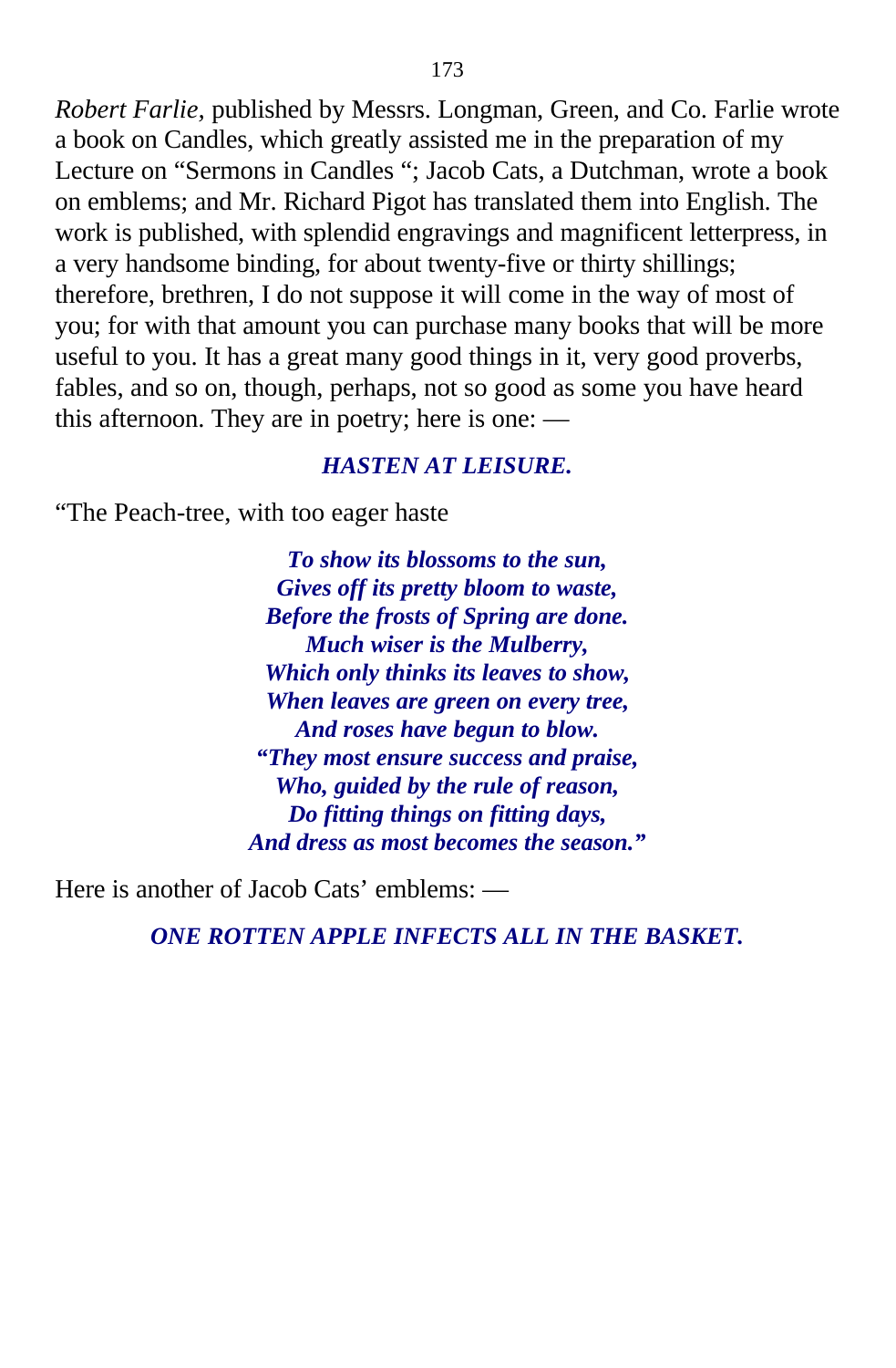*"Fair maid I who comes so oft this way, Your fruit of me to buy, In guerdon of your kindness, pray, Before my fruit you try, Give ear to what I have to say, For I would service do To such as buy of me to-day, Good customers like you. Full many years have I sold fruit, And well its nature know; As that of every herb and root That in the garden grow; And this I've found, and heard it, too, From all who fruit have grown, However fine and fresh to view, The good, keep best alone. No rotten pear, however slight The token of decay, But soon as e'er it meets the sight, It should be thrown away; For be the damage e'er so small, In little time I've known, The taint will often spread to all, From that one pear alone. I've had of Jargonels a lot, As sound as fruit could be, All from one apple take the rot, And prove sad loss to me. Nor is there fruit that ever grew, When spoil'd in any part, But soon spoils all that's near it, too, So take these truths to heart! A tainted grape the bunch may spoil; A mildew'd ear, the corn in shock; A scabby sheep, with rot and boils Infect and kill the finest flock.*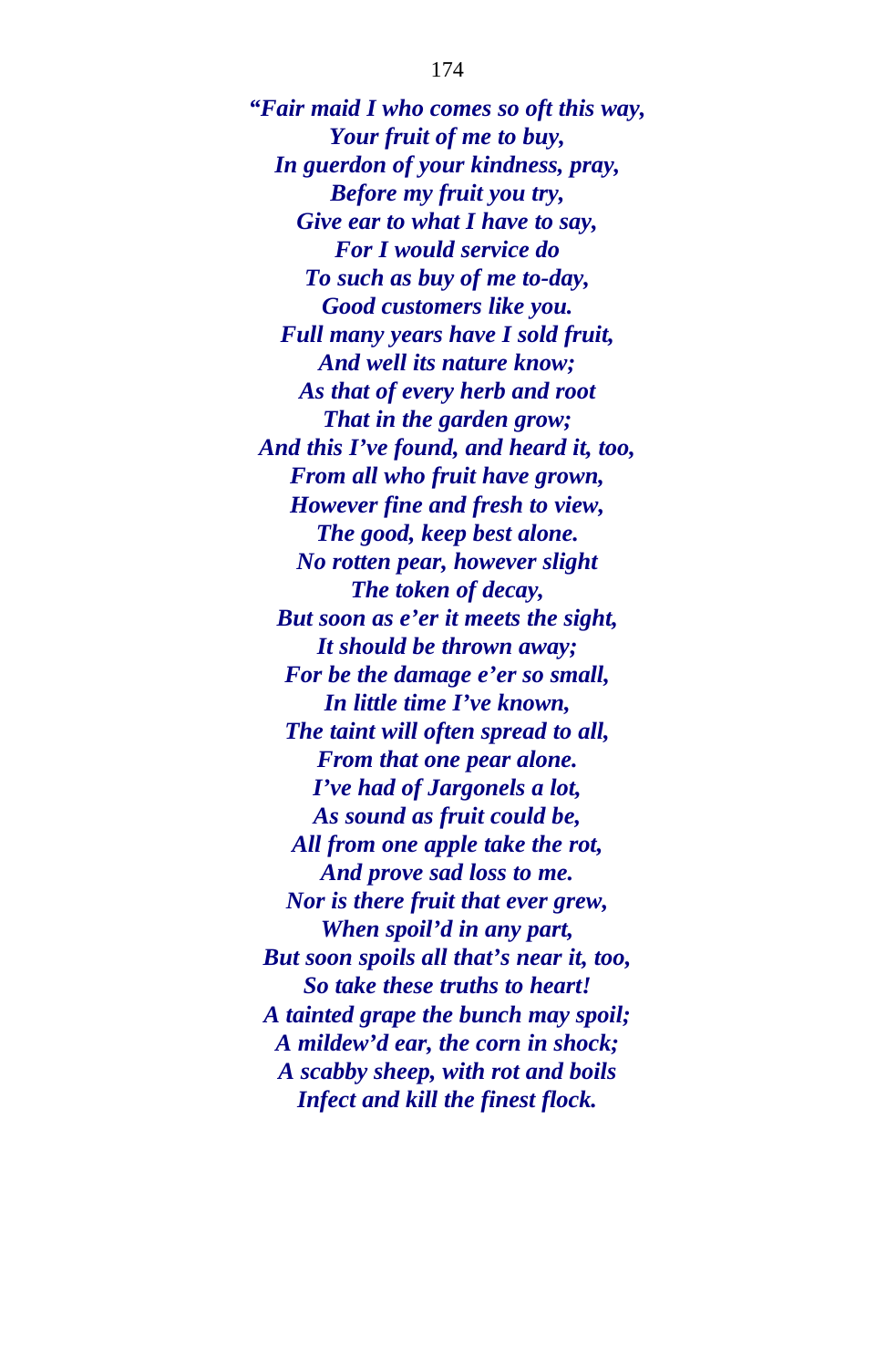*Hence, maiden, I would have you know The ill that evil contact brings To all the finest fruits that grow, And fairest maids, like other things. Seek only all that's good to learn; Thine ears from evil counsel turn; For all the more the fruit is fair, The greater is its need of care."*

The final emblem, from Cats, is hardly a spiritual one; but it will show you that you need not be afraid of public opinion, and it will remind you of something of which I have had my full share, and which may fall to your lot in due season:-

*THE GOOSE HISSES WELL, BUT IT DOESN'T BITE.*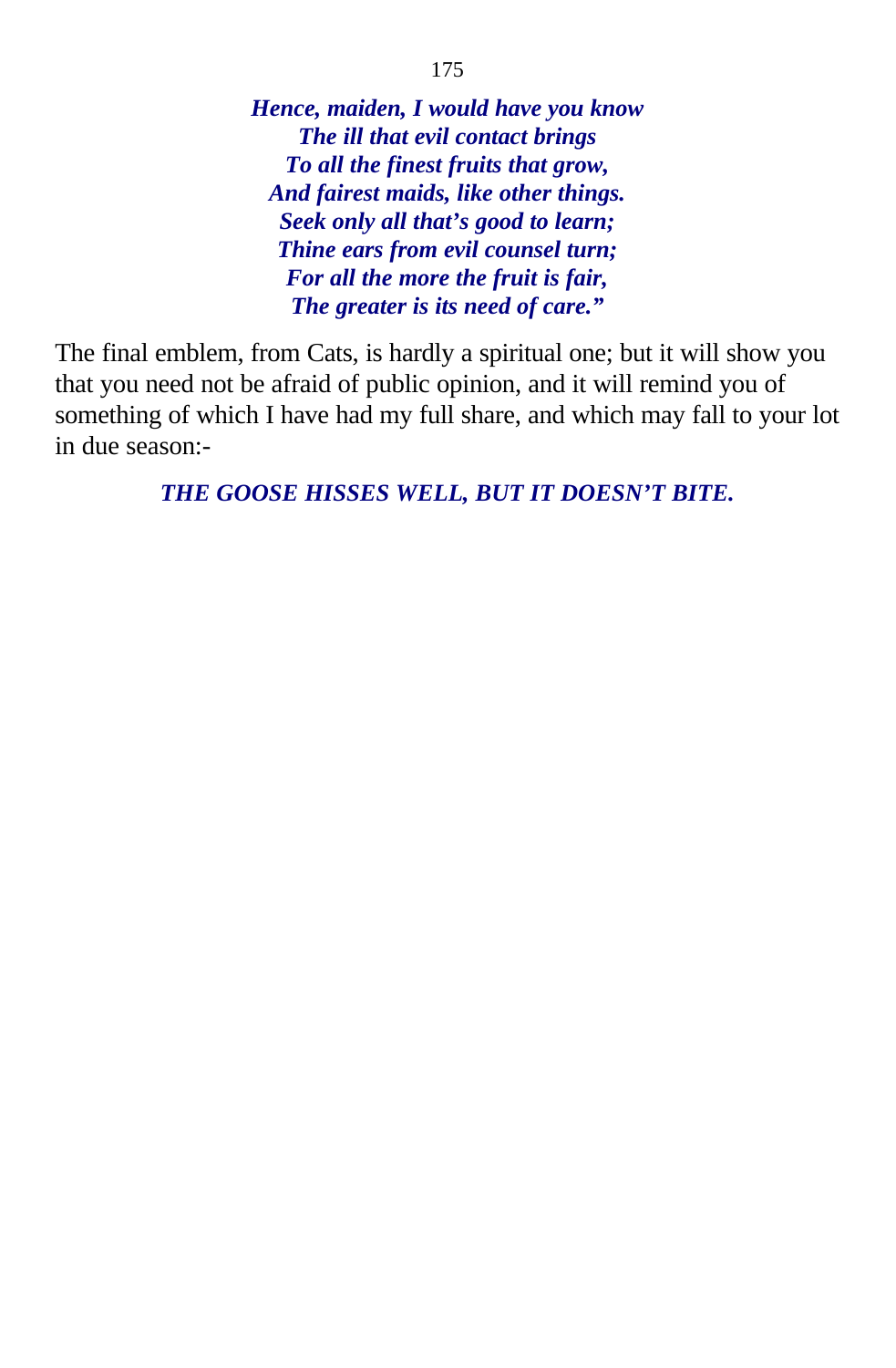*"When first these Geese I saw, and heard Them hiss so fierce at me; With fear o'erwhelm'd, I fled the bird, And thought therein to see Some winged beast, or dragon fell, Whose pestilential breath Alone sufficed, as I'd heard tell, To spread dismay and death. At length, their snappish noise despite, I felt within my breast A strange resolve to stay my flight, And meet them at my best. So looking round as fiercely, too, I was about to draw, And pierce the hissing monsters through; When all at once I saw — And said, as plain as I could speak: 'Why, I'm a fool outright! The beast's a flat and toothless beak! With that he cannot bite; No claws upon his feet has he That I had need to fear, No crooked talons that I see With which my flesh to tear. 'Tis all mere empty wind, e'en though So dread to th' ear and sight; Fear not, my mates! — who hiss and blow Are seldom fierce to bite.'"*

Thus I have mentioned to you a considerable variety of works. If you manage to get some of them, you will probably have to be satisfied. *Gotthold's Emblems* are the best of all; they are really first-rate. You must get that little book by *E. B.,* if you can. *John Bunyan's Emblems* you will find in his works; and *Flavel's,* in his. *Austen* you may not very readily get; but *Quarles, Spencer,* and *Aesop,* you can and ought to buy. *Krummacher's* style is very pretty, and tasteful; but he uses more words than I relish. I like *Gotthold* most, he has not a word too many; I think that you also will be pleased when you have *got hold* of him.

I will not keep you any longer this afternoon; I only hope that I have been able to direct you to some books that will be really helpful to you in finding Fables, Emblems, and Parables.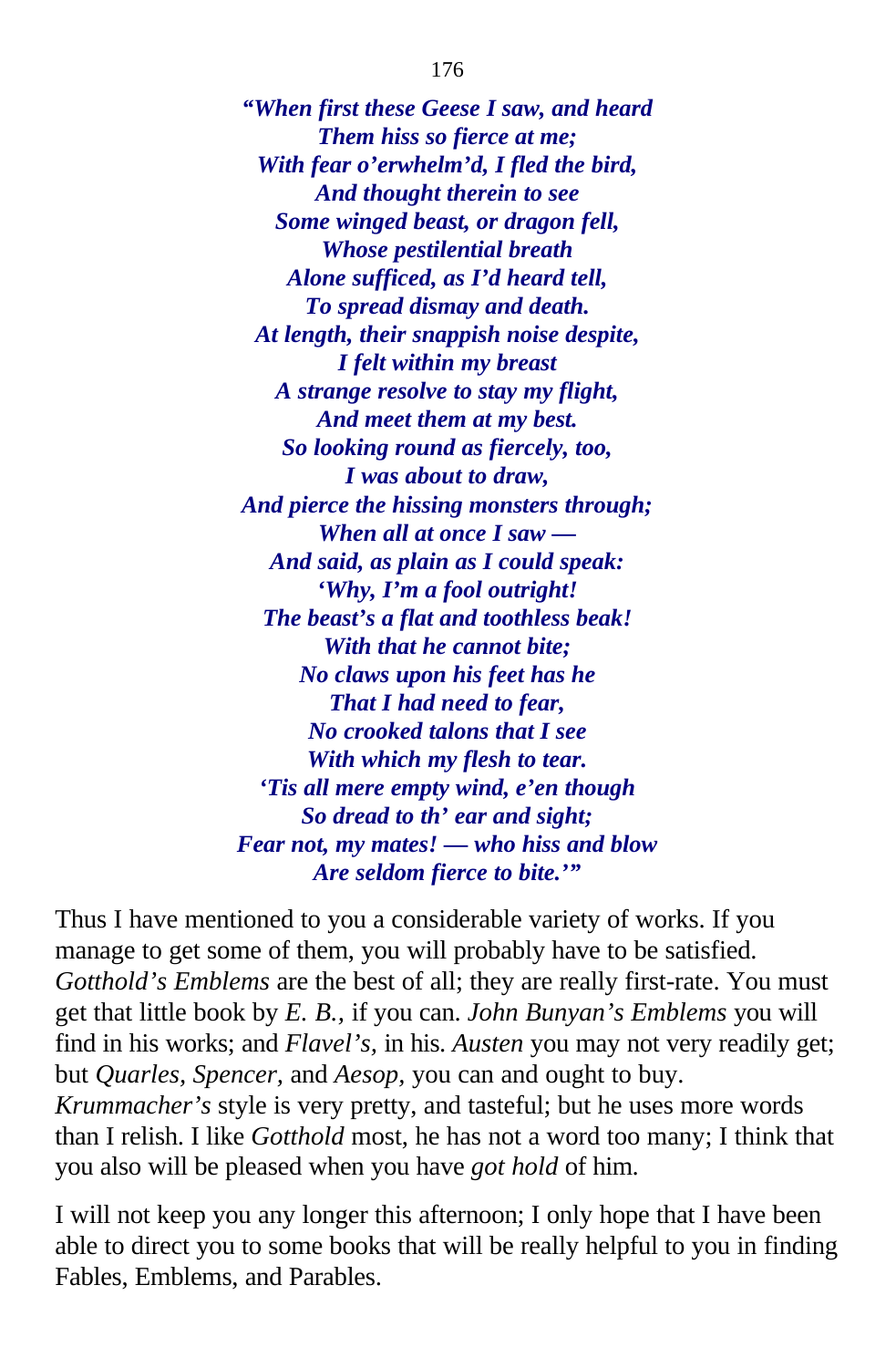# LECTURE 7.

## THE SCIENCES AS SOURCES OF ILLUSTRATION.

## **ASTRONOMY.**

I PROPOSE, brethren, if I am able to do it, — and I am somewhat dubious upon that point, — to give you a set of lectures at intervals upon THE VARIOUS SCIENCES AS SOURCES OF ILLUSTRATION. It seems to me that every student for the Christian ministry ought to know at least something of every science; he should intermeddle with every form of knowledge that may be useful in his life's work. God has made all things that are in the world to be our teachers, and there is something to be learned from every one of them; and as he would never be a thorough student who did not attend all classes at which he was expected to be present, so he who does not learn from all things that God has made will never gather all the food that his soul needs, nor will he be likely to attain to that perfection of mental manhood which will enable him to be a fully-equipped teacher of others.

I shall commence with the science of ASTRONOMY; and you will, at the beginning, understand that I am not going to deliver an astronomical lecture nor to mention all the grand facts and details of that fascinating science; but I intend simply to use *astronomy as one of the many fields of illustration that the Lord has provided for us.* Let me say, however, that the science itself is one which ought to receive much attention from all of us. It relates to many of the greatest wonders in nature, and its effect upon the mind is truly marvelous. The themes on which astronomy discourses are so grand, the wonders disclosed by the telescope are so sublime that, very often, minds that have been unable to receive knowledge through other channels have become remarkably receptive while they have been studying this science. There is an instance of a brother, who was one of the students in this College, and who seemed to be a dreadful dolt; we really thought he never would learn anything, and that we should have to give him up in despair. But I introduced to him a little book called *The Young Astronomer;* and he afterwards said *that,* as he read it, he felt just as if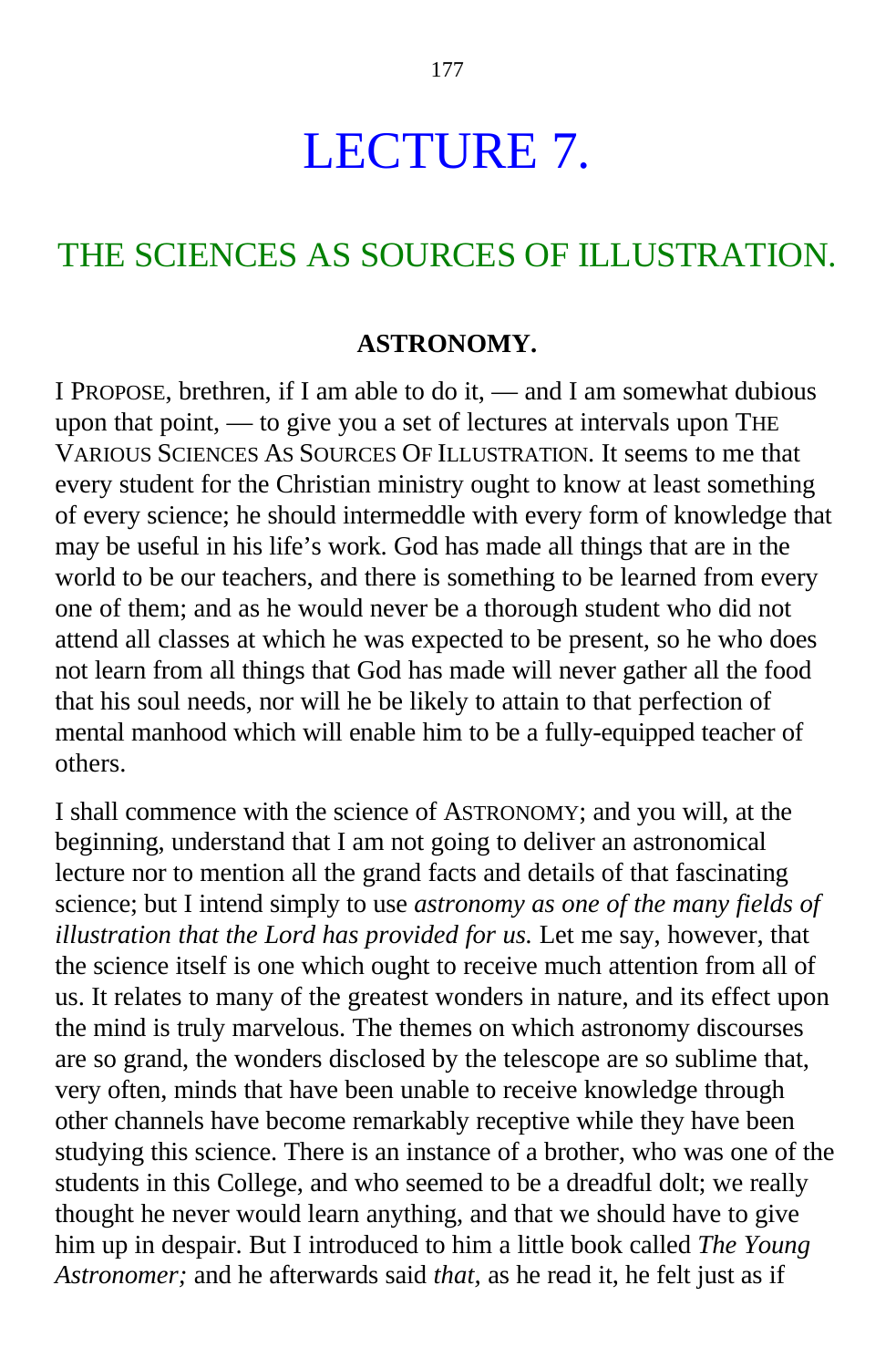something had cracked inside his head, or as if some string had been snapped. He had laid hold of such enlarged thoughts that I believe his cranium did actually experience an expansion which it ought to have undergone in his Childhood, and which it did undergo by the marvelous force of the thoughts suggested by the study of even the elements of astronomical science.

This science ought to be the special delight of ministers of the gospel, for surely it brings us into closer connection with God than almost any other science does. It has been said that an undevout astronomer is mad. I should say that an undevout man of any sort is mad, — with the worst form of madness; but, certainly, he who has become acquainted with the stars in the heavens, and who yet has not found out the great Father of lights, the Lord who made them all, must be stricken with a the madness. Notwithstanding all his learning, he must be afflicted with a mental incapacity which places him almost below the level of the beasts that perish.

Kepler, the great mathematical astronomer, who has so well explained many of the laws which govern the universe, closes one of his books, his *Harmonies,* with the reverent and devout expression of his feelings: — "I give thee thanks, Lord and Creator, that thou hast given me joy through thy creation; for I have been ravished with the work of thy hands. I have revealed unto mankind the glory of thy works, as far as my limited spirit could conceive their infinitude. Should I have brought forward anything that is unworthy of thee, or should I have sought my own fame, be graciously pleased to forgive me." And you know how the; mighty Newton, a very prince among the sons of men, was continually driven to his knees as he looked upwards to the skies, and discovered fresh wonders in the starry heavens. Therefore, the science which tends to bring men to bow in humility before the: Lord should always be a favorite study with us whose business it is to inculcate reverence for God in all who come under our' influence.

The science of astronomy would never have become available to us in many of its remarkable details if it had not been for the discovery or invention of the *telescope.* Truth is great, but it does not savingly affect us till we become personally acquainted with it. The knowledge of the gospel, as it is revealed to us in the Word o£ God, makes it true to us; and oftentimes the Bible is to us 'what the telescope is to the astronomer. The Scriptures do not make the truth; but they reveal it in a way in which our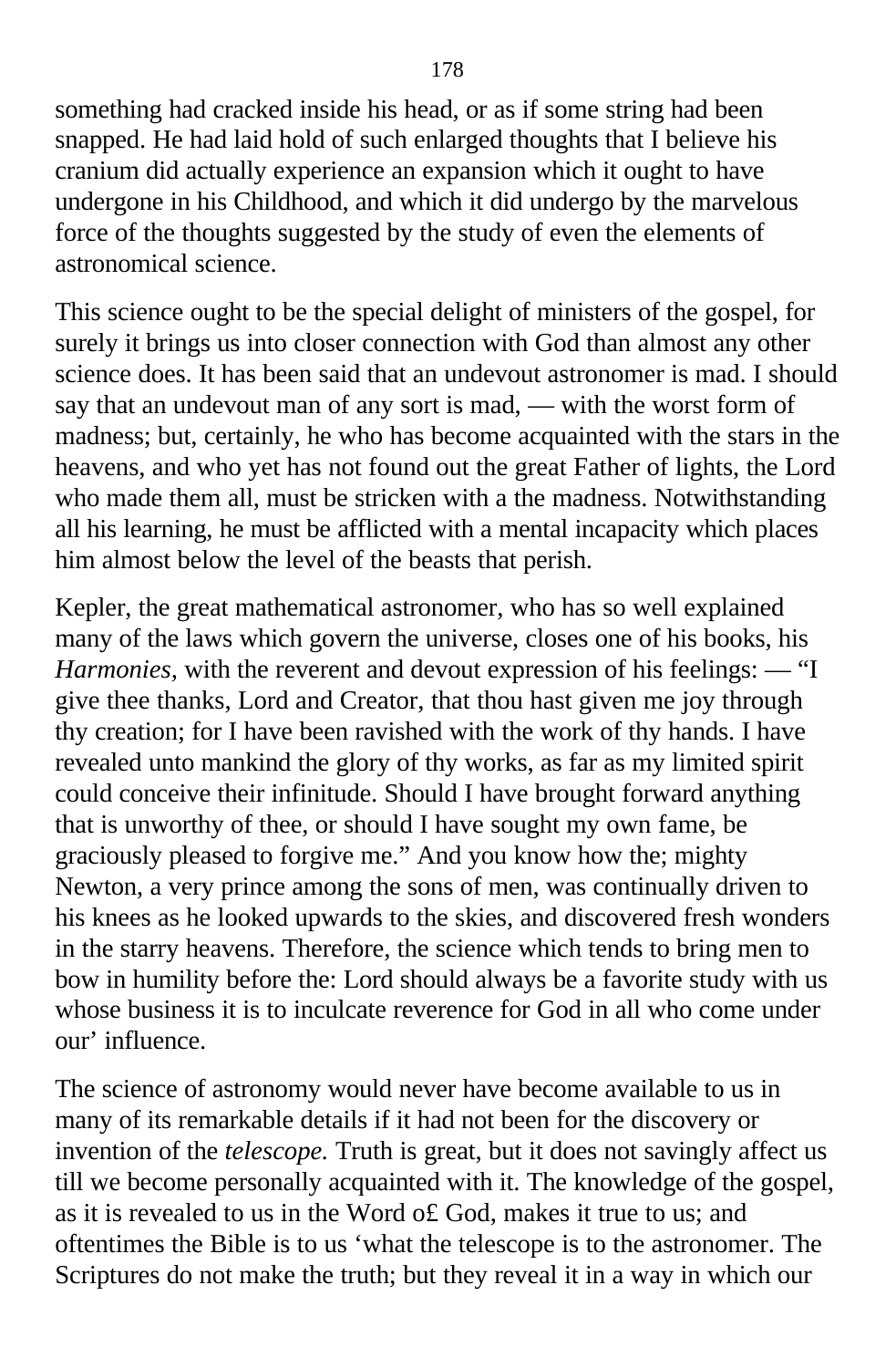poor, feeble intellect, when enlightened by the Holy Spirit, is able to behold and comprehend it.

From a book  $\frac{ft18}{}$  to which I am indebted for many quotations in this lecture, I learn that the telescope was discovered in this singular manner: — "A maker of spectacles, at Middleburg, stumbled upon the discovery owing to his children directing his attention to the enlarged appearance of the weathercock of a church, as accidentally seen through two spectacleglasses, held between the fingers some distance apart. This was one of childhood's inadvertent acts; and seldom has there been a parallel example of mighty results springing out of such a trivial circumstance. It is strange to reflect upon the playful pranks of boyhood being connected in their issue, and at no distant date, with enlarging the known bounds of the planetary system, resolving the nebula of Orion, and revealing the richness of the firmament." In a similar way, a simple incident has often been the means of revealing to men the wonders of divine grace. What a certain individual only meant to be trifling with divine things, God has overruled for his soul's salvation. He stepped in to hear a sermon as he might have gone to the theater to see a play: but God's Spirit carried the truth to his heart, and revealed to him the deep things of the kingdom, and his own personal interest in them.

I think that incident of the discovery of the telescope might be usefully employed as an illustration of the connection between little causes and great results, showing how the providence of God is continually making small things to be the means of bringing about wonderful and important revolutions. It may often happen that what seems to us to be a matter of pure accident, with nothing at all notable about it, may really have the effect of changing the entire current of our life, and it may be influential also in turning the lives of many others in quite a new direction.

When once the telescope had been discovered, then the numbers and position and movements of the stars became increasingly visible, until at the present time we are able to study the wonders of th stellar sky, and continually to learn more and more of the marvels that are there displayed by the hand of God. The telescope has revealed to us much more of the sun, and the moon, and the stars, than we could ever have discovered without its aid. Dr. Livingstone, on account of his frequently using the sextant when he 'was travelling in Africa, was spoken of by the natives as the white man who could bring down the sun, and carry it under his arm.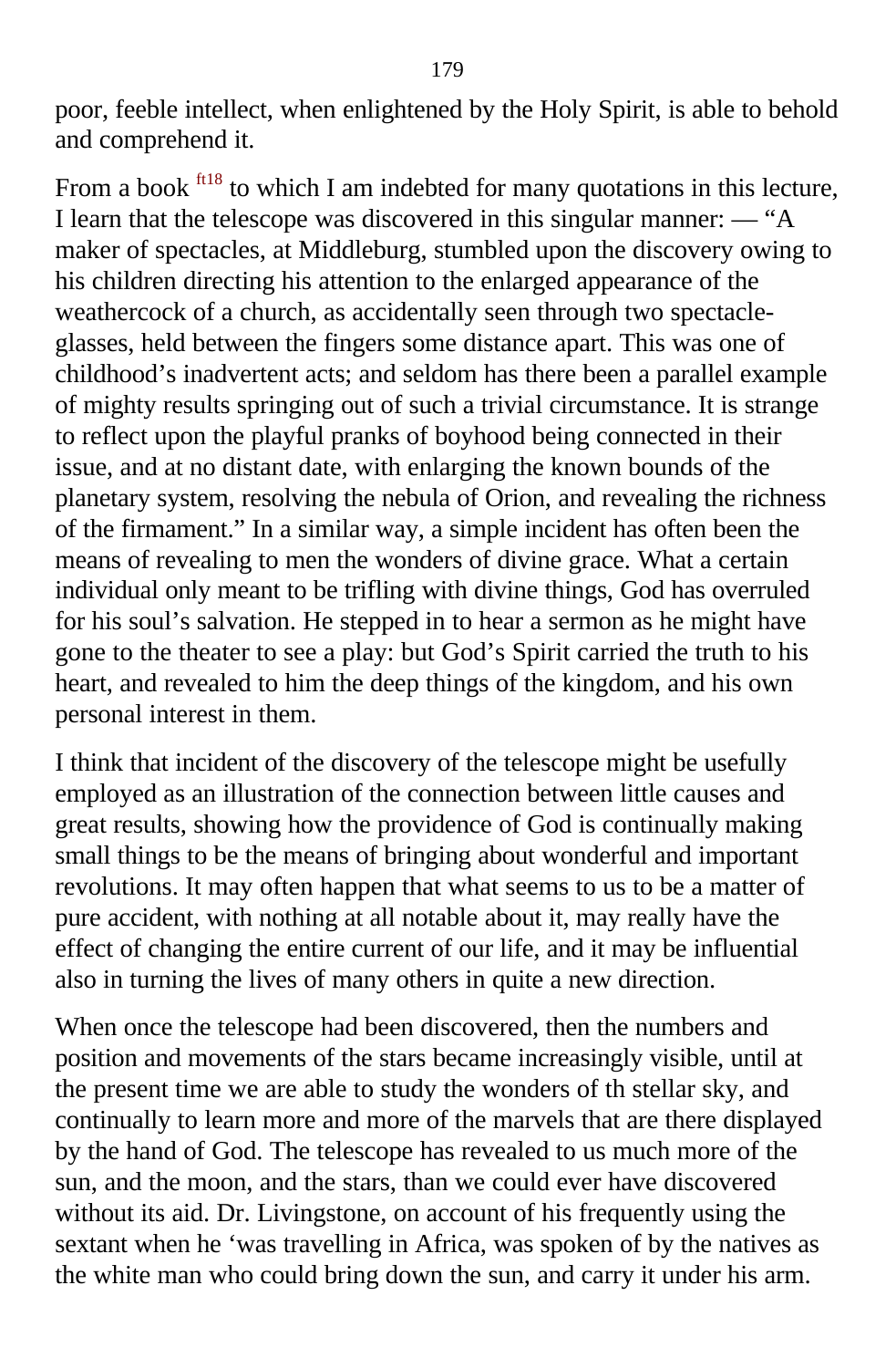That is what the telescope has done for us, and that is what faith in the gospel has done for us in the spiritual heavens; it has brought down to us the Father, the Son, and the Holy Spirit, and given us the high eternal things to be our present possession, ant[our perpetual joy.

Thus, you see, the telescope itself may be made to furnish. us with many valuable illustrations. We may also turn to good: account the lessons to be learned by the study of the stars. for the purpose of navigation. The mariner, crossing the trackless; sea, by taking astronomical observations, can steer himself with accuracy to his desired haven. Captain Basil Hall tells us, in the. book I have previously mentioned, that "he once sailed from San. Bias, on the West Coast of Mexico; and, after a voyage of eight. thousand miles, occupying eighty-nine days, he arrived off Rio de. Janeiro, having in this interval passed through the Pacific Ocean,. rounded Cape Horn, and crossed the South Atlantic, without: making land, or seeing a single sail except an American whaler. When within a week's sail of Rio, he set seriously about determining, by lunar observations, the position of his ship, and then steered his course by those common principles of navigation which may be safely employed for short distances between one known station and another. Having arrived within what he considered, from his computations, fifteen or twenty miles of the coast, he hove to, at four o'clock in the morning, to await the break of day, and then bore up, proceeding cautiously on account of a thick fog. As this cleared away, the crew had the satisfaction of seeing the great Sugar-Loaf Rock, which stands on one side of the harbour's mouth, so nearly right a-head that they had not to alter their course above a point in order to hit the entrance of the port. This was the first land they had seen for nearly three months, after crossing so many seas, and being set backwards and forwards by innumerable currents and foul winds. The effect upon all on board was electric; and, giving way to their admiration, the sailors greeted the commander with a hearty cheer."

In a similar manner, we also sail by guidance frown the heavenly bodies, and we have for a long season no sight of land, and sometimes do not even see a passing sail; and yet, if we take our observations correctly, and follow the track which they point out, we shall have the great blessing, when we are about to finish our voyage, of seeing, not the great Sugar-Loaf Rock, but the Fair Haven of Glory right straight before us. We shall not have to alter our course even a single point; and, as we sail into the heavenly harbor, what songs of joy will we raise, not in glorification of our own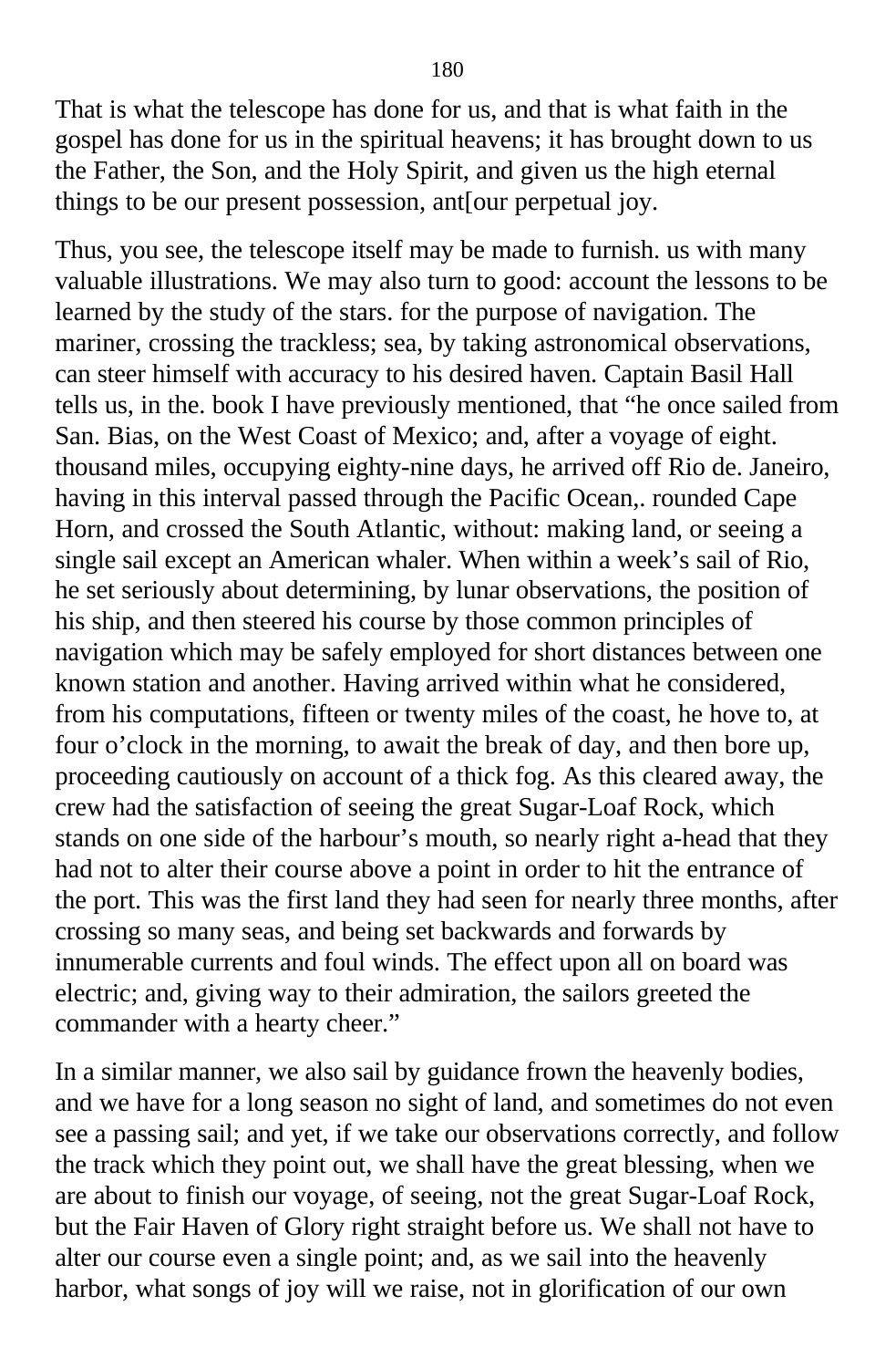skill, but in praise of the wondrous Captain and Pilot who has guided us over life's stormy sea, and enabled us to sail in safety even where we could not see our way I

Kepler makes a wise remark, when speaking about the mathematical system by which the course of a star could be predicted. After describing the result of his observations, and declaring his firm belief that the will of the Lord is the supreme power in the laws of nature, he says,, c But if there be any man who is too dull to receive this science,:[advise that, leaving the school of astronomy, he follow his own path, and desist from this wandering through the universe; and, lifting up his natural eyes, with which he alone can see, pour himself out in his own heart, in praise of God the Creator; being certain that he gives no less worship to *God* than the astronomer, to whom God has given to see more clearly with his inward eye, and who, for what he has himself discovered, both can and will glorify God."

That is, I think, a very beautiful illustration of what you may say to any poor illiterate man in your congregation, "Well, my friend, if you cannot comprehend this system of theology which ~[have explained to you, if these doctrines seem to you to be utterly incomprehensible, if you cannot follow me in my criticism upon the Greek text, if you cannot quite catch the poetical idea that! tried to give you just now, which is so charming to my own mind, nevertheless, if you know no more than that your Bible is true, that you yourself are a sinner, and that Jesus Christ is your Savior, go on your way, and worship and adore, and think of God as you are able to do. Never mind about the astronomers, and the telescopes, and the stars, and the sun, and the moon; 'worship the Lord in your own fashion. Altogether apart from my theological knowledge, and my explanation of the doctrines revealed in the Scriptures, the Bible itself, and the precious truth you have received into your own soul, through the teaching of the holy Spirit, will be quite enough to make you an acceptable worshipper of the Most High God." I suppose you are all aware that among the old systems of astronomy was one which placed the earth in the center, and made the sun, and the moon, and the stars revolve around it. "Its three fundamental principles were the immobility of the earth, its central position, and the daily revolution of all the heavenly bodies around it in circular orbits."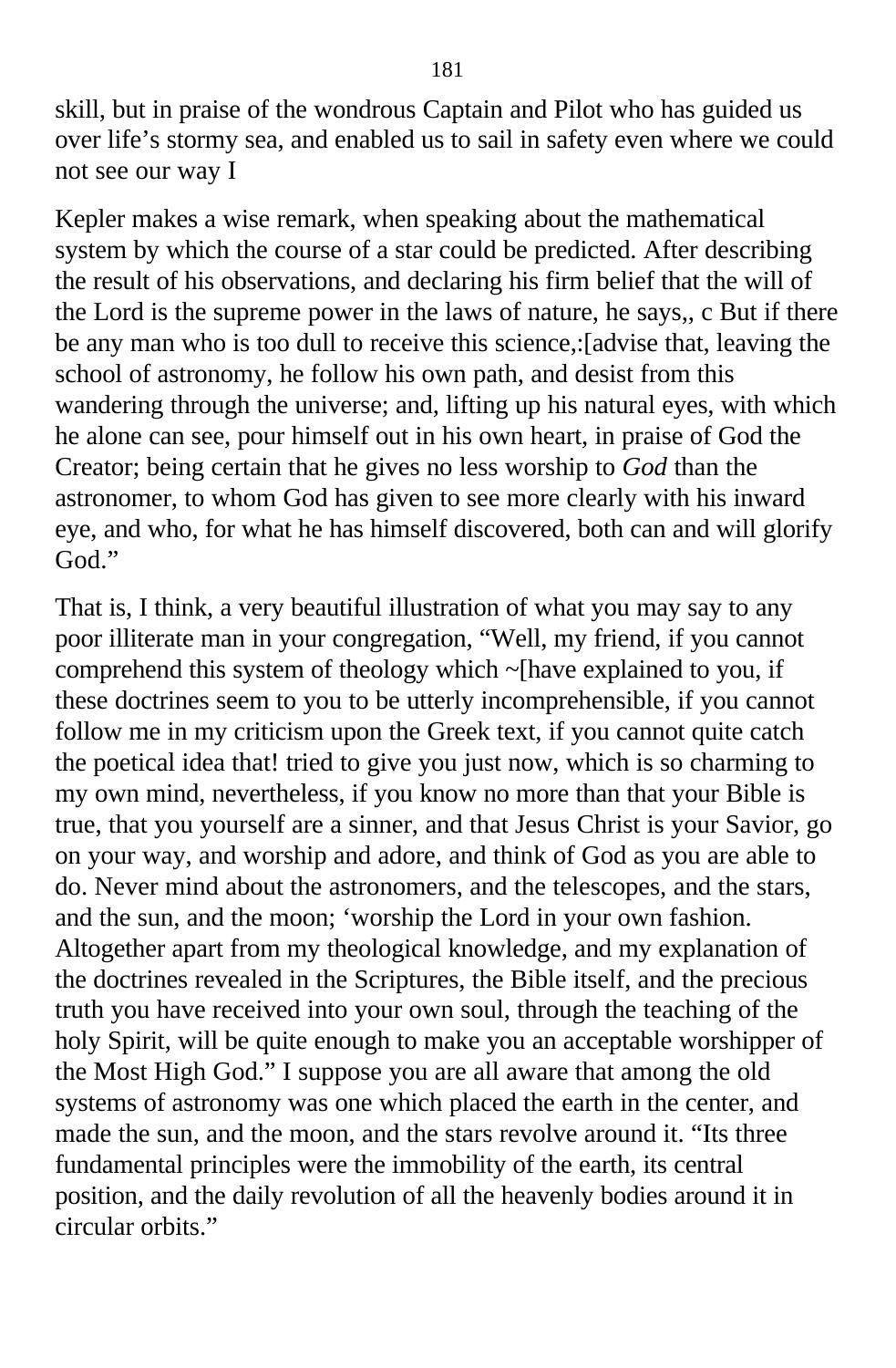Now, in a similar fashion, there is a way of making a system of theology of which man is the center, by which it is implied that Christ and his atoning sacrifice are only made for man's sake, and that the Holy Spirit is merely a great Worker on man's behalf, and that even the great and glorious Father is to be viewed simply as existing for the sake of making man happy. Well, that may be the system of theology adopted by some; but, brethren, we must not fall into that error, for, just as the earth is not the center of the universe, so man is not the grandest of all beings. God has been pleased highly to exalt man; but we must remember how the psalmist speaks of him: "When I consider thy heavens, the work of thy fingers, the moon and the stars, which thou hast. ordained; what is man, that thou art mindful of him; and the. son of man, that thou visitest him?" In another place, David says, "Lord, what is man, that thou takest knowledge of him! or' the son of man, that thou makest account of him! Man is like. to vanity: his days are as a shadow that passeth away." Man, cannot be the center of the theological universe, he is altogether' too insignificant a being to occupy such a position, and the scheme. of redemption must exist for some other end than that of merely making man happy, or even of making him holy. The salvation of man must surely be first of all for the glory of God; and you have discovered the right form of Christian doctrine when you have found the system that has God in the center, ruling and controlling according to the good pleasure of his will. Do not dwarf man so as to make it appear that God has no care for him; for if you do that, you slander God. Give to man the position that God has assigned to him; by doing so, you will have a system of theology in which all the truths of revelation and experience will move in glorious order and harmony around the great central orb, the Divine Sovereign Ruler of the universe, God over all, blessed for ever.

You may, however, any one of you, make another mistake by imagining yourself to be the center of a system. That foolish notion is a good illustration, I think. There are some men whose fundamental principles are, first of all, their own immobility: what they are, they always are to be, and they are right, and no one can stir them; secondly, their position is central, for them suns rise and set, and moons do wax and wane. For them, their wives exist; for them, their children are born; for them, everything is placed where it appears in God's universe; and they judge all things according to this one rule, "How will it benefit me?" 'That is the beginning and the end of their grand system, and they expect the daily revolution, if not of all the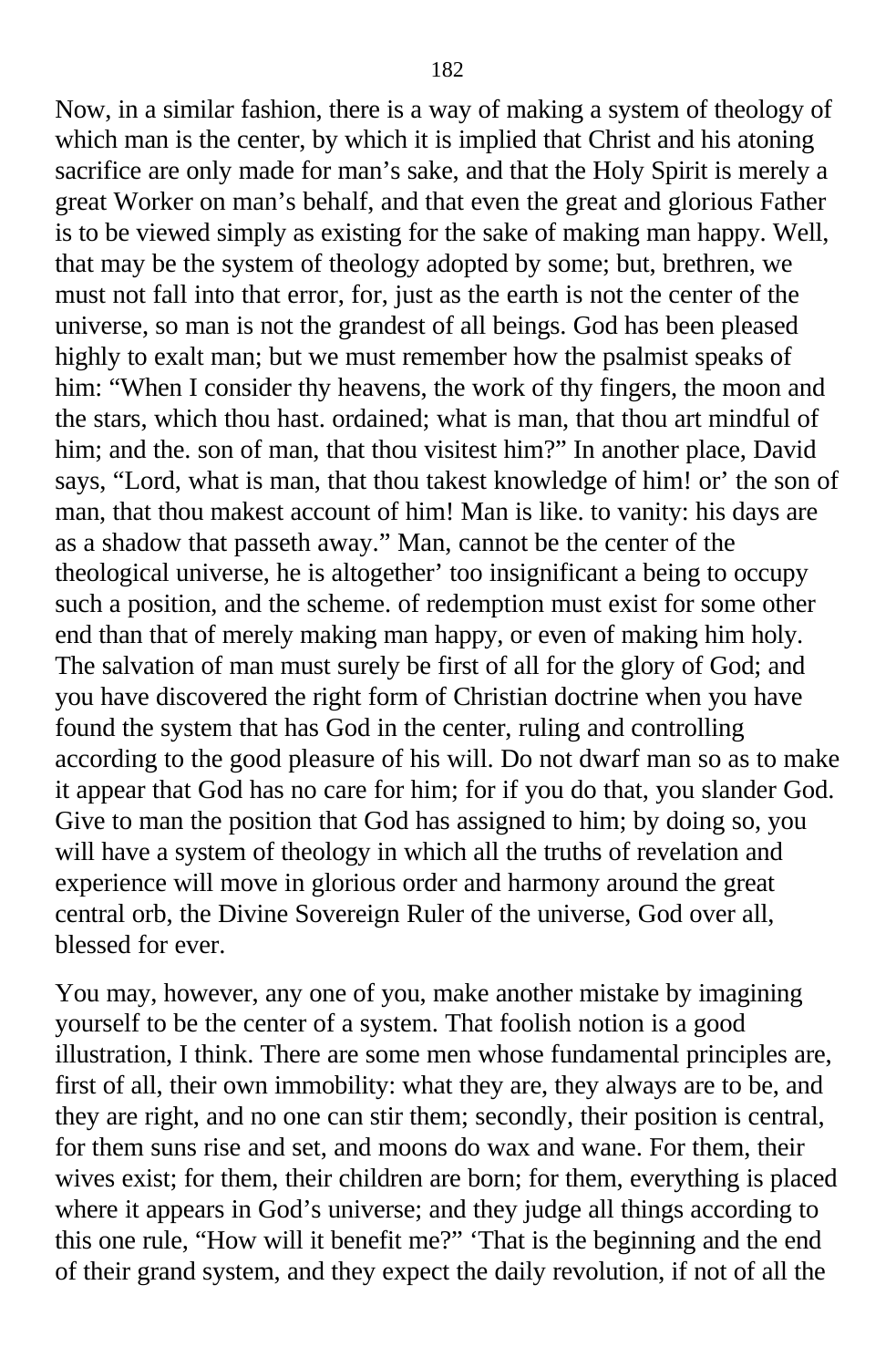heavenly bodies, certainly of all the earthly bodies around them. The sun, the moon, and the eleven stars are to' make obeisance to them. Well, brethren, that is an exploded theory so far as the earth is concerned, and there is no truth in such a notion with reference to ourselves. We may cherish the erroneous idea; but the general public will not, and the sooner the grace of God expels it from us, the better, so that we may take our proper position in a far higher system than any of which we can ever be the center.

THE SUN, then, not the earth, is the center of the solar system; which system, mark you, is probably only one little insignificant corner of the universe, although it includes such a vast space that if I could give you the actual figures you would not be able to form the slightest idea of what they really represented. Yet that tremendous system, compared with the whole of God's universe, may be only like a single grain of dust on the sea-shore, and there may be myriads upon myriads of systems, some of which are made 'up of innumerable systems as large as ours, and the great sun himself may only be a planet revolving round a greater sun, and this 'world only a little satellite to the sun, never yet observed by the astronomers who, it may be, live in that remoter sun still farther off. It is a marvelous universe that God has made; and however much of it we may have seen, we must never imagine that we have discovered more than a very small portion of the worlds upon worlds that God has created.

The earth, and all the planets, and all the solid matter of the universe, are controlled, as you know, by the force of attraction. 'We are kept in our place in the world, in going round the sun, by two forces, the one called centripetal, which draws us towards the sun, and the other called centrifugal, which is generally illustrated by the tendency of drops of water on a trundled mop to fly off at a tangent from the circle they are describing.

Now, I believe that, in like manner, there are two forces which are ever at work upon all of us, the one which draws us towards God, and the other which drives us away from him, and we are thus kept in the circle of life; but, for my part, I shall be very glad when I can pass out of that circle, and get away from the influence of the centrifugal force. I believe that, the moment I do so, — as soon as ever the attraction which draws me away from God is gone, — I shall be with him in heaven; that I do not doubt. Directly one or other of the two forces which influence human life shall be exhausted, we shall have either to drift away into the far-off space, through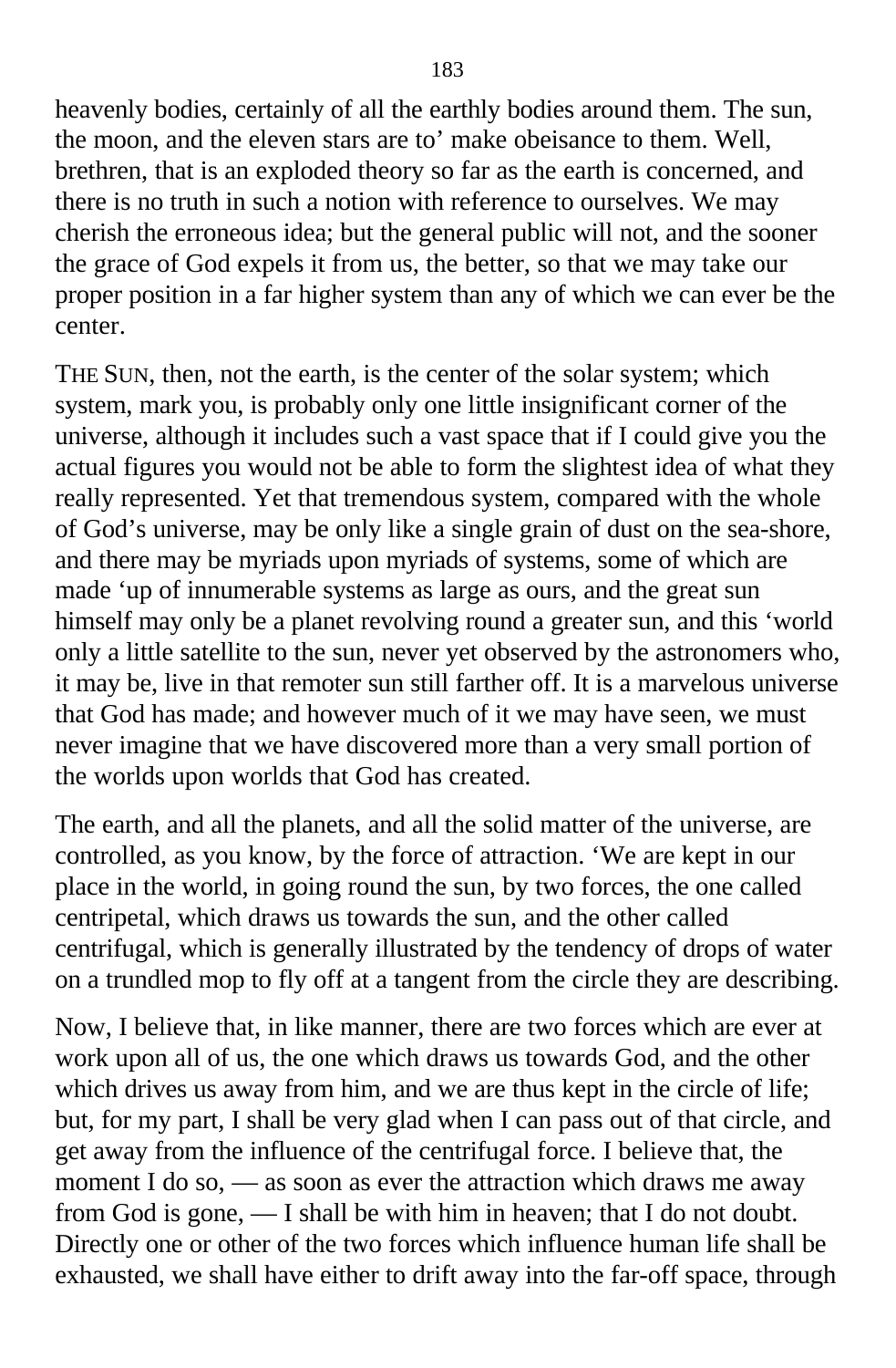the centrifugal force, — which God forbid liner else we shall fly at once into the central orb, by the centripetal force, and the sooner that glorious end of life comes, the better will it be for us. With Augustine,! would say, "All things are drawn to their own center. Be thou the Centre of my heart, O God, my Light, my only Love!"

The. sun himself is an enormous body; he has been measured, but think! will not burden you with the figures, since they will convey to you no adequate idea of his actual size. Suffice it to say that, if the earth and the moon were put inside the sun, there would be abundance of room for them to go on revolving in their orbits just as they are now doing; and there would be no fear of their knocking against that external crust of the sun which would represent to them the heavens.

It takes about eight minutes for light to reach us from the sun.  $W \sim$  may judge of the pace at which that light comes when we reflect that a cannonball, rushing with the swiftest possible velocity, would take seven years to get there, and that a. train, travelling at the rate of thirty miles an hour, and never stopping for refreshments, would require more than three hunched and fifty years before it would reach the terminus. You may thus form some slight idea of the distance that we are from the sun; and this, I think, furnishes us 'with a good illustration of faith. There is no man who can know, except by faith, that the sun exists. That he did exist eight minutes ago, I know, for here is a ray of light that has just come from him, and told me that; but I cannot be sure that he is existing at this moment. There are some of the fixed stars, that are at such a vast distance from the earth, that a ray of light from them takes hundreds of years to reach us; and, for aught we know, they may have been extinct long ago. Yet we still put them down in our chart of the heavens, and we can only keep them there by faith, for as, "through faith we understand that the worlds were framed by the word of God," so it is only by faith that we can know that any of them now exist. When we come to examine the matter closely, we find that our eyesight, and all our faculties and senses, are not sufficient to give us positive conviction with regard to these heavenly bodies; and therefore we still have to exercise faith; so is it to a high degree in spiritual affairs, we walk by faith, not by sight.

That the sun has spots upon his face, is a fact which everybody notices. Just so; and if you 'are suns, and are never so bright, yet if you have any spots upon you, you will find that people will be very quick to notice them,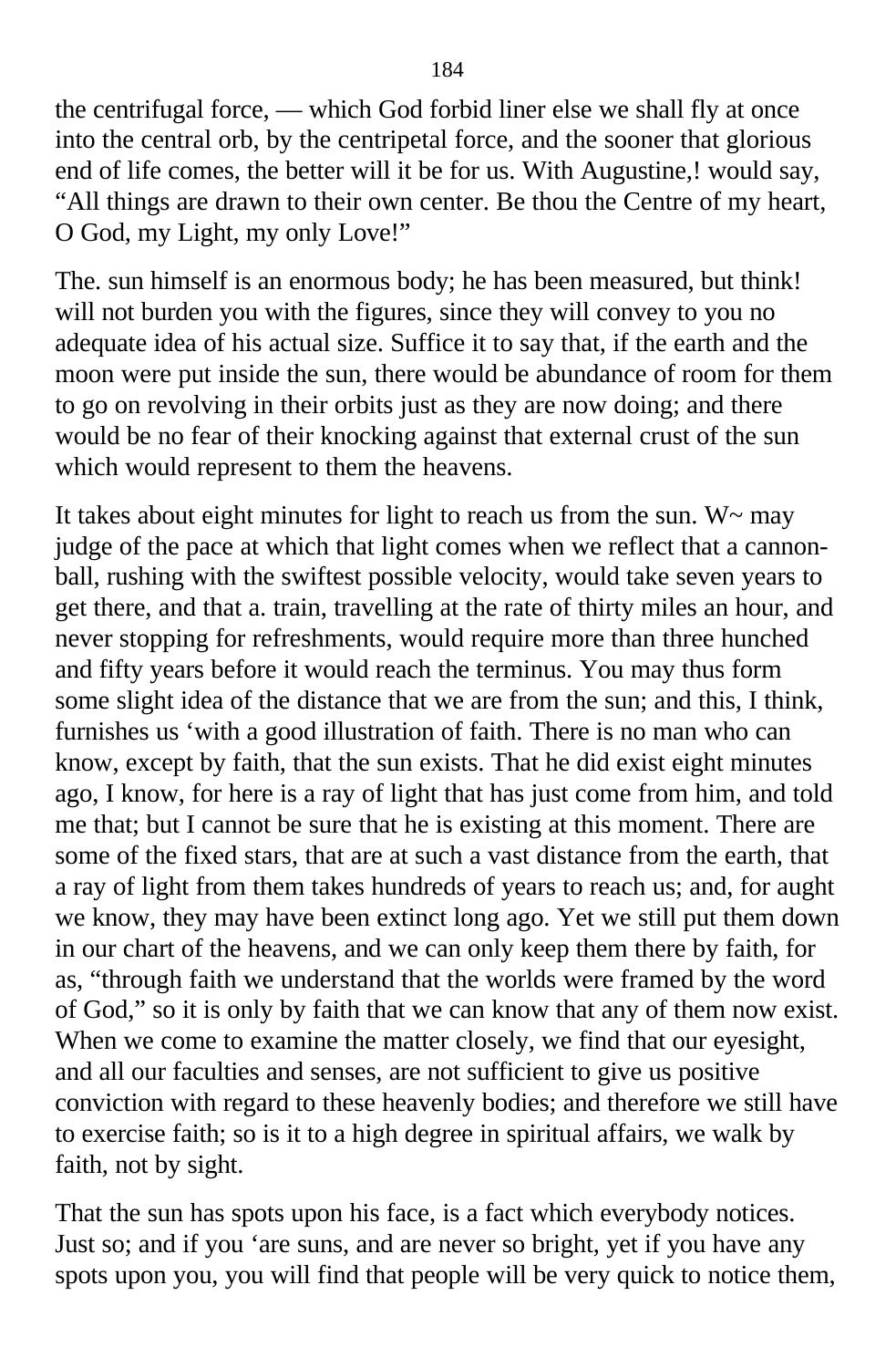and to call attention to them. There is often much more talk about the surfs spots than there is about his luminous surface; and, after the same fashion, more will be said 'about any spots and imperfections that men may discover in our character than about any excellences that they may see in us. It was for some time asserted that there were no spots or specks whatever on the' sun. Many astronomers, with the aid of the telescope, as well as without it, discovered these blemishes and patches on the face of the sun; but they were assured by men who ought to have known, namely, by the reverend fathers of the church, that it was impossible that there could be anything of the kind. The book I have previously quoted says: — "Upon Scheiner, a German Jesuit, reporting the evidence of his senses to his provincial superior, the latter positively refused to believe him. 'I have read,' said he, 'Aristotle's writings from end to end many times, and I can assure you that [have nowhere found in them anything similar to what you mention. Go, my son, and tranquilize yourself: be assured that what you take for spots in the sun are the faults of your glasses, or of your eyes.'" So, brethren, we know the force of bigotry, and how men will not see what is perfectly plain to us, and how, even when facts are brought before them, they cannot be made to believe in them, but will attribute are them to anything but that which is the real truth.! am afraid are that the Word of God itself has often been treated just in that are way. Truths that are positively and plainly revealed there are stoutly denied, because they do not happen to fit in with the preconceived theories of unbelievers.

There have been a great many attempts to explain what the spots upon the sun really are. One theory is, that the solar orb is surrounded by a luminous atmosphere, and that the spots are open spaces in that atmosphere through which we see the solid surface of the sun. I cannot see any reason why that theory should not be like truth; and, if it be so, it seems to me to explain the first chapter of Genesis, where we are told that God created the light on the first day, though he did not make the sun until the fourth day. Did lie not make the light first, and then take the sun, which otherwise might have been a dark world, and put the light on it as a luminous atmosphere? The two things certainly might very well fit in with one another; and if these spots are really openings in the luminous atmosphere through which we see the dark surface of the sun, they are admirable illustrations of the spots that men see in us. We are clothed with holiness as with a garment of light; but every now and then there is a rift through which observers can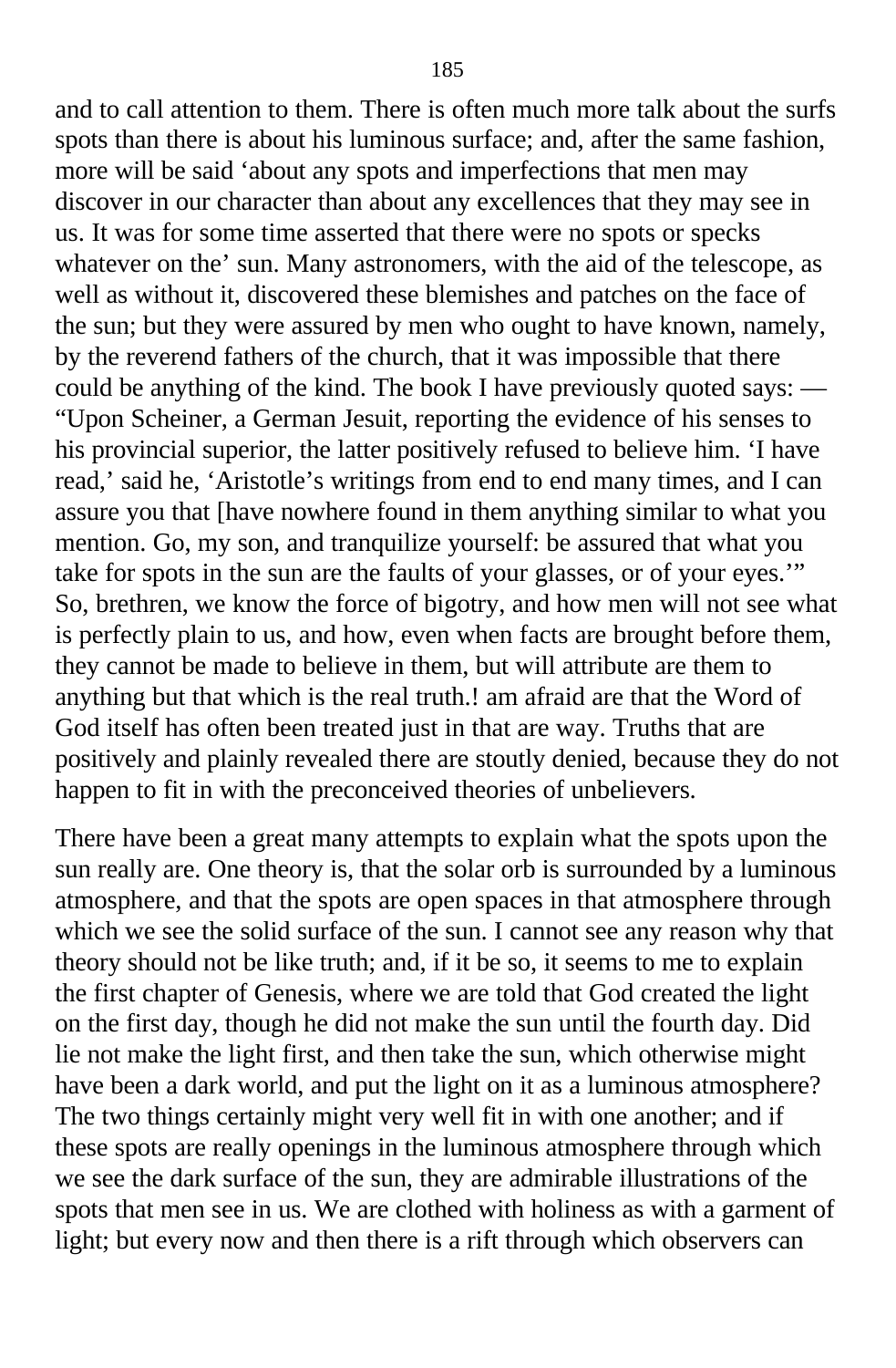see down into the dark body of natural depravity that still is in the very best of us.

It is a dangerous thing to look at the sun with unprotected eyes. Some have ventured to look at it with glasses that have no coloring in them, and they have been struck blind. There have been several instances of persons who have inadvertently neglected to use a proper kind of glass before turning the telescope to the sun, and so have been blinded. This is an illustration of our need of a Mediator, and of how necessary it is to see God through the medium of Christ Jesus our Lord; else might the excessive glory of the Deity utterly destroy the faculty of seeing God at all.

The effect of the sun upon the earth,! shall not dwell upon now, as that may rather concern another branch of science than astronomy. It will suffice to say that living plants will sometimes grow without the sun, as you may have seen them in a dark cellar; but how blanched they are when existing under such circumstances! What must have been the pleasure with which Humboldt entered into the great subterranean cave called the Cueva del Guacharo, in the district of Caraccas! It is a cavern inhabited by nocturnal, fruit-eating birds, and this was what the great naturalist saw:— Seeds, carried in by the birds to their young, and dropped, had sprung up, producing tail, blanched, spectral stalks, covered with half-formed leaves; but it was impossible to recognize the species from the change in form, color, and aspect, which the absence of light had occasioned. The native Indians gazed upon these traces of imperfect organization with mingled curiosity and fear, as if they were pale and disfigured phantoms banished from the face of the earth."

So, brethren, think what you and I would be without the light of God's countenance. Picture a church growing, as some churches do grow, without any light from heaven, a cavern full of strange birds and blanched vegetation. What a terrible place for anyone to visit I There is a cave of that sort at Rome, and there are others in various parts of the earth; but woe unto those who go to live in such dismal dens!

What a wonderful effect the light of God's countenance has upon men who have the divine life in them, but who have been living in the dark! Travelers tell us that, in the vast forests of the Amazon and the Orinoco, you may sometimes see, on a grand scale, the influence of light in the coloring of the plants when the leaf-buds are developing. One says: — "Clouds and rain sometimes obscure the atmosphere for several days together, and during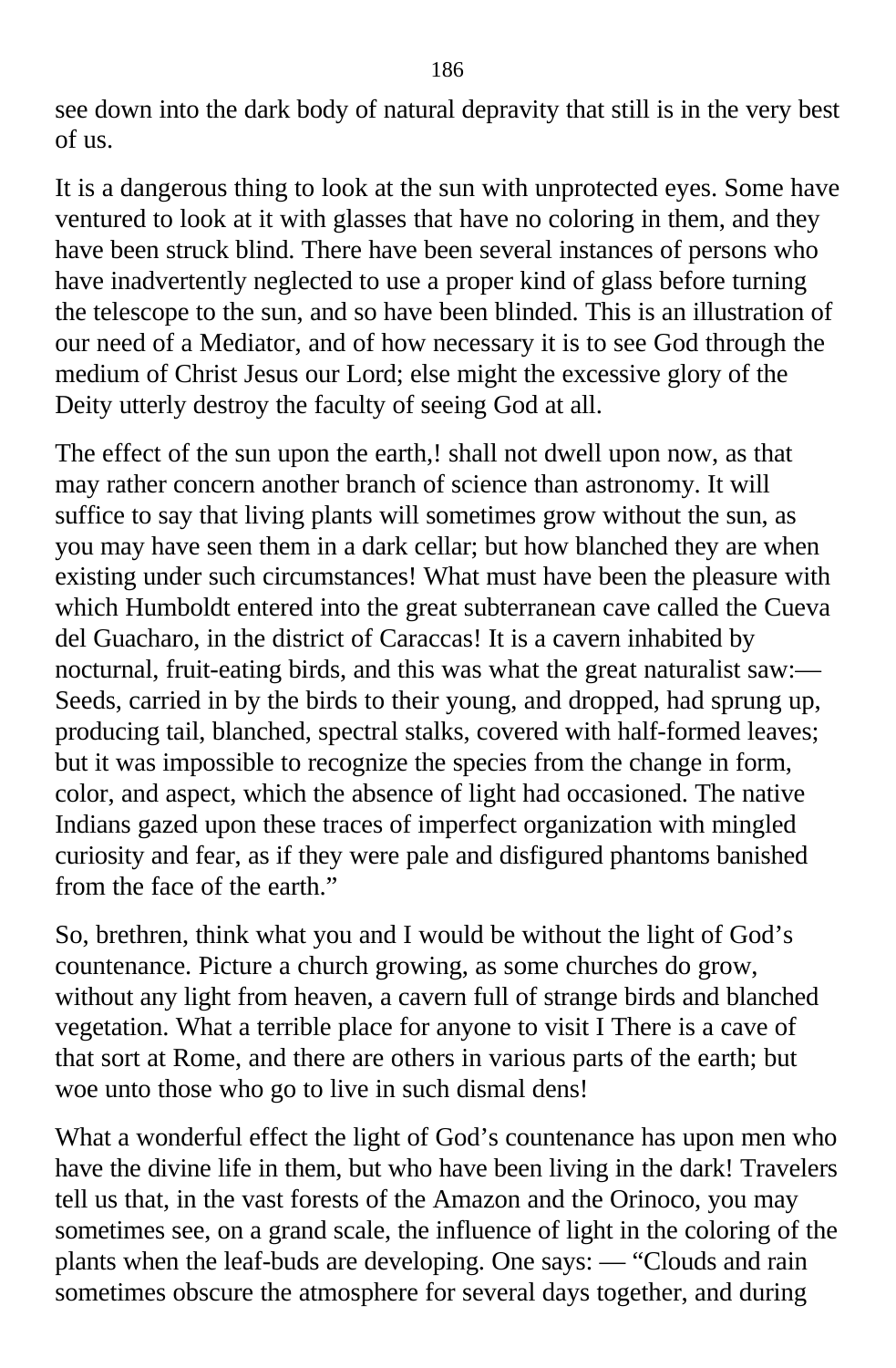this time the buds expand themselves into leaves. But these leaves have a pallid hue till the sun appears, when, in a few hours of clear sky and splendid sunshine, their color is changed to a vivid green. It has been related that, during twenty days of dark, dull weather, the sun not once making his appearance, the leaves were expanded to their full size, but were almost white. One forenoon, the sun began to shine in full brightness, when the color of the forest changed so rapidly that its progress might be marked By the middle of the afternoon, the whole, for many miles, presented the usual summer dress."

That is a beautiful illustration, it seems to me, that does not want any opening up; you can all make the application of it to the Lord Jesus for yourselves. As Dr. Watts sings, —

> *"In darkest shades if he appear, My dawning is begun; He is my soul's sweet morning star, And he my rising sun."*

Then we begin to put on all sorts of beauty, as the leaves are painted by the rays of the sun. We owe every atom of color that there is in any of our virtues, and every trace of flavor that there is in any of our fruits, to those bright sunbeams that come streaming down to us from the Sun of righteousness, who carries many other blessings besides healing beneath his wings.

The effect of the sun upon vegetation can be observed among the flowers in your own garden. Notice how they turn to him whenever they can; the sunflower, for instance, follows the sun's course as if he were himself the sun's son, and lovingly looked up to his father's face. He is very much like a sun in appearance, and I think that is because he is so fond of turning to the sun. The innumerable leaves of a clover field bend towards the sun; and plants, more or less, pay deference to the sunlight to which they are so deeply indebted. Even the plants in the hothouse, you can. observe, do not grow in that direction you would expect them to do if they wanted warmth, that is, towards the stove-pipe, whence the heat comes, nor even to the spot where most air is admitted.; but they will always, if they possibly can, send out their branches and their flowers towards the sun. That is how we ought to grow towards the Sun of righteousness; it is for our soups health that we should turn our faces towards the. Sun, as Daniel prayed with his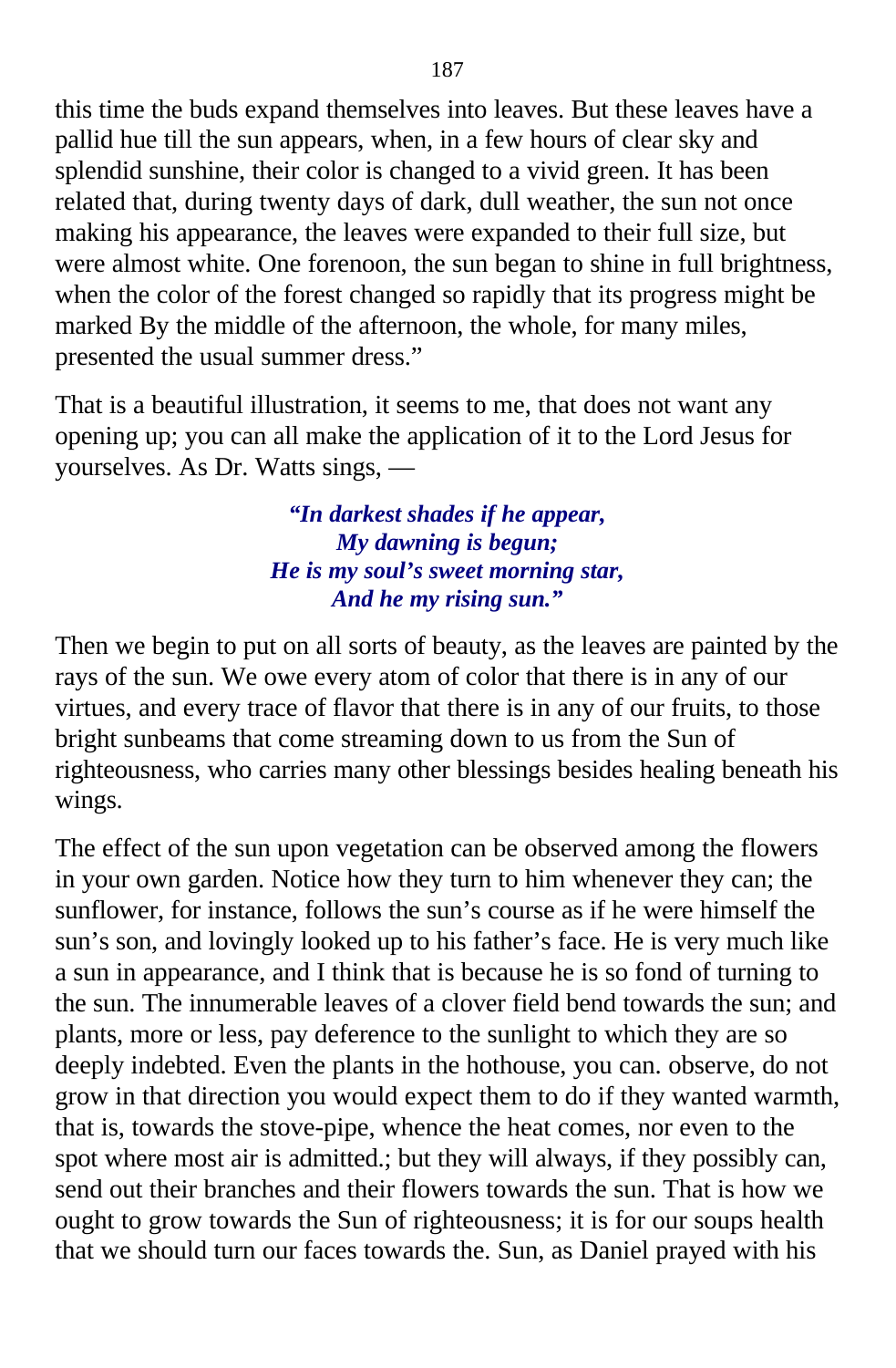windows open towards Jerusalem. Where Jesus is, there is our Sun; towards him let us constantly incline our whole being.

Not very long ago, I met with the following remarkable instance of the power of rays of light transmitted from the sun. Some divers were working at Plymouth Breakwater; they were down in the diving-bell, thirty feet below the surface of the water; but a convex glass, in the upper part of the bell, concentrated the sun's rays full upon them, and burnt their caps. As I read this story, I thought it was a capital illustration of the power there is in the gospel of our Lord Jesus Christ. Some of our hearers are fully thirty feet under the waters of sin, if they are not even deeper down than that; but, by the grace of God, we will yet make them feel the blessed burning power of the truths we preach, even if we do not succeed in setting them all on fire with this powerful glass. Perhaps, when you were a boy, you had a burning-glass, and when you were out with a friend who did not know what you had in your pocket, while he was sitting very quietly by your side, you: took out your glass, and held it for a few seconds over the back of his hand until he felt something rather hot just there. I like the man who, in preaching, concentrates the rays of the gospel on a sinner till he burns him. Do not scatter the beams of light; you can turn the glass so as to diffuse the rays instead of concentrating them; but the best way of preaching is to focus Jesus Christ, the Sun of righteousness, right on a sinner's heart. It is the best way in the world to get at him; and if he is thirty feet; under the water, this burning-glass will enable you to reach him; only mind that you do not use your own candle instead of the Sun, for that will not answer the same purpose.

Sometimes the sun suffers eclipse, as you know. The moon intrudes between us and the sun, and then we cannot see the great orb of day. I suppose we have all seen one total eclipse, and we may see another. It is a very interesting sight; but it appears to me that people take a great deal more notice of the sun when he is eclipsed than they do when he is shining clearly. They do not stand looking at him, day after day, when he is pouring forth his bright beams in unclouded glory; but as soon as ever he is eclipsed, then *they* are out in their thousands, with their glasses, and every little boy in the street has a fragment of smoked glass through which he watches the eclipse of the sun.

Thus, brethren, I do not believe that our Lord Jesus Christ ever receives so much attention from men as when he is set forth as the suffering Saviour,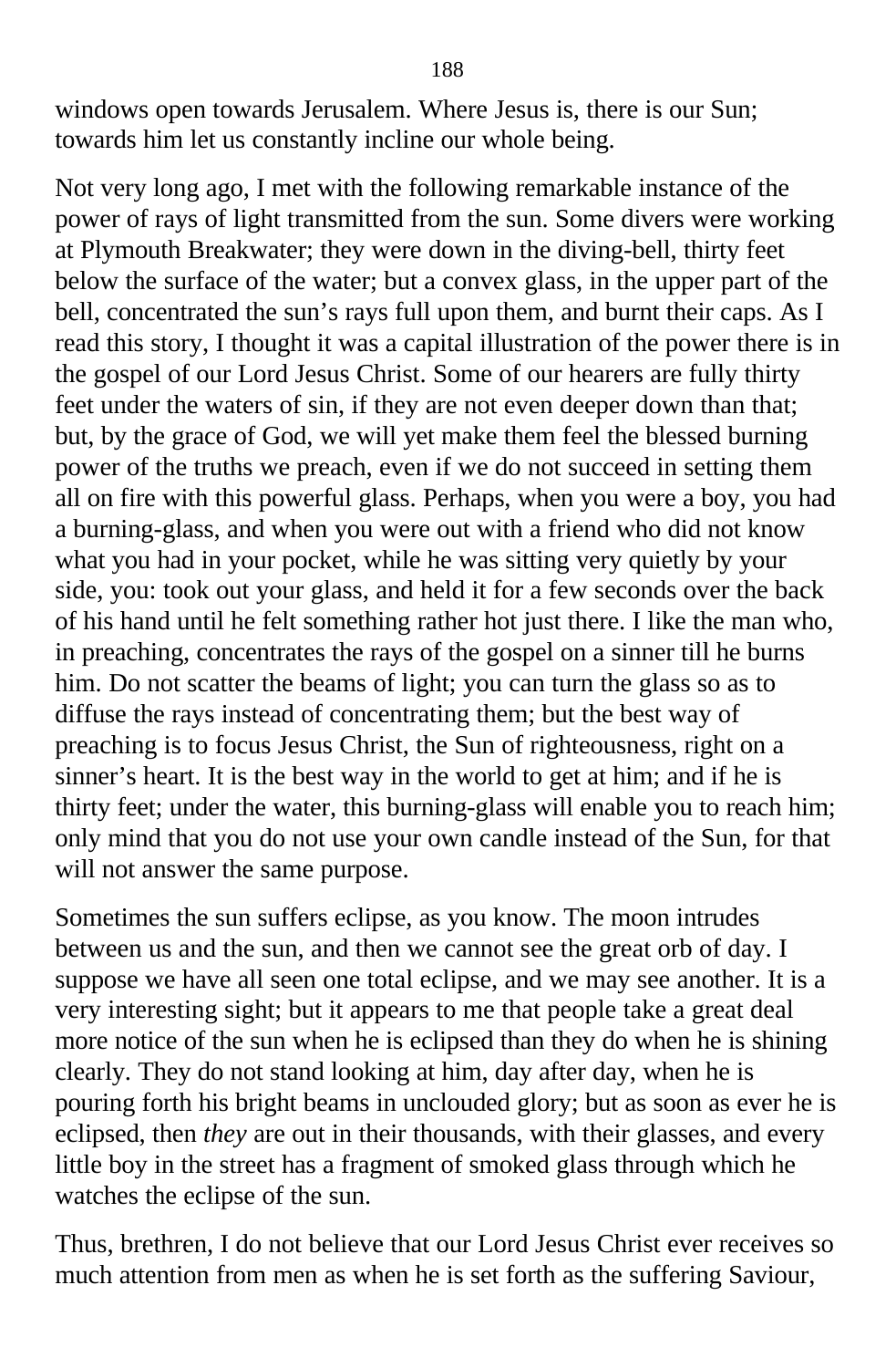evidently crucified among them. When the great eclipse passed over the Sun of Righteousness, then all eyes were fixed upon him, and well they might be. Do not fail to tell your hearers continually about that awful eclipse on Calvary; but mind that you also tell them all the effects of that eclipse, and that there will be no repetition of that stupendous event.

#### *"Lo! the sun's eclipse is o'er; Lo! he sets in blood no more."*

Speaking of eclipses, reminds me that there is, in the book I have mentioned, a striking description of one given by a correspondent who wrote to the astronomer Halley. He took his stand at Haradow Hill, close to the east end of the avenue of Stonehenge, a very capital place for observation, and there he watched the eclipse. He says of it: — "We were now enveloped in a total and palpable darkness, if I may be allowed the expression. It came  $\phi$ , an rapidly, but I watched so attentively that I could perceive its progress. It came upon us like a great black cloak thrown over us, or like a curtain drawn from that side. The horses we held by the bridle seemed deeply struck by it, and pressed closely to us with marks of extreme surprise. As well as I could perceive, the countenances of my friends wore a horrible aspect. It was not without an involuntary exclamation of wonder that I looked around me at this moment. It was the most awful sight I had ever beheld in my life."

So, I suppose, it must be in the spiritual realm. When the Sun of this great world suffered eclipse, then were all men in darkness; and when any dishonor comes upon the cross of Christ, or upon Christ himself, then is each Christian himself in darkness of a horrible kind. He cannot be in the light if his Lord and Master is in the shade.

One observer describes what he saw in Austria, where, it appears, all the people made the eclipse a time for keeping holiday, and turned out together on the plain with various modes of observing the wonderful sight. This writer says: *— "* The phenomenon, in its magnificence, had triumphed over the petulance of youth, over the levity which some persons assume as a sign of superiority, over the noisy indifference of which soldiers usually make profession. A profound stillness also reigned in the air: the birds had ceased to. sing." The more curious thing is that, in London, after an eclipse, when the cocks found that the sun shone out again, they all began crowing as though they joyfully thought that the daylight had broken through the gloom of night.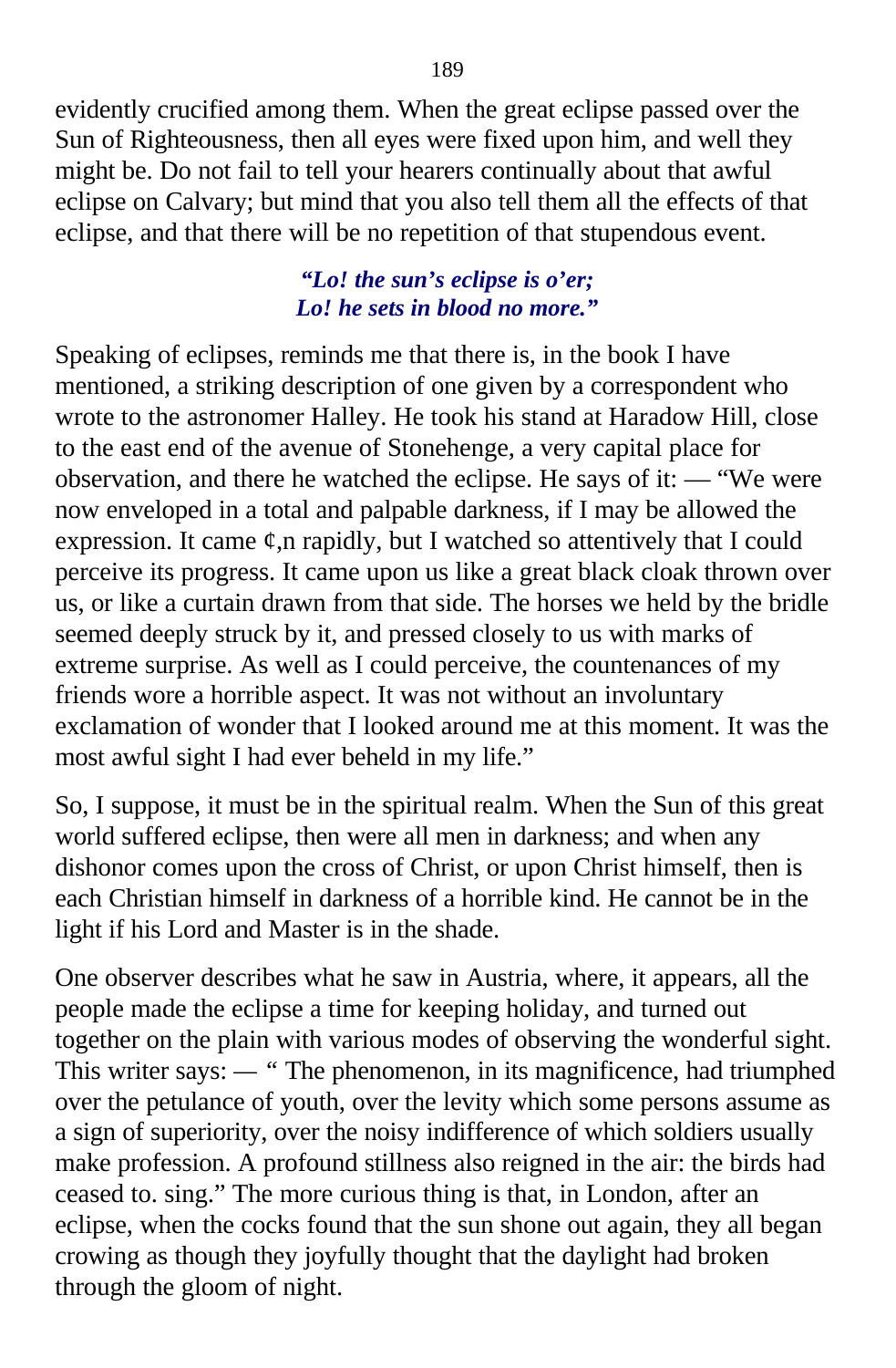Yet this wonderful phenomenon does not appear to have always attracted the attention of all persons who might have witnessed i~ History says that, at one time, there was a battle being fought,! think, in Greece, and, during its progress, there came on a total eclipse of the sun; but the warriors went on fighting all the same, indeed, they never noticed the extraordinary occurrence. That shows us how strong passions may make us forget surrounding circumstances, and it also teaches us how a man's engagements on earth may make him oblivious of all that is transpiring in the heavens. We read, just now, of how those horses, that were standing idly on Salisbury Plain, trembled during the eclipse; but another writer tells us that the horses in Italy, that were busily occupied in drawing the carriages, do not appear to have taken the slightest notice of the phenomenon, but to have gone on their way the same as usual. Thus, the engagements of a worldly man are often so engrossing in their character that they prevent him from feeling those emotions which are felt by other men, whose minds are more at liberty to meditate upon them.

I met with a very pretty story, concerning an eclipse, which you will probably like to hear. A poor little girl, belonging to the commune of Sieyes, in the Lower Alps, was tending her flock on the mountain-side at six o'clock on a bright summer morning. The sun had *risen,* and was dissipating the vapors of the night, and everyone thought that there would be a glorious, unclouded day; bat gradually the light darkened until the sun had wholly disappeared, and a black orb took the place of the glowing disc, while the air became chill, and a mysterious gloom pervaded the whole region. The little child was so terrified by the circumstance, which was certainly unusual, that she began to weep, and cried out loudly for help. Her parents, and other friends, who came at her ca]11, did not know anything about an eclipse, so they were also astounded and alarmed; but they tried to comfort her as best they could. After a short time, the darkness passed away from the face of the sun, and it shone out as before, and then the little girl cried aloud, in the patois of the district, "O beautiful sun!" and well she might. When I read the story, I thought that, when my heart had suffered eclipse, and the presence of Christ had gone for a while, and then had come back again, how beautiful the Sun seemed to me, even more bright and fair than before the temporary darkness. Jesus seemed to shine on me with a brighter light than ever before, and my soul cried out in an ecstasy of delight, "O beautiful Sun of righteousness!"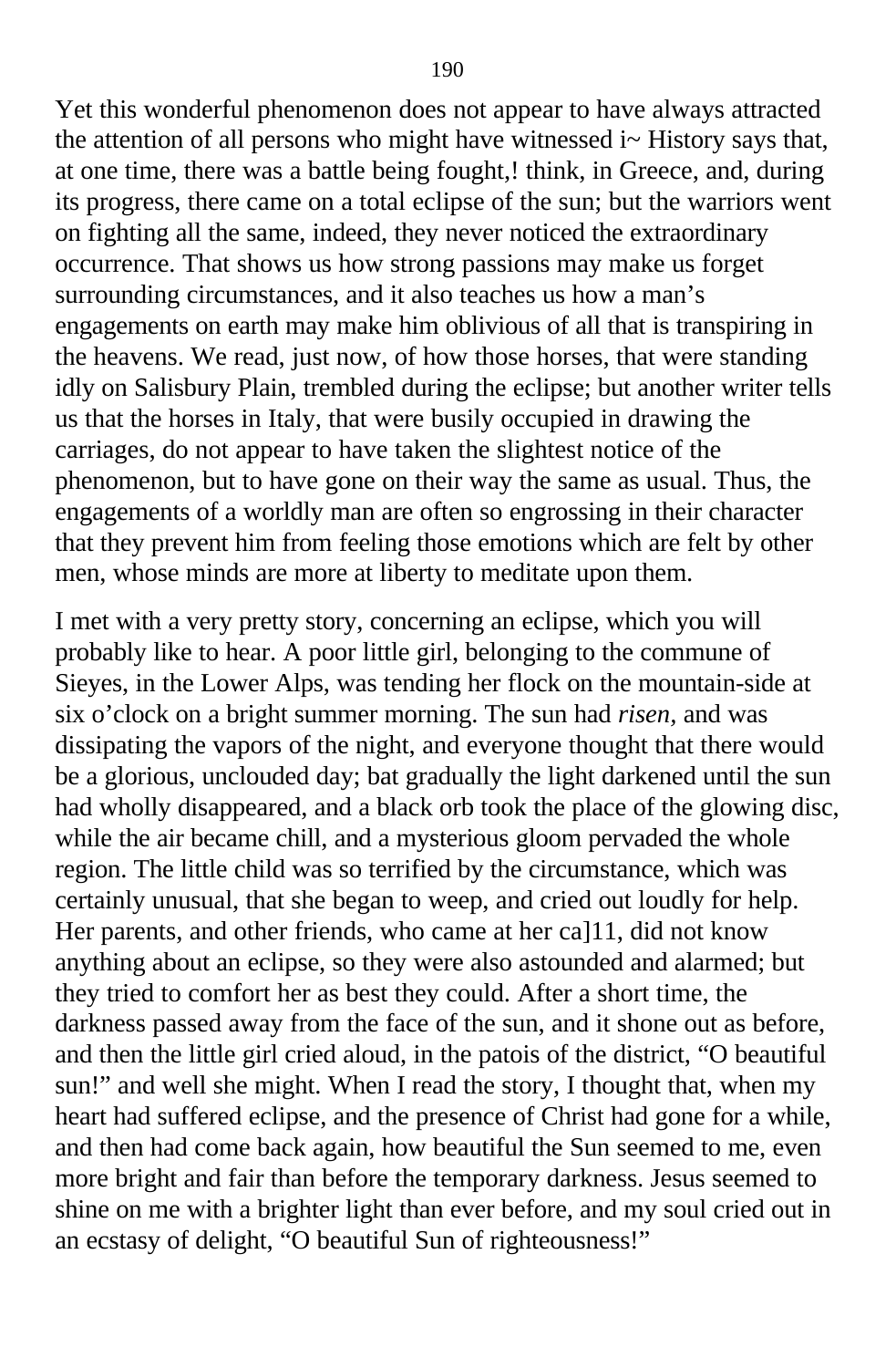That story must, I think, dose our illustrations derived from the sun; for we want also to learn all we can from his planets, and if we intend to pay a visit to them all, we shall have to travel far, and to travel fast, too.

The nearest planet that revolves around the sun is MERCURY, which is about 37,000,000 miles from the great luminary. Mercury, therefore, receives a far greater allowance of light and heat from the sun than comes to us upon the earth. It is believed that, even at the poles of Mercury, water would always boil; that is to *say,* if the planet is constituted at all as this world is. None of us could possibly live there; but that is no reason why other people should not, for God could make some of his creatures to live in the fire just as well as he could make others to live out of it. I have no doubt that, if there are inhabitants there, they enjoy the heat. In a spiritual sense, at any rate, we know that men who live near to Jesus dwell in the divine flame of love.

Mercury is a comparatively small planet; its diameter is about 2,960 miles, while that of the earth is 7,975. Mercury rushes round the sun in eightyeight days, travelling at the rate of nearly 110,000 miles in an hour, while the earth traverses only 65,000 miles in the same time. Fancy crossing the Atlantic in about two or' three minutes! It is an instance of the wisdom of God that Mercury appears to be the densest of the planets. You see, that part of a machine in which there is the most rapid whirl, and the. greatest wear and tear, ought to be made of the strongest material; and Mercury is made very strong in order to bear the enormous strain of its swift motion, and the great heat to which it is subjected.

This is an illustration of how God fits every man for his place; if he means me to be Mercury, — the messenger of the gods, as the ancients called him, — and to travel swiftly, he will give me a strength proportioned to my day. In the formation of every planet, adapting it to its peculiar position, there is a wonderful proof of the power and forethought of God; and in a similar manner does he fit human beings for the sphere they are each called to occupy.

Like to see in Mercury a picture of the child of God who is full of grace. Mercury is always near the sun; indeed, so near that it is itself very seldom seen.! think Copernicus said that he never did see it, although he had long watched for it with great care, and he deeply regretted that he had to die without having ever seen this planet. Others have observed it, and it has been quite a treat fox' them to be able to watch its revolutions. Mercury is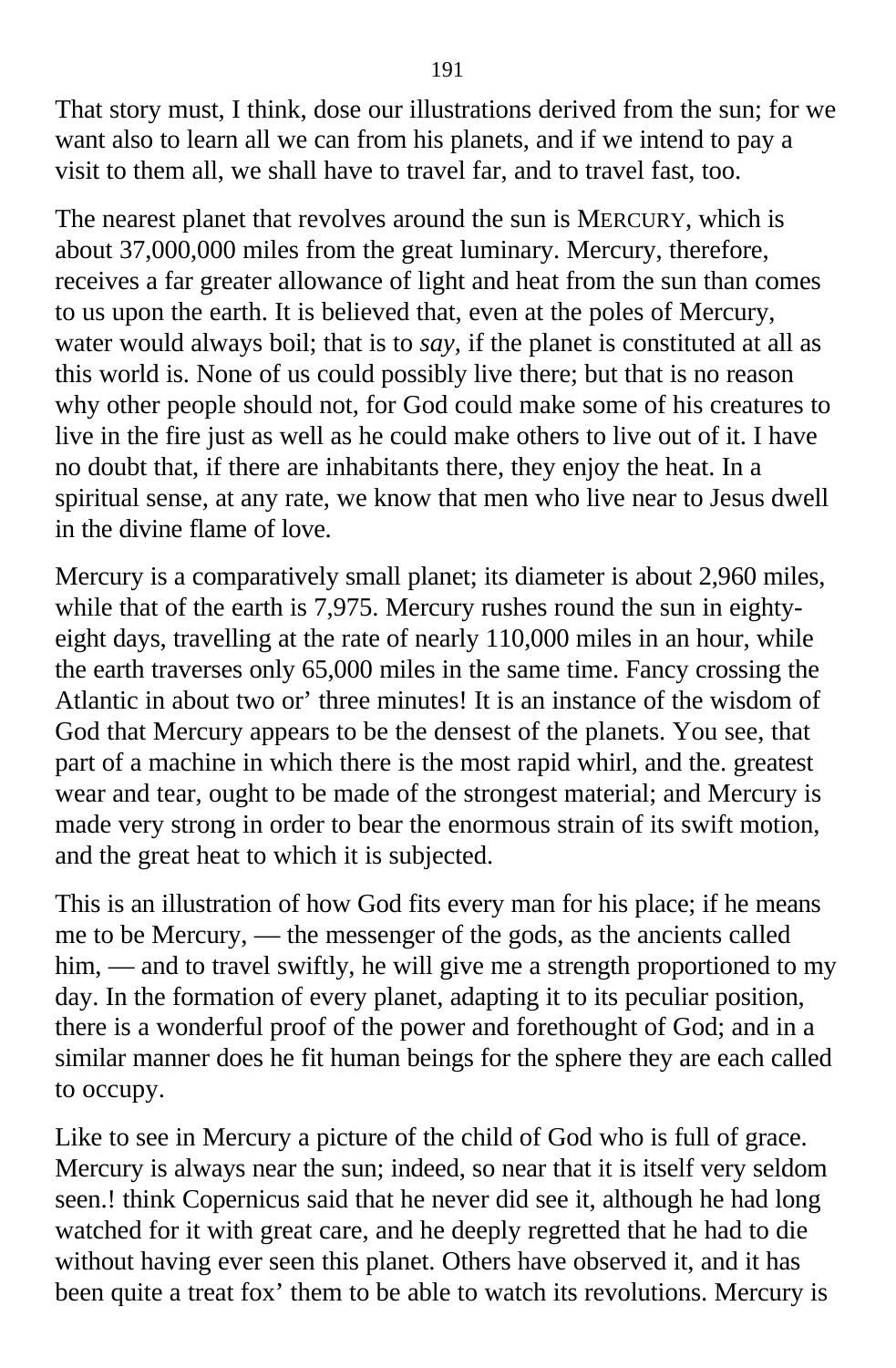usually lost in the rays of the sun; and that is where you and I ought to be, so close to Christ, the Sun of righteousness, in our life and in our preaching, that the people who are trying to observe our movements can scarcely see us at all. Paul's motto must be ours: "Not I, but Christ."

Mercury, also, in consequence of being so near the sun, is apparently the least understood of any of the planets. It has, perhaps, given more trouble to the astronomers than any other member of the heavenly family; they have paid great attention to it, and tried to find out all about it; but they have had a very difficult task, for it is generally lost in the solar glory', and never seen in a dark portion of the heavens. So, I believe, brethren, that the nearer we live to Christ, the greater mystery shall we be to all mankind. The more we are lost in his brightness, the less will they be able to understand us. If we were always what we should be, men would see in us an illustration of the text, "Ye are; dead, and your life is hid with Christ in God." Like Mercury, we ought also to be so active in our appointed orbit that we should not give observers time to watch us in any one position; and next, we should be so absorbed in the glory of Christ's presence, that they would not be able to perceive us.

When Mercury is seen from the earth, it is never visible in its brightness, for its face is always turned towards the sun. I am afraid that, whenever any of us are seen very much, we usually appear only as black spots; when the preacher is very prominent in a sermon, there is always a darkness. I like gospel preaching to be all Christ, the Sun of righteousness, and no black spot at all; nothing of ourselves, but all of the Lord Jesus. If there are any inhabitants of Mercury, the sun must appear to them four or five times as large as he does to us; the brightness would be insufferable to our eyes. It would be a very splendid sight if one could gaze upon it; and thus, the nearer you get to Christ, the more you see of him, and the more he grows in your esteem.

The next planet to Mercury is VENUS; it is about 66,000,000 miles from the sun, and is a little smaller than the earth, its diameter being 7,510 miles, compared with our 7,975. Venus goes round the sun in 225 days, travelling at the rate of 80,000 miles an hour. When the Copernican system of astronomy was fairly launched upon the world, one of the objections to it was stated thus: — "It is clear that Venus does not go round the sun, 'because, if it does, it must present the same aspect as the moon, namely, it must sometimes be a crescent, at other times a half-moon, or it must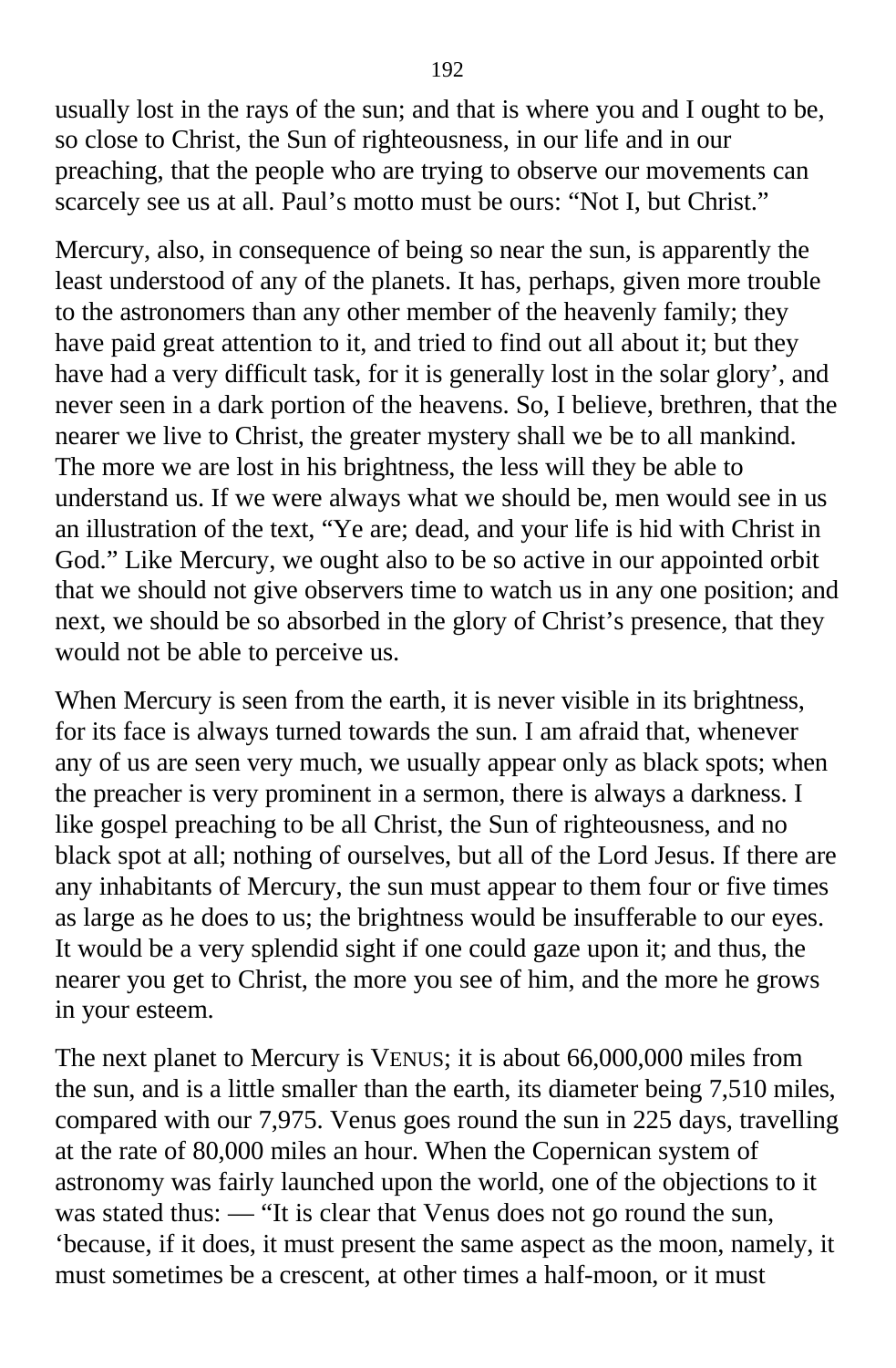assume the form known as *gibbous*, and sometimes it must appear as a complete circle. "But," said the objector, pointing to Venus, "she is always the same size; look at her, she is not at all like the moon." This was a difficulty that some of the earlier astronomers could not explain; but when Galileo was able to turn his newly-made telescope to the planet, what did he discover? Why, that Venus does pass through similar phases to those of the moon I We cannot always see the whole of it enlightened, yet I suppose it is true that the light of Venus always appears about the same to us. You will perceive in a moment why that is; when the planet's face is turned toward us, it is at the greatest distance from the earth; consequently, the light that reaches us is no more than when it is closer, but has its face at least partly turned away from us. To my mind, the two facts are perfectly reconcilable; and so is it, I believe, with some of the doctrines of grace that perplex certain people. They say "How do you make these two things agree" I reply, "I do not know that I am bound to prove how they agree. If God had told me, I would tell you; but as he has not done so, I must leave the matter where the Bible leaves it." I may not have discovered the explanation of any apparent difference between the two truths, and yet, for all that, the two things may be perfectly consistent with one another.

Venus is both the morning star and "the star of the evening, beautiful star." It has been called Lucifer, and Phosphorus, the light-bringer, and also Hesperus, the vesper star. You perhaps remember how Milton, in *Paradise* Lost, refers to this double character and office of Venus: —

> *"Fairest of stars! last in the train of night, If better thou Belong not to the dawn; Sure pledge of day, that crown'st the smiling morn With thy bright circlet: praise him in thy sphere, While day arises, that sweet hour of prime."*

Our Lord Jesus Christ calls himself, "the bright and morning star." Whenever he comes into the soul, he is the sure harbinger  $\varphi f$  that everlasting light which shall go no more down for ever. Now that Jesus, the Sun of righteousness, has gone from the gaze of man, you and I must be like evening stars, keeping as dose as we can to the great central Sun, and letting the world know what Jesus was like by our resemblance to him. Did he not say to, his disciples, "Ye are the light of the world "T

The next little planet that goes round the sun is THE EARTH. Its distance from the sun varies from about ninety-two to ninety-five millions of miles.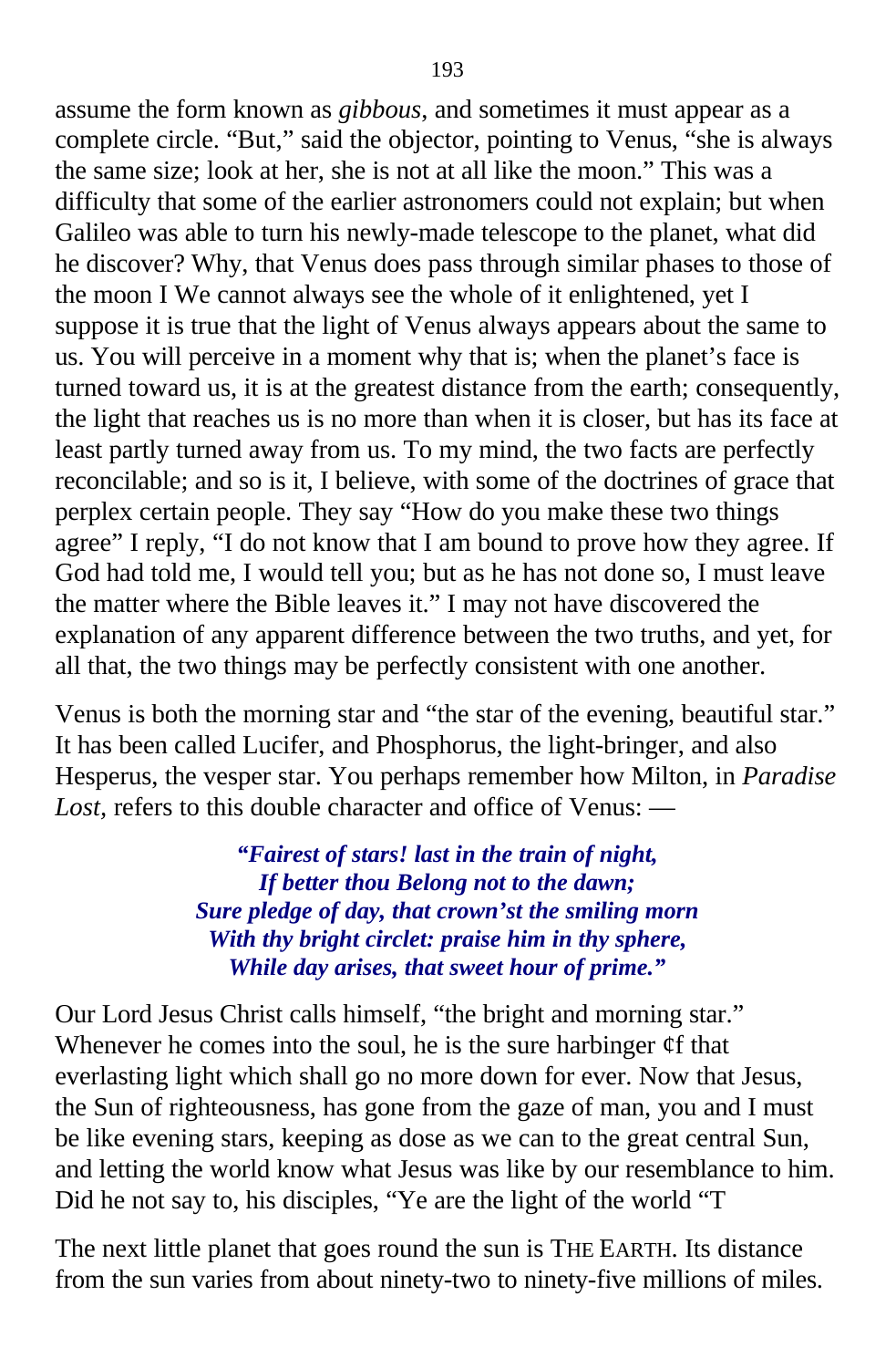Do not be discouraged, gentlemen, in your hopes of reaching the sun, 'because you are nothing like so far away as the inhabitants 'of Saturn; if there are any residents there, they are about ten times as 'far from the sun as we are. Still, I do not suppose you will ever take a seat in Sol's fiery chariot; at least, not in your present embodied state; it is far too warm a place for you to be at home there. The earth is somewhat larger than Venus, and it takes much longer to go round the sun, it is twelve months on its journey, or, speaking exactly, 365 days, 6 hours, 9 minutes, and 10 seconds. This world is a slow-going concern; and I am afraid it is less to the glory of God than any other world that he has made. I have not seen it from a distance; but I should suspect that it never shines anything like so brightly as Venus; for, through sin, a cloud of darkness has enveloped it. I suppose that, in the millennial days, the curtain will be drawn back, and a light will be thrown upon the earth, and that it will then shine to the glory of God like its sister stars that have never lost their pristine brightness. I think there have been some curtains drawn up already; every sermon, full of Christ, that we preach, rolls away some of the mists and fogs from the surface of the planet; at any rate, morally and spiritually, if not naturally.

Still, brethren, though the earth travels slowly, when compared with Mercury. and Venus, yet, as Galileo said, it does move, and at a pretty good rate, too. I dare say, if you were to walk for twenty minutes, and you knew nothing about the speed at which the earth is travelling, you would be surprised if I assured you that you had in that short space of time gone more than 20,000 miles; butt it would be a fact. This book, which has already given us much useful information, says: — "It is a truly astonishing thought that, 'awake, asleep, at home, abroad,' we are constantly carried round with the terrestrial mass, at the rate of 12 eleven miles a minute, and are, at the same time, travelling with it in space with a velocity of sixty-six thousand miles an hour. Thus, during the twenty minutes consumed in walking a mile from our thresholds, we are silently conveyed more than twenty thousand miles from one portion of space to another; and, during a night of eight hours' rest, or tossing to and fro, we are unconsciously are translated through an extent equal to twice the distance of are the lunar world."

We do not take any notice of this movement, and so it is that little things, which are near and tangible, often seem more notable than great things which are more remote. This world impresses many men with far greater force than the world to come has ever done, because they look only upon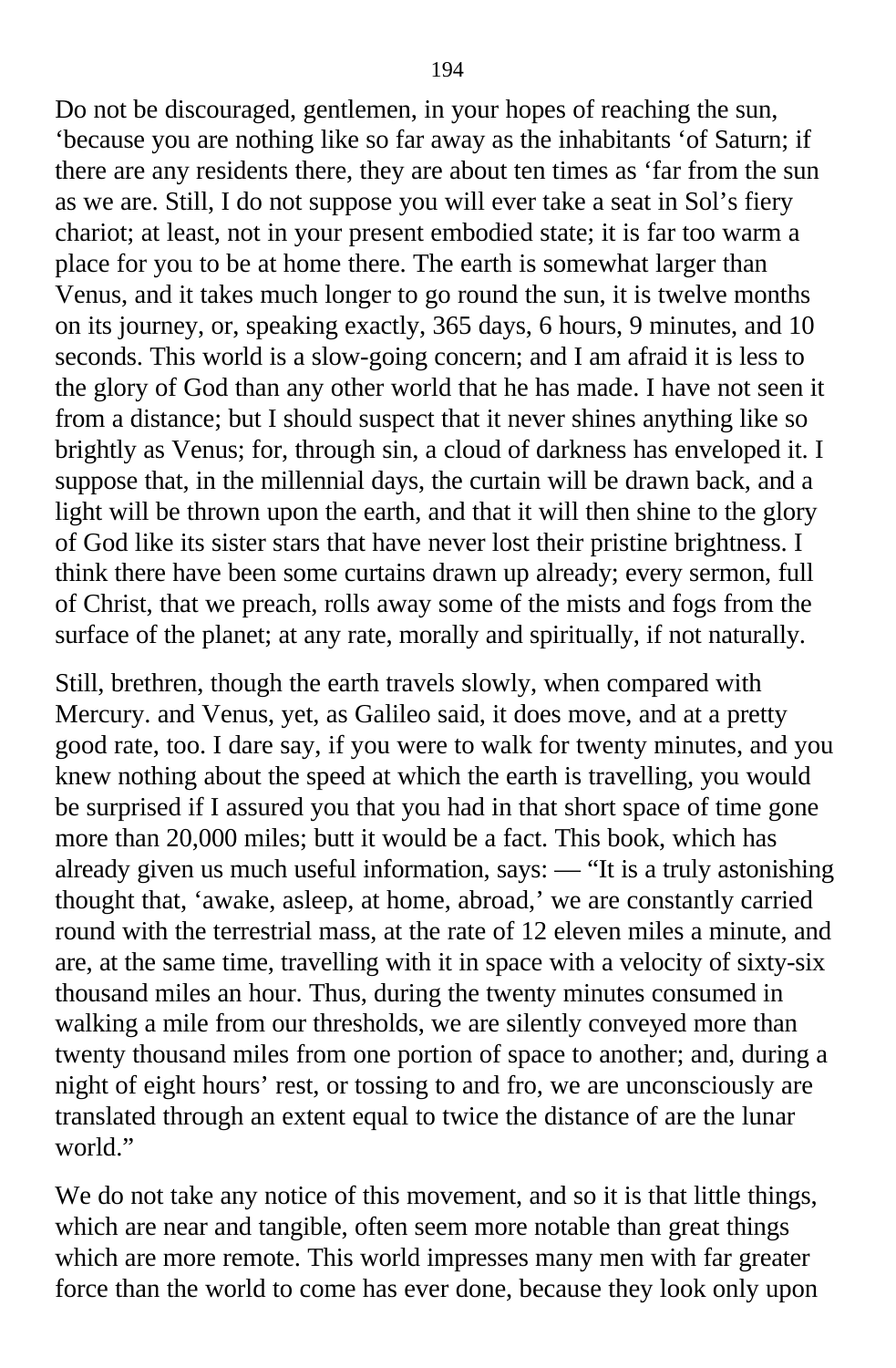the things that are seen and temporal. "But," perhaps you say, "we do not feel ourselves moving." To, but you are moving, although you are not conscious of it. So, I think that, sometimes, when a believer in Christ does not feel himself advancing in divine things, he need not fret on that account; I am not certain that; those who imagine themselves to be growing spiritually are really doing so. Perhaps they are only growing a cancer somewhere; and its deadly fibers make them fancy there is a growth within them. Alas! so there is; but it is a growth unto destruction.

When a man thinks that he is a full-grown Christian, he reminds rue of a poor boy whom I used to see. He had such a splendid head for his body that he had often to lay it on a pillow, for it was too weighty for his shoulders to carry, and his mother told me that, when he tried to stand up, he often tumbled down, overbalanced by his heavy head. There 'are some people who appear to grow very fast, but they have water on the brain, and are out of due proportion; but he who truly grows in grace does not say, "Dear me! I can feel that I am growing; bless the Lord I Let's sing a hymn, 'I'm a growing I' I'm a growing!'" 'I have sometimes felt that I was growing smaller, brethren; I think that is very possible, and a good thing, too. If we are very great in our own estimation, it is because we have a number of cancers, or foul gatherings, that need to be lanced, so as to let out the bad matter that causes us to boast of our bigness.

It is a good thing that we do not feel ourselves moving, for, as I before reminded you, we walk by faith, not by sight. Yet I know that we are moving, and I am persuaded that I shall return, as nearly as the earth's revolution permits, to this exact spot this day twelvemonth. If they are looking down at me from Saturn, they will spy me out somewhere near this same place, unless the Lord should come in the meantime, or he should call me up to be: with him.

If we did feel the world move, it would probably be because there was some obstruction in the heavenly road; but we go on so softly, and gently, and quietly, that we do not perceive it. I believe that growth in grace is very much after the same fashion. A babe grows, and yet does not know that he grows; the seed unconsciously grows in the earth, and so we are developing in the divine life until we come to the fullness of the stature of men in Christ Jesus.

Waiting upon the earth is THE MOON. In addition to her duty as one of the planets revolving round the sun, she has the task of attending upon the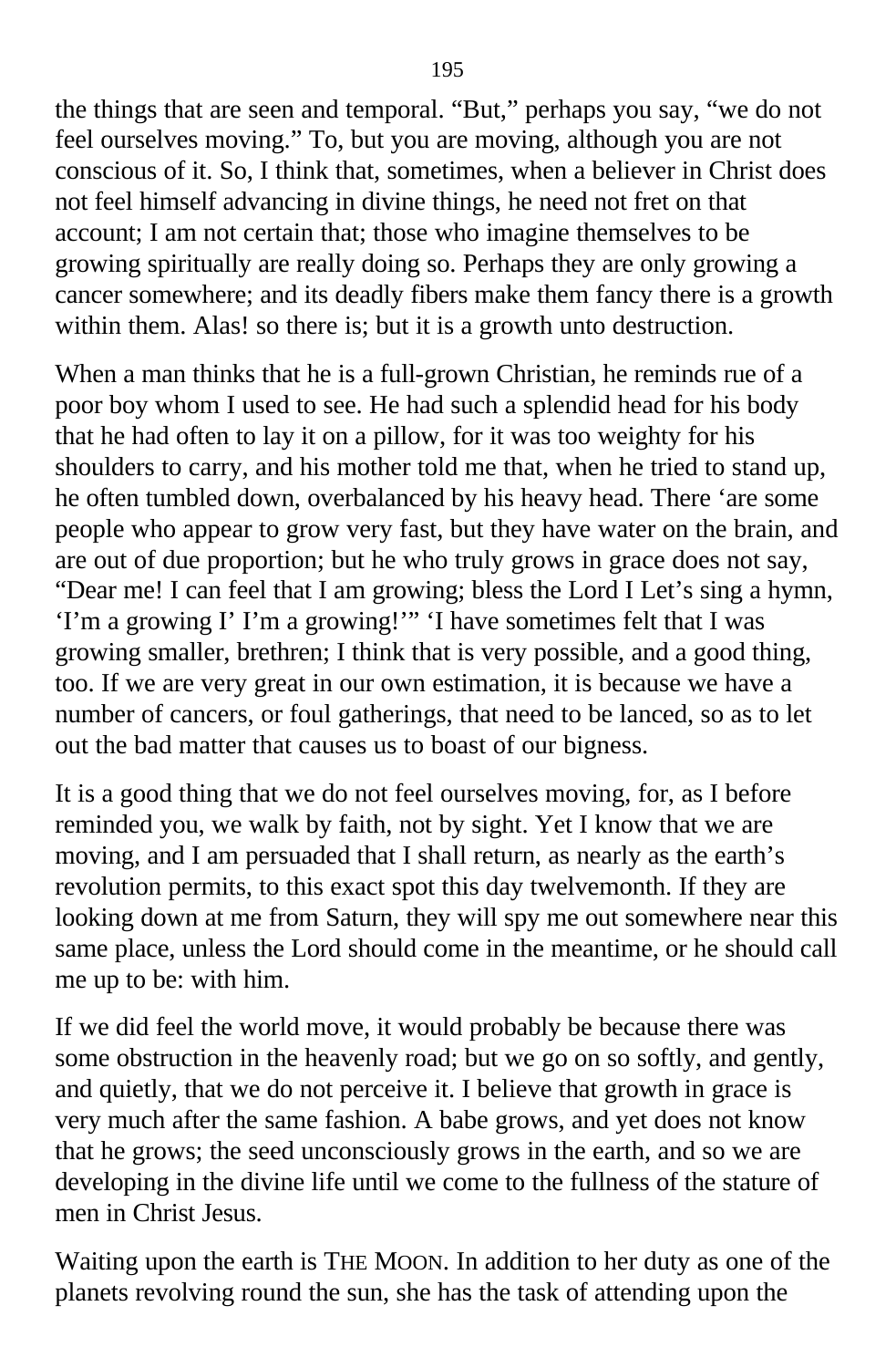earth, doing much useful service for it, and at night lighting it with her great reflector-lamp, according to the allowance of oil she has available for shedding her beams upon us.. The moon also operates upon the earth by her powers of attraction; and as the water is the more mobile part of our planet, the moon draws it towards herself, so making the tides; and those tides help to keep the whole world in healthful motion; they are a sort of life-blood to it.

The moon undergoes eclipse, sometimes very frequently, and a great deal more often than the sun; and this phenomenon has occasioned much terror. among some tribes, an eclipse of the moon is an occasion for the greatest possible grief. Sir R. Schomberg thus describes a total lunar eclipse in San Domingo:—"I stood alone upon the flat roof of the house which I inhabited, watching the progress of the eclipse. I pictured in imagination the lively and extraordinary scene which I once witnessed in the interior of Guiana, among the untutored and superstitious Indians, how they rushed out of their huts when the first news of the eclipse came, gibbered in their tongue, and, with violent gesticulations, threw up their clenched fists towards the moon. When, as on this occasion, the disc was perfectly eclipsed, they broke out in moanings, and sullenly squatted upon the ground, hiding their faces between their hands. The females remained, during this strange scene, within their huts. When, shining like a sparkling diamond, the first portion of the moon, that had disencumbered itself from the shadow, became visible, all eyes were turned towards it. They spoke to each other with subdued voices; but their observations became louder and louder, and they quitted their stooping position as the light increased. When the bright disc announced that the monster which wanted to stifle the Queen of Night had been overcome, the great joy of the Indians was expressed in that peculiar whoop, which, in the stillness of the night, may be heard for a great distance."

Want of faith causes the most extraordinary fear, and produces the most ridiculous action. A man who believes that the moon, though temporarily hidden, will shine forth again, looks upon an eclipse as a curious phenomenon worthy of his attention, and full of interest; but the man who really fears that God is blowing out the light of the moon, and that he shall never see its bright rays any more, feels in a state of terrible distress. Perhaps he will act as the Hindus and some of the Africans do during an eclipse; they beat old drums, and blow bullocks' horns, and make all manner of frightful noises, to cause the dragon who is supposed to have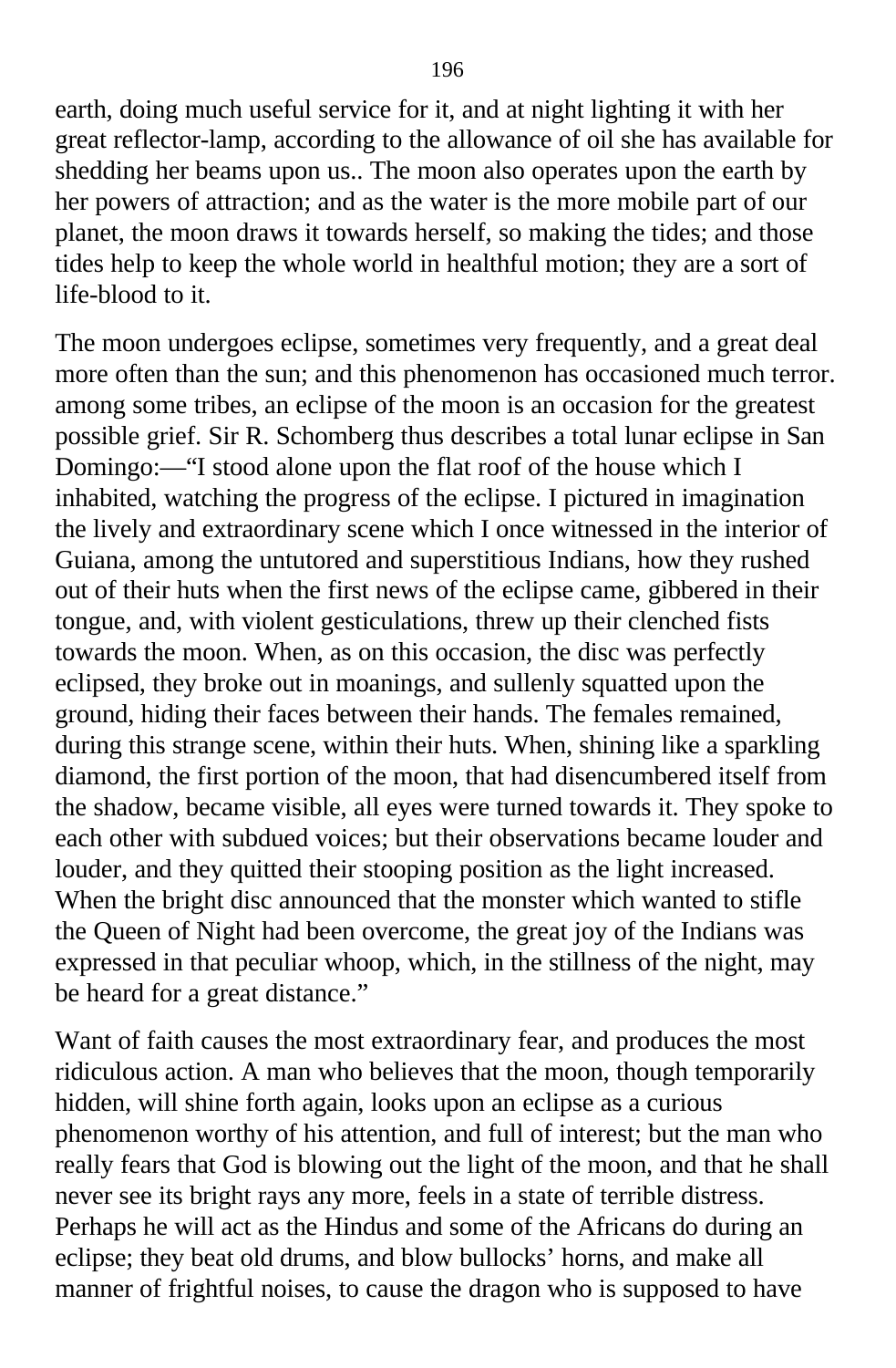swallowed the moon to vomit it up again. That is their theory of an eclipse, and they act accordingly; but once know the truth, and know especially the glorious truth that "All things work together for good to them that love God, to them that are the called according to his purpose," and we shall not be afraid of any dragon swallowing the moon, nor of anything else that the fears of men have made theta imagine. If we are ignorant of the truth, every event that occurs, which may be readily enough accounted for from God's point of view, may cause the utmost terror, and drive us, perhaps, into the wildest follies.

The next planet to the earth is Mars fiery Mars, generally shining with a ruddy light. It used to be thought that the color of Mars' "blood-red shield" was caused by the absorption of the solar rays; but this idea has been refuted, and it is now believed to be due to the color of its soil. According to the former idea, ... an angry man, who is like Mars, the god of war, must be one who has absorbed all other colors for his own use, and only shows the red rays to others; while the more modern notion, that the soil of the planet gives it its distinctive color, teaches us that, where there is a fiery nature, there will be a warlike exhibition of it unless it is restrained by grace. Mars is about 140,000,000 miles from the sun, it is much smaller than our earth, its equatorial diameter being 4,363 miles. Travelling at the rate of 53,600 miles an hour, it takes 687 days to complete its revolution round the sun.

Between the orbits of Mars and Jupiter, there is a wide zone, in which, for many centuries, no planets were visible; but the astronomers said within themselves, "There must surely be something or other between Mars and Jupiter." They could not find any great planets; but as telescopes became larger, and more powerful, they observed that there was a great number of ASTEROIDS or PLANETOIDS, as some term them. I do not know how many there are, for they are like some of our brethren's families, they are daily increasing. Some hundreds of them have already been discovered; and by the aid of telescopic photography, we may expect to hear of the finding of many more. The first asteroid was identified on the first day of the present century, and was named Ceres. Many of them have been called by female mythological names, I suppose because they are the smaller planets, and it is considered gallant to give them ladies' names. They appear to vary from about 20 to 200 miles in diameter; and many have thought that they are the fragments of some planet that once revolved between Mars and Jupiter, but that has been blown up, and gone to pieces in a general wreck.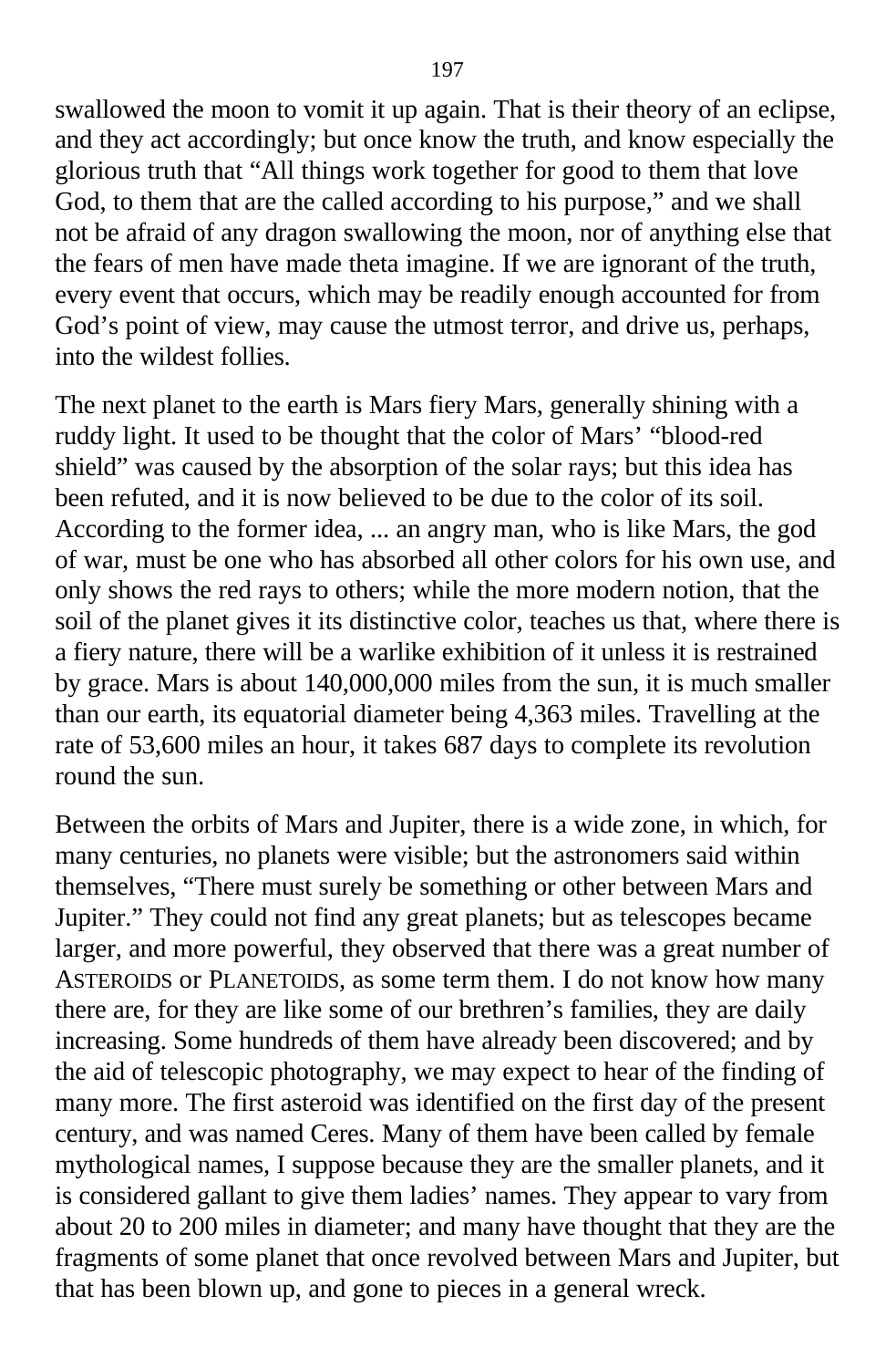Those meteoric stones, which sometimes fall to the earth, but which much more frequently, at certain seasons of the year, are seen shooting across the midnight *sky,* may also be fragments of the aforesaid world which has perished. At all events, since the fathers fell asleep, all things have not continued as they were; there have been changes in the starry, world to let men know that other changes will yet come. These blocks of meteoric matter are flying through space, and when they get within the range of our atmosphere, there is an opposing medium, they have to drive through it at an enormous rapidity, and so they become burning hot, and thus they become visible. And, in like manner, I believe that there are plenty of good men in the world who are invisible till they get to be opposed, and being opposed, and having the love of God driving them on with tremendous momentum, they become red-hot with holy fervor, they overcome all opposition, and then they become visible to the eye of mankind. For my part, I rather like to pass through an opposing medium. I think that we all want to travel in that kind of atmosphere just to give us the sacred friction that will fully develop the powers with which we have been entrusted. If God has given us force, it is not at all a bad thing for us to be put where there is opposition, because we shall not be stopped by it, but shall by that very process be made to shine all the brighter as lights in the world.

Beyond the space which is occupied by the asteroids, is the magnificent planet, JUPITER, the brightest star which we *see,* except Venus; and yet he is very, very far away. His mean distance from the sun is about 475,000,000 miles; that is, more than five times as far off as we are. Even here, we are so far away that we do not often see the sun; but Jupiter is five times as far from the sun, and it takes him 4,333 days, or nearly twelve of our years, to go round the great luminary, travelling at a speed are of 27,180 miles an hour. The reason why Jupiter is so bright is, partly, because of his great size, for he is nearly 90,000 miles in diameter, while the earth is less than 8,000, and it may be partly. because he is better constituted for reflecting, or *else,* at that distance, his magnitude would not avail him. And brethren, if you and I are put in difficult positions, where we seem to be unable to shine to the glory of God, we must ask the Lord specially to constitute us so that we can better reflect his brightness, and so produce ~ good an effect as our brethren who are placed in more favorable positions.

Jupiter is attended by four moons.  $ft19$  These satellites were discovered soon after the invention of the telescope; yet there were several persons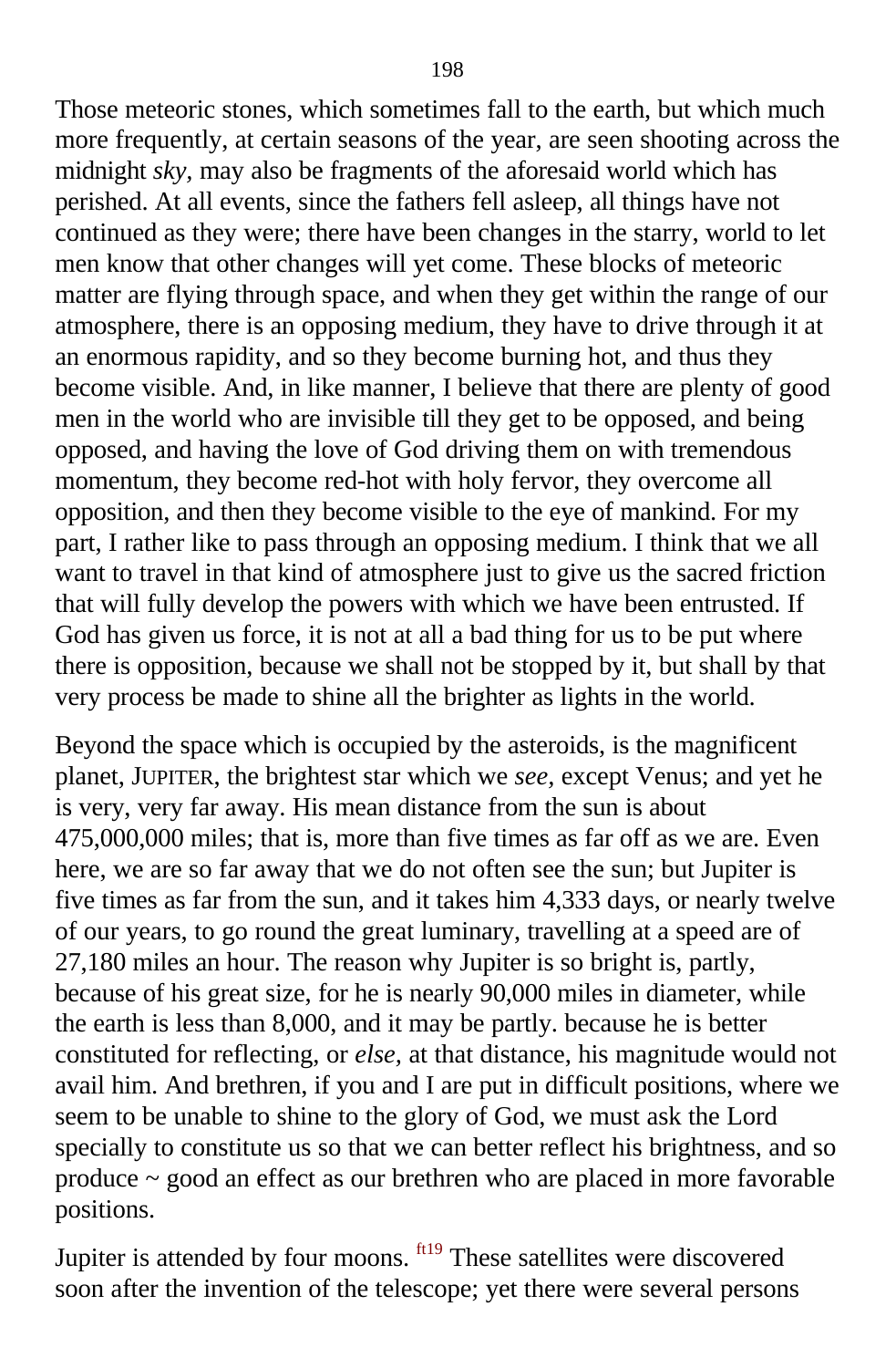who would not believe in their existence, and one of our excellent friends, the Jesuits, of course, was strongest in his determination that he never would, by any process, be convinced of that which others knew to be a fact. He was asked to look through a telescope in order to see that it was really so; but he declined because he said that, perhaps, if he did so, he would be obliged to believe it; and as he had no desire to do so, he refused to look. Are there not some who act thus towards the truths of revelation? Some time after, the Jesuit fell under the anger of good Kepler, and being convinced that he was in the wrong, he went to the astronomer, and begged his pardon. Kepler told him that he would forgive him, but he would have to inflict a penance upon him. "What will it be?" he inquired. "Why," said Kepler, "you must look through that telescope." That was the direst punishment the Jesuit could possibly receive; for, when he looked through the instrument, he was obliged to say that he did see what he had formerly denied, and he was obliged to express his conviction of the truth of the astronomer's teaching. So, sometimes, to make a man see the truth, is a very severe penalty to him. If he does not want to see it, it is a good thing to compel him to look at it. There are a great many brethren, who are not Jesuits, and who yet are not anxious to know the whole truth; but I hope that you and I, brethren, will always desire to learn all that the Lord has revealed in his Word.

This was the argument of Sizzi, an astronomer of some note, who tried to prove that Jupiter's moons could not exist. I wonder whether you can see the flaw in it: — "There are seven windows given to animals in the domicile of the head, through which the air is admitted to the tabernacle of the body, to enlighten, to warm, and to nourish it; which windows are the principal parts of the microcosm, or little world, two nostrils, two eyes, two ears, and one mouth. So, in the heavens, as in a microcosm, or great world, there are two favorable stars, Jupiter and Venus; two unpropitious, Mars and Saturn; two luminaries, the Sun and the moon; and Mercury alone undecided and indifferent, from which, from many other phenomena of nature, such as the seven metals, etc., which it were tedious to enumerate, we gather that the number of planets is necessarily seven. Moreover, the satellites are invisible to the naked eye, and therefore can exercise no influence over the earth, and therefore would be useless, and therefore do not exist. Besides, as well the Jews and other ancient nations, as are modern Europeans, have adopted the division of the week into seven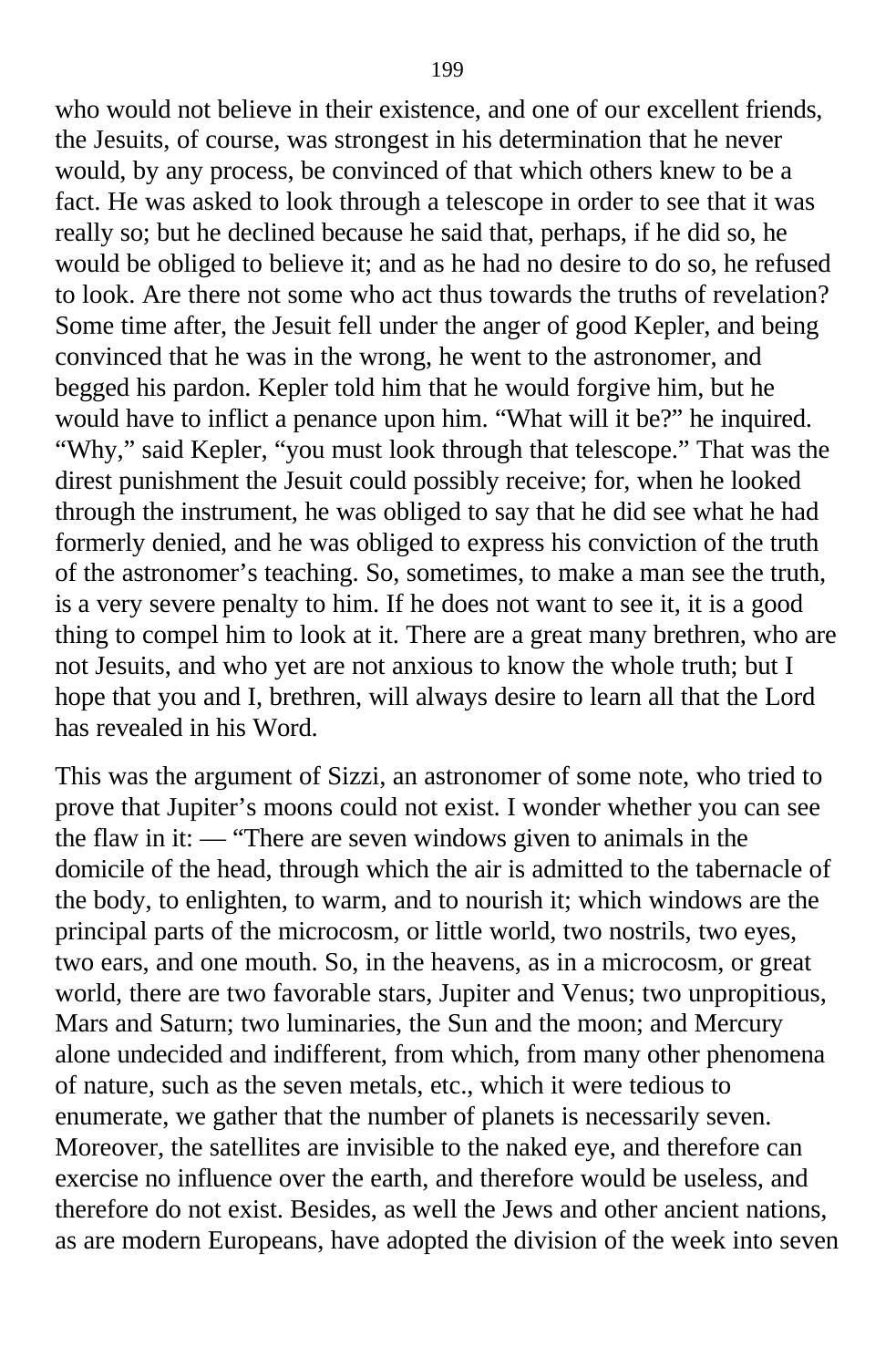days, and have named them from the seven planets. Now, if we increase the number of the planets, this whole system falls to the ground."

I think, brethren, that I have heard the same kind of argument advanced many times with reference to spiritual matters; that is, an argument from theory against facts, but facts will always overturn theories all the world over, only that, sometimes, it takes a good while before the facts can be absolutely proved.

It is a singular, thing, and another instance of the power and wisdom of God, that though the satellites of. Jupiter are constantly being eclipsed, as is natural, enough from their rapid revolutions around him, yet they are never all eclipsed at one time. One moon. may be eclipsed, and perhaps another, or even three out of the four; but there is always one left shining; and, in like manner, God never takes away all the comfort of his people at once, there is always some ray of light to cheer them.

There is a great deal more to be learned from Jupiter; but having introduced you to him, I will leave you to examine him for yourselves, and to get all you can out of him.

Far, far beyond Jupiter is SATURN. That respectable planet has been very much slandered, but I am happy to inform you are that he does not deserve such treatment. He is nearly 900,000,000 miles from the sun. I wonder whether any brother here, with a large mind, has any idea of what a million is; I do not suppose that he has, and I am sure that I have not. It takes a vast deal of thinking to comprehend what a million means; but to realize what is meant by a million miles, is altogether beyond one's mental grasp. A million pins would be something enormous; but a million miles! And here we are talking of nine hundred millions of miles; well, I give up all thought of understanding what that is so long as I am in this finite state. Why, when you speak of nine hundred millions, you might as well say nine hundred billions at once; for the one term is almost as incomprehensible as the other; and yet, please to recollect that this vast space is to our great God only a mere hand's-breadth compared with the immeasurable universe that he has created.

I said that Saturn had been greatly slandered, and so he has. You know that we have, in our English language, the word "saturnine", as a very uncomplimentary description of certain individuals. When a man is praised for being very hearty and genial, he is said to be jovial, in allusion to Jove,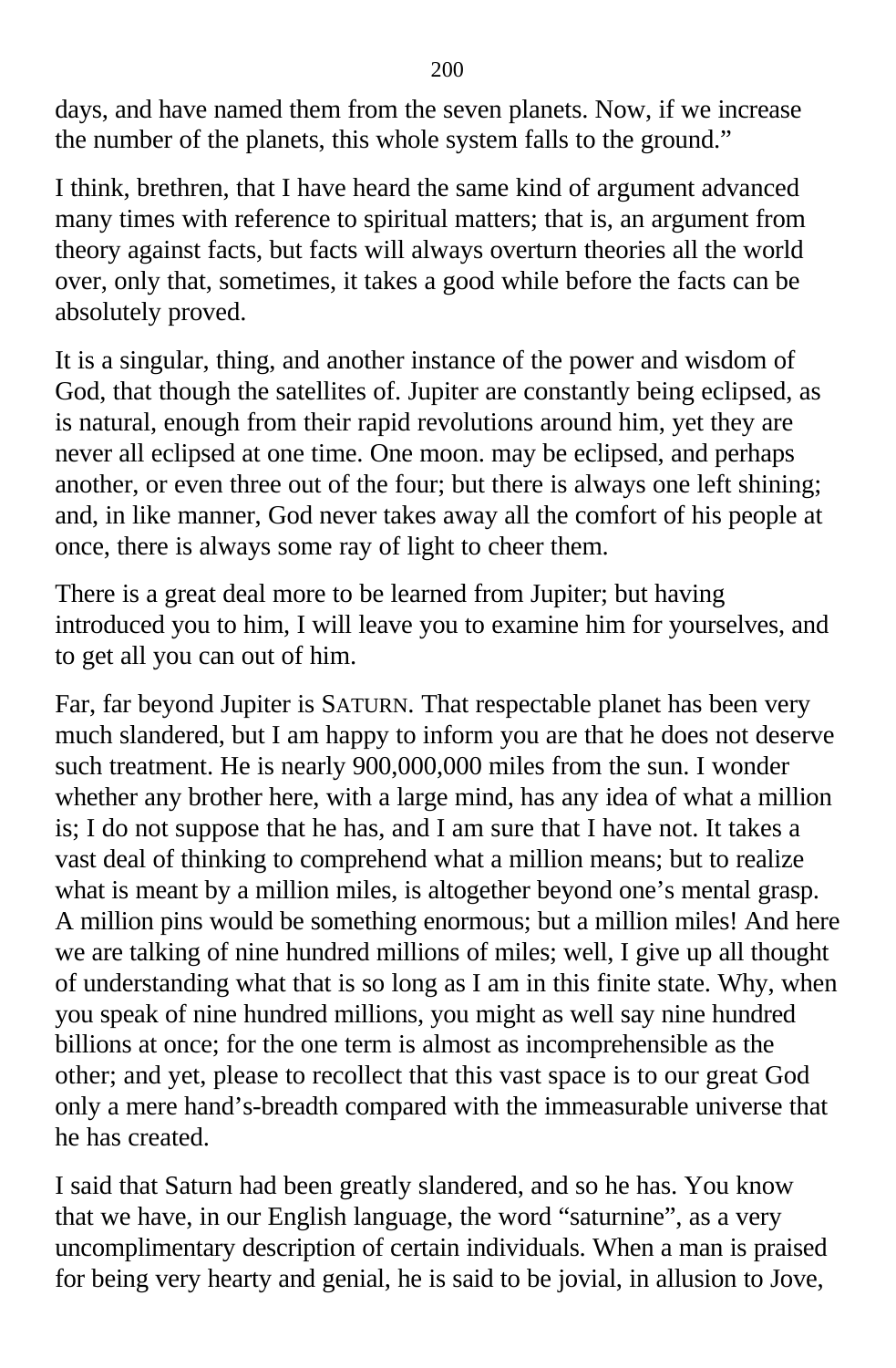or Jupiter, the brightly-shining planet; but a person of an opposite temperament is called saturnine, because it is supposed that Saturn is a dull planet, dreadfully dreary, and that his influences are malignant and baneful. If you have read some of the astrological books which I have had the pleasure of studying, you have there been told that, if you had been born under the influence of Saturn, you might almost as well have been born under the influence of Satan, for it will come to about the same thing in the end. He is supposed to be a very slow sort of individual, his symbol is the hieroglyphic of lead; but he is really a very light and buoyant personage. His diameter is about nine times as great as that of the earth and while in volume he is equal to 746 worlds as large as ours, his weight is only equal to 92 such globes. The densities of the planets appear to diminish according to their distance from the sun, not in regular proportion, but still very largely so; and there seems to be no reason why those which are most remote, and travel slowly, should be made so dense as those which are nearer the central orb, and revolve more quickly around him.

This useful volume, from which I have already given you several extracts, says: — "Instead, therefore, of sinking like lead in the mighty waters, he would float upon the liquid, if an ocean could be found sufficiently capacious to receive him. John Goad, the well-known astro-meteorologist, declared the planet not to be such a 'plumbeous blue-nosed fellow' as all antiquity had believed, and the world still supposed. But it was the work of others to prove it. For six thousand years or so, Saturn concealed his personal features, interesting family, and strange appurtenances, — the magnificent old-buildings of his house, — from the knowledge of mankind. But he was caught at last by a little tube, pointed at him from a slope of the Apennines, the holder of which, in invading his privacy, cared not to ask leave, and deemed it no intrusion." When that "little tube" was turned upon him, he was found to be a most beautiful planet, one of the most varied and most marvelous of all the planetary worlds.

Take that as an illustration of the falseness of slander, and of how some persons are very much bemired and bespattered because people do not know them. This planet, which was so despised, turned out to be a very beautiful object indeed; and, instead of being very dull, and what the word saturnine usually means, he is bright and glorious. Saturn also has no less than eight satellites to attend him; and, in addition, he has three magnificent rings, of which Tennyson has sung, —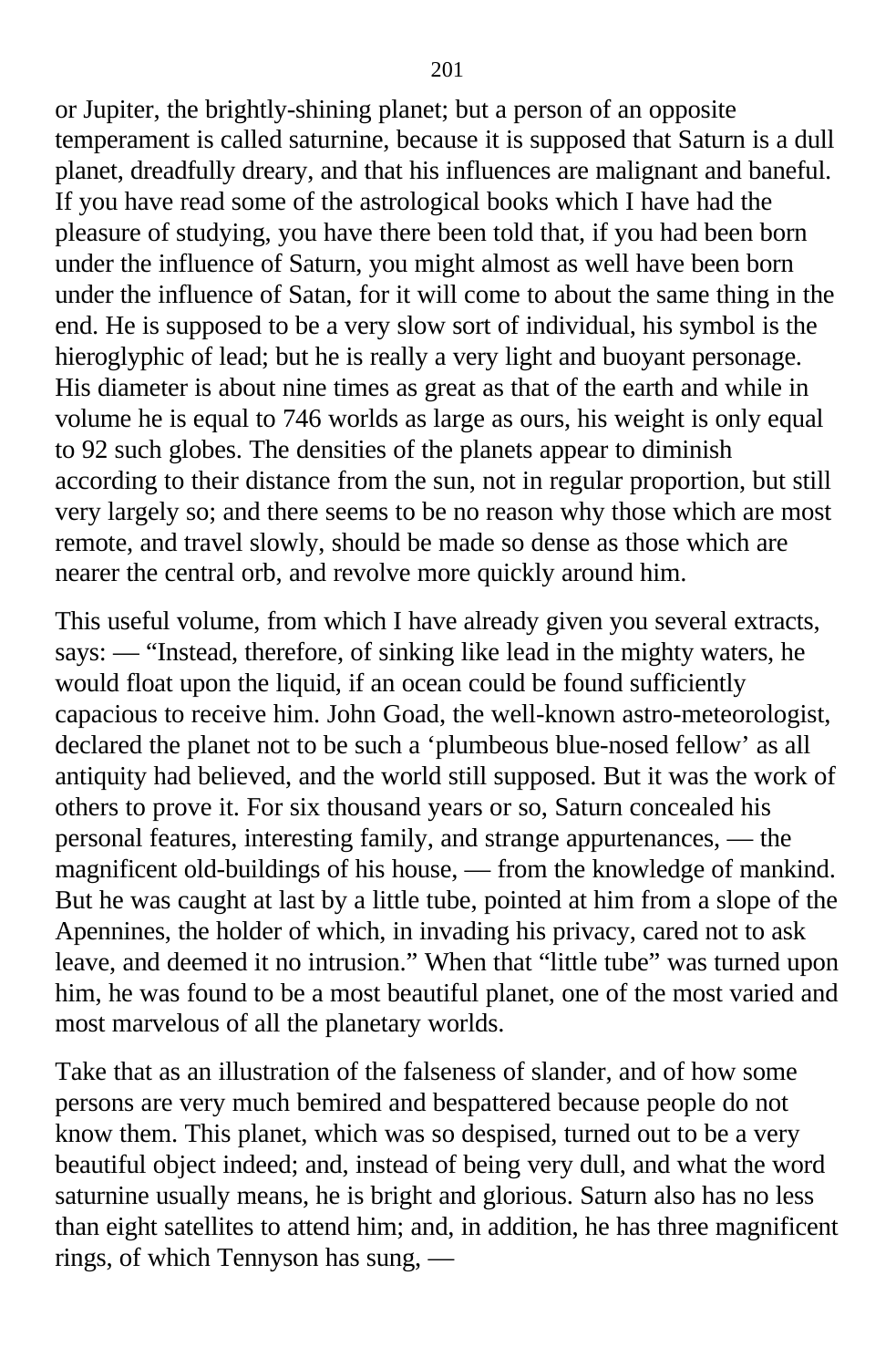#### *"Still as, while Saturn whirls, his steadfast shade Sleeps on his luminous rings."*

Saturn has only about a hundredth part of the light from the sun. as compared with what we receive; and yet, I suppose, the atmosphere might be so arranged that he might have as much solar light as we have; but even if the atmosphere is of the same kind as ours, Saturn would still have as much light as we have in an ordinary London fog. I am speaking, of course, of the light from the sun; but then we cannot tell what illuminating power the Lord may have put in the planet himself; and beside that, he has his eight moons, and his three shining rings, which have a brilliance that we cannot either imagine or describe. What must it be to see a marvelous arch of light rising to a height of 37,570 miles above the planet, and having the enormous span of 170,000 miles! If you were at the equator of Saturn, you would only see the rings as a narrow band of light; but if you could journey towards the poles, you would see above you a tremendous arch, blazing with light, like some of the vast reflectors that you see hung up in large buildings where they cannot get sufficient sunlight. The reflector helps to gather up the rays of light, and throw them where they are needed; and I have no doubt that these rings act like reflectors to Saturn. It must be a wonderful world to live in if there are inhabitants there; they get compensations which fully make up for their disadvantages in being so far away from the sun. So is it in the spiritual world, what the Lord withholds in one direction he makes up in another; and those who are far removed from the means of grace, and Christian privileges, have an inward light and joy, which others, with greater apparent advantages, might almost envy.

Journeying again in the heavens, far, far beyond Saturn, we come to URANUS, or HERSCHEL, as it is sometimes called, after the astronomer who discovered it in 1781. The mean distance of Uranus from the sun is believed to be about 1,754,000,000 miles; I give you the figures, but neither you nor I can have the slightest conception of the distance they represent. To an observer standing on Uranus, the sun would probably appear only as a far-away speck of light; yet the planet revolves around the sun at about 15,000 miles an hour, and occupies about eighty-four of our years in completing one journey. Uranus is said to be equal in volume to seventy-three or seventy-four earths, and to be attended by four moons. I do not know much about Uranus, therefore I do not intend to say much about him.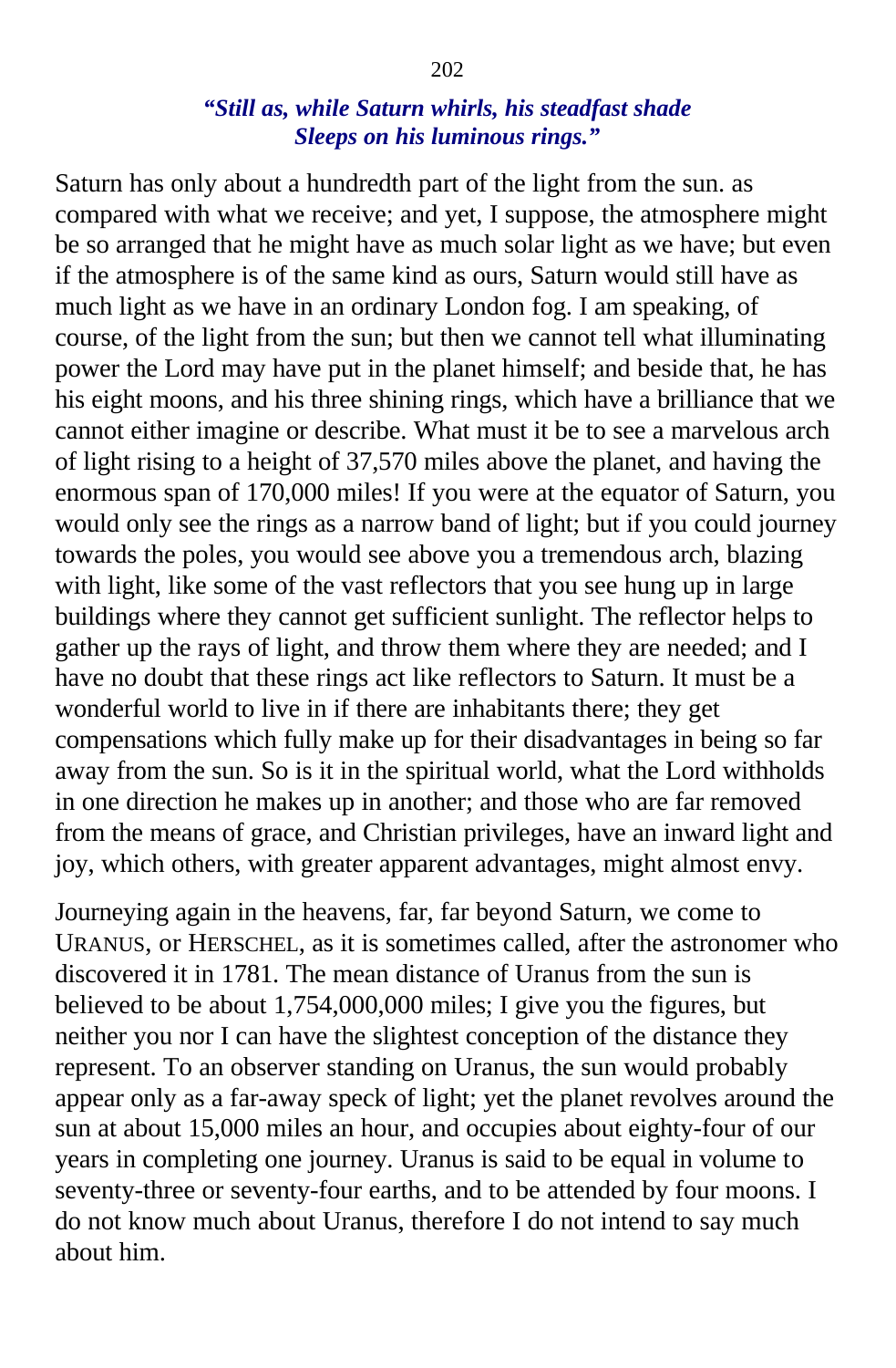That may serve as an illustration of the lesson that a man had better say as little as possible concerning anything of which he knows only a little; and that is a lesson which many people need to learn. For instance, there are probably more works on the Book of Revelation than upon any other part of the Scriptures, and, with the exception of just a few, they are not worth the paper on which they are printed. Then, next to the Book of Revelation, in this respect, is the Book of Daniel; and because it is so difficult to explain, many men have written upon it, but as a rule the result of their writing has been that they have only confuted and contradicted one another. Let us, brethren, preach what we know; and say nothing of that of which we are ignorant.

We have gone a long way, in imagination, in travelling to the planet Uranus; but we have not yet completed our afternoon's journey. It was observed by certain astronomers that the orbit of Uranus sometimes deviated from the course they had marked in their chart of the heavens; and this convinced them that there was another planetary body, not then discovered, which was exerting an unseen but powerful influence upon Uranus.

This fact, that these huge worlds, with so many millions of miles of space between them, do retard or accelerate each other's movements, is to me a beautiful illustration of the influence that you and I have upon our fellowmen. Whether consciously or unconsciously, we either impede a man's progress in the path that leads to God, or else we quicken his march along the heavenward way. "None of us liveth to himself."

The astronomers came to the conclusion that there must be another planet, previously unknown to them, that was disturbing the motion of Uranus. Unknown to one another, an Englishman, Mr. Adams, of Cambridge, and a Frenchman,. M. Leverrier, set to work to find out the position in which they expected the heavenly body to be discovered, and their calculations brought them to almost identical results. When the telescopes were pointed to that part of the heavens where the mathematical astronomers believed the planet would be found, it was at once discovered, shining with a pale and yellow light, and we now know it by the name of NEPTUNE.

The volume before me thus speaks of the two methods of finding a planet, the one worker using the most powerful telescope, and the other making mathematical calculations: — "To detect a planet, by the eye, or to track it to its place by the mind, are acts as incommensurable as those of muscular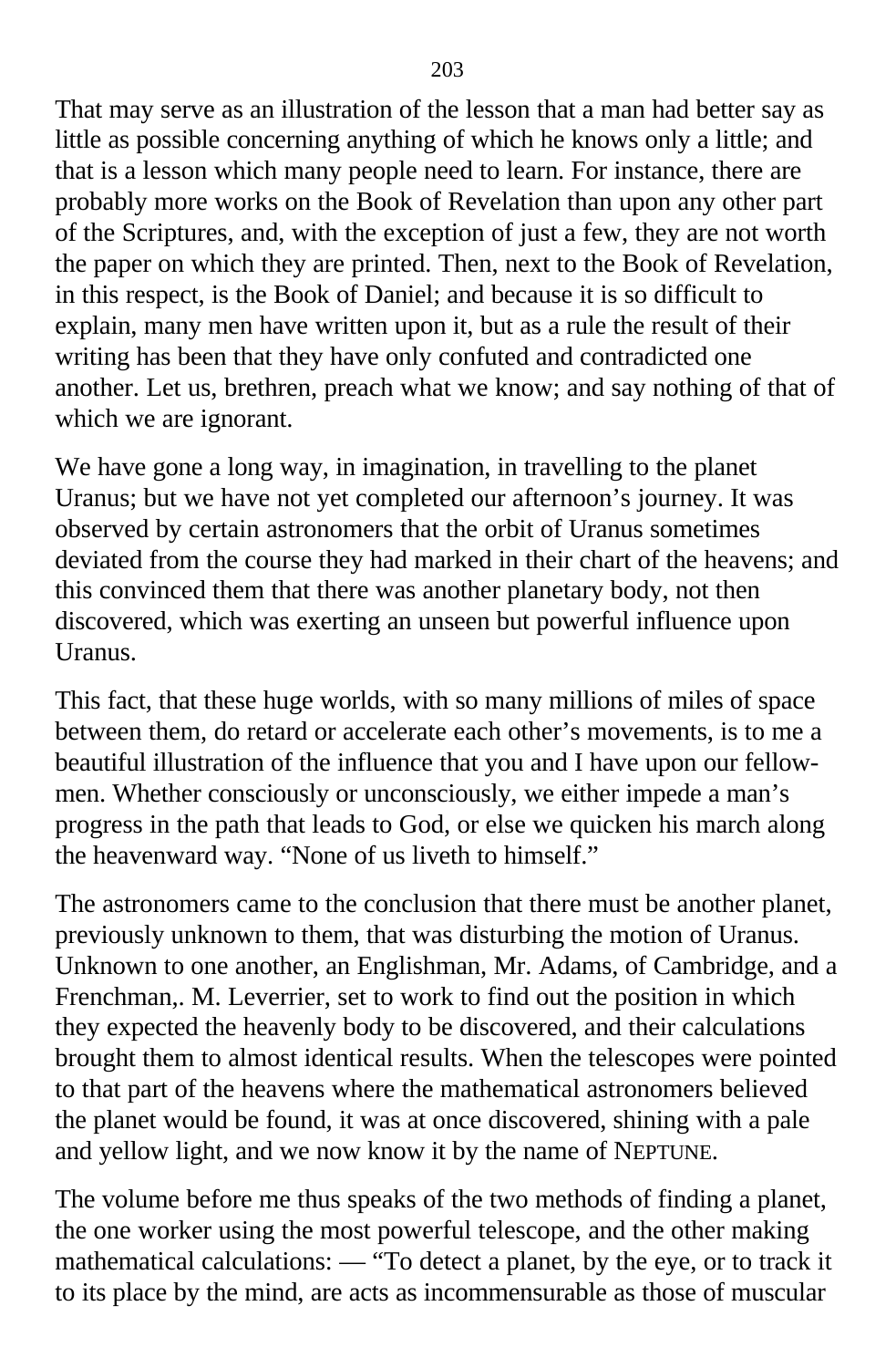and intellectual power. Recumbent on his easy chair, the practical astronomer has but to look through the cleft in his revolving cupola, in order to trace the pilgrim star in its course; or by the application of magnifying power, to expand its tiny disc, and thus transfer it from among its sidereal companions to the planetary domains. The physical astronomer, on the contrary, has no such auxiliaries: he calculates at noon, when the stars disappear under a meridian sun; he computes at midnight, when clouds and darkness shroud the heavens; and. from within that cerebral dome which has no opening heavenwards, and no instrument but the eye of reason, he sees in the disturbing agencies of an unseen planet, upon a. planet by him equally unseen, the existence of the disturbing agent, and from the nature and amount of. its action he computes its magnitude, and indicates its place."

What a grand thing is reason! Far above the mere senses, and then faith is high above reason; only, in the ease of the mathematical astronomer of whom we are thinking, reason was a kind of faith. He argued, "God's laws are so-and-so and so-and-so. This planet Uranus is being disturbed, some other planet must have disturbed it, so I will search and find out where he is;" and when his intricate calculations were completed, he put his finger on Neptune as readily as a detective lays his hand on a burglar, and a great deal sooner; indeed, it seems to me that it is often easier to find a star than to catch a thief.

Neptune had long been shining before he was discovered and named; and you and I, brethren, may remain unknown for years, and possibly the world may never discover us; but I trust that our influence, like that of Neptune, will be felt and recognized, whether we are seen of men, or only shine in solitary splendor to the glory of God.

Well, we have traveled in thought as far as Neptune, which is about 2,748,000,000 miles from the sun; and, standing there, we look over into space, and there are myriads, and myriads, and myriads of miles in which there appear to be no more planets belonging to the solar system. There may be others that have not been discovered yet; but, as far as we know, beyond Neptune there is a great gulf fixed.

There are, however, what I may call "leapers" in the system, which, without the use of a pole, are able to cross this gulf; they are THE COMETS. These comets are, as a rule, so thin, — a mere filmy mass of vapor, — that when they come flashing into our system, and rushing out again, as they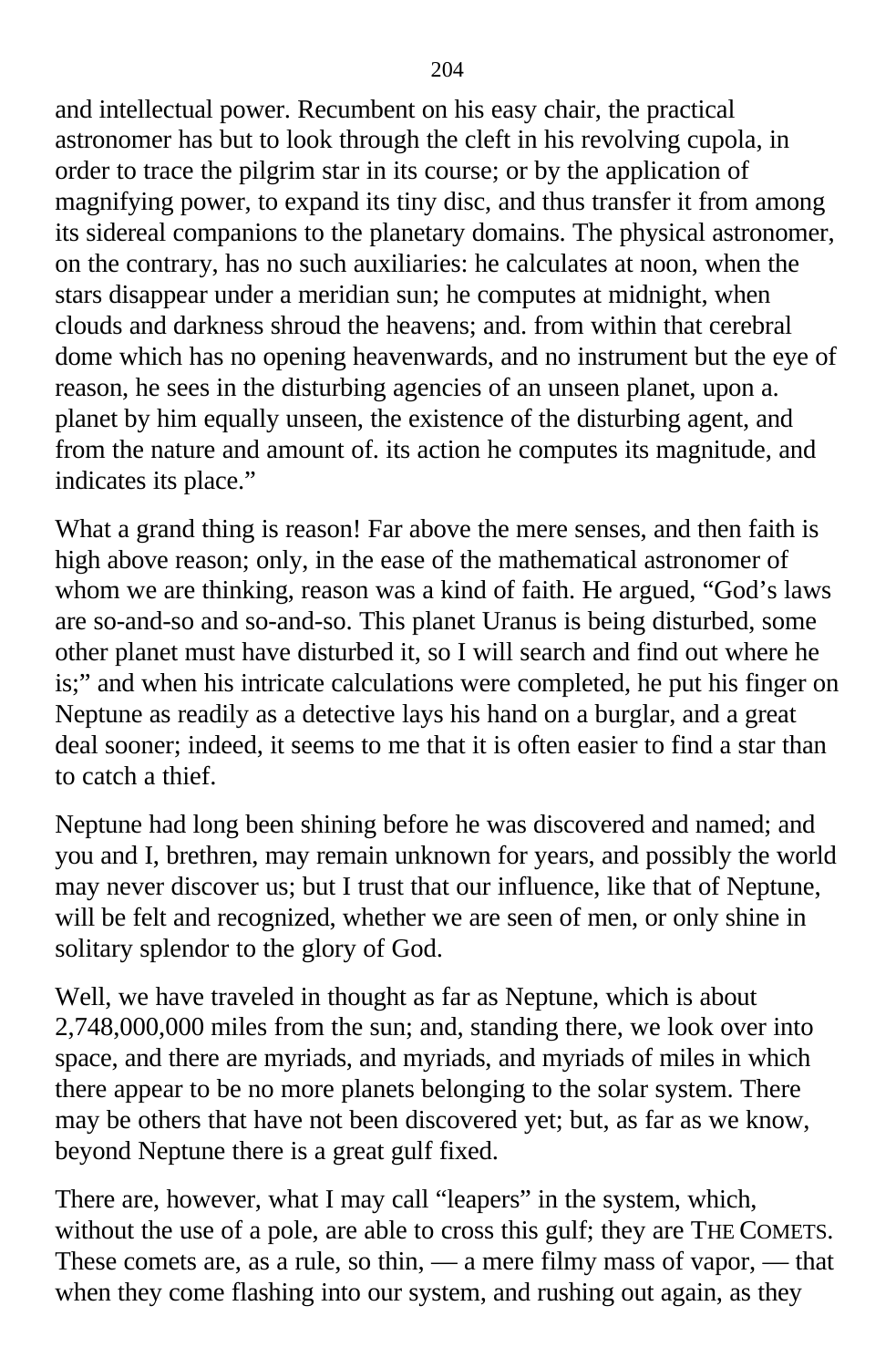do, they never disturb the motion of a planet. And there are some terrestrial comets about, that I know, that go to various towns, and blaze away for a time; but they have no power to disturb the planets revolving there in their regular course. The power of a man does not consist in rushing to and fro, like a comet, but in steadily shining year after year like a fixed star. The astronomer Halley says, "If you were to condense a comet down to the thickness of the ordinary atmosphere, it would not fill a square inch of space." So thin is a comet, that you might look through five thousand miles of it, and see just as easily as if it were not there. It is well to be transparent, brethren; but I hope you will be more substantial than most of the comets of which we have heard.

Comets come with great regularity, though they seem to be very irregular. Halley prophesied that the comet of 1682, of which little had been previously known, would return at regular intervals of about seventy-five years. He knew that he would not live to see its reappearance; but he expressed the hope that when it did return, his prophecy might be remembered. Various astronomers were looking out for it, and they hoped it might arrive at the time foretold, because, otherwise, ignorant people would not believe in astronomy. But the comet came back all right, so their minds were set at rest, and Halley's prediction was verified.

Among the stories concerning comet-watching, there is one that contains an illustration and a lesson also. "Messier, who had acquired the name of 'the comet-hunter', from the number he discovered, was particularly anxious upon the occasion. Of great simplicity of character, his zeal after comets was often displayed in the oddest manner. While attending the death-bed of his wife, and necessarily absent from his observatory, the discovery of one was snatched from him by Montaigne de Limoges. This was a grievous blow. A visitor began to offer him consolation on account of his recent bereavement, when Messier, thinking only of the comet, answered, 'I had discovered twelve; alas, to be robbed of the thirteenth by that Montaigne!' But instantly recollecting himself, he exclaimed, 'Ah I cette pauvre femme!' and went on deploring wife and comet together." He evidently lived so much in the heavens that he forgot his wife; and if science can sometimes carry a man away from all the trials of this mortal life, surely our heavenly life ought to lift us up above all the distractions and cares that afflict us.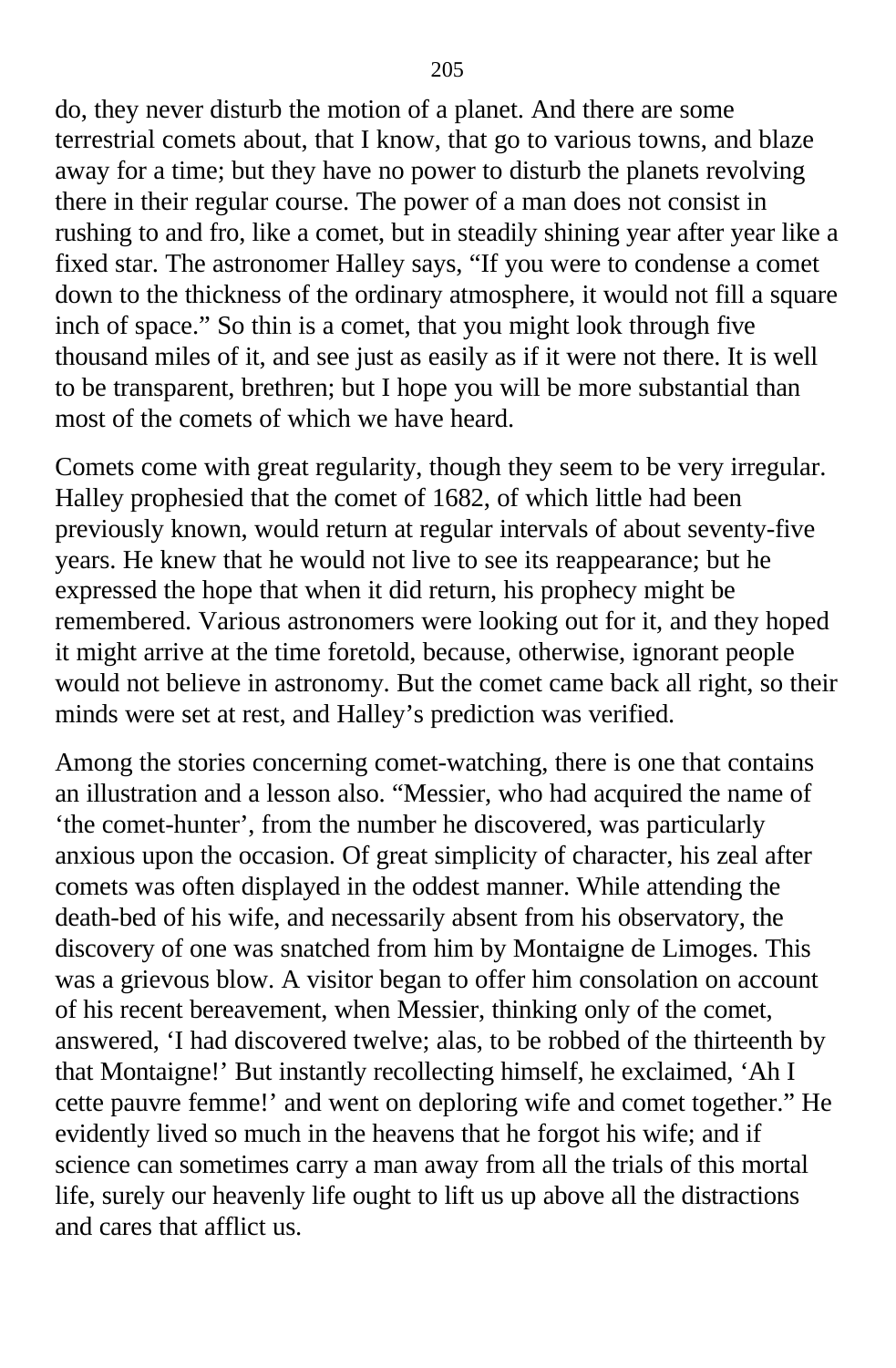The return of a comet is frequently announced with great certainty. This paragraph appeared in a newspaper: *— "*On the whole, it may be considered as tolerably certain that the comet will become visible in every part of Europe about the latter end of August, or the beginning of September next. It will most probably be distinguishable by the naked eye, like a star of the first magnitude, but with a duller light than that of a planet, and surrounded with a pale nebulosity, which will slightly impair its splendor. On the night of the 7th of October the comet will approach the well-known constellation of the Great Bear; and between that and the 11th, it will pass directly through the seven conspicuous stars of that constellation. Towards the close of November, the comet will plunge among the rays of the sun, and disappear, and not issue from them on the other side until the end of December. This prospectus of the movements of a body, invisible at the time, millions of miles away, is nearly as definite as the early advertisements of coaching between London and Edinburgh. Let us now place the observations of the eye alongside the anticipations of science, and we shall find that science has proved almost absolutely correct<sup>"</sup>

Just think of the calculations, gentlemen, that were necessary, for, though a comet does not interfere with the course of a planet, a planet interferes very considerably with the course of a comet; so that, in their calculations, the astronomers had to recollect the track in which the comet would have to travel. Thinking of him as a way-worn traveler, we remember that he will have to go by Neptune's bright abode, and Neptune will be sure to give him a cup of tea; then he will journey on as far as Uranus, and put up for the night there; in the morning, he will pay an early visit to Saturn, and he will stay there for breakfast; he will dine with Jupiter; by and by he will reach Mars, and there will be sure to be a row there; and he will be glad when he gets to Venus, and, of course, he will be detained by her charms. You will, therefore, very readily see, gentlemen, that the calculations as to the return of a comet are extremely difficult, and yet the astronomers do estimate the time to a nicety. This science is a very marvelous one, not only for what it reveals, but for the talent which it brings out, and the lessons it continually teaches us about the wonderful works of our great Father.

We have done with the solar system, and even with those interlopers which come to us every now and then from far remote systems, for a comet, I suppose, is only seen for a month, or a week, and then sometimes does not reappear for hundreds of years. Where have they gone all that while? Well,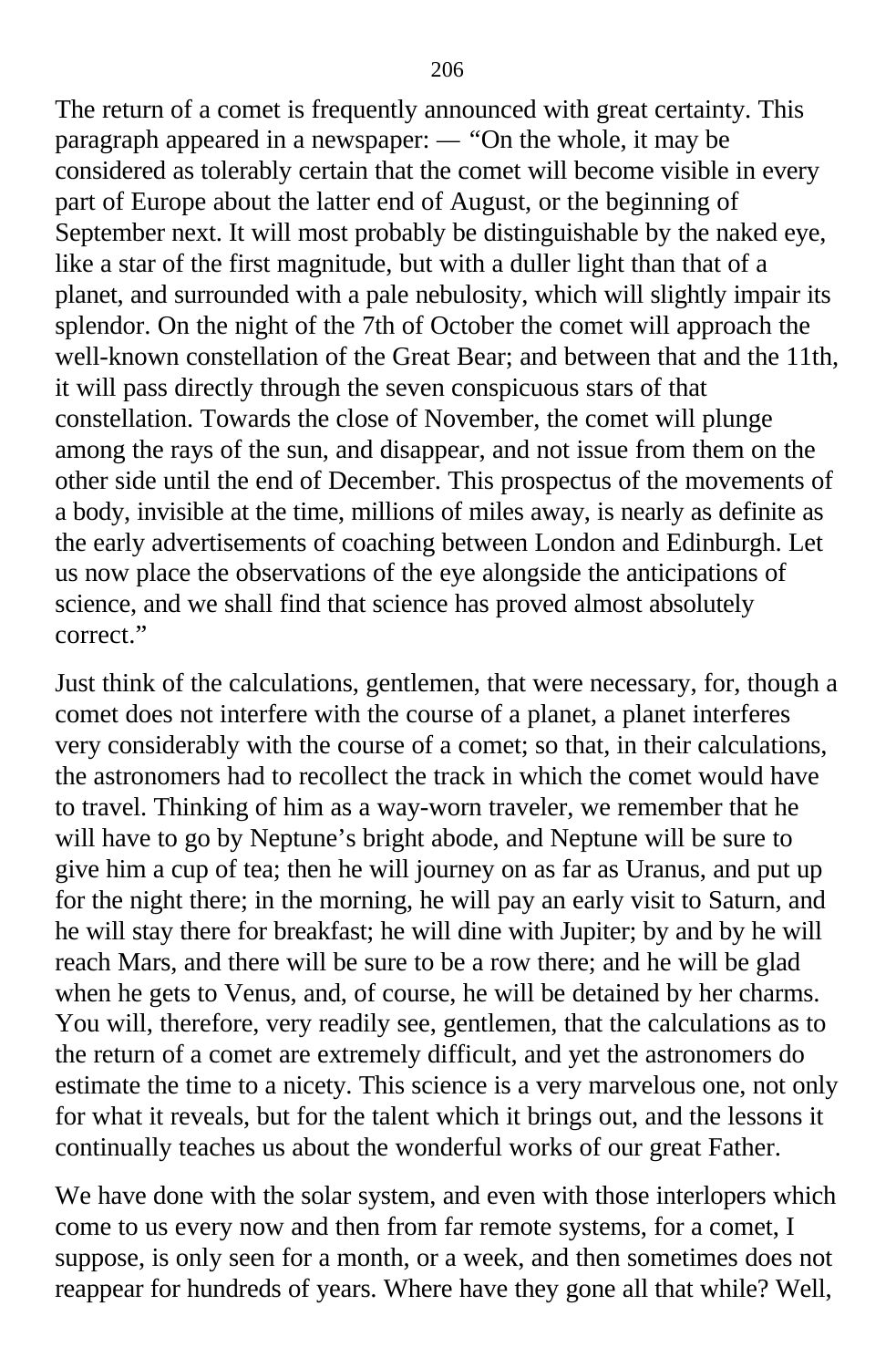they have gone somewhere, and they are serving the purpose of the God who made them, I dare say; but, for my own part, I would not like to be a comet in God's system. I would like to have my fixed place, and keep on shining for the Lord there. I have lived in London for a good many years, and I have seen many comets come and go during that time. Oh, the great lights I have seen rush by! They have gone off into some unknown sphere, as comets usually do. I have generally noticed that, when men are going to do so much more than everybody else, and they are so amazingly pompous over it, their history is usually pretty accurately described by that simple simile of going up like a rocket, and coming down like a stick.

I do not know whether you can, in imagination, lean over the battlements of this little solar system, and see what there is beyond it. Do not narrow your minds, gentlemen, to a few hundred millions of miles! If you look out for a long way indeed, you will begin to see a star. I should only be uttering meaningless words if I told you its distance from us; yet there are others, of those that we are able to see, that are almost immeasurably farther away. They have taken a deal of trouble to send us a ray of light such a vast distance, to inform us that they are getting on very well, and that, though they are at such a distance from us, they still enjoy themselves as best they can in our absence.

These stars, as the common people look at them, seem to be scattered about in the heavens, as we say, "anyhow." I always admire that charming variety; and I am thankful to God that he has not set the stars in straight lines, like rows of street-lamps. Only think, brethren, how it would be if we looked up at night, and saw the stars all arranged in rows, like pins on a paper! Bless the Lord, it is not so! He just took a handful of bright worlds, and scattered them about the sky, and they dropped into most beautiful positions, so that people say, "There is the great Bear;" and, "That is Charles's Wain," and every countryman knows the Reaping-hook. Have you not seen it, brethren? Others say, "That is the Virgin, and that is the Ram, and that is the Bull," and so on.

I think that naming of the various constellations is very like a good deal of mystical preaching that there is nowadays. The preachers say, "That is soand-so, and that is so-and-so." Well, perhaps it is so; but I do not flee it. You may imagine anything you like in the constellations of the heavens. I have pictured a fortress in the fire, and watched it being built up, and seen little soldiers come and pull it all down. You can see anything in the fire,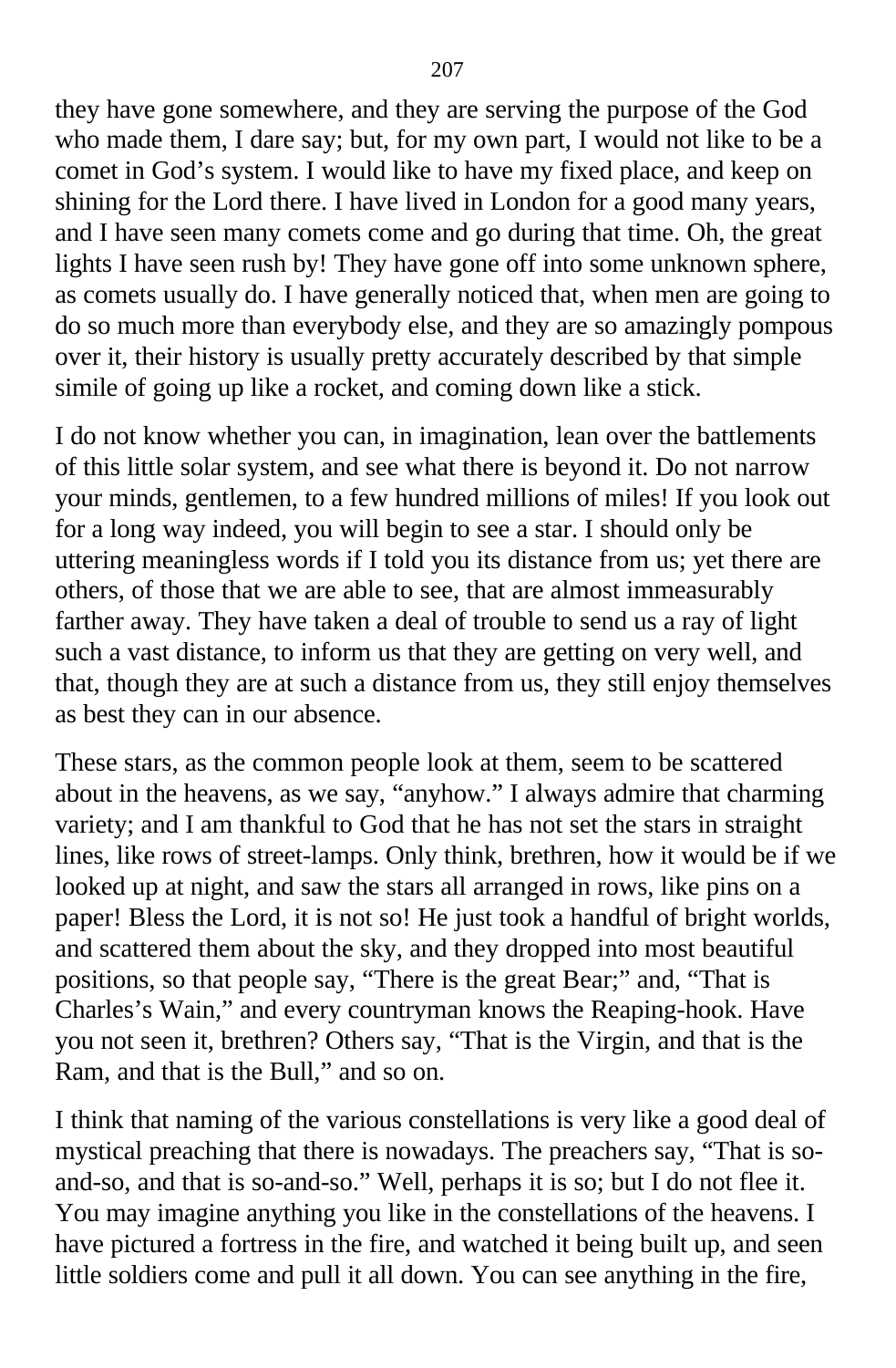and in the sky, and in the Bible, if you like to look for it in that way; you do not see it in reality, it is only a freak of your imagination. There are no bulls and bears in the heavens. There may be a virgin, but she is not to be worshipped as the Romanists teach. I hope you all know the pole-star; you ought also to know the pointers; they point to the pole-star, and that is just what we ought to do, to direct the poor slaves of sin and Satan to the true Star of liberty, our Lord and Savior, Jesus Christ.

Then there are the Pleiades; almost anybody can tell you where they are. They are a cluster of apparently little stars, but they are intensely bright. They teach me that, if I am a very little man, I must try to be very bright; if I cannot be like Aldebaran, or some of the brightest gems of the sky, I must be as bright as I can. in my own particular sphere, and be as useful there as if I were a star of the first magnitude. Then, on the other side of the globe, they look up to the Southern Cross. I dare say one of our brethren from Australia will give you a private lecture upon *that* constellation. It is very beautiful to think of the Cross being the guide of the mariner; it is the best guide anyone can have, either this side of the tropics, or the other.

Beside the stars, there are vast luminous bodies which are called NEBULE. In some parts of the heavens, there are enormous masses of light-matter; they were supposed by some to be the material out, of which worlds were made. These were the lumps of mortar, out of which, according to the old atheistic theory, worlds grew by some singular process of evolution; but when Herschel turned his telescope upon them, he very soon put the nose of that theory out of joint, for he discovered that these nebula were simply enormous masses of stars, such myriads upon myriads of miles away, that, to our sight, they looked just like a little dust of light.

There are many wonderful things to be learned about the stars, to which I hope you will give your earnest attention as you have the opportunity. Among the rest is this fact, that some stars have ceased to be visible to us. Tyco Brahe said that, on one occasion he found a number of villagers looking up at the sky; and, on asking them why they were gazing at the heavens, they told him that a new star had suddenly appeared. It shone brightly for a few months, and then vanished Many times, a starry world has seemed to turn red, as if it were on fire; it has apparently burned, and blazed away, and then disappeared. Kepler, writing concerning such a phenomenon, says: — "What it may portend, is hard to determine; and thus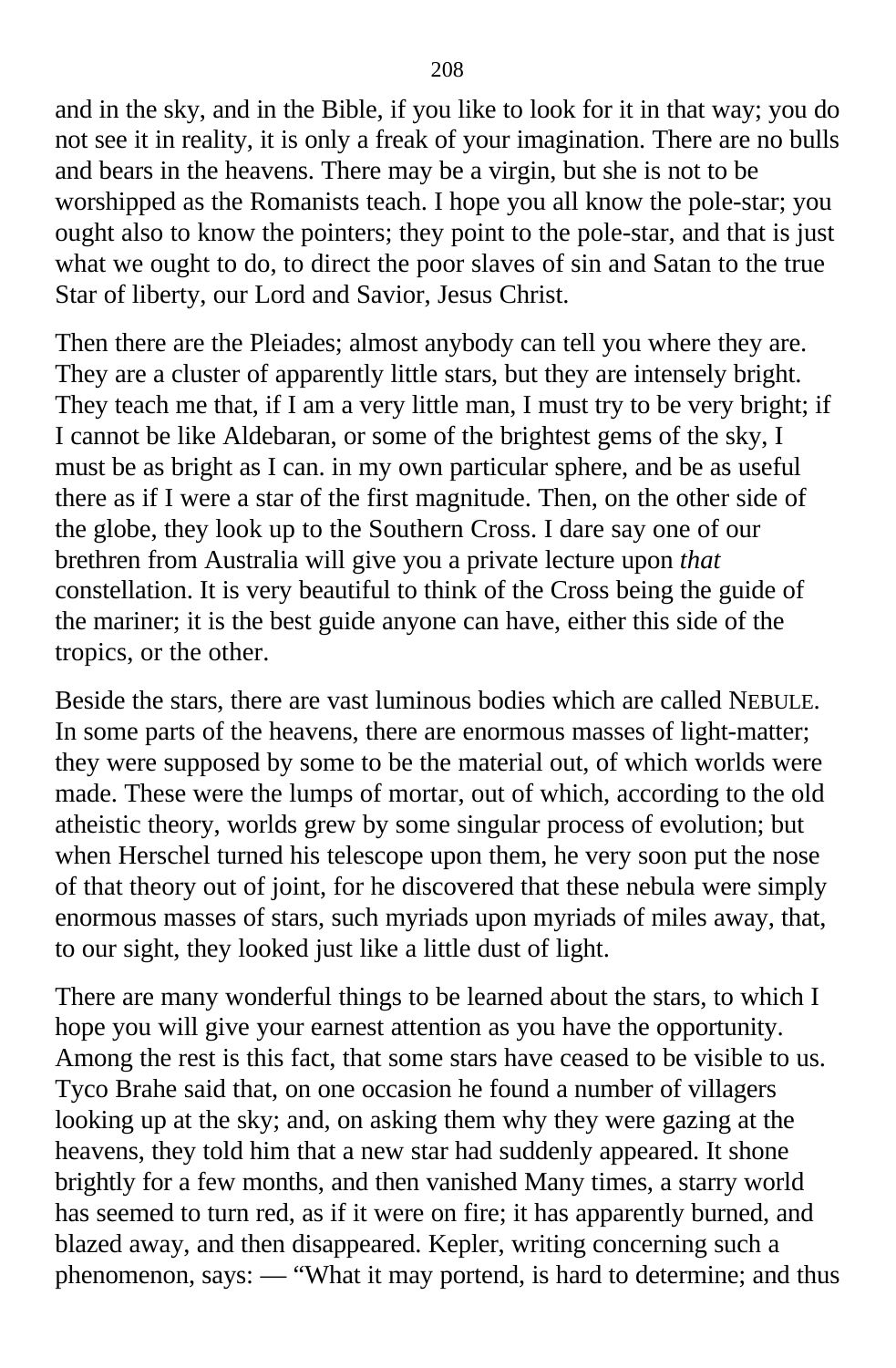much only is certain, that it comes to tell mankind either nothing at all, or high and weighty news, quite beyond human sense and understanding." In allusion to the opinions of some, who explained the novel object by the Epicurean doctrine of a fortuitous combination of atoms, he remarks, with characteristic oddity, yet good sense, "I will tell these disputants, — my opponents, — not my opinion, but my wife's. Yesterday, when weary with writing, and my mind quite dusty with considering these atoms, I was called to supper, and a salad that I had asked for was set before me. 'It seems, then,' said I, aloud, 'that if pewter dishes, leaves of lettuce, grains of salt, drops of water, vinegar, and oil, and slices of egg, had been flying about in the air from all eternity, it might at last happen, by chance, that there would come a salad.' 'Yes,' says my wife, 'but not one so nice or well dressed as this which I have made for you.'"

So I should think; and if the fortuitous combination of atoms could not make a salad, it is not very likely that they could make a world. I once asked a man, who said that the world was a fortuitous concourse of atoms, "Have you ever chanced to have no money, and to be away where you knew nobody who would give you a dinner?" He replied, "Yes, I have." "Well, then," said I, "did it ever happen to you that a fortuitous concourse of atoms made a leg of mutton for you, with some nice boiled turnips, and. caper sauce, for your dinner?" "No," he said, "it has not." "Well," I answered, "a leg of mutton, at any rate, even with turnips and caper sauce included, is an easier thing to make than one of these worlds, like Jupiter or Venus."

We are told, in the Word of God, that one star differeth from another star in glory; yet one that is small may give more light to us than a larger star which is farther away. Some stars are what is called variable, they appear larger at one time than another. Algol, in the head of Medusa, is of this kind. We are told that "The star, at the brightest, appears of the second magnitude, and remains so for about two days, fourteen hours. Its light then diminishes, and so rapidly, that in three and a-half hours it is reduced to the fourth magnitude. It wears this aspect rather more than fifteen minutes, then increases, and in three and a-half hours more resumes its former appearance." I am afraid that many of us are variable stars; if we do sometimes wax dim, it will be well if we regain our brightness as quickly as Algol does. Then there are thousands of double stars. I hope that you will each get a wife who will always shine with you, and never eclipse you, for a double star may be very bright at one time, and sometimes be eclipsed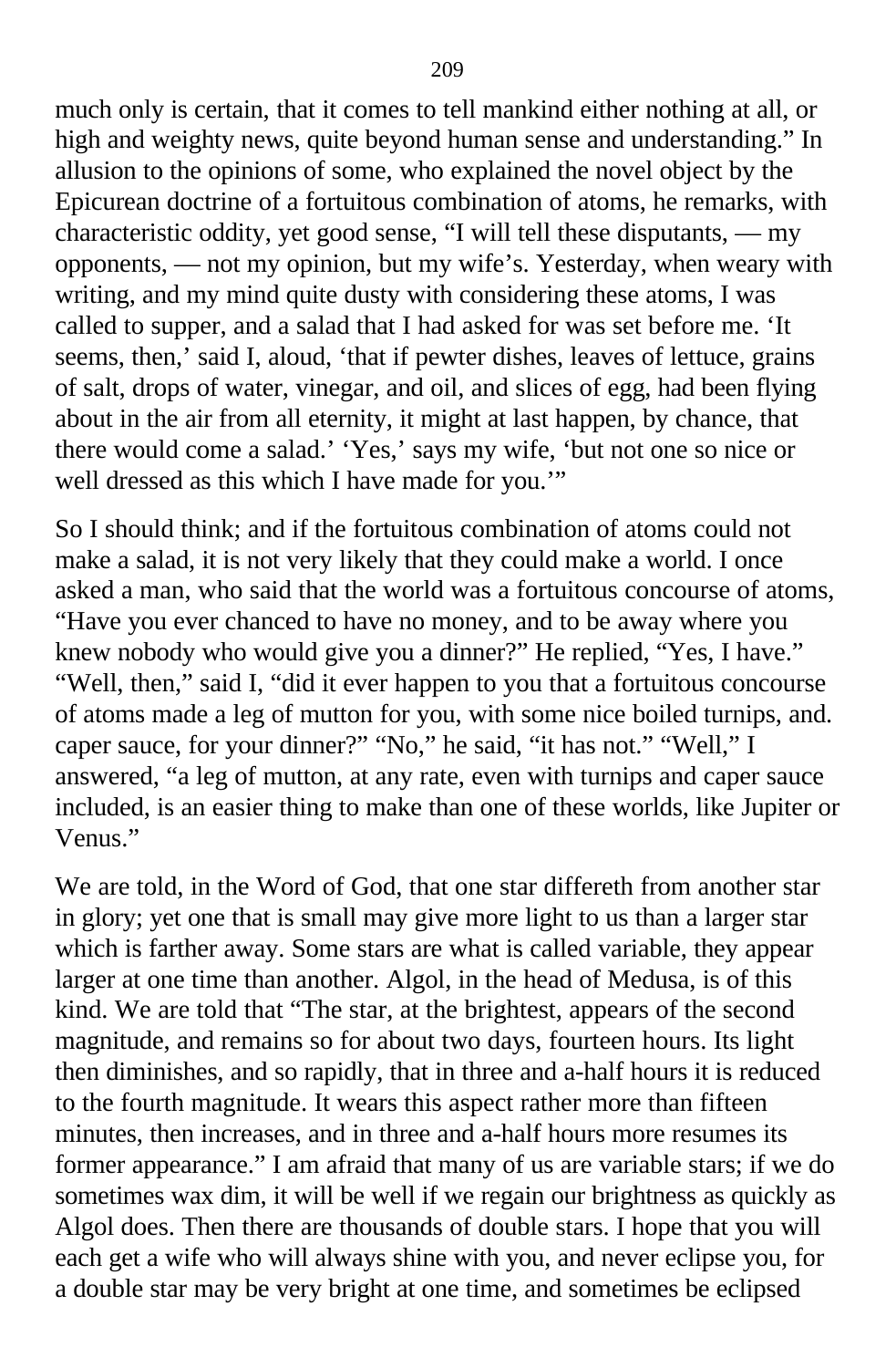altogether. There are also triple stars, or systems, and quadruple systems, and there are, in some cases, hundreds or thousands all spinning round one another, and around their central luminaries. Wonderful combinations of glory and beauty may be seen in the stellar sky; and some of these stars are red, some blue, some yellow, all the colors of the rainbow are represented in them. It would be very wonderful to live in one of them, and to look across the sky, and see all the glories of the heavens that God has made. On the whole, however, for the present, l am quite content to abide upon this little planet, especially as l am not able to change it for another home, until God so wills it.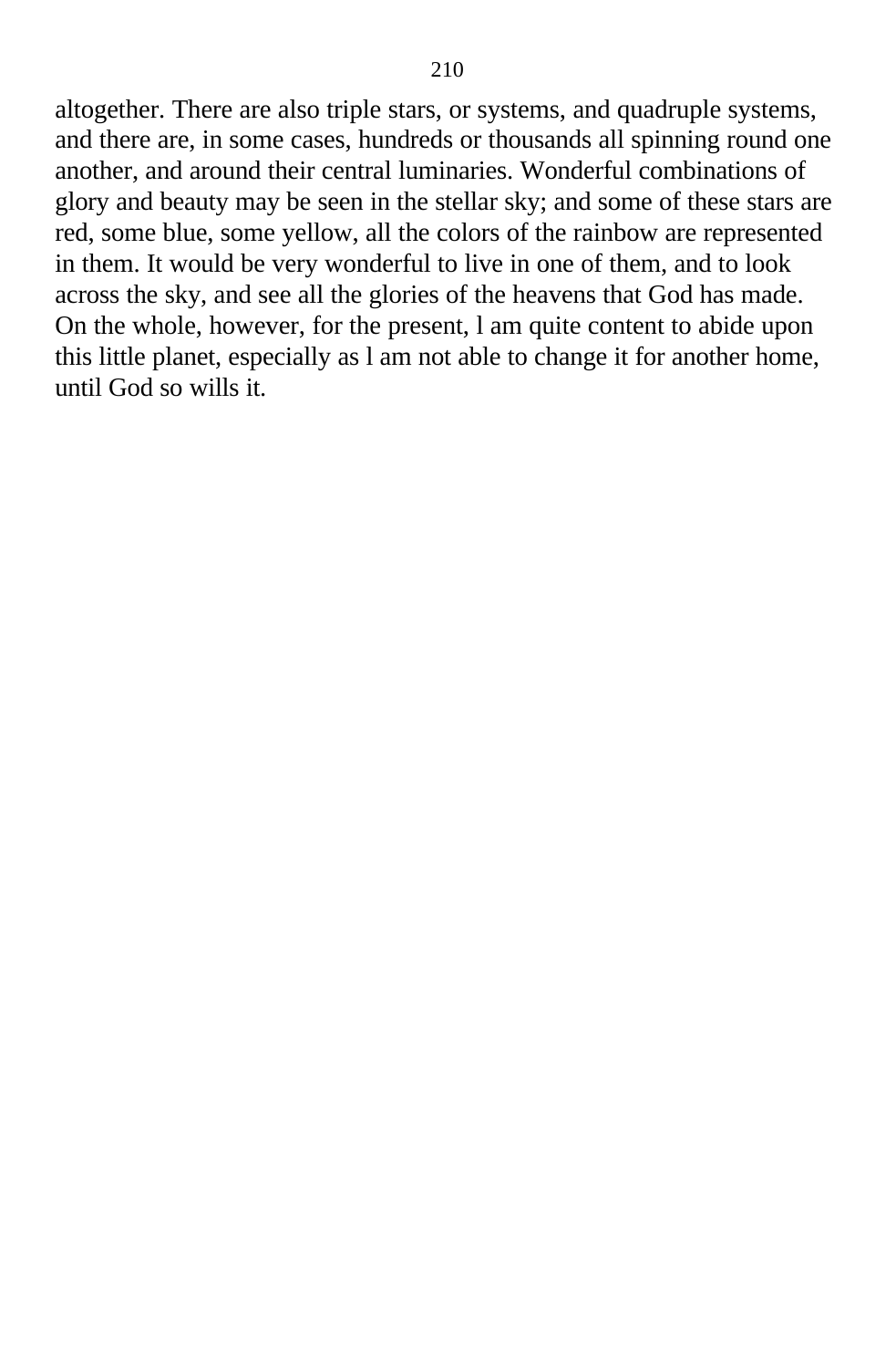# APPENDIX A.

## **BOOKS OF ANECDOTES, ILLUSTRATIONS, ETC., REVIEWED IN "THE SWORD AND THE TROWEL", AND NOT MENTIONED IN LECTURES 5 AND 6. (SEE INTRODUCTORY NOTES, AND FOOT-NOTE ON PAGE 88.)**

GRAY (REV. JAMES COMPER), and CAREY (REV. C.S.). *The Class and the Desk.* Elliot Stock. 4 vols., 2s. each.

An established favourite with Sunday-school teachers. The busy teacher will find here plenty of terse suggestions that will expand into lessons, and references to other books that will help in their exposition and illumination.

GRAY (REV. JAMES COMPER). *Topics for Preachers and Teachers.* Elliot Stock. 5s.

An invaluable book for all teachers. Full of illustrations, and abounding in matter for explaining and enforcing religious truth. We are glad to find the author of that capital work, *The Class and the Desk,* using his good taste and extensive knowledge to such an admirable purpose as in the book before us. The maps, letterpress, and multitude of woodcuts are all firstclass. No words of ours can too strongly commend it to the attention of our readers.

*Rays from the East; or, Illustrations of the Holy Scriptures, derived principally from the Manners of Eastern Nations.* Religious Tract Society. 6s. (Out of print.) Since published in a series of *Books for the People,* 1d. each.

Beautifully bound, and superabundantly furnished with engravings, this book will win its own way. It is growingly difficult to find anything new in the form of illustrations from the Bible, seeing that so many have reaped the field before; yet the author of this volume ... has been successful in bringing forth things new as well as old. We owe him thanks for a most attractive and instructive compilation, in which there is no affectation of language, but an evident aiming at simplicity.

*The Note-Book, a Collection of Anecdotes and Illustrations far the use of Teachers.* Sunday School Union. 1s. 6d. (Out of print.)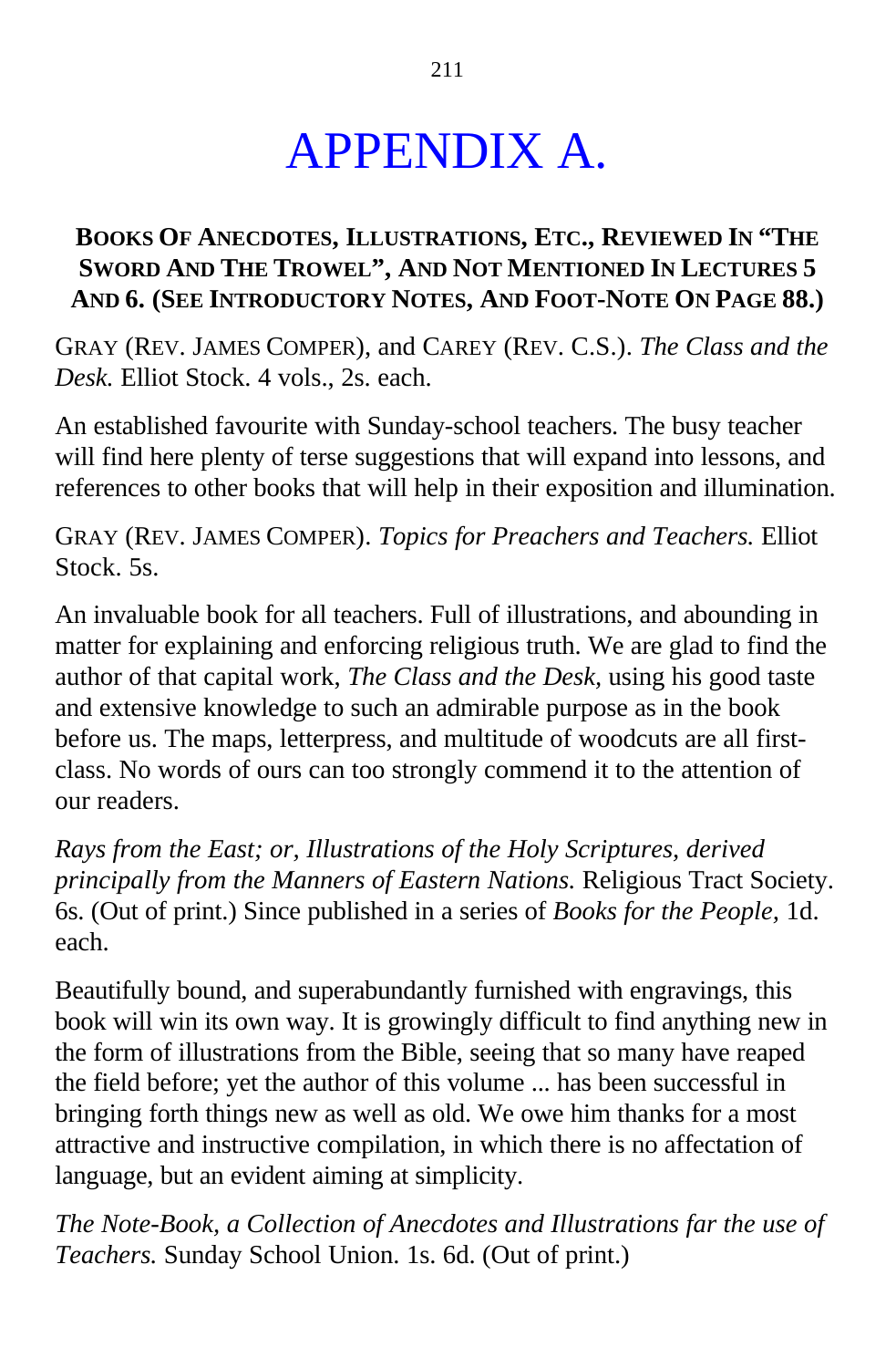Not a very good-looking book so far as the printer's work is concerned, but both cheap and useful ... This note-book is a small affair, and none the worse for that; it contains some very good things, and is well adapted for the use of teachers and lay preachers.

*The Biblical Treasury: an Illustrative Companion to the Bible, for the use of Sunday-school Teachers, Ministers, and Bible Students.* Sunday School Union. 14 vols., 2s. each.

Every teacher, without a single exception, should possess a full set of *The Biblical Treasury,* and in so doing he will have by him a great store of Scriptural illustrations. This is one of the very best things the Sunday School Union has ever done It is simply invaluable to the rank and the of the great army of Sunday school teachers.

DENTON (MATTHEW). *Anecdotes Illustrative of Religious and Moral Truth.* Partridge and Co. 2s. (Out of print.)

It is not easy to make a collection of anecdotes which shall be at all novel; our author has been moderately successful. These stories are most of them recognized by us as old acquaintances in books, but there are a few which we have not met with before in a separate form. They will amuse and interest most readers, and some of them will be useful for illustrations, but not all. Friends who have any one of the cyclopaedias will have no need of this volume; but those who are not so favored will do well to procure it.

GOLDING (GODFREY). *The Book of Good Devices, with a Thousand Precepts for Practice.* Cossell and Co. 5s. (Out of print.)

As thought-breeding a book as we have ever met with, wide in the range of its subjects, and yet judicious in its selection of extracts. The pages are encompassed with pithy, proverbial precepts, and many of the passages quoted are masses of terse, sententious utterance. It is altogether a live book, and a very beautiful one.

## BALFOUR (THOMAS A. G., M.D.). *God's Jewels; or, a Mineralogical Illustratian of Scripture.* Edinburgh: Menzies. 2s. 6d. (Out of print.)

A book upon jewels, and a jewel of a book. We hardly know of an instance in which such a thorough knowledge of gems has been found united with the illustrative faculty. Dr. Balfour is also as sound in his theology as he is profound in his mineralogy. The work is small, but contains more precious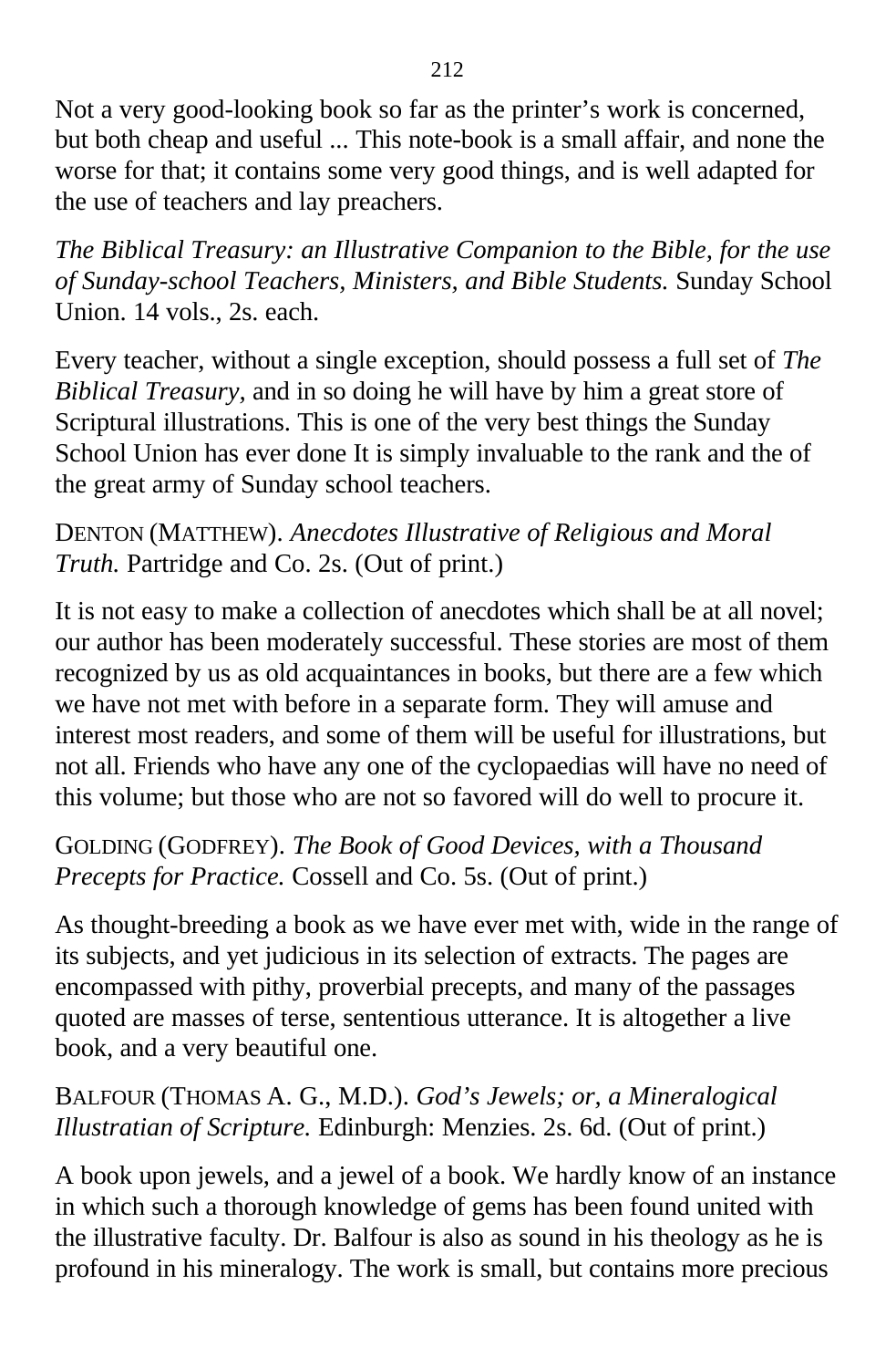material for thought than will often be found in volumes of ten times the size.

LEIFCHILD (REV. J., D.D.). *Remarkable Facts: Illustrative and Confirmatary of Different Portions of the Holy Scripture.* With a Preface by his Son. R.D. Dickinson. 2s.

As might be expected from the great age of the author, the illustrations here collected are not such as dazzle by their novelty, but such as edify by their sober earnestness...All our aged ministers should, like Dr. Leifchild, leave behind them some record of personal reminiscences; by this means our treasury of illustrative facts would be enriched, and fresh evidence of the power of the gospel would be supplied. Ministers will find, among these remarkable facts, several of which they could make good use.

MOODY (DWIGHT L.). *Arrows and Anecdotes.* With a sketch of his early life, by JOHN LOBB. Nicholson and Co. 1s.

Some of these illustrations are original, and others have been borrowed from well-known sources, and modified; we had almost said, *Moody-fied.* Mr. Moody never scrupled to declare that, whatever he found that was good, he appropriated; and he was quite right in so doing. Now that Mr. Lobb has picked out the plums from the pudding, we see some of our own among them, and are glad they were so well used: but we see a great many of Mr. Moody's own growth, which ministers of the gospel must take care to preserve for future use. This is a wise selection ot pithy bits and live stories, such as wake men up, and keep them awake, too.

BARDSLEY (REV. J. W., M.A.). *Illustrative Texts and Texts Illustrated.* Nisbet and Co. 5s.

There was no need for Mr. Bardsley to apologise, or think his illustrations ephemeral; the fact is, that many a preacher and teacher will rejoice over his ninety-and-two portions as one that findeth great spoil. The more of such suggestive books, the better.

PHILLIPS (JOHN RICHARDSON). *Remarkable Providences and Proofs of a Divine Revelation; with Thoughts and Facts For the Weak in Faith, the Doubter, and the Infidel.* Partridge and Co. 7s. 6d. (Out of print.)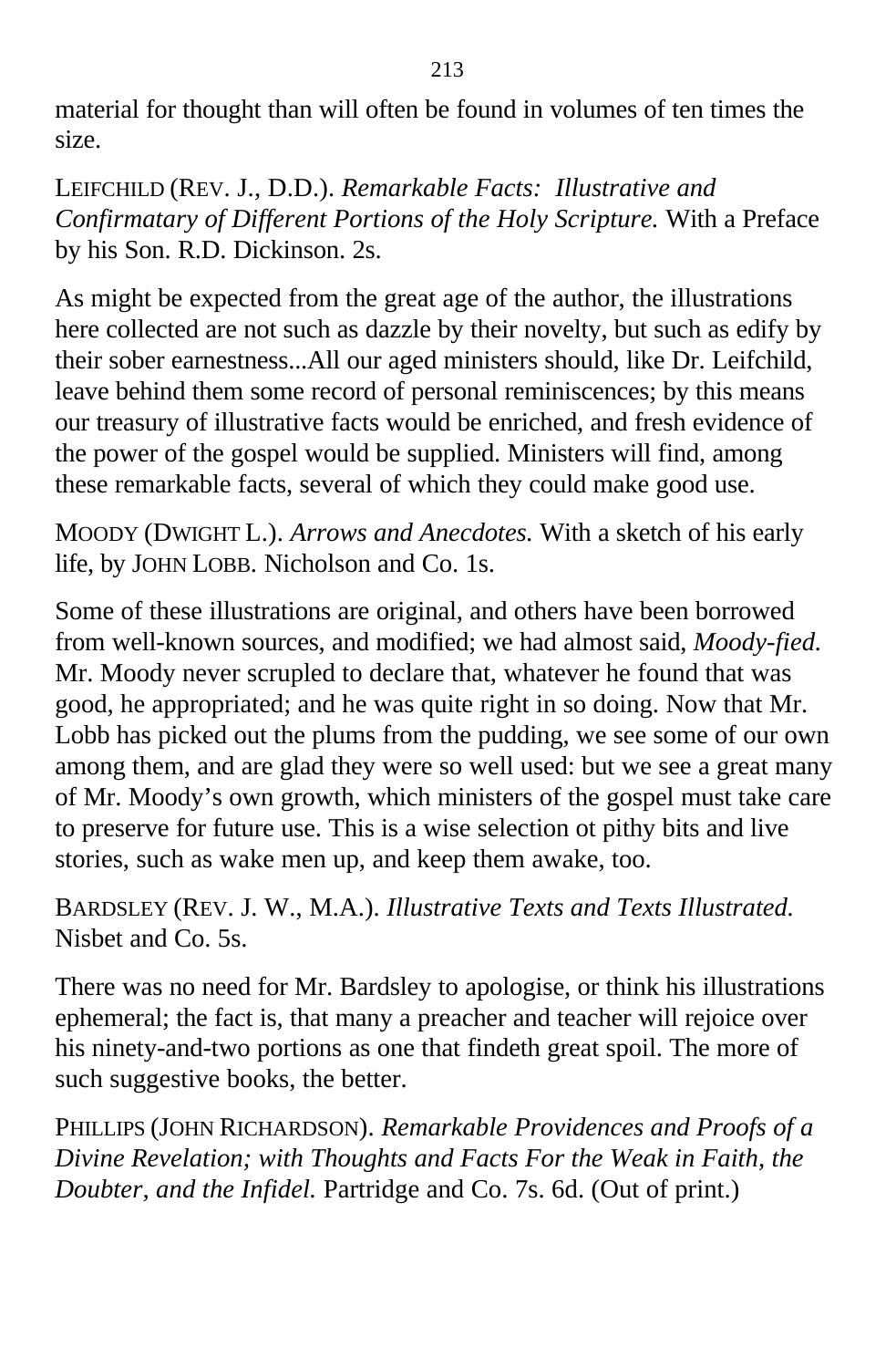A collection of most remarkable facts gathered from all sources. Readers cannot fail to be borne along the stream of interest which flows through these pages.

*Anecdotes for the Family and Social Circle.* Partridge and Co. 3s. 6d. (Out of print.)

The book is tastefully bound, but the stories are too much worn. We have enough collections of stale anecdotes, we should be glad of a few fresh ones. Still, there are many to whom the incidents will be quite novel, and such will have their money's worth if they purchase this handsome book.

VAUX (REV. J. E., M.A.). *The Preacher's Storehouse; a Collection of Pithy Sayings and Choice Passages on Religious and Moral Subjects.* G. J. Palmer, 32, Little Queen Street, Lincoln's Inn Fields. 7s. 6d.

The plan of this "Storehouse" is good, but we do not think that the compiler has selected the stores so well as he might have done. They are rather a mixed medley, and there is not enough of the gracious element in them to please us. Still, for a High Churchman, the selection of extracts is wonderfully Catholic, and the result must be helpful to young beginners in the ministry. Upon useful theological subjects, pithy quotations are given, consisting of proverbs, metaphors, and expositions: these will supply the preacher with many a fresh thought and striking phrase.

BERTRAM (REV. R. A.). *A Dictionary of Poetical Illustrations.* R*.* D. Dickinson. 12s. 6d.

One of the most useful books a minister can possess ... Even if a man does not quote poetry in his sermons, it is always helpful for him to know what the great bards have said upon his subject. There are certainly better collections than this; but it is a notable addition to those which have gone before.

BERTRAM (REV. R.A.). *A Homiletic Encyclopadia of Illustrations in Theology and Morals.* R.D. Dickinson. 12s. 6d.

This strikes us as being a very valuable compilation, such as might take a lifetime for a man to form for himself. It will be a golden treasury to those who know how to use it discreetly; but it will be of still more value to those who are led by its example to attempt the production of commonplace-books for themselves. Mr. Bertram must have taken great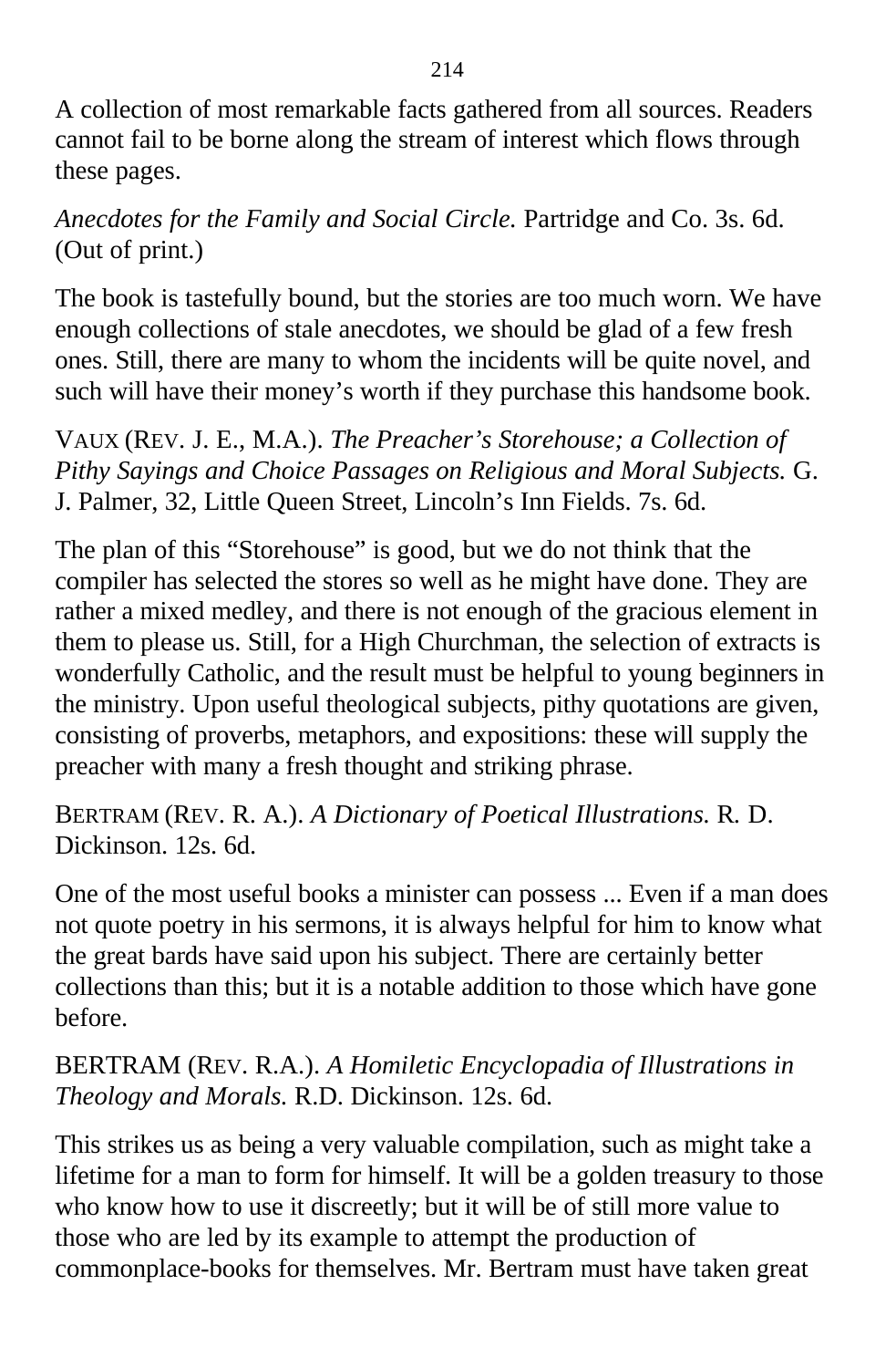pains, and exercised much holy industry, in collecting the important extracts which are here carefully arranged and placed under their separate heads. The volume is an important addition to a minister's library.

## NEIL (REV. JAMES, M.A.). *Rays from the Realms af Nature; or, Parables of Plant Life.* Long Neil and Co., Chancery Lane. 2s. 6d.

This is a book after our own heart. It gathers from trees and flowers facts wherewith to set forth moral and spiritual truth. This is the right use of Nature. It is reading one of the works of the Great Author by the light of another, comparing utterance with utterance.

HOOD (REV. E. PAXTON). *The World of Moral and Religious Anecdote.* Hodder and Stoughton. 6s.

This is a new and cheap edition of Mr. Hood's remarkable collection of incidents. We long ago perused these odd, piquant, and notable stories, and we were greatly amused; but we cannot say that we ever thought much of the production so far as the usefulness or even the religiousness of some of the stories is concerned; for certain of the anecdotes should have been suppressed. Our friend could have done much better than collect such "a universe of undigested and unorganised anecdote." Still, having growled our growl, we are bound to add that we:should have been very sorry to have missed either *The World of Anecdote,* or *The World af Religious Anecdote,* with which we have beguiled many a pleasant interval of leisure.

LONG (REV. J.). *Eastern Proverbs and Emblems Illuslrating Old Truths*. Trubner and Co. 6s.

This book contains a large number of proverbs which have not hitherto entered into our western currency, and the emblems are frequently beautiful and useful; still, it is badly put together, and the matter is not always appropriate to the subject which it is intended to illustrate. Here we have all the makings of a good book, but, for want of a little tact, the work does not come out from the author's hand in so complete a form as it might have done. We feel indebted to the writer for many new symbols and sayings, and if he will use the pruning-knife when bringing out a new edition, his book will become a standard work.

PIKE (RICHARD). *Remarkable Religious Anecdotes.* Derby: Wilkins and Ellis. 1s.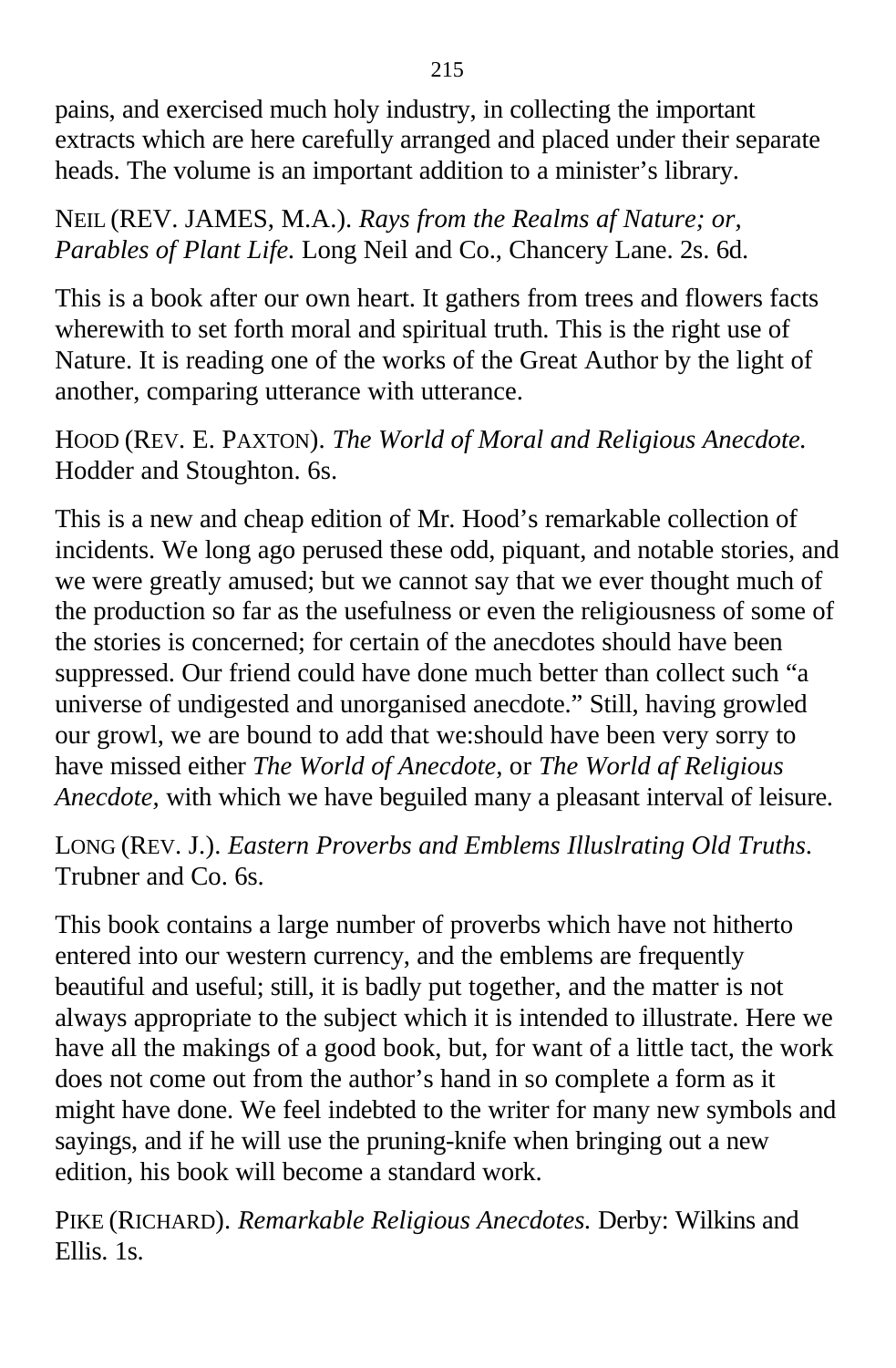These anecdotes are most of them fresh and striking, and we have enjoyed their perusal. The little book is really not a bad shilling's-worth.

HOYT (J. K.) AND WARD (ANNA L.). *The Cyclopcedia of Practical Quotations, English and Latin, with an Appendix af Proverbs, etc.* R. D. Dickinson. 12s. 6d.

A very useful book for a literary man, to whom the copious index will be a great boon. Its production has cost much labor, and it will, in consequence, save labor to those who use it. It is deservedly called "practical", since it is not for show, but for real work. In this respect it excels all other quotation books which have hitherto come under our notice.

NYE. (J. L.). *Anecdotes on Bible Texts.* Sunday School Union. 9 vols. (New Testament.) 1s. each.

May the compiler be encouraged to illustrate every book of the Bible in. this fashion! Mr. Nye is doing great service to all teachers and preachers. Some of his anecdotes will be well known to his readers; but, as a whole, they are as fresh as they are useful. Who buys these shilling's — worths gets good bargains.

PROSSER (ELEANOR B.). *Fables for* "*You*." *Wilh Illustrations.* "Home Words" Office, Paternoster Square. 2s. 6d.

We feel deeply grateful to Mrs. Prosser for these fables. She has not occupied time in giving the moral of each story, but has made every one so plain that it tells its own lesson.

*The Voice of Wisdom. A Treasury of Moral Truths from the Best Authors. Selected by* J*.* E*.* Edinburgh: Nimmo and Co. as. 6d. (Out of print.)

A collection of extracts, proverbs, etc., arranged alphabetically under certain subjects. We do not think the selection is either the best or the worst that could be made. We do not see what end the compiler had in view, for one could hardly make much use of the brief passages which he has arranged. Yet he has at least shown that, out of the old fields cometh all the new corn, and out of the old books cometh all the new matter which men learn; even as Chaucer told us long ago. The quotations are many of them quite fresh, though others are as old as Egyptian mummies. Together, they make up a treasury which many a man might feel rich in possessing, though there are far better volumes of the same order.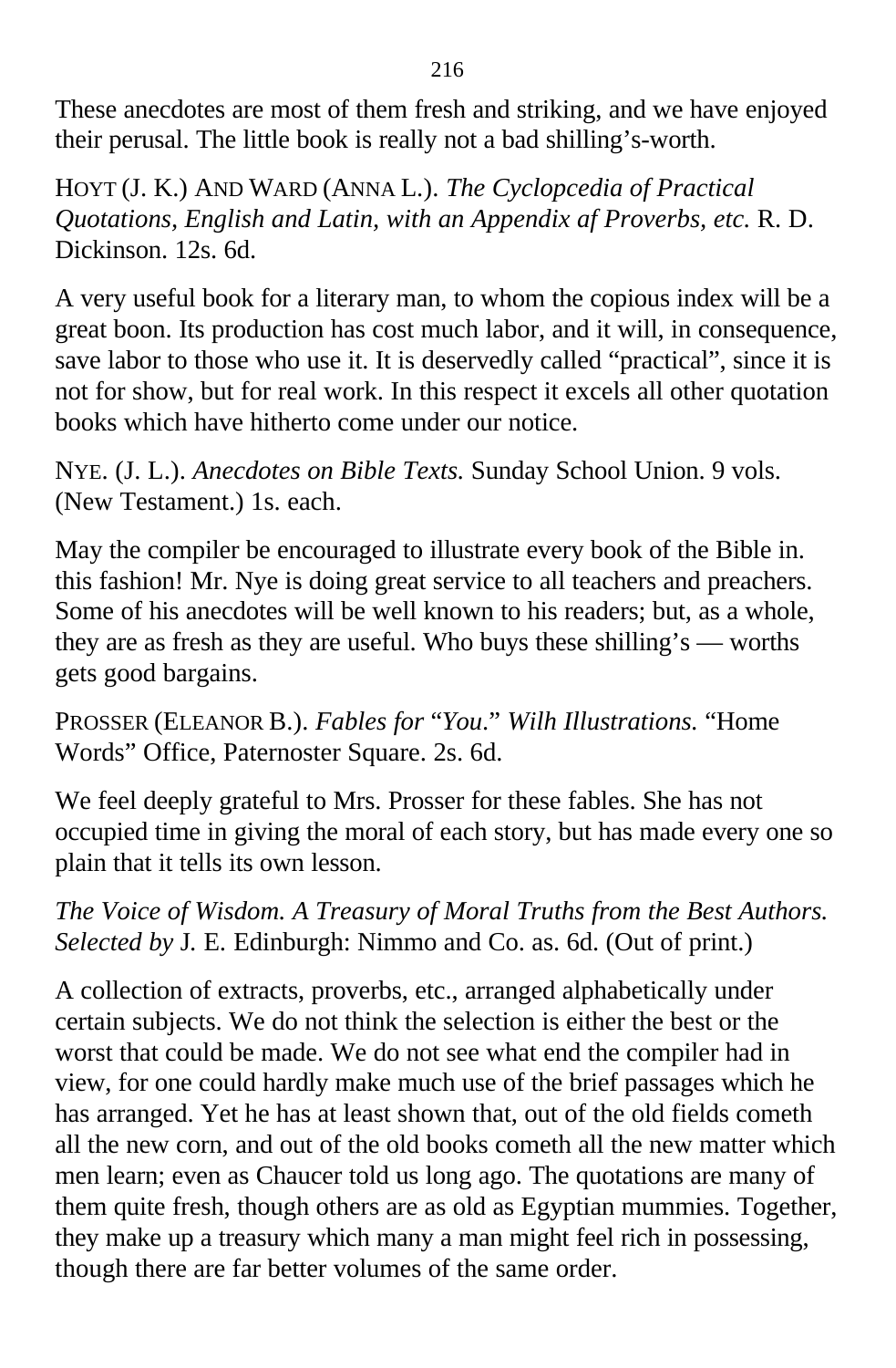HOOD (REV. E. PAXTON). *The World of Proverb and Parable, wilh Illustrations from History, Biography, and the Anecdotal Table-talk of all Ages.* R*. D.* Dickinson. 5s. 6d.

This huge volume contains a flowing flood of stories and a mass of information as to the sources where more of the same sort may be found .. He who purchases this mountain of proverbs and parables will have a mine of wealth for his money . We are in justice forced to add that we have made gallant attempts to read this book through, but have found it heavy work. It is a wonderful book; but the author does not take pains enough with his materials when he has collected them. After having said so much, we, with unabated earnestness, commend this voluminous work to those who want striking things, and know how to use them.

MACLAREN (REV. ALEXANDER, D.D.). *Pictures and Emblems, being Illustrations from his Sermons.* "Christian Commonwealth" Office, 73, Ludgate Hill. 5s.

This beloved author needs no letters of commendation to our readers. He hath dust of gold. Even his leaf shall not wither. Here we have a wealth of symbol and emblem which cannot be surpassed.

*Scientific Illustratians and Symbols; Moral Truths Mirrored in Scientific Facts.* By a Barrister of the Honourable Society of the Inner Temple. R. D. Dickinson. 7s. 6d.

The idea which is here wrought out is a rich one, and will be further taken up by others. The scientific facts selected are many of them highly illustrative. The man who could not find metaphors and emblems by the aid of this book, must be dull indeed. This capital volume ought to have a large sale.

ADAMSON (REV. WILLIAM, D.D.). *The Religious Anecdotes of Scotland.* Glasgow: T. D. Morison. 5s.

A fine collection of fine old stories, such as could only have been told in the land of Calvinism and robust manhood. We know most of the narratives; indeed, they must be numbered with thrice-told tales. But many of them will be new to southerners though familiar enough to our northern brethren. Dr. Adamson has compiled a valuable and thoroughly lively book.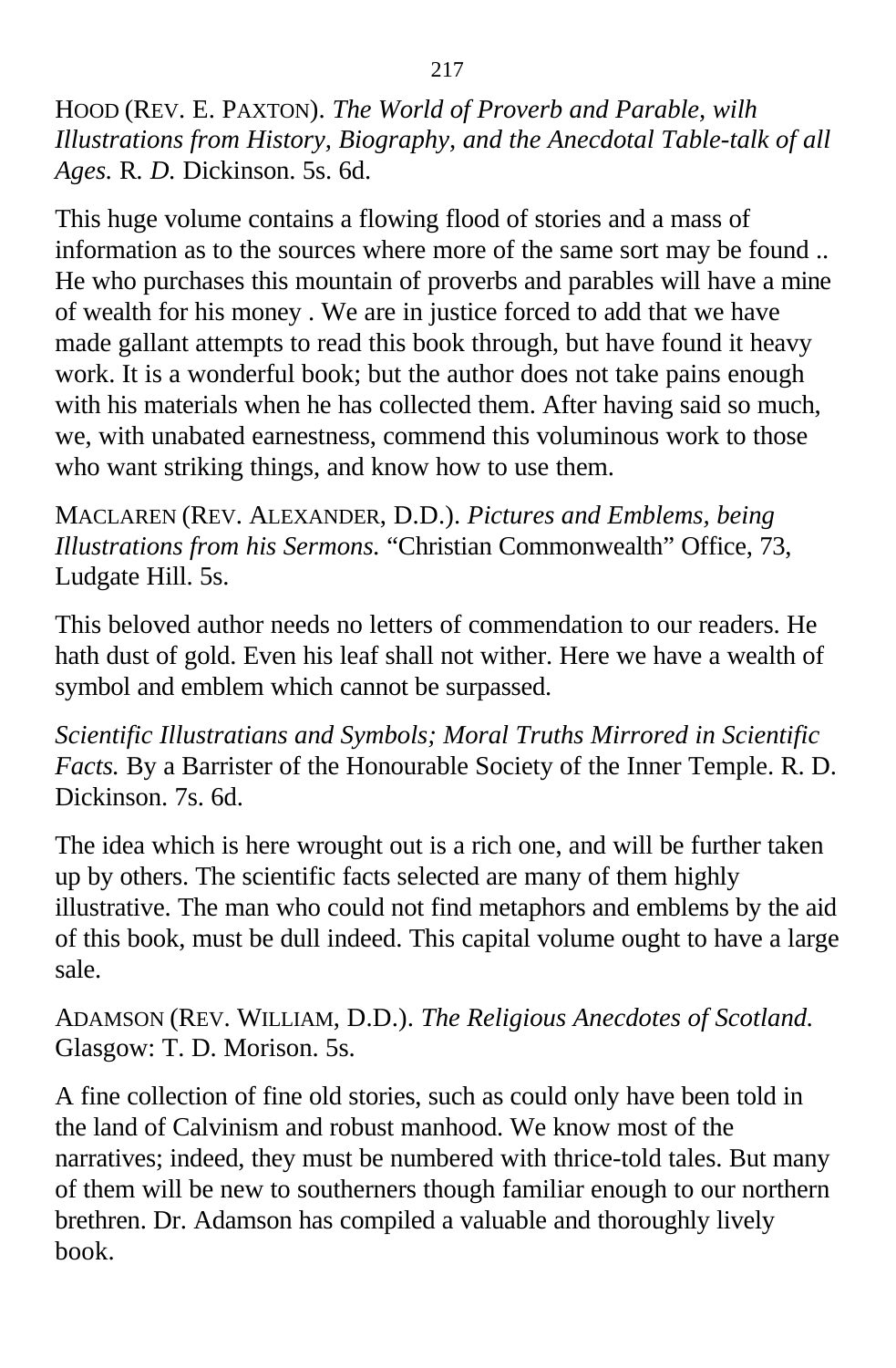THOMSON (W. M., D.D.) *The Land and the Book.* Nelson and Sons. 5 vols., 21s. each.

This is far ahead of all other publications *the book upon the Holy Land and its surrounding territories.* Our obligations to Dr. Thomson can never be fully set forth; he has observed carefully, noted wisely, and recorded patiently. You feel at home with him, he never comes the learned professor over you ... Messrs. Nelson's edition, in three handsome volumes, is a prize for which a man of slender means may wisely enter upon a struggle of self-denial, economy, and special industry. The store of suggestion and illustration herein laid up will never be exhausted in any one life-time.

(The original work entitled, *The Land and the Book,* was published in *one* volume at 7s. 6d., and was therefore in price more suitable for "a man of slender means." It is still procurable, both new and second-hand. Some booksellers offer the three-volume edition for 3is. 6d.)

*Anecdotes Illuslrative of Old Testament Texts.* Hodder and Stoughton.

Very good. We have here a very fair admixture of new anecdotes, together with certain old ones which are inevitable. Good money's worth at six shillings Get it. There is a companion volume entitled, *Anecdotes Illustralive of New Testament Texts.*

MARSH (REV. F. E.). *Similes of the Christian Life*. J.F. Shaw and Co.

A preacher or teacher would think of a series of sermons or addresses as he read this book. It is not so much what it contains as what it suggests which makes this a desirable purchase; yet it is good in its own way.

*Emblems of the Holy Spirit.* Equally gracious, and at the same price, namely, 1s. 6d.

*Thirty Thousand Thoughts, being Extracts covering a Comprehensive Circle of Religious and Allied Topics.* Edited by the Very Rev. H. D. M. SPENCE, M.A., Rev. Joseph S. EXELL, M.A., and Rev. Charles NEIL, M.A. Nisbet and Co. 6 vols., 16s. each. (Mr. Dickinson has published an unabridged reprint at 25s., carriage paid.)

Even unto this last we are unable to see the usefulness of the plan of this work. The scheme was laid down at the commencement, but the result is that the extracts are, to our mind, more in a muddle than they would have been had there been no plan at all. Moreover, we do not judge the extracts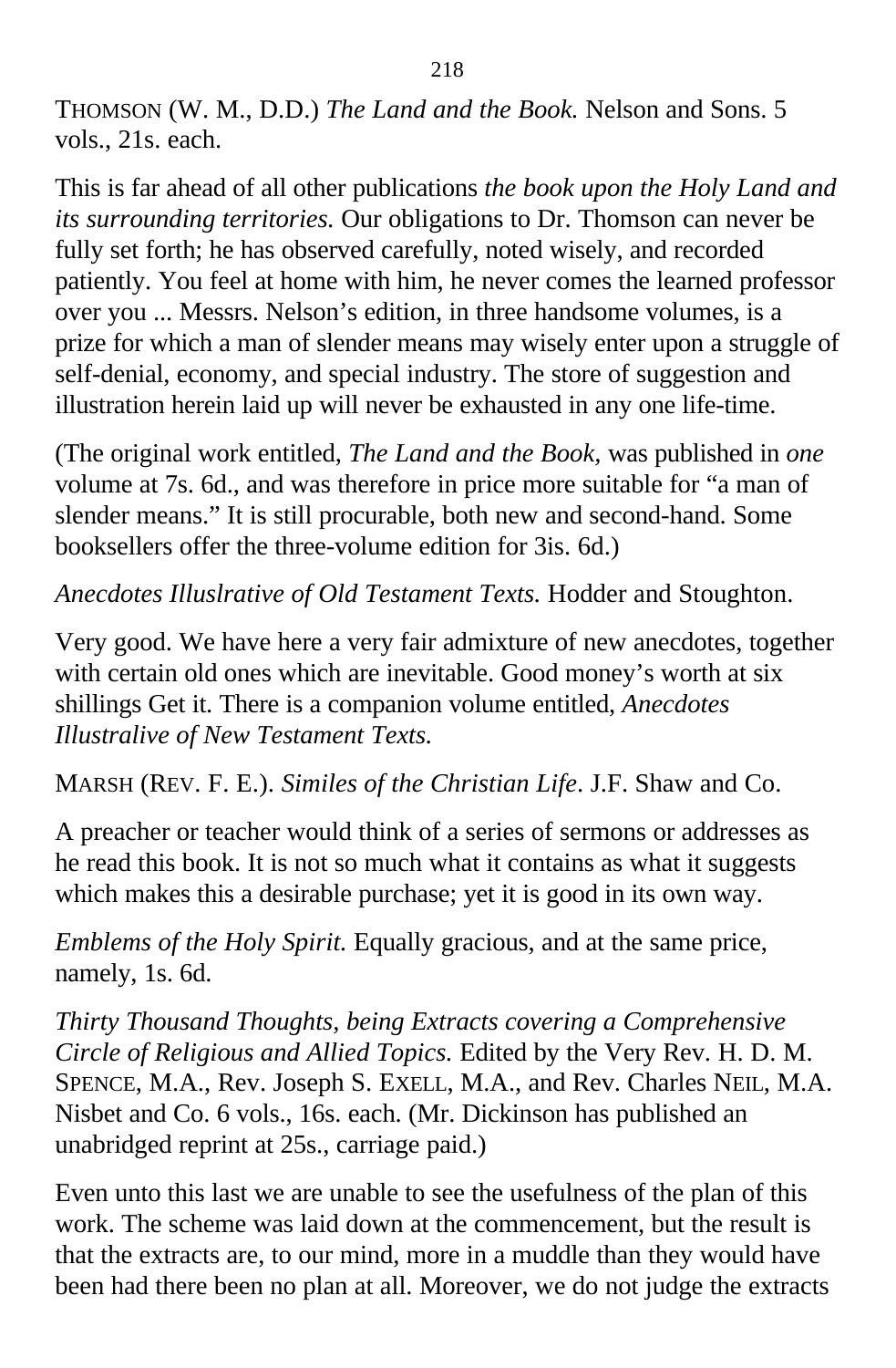themselves to be so excessively valuable as to be worth putting into huge volumes. Some of them are surpassingly precious; but more are excellent common-places, and nothing beyond.

MACKEY (REV. H.O.). *One Thousand New Illustrations for the Pulpit, Platform, and Class.* R.D. Dickinson. 3s. 6d.

Our friend, Mr. Mackey, has collected a thousand illustrations, and he justly calls them "new." He has not occupied space by working out the moral of the fact which he quotes; but he indicates, by a brief heading, the subject which he intended to illuminate. We are glad to see one of our rising ministry addicting himself to searching out striking things.

BAXENDALE (REV. WALTER). *Dictionary of* 6,330 *Anecdotes, Incidents, and Illustrative Facts, Selected and Arranged for the Pulpit and the Platform. R.D.* Dickinson. 12s. 6d.

There are many cyclopaedias of anecdote, and they are all of them useful. Some of them are pre-eminently serviceable, and we would not say a word in their disparagement, but quite the reverse. Of course, each compiler has the advantage of his predecessors, because he can use the pick of their stuff, and add thereto his own gatherings. It is not surprising, therefore, that Mr. Baxendale should have, in some points, surpassed other excellent collectors and arrangers of illustrations; but we certainly think that he has done so. Taking this book for all in all, it is *the best of its kind.* The price, as Mr. Dickinson offers it, is very low for so large a volume; and as for the quality, it is very high for so immense a mass of matter. All preachers, speakers, and teachers, who choose to avail themselves of Mr. Baxendale's services, will find themselves greatly the better for them.

EXELL (REV. JOSEPH S.). *The Bible Illustrator; or, Anecdotes, Similes, Emblems, Illustrations, Expository, Scientific, Geographical, Historical, on the Verses of the Bible.* (In progress. Intending purchasers should apply to Messrs. Nisbet and Co. for list of volumes issued.) Plenty of matter for your money. We never remember to have seen such solid pages; and in small type, too! The books are literally crammed. They remind us of trusses of compressed hay. Portions from sermons, commentaries, and all sorts of books, are used as expositions on the various verses and they have been, upon the whole, right well selected and arranged. Mr. Exell has a great gift in that direction, and he uses it with marvelous diligence. This begging, borrowing, and stealing of the thoughts of authors has become quite an art.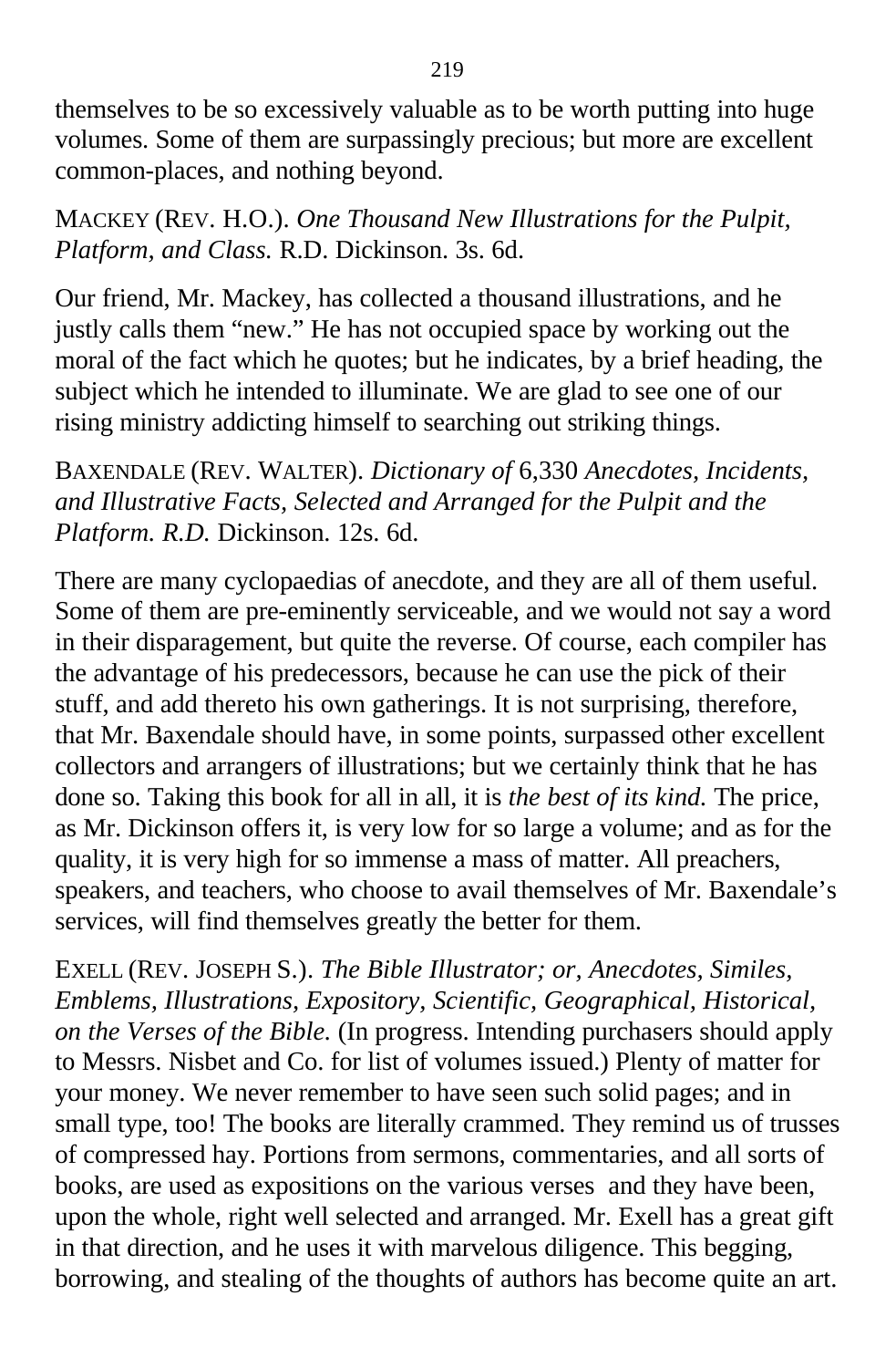CHRISTY (ROBERT). *Proverbs, Maxims, and Phrases of all Ages. Classed Subjectively, and Arranged Alphabetically.* T. Fisher Unwin.

These are two splendid volumes. Students of proverbial lore will bless the laborious compiler. Chiefly is he to be praised for his system of arrangement, which is unique, and practically useful ... We felt half sorry to see these volumes, because we are preparing a similar work  $f120$ .. and we were afraid that we were cut out of our market; but ours is a different thing altogether, and will suit, by its price, a class of persons who could not afford a guinea for these two volumes, which are, nevertheless, exceedingly well worth the money. We heartily recommend this publication, and wish it a large sale; it deserves it.

TINGLING (REV. J. F. B., B.A.). *Fifteen Hundred Facts and Similes for Sermons and Addresses.* Hodder and Stoughton. 6s.

A collection of illustrations which will be useful to those who know how to weave them into their instructions. Mr. Tinling has made a fine selection. Many of the similes will be quite new to the general reader; and they are so well arranged and indexed, that their value for practical purposes will be greatly enhanced. This is a good minister's book.

FULLERTON (W. Y.). *God's Jewels: Twelve Chapters on the Privilege and Glory of God's People with many Illustrations and Incidents, Drawn from the Science and History af Precious Stones and Pearls.* Passmore and Alabaster. 1s. 6d.

There are several books upon the subject of precious stones, in which these choice things are made to flash with the light of holy instruction; but this little work is equal to any one of them. It is replete with interest. Everything about jewels which can be used for sacred service is turned to account. Mr. Fullerton has not hammered out gold leaf, but he has given solid gold, — nuggets of it. He has so many illustrations that he does not linger long on any one, but passes on to the next, and the next. Having studied this subject carefully, and having lectured upon it at considerable length, we are in the position of a qualified judge, and we award a first prize to this very beautiful book.

MILLIGAN (REV. JAMES, D.D.). *Aphorisms, Maxims, and Short Sentences.* Edinburgh: Oliphant and Co. 3s. net.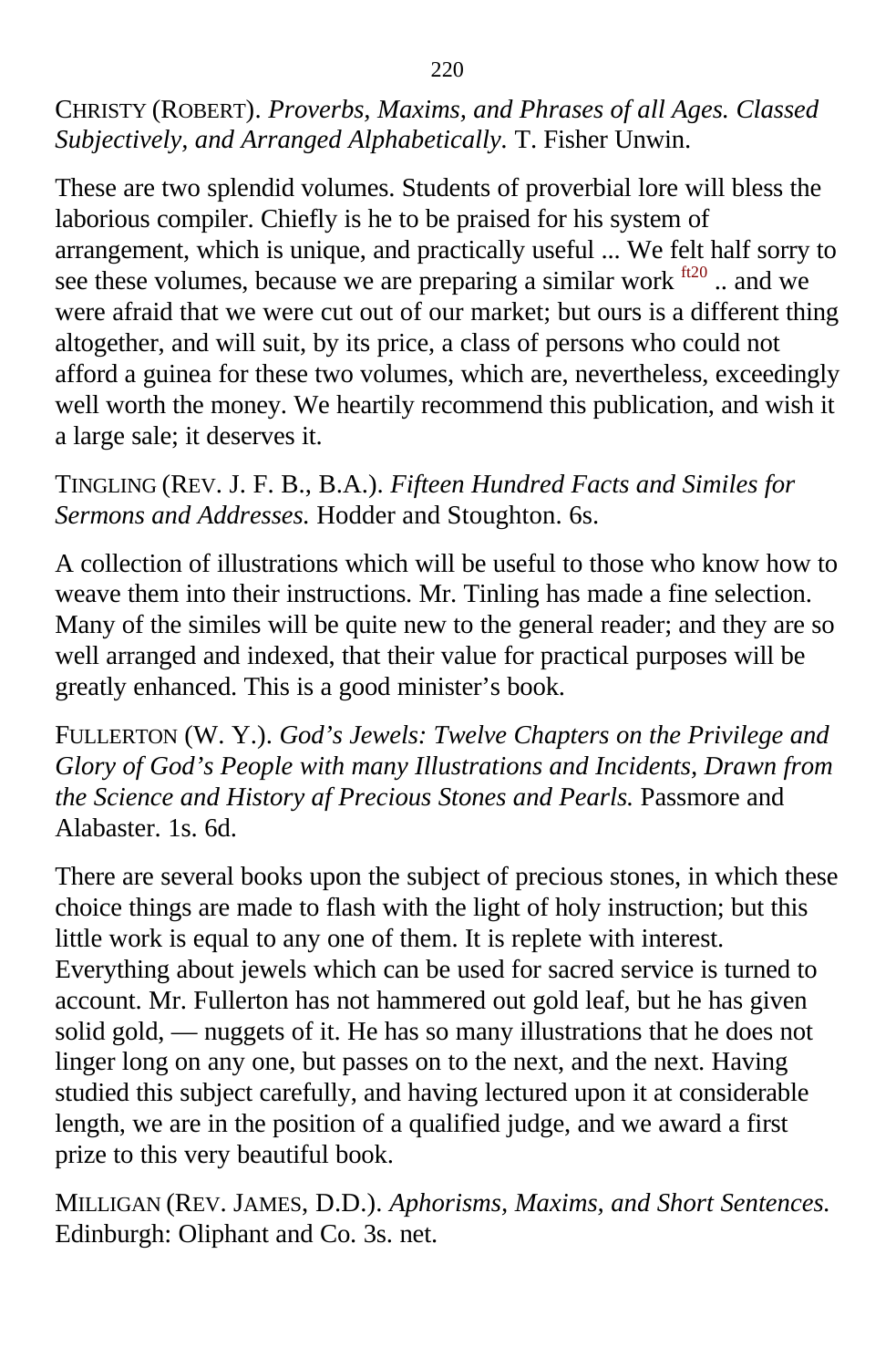Collectors of aphorisms should add this to their treasures.. Among the pithy sayings are some of surpassing excellence.

## GEIKIE (REV. CUNNINGHAM, D.D.). *The Holy Land and the Bible. A Book of Scripture Illustrations Gathered in Palestine.* Cossell and *Co.* 21s*.*

A noble addition to our books on the Holy Land. The author tells us that he visited Palestine with the intention of gathering illustrations of the Scriptures from the land which is "a natural commentary on the Sacred Writings which it has given to us." The whole of the Palestine of the Bible .. is laid under contribution in order to obtain illustrations of the Old and New Testaments... The volume is copiously and tastefully illustrated.

KNIGHT (ALFRED E.). *Gleanings from Bible Lands: Over* 500 *Passages of Scripture Illustrated.* Passmore and Alabaster. 2s. 6d.

This is a book which deserves a large circulation. A minister with small means would get the gist of a library upon the East in this handy volume. A teacher would find both themes and illustrations. A devout reader would feel himself instructed and pleased. The author calls his book "gleanings", but in it we find golden sheaves.

NEIL (REV. JAMES, M.A.). *Pictured Palestine.* Nisbet and Co. 7s. 6d.

Mr. Neil's residence in Jerusalem, where he was Incumbent of Christ Church, enabled him to gather a store of stories illustrative of Bible incidents, and these are told in a most interesting manner in *Pictured Palestine;* while Mr. James Clark, Mr. Henry A. Harper, and other artists, have enriched the volume with pictorial illustrations of the scenes described.

*The Cyclopaedia of Nature Preachings.* With an introduction by Hugh MACMILLAN, LL.D. Elliot Stock. 7s. 6d.

A valuable book for lovers of the work of grace as illustrated in nature. In this volume, hill and dale, mountain and valley, air, earth, fire, and water, are all brought into requisition to illustrate the truths of the Word of God. Students and ministers will delight in this cyclopaedia, and give it a prominent place upon their book-shelves.

BULLOCK (REV. CHARLES, B.D.). *Matches that Strike.* "Home Words" Office, Paternoster Square. 5s.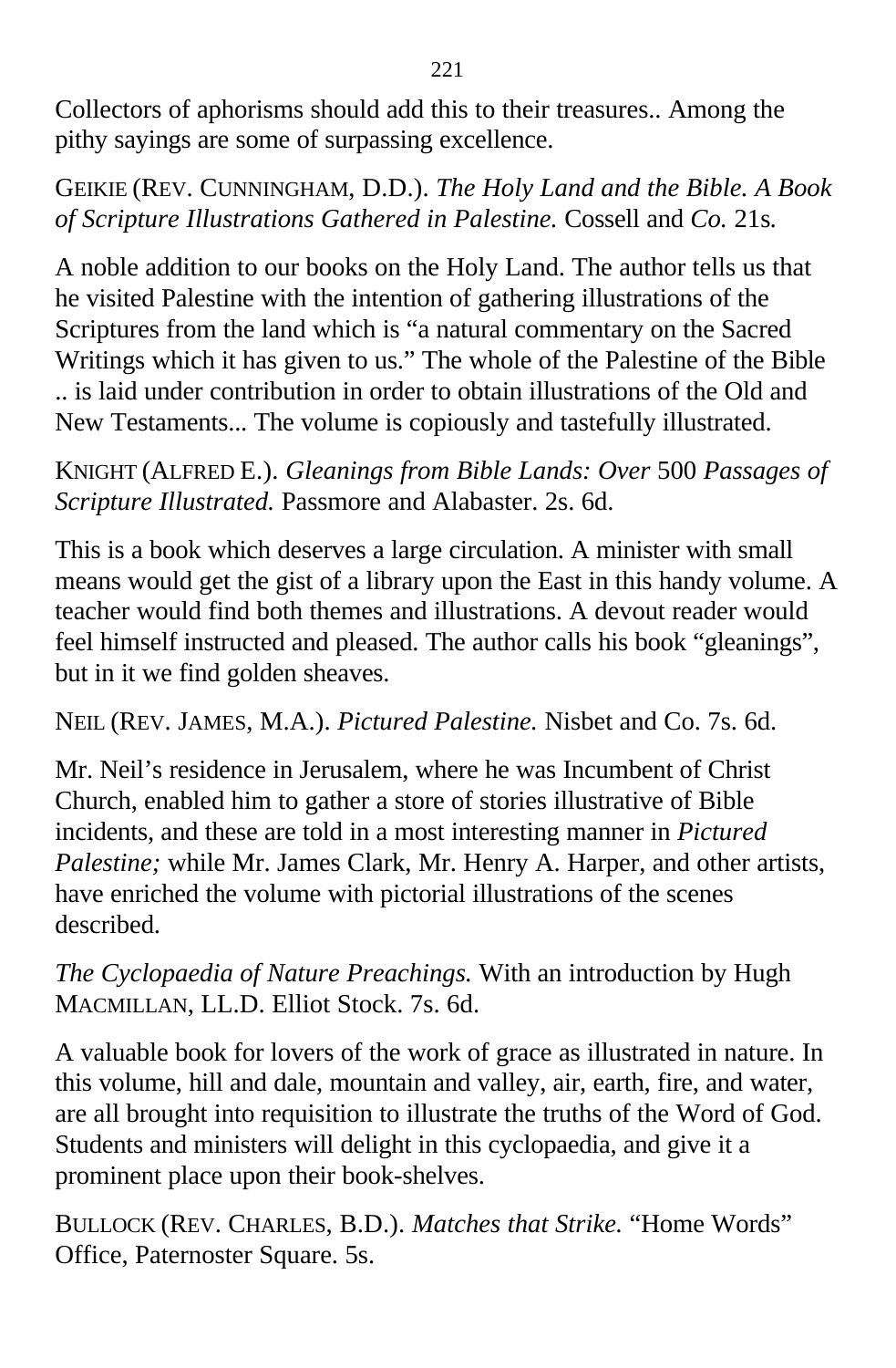This is a book of anecdotes, and a capital collection it is, too. We have long praised Mr. Bullock as an excellent book-maker, but we did not know that he had become a match-maker. Some of the wood of which the "matches" are made was cut from what Americans call "chestnut" trees, but they will "strike" just as well as if they had never been used before; and they will help to light up many a dull discourses or brighten an otherwise gloomy Temperance address.

PROCTOR (REV. F. B., M.A.). *Classified Gems of Thought.* Hodder and Stoughton. 7s. 6d..

This new and cheap edition of an apt and useful treasury of exposition and illustration will be a boon to many a preacher. It is stimulative and suggestive, without being exhaustive. The best and greatest writers are quoted, and yet the usual routine passages are avoided.

SPURGEON (C. H.). *What the Stones Say; or, Sermons in Stones.* Fully illustrated. With Notes by J. L. KEYS, and Introduction by Pastor THOMAS SPURGEON. London: "Christian Herald" Publishing Co., Tudor Street, E.C. 1s. and  $2s$ .

Mr. Keys was the privileged possessor of a *verbatim* report of Mr. Spurgeon's notable lecture on *Sermons in Stones,* and he wisely decided to publish it. In very copious Notes, he has inserted extracts from various works upon stones such as he believes the beloved lecturer would have been likely to incorporate into his work if he had been spared to see it printed. All Mr. Spurgeon's friends should purchase this little volume; the many illustrations with which it is adorned add greatly to its value.

MARSHALL (WILLIAM). *Nature as a Book of Symbols.* Hodder and Stoughton. 3s. 6d.

This book is written in a reverent spirit, and with distinct regazd to literary form. We hoped, from the opening pages, to find it more *intensive* in character than it proved to be; the thought is spread out too widely. Perhaps we allowed expectation too readily to soar; but certainly there was the early promise of something more abstruse than is forthcoming. Still, no exception can be taken to the general quality of the work. Revelation is honored, the Incarnate Word exalted, and Nature invariably contemplated through a spiritual lens. The book is one for the heart, and deserves a large circulation.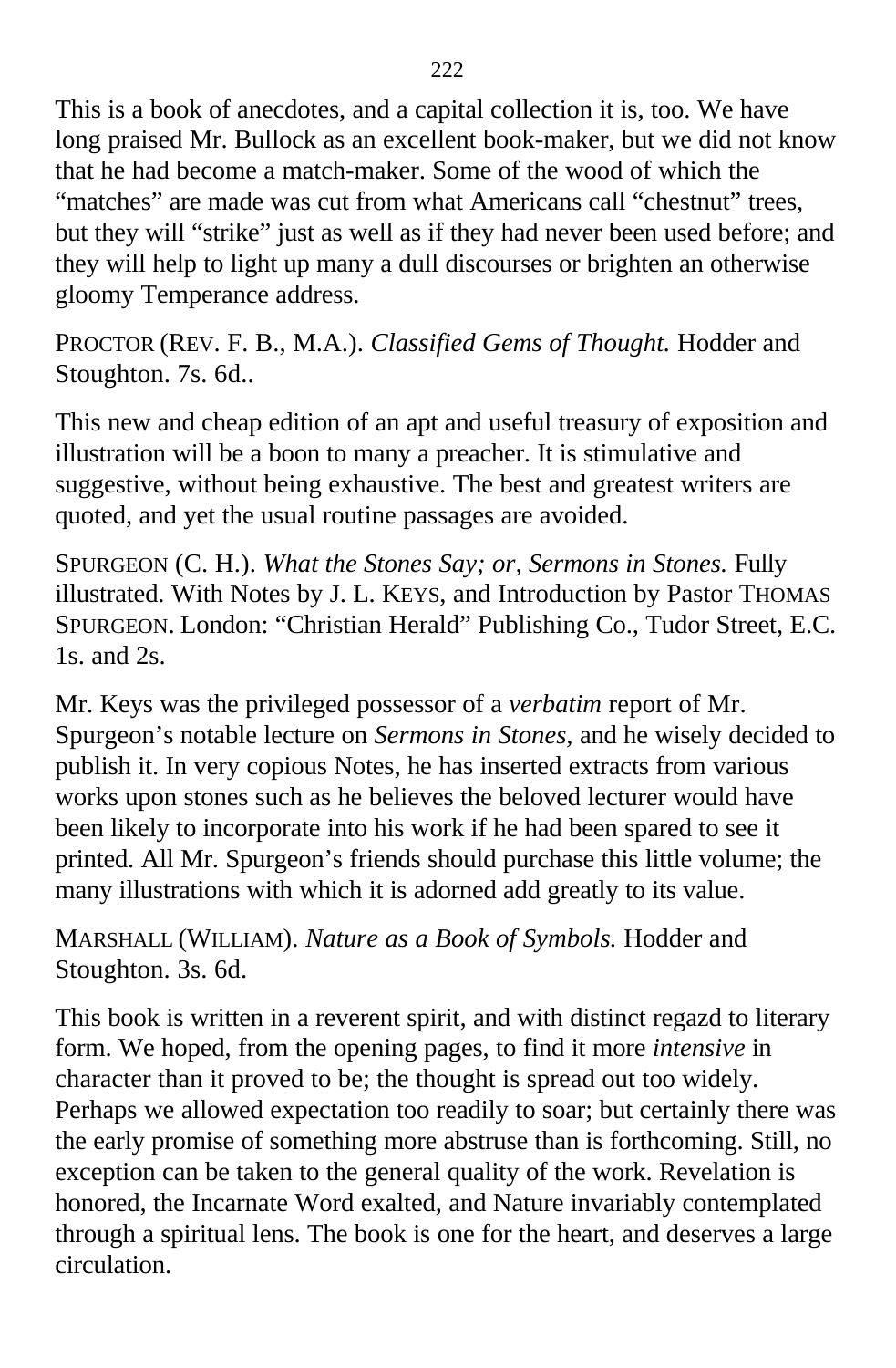MOODIE (WILLIAM). *Tools for Teachers; a Collection of Anecdotes, Illustrations, Legends, etc., for Teachers of Sunday-schools, Bible Classes, and Boys' Brigades.* Elliot Stock. 5s.

Illustrations are indispensable "tools for teachers" who would be workmen needing not to be ashamed, rightly dividing the Word of Truth. Mr. Moodie, in his Sunday-school work, found the necessity of such tools; and having collected a large and admirable assortment of them, he has now made them available for other workers. Many of the:anecdotes here published have already appeared in one or other of the:many cyclopaedias; but there are sufficient new ones to give this compilation a distinct character of its own.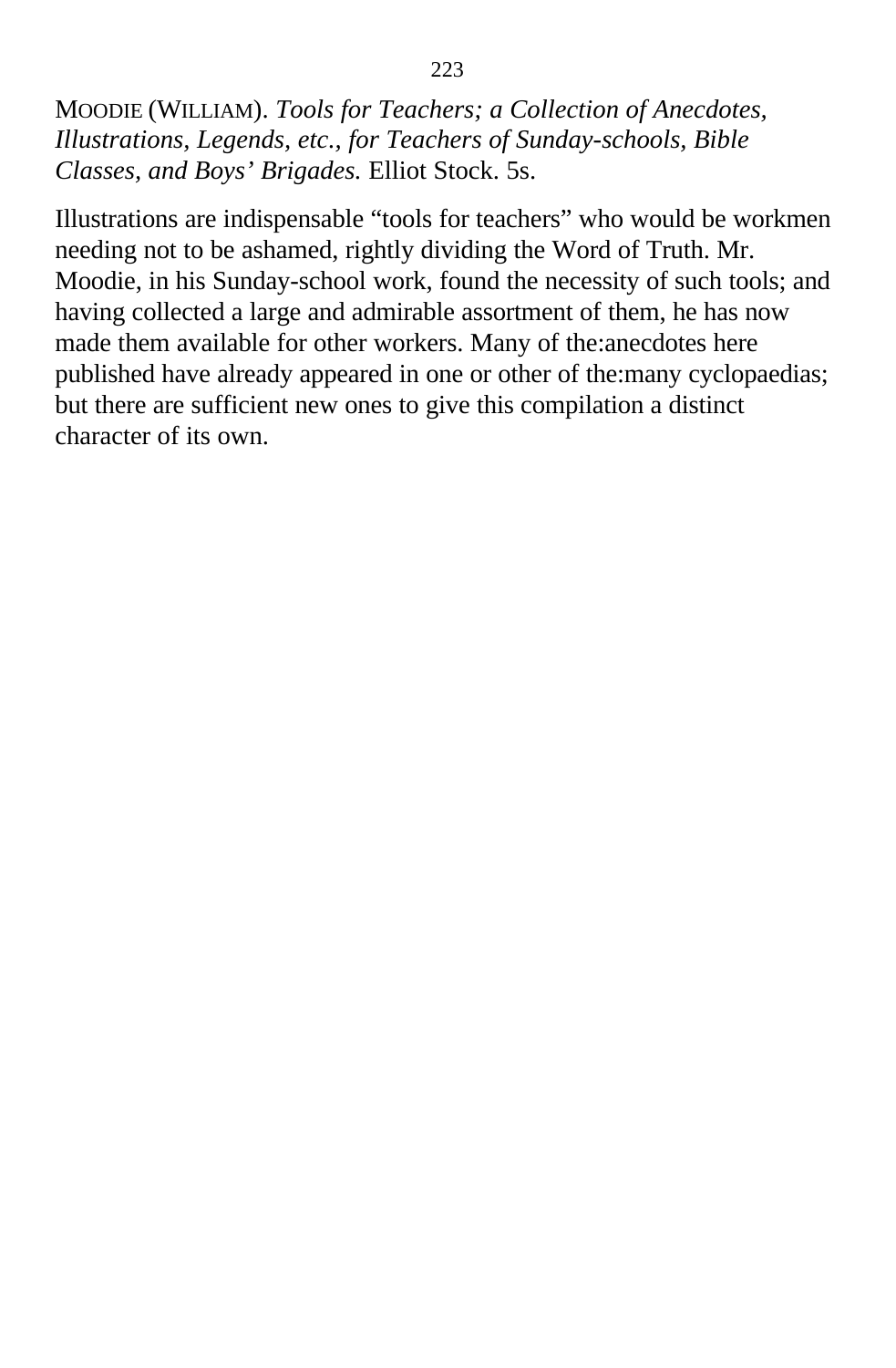## APPENDIX B.

## **C.H. SPURGEON'S BOOKS OF ILLUSTRATIONS AND EXTRACTS, FOR THE USE OF PREACHERS, SUNDAY-SCHOOL TEACHERS, AND OTHER CHRISTIAN WORKERS.**

## **THE FOLLOWING VOLUMES ARE ALL PUBLISHED BY MESSRS. PASSMORE AND ALABASTER, PATERNOSTER BUILDINGS, LONDON.**

*The Salt-Cellars. Being a Collection of Proverbs, together with Homely Notes thereon.* In 2 vols., 3s. 6d. each, or beautifully bound in French Morocco, Limp, 7s. 6d. each.

"The 'Salt-Cellars' might be safely commended, even to that vague and not very earnest personage, the general reader. Let him open the books where he may, he will find something to make him stop and read." *— Daily News.*

"This is a book to be kept close at hand for a spare five minutes; there is not a sentence in it which does not fulfill the requirement of the motto on the title-page, by having 'shortness, sense, and salt.' The arrangement of the matter is masterly; while the get-up of the volume reflects great credit on the publishers." *— Christian Leader.*

"The proverbs are excellent, but Mr. Spurgeon's comments are perfect. They are sententious, show a profound knowledge of human nature, are often humorous, always on the side of right, and not uncommonly more proverbial than the proverbs themselves." *— Church Review.*

"Proverbial wisdom is expounded and applied with remarkable skill, and the work may help some preachers to season their discourses out of its supplies." — *The Record.*

"These proverbs and quaint sayings may be of great service in sermons and platform addresses. Preachers and speakers would do well to make a judicious use of them." *— British Weekly.*

*Weathers for Arrows; or, Illustrations for Preachers and Teachers, from my Note Book.* Cloth, 2s. 6d. (See Lecture 5.)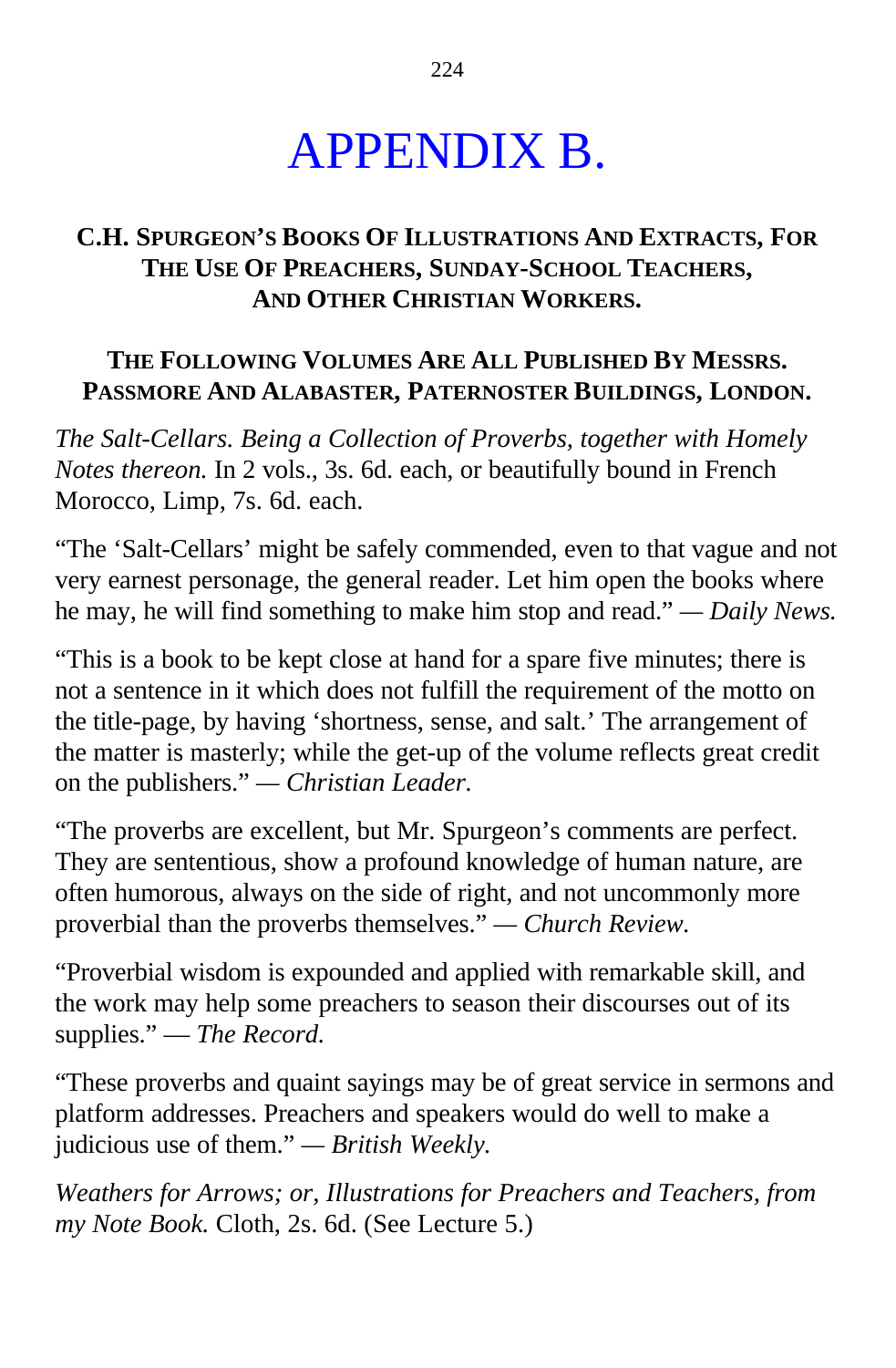"The work covers a wide range of subjects; the metaphors are always striking and frequently brilliant, while the truths which they illustrate are such as have always formed the staple of Mr. Spurgeon's discourses. A choicer collection of illustrations we do not know." *— Freeman.*

"The collection is very varied, but all bearing on the highest themes, and fitted to help the highest purpose of the Christian ministry. There is an admirable index of subjects, and another of texts." *— Evangelical Magazine.*

*Illustrations and Meditations; or, Flowers from a Puritan's Garden. Distilled and Dispensed by* C. H. SPURGEON. Cloth, as. 6d.

"The volume before us is full of helpful suggestions and beautiful illustrations. Nowhere have we met with more characteristics of Mr. Spurgeon's mind and heart than in these illustrations. The book ought to be immensely popular, as it doubtless will be." — *Christian Commonwealth.*

"It is a Garden full of beautiful and useful things, which will yield its delights to many classes of readers." *— Christian World.*

*Sermons in Candles. Illustrations which may be found in Common Candles.* Stiff Covers, 1s.; Cloth, Gilt Edges, 2s.

"For originality and quaintness, for some smartly-stated views on religious truth, this little work stands unsurpassed. The Lectures are unique." — *Freeman.*

"It is needless to say that the Lectures are full of illuminating grace and wisdom, and are quite monumental in the ingenuity and cleverness. Light and heat break out on every page." — *The Christian.*

*The Bible and the Newspaper; Spurgeon's Shilling Series.* (See Lecture IV., page 54.)

"Our hope is that many will read this book, and find, in the oyster-shell of a parable, the pearl of great price." — C. H. Spurgeon in *The Sword and the Trowel.*

"If anyone wishes to know how Mr. Spurgeon can write, let him invest a shilling in one of these little books, — Spurgeon's Shilling Series, — and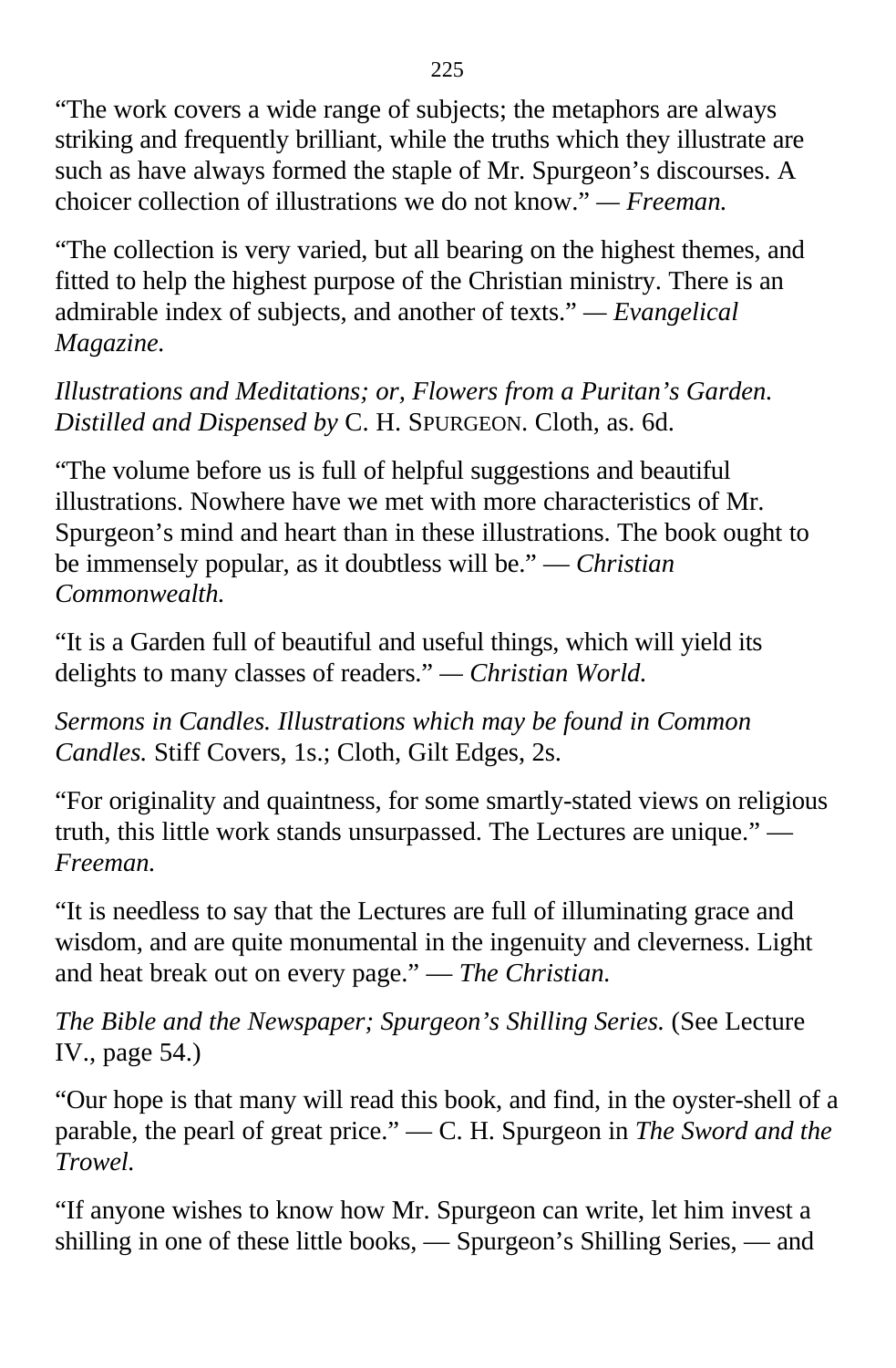he will readily see how it is that their author can attract both readers and hearers." The *Bookseller.*

*Spurgeon's Birthday Book. Containing a metaphor, simile, allegory, or illustration for every day in the year, compiled from the works by* C. H. Spurgeon. Cloth, 2s. 6d.; Persian, 3s. 6d.; Morocco, 5s.; Russia, with Photograph, 10s. 6d.

"For thirty pence, our readers may possess a book which is as useful as it is handsomely got-up. The records of dates which are dear to the household, or the signatures of beloved friends and visitors, will find here the happiest method of preservation and reference." — *Christian Age.*

*My Sermon-Wales, containing 264 Sermon Outlines. Illustrated by numerous Anecdotes, Extracts, etc.* Complete in a vols., 5s. each, or may be had in four parts, 2s. 6d. each. A complete index of subjects. and texts in each volume.

"Preachers, who are willing to learn from anyone really capable of teaching them, might do many a worse thing than buy a copy of this work, which, we believe, will prove really helpful." — *Church Review.*

"Many of the sketches have a peculiar freshness; at the end of each there are anecdotes intended to illustrate the discourses. The 'Notes' keep clear of controversy, and we feel persuaded that most of the clergy will thank us for recommending 'My Sermon-Notes.'" *— Literary Churchman.*

"The suggestive character of these Outline Sermons renders them very useful, and the illustrative gatherings drawn from a wide range of writers add much to their value. The preacher who uses them cannot fail to be helped wisely and well." — *The Rock.*

"These 'Notes' are stimulating in a rare degree. They are a real boon. to weary pastors. — *The Christian.*

*Types and Emblems.* A Collection of Sermons preached on Sunday and Thursday evenings, at the Metropolitan Tabernacle. Price 3s.,

"To characterize these discourses, would be simply superfluous. Every reader of Mr. Spurgeon's sermons knows the worth of everything issuing from the press of which he is the author. The volume is very tastefully gotup." *— Christian Age.*